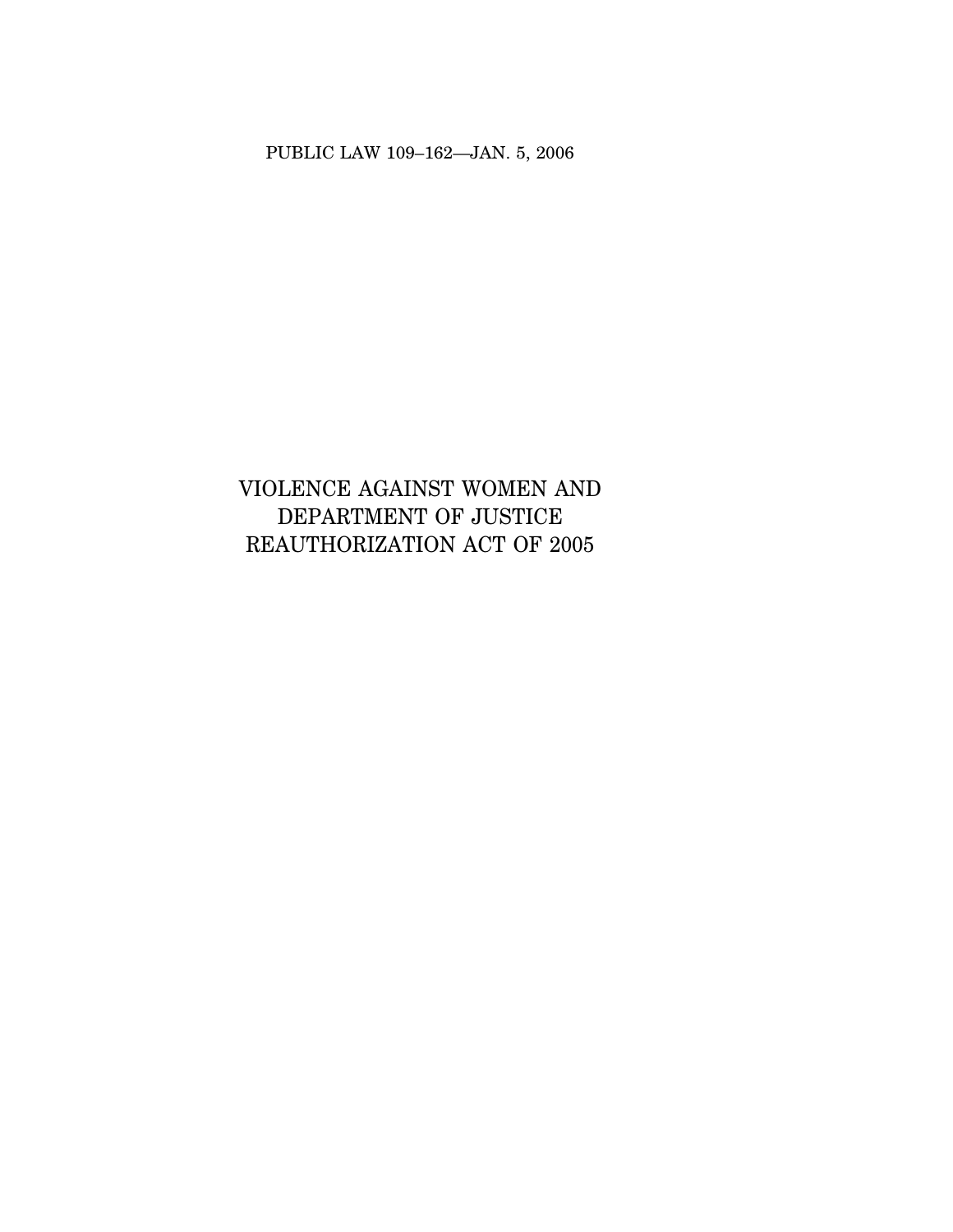# Public Law 109–162 109th Congress

# An Act

Jan. 5, 2006

[H.R. 3402]

To authorize appropriations for the Department of Justice for fiscal years 2006 through 2009, and for other purposes.

*Be it enacted by the Senate and House of Representatives of the United States of America in Congress assembled*,

42 USC 13701 note. Violence Against Women and Department of **Justice** Reauthorization Act of 2005.

#### **SECTION 1. SHORT TITLE.**

This Act may be cited as the ''Violence Against Women and Department of Justice Reauthorization Act of 2005''.

# **SEC. 2. TABLE OF CONTENTS.**

The table of contents for this Act is as follows:

- Sec. 1. Short title.
- Sec. 2. Table of contents.
- Sec. 3. Universal definitions and grant provisions.

#### TITLE I—ENHANCING JUDICIAL AND LAW ENFORCEMENT TOOLS TO COMBAT VIOLENCE AGAINST WOMEN

- Sec. 101. Stop grants improvements.
- Sec. 102. Grants to encourage arrest and enforce protection orders improvements.
- Sec. 103. Legal Assistance for Victims improvements.
- Sec. 104. Ensuring crime victim access to legal services.
- Sec. 105. The Violence Against Women Act court training and improvements.
- Sec. 106. Full faith and credit improvements.
- Sec. 107. Privacy protections for victims of domestic violence, dating violence, sexual violence, and stalking.
- Sec. 108. Sex offender management.
- Sec. 109. Stalker database.
- Sec. 110. Federal victim assistants reauthorization.
- Sec. 111. Grants for law enforcement training programs.
- Sec. 112. Reauthorization of the court-appointed special advocate program.
- Sec. 113. Preventing cyberstalking.
- Sec. 114. Criminal provision relating to stalking.
- Sec. 115. Repeat offender provision.
- Sec. 116. Prohibiting dating violence.
- Sec. 117. Prohibiting violence in special maritime and territorial jurisdiction.
	- Sec. 118. Updating protection order definition.
	- Sec. 119. GAO study and report.
	- Sec. 120. Grants for outreach to underserved populations.
	- Sec. 121. Enhancing culturally and linguistically specific services for victims of domestic violence, dating violence, sexual assault, and stalking.

# TITLE II—IMPROVING SERVICES FOR VICTIMS OF DOMESTIC VIOLENCE, DATING VIOLENCE, SEXUAL ASSAULT, AND STALKING

- Sec. 201. Findings.
- Sec. 202. Sexual assault services program.
- Sec. 203. Amendments to the Rural Domestic Violence and Child Abuse Enforcement Assistance Program.
- Sec. 204. Training and services to end violence against women with disabilities.
- Sec. 205. Training and services to end violence against women in later life.
- Sec. 206. Strengthening the National Domestic Violence Hotline.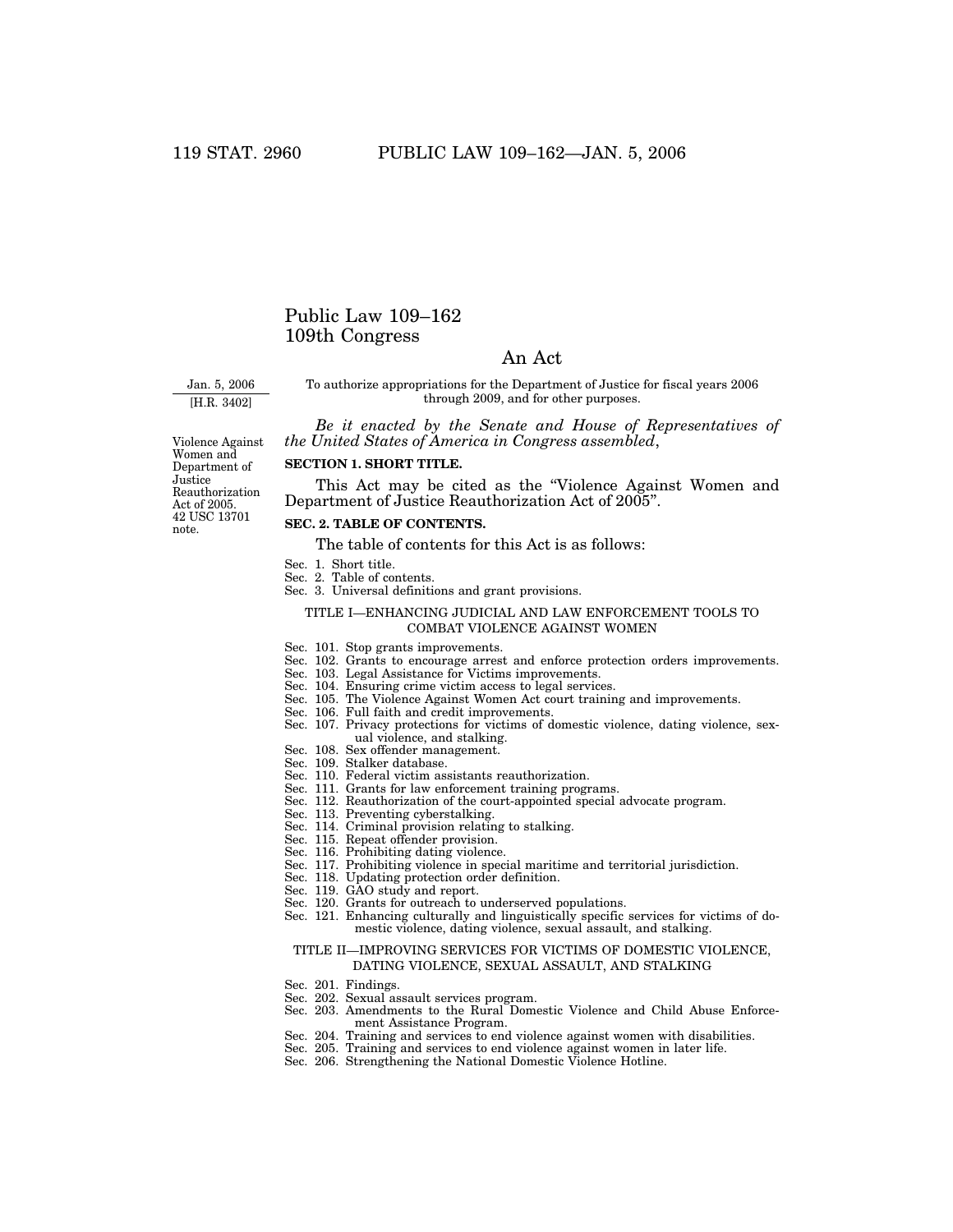#### TITLE III—SERVICES, PROTECTION, AND JUSTICE FOR YOUNG VICTIMS OF **VIOLENCE**

- Sec. 301. Findings.
- Sec. 302. Rape prevention and education.
- Sec. 303. Services, education, protection, and justice for young victims of violence.
- Sec. 304. Grants to combat violent crimes on campuses.
- Sec. 305. Juvenile justice.
- Sec. 306. Safe havens.

#### TITLE IV—STRENGTHENING AMERICA'S FAMILIES BY PREVENTING VIOLENCE

- Sec. 401. Preventing violence against women and children. Sec. 403. Public Awareness Campaign.
- Sec. 402. Study conducted by the Centers for Disease Control and Prevention.
- TITLE V—STRENGTHENING THE HEALTHCARE SYSTEM'S RESPONSE TO DOMESTIC VIOLENCE, DATING VIOLENCE, SEXUAL ASSAULT, AND STALKING
- Sec. 501. Findings.
- Sec. 502. Purpose.
- Sec. 503. Training and education of health professionals in domestic and sexual violence.
- Sec. 504. Grants to foster public health responses to domestic violence, dating violence, sexual assault, and stalking grants.
- Sec. 505. Research on effective interventions in the healthcare setting.

#### TITLE VI—HOUSING OPPORTUNITIES AND SAFETY FOR BATTERED WOMEN AND CHILDREN

- Sec. 601. Addressing the housing needs of victims of domestic violence, dating violence, sexual assault, and stalking.
- Sec. 602. Transitional housing assistance grants for victims of domestic violence, dating violence, sexual assault, or stalking.
- Sec. 603. Public housing authority plans reporting requirement.
- Sec. 604. Housing strategies.
- Sec. 605. Amendment to the McKinney-Vento Homeless Assistance Act.
- Sec. 606. Amendments to the low-income housing assistance voucher program.
- Sec. 607. Amendments to the public housing program.

#### TITLE VII—PROVIDING ECONOMIC SECURITY FOR VICTIMS OF VIOLENCE

Sec. 701. Grant for National Resource Center on Workplace Responses to assist victims of domestic and sexual violence.

#### TITLE VIII—PROTECTION OF BATTERED AND TRAFFICKED IMMIGRANTS

#### Subtitle A—Victims of Crime

- Sec. 801. Treatment of spouse and children of victims.
- Sec. 802. Presence of victims of a severe form of trafficking in persons.
- Sec. 803. Adjustment of status.
- Sec. 804. Protection and assistance for victims of trafficking.
- Sec. 805. Protecting victims of child abuse.

#### Subtitle B—VAWA Self-Petitioners

- Sec. 811. Definition of VAWA self-petitioner.
- Sec. 812. Application in case of voluntary departure.
- Sec. 813. Removal proceedings.
- Sec. 814. Eliminating abusers' control over applications and limitation on petitioning for abusers.
- Sec. 815. Application for VAWA-related relief.
- Sec. 816. Self-petitioning parents.
- Sec. 817. VAWA confidentiality nondisclosure.

#### Subtitle C—Miscellaneous Amendments

- Sec. 821. Duration of T and U visas.
- Sec. 822. Technical correction to references in application of special physical presence and good moral character rules.
- Sec. 823. Petitioning rights of certain former spouses under Cuban adjustment.
- Sec. 824. Self-petitioning rights of HRIFA applicants.
- Sec. 825. Motions to reopen.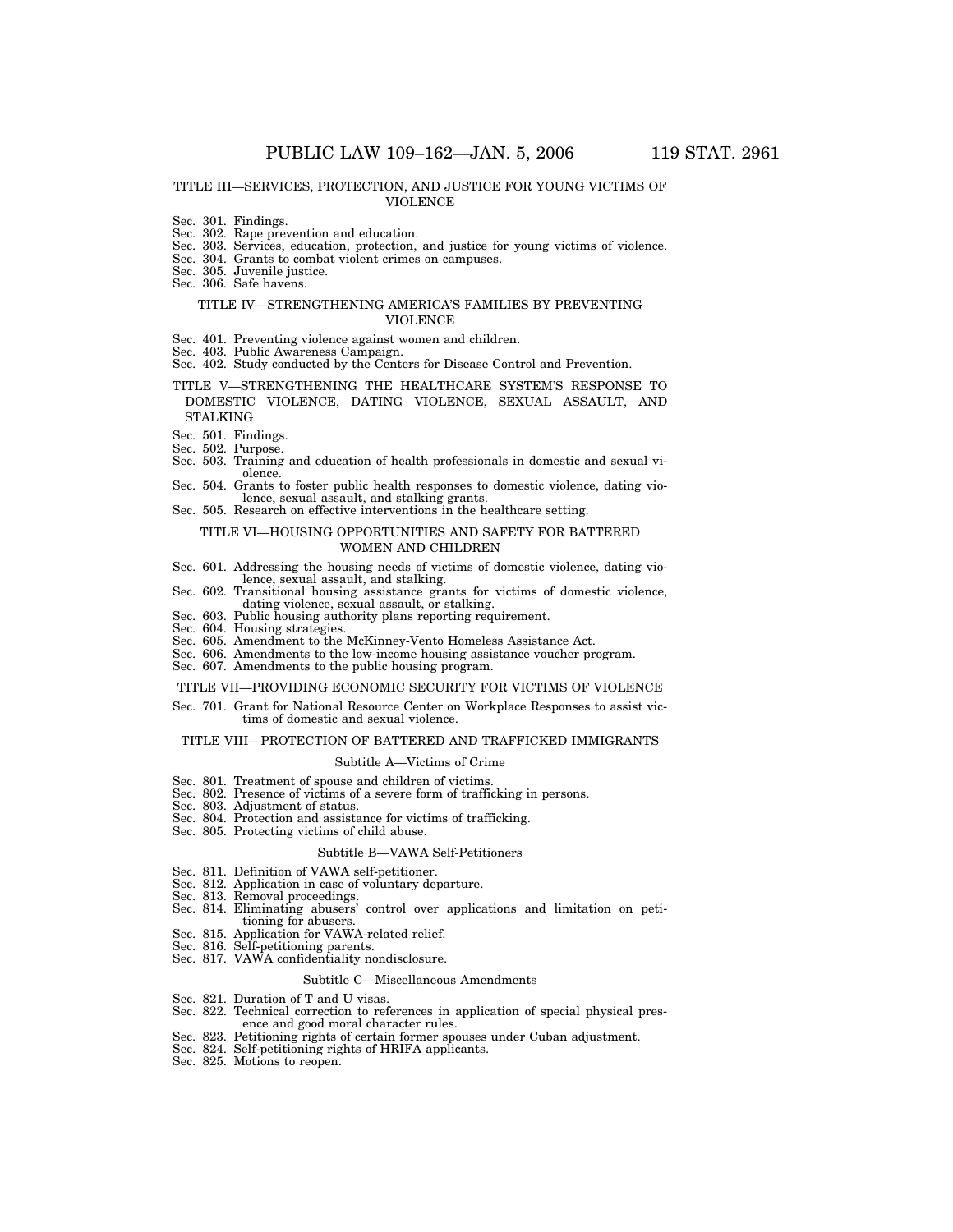- Sec. 826. Protecting abused juveniles.
- Sec. 827. Protection of domestic violence and crime victims from certain disclosures
- of information. Sec. 828. Rulemaking.

#### Subtitle D—International Marriage Broker Regulation

- Sec. 831. Short title.
- Sec. 832. Access to VAWA protection regardless of manner of entry.
- Sec. 833. Domestic violence information and resources for immigrants and regulation of international marriage brokers.
- Sec. 834. Sharing of certain information.

#### TITLE IX—SAFETY FOR INDIAN WOMEN

- Sec. 901. Findings.
- Sec. 902. Purposes.
- Sec. 903. Consultation.
- Sec. 904. Analysis and research on violence against Indian women.
- Sec. 905. Tracking of violence against Indian women. Sec. 906. Grants to Indian tribal governments.
- 
- Sec. 907. Tribal deputy in the Office on Violence Against Women.
- Sec. 908. Enhanced criminal law resources.
- Sec. 909. Domestic assault by an habitual offender.

#### TITLE X—DNA FINGERPRINTING

- Sec. 1001. Short title.
- Sec. 1002. Use of opt-out procedure to remove samples from national DNA index.
- Sec. 1003. Expanded use of CODIS grants.
- Sec. 1004. Authorization to conduct DNA sample collection from persons arrested or detained under Federal authority.
- Sec. 1005. Tolling of statute of limitations for sexual-abuse offenses.

#### TITLE XI—DEPARTMENT OF JUSTICE REAUTHORIZATION

#### Subtitle A—Authorization of Appropriations

- Sec. 1101. Authorization of appropriations for fiscal year 2006.
- Sec. 1102. Authorization of appropriations for fiscal year 2007.
- Sec. 1103. Authorization of appropriations for fiscal year 2008.
- Sec. 1104. Authorization of appropriations for fiscal year 2009.
- Sec. 1105. Organized retail theft.
- Sec. 1106. United States-Mexico Border Violence Task Force.
- Sec. 1107. National Gang Intelligence Center.

#### Subtitle B—Improving the Department of Justice's Grant Programs

#### CHAPTER 1—ASSISTING LAW ENFORCEMENT AND CRIMINAL JUSTICE AGENCIES

- Sec. 1111. Merger of Byrne Grant Program and Local Law Enforcement Block Grant Program.
- Sec. 1112. Clarification of number of recipients who may be selected in a given year to receive Public Safety Officer Medal of Valor.
- Sec. 1113. Clarification of official to be consulted by Attorney General in considering application for emergency Federal law enforcement assistance.
- Sec. 1114. Clarification of uses for regional information sharing system grants.
- Sec. 1115. Integrity and enhancement of national criminal record databases.
- Sec. 1116. Extension of matching grant program for law enforcement armor vests.

CHAPTER 2—BUILDING COMMUNITY CAPACITY TO PREVENT, REDUCE, AND CONTROL

#### CRIME

Sec. 1121. Office of Weed and Seed Strategies.

#### CHAPTER 3—ASSISTING VICTIMS OF CRIME

- Sec. 1131. Grants to local nonprofit organizations to improve outreach services to victims of crime.
- Sec. 1132. Clarification and enhancement of certain authorities relating to crime victims fund.
- Sec. 1133. Amounts received under crime victim grants may be used by State for training purposes.
- Sec. 1134. Clarification of authorities relating to Violence Against Women formula and discretionary grant programs.
- Sec. 1135. Change of certain reports from annual to biennial.
- Sec. 1136. Grants for young witness assistance.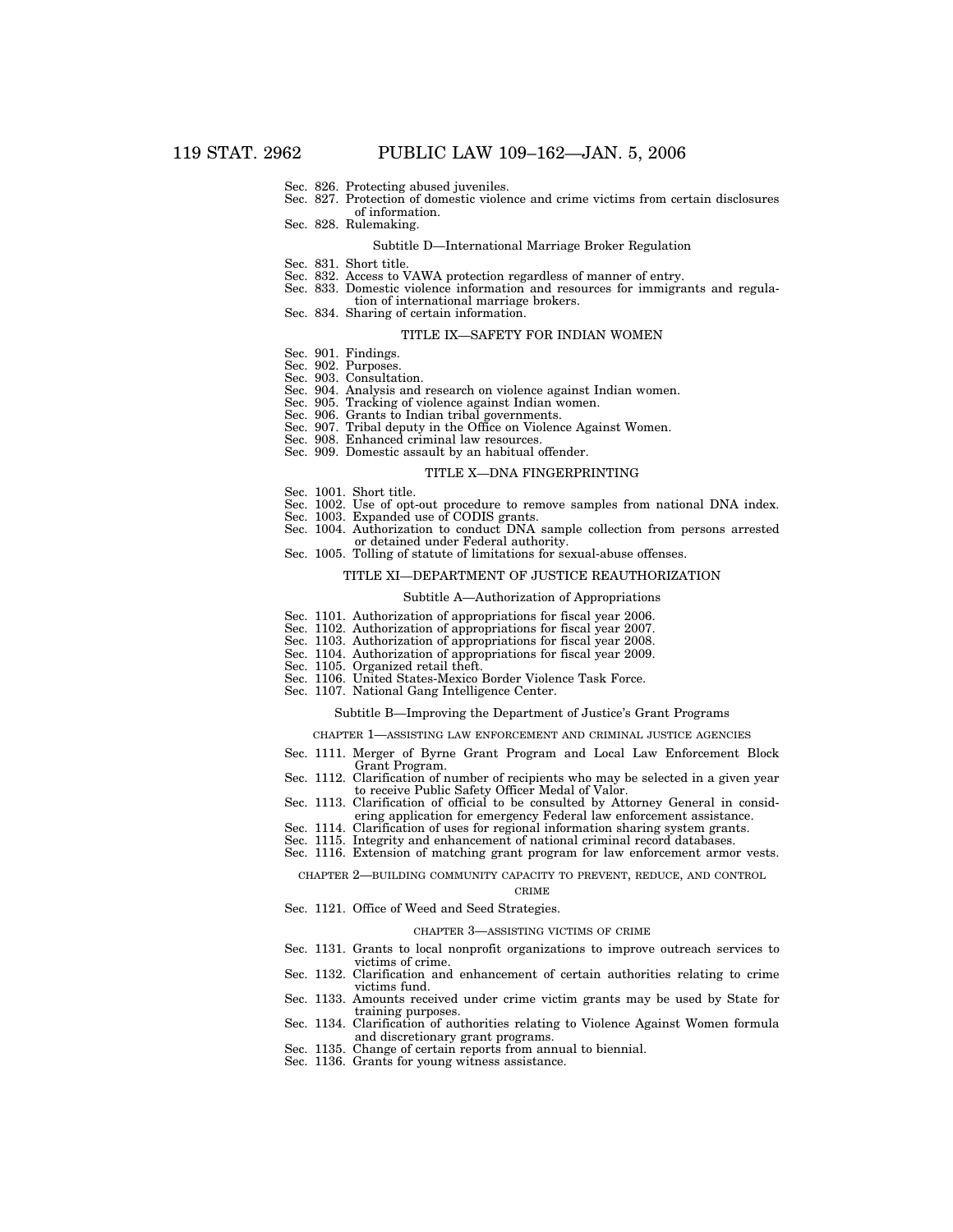#### CHAPTER 4—PREVENTING CRIME

- Sec. 1141. Clarification of definition of violent offender for purposes of juvenile drug courts.
- Sec. 1142. Changes to distribution and allocation of grants for drug courts.
- Sec. 1143. Eligibility for grants under drug court grants program extended to
- courts that supervise non-offenders with substance abuse problems. Sec. 1144. Term of Residential Substance Abuse Treatment program for local facilities.
- Sec. 1145. Enhanced residential substance abuse treatment program for State pris-
- oners. Sec. 1146. Residential Substance Abuse Treatment Program for Federal facilities.

#### CHAPTER 5—OTHER MATTERS

- Sec. 1151. Changes to certain financial authorities.
- Sec. 1152. Coordination duties of Assistant Attorney General.
- Sec. 1153. Simplification of compliance deadlines under sex-offender registration laws.
- Sec. 1154. Repeal of certain programs.
- Sec. 1155. Elimination of certain notice and hearing requirements.
- Sec. 1156. Amended definitions for purposes of Omnibus Crime Control and Safe Streets Act of 1968.
- Sec. 1157. Clarification of authority to pay subsistence payments to prisoners for health care items and services.
- Sec. 1158. Office of Audit, Assessment, and Management.
- Sec. 1159. Community Capacity Development Office.
- Sec. 1160. Office of Applied Law Enforcement Technology.
- Sec. 1161. Availability of funds for grants.
- Sec. 1162. Consolidation of financial management systems of Office of Justice Programs.
- 
- Sec. 1163. Authorization and change of COPS program to single grant program. Sec. 1164. Clarification of persons eligible for benefits under public safety officers' death benefits programs.
- Sec. 1165. Pre-release and post-release programs for juvenile offenders.
- Sec. 1166. Reauthorization of juvenile accountability block grants.
- Sex offender management.
- Sec. 1168. Evidence-based approaches.
- Sec. 1169. Reauthorization of matching grant program for school security.
- Sec. 1170. Technical amendments to Aimee's Law.

#### Subtitle C—Miscellaneous Provisions

- Sec. 1171. Technical amendments relating to Public Law 107–56. Sec. 1172. Miscellaneous technical amendments.
- 
- Sec. 1173. Use of Federal training facilities. Sec. 1174. Privacy officer.
- 
- 
- Sec. 1175. Bankruptcy crimes. Sec. 1176. Report to Congress on status of United States persons or residents detained on suspicion of terrorism.
- Sec. 1177. Increased penalties and expanded jurisdiction for sexual abuse offenses in correctional facilities.
- Sec. 1178. Expanded jurisdiction for contraband offenses in correctional facilities. Sec. 1179. Magistrate judge's authority to continue preliminary hearing.
- 
- Sec. 1180. Technical corrections relating to steroids.
- Sec. 1181. Prison Rape Commission extension.
- Sec. 1182. Longer statute of limitation for human trafficking-related offenses. Sec. 1183. Use of Center for Criminal Justice Technology.
- 
- Sec. 1184. SEARCH Grants.
- Sec. 1185. Reauthorization of Law Enforcement Tribute Act.
- Sec. 1186. Amendment regarding bullying and gangs.
- Sec. 1187. Transfer of provisions relating to the Bureau of Alcohol, Tobacco, Firearms, and Explosives.
- Sec. 1188. Reauthorize the Gang Resistance Education and Training Projects Program.
- Sec. 1189. National Training Center.
- Sec. 1190. Sense of Congress relating to "good time" release.
- Sec. 1191. Public employee uniforms.
- 
- Sec. 1192. Officially approved postage. Sec. 1193. Authorization of additional appropriations.
- 
- Sec. 1194. Assistance to courts. Sec. 1195. Study and report on correlation between substance abuse and domestic violence at domestic violence shelters.
- Sec. 1196. Reauthorization of State Criminal Alien Assistance Program.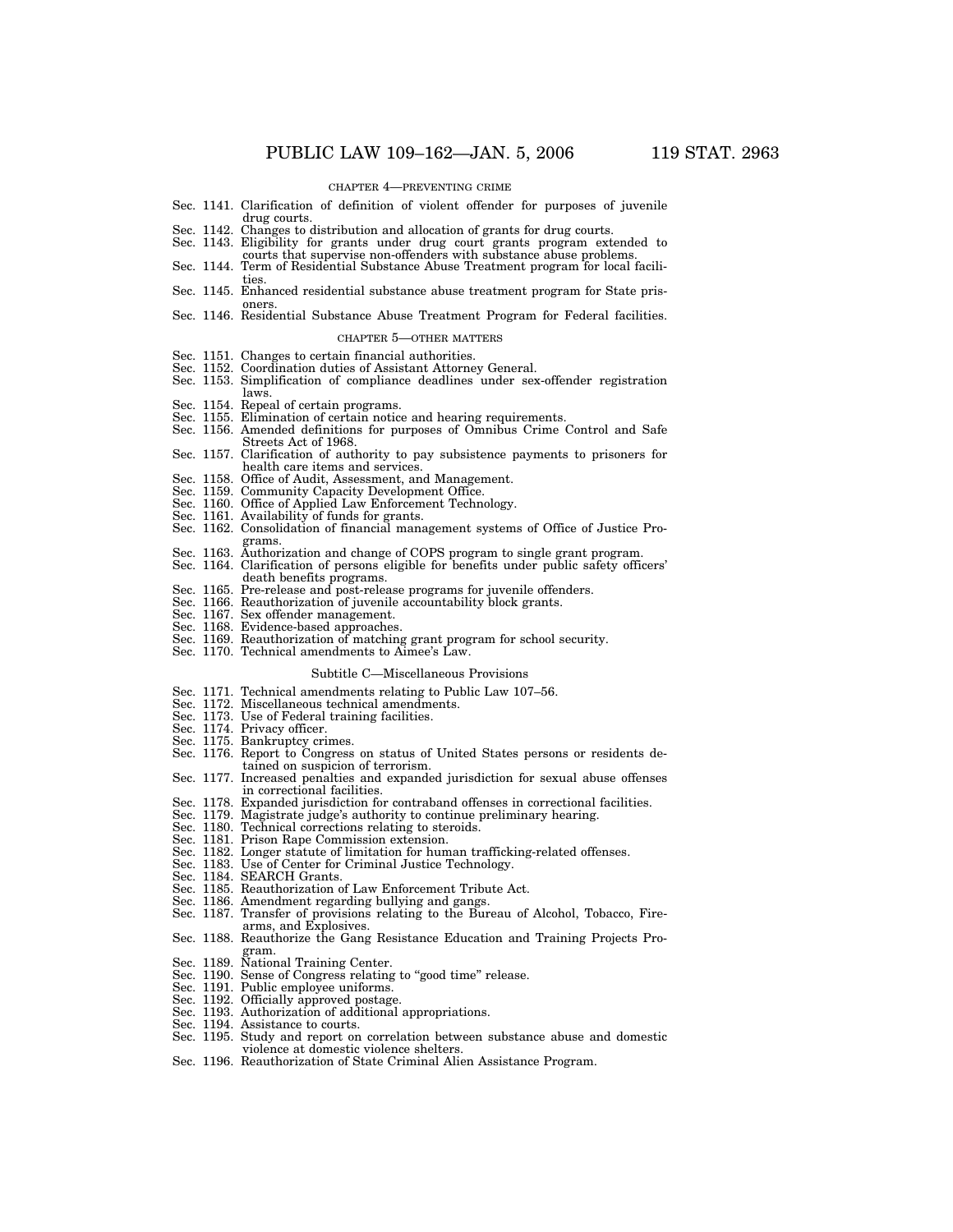Sec. 1197. Extension of Child Safety Pilot Program.

Sec. 1198. Transportation and subsistence for special sessions of District Courts. Sec. 1199. Youth Violence Reduction Demonstration Projects.

# **SEC. 3. UNIVERSAL DEFINITIONS AND GRANT PROVISIONS.**

(a) IN GENERAL.—The Violence Against Women Act of 1994 (108 Stat. 1902 et seq.) is amended by adding after section 40001 the following:

42 USC 13925.

# **''SEC. 40002. DEFINITIONS AND GRANT PROVISIONS.**

''(a) DEFINITIONS.—In this title:

''(1) COURTS.—The term 'courts' means any civil or criminal, tribal, and Alaskan Village, Federal, State, local or territorial court having jurisdiction to address domestic violence, dating violence, sexual assault or stalking, including immigration, family, juvenile, and dependency courts, and the judicial officers serving in those courts, including judges, magistrate judges, commissioners, justices of the peace, or any other person with decisionmaking authority.

"(2) CHILD ABUSE AND NEGLECT.—The term 'child abuse and neglect' means any recent act or failure to act on the part of a parent or caregiver with intent to cause death, serious physical or emotional harm, sexual abuse, or exploitation, or an act or failure to act which presents an imminent risk of serious harm. This definition shall not be construed to mean that failure to leave an abusive relationship, in the absence of other action constituting abuse or neglect, is itself abuse or neglect.

''(3) COMMUNITY-BASED ORGANIZATION.—The term 'community-based organization' means an organization that—

"(A) focuses primarily on domestic violence, dating violence, sexual assault, or stalking;

''(B) has established a specialized culturally specific program that addresses domestic violence, dating violence, sexual assault, or stalking;

''(C) has a primary focus on underserved populations (and includes representatives of these populations) and domestic violence, dating violence, sexual assault, or stalking; or

 $\mathrm{``(D)}$  obtains expertise, or shows demonstrated capacity to work effectively, on domestic violence, dating violence, sexual assault, and stalking through collaboration.

"(4) CHILD MALTREATMENT.—The term 'child maltreatment' means the physical or psychological abuse or neglect of a child or youth, including sexual assault and abuse.

''(5) COURT-BASED AND COURT-RELATED PERSONNEL.—The term 'court-based' and 'court-related personnel' mean persons working in the court, whether paid or volunteer, including—

'(A) clerks, special masters, domestic relations officers, administrators, mediators, custody evaluators, guardians ad litem, lawyers, negotiators, probation, parole, interpreters, victim assistants, victim advocates, and judicial, administrative, or any other professionals or personnel similarly involved in the legal process;

''(B) court security personnel;

''(C) personnel working in related, supplementary offices or programs (such as child support enforcement); and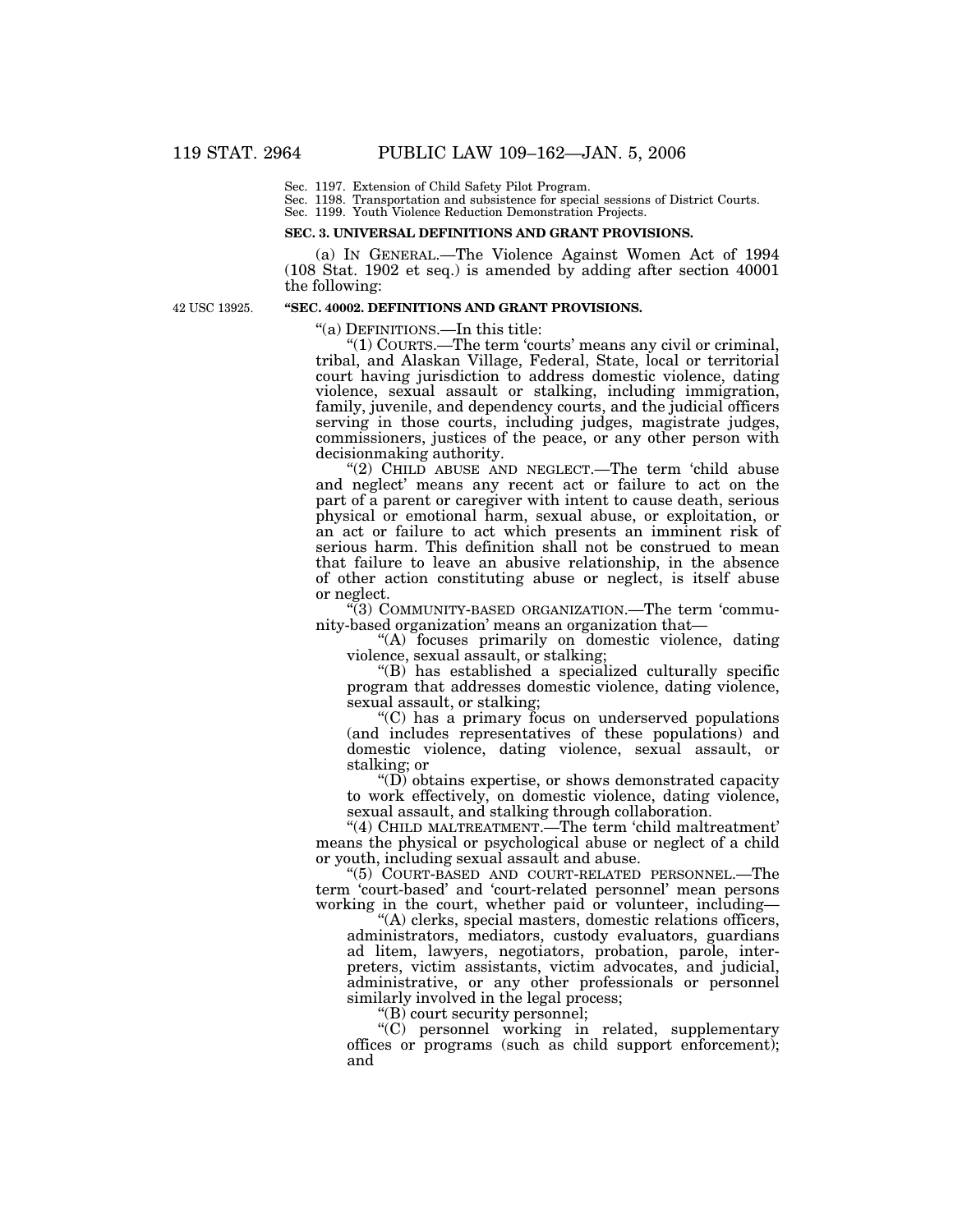''(D) any other court-based or community-based personnel having responsibilities or authority to address domestic violence, dating violence, sexual assault, or stalking in the court system.

''(6) DOMESTIC VIOLENCE.—The term 'domestic violence' includes felony or misdemeanor crimes of violence committed by a current or former spouse of the victim, by a person with whom the victim shares a child in common, by a person who is cohabitating with or has cohabitated with the victim as a spouse, by a person similarly situated to a spouse of the victim under the domestic or family violence laws of the jurisdiction receiving grant monies, or by any other person against an adult or youth victim who is protected from that person's acts under the domestic or family violence laws of the jurisdiction.

"(7) DATING PARTNER.—The term 'dating partner' refers to a person who is or has been in a social relationship of a romantic or intimate nature with the abuser, and where the existence of such a relationship shall be determined based on a consideration of—

''(A) the length of the relationship;

''(B) the type of relationship; and

''(C) the frequency of interaction between the persons involved in the relationship.

"(8) DATING VIOLENCE.—The term 'dating violence' means violence committed by a person—

''(A) who is or has been in a social relationship of a romantic or intimate nature with the victim; and

''(B) where the existence of such a relationship shall be determined based on a consideration of the following factors:

''(i) The length of the relationship.

''(ii) The type of relationship.

"(iii) The frequency of interaction between the persons involved in the relationship.

''(9) ELDER ABUSE.—The term 'elder abuse' means any action against a person who is 50 years of age or older that constitutes the willful—

''(A) infliction of injury, unreasonable confinement, intimidation, or cruel punishment with resulting physical harm, pain, or mental anguish; or

" $(B)$  deprivation by a person, including a caregiver, of goods or services with intent to cause physical harm, mental anguish, or mental illness.

"(10) INDIAN.—The term 'Indian' means a member of an Indian tribe.

"(11) INDIAN COUNTRY.—The term 'Indian country' has the same meaning given such term in section 1151 of title 18, United States Code.

" $(12)$  INDIAN HOUSING.—The term 'Indian housing' means housing assistance described in the Native American Housing Assistance and Self-Determination Act of 1996 (25 U.S.C. 4101 et seq., as amended).

 $\sqrt{13}$ ) INDIAN TRIBE.—The term 'Indian tribe' means a tribe, band, pueblo, nation, or other organized group or community of Indians, including any Alaska Native village or regional or village corporation (as defined in, or established pursuant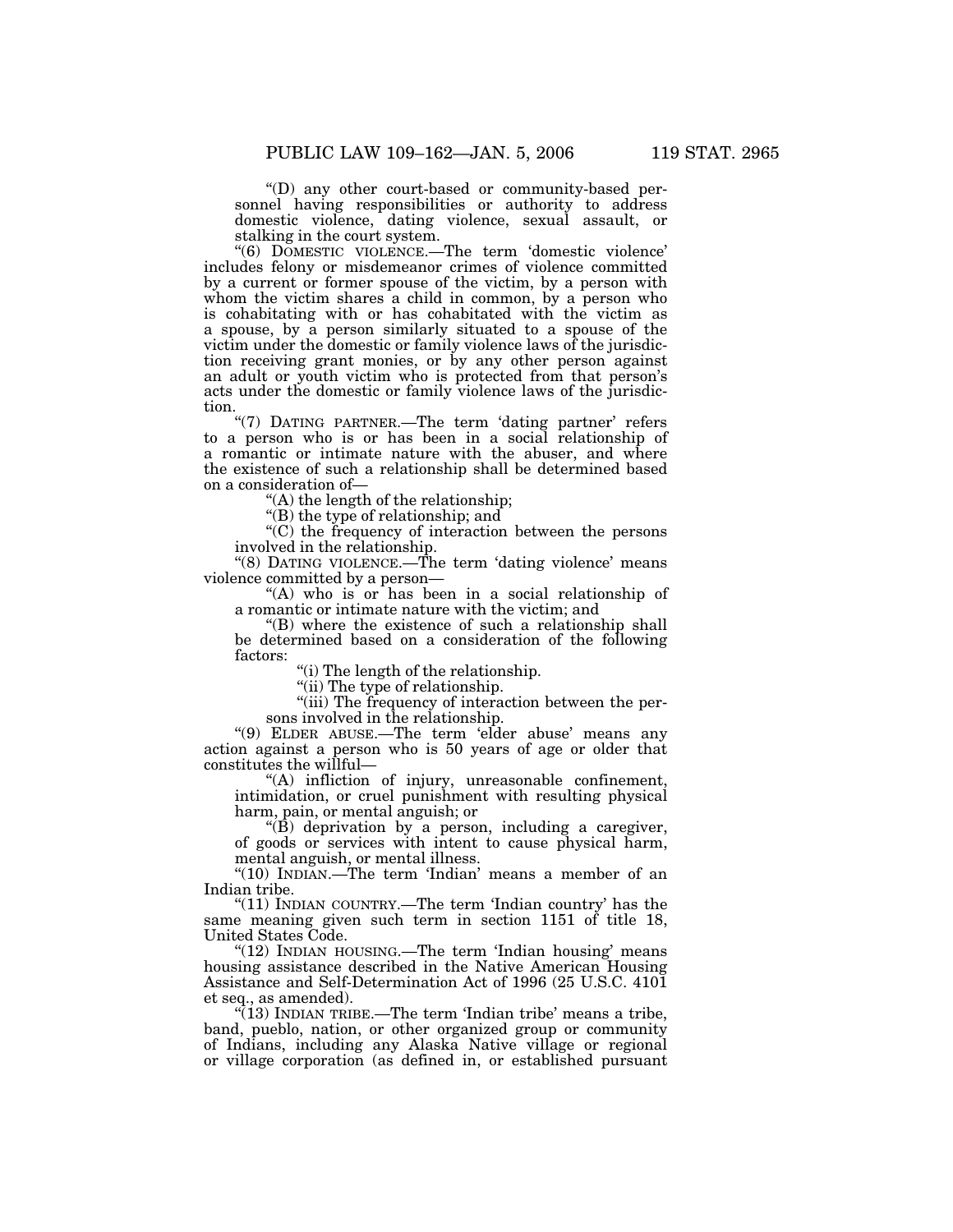to, the Alaska Native Claims Settlement Act (43 U.S.C. 1601 et seq.)), that is recognized as eligible for the special programs and services provided by the United States to Indians because of their status as Indians.

"(14) INDIAN LAW ENFORCEMENT.—The term 'Indian law enforcement' means the departments or individuals under the direction of the Indian tribe that maintain public order.

"(15) LAW ENFORCEMENT.—The term 'law enforcement' means a public agency charged with policing functions, including any of its component bureaus (such as governmental victim services programs), including those referred to in section 3 of the Indian Enforcement Reform Act (25 U.S.C. 2802).

''(16) LEGAL ASSISTANCE.—The term 'legal assistance' includes assistance to adult and youth victims of domestic violence, dating violence, sexual assault, and stalking in—

''(A) family, tribal, territorial, immigration, employment, administrative agency, housing matters, campus administrative or protection or stay away order proceedings, and other similar matters; and

''(B) criminal justice investigations, prosecutions and post-trial matters (including sentencing, parole, and probation) that impact the victim's safety and privacy.

"(17) LINGUISTICALLY AND CULTURALLY SPECIFIC SERV-ICES.—The term 'linguistically and culturally specific services' means community-based services that offer full linguistic access and culturally specific services and resources, including outreach, collaboration, and support mechanisms primarily directed toward underserved communities.

"(18) PERSONALLY IDENTIFYING INFORMATION OR PERSONAL INFORMATION.—The term 'personally identifying information' or 'personal information' means individually identifying information for or about an individual including information likely to disclose the location of a victim of domestic violence, dating violence, sexual assault, or stalking, including—

''(A) a first and last name;

''(B) a home or other physical address;

''(C) contact information (including a postal, e-mail or Internet protocol address, or telephone or facsimile number);

(D) a social security number; and

''(E) any other information, including date of birth, racial or ethnic background, or religious affiliation, that, in combination with any of subparagraphs (A) through (D), would serve to identify any individual.

"(19) PROSECUTION.—The term 'prosecution' means any public agency charged with direct responsibility for prosecuting criminal offenders, including such agency's component bureaus (such as governmental victim services programs).

''(20) PROTECTION ORDER OR RESTRAINING ORDER.—The term 'protection order' or 'restraining order' includes—

"(A) any injunction, restraining order, or any other order issued by a civil or criminal court for the purpose of preventing violent or threatening acts or harassment against, sexual violence or contact or communication with or physical proximity to, another person, including any temporary or final orders issued by civil or criminal courts whether obtained by filing an independent action or as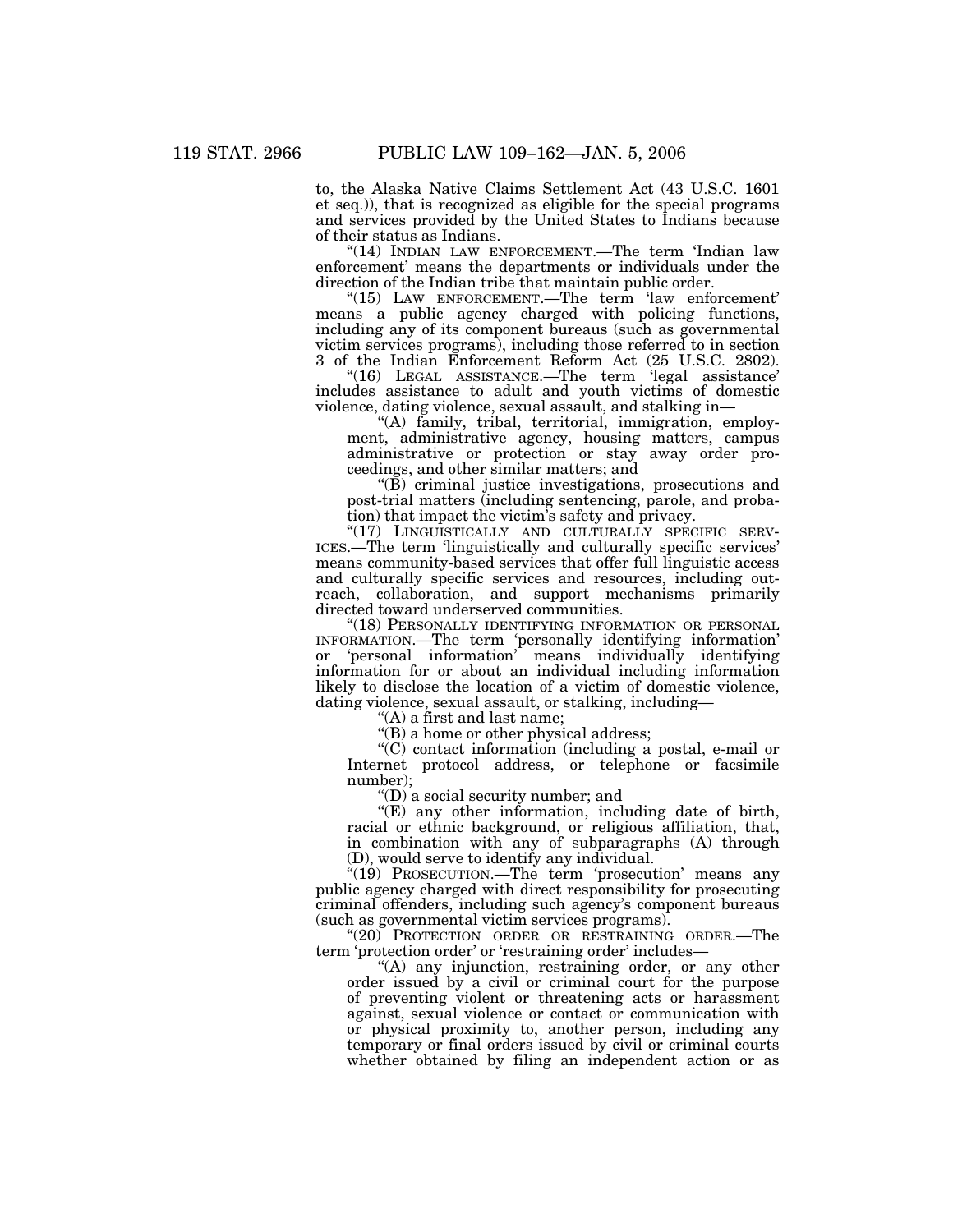a pendente lite order in another proceeding so long as any civil order was issued in response to a complaint, petition, or motion filed by or on behalf of a person seeking protection; and

''(B) any support, child custody or visitation provisions, orders, remedies, or relief issued as part of a protection order, restraining order, or stay away injunction pursuant to State, tribal, territorial, or local law authorizing the issuance of protection orders, restraining orders, or injunctions for the protection of victims of domestic violence, dating violence, sexual assault, or stalking.

"(21) RURAL AREA AND RURAL COMMUNITY.—The term 'rural area' and 'rural community' mean—

"(A) any area or community, respectively, no part of which is within an area designated as a standard metropolitan statistical area by the Office of Management and Budget; or

 $\mathbb{H}(B)$  any area or community, respectively, that is

''(i) within an area designated as a metropolitan statistical area or considered as part of a metropolitan statistical area; and

''(ii) located in a rural census tract.

"(22) RURAL STATE.—The term 'rural State' means a State that has a population density of 52 or fewer persons per square mile or a State in which the largest county has fewer than 150,000 people, based on the most recent decennial census.

"(23) SEXUAL ASSAULT.—The term 'sexual assault' means any conduct prescribed by chapter 109A of title 18, United States Code, whether or not the conduct occurs in the special maritime and territorial jurisdiction of the United States or in a Federal prison and includes both assaults committed by offenders who are strangers to the victim and assaults committed by offenders who are known or related by blood or marriage to the victim.

"(24) STALKING.—The term 'stalking' means engaging in a course of conduct directed at a specific person that would cause a reasonable person to—

"(A) fear for his or her safety or the safety of others; or

''(B) suffer substantial emotional distress.

"(25) STATE.—The term 'State' means each of the several States and the District of Columbia, and except as otherwise provided, the Commonwealth of Puerto Rico, Guam, American Samoa, the Virgin Islands, and the Northern Mariana Islands.

"(26) STATE DOMESTIC VIOLENCE COALITION.—The term 'State domestic violence coalition' means a program determined by the Administration for Children and Families under the Family Violence Prevention and Services Act (42 U.S.C.  $10410(b)$ ).

"(27) STATE SEXUAL ASSAULT COALITION.—The term 'State sexual assault coalition' means a program determined by the Center for Injury Prevention and Control of the Centers for Disease Control and Prevention under the Public Health Service Act (42 U.S.C. 280b et seq.).

'(28) TERRITORIAL DOMESTIC VIOLENCE OR SEXUAL ASSAULT COALITION.—The term 'territorial domestic violence or sexual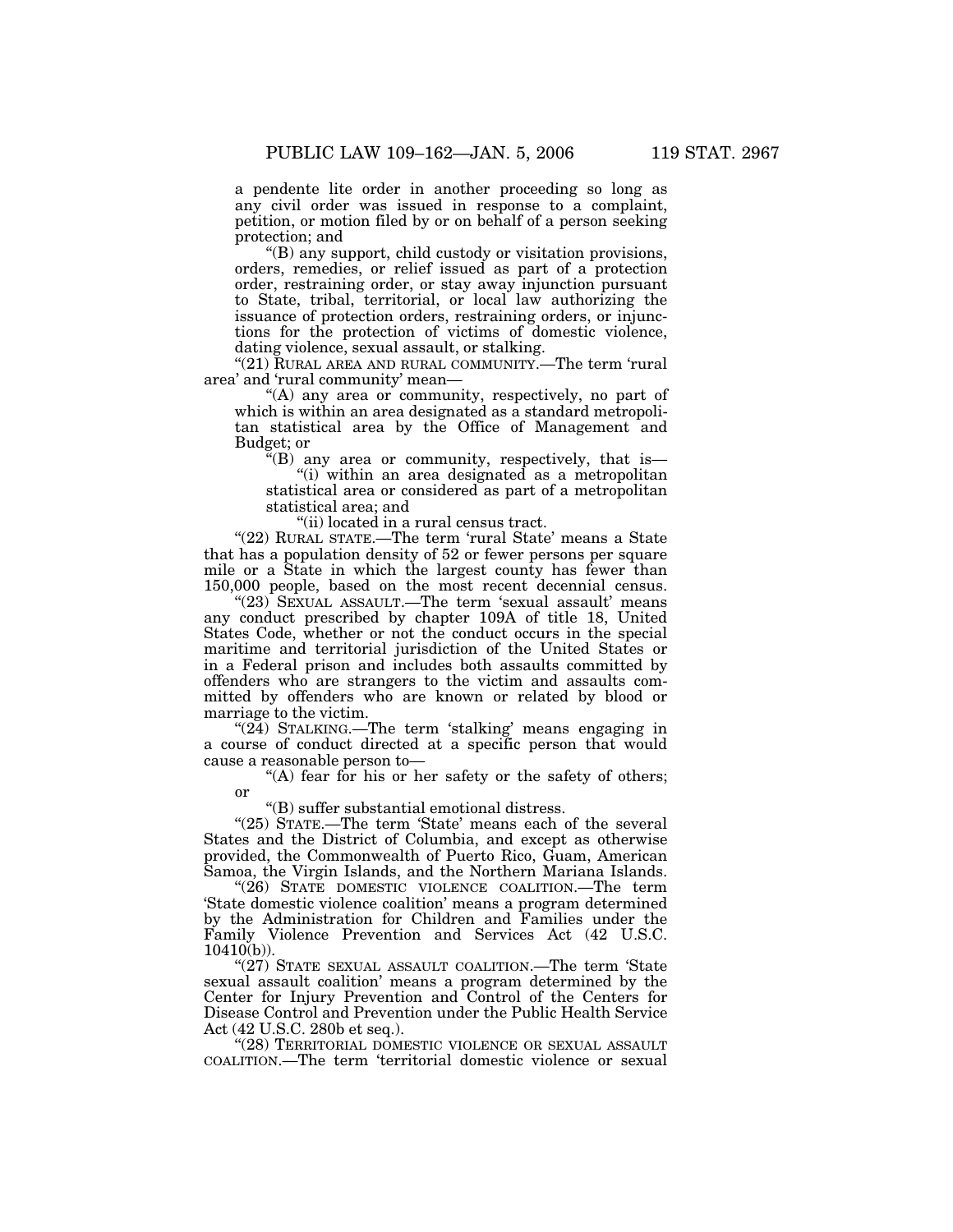assault coalition' means a program addressing domestic or sexual violence that is—

''(A) an established nonprofit, nongovernmental territorial coalition addressing domestic violence or sexual assault within the territory; or

 $'(B)$  a nongovernmental organization with a demonstrated history of addressing domestic violence or sexual assault within the territory that proposes to incorporate as a nonprofit, nongovernmental territorial coalition.

"(29) TRIBAL COALITION.—The term 'tribal coalition' means—

"(A) an established nonprofit, nongovernmental tribal coalition addressing domestic violence and sexual assault against American Indian or Alaskan Native women; or

''(B) individuals or organizations that propose to incorporate as nonprofit, nongovernmental tribal coalitions to address domestic violence and sexual assault against American Indian or Alaska Native women.

''(30) TRIBAL GOVERNMENT.—The term 'tribal government' means—

''(A) the governing body of an Indian tribe; or

"(B) a tribe, band, pueblo, nation, or other organized group or community of Indians, including any Alaska Native village or regional or village corporation (as defined in, or established pursuant to, the Alaska Native Claims Settlement Act (43 U.S.C. 1601 et seq.)), that is recognized as eligible for the special programs and services provided by the United States to Indians because of their status as Indians.

''(31) TRIBAL ORGANIZATION.—The term 'tribal organization' means—

''(A) the governing body of any Indian tribe;

''(B) any legally established organization of Indians which is controlled, sanctioned, or chartered by such governing body of a tribe or tribes to be served, or which is democratically elected by the adult members of the Indian community to be served by such organization and which includes the maximum participation of Indians in all phases of its activities; or

''(C) any tribal nonprofit organization.

"(32) UNDERSERVED POPULATIONS.—The term 'underserved populations' includes populations underserved because of geographic location, underserved racial and ethnic populations, populations underserved because of special needs (such as language barriers, disabilities, alienage status, or age), and any other population determined to be underserved by the Attorney General or by the Secretary of Health and Human Services, as appropriate.

 $\sqrt{33}$  VICTIM ADVOCATE.—The term 'victim advocate' means a person, whether paid or serving as a volunteer, who provides services to victims of domestic violence, sexual assault, stalking, or dating violence under the auspices or supervision of a victim services program.

" $(34)$  VICTIM ASSISTANT.—The term 'victim assistant' means a person, whether paid or serving as a volunteer, who provides services to victims of domestic violence, sexual assault, stalking,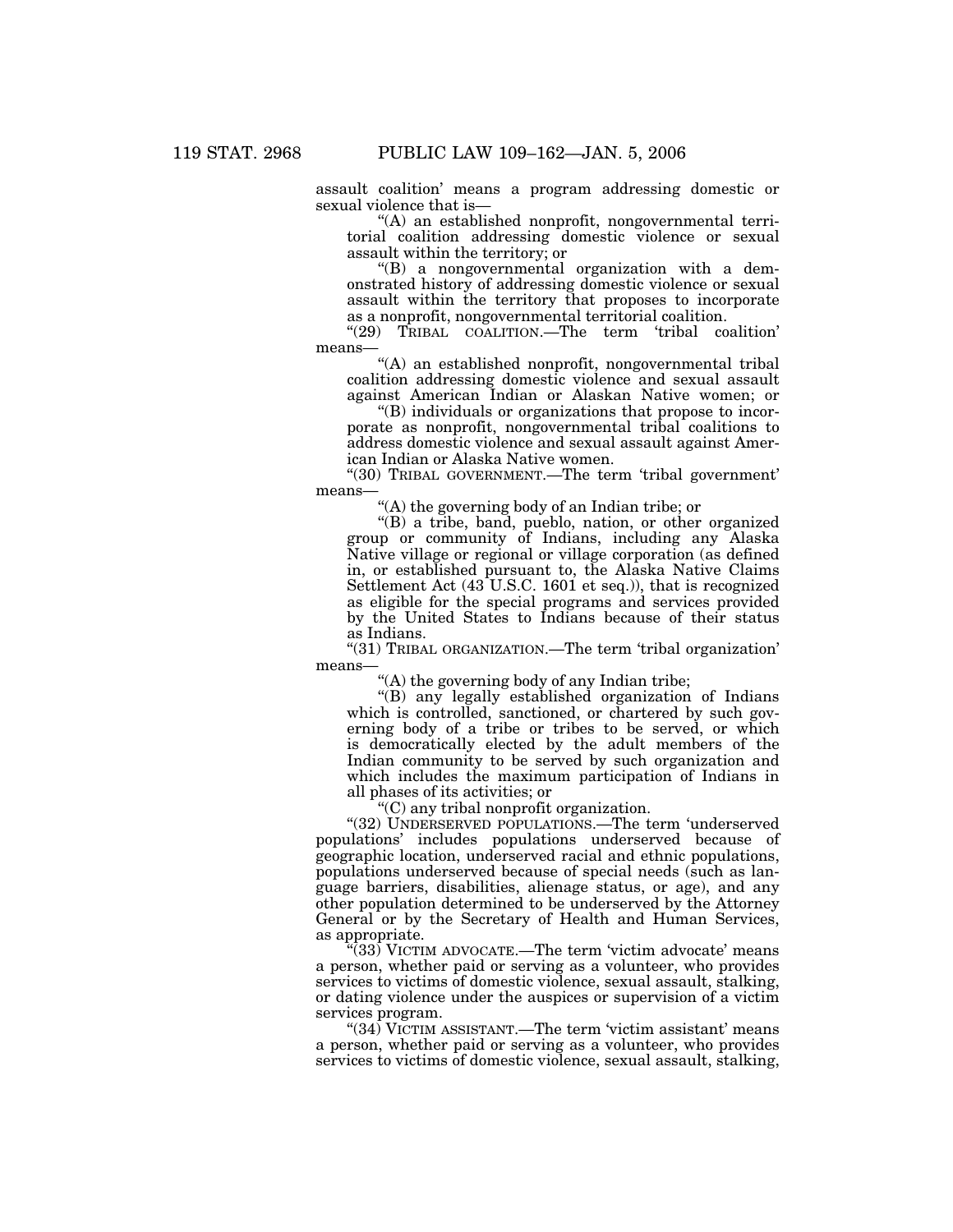or dating violence under the auspices or supervision of a court or a law enforcement or prosecution agency.

"(35) VICTIM SERVICES OR VICTIM SERVICE PROVIDER.—The term 'victim services' or 'victim service provider' means a nonprofit, nongovernmental organization that assists domestic violence, dating violence, sexual assault, or stalking victims, including rape crisis centers, domestic violence shelters, faithbased organizations, and other organizations, with a documented history of effective work concerning domestic violence, dating violence, sexual assault, or stalking.

"(36) YOUTH.—The term 'youth' means teen and young adult victims of domestic violence, dating violence, sexual assault, or stalking.

''(b) GRANT CONDITIONS.—

"(1) MATCH.—No matching funds shall be required for a grant or subgrant made under this title for any tribe, territory, victim service provider, or any entity that the Attorney General determines has adequately demonstrated financial need.

''(2) NONDISCLOSURE OF CONFIDENTIAL OR PRIVATE INFORMATION.—

"(A) IN GENERAL.—In order to ensure the safety of adult, youth, and child victims of domestic violence, dating violence, sexual assault, or stalking, and their families, grantees and subgrantees under this title shall protect the confidentiality and privacy of persons receiving services.

"(B) NONDISCLOSURE.—Subject to subparagraphs  $(C)$ and (D), grantees and subgrantees shall not—

 $\tilde{f}(i)$  disclose any personally identifying information or individual information collected in connection with services requested, utilized, or denied through grantees' and subgrantees' programs; or

''(ii) reveal individual client information without the informed, written, reasonably time-limited consent of the person (or in the case of an unemancipated minor, the minor and the parent or guardian or in the case of persons with disabilities, the guardian) about whom information is sought, whether for this program or any other Federal, State, tribal, or territorial grant program, except that consent for release may not be given by the abuser of the minor, person with disabilities, or the abuser of the other parent of the minor.

''(C) RELEASE.—If release of information described in subparagraph (B) is compelled by statutory or court mandate—

''(i) grantees and subgrantees shall make reasonable attempts to provide notice to victims affected by the disclosure of information; and

"(ii) grantees and subgrantees shall take steps necessary to protect the privacy and safety of the persons affected by the release of the information.

''(D) INFORMATION SHARING.—Grantees and subgrantees may share—

''(i) nonpersonally identifying data in the aggregate regarding services to their clients and nonpersonally identifying demographic information in order to comply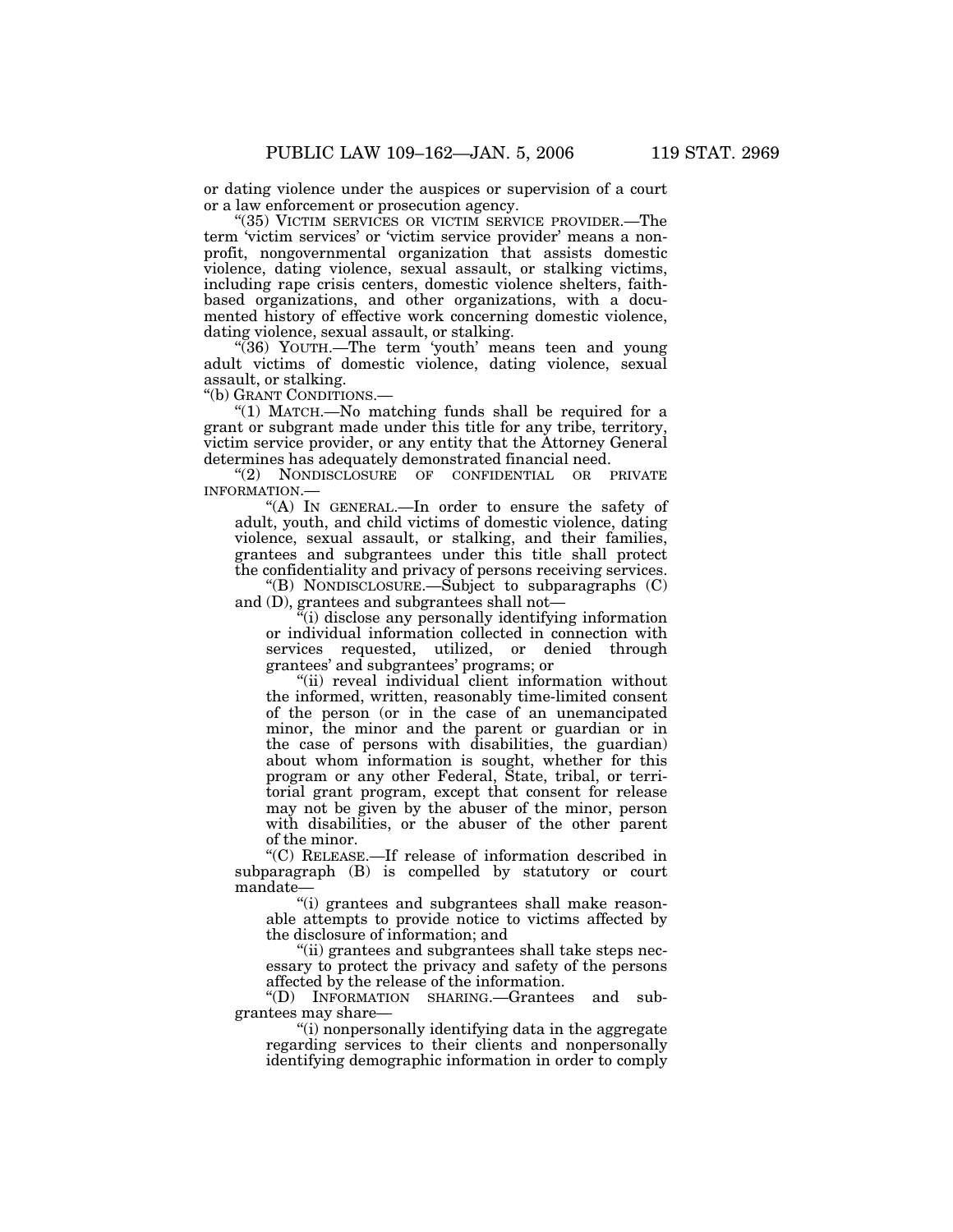with Federal, State, tribal, or territorial reporting, evaluation, or data collection requirements;

"(ii) court-generated information and law-enforcement generated information contained in secure, governmental registries for protection order enforcement purposes; and

''(iii) law enforcement- and prosecution-generated information necessary for law enforcement and prosecution purposes.

''(E) OVERSIGHT.—Nothing in this paragraph shall prevent the Attorney General from disclosing grant activities authorized in this Act to the chairman and ranking members of the Committee on the Judiciary of the House of Representatives and the Committee on the Judiciary of the Senate exercising Congressional oversight authority. All disclosures shall protect confidentiality and omit personally identifying information, including location information about individuals.

''(3) APPROVED ACTIVITIES.—In carrying out the activities under this title, grantees and subgrantees may collaborate with and provide information to Federal, State, local, tribal, and territorial public officials and agencies to develop and implement policies to reduce or eliminate domestic violence, dating violence, sexual assault, and stalking.

"(4) NON-SUPPLANTATION.—Any Federal funds received under this title shall be used to supplement, not supplant, non-Federal funds that would otherwise be available for activities under this title.

''(5) USE OF FUNDS.—Funds authorized and appropriated under this title may be used only for the specific purposes described in this title and shall remain available until expended.

''(6) REPORTS.—An entity receiving a grant under this title shall submit to the disbursing agency a report detailing the activities undertaken with the grant funds, including and providing additional information as the agency shall require.

'(7) EVALUATION.—Federal agencies disbursing funds under this title shall set aside up to 3 percent of such funds in order to conduct—

''(A) evaluations of specific programs or projects funded by the disbursing agency under this title or related research; or

''(B) evaluations of promising practices or problems emerging in the field or related research, in order to inform the agency or agencies as to which programs or projects are likely to be effective or responsive to needs in the field.

''(8) NONEXCLUSIVITY.—Nothing in this title shall be construed to prohibit male victims of domestic violence, dating violence, sexual assault, and stalking from receiving benefits and services under this title.

''(9) PROHIBITION ON TORT LITIGATION.—Funds appropriated for the grant program under this title may not be used to fund civil representation in a lawsuit based on a tort claim. This paragraph should not be construed as a prohibition on providing assistance to obtain restitution in a protection order or criminal case.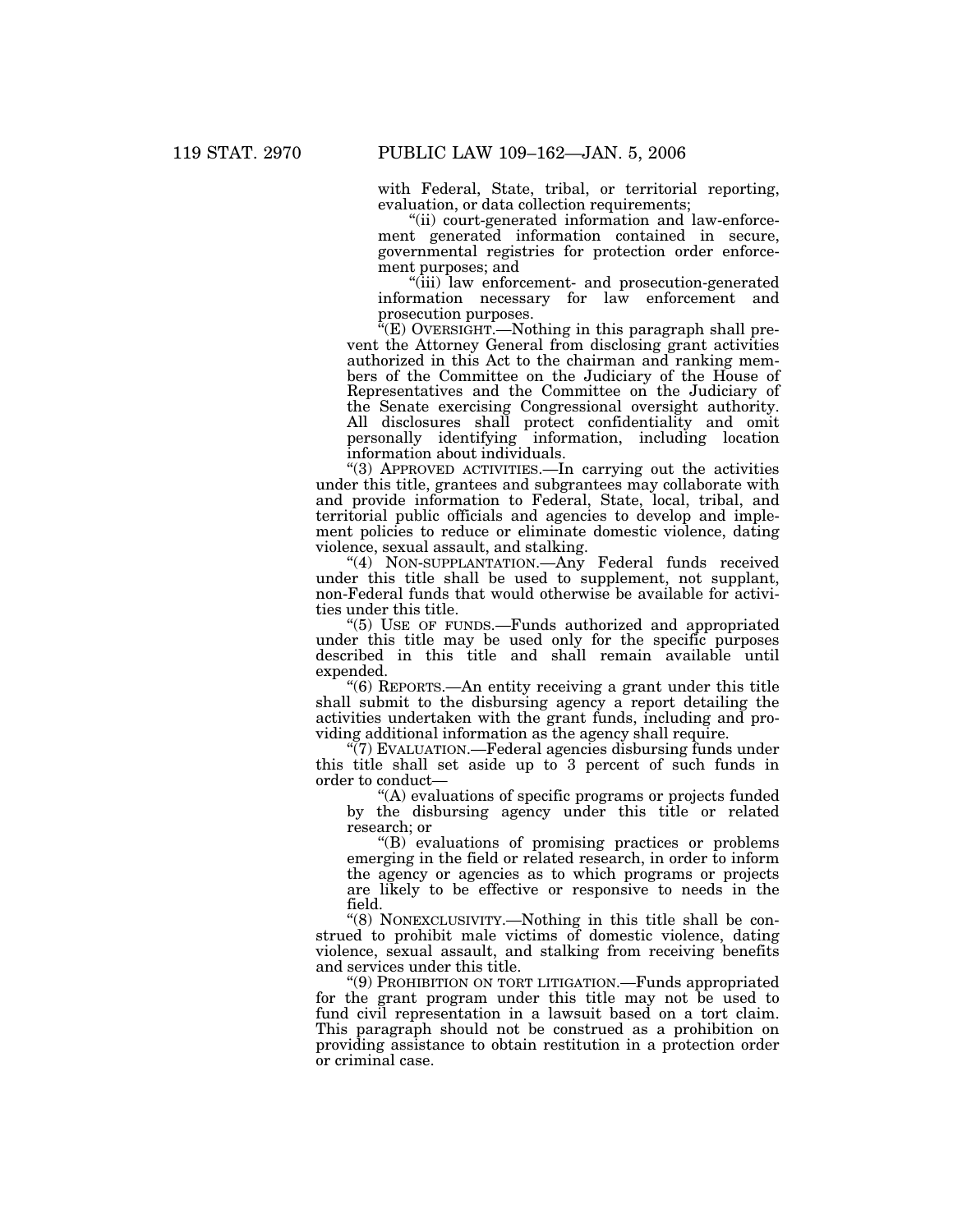"(10) PROHIBITION ON LOBBYING.—Any funds appropriated for the grant program shall be subject to the prohibition in section 1913 of title 18, United States Code, relating to lobbying with appropriated moneys.

" $(11)$  TECHNICAL ASSISTANCE.—If there is a demonstrated history that the Office on Violence Against Women has previously set aside amounts greater than 8 percent for technical assistance and training relating to grant programs authorized under this title, the Office has the authority to continue setting aside amounts greater than 8 percent.''.

(b) CHANGE OF CERTAIN REPORTS FROM ANNUAL TO BIENNIAL.— (1) STALKING AND DOMESTIC VIOLENCE.—Section 40610 of

the Violence Against Women Act of 1994 (42 U.S.C. 14039) is amended by striking ''The Attorney General shall submit to the Congress an annual report, beginning 1 year after the date of the enactment of this Act, that provides'' and inserting ''Each even-numbered fiscal year, the Attorney General shall submit to the Congress a biennial report that provides''.

(2) SAFE HAVENS FOR CHILDREN.—Section 1301(d)(l) of the Victims of Trafficking and Violence Protection Act of 2000  $(42 \text{ U.S.C. } 10420(d)(1))$  is amended in the matter preceding subparagraph (A) by striking ''Not later than 1 year after the last day of the first fiscal year commencing on or after the date of enactment of this Act, and not later than 180 days after the last day of each fiscal year thereafter,'' and inserting "Not later than 1 month after the end of each evennumbered fiscal year,".

(3) STOP VIOLENCE AGAINST WOMEN FORMULA GRANTS.— Section 2009(b) of the Omnibus Crime Control and Safe Streets Act of 1968 (42 U.S.C. 3796gg–3) is amended by striking ''Not later than'' and all that follows through ''the Attorney General shall submit'' and inserting the following: ''Not later than 1 month after the end of each even-numbered fiscal year, the Attorney General shall submit''.

(4) TRANSITIONAL HOUSING ASSISTANCE GRANTS FOR CHILD VICTIMS OF DOMESTIC VIOLENCE, STALKING, OR SEXUAL ASSAULT.—Section 40299(f) of the Violence Against Women Act of  $1994$  (42 U.S.C.  $13975(f)$ ) is amended by striking "shall annually prepare and submit to the Committee on the Judiciary of the House of Representatives and the Committee on the Judiciary of the Senate a report that contains a compilation of the information contained in the report submitted under subsection (e) of this section." and inserting "shall prepare and submit to the Committee on the Judiciary of the House of Representatives and the Committee on the Judiciary of the Senate a report that contains a compilation of the information contained in the report submitted under subsection (e) of this section not later than 1 month after the end of each evennumbered fiscal year.''.

(c) DEFINITIONS AND GRANT CONDITIONS IN CRIME CONTROL ACT.—

(1) PART T.—Part T of title I of the Omnibus Crime Control and Safe Streets Act of 1968 (42 U.S.C. 3796gg et seq.) is amended by striking section 2008 and inserting the following: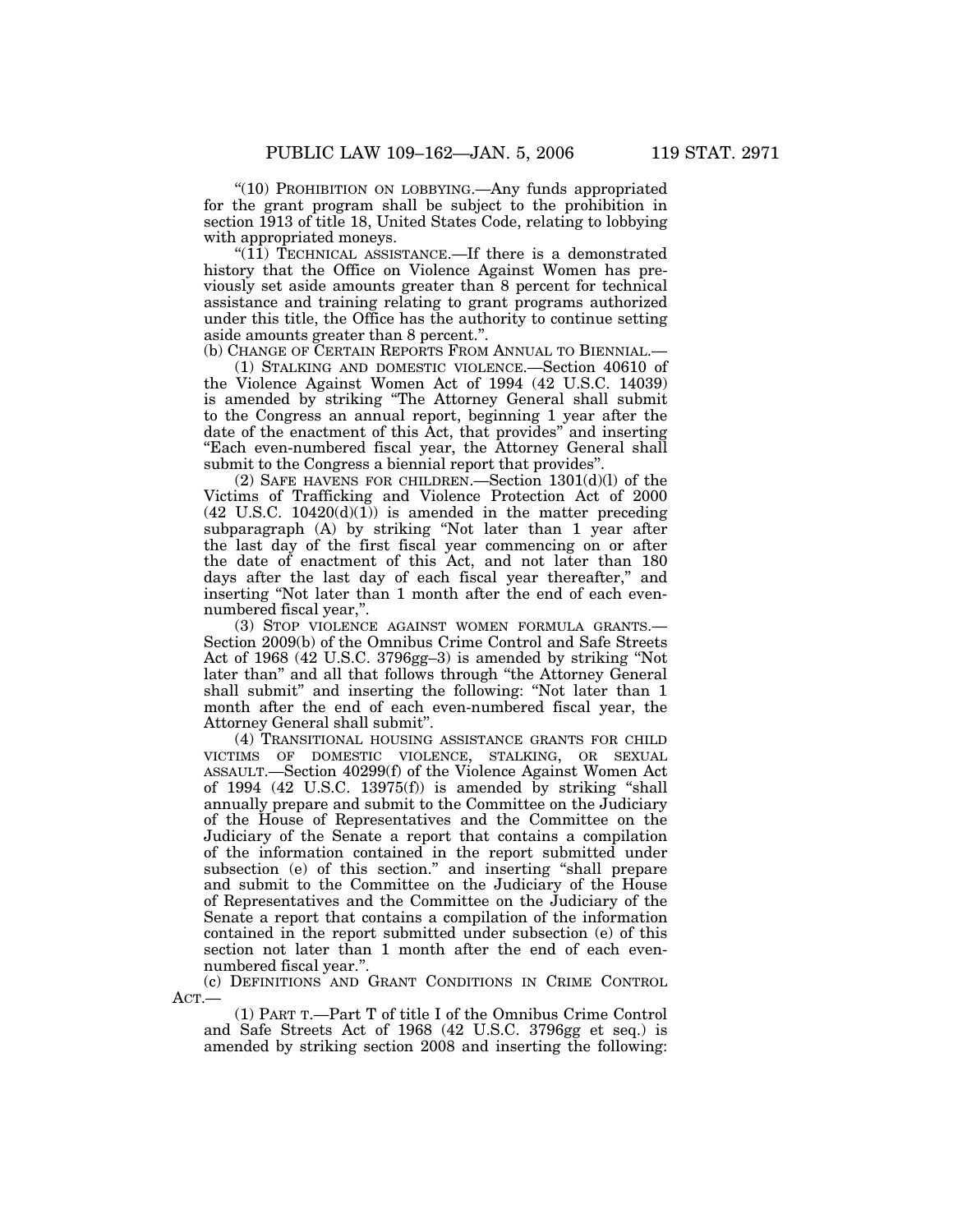Applicability. 42 USC 3796gg–2.

Applicability. 42 USC 3796hh–4.

# **''SEC. 2008. DEFINITIONS AND GRANT CONDITIONS.**

''In this part the definitions and grant conditions in section 40002 of the Violence Against Women Act of 1994 shall apply.''. (2) PART U.—Section 2105 of the Omnibus Crime Control and Safe Streets Act of 1968 is amended to read as follows:

#### **''SEC. 2105. DEFINITIONS AND GRANT CONDITIONS.**

''In this part the definitions and grant conditions in section 40002 of the Violence Against Women Act of 1994 shall apply.''. (d) DEFINITIONS AND GRANT CONDITIONS IN 2000 ACT.—Section 1002 of the Violence Against Women Act of 2000 (42 U.S.C. 3796gg– 2 note) is amended to read as follows:

Applicability.

### **''SEC. 1002. DEFINITIONS AND GRANT CONDITIONS.**

''In this division the definitions and grant conditions in section 40002 of the Violence Against Women Act of 1994 shall apply.''.

# **TITLE I—ENHANCING JUDICIAL AND LAW ENFORCEMENT TOOLS TO COM-BAT VIOLENCE AGAINST WOMEN**

# **SEC. 101. STOP GRANTS IMPROVEMENTS.**

(a) AUTHORIZATION OF APPROPRIATIONS.—Section 1001(a)(18) of title I of the Omnibus Crime Control and Safe Streets Act of 1968 (42 U.S.C. 3793(a)(18)) is amended by striking ''\$185,000,000 for each of fiscal years 2001 through 2005'' and inserting ''\$225,000,000 for each of fiscal years 2007 through 2011''.

(b) PURPOSE AREA ENHANCEMENTS.—Section 2001(b) of title I of the Omnibus Crime Control and Safe Streets Act of 1968 (42 U.S.C. 3796gg(b)) is amended—

 $(1)$  in paragraph  $(10)$ , by striking "and" after the semicolon; (2) in paragraph (11), by striking the period and inserting a semicolon; and

(3) by adding at the end the following:

"(12) maintaining core victim services and criminal justice initiatives, while supporting complementary new initiatives and emergency services for victims and their families;

 $\sqrt{13}$  supporting the placement of special victim assistants (to be known as 'Jessica Gonzales Victim Assistants') in local law enforcement agencies to serve as liaisons between victims of domestic violence, dating violence, sexual assault, and stalking and personnel in local law enforcement agencies in order to improve the enforcement of protection orders. Jessica Gonzales Victim Assistants shall have expertise in domestic violence, dating violence, sexual assault, or stalking and may undertake the following activities—

"(A) developing, in collaboration with prosecutors, courts, and victim service providers, standardized response policies for local law enforcement agencies, including triage protocols to ensure that dangerous or potentially lethal cases are identified and prioritized;

''(B) notifying persons seeking enforcement of protection orders as to what responses will be provided by the relevant law enforcement agency;

Jessica Gonzales.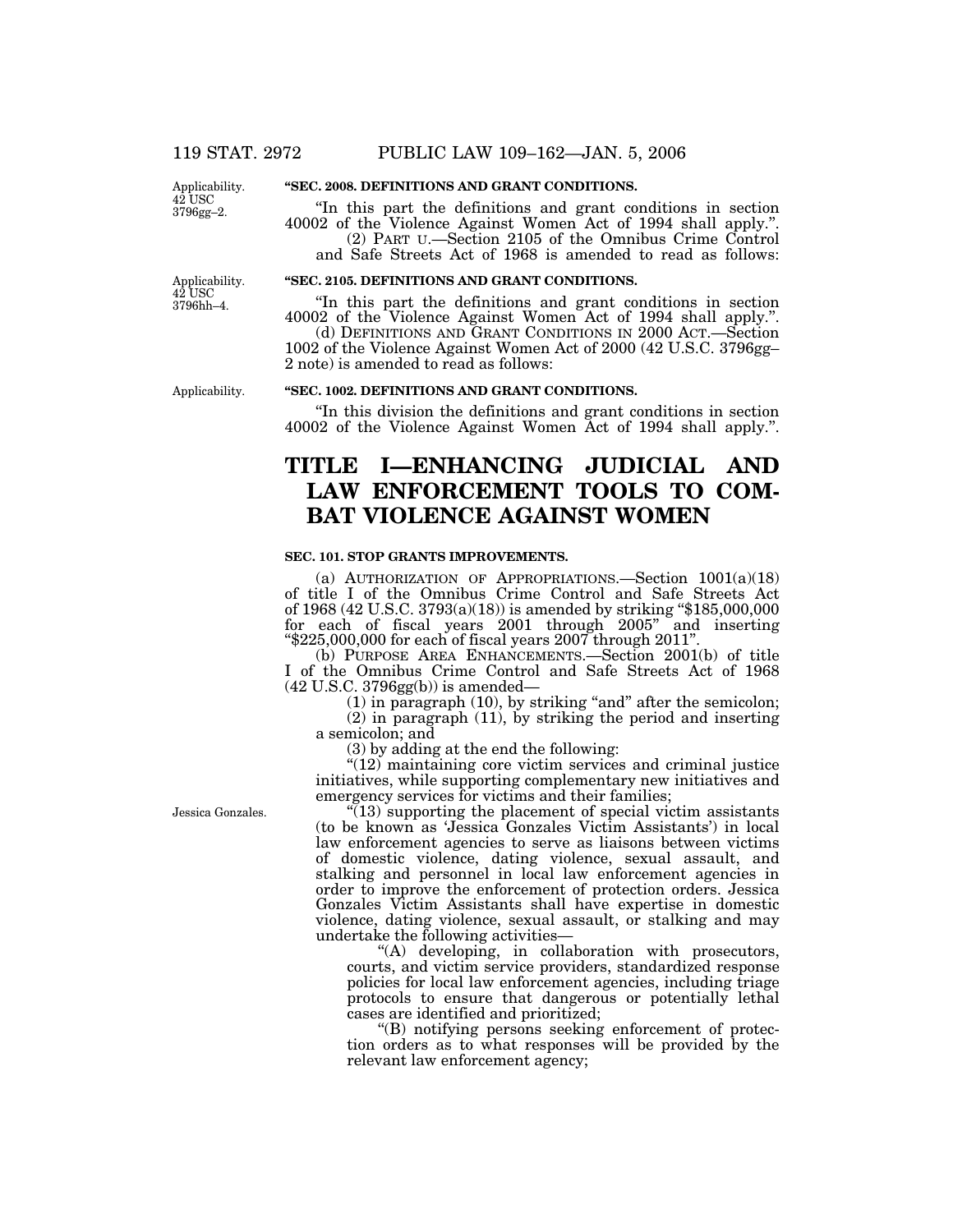''(C) referring persons seeking enforcement of protection orders to supplementary services (such as emergency shelter programs, hotlines, or legal assistance services); and

''(D) taking other appropriate action to assist or secure the safety of the person seeking enforcement of a protection order; and

Crystal Judson.

''(14) to provide funding to law enforcement agencies, nonprofit nongovernmental victim services providers, and State, tribal, territorial, and local governments, (which funding stream shall be known as the Crystal Judson Domestic Violence Protocol Program) to promote—

 $\mathbb{H}(A)$  the development and implementation of training for local victim domestic violence service providers, and to fund victim services personnel, to be known as 'Crystal Judson Victim Advocates,' to provide supportive services and advocacy for victims of domestic violence committed by law enforcement personnel;

''(B) the implementation of protocols within law enforcement agencies to ensure consistent and effective responses to the commission of domestic violence by personnel within such agencies (such as the model policy promulgated by the International Association of Chiefs of Police ('Domestic Violence by Police Officers: A Policy of the IACP, Police Response to Violence Against Women Project' July 2003));

''(C) the development of such protocols in collaboration with State, tribal, territorial and local victim service providers and domestic violence coalitions.

Any law enforcement, State, tribal, territorial, or local government agency receiving funding under the Crystal Judson Domestic Violence Protocol Program under paragraph (14) shall on an annual basis, receive additional training on the topic of incidents of domestic violence committed by law enforcement personnel from domestic violence and sexual assault nonprofit organizations and, after a period of 2 years, provide a report of the adopted protocol to the Department of Justice, including a summary of progress in implementing such protocol.''.

(c) CLARIFICATION OF ACTIVITIES REGARDING UNDERSERVED POPULATIONS.—Section 2007 of the Omnibus Crime Control and Safe Streets Act of 1968 (42 U.S.C. 3796gg–1) is amended—

 $(1)$  in subsection  $(c)(2)$ , by inserting before the semicolon the following: ''and describe how the State will address the needs of underserved populations''; and

(2) in subsection  $(e)(2)$ , by striking subparagraph (D) and inserting the following:

''(D) recognize and meaningfully respond to the needs of underserved populations and ensure that monies set aside to fund linguistically and culturally specific services and activities for underserved populations are distributed equitably among those populations.''.

(d) TRIBAL AND TERRITORIAL SETASIDES.—Section 2007 of the Omnibus Crime Control and Safe Streets Act of 1968 (42 U.S.C. 3796gg–1) is amended—

 $(1)$  in subsection  $(b)$ —

(A) in paragraph (1), by striking "5 percent" and inserting " $10$  percent";

Reports.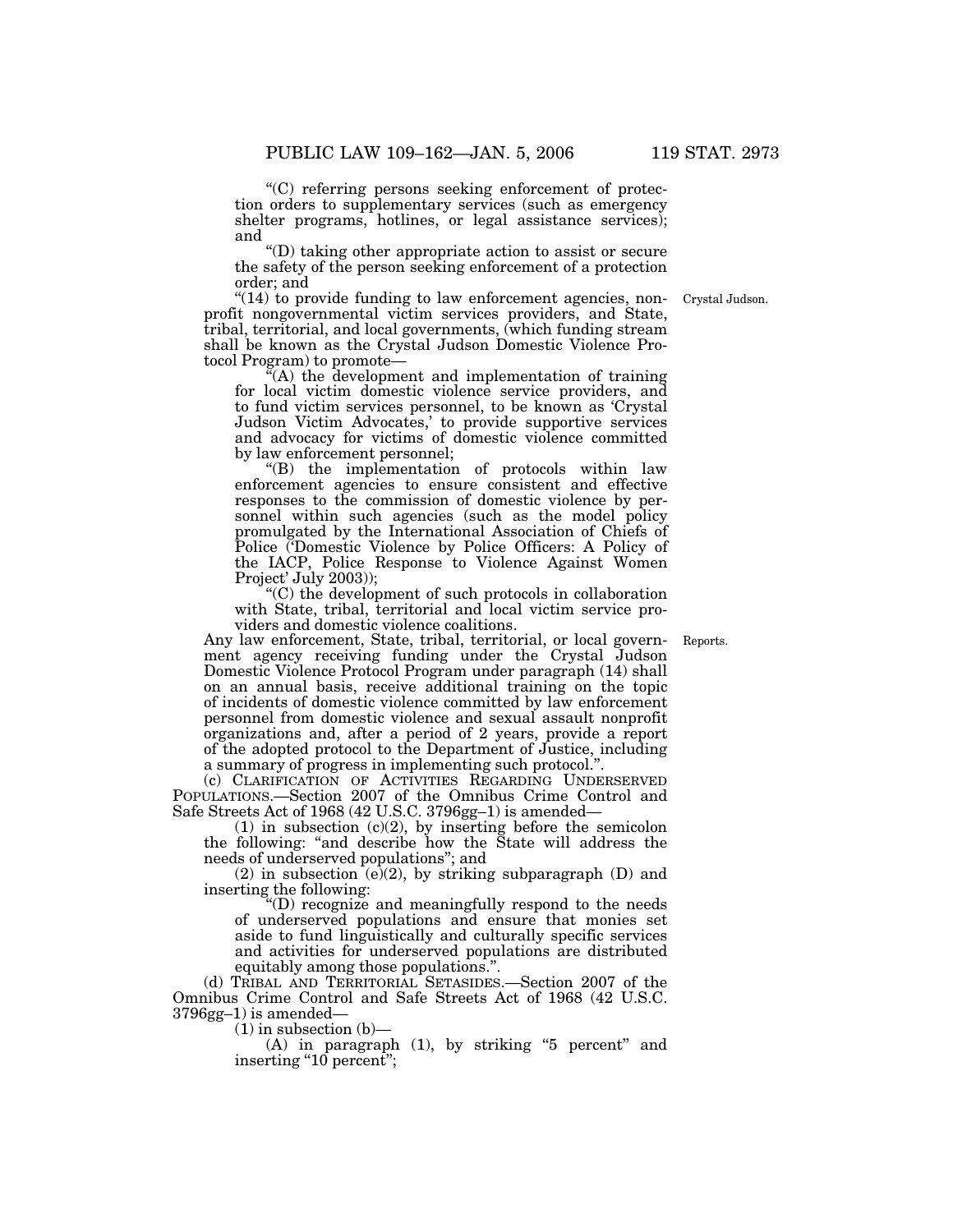(B) in paragraph (2), striking by  $4\frac{1}{54}$ " and inserting  $\frac{1}{56}$ '

(C) in paragraph (3), by striking ''and the coalition for the combined Territories of the United States, each receiving an amount equal to  $\frac{1}{54}$ " and inserting "coalitions" for Guam, American Samoa, the United States Virgin Islands, and the Commonwealth of the Northern Mariana Islands, each receiving an amount equal to 1⁄56''; and

(D) in paragraph  $(4)$ , by striking " $1/54$ " and inserting  $"1/56"$ ;

 $(2)$  in subsection  $(c)(3)(B)$ , by inserting after "victim services'' the following: '', of which at least 10 percent shall be distributed to culturally specific community-based organization''; and

 $(3)$  in subsection  $(d)$ —

(A) in paragraph (3), by striking the period and inserting ''; and''; and

(B) by adding at the end the following:

''(4) documentation showing that tribal, territorial, State or local prosecution, law enforcement, and courts have consulted with tribal, territorial, State, or local victim service programs during the course of developing their grant applications in order to ensure that proposed services, activities and equipment acquisitions are designed to promote the safety, confidentiality, and economic independence of victims of domestic violence, sexual assault, stalking, and dating violence.''.

(e) TRAINING, TECHNICAL ASSISTANCE, AND DATA COLLECTION.— Section 2007 of the Omnibus Crime Control and Safe Streets Act of 1968 (42 U.S.C. 3796gg–1) is amended by adding at the end the following:

"(i) TRAINING, TECHNICAL ASSISTANCE, AND DATA COLLEC-TION.—

''(1) IN GENERAL.—Of the total amounts appropriated under this part, not less than 3 percent and up to 8 percent shall be available for providing training and technical assistance relating to the purpose areas of this part to improve the capacity of grantees, subgrantees and other entities.

''(2) INDIAN TRAINING.—The Director of the Office on Violence Against Women shall ensure that training or technical assistance regarding violence against Indian women will be developed and provided by entities having expertise in tribal law, customary practices, and Federal Indian law.''.

(f) AVAILABILITY OF FORENSIC MEDICAL EXAMS.—Section 2010 of the Omnibus Crime Control and Safe Streets Act of 1968 (42 U.S.C. 3796gg–4) is amended by adding at the end the following:

"(c) USE OF FUNDS.—A State or Indian tribal government may use Federal grant funds under this part to pay for forensic medical exams performed by trained examiners for victims of sexual assault, except that such funds may not be used to pay for forensic medical exams by any State, Indian tribal government, or territorial government that requires victims of sexual assault to seek reimbursement for such exams from their insurance carriers.

''(d) RULE OF CONSTRUCTION.—Nothing in this section shall be construed to permit a State, Indian tribal government, or territorial government to require a victim of sexual assault to participate in the criminal justice system or cooperate with law enforcement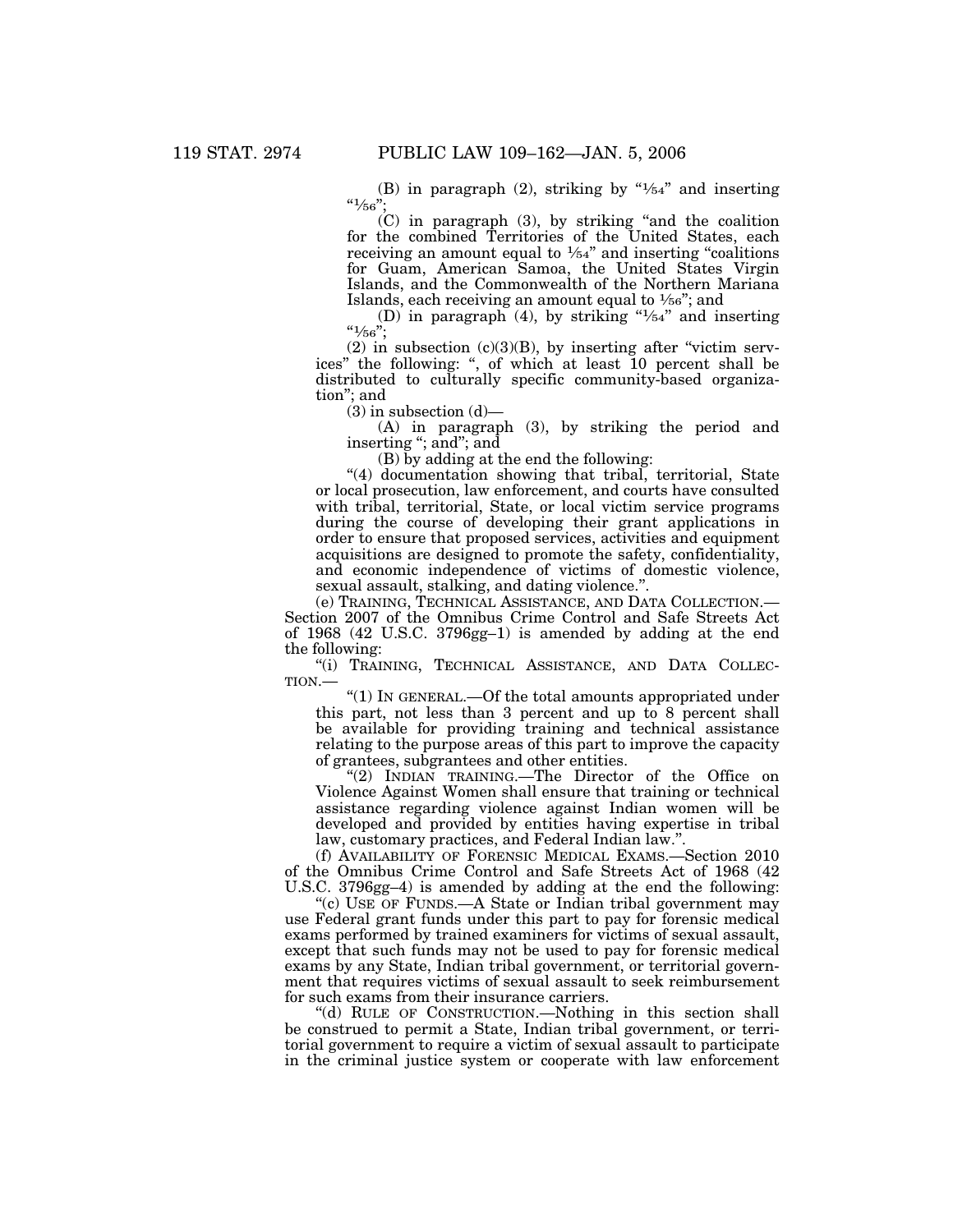in order to be provided with a forensic medical exam, reimbursement for charges incurred on account of such an exam, or both.

''(e) JUDICIAL NOTIFICATION.—

 $(1)$  In GENERAL.—A State or unit of local government shall not be entitled to funds under this part unless the State or unit of local government—

''(A) certifies that its judicial administrative policies and practices include notification to domestic violence offenders of the requirements delineated in section 922(g)(8) and (g)(9) of title 18, United States Code, and any applicable related Federal, State, or local laws; or

 $(\overline{B})$  gives the Attorney General assurances that its judicial administrative policies and practices will be in compliance with the requirements of subparagraph (A) within the later of—

''(i) the period ending on the date on which the next session of the State legislature ends; or

"(ii) 2 years.

"(2) REDISTRIBUTION.—Funds withheld from a State or unit of local government under subsection (a) shall be distributed to other States and units of local government, pro rata.''.

(g) POLYGRAPH TESTING PROHIBITION.—Part T of title I of the Omnibus Crime Control and Safe Streets Act of 1968 (42 U.S.C. 3796gg et seq.) is amended by adding at the end the following:

# **''SEC. 2013. POLYGRAPH TESTING PROHIBITION.**

''(a) IN GENERAL.—In order to be eligible for grants under this part, a State, Indian tribal government, territorial government, or unit of local government shall certify that, not later than 3 years after the date of enactment of this section, their laws, policies, or practices will ensure that no law enforcement officer, prosecuting officer or other government official shall ask or require an adult, youth, or child victim of an alleged sex offense as defined under Federal, tribal, State, territorial, or local law to submit to a polygraph examination or other truth telling device as a condition for proceeding with the investigation of such an offense.

''(b) PROSECUTION.—The refusal of a victim to submit to an examination described in subsection (a) shall not prevent the investigation, charging, or prosecution of the offense.''.

#### **SEC. 102. GRANTS TO ENCOURAGE ARREST AND ENFORCE PROTEC-TION ORDERS IMPROVEMENTS.**

(a) AUTHORIZATION OF APPROPRIATIONS.—Section 1001(a)(19) of title I of the Omnibus Crime Control and Safe Streets Act of 1968 (42 U.S.C. 3793(a)(19)) is amended by striking ''\$65,000,000 for each of fiscal years 2001 through 2005'' and inserting ''\$75,000,000 for each of fiscal years 2007 through 2011. Funds appropriated under this paragraph shall remain available until expended.''.

(b) GRANTEE REQUIREMENTS.—Section 2101 of the Omnibus Crime Control and Safe Streets Act of 1968 (42 U.S.C. 3796hh) is amended—

(1) in subsection (a), by striking ''to treat domestic violence as a serious violation'' and inserting ''to treat domestic violence, dating violence, sexual assault, and stalking as serious violations'

 $(2)$  in subsection  $(b)$ —

Deadline. 42 USC 3796gg–8.

Deadline.

Certification.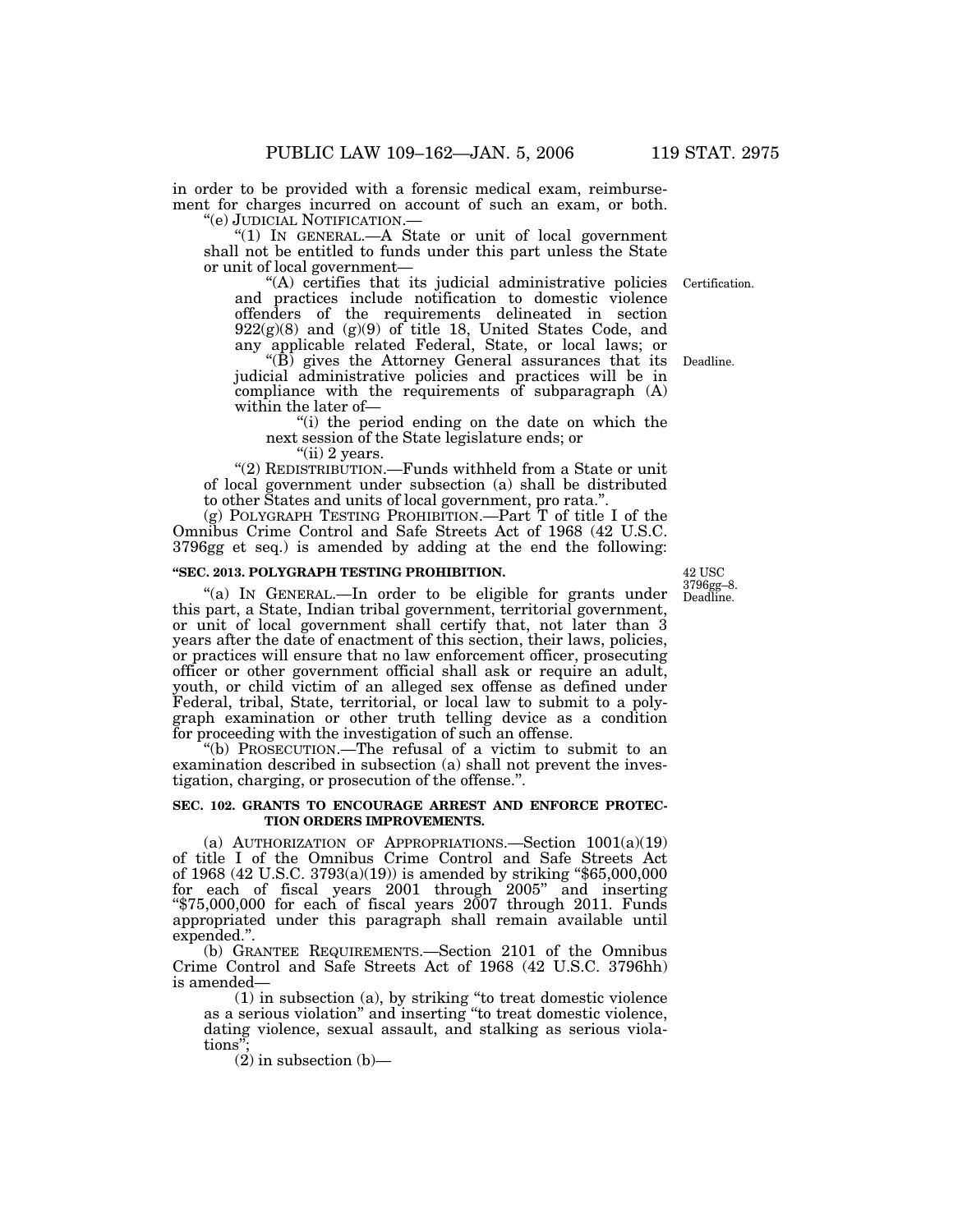(A) in the matter before paragraph (1), by inserting after "State" the following: ", tribal, territorial,";

 $(B)$  in paragraph  $(1)$ , by

(i) striking ''mandatory arrest or''; and

(ii) striking ''mandatory arrest programs and'';

(C) in paragraph (2), by—

(i) inserting after ''educational programs,'' the following: "protection order registries,";

(ii) striking ''domestic violence and dating violence'' and inserting ''domestic violence, dating violence, sexual assault, and stalking. Policies, educational programs, protection order registries, and training described in this paragraph shall incorporate confidentiality, and privacy protections for victims of domestic violence, dating violence, sexual assault, and stalking'';  $(D)$  in paragraph  $(3)$ , by-

(i) striking "domestic violence cases" and inserting ''domestic violence, dating violence, sexual assault, and stalking cases''; and

(ii) striking "groups" and inserting "teams";

(E) in paragraph (5), by striking ''domestic violence and dating violence'' and inserting ''domestic violence, dating violence, sexual assault, and stalking'';

 $(F)$  in paragraph  $(6)$ , by-

 $(i)$  striking "other" and inserting "civil"; and

(ii) inserting after ''domestic violence'' the following: ", dating violence, sexual assault, and stalking"; and

(G) by adding at the end the following:

"(9) To develop State, tribal, territorial, or local policies, procedures, and protocols for preventing dual arrests and prosecutions in cases of domestic violence, dating violence, sexual assault, and stalking, and to develop effective methods for identifying the pattern and history of abuse that indicates which party is the actual perpetrator of abuse.

" $(10)$  To plan, develop and establish comprehensive victim service and support centers, such as family justice centers, designed to bring together victim advocates from non-profit, non-governmental victim services organizations, law enforcement officers, prosecutors, probation officers, governmental victim assistants, forensic medical professionals, civil legal attorneys, chaplains, legal advocates, representatives from community-based organizations and other relevant public or private agencies or organizations into one centralized location, in order to improve safety, access to services, and confidentiality for victims and families. Although funds may be used to support the colocation of project partners under this paragraph, funds may not support construction or major renovation expenses or activities that fall outside of the scope of the other statutory purpose areas.

"(11) To develop and implement policies and training for police, prosecutors, probation and parole officers, and the judiciary in recognizing, investigating, and prosecuting instances of sexual assault, with an emphasis on recognizing the threat to the community for repeat crime perpetration by such individuals.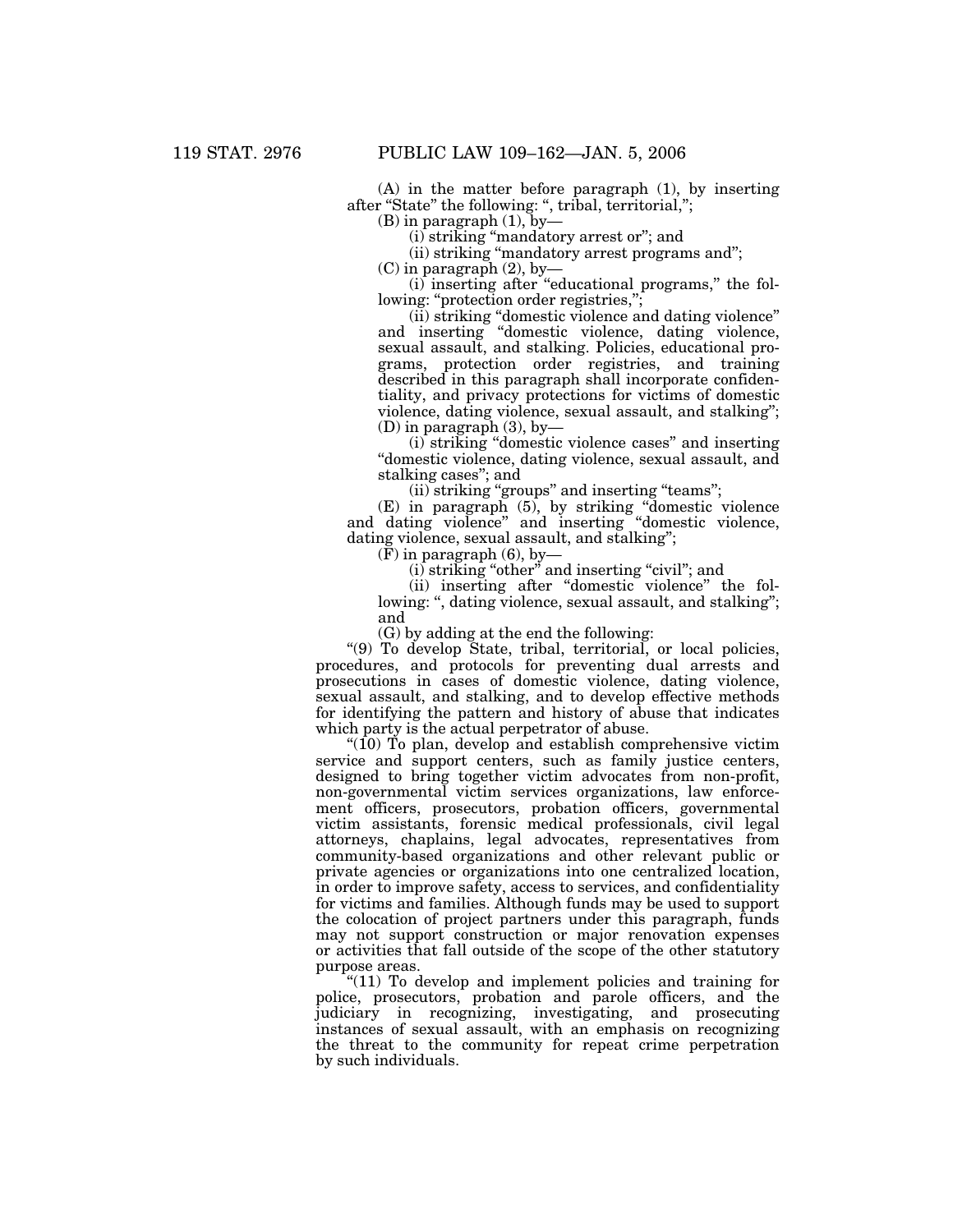"(12) To develop, enhance, and maintain protection order registries.

"(13) To develop human immunodeficiency virus (HIV) HIV. testing programs for sexual assault perpetrators and notification and counseling protocols.'';

 $(3)$  in subsection  $(c)$ —

 $(A)$  in paragraph  $(3)$ , by striking "and" after the semicolon;

(B) in paragraph (4), by striking the period and inserting "; and"; and

(C) by adding at the end the following:

''(5) certify that, not later than 3 years after the date of enactment of this section, their laws, policies, or practices will ensure that—

''(A) no law enforcement officer, prosecuting officer or other government official shall ask or require an adult, youth, or child victim of a sex offense as defined under Federal, tribal, State, territorial, or local law to submit to a polygraph examination or other truth telling device as a condition for proceeding with the investigation of such an offense; and

''(B) the refusal of a victim to submit to an examination described in subparagraph (A) shall not prevent the investigation of the offense.''; and

(4) by striking subsections (d) and (e) and inserting the following:

''(d) SPEEDY NOTICE TO VICTIMS.—A State or unit of local government shall not be entitled to 5 percent of the funds allocated under this part unless the State or unit of local government—

" $(1)$  certifies that it has a law or regulation that requires—

''(A) the State or unit of local government at the request of a victim to administer to a defendant, against whom an information or indictment is presented for a crime in which by force or threat of force the perpetrator compels the victim to engage in sexual activity, testing for the immunodeficiency virus (HIV) not later than 48 hours after the date on which the information or indictment is presented;

 $\rm{``(B)}$  as soon as practicable notification to the victim, or parent and guardian of the victim, and defendant of the testing results; and

''(C) follow-up tests for HIV as may be medically appropriate, and that as soon as practicable after each such test the results be made available in accordance with subparagraph (B); or

Deadline.

" $(2)$  gives the Attorney General assurances that it laws and regulations will be in compliance with requirements of paragraph (1) within the later of—

''(A) the period ending on the date on which the next session of the State legislature ends; or

"(B) 2 years.

''(e) ALLOTMENT FOR INDIAN TRIBES.—Not less than 10 percent of the total amount made available for grants under this section for each fiscal year shall be available for grants to Indian tribal governments.''.

(c) APPLICATIONS.—Section 2102(b) of the Omnibus Crime Control and Safe Streets Act of 1968 (42 U.S.C. 3796hh–1(b)) is

HIV. Deadline. Certification.

Certification. Deadline.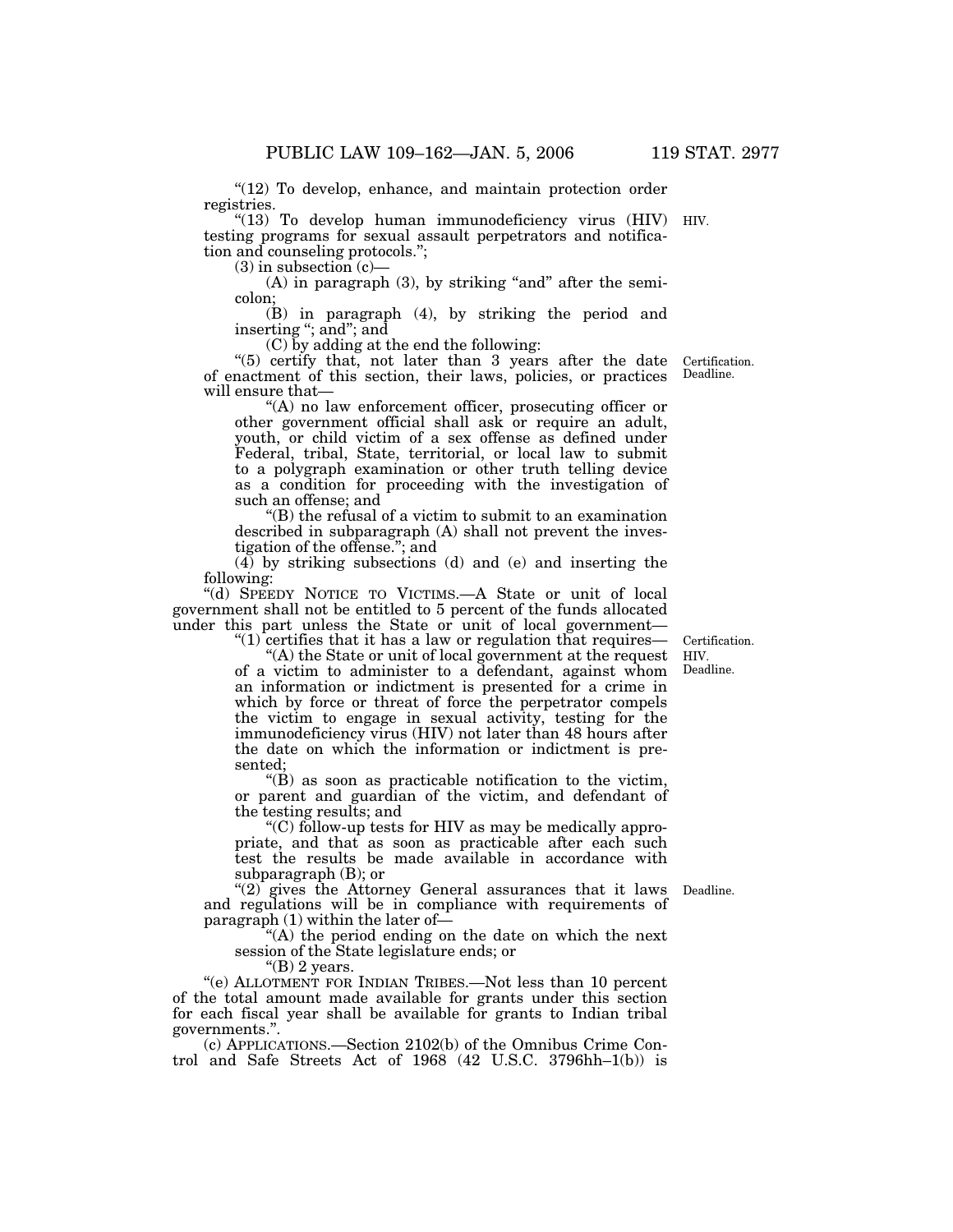42 USC 3796hh–5. amended in each of paragraphs (1) and (2) by inserting after ''involving domestic violence'' the following: '', dating violence, sexual assault, or stalking'

(d) TRAINING, TECHNICAL ASSISTANCE, CONFIDENTIALITY.—Part U of title I of the Omnibus Crime Control and Safe Streets Act of 1968 (42 U.S.C. 3796hh et seq.) is amended by adding at the end the following:

#### **''SEC. 2106. TRAINING AND TECHNICAL ASSISTANCE.**

''Of the total amounts appropriated under this part, not less than 5 percent and up to 8 percent shall be available for providing training and technical assistance relating to the purpose areas of this part to improve the capacity of grantees and other entities.''.

# **SEC. 103. LEGAL ASSISTANCE FOR VICTIMS IMPROVEMENTS.**

Section 1201 of the Violence Against Women Act of 2000 (42 U.S.C. 3796gg–6) is amended—

 $(1)$  in subsection  $(a)$ , by-

 $(A)$  inserting before "legal assistance" the following: "civil and criminal";

(B) inserting after ''effective aid to'' the following: ''adult and youth''; and

(C) inserting at the end the following: ''Criminal legal assistance provided for under this section shall be limited to criminal matters relating to domestic violence, sexual assault, dating violence, and stalking.'';

Applicability.

(2) by striking subsection (b) and inserting the following: ''(b) DEFINITIONS.—In this section, the definitions provided in section 40002 of the Violence Against Women Act of 1994 shall apply.'';

(3) in subsection (c), by inserting ''and tribal organizations, territorial organizations'' after ''Indian tribal governments'';

(4) in subsection (d) by striking paragraph (2) and inserting the following:

''(2) any training program conducted in satisfaction of the requirement of paragraph (1) has been or will be developed with input from and in collaboration with a tribal, State, territorial, or local domestic violence, dating violence, sexual assault or stalking organization or coalition, as well as appropriate tribal, State, territorial, and local law enforcement officials;''.

 $(5)$  in subsection  $(e)$ , by inserting "dating violence," after ''domestic violence,''; and

 $(6)$  in subsection  $(f)$ —

(A) by striking paragraph (1) and inserting the fol-

lowing:<br>"(1) IN GENERAL.—There is authorized to be appropriated to carry out this section \$65,000,000 for each of fiscal years 2007 through 2011.''; and

 $(B)$  in paragraph  $(2)(A)$ , by

 $(i)$  striking "5 percent" and inserting "10 percent"; and

(ii) inserting "adult and youth" after "that assist".

# **SEC. 104. ENSURING CRIME VICTIM ACCESS TO LEGAL SERVICES.**

(a) IN GENERAL.—Section 502 of the Department of Commerce, Justice, and State, the Judiciary, and Related Agencies Appropriations Act, 1998 (Public Law 105–119; 111 Stat. 2510) is amended—

 $(1)$  in subsection  $(a)(2)(C)$ —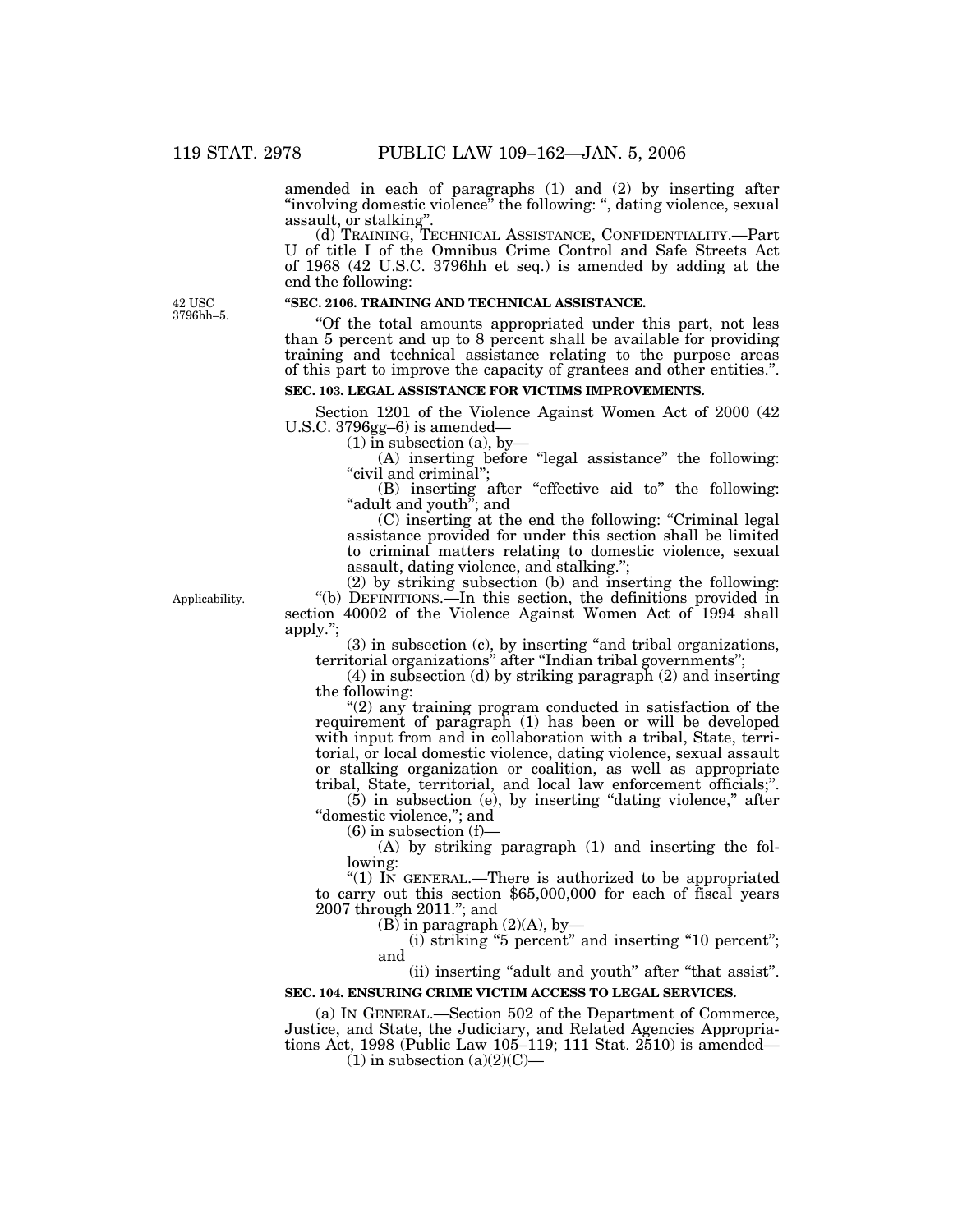(A) in the matter preceding clause (i), by striking ''using funds derived from a source other than the Corporation to provide" and inserting "providing";

(B) in clause (i), by striking ''in the United States'' and all that follows and inserting ''or a victim of sexual assault or trafficking in the United States, or qualifies for immigration relief under section  $101(a)(15)(U)$  of the Immigration and Nationality Act (8 U.S.C. 1101(a)(15)(U)); or''; and

(C) in clause (ii), by striking ''has been battered'' and all that follows and inserting '', without the active participation of the alien, has been battered or subjected to extreme cruelty or a victim of sexual assault or trafficking in the United States, or qualifies for immigration relief under section  $101(a)(15)(U)$  of the Immigration and Nationality Act (8 U.S.C.  $1101(a)(15)(U)$ )."; and

 $(2)$  in subsection  $(b)(2)$ , by striking "described in such subsection" and inserting ", sexual assault or trafficking, or the crimes listed in section  $101(a)(15)(U)(iii)$  of the Immigration and Nationality Act (8 U.S.C. 1101(a)(15)(U)(iii))''.

(b) SAVINGS PROVISION.—Nothing in this Act, or the amendments made by this Act, shall be construed to restrict the legal assistance provided to victims of trafficking and certain family members authorized under section 107(b)(1) of the Trafficking Victims Protection Act of 2000 (22 U.S.C. 7105(b)(1)).

# **SEC. 105. THE VIOLENCE AGAINST WOMEN ACT COURT TRAINING AND IMPROVEMENTS.**

(a) VIOLENCE AGAINST WOMEN ACT COURT TRAINING AND IMPROVEMENTS.—The Violence Against Women Act of 1994 (108 Stat. 1902 et seq.) is amended by adding at the end the following:

# **''Subtitle J—Violence Against Women Act Court Training and Improvements**

#### **''SEC. 41001. SHORT TITLE.**

''This subtitle may be cited as the 'Violence Against Women Act Court Training and Improvements Act of 2005'.

#### **''SEC. 41002. PURPOSE.**

''The purpose of this subtitle is to enable the Attorney General, though the Director of the Office on Violence Against Women, to award grants to improve court responses to adult and youth domestic violence, dating violence, sexual assault, and stalking to be used for—

 $\degree$ (1) improved internal civil and criminal court functions, responses, practices, and procedures;

''(2) education for court-based and court-related personnel on issues relating to victims' needs, including safety, security, privacy, confidentiality, and economic independence, as well as information about perpetrator behavior and best practices for holding perpetrators accountable;

''(3) collaboration and training with Federal, State, tribal, territorial, and local public agencies and officials and nonprofit, nongovernmental organizations to improve implementation and

42 USC 13701 note. Violence Against Women Act Court Training and Improvements Act of 2005. Grants.

42 USC 14043.

22 USC 7105 note.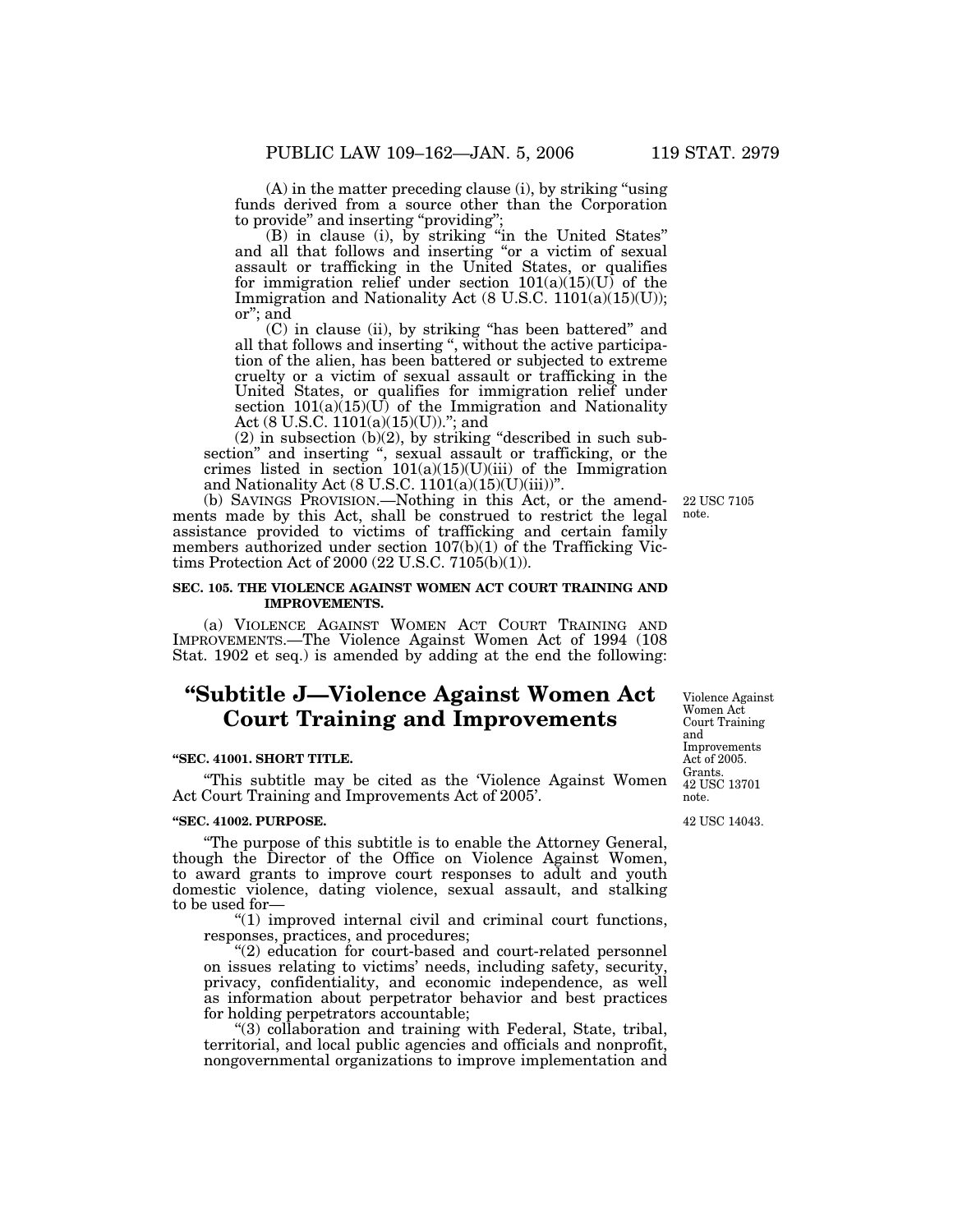enforcement of relevant Federal, State, tribal, territorial, and local law;

"(4) enabling courts or court-based or court-related programs to develop new or enhance current—

"(A) court infrastructure (such as specialized courts, dockets, intake centers, or interpreter services);

''(B) community-based initiatives within the court system (such as court watch programs, victim assistants, or community-based supplementary services);

''(C) offender management, monitoring, and accountability programs;

 $\sqrt{\text{D}}$  safe and confidential information-storage and -sharing databases within and between court systems;

''(E) education and outreach programs to improve community access, including enhanced access for underserved populations; and

"(F) other projects likely to improve court responses to domestic violence, dating violence, sexual assault, and stalking; and

''(5) providing technical assistance to Federal, State, tribal, territorial, or local courts wishing to improve their practices and procedures or to develop new programs.

42 USC 14043a.

#### **''SEC. 41003. GRANT REQUIREMENTS.**

''Grants awarded under this subtitle shall be subject to the following conditions:

''(1) ELIGIBLE GRANTEES.—Eligible grantees may include—

''(A) Federal, State, tribal, territorial, or local courts or court-based programs; and

''(B) national, State, tribal, territorial, or local private, nonprofit organizations with demonstrated expertise in developing and providing judicial education about domestic violence, dating violence, sexual assault, or stalking.

"(2) CONDITIONS OF ELIGIBILITY.—To be eligible for a grant under this section, applicants shall certify in writing that—

''(A) any courts or court-based personnel working directly with or making decisions about adult or youth parties experiencing domestic violence, dating violence, sexual assault, and stalking have completed or will complete education about domestic violence, dating violence, sexual assault, and stalking;

''(B) any education program developed under section 41002 has been or will be developed with significant input from and in collaboration with a national, tribal, State, territorial, or local victim services provider or coalition; and

''(C) the grantee's internal organizational policies, procedures, or rules do not require mediation or counseling between offenders and victims physically together in cases where domestic violence, dating violence, sexual assault, or stalking is an issue.

# **''SEC. 41004. NATIONAL EDUCATION CURRICULA.**

''(a) IN GENERAL.—The Attorney General, through the Director of the Office on Violence Against Women, shall fund efforts to develop a national education curriculum for use by State and national judicial educators to ensure that all courts and court personnel have access to information about relevant Federal, State,

42 USC 14043a–1.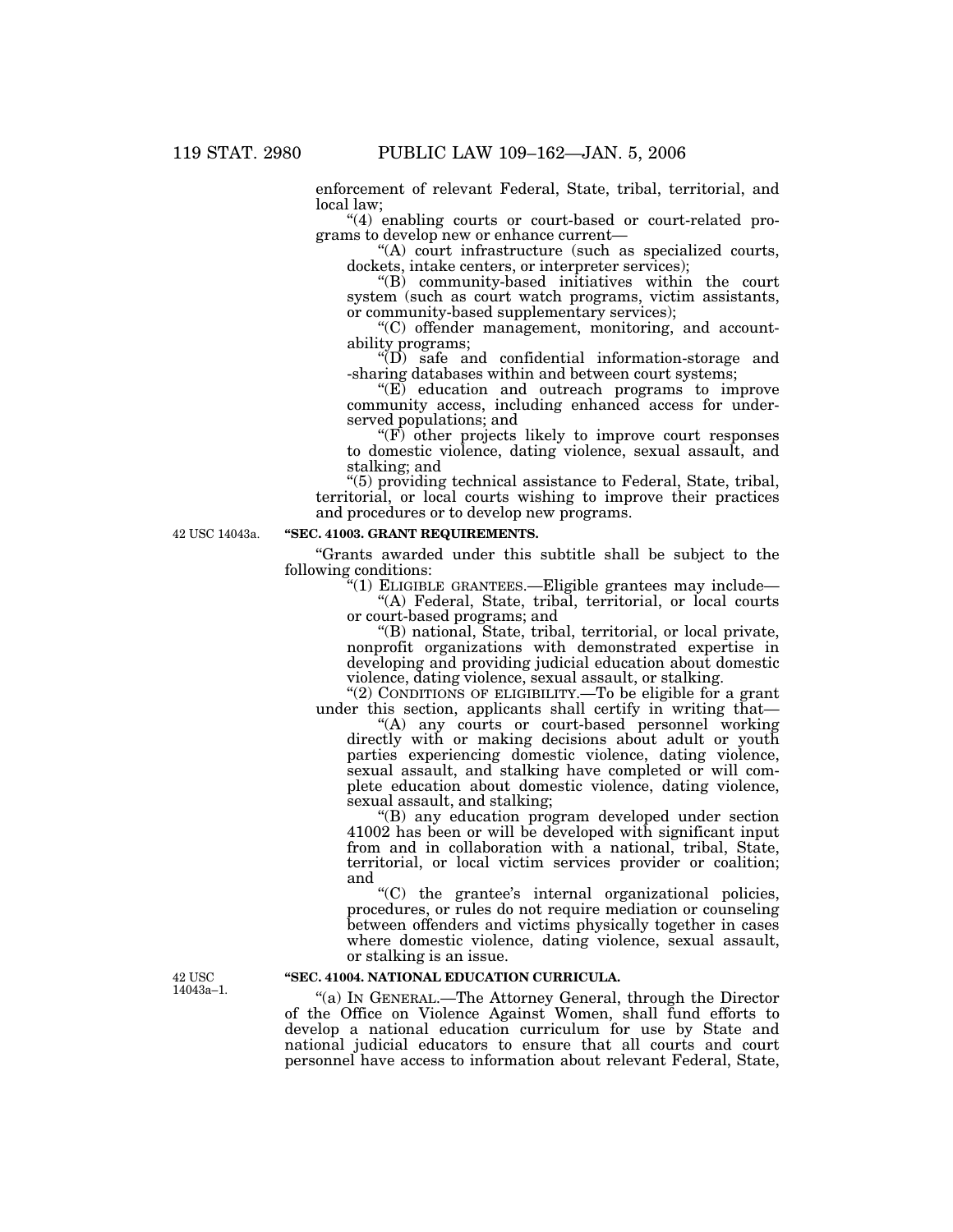territorial, or local law, promising practices, procedures, and policies regarding court responses to adult and youth domestic violence, dating violence, sexual assault, and stalking.

''(b) ELIGIBLE ENTITIES.—Any curricula developed under this section—

"(1) shall be developed by an entity or entities having demonstrated expertise in developing judicial education curricula on issues relating to domestic violence, dating violence, sexual assault, and stalking; or

" $(2)$  if the primary grantee does not have demonstrated expertise with such issues, shall be developed by the primary grantee in partnership with an organization having such expertise.

# **''SEC. 41005. TRIBAL CURRICULA.**

"(a) IN GENERAL.—The Attorney General, through the Office on Violence Against Women, shall fund efforts to develop education curricula for tribal court judges to ensure that all tribal courts have relevant information about promising practices, procedures, policies, and law regarding tribal court responses to adult and youth domestic violence, dating violence, sexual assault, and

stalking. ''(b) ELIGIBLE ENTITIES.—Any curricula developed under this section—

"(1) shall be developed by a tribal organization having demonstrated expertise in developing judicial education curricula on issues relating to domestic violence, dating violence, sexual assault, and stalking; or

" $(2)$  if the primary grantee does not have such expertise, the curricula shall be developed by the primary grantee through partnership with organizations having such expertise.

### **''SEC. 41006. AUTHORIZATION OF APPROPRIATIONS.**

42 USC 14043a–3.

"(a) IN GENERAL.—There is authorized to be appropriated to carry out this subtitle \$5,000,000 for each of fiscal years 2007 to 2011.

''(b) AVAILABILITY.—Funds appropriated under this section shall remain available until expended and may only be used for the specific programs and activities described in this subtitle.

''(c) SET ASIDE.—Of the amounts made available under this subsection in each fiscal year, not less than 10 percent shall be used for grants for tribal courts, tribal court-related programs, and tribal nonprofits.''.

#### **SEC. 106. FULL FAITH AND CREDIT IMPROVEMENTS.**

(a) ENFORCEMENT OF PROTECTION ORDERS ISSUED BY TERRI-TORIES.—Section 2265 of title 18, United States Code, is amended  $by-$ 

(1) striking ''or Indian tribe'' each place it appears and inserting '', Indian tribe, or territory''; and

(2) striking ''State or tribal'' each place it appears and inserting ''State, tribal, or territorial''.

(b) CLARIFICATION OF ENTITIES HAVING ENFORCEMENT AUTHORITY AND RESPONSIBILITIES.—Section 2265(a) of title 18, United States Code, is amended by striking ''and enforced as if it were" and inserting "and enforced by the court and law enforcement personnel of the other State, Indian tribal government or Territory as if it were''.

42 USC 14043a–2.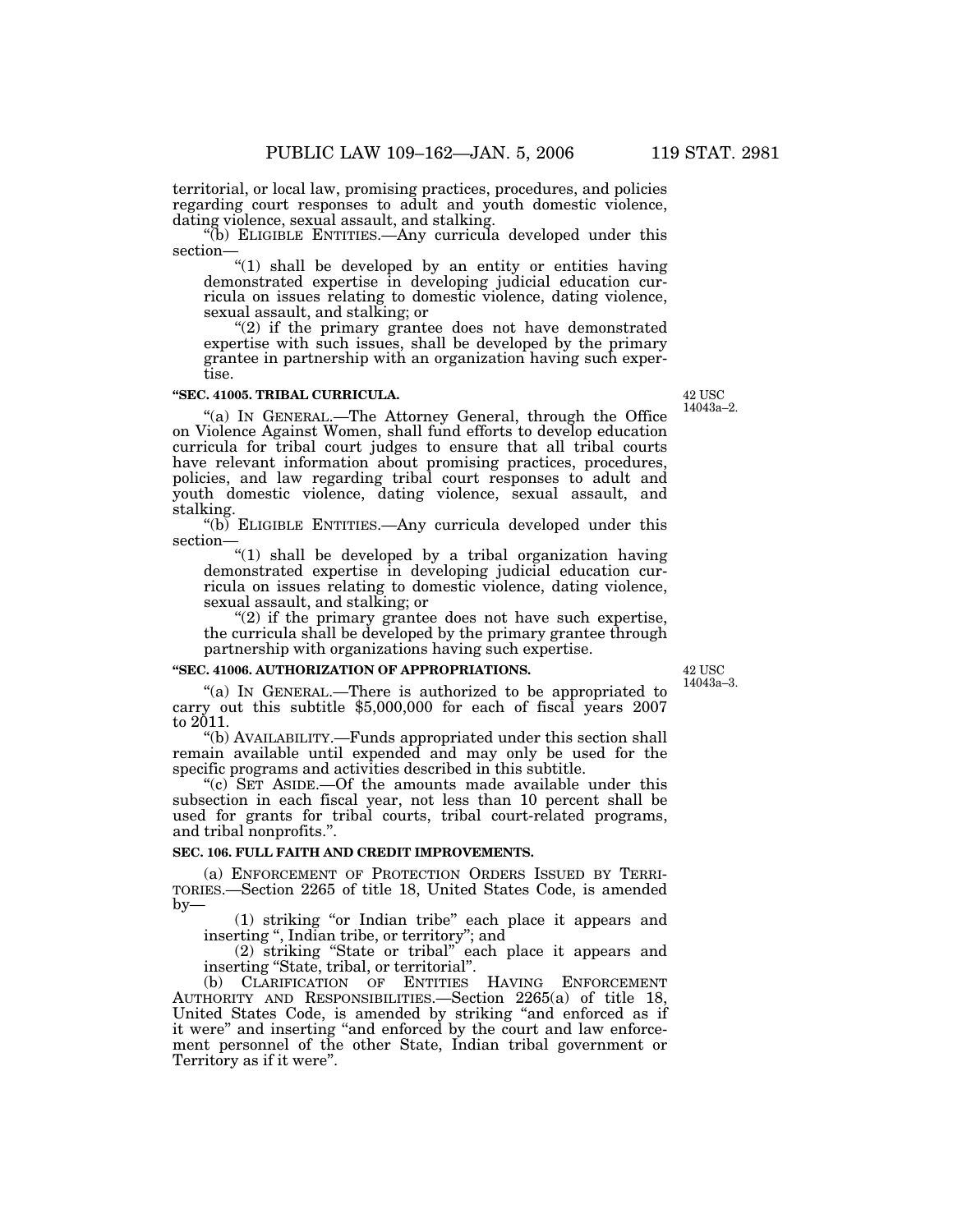(c) LIMITS ON INTERNET PUBLICATION OF PROTECTION ORDER INFORMATION.—Section 2265(d) of title 18, United States Code, is amended by adding at the end the following:

"(3) LIMITS ON INTERNET PUBLICATION OF REGISTRATION INFORMATION.—A State, Indian tribe, or territory shall not make available publicly on the Internet any information regarding the registration or filing of a protection order, restraining order, or injunction in either the issuing or enforcing State, tribal or territorial jurisdiction, if such publication would be likely to publicly reveal the identity or location of the party protected under such order. A State, Indian tribe, or territory may share court-generated and law enforcement-generated information contained in secure, governmental registries for protection order enforcement purposes.''.

(d) DEFINITIONS.—Section 2266 of title 18, United States Code, is amended—

(1) by striking paragraph (5) and inserting the following: ''(5) PROTECTION ORDER.—The term 'protection order' includes—

"(A) any injunction, restraining order, or any other order issued by a civil or criminal court for the purpose of preventing violent or threatening acts or harassment against, sexual violence, or contact or communication with or physical proximity to, another person, including any temporary or final order issued by a civil or criminal court whether obtained by filing an independent action or as a pendente lite order in another proceeding so long as any civil or criminal order was issued in response to a complaint, petition, or motion filed by or on behalf of a person seeking protection; and

''(B) any support, child custody or visitation provisions, orders, remedies or relief issued as part of a protection order, restraining order, or injunction pursuant to State, tribal, territorial, or local law authorizing the issuance of protection orders, restraining orders, or injunctions for the protection of victims of domestic violence, sexual assault, dating violence, or stalking.''; and

 $(2)$  in clauses (i) and (ii) of paragraph  $(7)(A)$ , by striking "2261A, a spouse or former spouse of the abuser, a person who shares a child in common with the abuser, and a person who cohabits or has cohabited as a spouse with the abuser" and inserting "2261A-

> ''(I) a spouse or former spouse of the abuser, a person who shares a child in common with the abuser, and a person who cohabits or has cohabited as a spouse with the abuser; or

> ''(II) a person who is or has been in a social relationship of a romantic or intimate nature with the abuser, as determined by the length of the relationship, the type of relationship, and the frequency of interaction between the persons involved in the relationship''.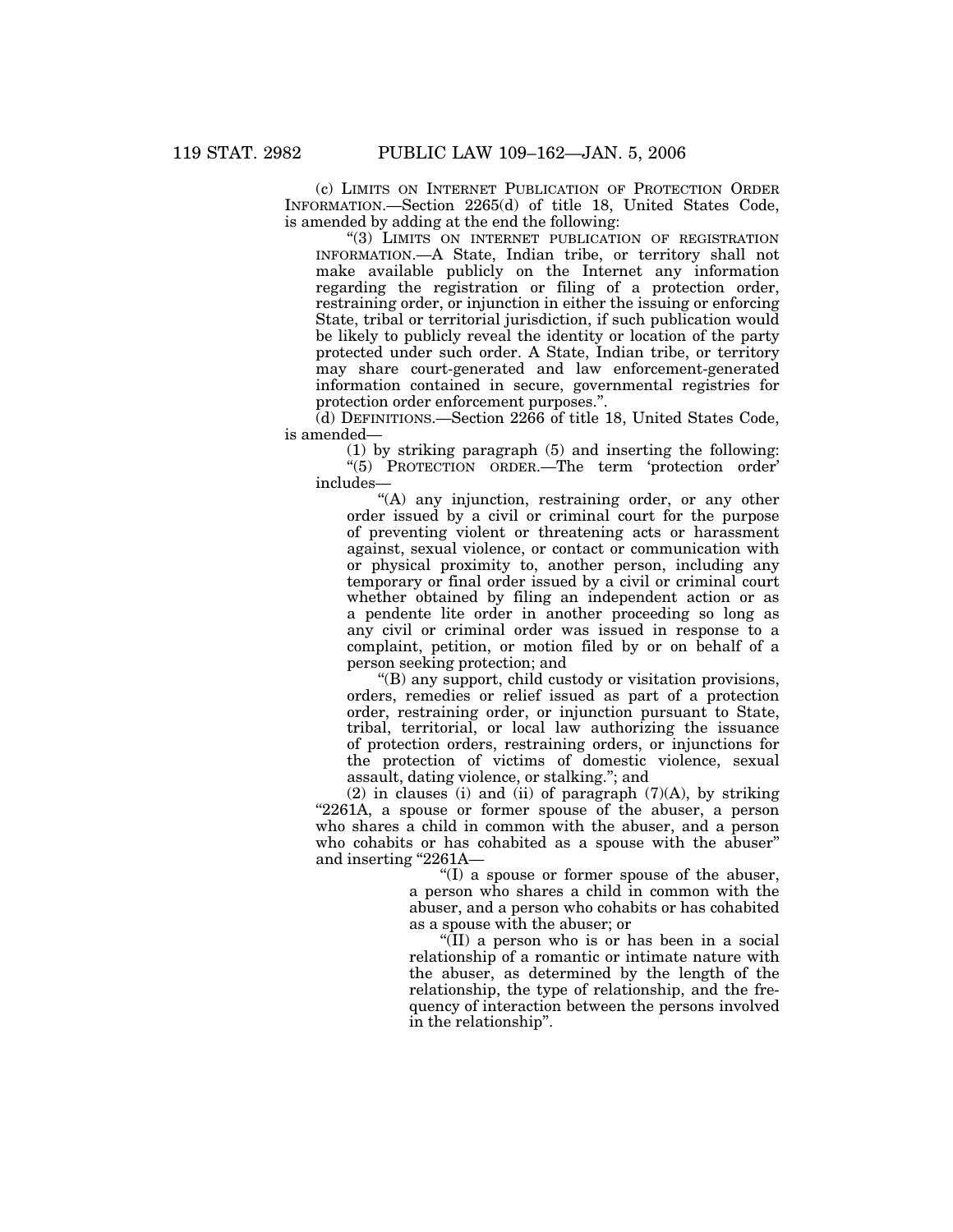# **SEC. 107. PRIVACY PROTECTIONS FOR VICTIMS OF DOMESTIC VIOLENCE, DATING VIOLENCE, SEXUAL VIOLENCE, AND STALKING.**

The Violence Against Women Act of 1994 (108 Stat. 1902 et seq.) is amended by adding at the end the following:

# **''Subtitle K—Privacy Protections for Victims of Domestic Violence, Dating Violence, Sexual Violence, and Stalking**

# **''SEC. 41101. GRANTS TO PROTECT THE PRIVACY AND CONFIDEN-TIALITY OF VICTIMS OF DOMESTIC VIOLENCE, DATING VIOLENCE, SEXUAL ASSAULT, AND STALKING.**

''The Attorney General, through the Director of the Office on Violence Against Women, may award grants under this subtitle to States, Indian tribes, territories, or local agencies or nonprofit, nongovernmental organizations to ensure that personally identifying information of adult, youth, and child victims of domestic violence, sexual violence, stalking, and dating violence shall not be released or disclosed to the detriment of such victimized persons.

#### **''SEC. 41102. PURPOSE AREAS.**

''Grants made under this subtitle may be used—

"(1) to develop or improve protocols, procedures, and policies for the purpose of preventing the release of personally identifying information of victims (such as developing alternative identifiers);

 $(2)$  to defray the costs of modifying or improving existing databases, registries, and victim notification systems to ensure that personally identifying information of victims is protected from release, unauthorized information sharing and disclosure;

''(3) to develop confidential opt out systems that will enable victims of violence to make a single request to keep personally identifying information out of multiple databases, victim notification systems, and registries; or

"(4) to develop safe uses of technology (such as notice requirements regarding electronic surveillance by government entities), to protect against abuses of technology (such as electronic or GPS stalking), or providing training for law enforcement on high tech electronic crimes of domestic violence, dating violence, sexual assault, and stalking.

#### **''SEC. 41103. ELIGIBLE ENTITIES.**

''Entities eligible for grants under this subtitle include—

''(1) jurisdictions or agencies within jurisdictions having authority or responsibility for developing or maintaining public databases, registries or victim notification systems;

''(2) nonprofit nongovernmental victim advocacy organizations having expertise regarding confidentiality, privacy, and information technology and how these issues are likely to impact the safety of victims;

''(3) States or State agencies;

"(4) local governments or agencies;

''(5) Indian tribal governments or tribal organizations;

''(6) territorial governments, agencies, or organizations; or

42 USC 14043b–2.

42 USC 14043b–1.

42 USC 14043b.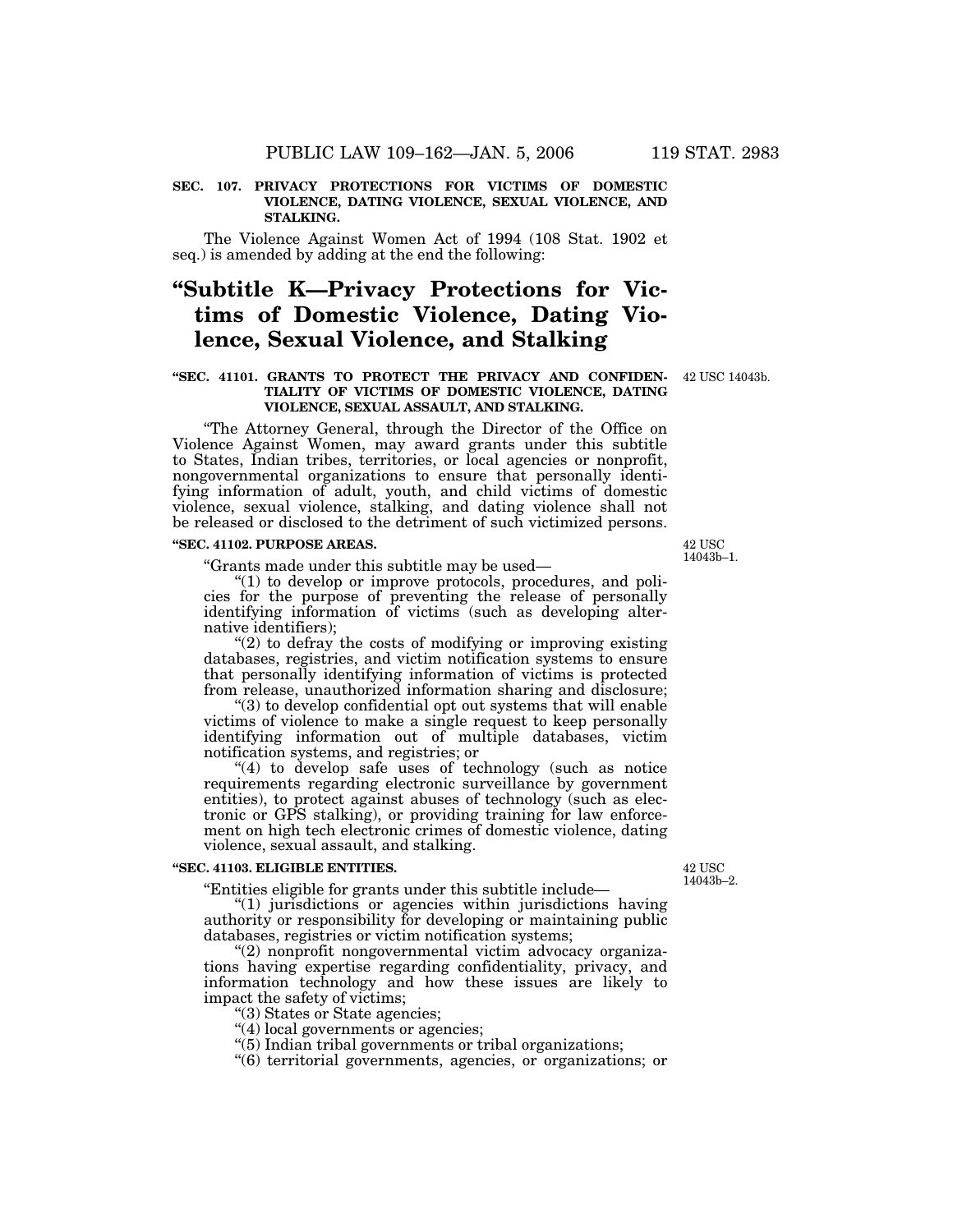''(7) nonprofit nongovernmental victim advocacy organizations, including statewide domestic violence and sexual assault coalitions.

42 USC  $14043b - 3$ .

# **''SEC. 41104. GRANT CONDITIONS.**

''Applicants described in paragraph (1) and paragraphs (3) through (6) shall demonstrate that they have entered into a significant partnership with a State, tribal, territorial, or local victim service or advocacy organization or condition in order to develop safe, confidential, and effective protocols, procedures, policies, and systems for protecting personally identifying information of victims.

42 USC 14043b–4.

# **''SEC. 41105. AUTHORIZATION OF APPROPRIATIONS.**

''(a) IN GENERAL.—There is authorized to be appropriated to carry out this subtitle \$5,000,000 for each of fiscal years 2007 through 2011.

''(b) TRIBAL ALLOCATION.—Of the amount made available under this section in each fiscal year, 10 percent shall be used for grants to Indian tribes for programs that assist victims of domestic violence, dating violence, stalking, and sexual assault.

''(c) TECHNICAL ASSISTANCE AND TRAINING.—Of the amount made available under this section in each fiscal year, not less than 5 percent shall be used for grants to organizations that have expertise in confidentiality, privacy, and technology issues impacting victims of domestic violence, dating violence, sexual assault, and stalking to provide technical assistance and training to grantees and non-grantees on how to improve safety, privacy, confidentiality, and technology to protect victimized persons.

#### **SEC. 108. SEX OFFENDER MANAGEMENT.**

Section 40152 of the Violent Crime Control and Law Enforcement Act of 1994 (42 U.S.C. 13941) is amended by striking subsection (c) and inserting the following:

''(c) AUTHORIZATION OF APPROPRIATIONS.—There are authorized to be appropriated to carry out this section \$3,000,000 for each of fiscal years 2007 through 2011.''.

# **SEC. 109. STALKER DATABASE.**

Section 40603 of the Violence Against Women Act of 1994 (42 U.S.C. 14032) is amended—

 $(1)$  by striking "2001" and inserting "2007"; and

 $(2)$  by striking "2006" and inserting "2011".

### **SEC. 110. FEDERAL VICTIM ASSISTANTS REAUTHORIZATION.**

Section 40114 of the Violence Against Women Act of 1994 (Public Law 103–322) is amended to read as follows:

#### **''SEC. 40114. AUTHORIZATION FOR FEDERAL VICTIM ASSISTANTS.**

''There are authorized to be appropriated for the United States attorneys for the purpose of appointing victim assistants for the prosecution of sex crimes and domestic violence crimes where applicable (such as the District of Columbia), \$1,000,000 for each of fiscal years 2007 through 2011.''.

42 USC 14044f.

108 Stat. 1910

#### **SEC. 111. GRANTS FOR LAW ENFORCEMENT TRAINING PROGRAMS.**

(a) DEFINITIONS.—In this section:

(1) ACT OF TRAFFICKING.—The term ''act of trafficking'' means an act or practice described in paragraph (8) of section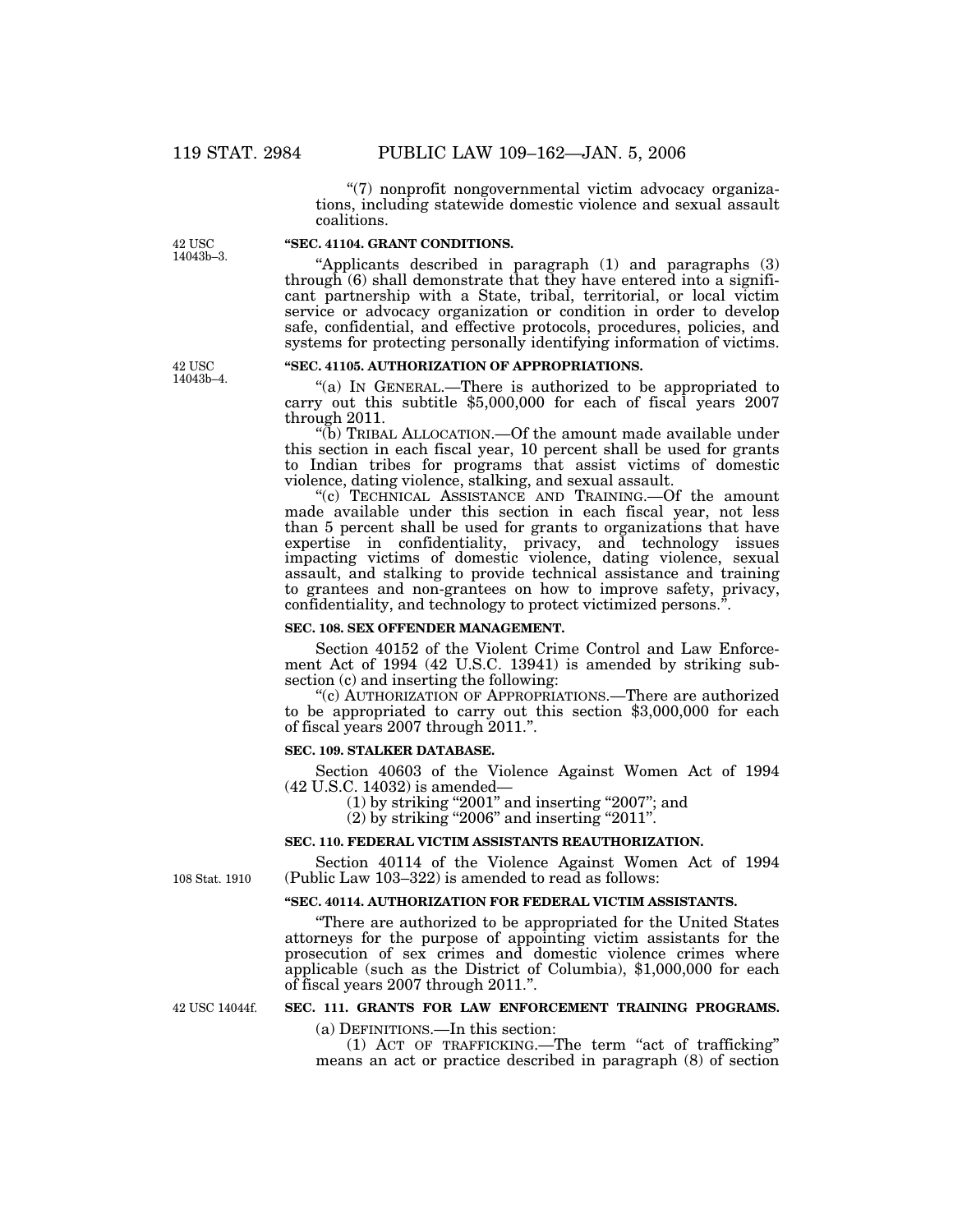103 of the Trafficking Victims Protection Act of 2000 (22 U.S.C. 7102).

(2) ELIGIBLE ENTITY.—The term ''eligible entity'' means a State or a local government.

(3) STATE.—The term ''State'' means any State of the United States, the District of Columbia, the Commonwealth of Puerto Rico, Guam, the United States Virgin Islands, the Commonwealth of the Northern Mariana Islands, American Samoa, and any other territory or possession of the United States.

(4) VICTIM OF TRAFFICKING.—The term ''victim of trafficking'' means a person subjected to an act of trafficking.

(b) GRANTS AUTHORIZED.—The Attorney General may award grants to eligible entities to provide training to State and local law enforcement personnel to identify and protect victims of trafficking.

(c) USE OF FUNDS.—A grant awarded under this section shall be used to—

(1) train law enforcement personnel to identify and protect victims of trafficking, including training such personnel to utilize Federal, State, or local resources to assist victims of trafficking;

(2) train law enforcement or State or local prosecutors to identify, investigate, or prosecute acts of trafficking; or

(3) train law enforcement or State or local prosecutors to utilize laws that prohibit acts of trafficking and to assist in the development of State and local laws to prohibit acts of trafficking.

(d) RESTRICTIONS.—

(1) ADMINISTRATIVE EXPENSES.—An eligible entity that receives a grant under this section may use not more than 5 percent of the total amount of such grant for administrative expenses.

(2) NONEXCLUSIVITY.—Nothing in this section may be construed to restrict the ability of an eligible entity to apply for or obtain funding from any other source to carry out the training described in subsection (c).

(e) AUTHORIZATION OF APPROPRIATIONS.—There are authorized to be appropriated \$10,000,000 for each of the fiscal years 2007 through 2011 to carry out the provisions of this section.

# **SEC. 112. REAUTHORIZATION OF THE COURT-APPOINTED SPECIAL ADVOCATE PROGRAM.**

(a) FINDINGS.—Section 215 of the Victims of Child Abuse Act of 1990 (42 U.S.C. 13011) is amended by striking paragraphs (1) and (2) and inserting the following:

''(1) Court Appointed Special Advocates, who may serve as guardians ad litem, are trained volunteers appointed by courts to advocate for the best interests of children who are involved in the juvenile and family court system due to abuse or neglect; and

 $\sqrt{\left(2\right)}$  in 2003, Court Appointed Special Advocate volunteers represented 288,000 children, more than 50 percent of the estimated 540,000 children in foster care because of substantiated cases of child abuse or neglect.''.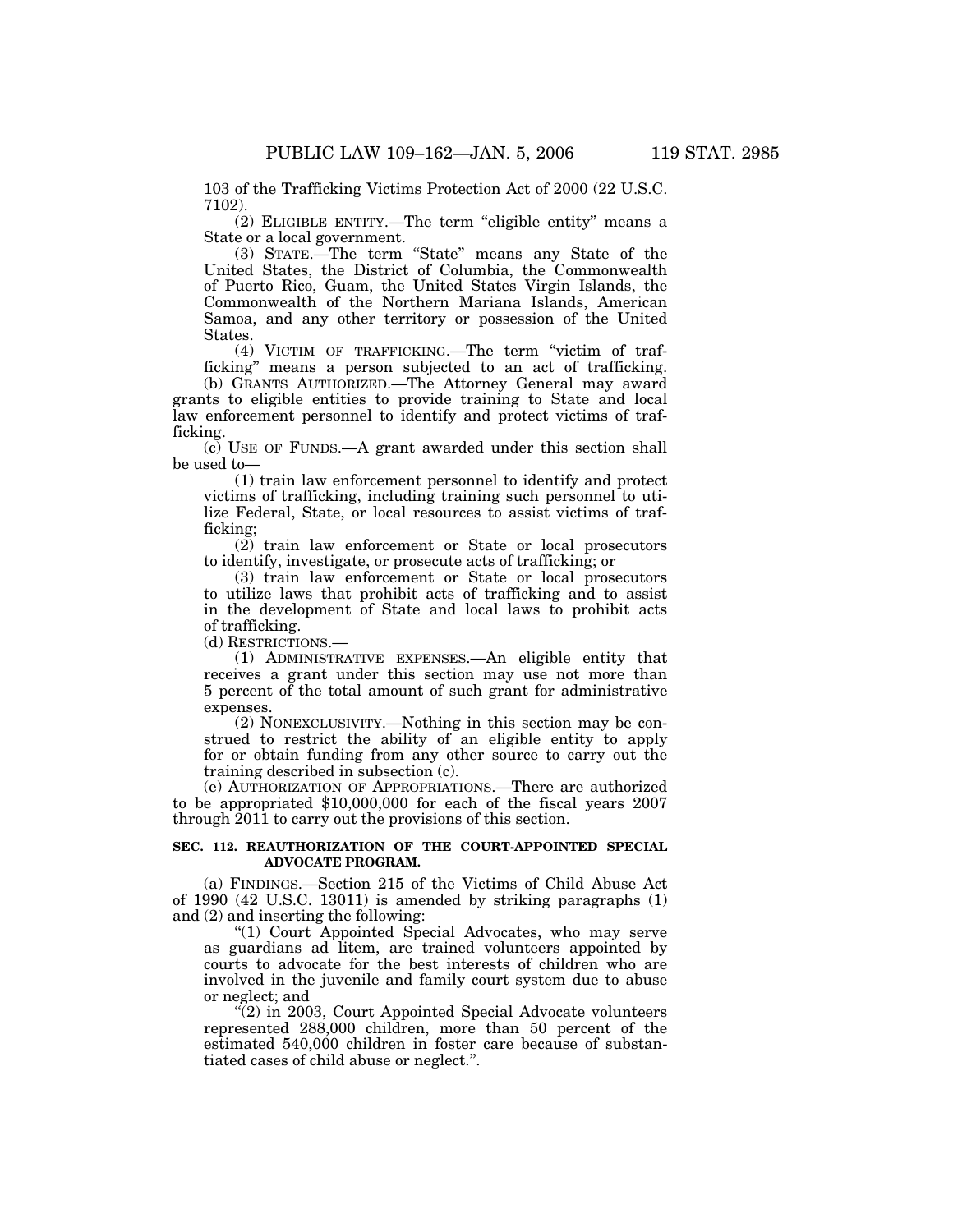(b) IMPLEMENTATION DATE.—Section 216 of the Victims of Child Abuse Act of 1990 (42 U.S.C. 13012) is amended by striking ''January 1, 1995'' and inserting ''January 1, 2010''.

(c) CLARIFICATION OF PROGRAM GOALS.—Section 217 of the Victims of Child Abuse Act of 1990 (42 U.S.C. 13013) is amended—

(1) in subsection (a), by striking ''to expand'' and inserting ''to initiate, sustain, and expand'';

 $(2)$  subsection  $(b)$ –

 $(A)$  in paragraph  $(1)$ —

(i) by striking ''subsection (a) shall be'' and inserting the following: "subsection (a)—

"(A) shall be";

(ii) by striking  $(2)$  may be" and inserting the following:

" $(B)$  may be"; and

(iii) in subparagraph (B) (as redesignated), by striking ''to initiate or expand'' and inserting ''to initiate, sustain, and expand''; and

(B) in the first sentence of paragraph (2)—

(i) by striking " $(1)(a)$ " and inserting " $(1)(A)$ "; and (ii) striking ''to initiate and to expand'' and inserting ''to initiate, sustain, and expand''; and

(3) by adding at the end the following:

''(d) BACKGROUND CHECKS.—State and local Court Appointed Special Advocate programs are authorized to request fingerprintbased criminal background checks from the Federal Bureau of Investigation's criminal history database for prospective volunteers. The requesting program is responsible for the reasonable costs associated with the Federal records check.''.

(d) REPORT.—Subtitle B of title II of the Victims of Child Abuse Act of 1990 (42 U.S.C. 13011 et seq.) is amended—

42 USC 13014.

(1) by redesignating section 218 as section 219; and

(2) by inserting after section 217 the following new section:

42 USC 13013a.

#### **''SEC. 218. REPORT.**

''(a) REPORT REQUIRED.—Not later than December 31, 2006, the Inspector General of the Department of Justice shall submit to Congress a report on the types of activities funded by the National Court-Appointed Special Advocate Association and a comparison of outcomes in cases where court-appointed special advocates are involved and cases where court-appointed special advocates are not involved.

''(b) ELEMENTS OF REPORT.—The report submitted under subsection (a) shall include information on the following:

" $(1)$  The types of activities the National Court-Appointed Special Advocate Association has funded since 1993.

"(2) The outcomes in cases where court-appointed special advocates are involved as compared to cases where courtappointed special advocates are not involved, including—

" $(A)$  the length of time a child spends in foster care; ''(B) the extent to which there is an increased provision of services;

''(C) the percentage of cases permanently closed; and ''(D) achievement of the permanent plan for reunification or adoption.''.

(e) AUTHORIZATION OF APPROPRIATIONS.—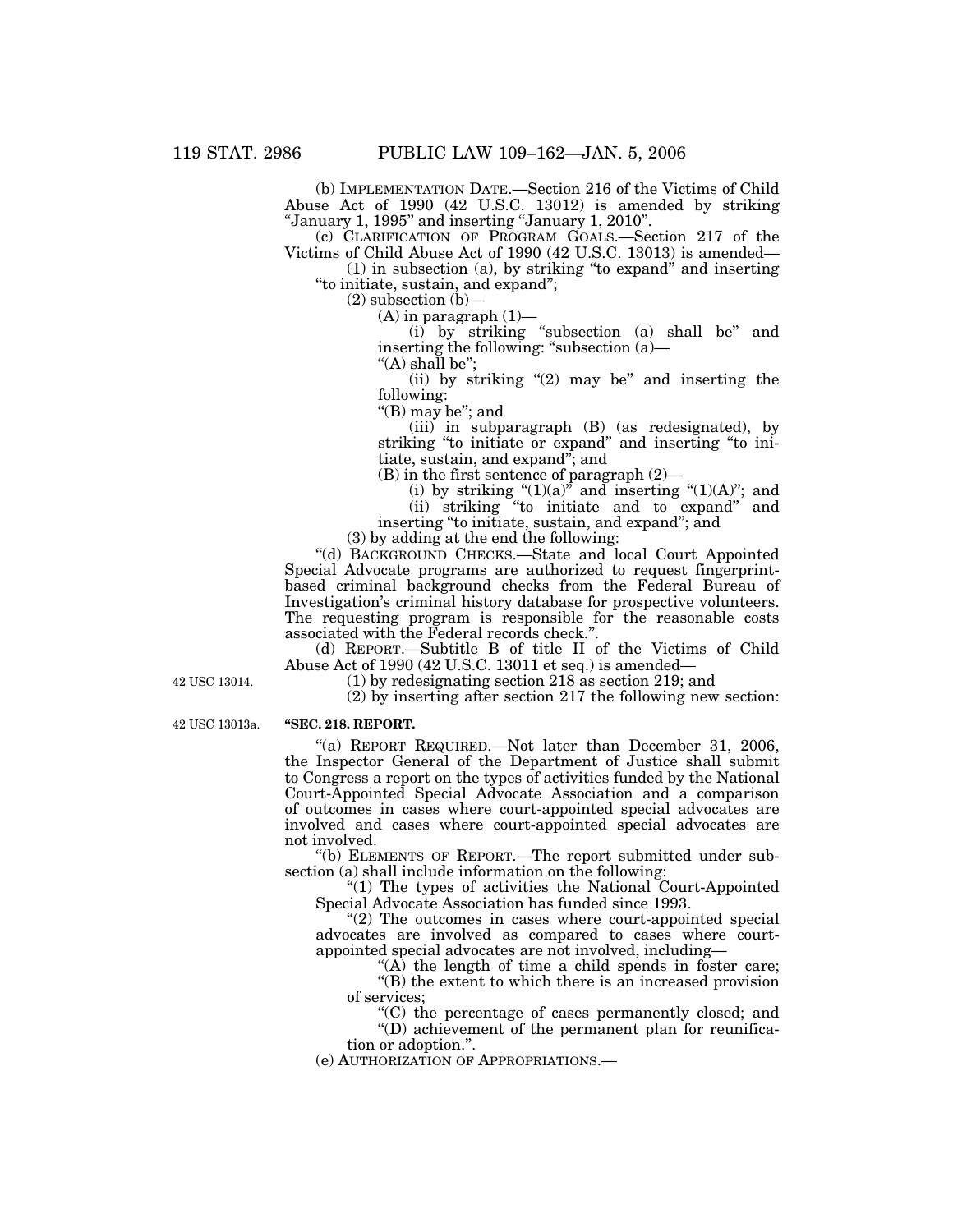(1) AUTHORIZATION.—Section 219 of the Victims of Child Abuse Act of 1990, as redesignated by subsection (d), is amended by striking subsection (a) and inserting the following:

"(a) AUTHORIZATION.—There is authorized to be appropriated to carry out this subtitle \$12,000,000 for each of fiscal years 2007 through 2011.''.

(2) PROHIBITION ON LOBBYING.—Section 219 of the Victims of Child Abuse Act of 1990, as redesignated by subsection (d) and amended by paragraphs  $(1)$  and  $(2)$ , is further amended by adding at the end the following new subsection:

''(c) PROHIBITION ON LOBBYING.—No funds authorized under this subtitle may be used for lobbying activities in contravention of OMB Circular No. A–122.''.

#### **SEC. 113. PREVENTING CYBERSTALKING.**

(a) IN GENERAL.—Paragraph (1) of section 223(h) of the Communications Act of 1934 (47 U.S.C.  $223(h)(1)$ ) is amended–

 $(1)$  in subparagraph  $(A)$ , by striking "and" at the end;

(2) in subparagraph (B), by striking the period at the end and inserting ''; and''; and

(3) by adding at the end the following new subparagraph:  $C^{\alpha}(C)$  in the case of subparagraph  $(C)$  of subsection  $(a)(1)$ , includes any device or software that can be used to originate telecommunications or other types of communications that are transmitted, in whole or in part, by the Internet (as such term is defined in section 1104 of the Internet Tax Freedom Act (47 U.S.C. 151 note)).''.

(b) RULE OF CONSTRUCTION.—This section and the amendment 47 USC 223 note. made by this section may not be construed to affect the meaning given the term "telecommunications device" in section  $223(h)(1)$ of the Communications Act of 1934, as in effect before the date of the enactment of this section.

#### **SEC. 114. CRIMINAL PROVISION RELATING TO STALKING.**

(a) INTERSTATE STALKING.—Section 2261A of title 18, United States Code, is amended to read as follows:

# **''§ 2261A. Stalking**

''Whoever—

"(1) travels in interstate or foreign commerce or within the special maritime and territorial jurisdiction of the United States, or enters or leaves Indian country, with the intent to kill, injure, harass, or place under surveillance with intent to kill, injure, harass, or intimidate another person, and in the course of, or as a result of, such travel places that person in reasonable fear of the death of, or serious bodily injury to, or causes substantial emotional distress to that person, a member of the immediate family (as defined in section 115) of that person, or the spouse or intimate partner of that person; or

" $(2)$  with the intent-

"(A) to kill, injure, harass, or place under surveillance with intent to kill, injure, harass, or intimidate, or cause substantial emotional distress to a person in another State or tribal jurisdiction or within the special maritime and territorial jurisdiction of the United States; or

42 USC 13014.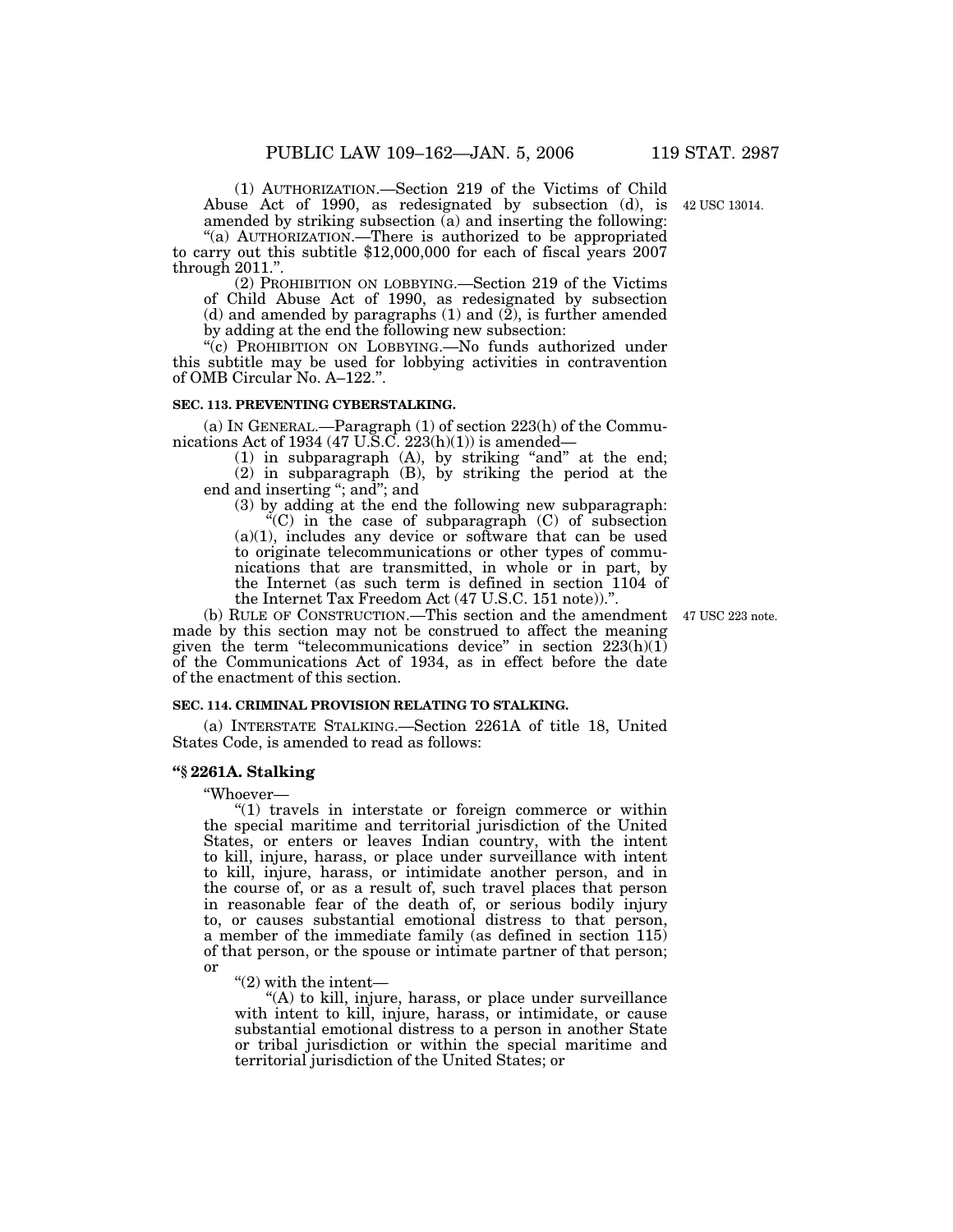''(B) to place a person in another State or tribal jurisdiction, or within the special maritime and territorial jurisdiction of the United States, in reasonable fear of the death of, or serious bodily injury to—

"(i) that person;

"(ii) a member of the immediate family (as defined in section 115 of that person; or

"(iii) a spouse or intimate partner of that person; uses the mail, any interactive computer service, or any facility of interstate or foreign commerce to engage in a course of conduct that causes substantial emotional distress to that person or places that person in reasonable fear of the death of, or serious bodily injury to, any of the persons described in clauses (i) through (iii) of subparagraph (B);

shall be punished as provided in section 2261(b) of this title.''. (b) ENHANCED PENALTIES FOR STALKING.—Section 2261(b) of title 18, United States Code, is amended by adding at the end the following:

''(6) Whoever commits the crime of stalking in violation of a temporary or permanent civil or criminal injunction, restraining order, no-contact order, or other order described in section 2266 of title 18, United States Code, shall be punished by imprisonment for not less than 1 year.''.

### **SEC. 115. REPEAT OFFENDER PROVISION.**

Chapter 110A of title 18, United States Code, is amended by adding after section 2265 the following:

# **''§ 2265A. Repeat offenders**

''(a) MAXIMUM TERM OF IMPRISONMENT.—The maximum term of imprisonment for a violation of this chapter after a prior domestic violence or stalking offense shall be twice the term otherwise provided under this chapter.

''(b) DEFINITION.—For purposes of this section—

''(1) the term 'prior domestic violence or stalking offense' means a conviction for an offense—

"(A) under section 2261, 2261A, or  $2262$  of this chapter; or

''(B) under State law for an offense consisting of conduct that would have been an offense under a section referred to in subparagraph (A) if the conduct had occurred within the special maritime and territorial jurisdiction of the United States, or in interstate or foreign commerce; and

''(2) the term 'State' means a State of the United States, the District of Columbia, or any commonwealth, territory, or possession of the United States.''.

# **SEC. 116. PROHIBITING DATING VIOLENCE.**

(a) IN GENERAL.—Section 2261(a) of title 18, United States Code, is amended—

(1) in paragraph (1), striking "or intimate partner" and inserting ", intimate partner, or dating partner"; and

 $(2)$  in paragraph  $(2)$ , striking "or intimate partner" and inserting '', intimate partner, or dating partner''.

(b) DEFINITION.—Section 2266 of title 18, United States Code, is amended by adding at the end the following: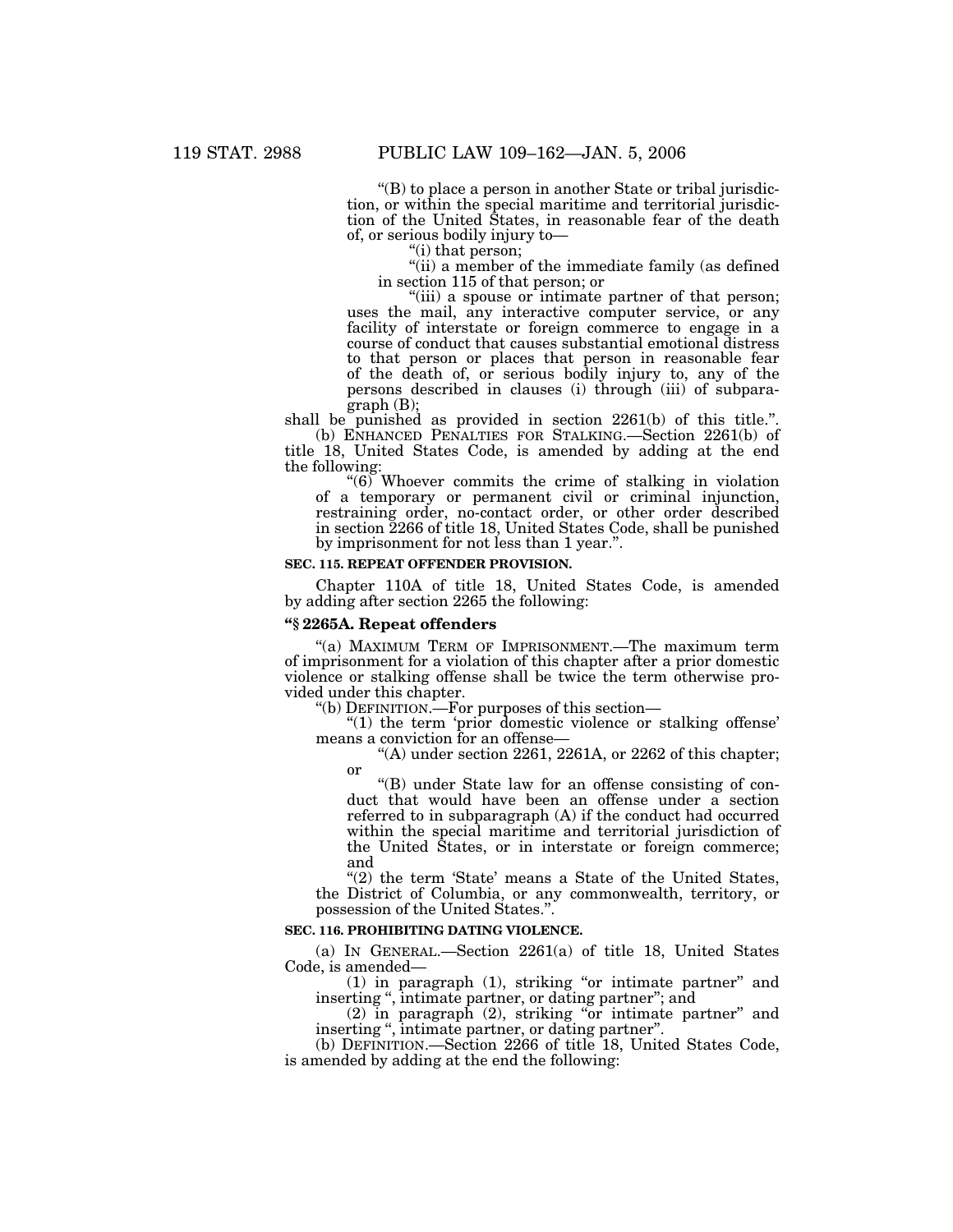"(10) DATING PARTNER.—The term 'dating partner' refers to a person who is or has been in a social relationship of a romantic or intimate nature with the abuser and the existence of such a relationship based on a consideration of—

''(A) the length of the relationship; and

''(B) the type of relationship; and

''(C) the frequency of interaction between the persons involved in the relationship.''.

### **SEC. 117. PROHIBITING VIOLENCE IN SPECIAL MARITIME AND TERRI-TORIAL JURISDICTION.**

(a) DOMESTIC VIOLENCE.—Section 2261(a)(1) of title 18, United States Code, is amended by inserting after ''Indian country'' the following: "or within the special maritime and territorial jurisdiction of the United States''.

(b) PROTECTION ORDER.—Section 2262(a)(1) of title 18, United States Code, is amended by inserting after ''Indian country'' the following: "or within the special maritime and territorial jurisdiction of the United States''.

#### **SEC. 118. UPDATING PROTECTION ORDER DEFINITION.**

Section 534 of title 28, United States Code, is amended by striking subsection  $(e)(3)(B)$  and inserting the following:

''(B) the term 'protection order' includes—

"(i) any injunction, restraining order, or any other order issued by a civil or criminal court for the purpose of preventing violent or threatening acts or harassment against, sexual violence or contact or communication with or physical proximity to, another person, including any temporary or final orders issued by civil or criminal courts whether obtained by filing an independent action or as a pendente lite order in another proceeding so long as any civil order was issued in response to a complaint, petition, or motion filed by or on behalf of a person seeking protection; and

"(ii) any support, child custody or visitation provisions, orders, remedies, or relief issued as part of a protection order, restraining order, or stay away injunction pursuant to State, tribal, territorial, or local law authorizing the issuance of protection orders, restraining orders, or injunctions for the protection of victims of domestic violence, dating violence, sexual assault, or stalking.''.

#### **SEC. 119. GAO STUDY AND REPORT.**

(a) STUDY REQUIRED.—The Comptroller General shall conduct a study to establish the extent to which men, women, youth, and children are victims of domestic violence, dating violence, sexual assault, and stalking and the availability to all victims of shelter, counseling, legal representation, and other services commonly provided to victims of domestic violence.

(b) ACTIVITIES UNDER STUDY.—In conducting the study, the Applicability. following shall apply:

(1) CRIME STATISTICS.—The Comptroller General shall not rely only on crime statistics, but may also use existing research available, including public health studies and academic studies.

(2) SURVEY.—The Comptroller General shall survey the Department of Justice, as well as any recipients of Federal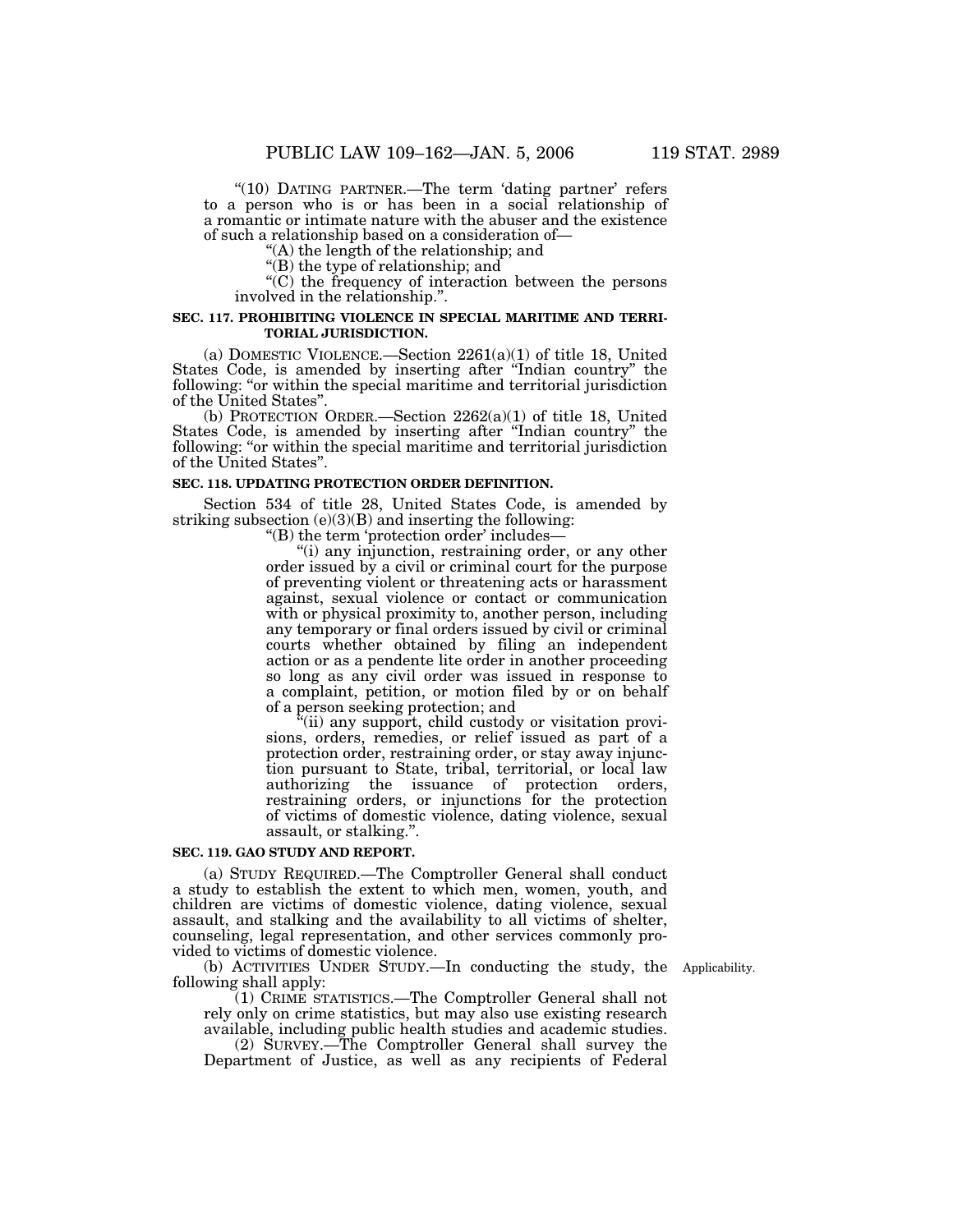funding for any purpose or an appropriate sampling of recipients, to determine—

(A) what services are provided to victims of domestic violence, dating violence, sexual assault, and stalking;

(B) whether those services are made available to youth, child, female, and male victims; and

(C) the number, age, and gender of victims receiving each available service.

(c) REPORT.—Not later than 1 year after the date of the enactment of this Act, the Comptroller General shall submit to Congress a report on the activities carried out under this section.

42 USC 14045.

# **SEC. 120. GRANTS FOR OUTREACH TO UNDERSERVED POPULATIONS.**

(a) GRANTS AUTHORIZED.—

(1) IN GENERAL.—From amounts made available to carry out this section, the Attorney General, acting through the Director of the Office on Violence Against Women, shall award grants to eligible entities described in subsection (b) to carry out local, regional, or national public information campaigns focused on addressing adult, youth, or minor domestic violence, dating violence, sexual assault, stalking, or trafficking within tribal and underserved populations and immigrant communities, including information on services available to victims and ways to prevent or reduce domestic violence, dating violence, sexual assault, and stalking.

(2) TERM.—The Attorney General shall award grants under this section for a period of 1 fiscal year.

(b) ELIGIBLE ENTITIES.—Eligible entities under this section are—

(1) nonprofit, nongovernmental organizations or coalitions that represent the targeted tribal and underserved populations or immigrant community that—

(A) have a documented history of creating and administering effective public awareness campaigns addressing domestic violence, dating violence, sexual assault, and stalking; or

(B) work in partnership with an organization that has a documented history of creating and administering effective public awareness campaigns addressing domestic violence, dating violence, sexual assault, and stalking; or (2) a governmental entity that demonstrates a partnership

with organizations described in paragraph (1). (c) ALLOCATION OF FUNDS.—Of the amounts appropriated for

grants under this section—

(1) not more than 20 percent shall be used for national model campaign materials targeted to specific tribal and underserved populations or immigrant community, including American Indian tribes and Alaskan native villages for the purposes of research, testing, message development, and preparation of materials; and

(2) the balance shall be used for not less than 10 State, regional, territorial, tribal, or local campaigns targeting specific communities with information and materials developed through the national campaign or, if appropriate, new materials to reach an underserved population or a particularly isolated community.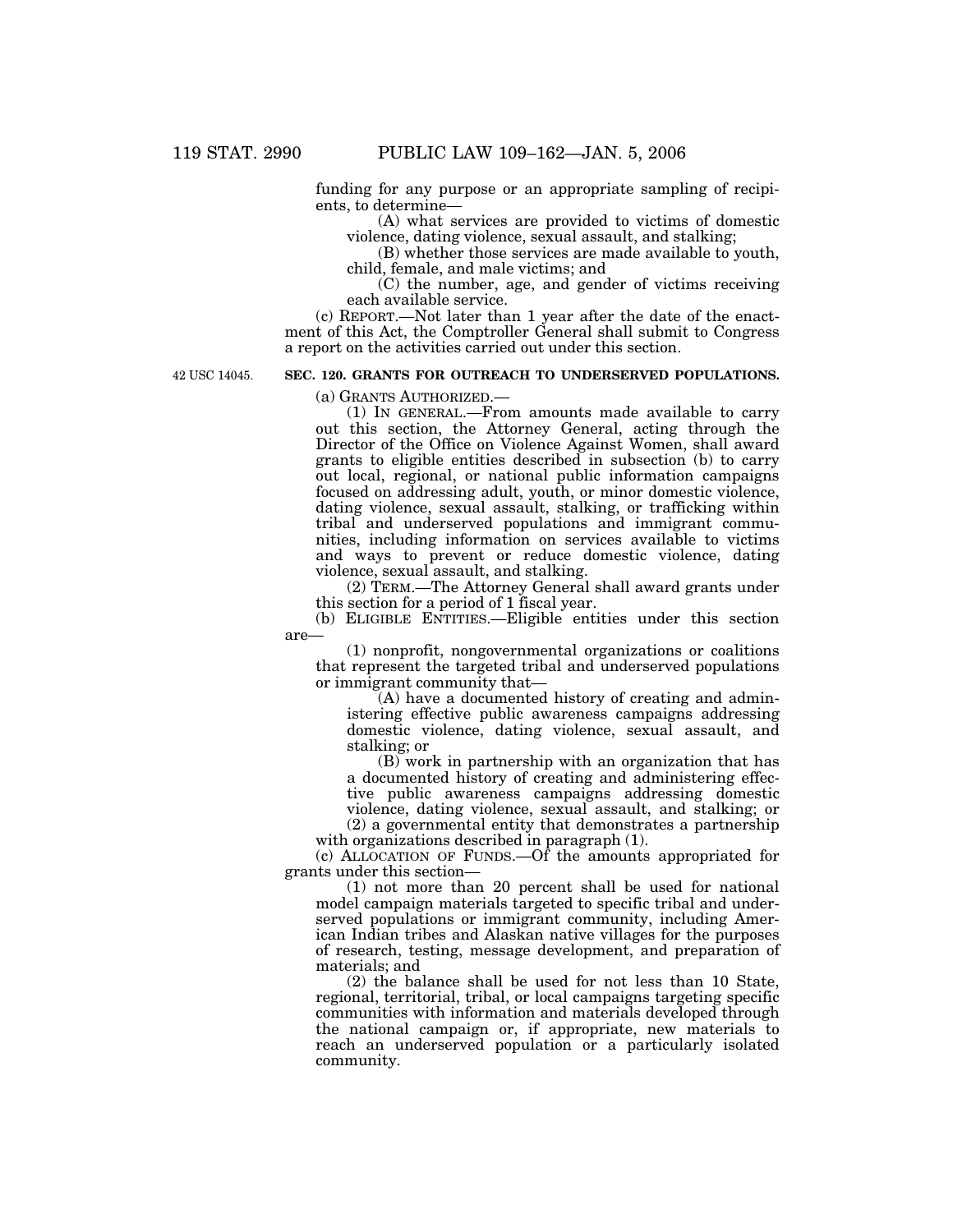(d) USE OF FUNDS.—Funds appropriated under this section shall be used to conduct a public information campaign and build the capacity and develop leadership of racial, ethnic populations, or immigrant community members to address domestic violence, dating violence, sexual assault, and stalking.

(e) APPLICATION.—An eligible entity desiring a grant under this section shall submit an application to the Director of the Office on Violence Against Women at such time, in such form, and in such manner as the Director may prescribe.

(f) CRITERIA.—In awarding grants under this section, the Attorney General shall ensure—

(1) reasonable distribution among eligible grantees representing various underserved and immigrant communities;

(2) reasonable distribution among State, regional, territorial, tribal, and local campaigns; and

(3) that not more than 8 percent of the total amount appropriated under this section for each fiscal year is set aside for training, technical assistance, and data collection.

(g) REPORTS.—Each eligible entity receiving a grant under this section shall submit to the Director of the Office of Violence Against Women, every 18 months, a report that describes the activities carried out with grant funds.

(h) AUTHORIZATION OF APPROPRIATIONS.—There are authorized to be appropriated to carry out this section \$2,000,000 for each of fiscal years 2007 through 2011.

#### **SEC. 121. ENHANCING CULTURALLY AND LINGUISTICALLY SPECIFIC** 42 USC 14045a. **SERVICES FOR VICTIMS OF DOMESTIC VIOLENCE, DATING VIOLENCE, SEXUAL ASSAULT, AND STALKING.**

(a) ESTABLISHMENT.—

(1) IN GENERAL.—Of the amounts appropriated under certain grant programs identified in paragraph (a)(2) of this Section, the Attorney General, through the Director of the Violence Against Women Office (referred to in this section as the "Director"), shall take 5 percent of such appropriated amounts and combine them to establish a new grant program to enhance culturally and linguistically specific services for victims of domestic violence, dating violence, sexual assault, and stalking. Grants made under this new program shall be administered by the Director.

(2) PROGRAMS COVERED.—The programs covered by paragraph (1) are the programs carried out under the following provisions:

(A) Section 2101 (42 U.S.C. 3796hh), Grants to Encourage Arrest Policies.

(B) Section 1201 of the Violence Against Women Act of 2000 (42 U.S.C. 3796gg–6), Legal Assistance for Victims.

(C) Section 40295 of the Violence Against Women Act of 1994 (42 U.S.C. 13971), Rural Domestic Violence and

Child Abuser Enforcement Assistance.<br>
(D) Section of the Violence (D) Section of the Violence Against Women Act of 1994 (42 U.S.C. ), Older Battered Women. of 1994 (42 U.S.C.  $\qquad$ ), Older Battered Women.<br>(E) Section of the Violence Against W

(E) Section  $\qquad$  of the Violence Against Women Act (000 (42 U.S.C.) Disabled Women Program. of 2000 (42 U.S.C. ), Disabled Women Program.<br>(b) PURPOSE OF PROGRAM AND GRANTS.—

 $(1)$  GENERAL PROGRAM PURPOSE.—The purpose of the program required by this section is to promote: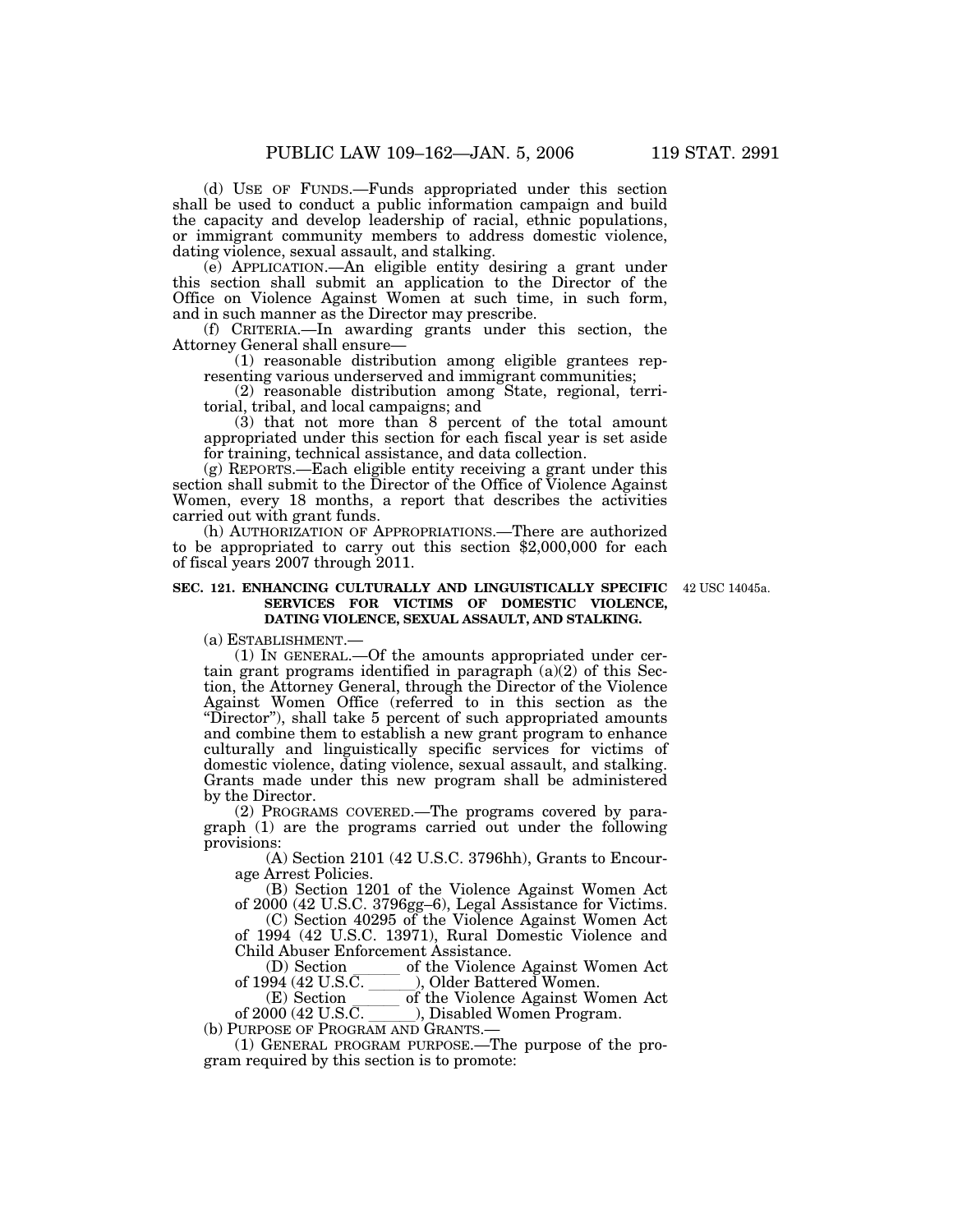(A) The maintenance and replication of existing successful services in domestic violence, dating violence, sexual assault, and stalking community-based programs providing culturally and linguistically specific services and other resources.

(B) The development of innovative culturally and linguistically specific strategies and projects to enhance access to services and resources for victims of domestic violence, dating violence, sexual assault, and stalking who face obstacles to using more traditional services and resources.

(2) PURPOSES FOR WHICH GRANTS MAY BE USED.—The Director shall make grants to community-based programs for the purpose of enhancing culturally and linguistically specific services for victims of domestic violence, dating violence, sexual assault, and stalking. Grants under the program shall support community-based efforts to address distinctive cultural and linguistic responses to domestic violence, dating violence, sexual assault, and stalking.

(3) TECHNICAL ASSISTANCE AND TRAINING.—The Director shall provide technical assistance and training to grantees of this and other programs under this Act regarding the development and provision of effective culturally and linguistically specific community-based services by entering into cooperative agreements or contracts with an organization or organizations having a demonstrated expertise in and whose primary purpose is addressing the development and provision of culturally and linguistically specific community-based services to victims of domestic violence, dating violence, sexual assault, and stalking.

(c) ELIGIBLE ENTITIES.—Eligible entities for grants under this Section include—

(1) community-based programs whose primary purpose is providing culturally and linguistically specific services to victims of domestic violence, dating violence, sexual assault, and stalking; and

(2) community-based programs whose primary purpose is providing culturally and linguistically specific services who can partner with a program having demonstrated expertise in serving victims of domestic violence, dating violence, sexual assault, and stalking.

(d) REPORTING.—The Director shall issue a biennial report on the distribution of funding under this section, the progress made in replicating and supporting increased services to victims of domestic violence, dating violence, sexual assault, and stalking who face obstacles to using more traditional services and resources, and the types of culturally and linguistically accessible programs, strategies, technical assistance, and training developed or enhanced through this program.

(e) GRANT PERIOD.—The Director shall award grants for a 2-year period, with a possible extension of another 2 years to implement projects under the grant.

(f) EVALUATION.—The Director shall award a contract or cooperative agreement to evaluate programs under this section to an entity with the demonstrated expertise in and primary goal of providing enhanced cultural and linguistic access to services and resources for victims of domestic violence, dating violence,

Contracts.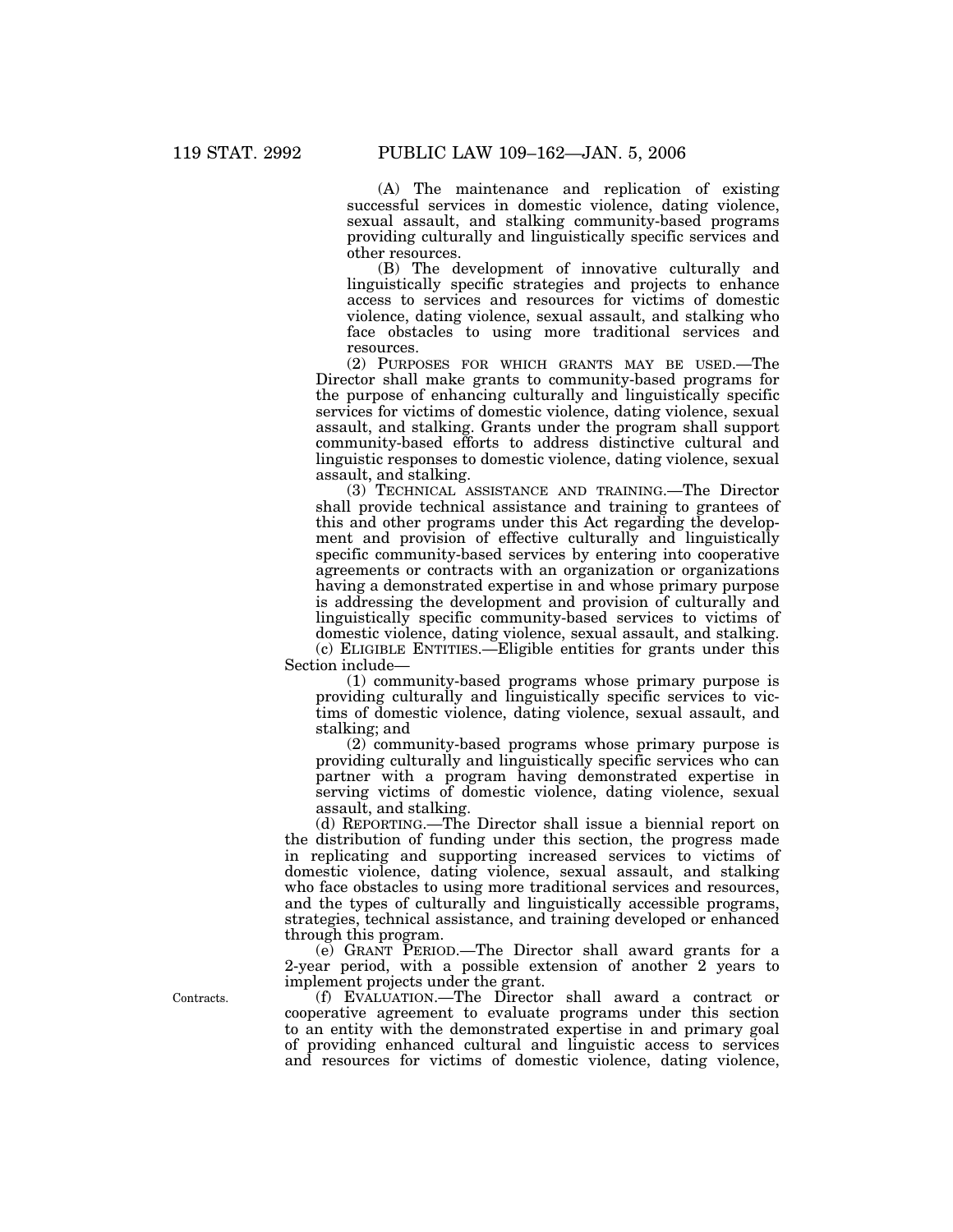sexual assault, and stalking who face obstacles to using more traditional services and resources.

(g) NON-EXCLUSIVITY.—Nothing in this Section shall be interpreted to exclude linguistic and culturally specific community-based programs from applying to other grant programs authorized under this Act.

# **TITLE II—IMPROVING SERVICES FOR VICTIMS OF DOMESTIC VIOLENCE, DATING VIOLENCE, SEXUAL ASSAULT, AND STALKING**

# **SEC. 201. FINDINGS.**

Congress finds the following:

 $(1)$  Nearly  $\frac{1}{3}$  of American women report physical or sexual abuse by a husband or boyfriend at some point in their lives.

(2) According to the National Crime Victimization Survey, 248,000 Americans 12 years of age and older were raped or sexually assaulted in 2002.

(3) Rape and sexual assault in the United States is estimated to cost \$127,000,000,000 per year, including—

(A) lost productivity;

(B) medical and mental health care;

(C) police and fire services;

(D) social services;

(E) loss of and damage to property; and

(F) reduced quality of life.

(4) Nonreporting of sexual assault in rural areas is a particular problem because of the high rate of nonstranger sexual assault.

(5) Geographic isolation often compounds the problems facing sexual assault victims. The lack of anonymity and accessible support services can limit opportunities for justice for victims.

(6) Domestic elder abuse is primarily family abuse. The National Elder Abuse Incidence Study found that the perpetrator was a family member in 90 percent of cases.

(7) Barriers for older victims leaving abusive relationships include—

(A) the inability to support themselves;

(B) poor health that increases their dependence on the abuser;

(C) fear of being placed in a nursing home; and

(D) ineffective responses by domestic abuse programs and law enforcement.

(8) Disabled women comprise another vulnerable population with unmet needs. Women with disabilities are more likely to be the victims of abuse and violence than women without disabilities because of their increased physical, economic, social, or psychological dependence on others.

(9) Many women with disabilities also fail to report the abuse, since they are dependent on their abusers and fear being abandoned or institutionalized.

 $(10)$  Of the 598 battered women's programs surveyed—

42 USC 13925 note.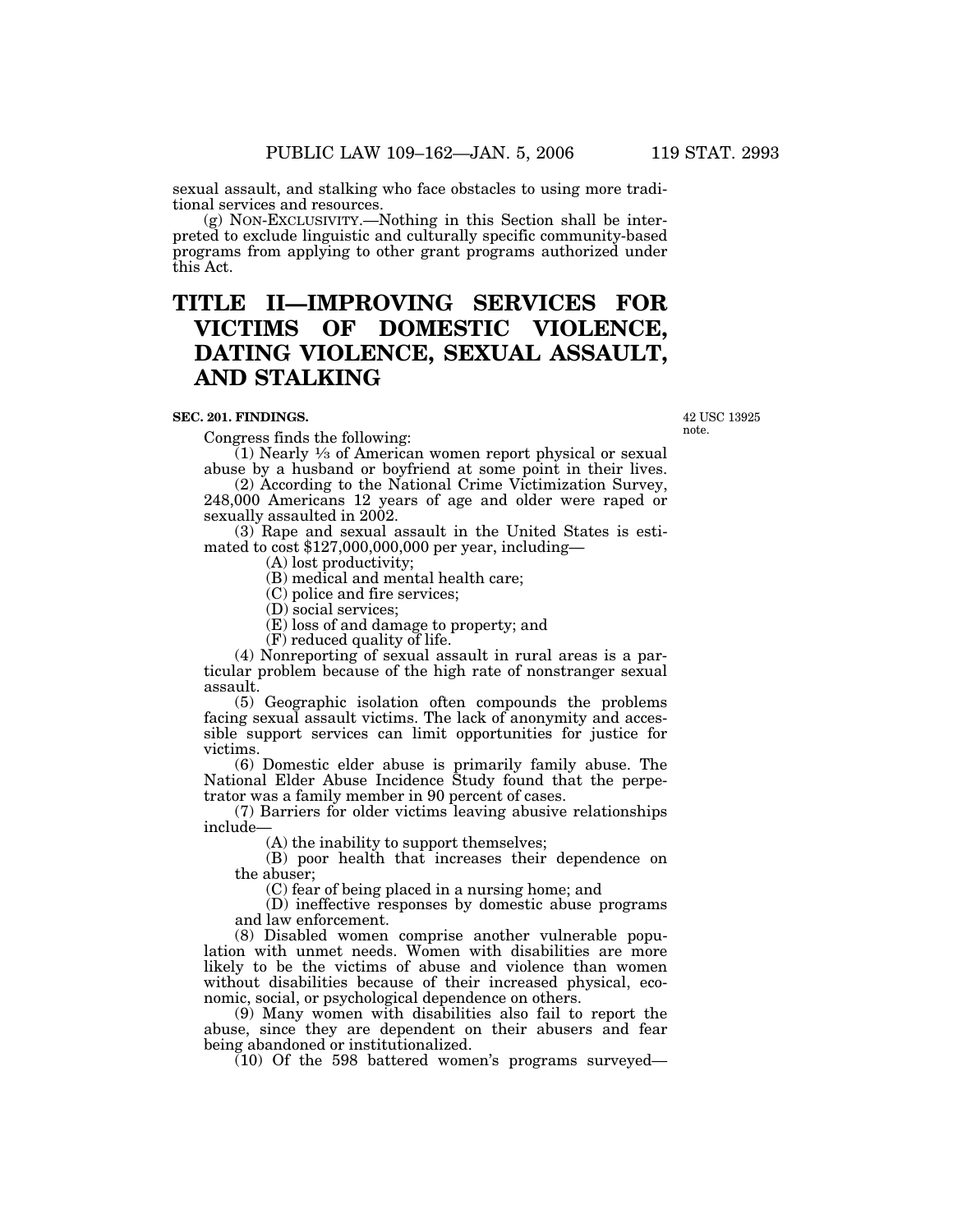(A) only 35 percent of these programs offered disability awareness training for their staff; and

(B) only 16 percent dedicated a staff member to provide services to women with disabilities.

(11) Problems of domestic violence are exacerbated for immigrants when spouses control the immigration status of their family members, and abusers use threats of refusal to file immigration papers and threats to deport spouses and children as powerful tools to prevent battered immigrant women from seeking help, trapping battered immigrant women in violent homes because of fear of deportation.

(12) Battered immigrant women who attempt to flee abusive relationships may not have access to bilingual shelters or bilingual professionals, and face restrictions on public or financial assistance. They may also lack assistance of a certified interpreter in court, when reporting complaints to the police or a 9–1–1 operator, or even in acquiring information about their rights and the legal system.

(13) More than 500 men and women call the National Domestic Violence Hotline every day to get immediate, informed, and confidential assistance to help deal with family violence.

(14) The National Domestic Violence Hotline service is available, toll-free, 24 hours a day and 7 days a week, with bilingual staff, access to translators in 150 languages, and a TTY line for the hearing-impaired.

(15) With access to over 5,000 shelters and service providers across the United States, Puerto Rico, and the United States Virgin Islands, the National Domestic Violence Hotline provides crisis intervention and immediately connects callers with sources of help in their local community.

(16) Approximately 60 percent of the callers indicate that calling the Hotline is their first attempt to address a domestic violence situation and that they have not called the police or any other support services.

(17) Between 2000 and 2003, there was a 27 percent increase in call volume at the National Domestic Violence Hotline.

(18) Improving technology infrastructure at the National Domestic Violence Hotline and training advocates, volunteers, and other staff on upgraded technology will drastically increase the Hotline's ability to answer more calls quickly and effectively.

# **SEC. 202. SEXUAL ASSAULT SERVICES PROGRAM.**

Part T of title I of the Omnibus Crime Control and Safe Streets Act of 1968 (42 U.S.C. 3796gg et seq.) is amended by inserting after section 2012, as added by this Act, the following:

42 USC 3796gg–9.

#### **''SEC. 2014. SEXUAL ASSAULT SERVICES.**

''(a) PURPOSES.—The purposes of this section are—

"(1) to assist States, Indian tribes, and territories in providing intervention, advocacy, accompaniment, support services, and related assistance for—

"(A) adult, youth, and child victims of sexual assault;

- "(B) family and household members of such victims;
- and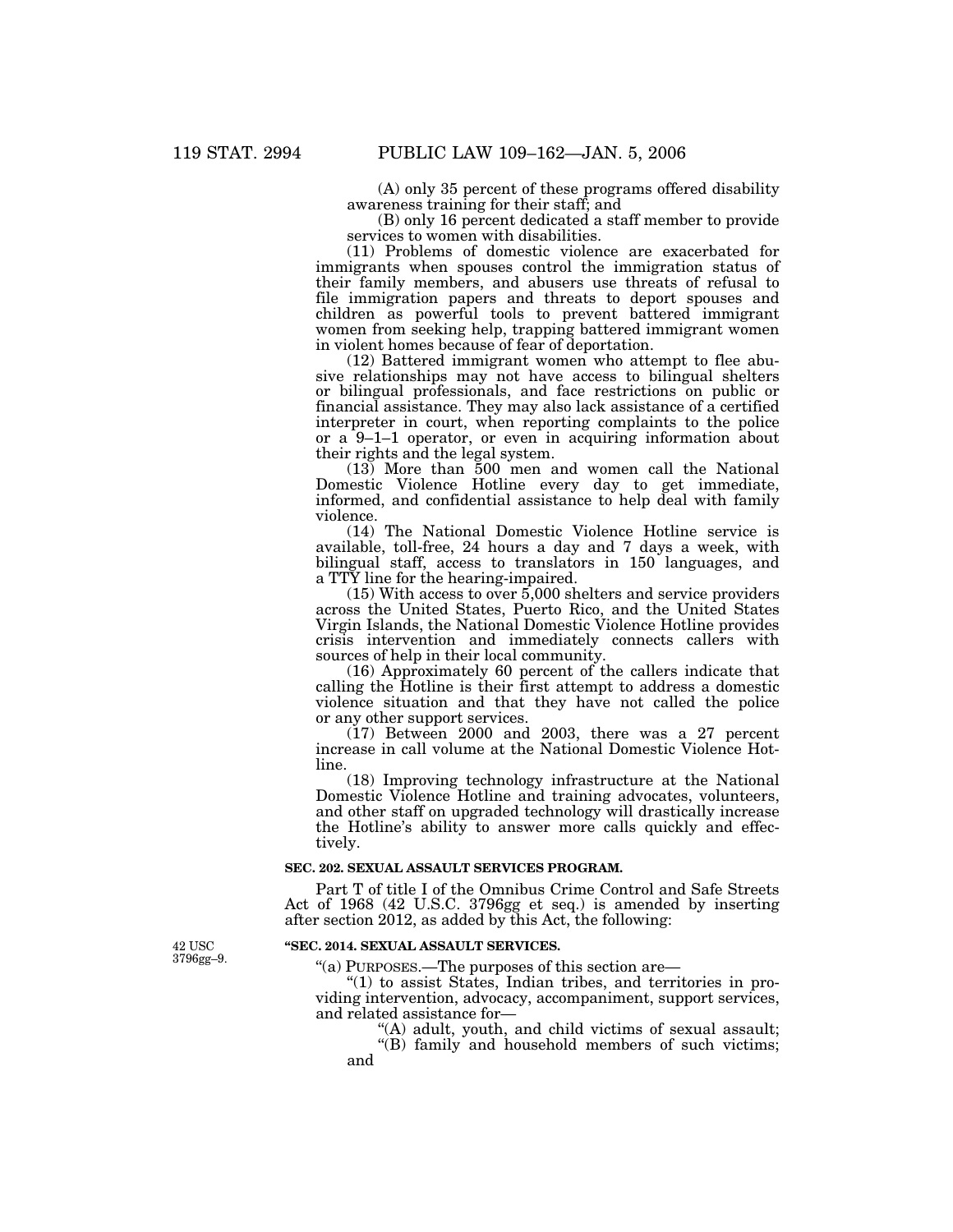''(C) those collaterally affected by the victimization, except for the perpetrator of such victimization;

" $(2)$  to provide for technical assistance and training relating to sexual assault to—

''(A) Federal, State, tribal, territorial and local governments, law enforcement agencies, and courts;

''(B) professionals working in legal, social service, and health care settings;

''(C) nonprofit organizations;

''(D) faith-based organizations; and

 $E$ ) other individuals and organizations seeking such assistance.

''(b) GRANTS TO STATES AND TERRITORIES.—

''(1) GRANTS AUTHORIZED.—The Attorney General shall award grants to States and territories to support the establishment, maintenance, and expansion of rape crisis centers and other programs and projects to assist those victimized by sexual assault.

''(2) ALLOCATION AND USE OF FUNDS.—

''(A) ADMINISTRATIVE COSTS.—Not more than 5 percent of the grant funds received by a State or territory governmental agency under this subsection for any fiscal year may be used for administrative costs.

''(B) GRANT FUNDS.—Any funds received by a State or territory under this subsection that are not used for administrative costs shall be used to provide grants to rape crisis centers and other nonprofit, nongovernmental organizations for programs and activities within such State or territory that provide direct intervention and related assistance.

''(C) INTERVENTION AND RELATED ASSISTANCE.—Intervention and related assistance under subparagraph (B) may include—

''(i) 24 hour hotline services providing crisis intervention services and referral;

''(ii) accompaniment and advocacy through medical, criminal justice, and social support systems, including medical facilities, police, and court proceedings;

''(iii) crisis intervention, short-term individual and group support services, and comprehensive service coordination and supervision to assist sexual assault victims and family or household members;

"(iv) information and referral to assist the sexual assault victim and family or household members;

''(v) community-based, linguistically and culturally specific services and support mechanisms, including outreach activities for underserved communities; and

"(vi) the development and distribution of materials on issues related to the services described in clauses (i) through (v).

''(3) APPLICATION.—

''(A) IN GENERAL.—Each eligible entity desiring a grant under this subsection shall submit an application to the Attorney General at such time and in such manner as the Attorney General may reasonably require.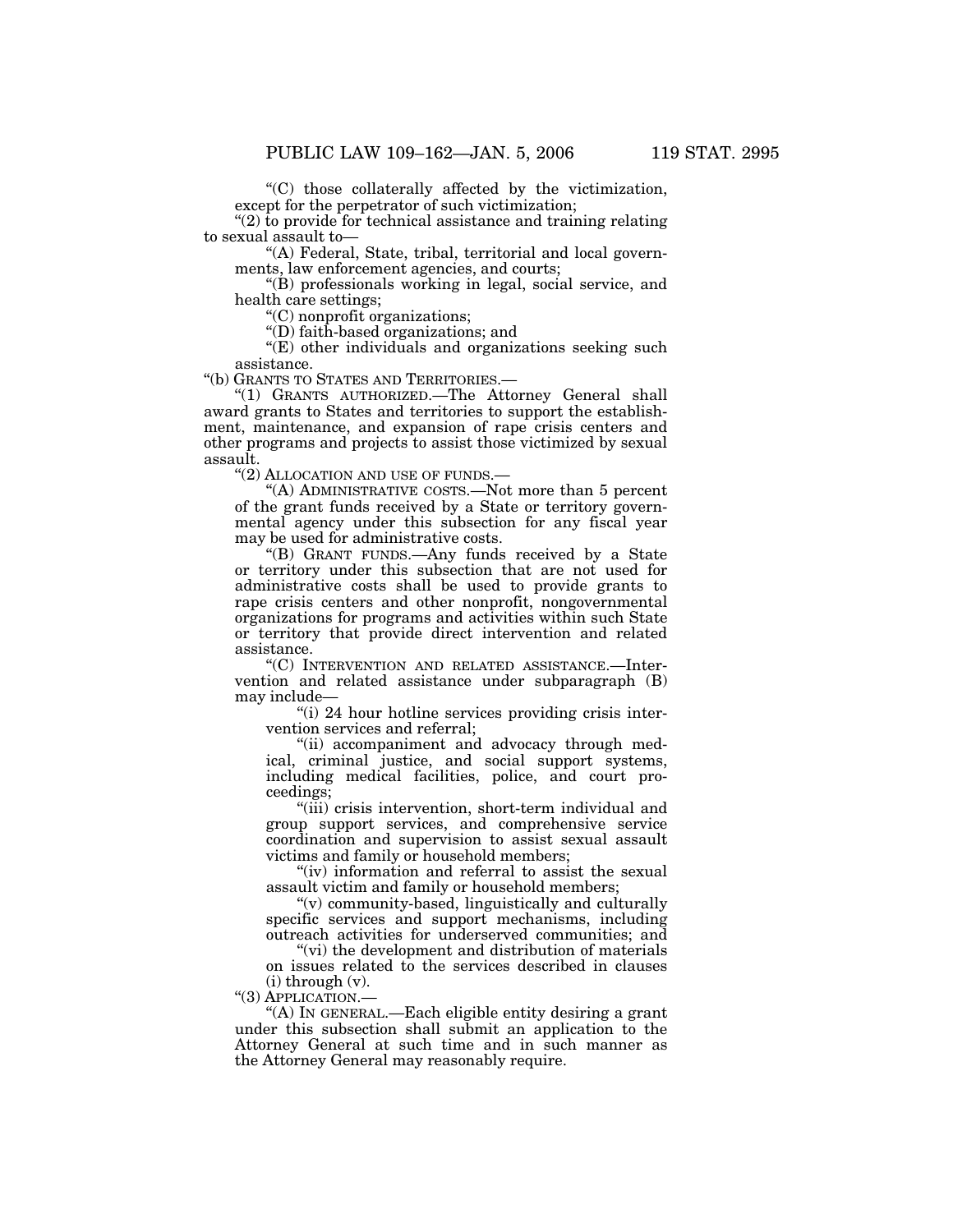''(B) CONTENTS.—Each application submitted under subparagraph (A) shall—

''(i) set forth procedures designed to ensure meaningful involvement of the State or territorial sexual assault coalition and representatives from underserved communities in the development of the application and the implementation of the plans;

''(ii) set forth procedures designed to ensure an equitable distribution of grants and grant funds within the State or territory and between urban and rural areas within such State or territory;

"(iii) identify the State or territorial agency that is responsible for the administration of programs and activities; and

"(iv) meet other such requirements as the Attorney" General reasonably determines are necessary to carry out the purposes and provisions of this section.

"(4) MINIMUM AMOUNT.—The Attorney General shall allocate to each State not less than 1.50 percent of the total amount appropriated in a fiscal year for grants under this section, except that the United States Virgin Islands, American Samoa, Guam, the District of Columbia, Puerto Rico, and the Commonwealth of the Northern Mariana Islands shall each be allocated 0.125 percent of the total appropriations. The remaining funds shall be allotted to each State and each territory in an amount that bears the same ratio to such remaining funds as the population of such State and such territory bears to the population of the combined States or the population of the combined territories.

''(c) GRANTS FOR CULTURALLY SPECIFIC PROGRAMS ADDRESSING SEXUAL ASSAULT.—

''(1) GRANTS AUTHORIZED.—The Attorney General shall award grants to eligible entities to support the establishment, maintenance, and expansion of culturally specific intervention and related assistance for victims of sexual assault.

" $(2)$  ELIGIBLE ENTITIES.—To be eligible to receive a grant under this section, an entity shall—

"(A) be a private nonprofit organization that focuses primarily on culturally specific communities;

''(B) must have documented organizational experience in the area of sexual assault intervention or have entered into a partnership with an organization having such expertise;

''(C) have expertise in the development of communitybased, linguistically and culturally specific outreach and intervention services relevant for the specific communities to whom assistance would be provided or have the capacity to link to existing services in the community tailored to the needs of culturally specific populations; and

''(D) have an advisory board or steering committee and staffing which is reflective of the targeted culturally specific community.

''(3) AWARD BASIS.—The Attorney General shall award grants under this section on a competitive basis.

''(4) DISTRIBUTION.— ''(A) The Attorney General shall not use more than 2.5 percent of funds appropriated under this subsection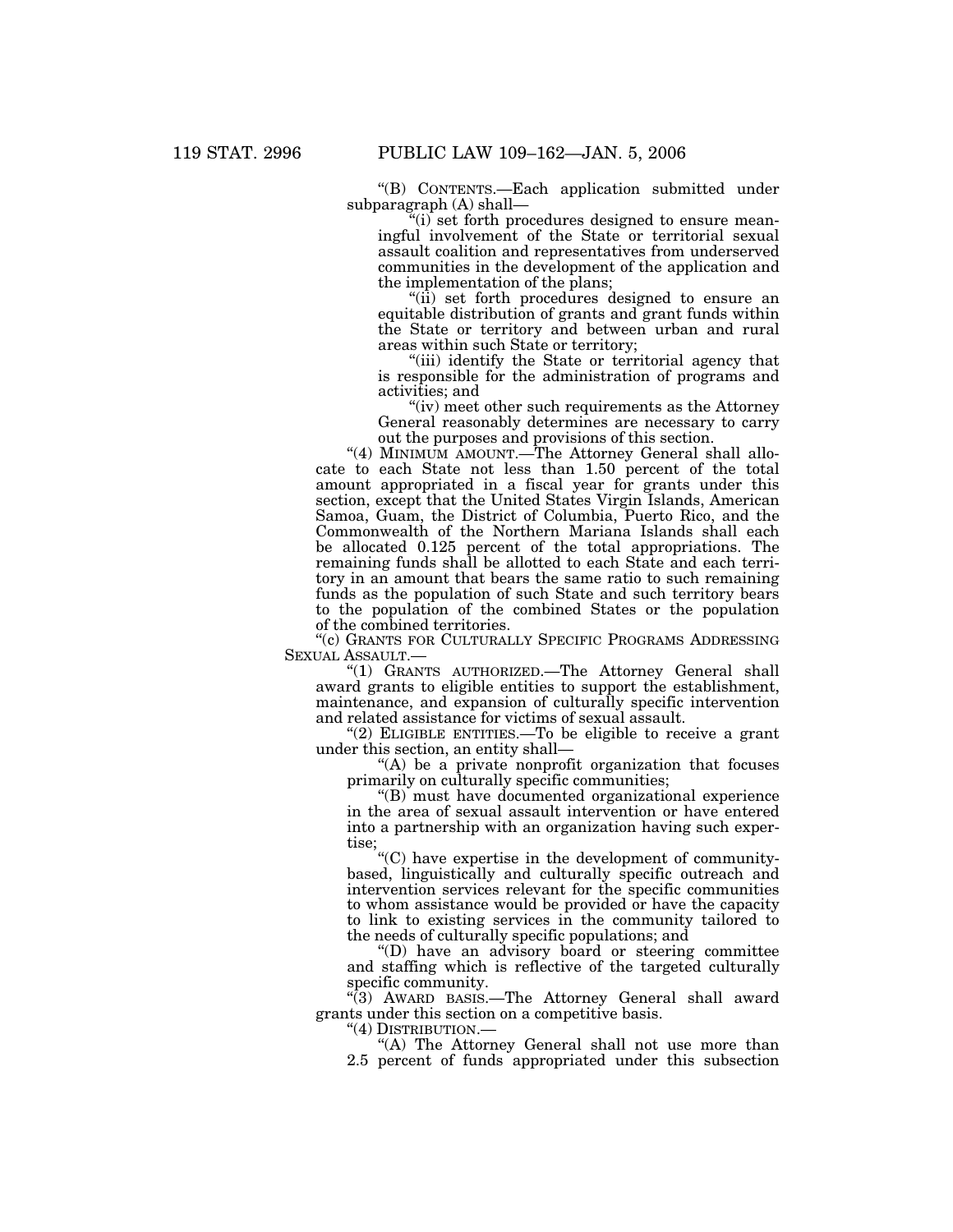in any year for administration, monitoring, and evaluation of grants made available under this subsection.

''(B) Up to 5 percent of funds appropriated under this subsection in any year shall be available for technical assistance by a national, nonprofit, nongovernmental organization or organizations whose primary focus and expertise is in addressing sexual assault within underserved culturally specific populations.

"(5) TERM.—The Attorney General shall make grants under this section for a period of no less than 2 fiscal years.

''(6) REPORTING.—Each entity receiving a grant under this subsection shall submit a report to the Attorney General that describes the activities carried out with such grant funds.

"(d) GRANTS TO STATE, TERRITORIAL, AND TRIBAL SEXUAL ASSAULT COALITIONS.—

ASSAULT COALITIONS.— ''(1) GRANTS AUTHORIZED.— ''(A) IN GENERAL.—The Attorney General shall award grants to State, territorial, and tribal sexual assault coalitions to assist in supporting the establishment, maintenance, and expansion of such coalitions.

"(B) MINIMUM AMOUNT.—Not less than 10 percent of the total amount appropriated to carry out this section shall be used for grants under subparagraph (A).

''(C) ELIGIBLE APPLICANTS.—Each of the State, territorial, and tribal sexual assault coalitions.

"(2) USE OF FUNDS.—Grant funds received under this subsection may be used to—

" $(A)$  work with local sexual assault programs and other providers of direct services to encourage appropriate responses to sexual assault within the State, territory, or tribe;

''(B) work with judicial and law enforcement agencies to encourage appropriate responses to sexual assault cases;

''(C) work with courts, child protective services agencies, and children's advocates to develop appropriate responses to child custody and visitation issues when sexual assault has been determined to be a factor;

''(D) design and conduct public education campaigns; ''(E) plan and monitor the distribution of grants and

grant funds to their State, territory, or tribe; or ''(F) collaborate with and inform Federal, State, or

local public officials and agencies to develop and implement policies to reduce or eliminate sexual assault.

''(3) ALLOCATION AND USE OF FUNDS.—From amounts appropriated for grants under this subsection for each fiscal year—

" $(A)$  not less than 10 percent of the funds shall be available for grants to tribal sexual assault coalitions; and

''(B) the remaining funds shall be available for grants to State and territorial coalitions, and the Attorney General shall allocate an amount equal to 1⁄56 of the amounts so appropriated to each of those State and territorial coalitions.

''(4) APPLICATION.—Each eligible entity desiring a grant under this subsection shall submit an application to the Attorney General at such time, in such manner, and containing such information as the Attorney General determines to be essential to carry out the purposes of this section.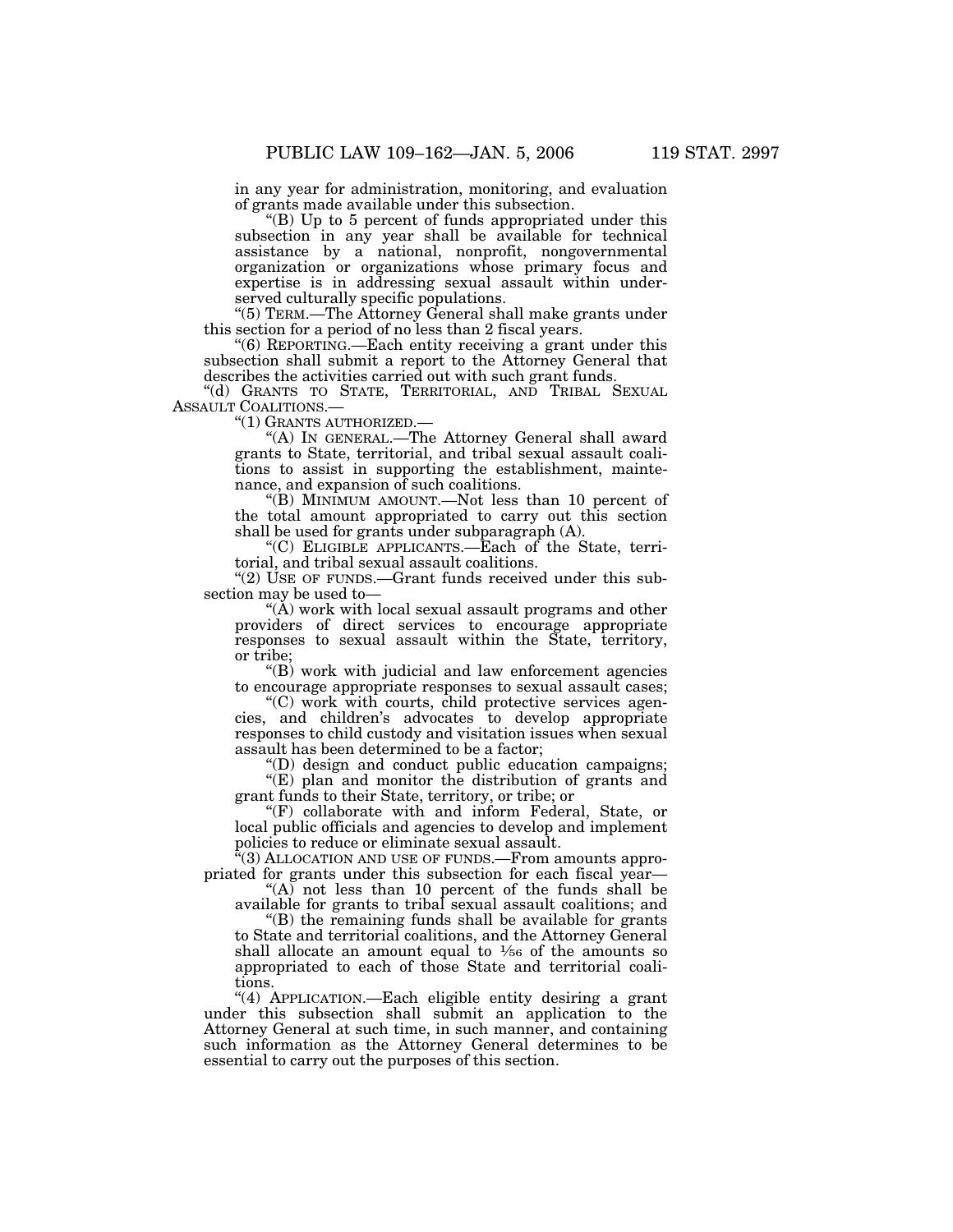''(5) FIRST-TIME APPLICANTS.—No entity shall be prohibited from submitting an application under this subsection during any fiscal year for which funds are available under this subsection because such entity has not previously applied or received funding under this subsection.<br>"(e) GRANTS TO TRIBES.—

"(1) GRANTS AUTHORIZED.— The Attorney General may award grants to Indian tribes, tribal organizations, and nonprofit tribal organizations for the operation of sexual assault programs or projects in Indian country and Alaska Native villages to support the establishment, maintenance, and expansion of programs and projects to assist those victimized by sexual assault.<br>"(2) ALLOCATION AND USE OF FUNDS.—

"(A) ADMINISTRATIVE COSTS.—Not more than 5 percent of the grant funds received by an Indian tribe, tribal organization, and nonprofit tribal organization under this subsection for any fiscal year may be used for administrative costs.

''(B) GRANT FUNDS.—Any funds received under this subsection that are not used for administrative costs shall be used to provide grants to tribal organizations and nonprofit tribal organizations for programs and activities within Indian country and Alaskan native villages that provide direct intervention and related assistance.

''(f) AUTHORIZATION OF APPROPRIATIONS.—

" $(1)$  In GENERAL.—There are authorized to be appropriated \$50,000,000 for each of the fiscal years 2007 through 2011 to carry out the provisions of this section.

" $(2)$  ALLOCATIONS.—Of the total amounts appropriated for each fiscal year to carry out this section—

" $(\tilde{A})$  not more than 2.5 percent shall be used by the Attorney General for evaluation, monitoring, and other administrative costs under this section;

''(B) not more than 2.5 percent shall be used for the provision of technical assistance to grantees and subgrantees under this section;

''(C) not less than 65 percent shall be used for grants to States and territories under subsection (b);

''(D) not less than 10 percent shall be used for making grants to State, territorial, and tribal sexual assault coalitions under subsection (d);

"(E) not less than 10 percent shall be used for grants to tribes under subsection (e); and

 $f(F)$  not less than 10 percent shall be used for grants for culturally specific programs addressing sexual assault under subsection (c).''.

## **SEC. 203. AMENDMENTS TO THE RURAL DOMESTIC VIOLENCE AND CHILD ABUSE ENFORCEMENT ASSISTANCE PROGRAM.**

Section 40295 of the Safe Homes for Women Act of 1994 (42 U.S.C. 13971) is amended to read as follows:

## **''SEC. 40295. RURAL DOMESTIC VIOLENCE, DATING VIOLENCE, SEXUAL ASSAULT, STALKING, AND CHILD ABUSE ENFORCEMENT ASSISTANCE.**

''(a) PURPOSES.—The purposes of this section are—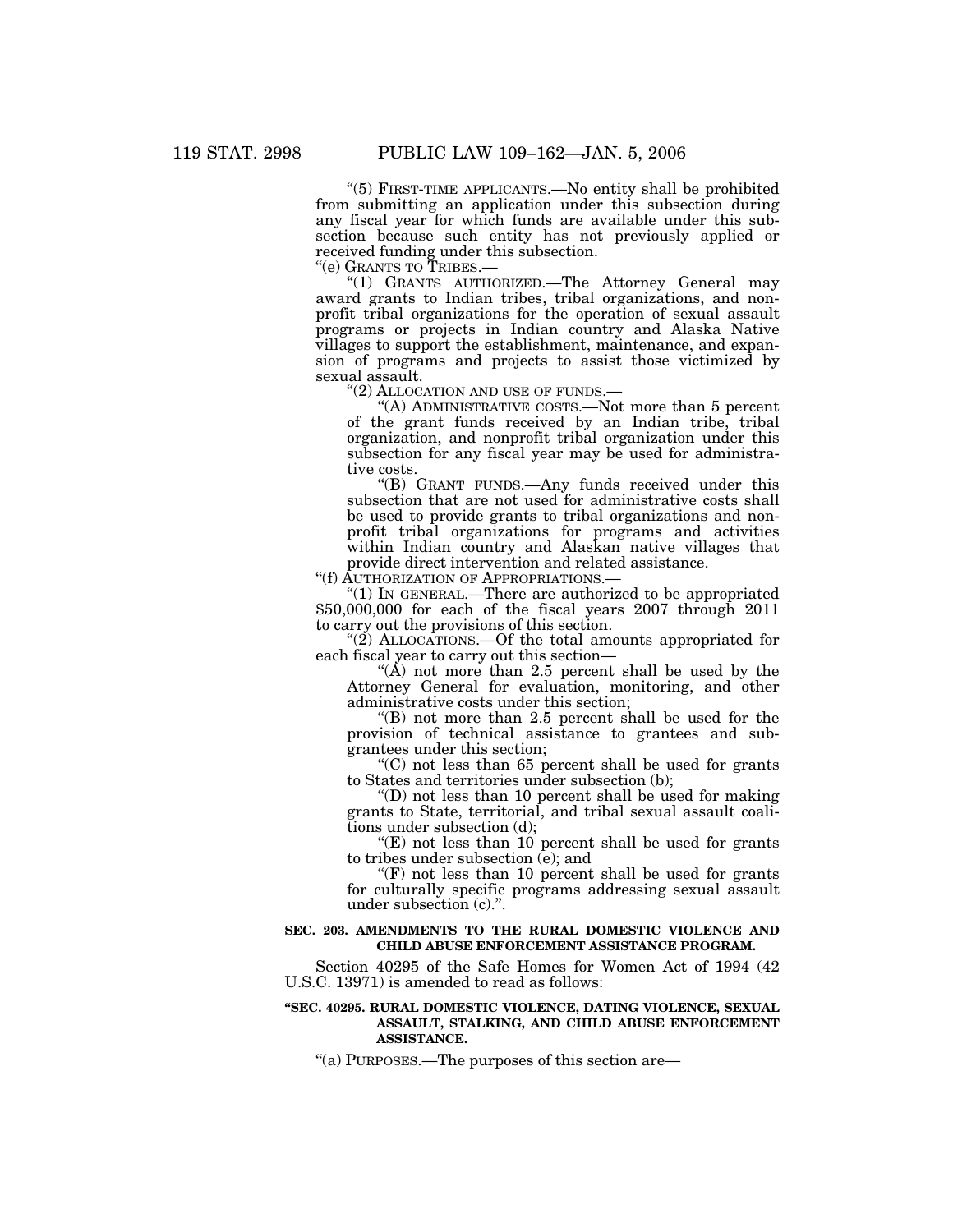"(1) to identify, assess, and appropriately respond to child, youth, and adult victims of domestic violence, sexual assault, dating violence, and stalking in rural communities, by encouraging collaboration among—

''(A) domestic violence, dating violence, sexual assault, and stalking victim service providers;

''(B) law enforcement agencies;

"(C) prosecutors;

''(D) courts;

''(E) other criminal justice service providers;

"(F) human and community service providers;

''(G) educational institutions; and

"(H) health care providers;

 $''(2)$  to establish and expand nonprofit, nongovernmental, State, tribal, territorial, and local government victim services in rural communities to child, youth, and adult victims; and

"(3) to increase the safety and well-being of women and children in rural communities, by—

''(A) dealing directly and immediately with domestic violence, sexual assault, dating violence, and stalking occurring in rural communities; and

''(B) creating and implementing strategies to increase awareness and prevent domestic violence, sexual assault, dating violence, and stalking.

''(b) GRANTS AUTHORIZED.—The Attorney General, acting through the Director of the Office on Violence Against Women (referred to in this section as the 'Director'), may award grants to States, Indian tribes, local governments, and nonprofit, public or private entities, including tribal nonprofit organizations, to carry out programs serving rural areas or rural communities that address domestic violence, dating violence, sexual assault, and stalking by—

 $(1)$  implementing, expanding, and establishing cooperative efforts and projects among law enforcement officers, prosecutors, victim advocacy groups, and other related parties to investigate and prosecute incidents of domestic violence, dating violence, sexual assault, and stalking;

"(2) providing treatment, counseling, advocacy, and other long- and short-term assistance to adult and minor victims of domestic violence, dating violence, sexual assault, and stalking in rural communities, including assistance in immigration matters; and

''(3) working in cooperation with the community to develop education and prevention strategies directed toward such issues.

"(c) USE OF FUNDS.—Funds appropriated pursuant to this section shall be used only for specific programs and activities expressly described in subsection (a).

''(d) ALLOTMENTS AND PRIORITIES.—

 $(1)$  ALLOTMENT FOR INDIAN TRIBES.—Not less than 10 percent of the total amount made available for each fiscal year to carry out this section shall be allocated for grants to Indian tribes or tribal organizations.

''(2) ALLOTMENT FOR SEXUAL ASSAULT.—

''(A) IN GENERAL.—Not less than 25 percent of the total amount appropriated in a fiscal year under this section shall fund services that meaningfully address sexual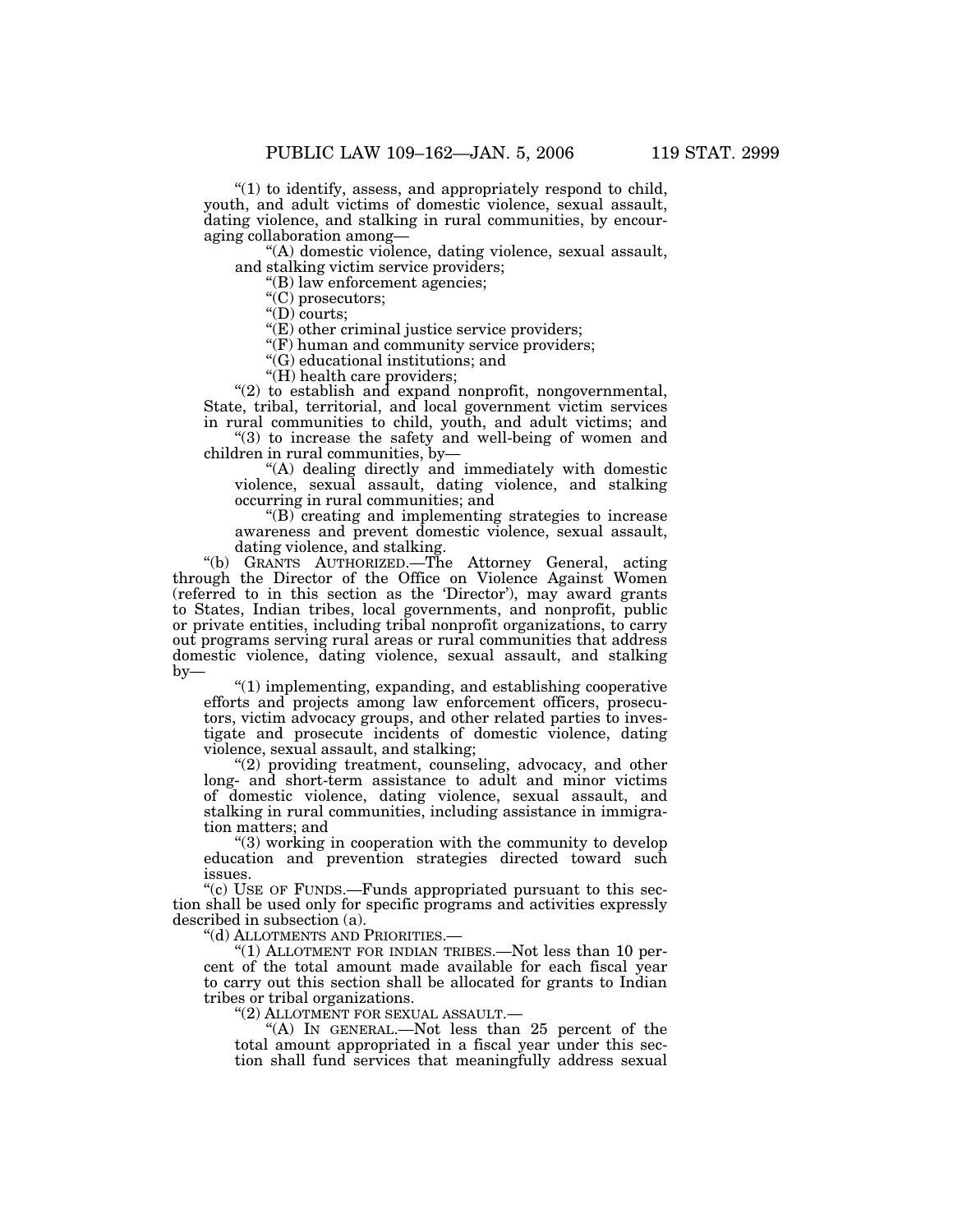assault in rural communities, however at such time as the amounts appropriated reach the amount of \$45,000,000, the percentage allocated shall rise to 30 percent of the total amount appropriated, at such time as the amounts appropriated reach the amount of \$50,000,000, the percentage allocated shall rise to 35 percent of the total amount appropriated, and at such time as the amounts appropriated reach the amount of \$55,000,000, the percentage allocated shall rise to 40 percent of the amounts appropriated.

''(B) MULTIPLE PURPOSE APPLICATIONS.—Nothing in this section shall prohibit any applicant from applying for funding to address sexual assault, domestic violence, stalking, or dating violence in the same application.

''(3) ALLOTMENT FOR TECHNICAL ASSISTANCE.—Of the amounts appropriated for each fiscal year to carry out this section, not more than 8 percent may be used by the Director for technical assistance costs. Of the amounts appropriated in this subsection, no less than 25 percent of such amounts shall be available to a nonprofit, nongovernmental organization or organizations whose focus and expertise is in addressing sexual assault to provide technical assistance to sexual assault grantees.

"(4) UNDERSERVED POPULATIONS.—In awarding grants under this section, the Director shall give priority to the needs of underserved populations.

''(5) ALLOCATION OF FUNDS FOR RURAL STATES.—Not less than 75 percent of the total amount made available for each fiscal year to carry out this section shall be allocated to eligible entities located in rural States.

''(e) AUTHORIZATION OF APPROPRIATIONS.— ''(1) IN GENERAL.—There are authorized to be appropriated \$55,000,000 for each of the fiscal years 2007 through 2011 to carry out this section.

" $(2)$  ADDITIONAL FUNDING.—In addition to funds received through a grant under subsection (b), a law enforcement agency may use funds received through a grant under part Q of title I of the Omnibus Crime Control and Safe Streets Act of 1968 (42 U.S.C. 3796dd et seq.) to accomplish the objectives of this section."

#### **SEC. 204. TRAINING AND SERVICES TO END VIOLENCE AGAINST WOMEN WITH DISABILITIES.**

(a) IN GENERAL.—Section 1402 of the Violence Against Women Act of 2000 (42 U.S.C. 3796gg–7) is amended to read as follows:

## **''SEC. 1402. EDUCATION, TRAINING, AND ENHANCED SERVICES TO END VIOLENCE AGAINST AND ABUSE OF WOMEN WITH DISABILITIES.**

''(a) IN GENERAL.—The Attorney General, in consultation with the Secretary of Health and Human Services, may award grants to eligible entities—

''(1) to provide training, consultation, and information on domestic violence, dating violence, stalking, and sexual assault against individuals with disabilities (as defined in section 3 of the Americans with Disabilities Act of 1990 (42 U.S.C. 12102)); and

 $''(2)$  to enhance direct services to such individuals.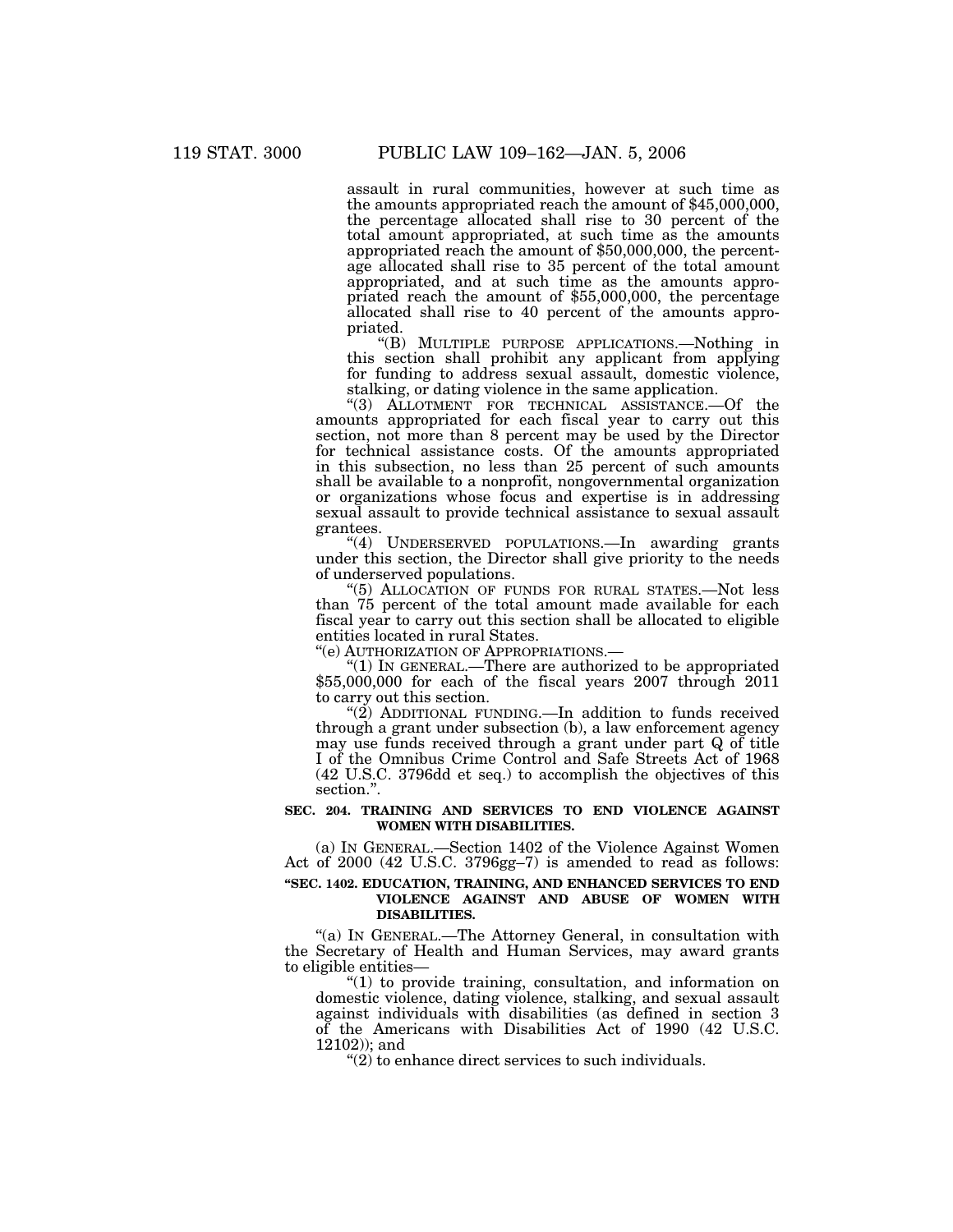''(b) USE OF FUNDS.—Grants awarded under this section shall be used—

''(1) to provide personnel, training, technical assistance, advocacy, intervention, risk reduction and prevention of domestic violence, dating violence, stalking, and sexual assault against disabled individuals;

 $(2)$  to conduct outreach activities to ensure that disabled individuals who are victims of domestic violence, dating violence, stalking, or sexual assault receive appropriate assistance;

"(3) to conduct cross-training for victim service organizations, governmental agencies, courts, law enforcement, and nonprofit, nongovernmental organizations serving individuals with disabilities about risk reduction, intervention, prevention and the nature of domestic violence, dating violence, stalking, and sexual assault for disabled individuals;

 $''(4)$  to provide technical assistance to assist with modifications to existing policies, protocols, and procedures to ensure equal access to the services, programs, and activities of victim service organizations for disabled individuals;

 $(5)$  to provide training and technical assistance on the requirements of shelters and victim services organizations under Federal antidiscrimination laws, including—

''(A) the Americans with Disabilities Act of 1990; and

''(B) section 504 of the Rehabilitation Act of 1973;

''(6) to modify facilities, purchase equipment, and provide personnel so that shelters and victim service organizations can accommodate the needs of disabled individuals;

''(7) to provide advocacy and intervention services for disabled individuals who are victims of domestic violence, dating violence, stalking, or sexual assault; or

''(8) to develop model programs providing advocacy and intervention services within organizations serving disabled individuals who are victims of domestic violence, dating violence, sexual assault, or stalking.

''(c) ELIGIBLE ENTITIES.—

''(1) IN GENERAL.—An entity shall be eligible to receive a grant under this section if the entity is—

''(A) a State;

''(B) a unit of local government;

''(C) an Indian tribal government or tribal organization; or

''(D) a nonprofit and nongovernmental victim services organization, such as a State domestic violence or sexual assault coalition or a nonprofit, nongovernmental organization serving disabled individuals.

"(2) LIMITATION.—A grant awarded for the purpose described in subsection (b)(8) shall only be awarded to an eligible agency (as defined in section 410 of the Rehabilitation Act of 1973 (29 U.S.C. 796f–5)).

''(d) UNDERSERVED POPULATIONS.—In awarding grants under this section, the Director shall ensure that the needs of underserved populations are being addressed.

''(e) AUTHORIZATION OF APPROPRIATIONS.—There are authorized to be appropriated \$10,000,000 for each of the fiscal years 2007 through 2011 to carry out this section.''.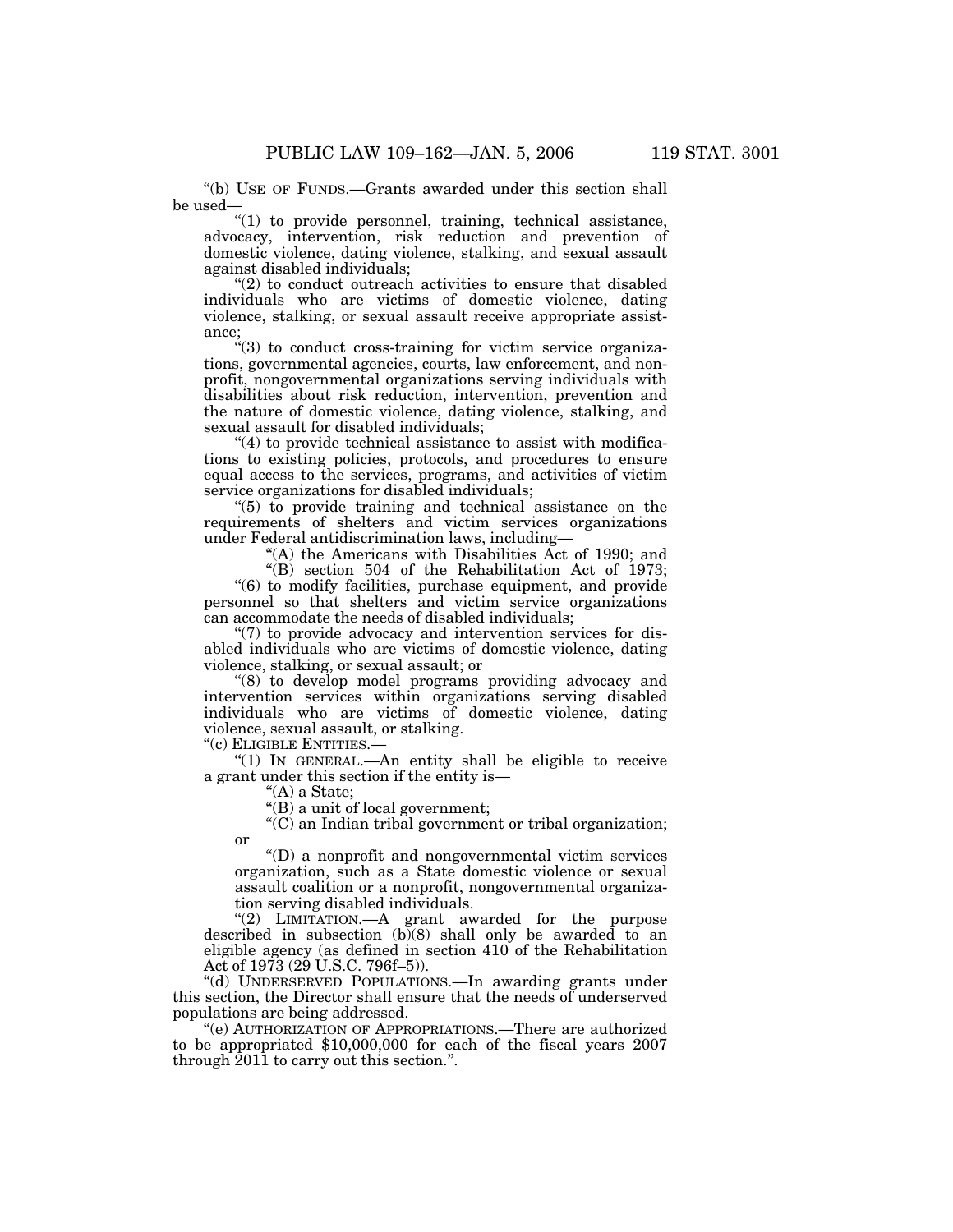#### **SEC. 205. TRAINING AND SERVICES TO END VIOLENCE AGAINST WOMEN IN LATER LIFE.**

(a) TRAINING PROGRAMS.—Section 40802 of the Violence Against Women Act of 1994 (42 U.S.C. 14041a) is amended to read as follows:

#### **''SEC. 40802. ENHANCED TRAINING AND SERVICES TO END VIOLENCE AGAINST AND ABUSE OF WOMEN LATER IN LIFE.**

''(a) GRANTS AUTHORIZED.—The Attorney General, through the Director of the Office on Violence Against Women, may award grants, which may be used for—

 $"(1)$  training programs to assist law enforcement, prosecutors, governmental agencies, victim assistants, and relevant officers of Federal, State, tribal, territorial, and local courts in recognizing, addressing, investigating, and prosecuting instances of elder abuse, neglect, and exploitation, including domestic violence, dating violence, sexual assault, or stalking against victims who are 50 years of age or older;

"(2) providing or enhancing services for victims of elder abuse, neglect, and exploitation, including domestic violence, dating violence, sexual assault, or stalking, who are 50 years of age or older;

''(3) creating or supporting multidisciplinary collaborative community responses to victims of elder abuse, neglect, and exploitation, including domestic violence, dating violence, sexual assault, and stalking, who are 50 years of age or older; and

 $''(4)$  conducting cross-training for victim service organizations, governmental agencies, courts, law enforcement, and nonprofit, nongovernmental organizations serving victims of elder abuse, neglect, and exploitation, including domestic violence, dating violence, sexual assault, and stalking, who are 50 years of age or older.

''(b) ELIGIBLE ENTITIES.—An entity shall be eligible to receive a grant under this section if the entity is—

''(1) a State;

''(2) a unit of local government;

"(3) an Indian tribal government or tribal organization; or

 $''(4)$  a nonprofit and nongovernmental victim services organization with demonstrated experience in assisting elderly women or demonstrated experience in addressing domestic violence, dating violence, sexual assault, and stalking.

''(c) UNDERSERVED POPULATIONS.—In awarding grants under this section, the Director shall ensure that services are culturally and linguistically relevant and that the needs of underserved populations are being addressed.''.

(b) AUTHORIZATION OF APPROPRIATIONS.—Section 40803 of the Violence Against Women Act of 1994 (42 U.S.C. 14041b) is amended by striking ''\$5,000,000 for each of fiscal years 2001 through 2005'' and inserting ''\$10,000,000 for each of the fiscal years 2007 through 2011''.

## **SEC. 206. STRENGTHENING THE NATIONAL DOMESTIC VIOLENCE HOT-LINE.**

Section 316 of the Family Violence Prevention and Services Act (42 U.S.C. 10416) is amended—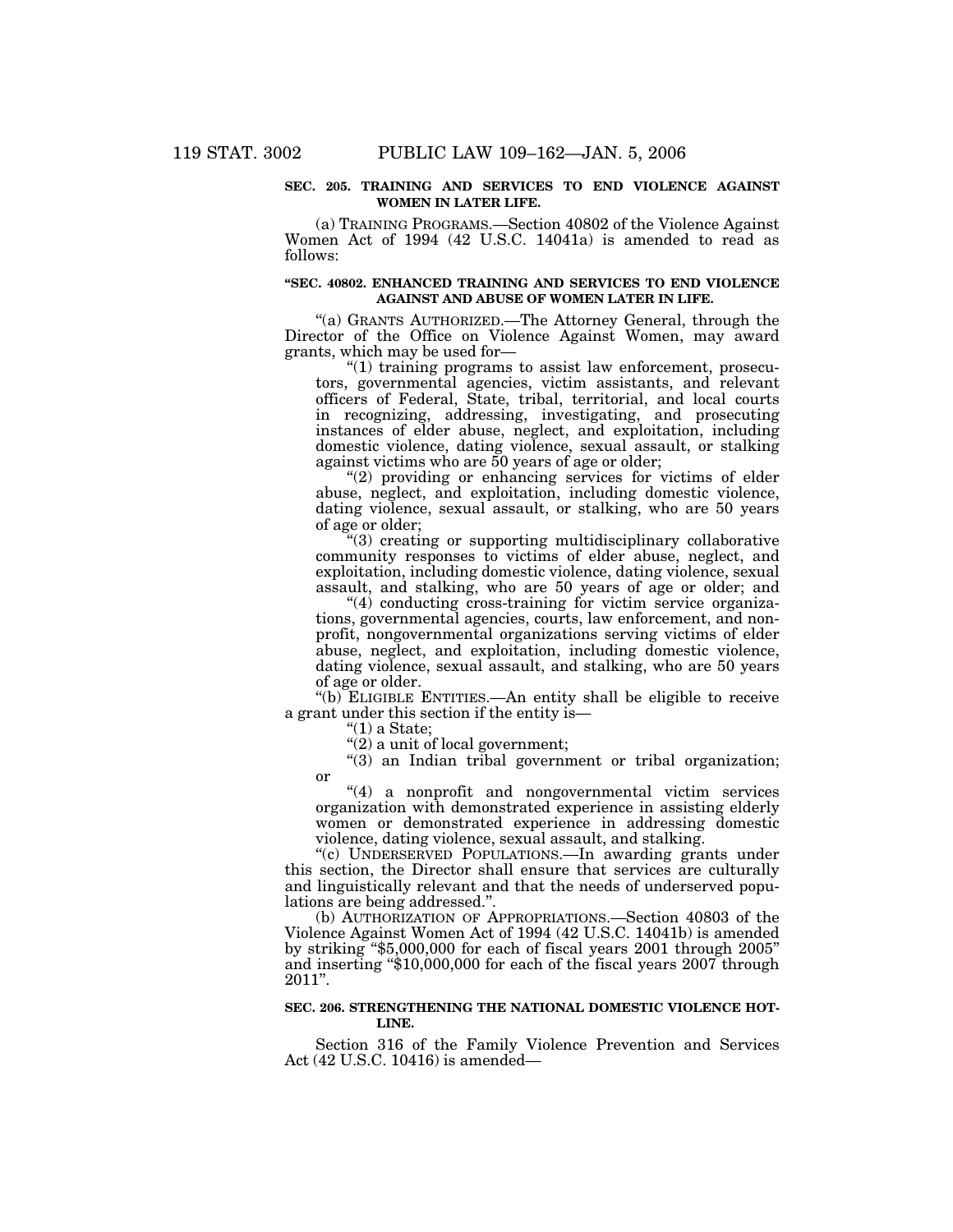$(1)$  in subsection  $(d)(2)$ , by inserting "(including technology training)'' after ''train;'';

(2) in subsection  $(f)(2)(A)$ , by inserting ", including technology training to ensure that all persons affiliated with the hotline are able to effectively operate any technological systems used by the hotline'' after ''hotline personnel''; and

 $(3)$  in subsection  $(g)(2)$ , by striking "shall" and inserting "may".

## **TITLE III—SERVICES, PROTECTION, AND JUSTICE FOR YOUNG VICTIMS OF VIOLENCE**

#### **SEC. 301. FINDINGS.**

Congress finds the following:

42 USC 13925 note.

(1) Youth, under the age of 18, account for 67 percent of all sexual assault victimizations reported to law enforcement officials.

(2) The Department of Justice consistently finds that young women between the ages of 16 and 24 experience the highest rate of non-fatal intimate partner violence.

 $(3)$  In 1 year, over  $4,000$  incidents of rape or sexual assault occurred in public schools across the country.

(4) Young people experience particular obstacles to seeking help. They often do not have access to money, transportation, or shelter services. They must overcome issues such as distrust of adults, lack of knowledge about available resources, or pressure from peers and parents.

(5) A needs assessment on teen relationship abuse for the State of California, funded by the California Department of Health Services, identified a desire for confidentiality and confusion about the law as 2 of the most significant barriers to young victims of domestic and dating violence seeking help.

(6) Only one State specifically allows for minors to petition the court for protection orders.

(7) Many youth are involved in dating relationships, and these relationships can include the same kind of domestic violence and dating violence seen in the adult population. In fact, more than 40 percent of all incidents of domestic violence involve people who are not married.

(8) 40 percent of girls ages 14 to 17 report knowing someone their age who has been hit or beaten by a boyfriend, and 13 percent of college women report being stalked.

(9) Of college women who said they had been the victims of rape or attempted rape, 12.8 percent of completed rapes, 35 percent of attempted rapes, and 22.9 percent of threatened rapes took place on a date. Almost 60 percent of the completed rapes that occurred on campus took place in the victim's residence.

(10) According to a 3-year study of student-athletes at 10 Division I universities, male athletes made up only 3.3 percent of the general male university population, but they accounted for 19 percent of the students reported for sexual assault and 35 percent of domestic violence perpetrators.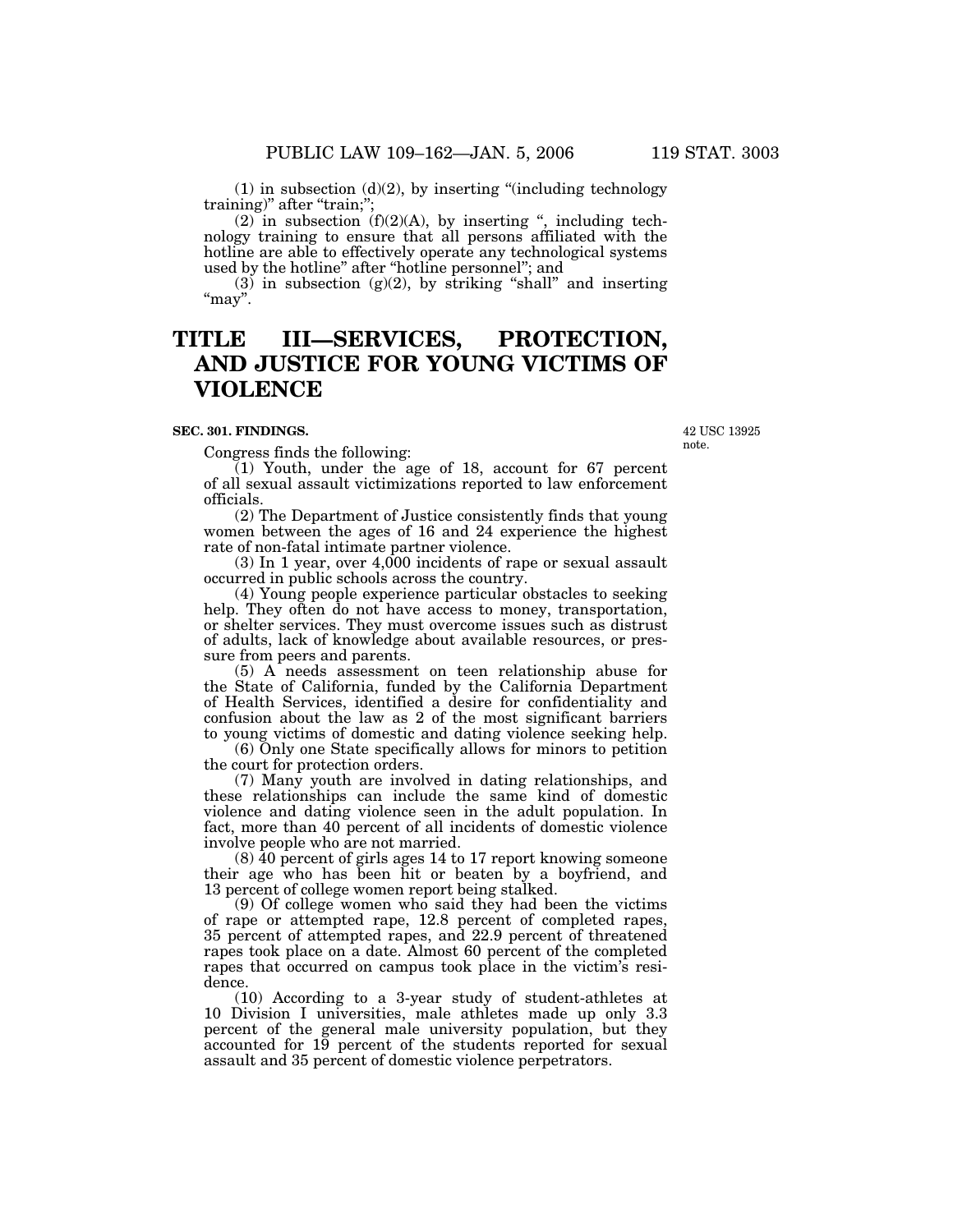## **SEC. 302. RAPE PREVENTION AND EDUCATION.**

Section 393B(c) of part J of title III of the Public Health Service Act (42 U.S.C. 280b–1c(c)) is amended to read as follows: ''(c) AUTHORIZATION OF APPROPRIATIONS.—

''(1) IN GENERAL.—There is authorized to be appropriated to carry out this section \$80,000,000 for each of fiscal years 2007 through 2011.

''(2) NATIONAL SEXUAL VIOLENCE RESOURCE CENTER ALLOT-MENT.—Of the total amount made available under this subsection in each fiscal year, not less than \$1,500,000 shall be available for allotment under subsection (b).''.

## **SEC. 303. SERVICES, EDUCATION, PROTECTION, AND JUSTICE FOR YOUNG VICTIMS OF VIOLENCE.**

The Violence Against Women Act of 1994 (Public Law 103– 322, Stat. 1902 et seq.) is amended by adding at the end the following:

# **''Subtitle L—Services, Education, Protection and Justice for Young Victims of Violence**

42 USC 14043c.

## **''SEC. 41201. SERVICES TO ADVOCATE FOR AND RESPOND TO YOUTH.**

''(a) GRANTS AUTHORIZED.—The Attorney General, in consultation with the Department of Health and Human Services, shall award grants to eligible entities to conduct programs to serve youth victims of domestic violence, dating violence, sexual assault, and stalking. Amounts appropriated under this section may only be used for programs and activities described under subsection (c). ''(b) ELIGIBLE GRANTEES.—To be eligible to receive a grant

under this section, an entity shall be—

 $(1)$  a nonprofit, nongovernmental entity, the primary purpose of which is to provide services to teen and young adult victims of domestic violence, dating violence, sexual assault, or stalking;

 $(2)$  a community-based organization specializing in intervention or violence prevention services for youth;

''(3) an Indian Tribe or tribal organization providing services primarily to tribal youth or tribal victims of domestic violence, dating violence, sexual assault or stalking; or

''(4) a nonprofit, nongovernmental entity providing services for runaway or homeless youth affected by domestic or sexual abuse.

''(c) USE OF FUNDS.—

"(1) In GENERAL.—An entity that receives a grant under this section shall use amounts provided under the grant to design or replicate, and implement, programs and services, using domestic violence, dating violence, sexual assault, and stalking intervention models to respond to the needs of youth who are victims of domestic violence, dating violence, sexual assault or stalking.

''(2) TYPES OF PROGRAMS.—Such a program—

''(A) shall provide direct counseling and advocacy for youth and young adults, who have experienced domestic violence, dating violence, sexual assault or stalking;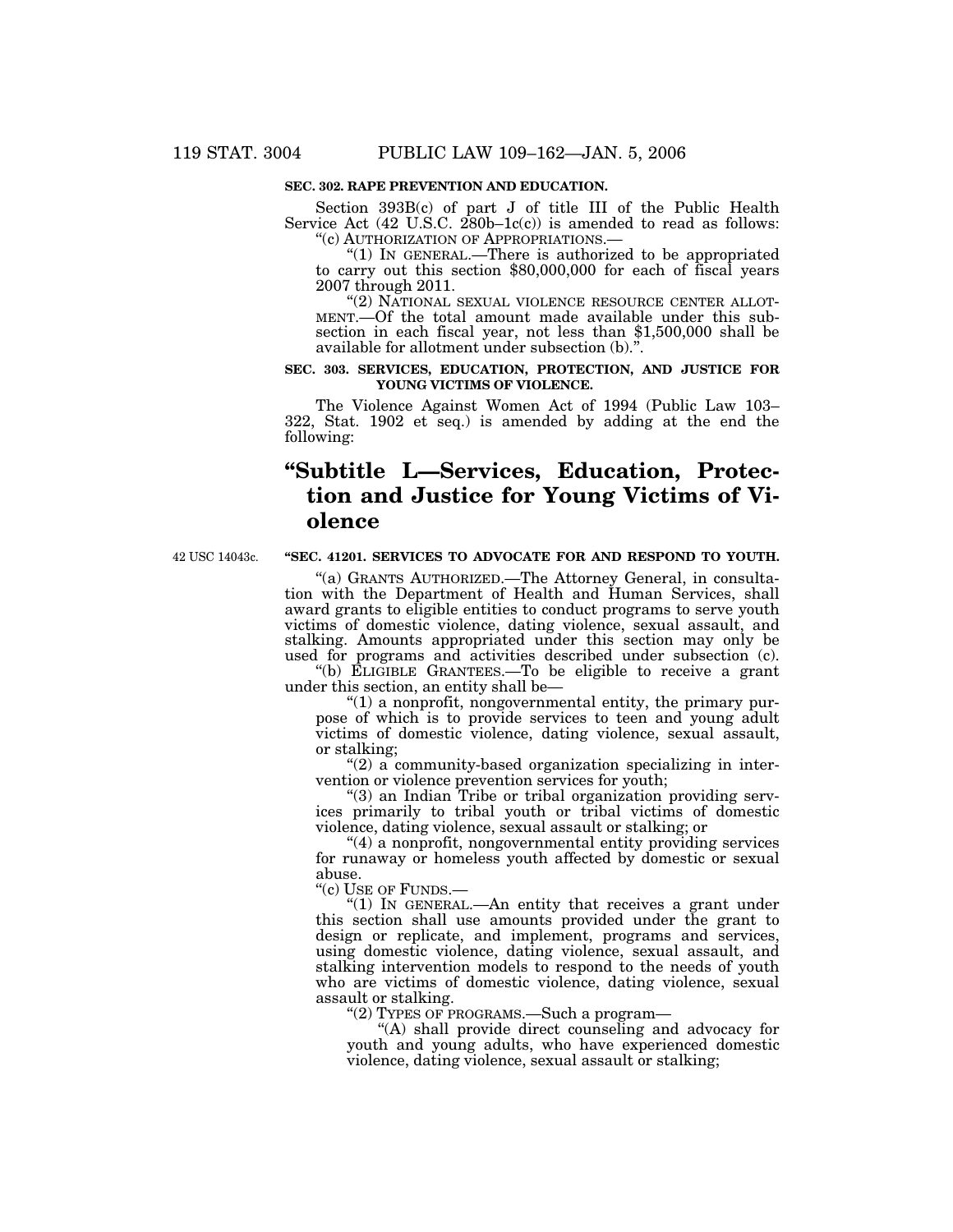''(B) shall include linguistically, culturally, and community relevant services for underserved populations or linkages to existing services in the community tailored to the needs of underserved populations;

''(C) may include mental health services for youth and young adults who have experienced domestic violence, dating violence, sexual assault, or stalking;

 $\sqrt{\text{D}}$  may include legal advocacy efforts on behalf of youth and young adults with respect to domestic violence, dating violence, sexual assault or stalking;

''(E) may work with public officials and agencies to develop and implement policies, rules, and procedures in order to reduce or eliminate domestic violence, dating violence, sexual assault, and stalking against youth and young adults; and

 $(F)$  may use not more than 25 percent of the grant funds to provide additional services and resources for youth, including childcare, transportation, educational support, and respite care.

''(d) AWARDS BASIS.—

''(1) GRANTS TO INDIAN TRIBES.—Not less than 7 percent of funds appropriated under this section in any year shall be available for grants to Indian Tribes or tribal organizations.

"(2) ADMINISTRATION.—The Attorney General shall not use more than 2.5 percent of funds appropriated under this section in any year for administration, monitoring, and evaluation of grants made available under this section.

''(3) TECHNICAL ASSISTANCE.—Not less than 5 percent of funds appropriated under this section in any year shall be available to provide technical assistance for programs funded under this section.

''(e) TERM.—The Attorney General shall make the grants under this section for a period of 3 fiscal years.

''(f) AUTHORIZATION OF APPROPRIATIONS.—There is authorized to be appropriated to carry out this section, \$15,000,000 for each of fiscal years 2007 through 2011.

## **''SEC. 41202. ACCESS TO JUSTICE FOR YOUTH.**

 $(a)$  PURPOSE.—It is the purpose of this section to encourage cross training and collaboration between the courts, domestic violence and sexual assault service providers, youth organizations and service providers, violence prevention programs, and law enforcement agencies, so that communities can establish and implement policies, procedures, and practices to protect and more comprehensively and effectively serve young victims of dating violence, domestic violence, sexual assault, and stalking who are between the ages of 12 and 24, and to engage, where necessary, other entities addressing the safety, health, mental health, social service, housing, and economic needs of young victims of domestic violence, dating violence, sexual assault, and stalking, including communitybased supports such as schools, local health centers, community action groups, and neighborhood coalitions.

''(b) GRANT AUTHORITY.—

''(1) IN GENERAL.—The Attorney General, through the Director of the Office on Violence Against Women (in this section referred to as the 'Director'), shall make grants to eligible entities to carry out the purposes of this section.

42 USC 14043c–1.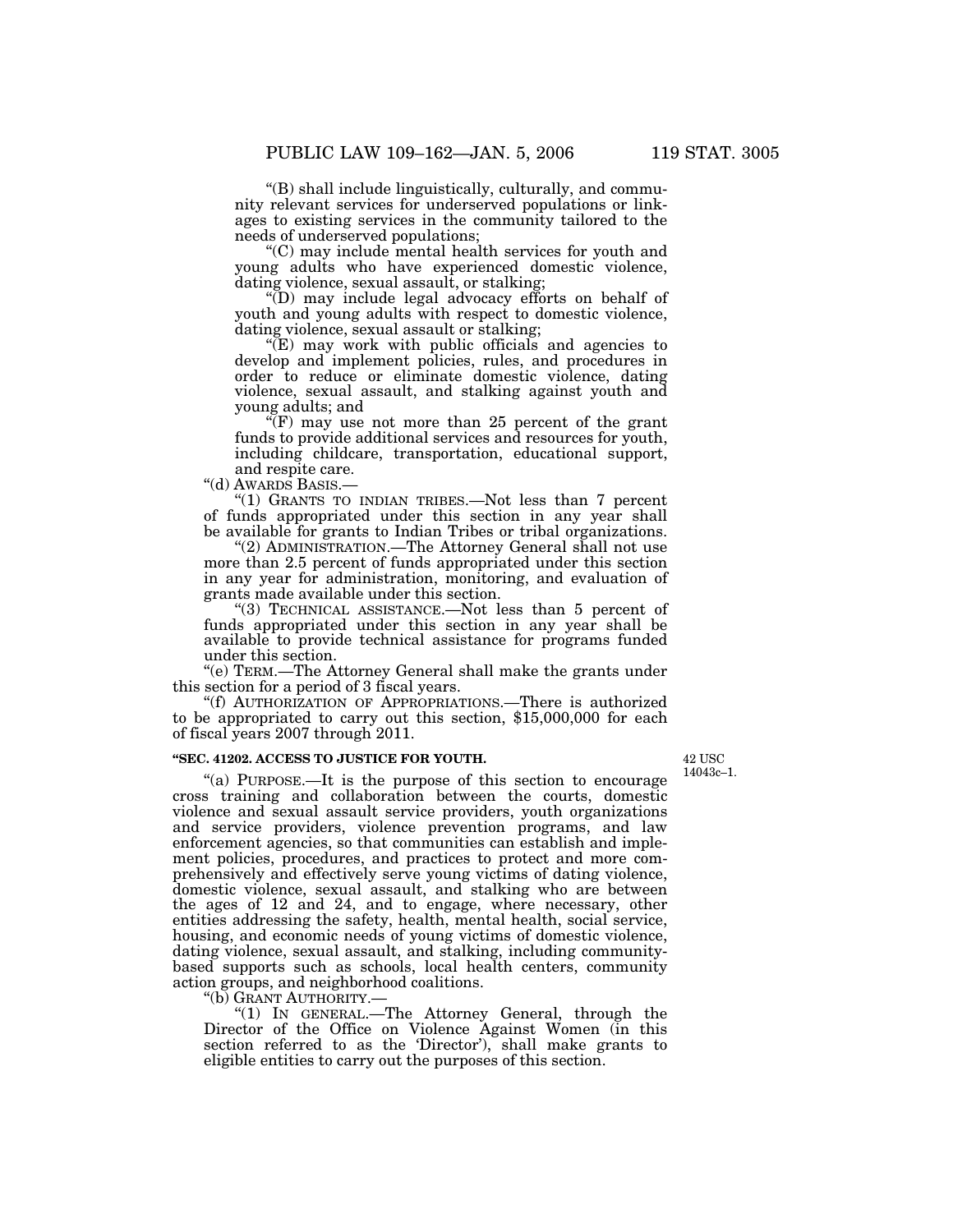"(2) GRANT PERIODS.—Grants shall be awarded under this section for a period of 2 fiscal years.

"(3) ELIGIBLE ENTITIES.—To be eligible for a grant under this section, a grant applicant shall establish a collaboration that—

"(A) shall include a victim service provider that has a documented history of effective work concerning domestic violence, dating violence, sexual assault, or stalking and the effect that those forms of abuse have on young people;

''(B) shall include a court or law enforcement agency partner; and

''(C) may include—

''(i) batterer intervention programs or sex offender treatment programs with specialized knowledge and experience working with youth offenders;

''(ii) community-based youth organizations that deal specifically with the concerns and problems faced by youth, including programs that target teen parents and underserved communities;

''(iii) schools or school-based programs designed to provide prevention or intervention services to youth experiencing problems;

"(iv) faith-based entities that deal with the concerns and problems faced by youth;

''(v) healthcare entities eligible for reimbursement under title XVIII of the Social Security Act, including providers that target the special needs of youth;

"(vi) education programs on HIV and other sexually transmitted diseases that are designed to target teens;

''(vii) Indian Health Service, tribal child protective services, the Bureau of Indian Affairs, or the Federal Bureau of Investigations; or

"(viii) law enforcement agencies of the Bureau of Indian Affairs providing tribal law enforcement.

''(c) USES OF FUNDS.—An entity that receives a grant under this section shall use the funds made available through the grant for cross-training and collaborative efforts—

''(1) addressing domestic violence, dating violence, sexual assault, and stalking, assessing and analyzing currently available services for youth and young adult victims, determining relevant barriers to such services in a particular locality, and developing a community protocol to address such problems collaboratively;

 $''(2)$  to establish and enhance linkages and collaboration between—

''(A) domestic violence and sexual assault service providers; and

''(B) where applicable, law enforcement agencies, courts, Federal agencies, and other entities addressing the safety, health, mental health, social service, housing, and economic needs of young victims of abuse, including community-based supports such as schools, local health centers, community action groups, and neighborhood coalitions—

''(i) to respond effectively and comprehensively to the varying needs of young victims of abuse;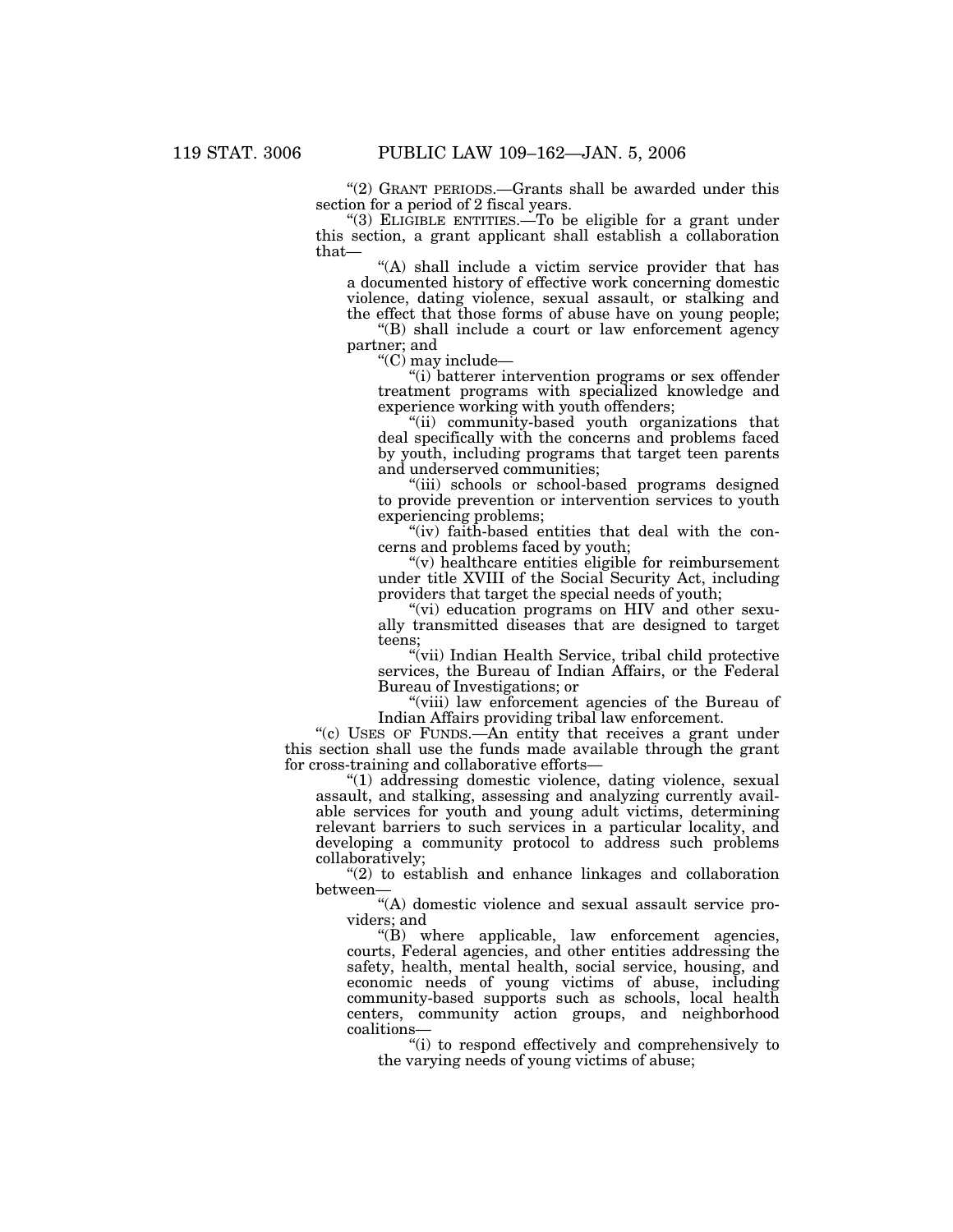"(ii) to include linguistically, culturally, and community relevant services for underserved populations or linkages to existing services in the community tailored to the needs of underserved populations; and

''(iii) to include where appropriate legal assistance, referral services, and parental support;

''(3) to educate the staff of courts, domestic violence and sexual assault service providers, and, as applicable, the staff of law enforcement agencies, Indian child welfare agencies, youth organizations, schools, healthcare providers, and other community prevention and intervention programs to responsibly address youth victims and perpetrators of domestic violence, dating violence, sexual assault, and stalking;

"(4) to identify, assess, and respond appropriately to dating violence, domestic violence, sexual assault, or stalking against teens and young adults and meet the needs of young victims of violence; and

''(5) to provide appropriate resources in juvenile court matters to respond to dating violence, domestic violence, sexual assault, and stalking and ensure necessary services dealing with the health and mental health of victims are available.

''(d) GRANT APPLICATIONS.—To be eligible for a grant under this section, the entities that are members of the applicant collaboration described in subsection  $(b)(3)$  shall jointly submit an application to the Director at such time, in such manner, and containing such information as the Director may require.

''(e) PRIORITY.—In awarding grants under this section, the Director shall give priority to entities that have submitted applications in partnership with community organizations and service providers that work primarily with youth, especially teens, and who have demonstrated a commitment to coalition building and cooperative problem solving in dealing with problems of dating violence, domestic violence, sexual assault, and stalking in teen populations.

''(f) DISTRIBUTION.—In awarding grants under this section—

" $(1)$  not less than 10 percent of funds appropriated under this section in any year shall be available to Indian tribal governments to establish and maintain collaborations involving the appropriate tribal justice and social services departments or domestic violence or sexual assault service providers, the purpose of which is to provide culturally appropriate services to American Indian women or youth;

"(2) the Director shall not use more than 2.5 percent of funds appropriated under this section in any year for monitoring and evaluation of grants made available under this section;

''(3) the Attorney General of the United States shall not use more than 2.5 percent of funds appropriated under this section in any year for administration of grants made available under this section; and

 $''(4)$  up to 8 percent of funds appropriated under this section in any year shall be available to provide technical assistance for programs funded under this section.

"(g) DISSEMINATION OF INFORMATION.—Not later than 12 Deadline. months after the end of the grant period under this section, the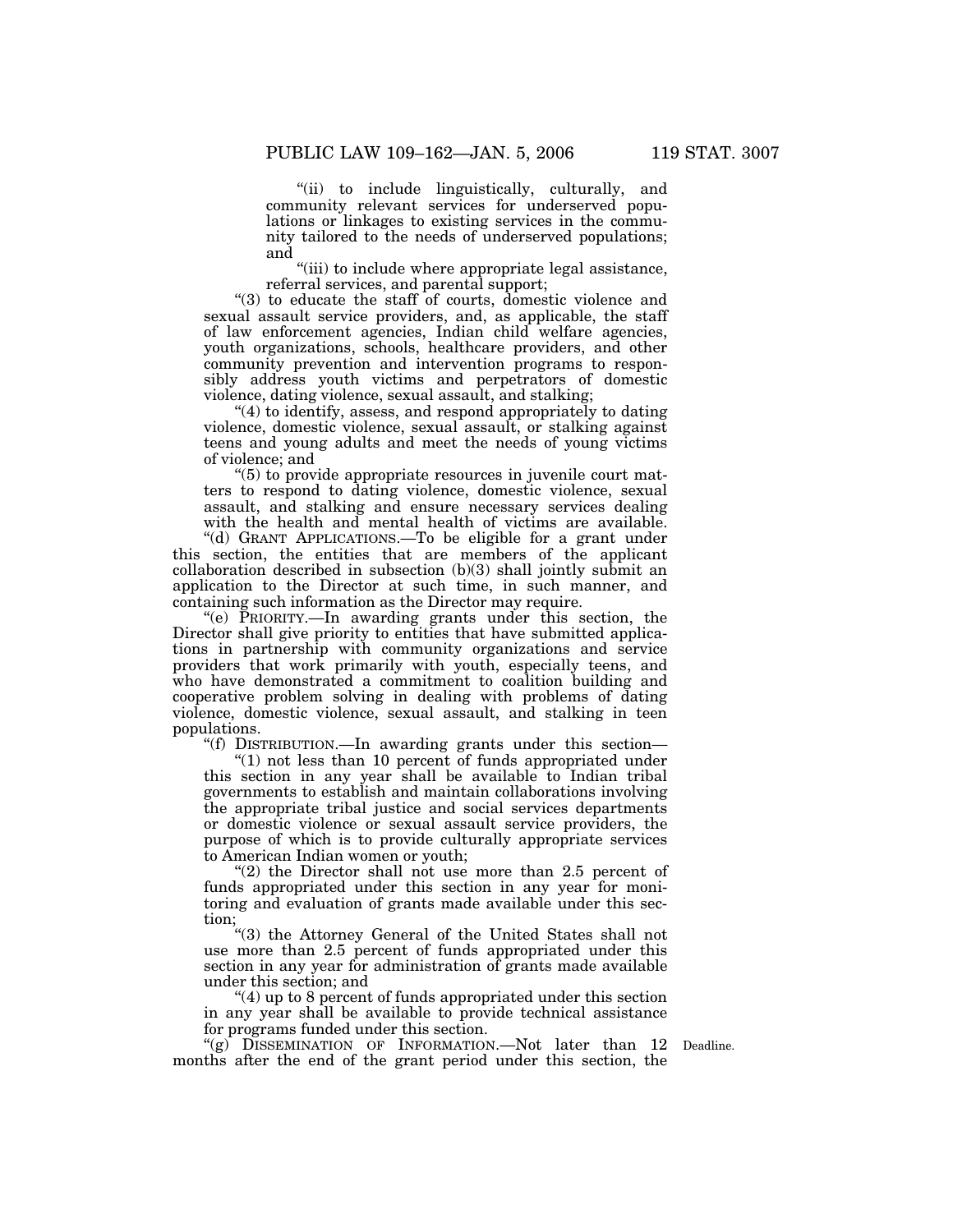Director shall prepare, submit to Congress, and make widely available, including through electronic means, summaries that contain information on—

" $(1)$  the activities implemented by the recipients of the grants awarded under this section; and

" $(2)$  related initiatives undertaken by the Director to promote attention to dating violence, domestic violence, sexual assault, and stalking and their impact on young victims by— ''(A) the staffs of courts;

''(B) domestic violence, dating violence, sexual assault, and stalking victim service providers; and

''(C) law enforcement agencies and community organizations.

''(h) AUTHORIZATION OF APPROPRIATIONS.—There are authorized to be appropriated to carry out this section, \$5,000,000 in each of fiscal years 2007 through 2011.

42 USC 14043c–2.

#### **''SEC. 41203. GRANTS FOR TRAINING AND COLLABORATION ON THE INTERSECTION BETWEEN DOMESTIC VIOLENCE AND CHILD MALTREATMENT.**

''(a) PURPOSE.—The purpose of this section is to support efforts by child welfare agencies, domestic violence or dating violence victim services providers, courts, law enforcement, and other related professionals and community organizations to develop collaborative responses and services and provide cross-training to enhance community responses to families where there is both child maltreatment and domestic violence.

''(b) GRANTS AUTHORIZED.—The Secretary of the Department of Health and Human Services (in this section referred to as the 'Secretary'), through the Family and Youth Services Bureau, and in consultation with the Office on Violence Against Women, shall award grants on a competitive basis to eligible entities for the purposes and in the manner described in this section.

''(c) AUTHORIZATION OF APPROPRIATIONS.—There are authorized to be appropriated to carry out this section \$5,000,000 for each of fiscal years 2007 through 2011. Funds appropriated under this section shall remain available until expended. Of the amounts appropriated to carry out this section for each fiscal year, the Secretary shall—

 $(1)$  use not more than 3 percent for evaluation, monitoring, site visits, grantee conferences, and other administrative costs associated with conducting activities under this section;

" $(2)$  set aside not more than 7 percent for grants to Indian tribes to develop programs addressing child maltreatment and domestic violence or dating violence that are operated by, or in partnership with, a tribal organization; and

''(3) set aside up to 8 percent for technical assistance and training to be provided by organizations having demonstrated expertise in developing collaborative community and system responses to families in which there is both child maltreatment and domestic violence or dating violence, which technical assistance and training may be offered to jurisdictions in the process of developing community responses to families in which children are exposed to child maltreatment and domestic violence or dating violence, whether or not they are receiving funds under this section.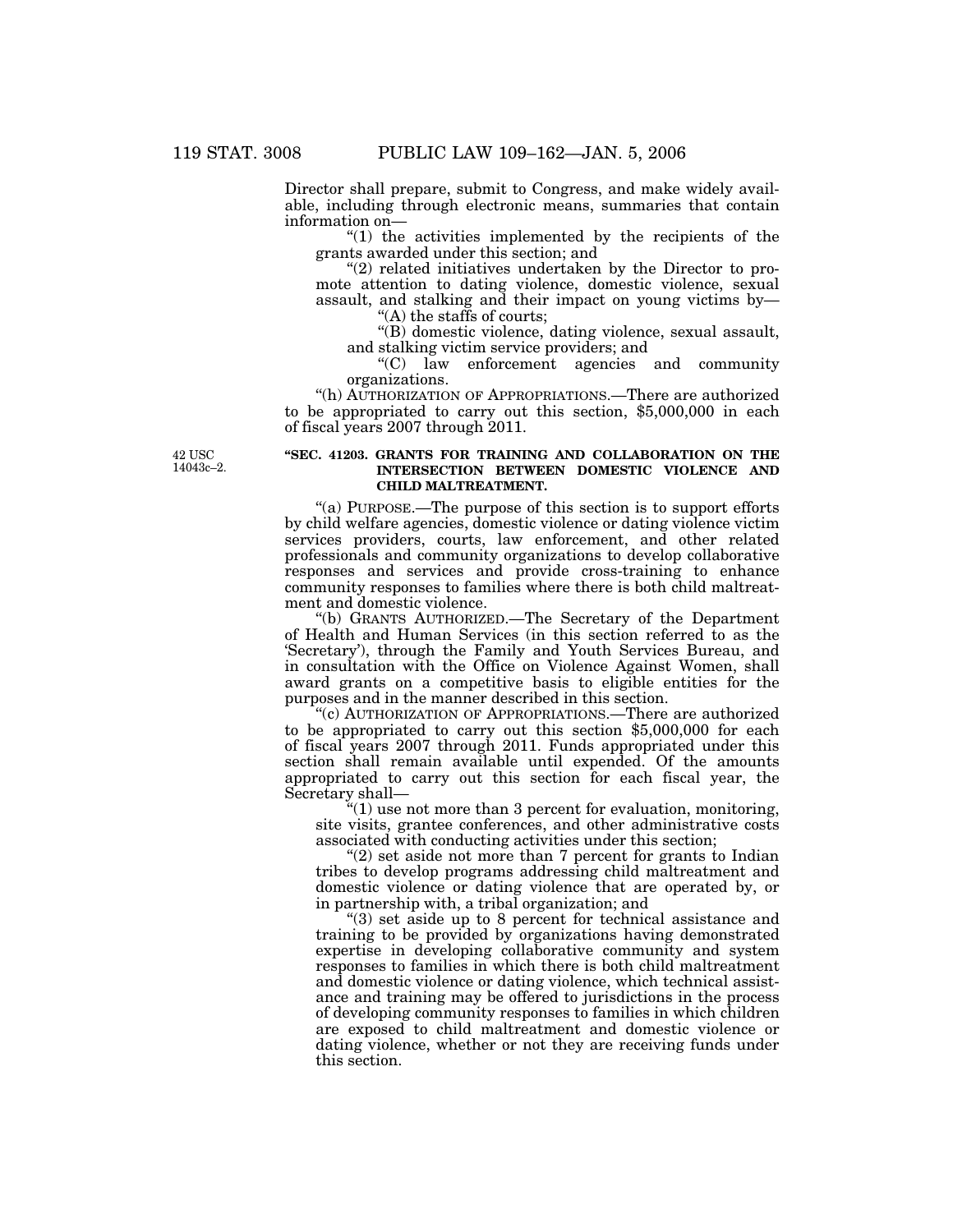''(d) UNDERSERVED POPULATIONS.—In awarding grants under this section, the Secretary shall consider the needs of underserved populations.

''(e) GRANT AWARDS.—The Secretary shall award grants under this section for periods of not more than 2 fiscal years.

''(f) USES OF FUNDS.—Entities receiving grants under this section shall use amounts provided to develop collaborative responses and services and provide cross-training to enhance community responses to families where there is both child maltreatment and domestic violence or dating violence. Amounts distributed under this section may only be used for programs and activities described in subsection (g).

''(g) PROGRAMS AND ACTIVITIES.—The programs and activities developed under this section shall—

''(1) encourage cross training, education, service development, and collaboration among child welfare agencies, domestic violence victim service providers, and courts, law enforcement agencies, community-based programs, and other entities, in order to ensure that such entities have the capacity to and will identify, assess, and respond appropriately to—

"(A) domestic violence or dating violence in homes where children are present and may be exposed to the violence;

''(B) domestic violence or dating violence in child protection cases; and

''(C) the needs of both the child and nonabusing parent;

''(2) establish and implement policies, procedures, programs, and practices for child welfare agencies, domestic violence victim service providers, courts, law enforcement agencies, and other entities, that are consistent with the principles of protecting and increasing the immediate and long-term safety and well being of children and non-abusing parents and caretakers;

 $\degree$ (3) increase cooperation and enhance linkages between child welfare agencies, domestic violence victim service providers, courts, law enforcement agencies, and other entities to provide more comprehensive community-based services (including health, mental health, social service, housing, and neighborhood resources) to protect and to serve both child and adult victims;

''(4) identify, assess, and respond appropriately to domestic violence or dating violence in child protection cases and to child maltreatment when it co-occurs with domestic violence or dating violence;

''(5) analyze and change policies, procedures, and protocols that contribute to overrepresentation of certain populations in the court and child welfare system; and

''(6) provide appropriate referrals to community-based programs and resources, such as health and mental health services, shelter and housing assistance for adult and youth victims and their children, legal assistance and advocacy for adult and youth victims, assistance for parents to help their children cope with the impact of exposure to domestic violence or dating violence and child maltreatment, appropriate intervention and treatment for adult perpetrators of domestic violence or dating violence whose children are the subjects of child protection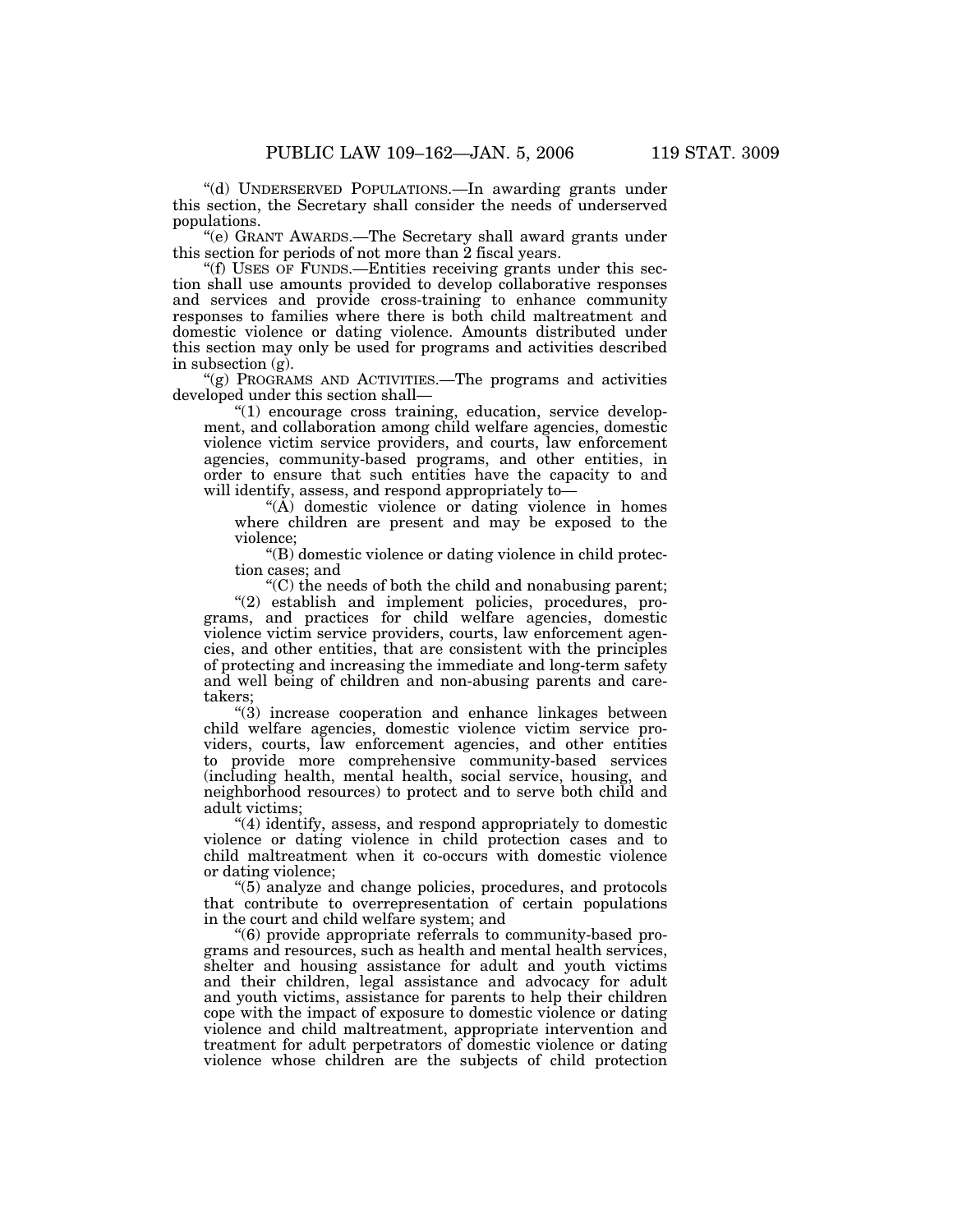cases, programs providing support and assistance to underserved populations, and other necessary supportive services. ''(h) GRANTEE REQUIREMENTS.—

''(1) APPLICATIONS.—Under this section, an entity shall prepare and submit to the Secretary an application at such time, in such manner, and containing such information as the Secretary may require, consistent with the requirements described herein. The application shall—

"(A) ensure that communities impacted by these systems or organizations are adequately represented in the development of the application, the programs and activities to be undertaken, and that they have a significant role in evaluating the success of the project;

''(B) describe how the training and collaboration activities will enhance or ensure the safety and economic security of families where both child maltreatment and domestic violence or dating violence occurs by providing appropriate resources, protection, and support to the victimized parents of such children and to the children themselves; and

''(C) outline methods and means participating entities will use to ensure that all services are provided in a developmentally, linguistically and culturally competent manner and will utilize community-based supports and resources.

"(2) ELIGIBLE ENTITIES.—To be eligible for a grant under this section, an entity shall be a collaboration that—

 $(A)$  shall include a State or local child welfare agency or Indian Tribe;

''(B) shall include a domestic violence or dating violence victim service provider;

''(C) shall include a law enforcement agency or Bureau of Indian Affairs providing tribal law enforcement;

''(D) may include a court; and

''(E) may include any other such agencies or private nonprofit organizations and faith-based organizations, including community-based organizations, with the capacity to provide effective help to the child and adult victims served by the collaboration.

## **''SEC. 41204. GRANTS TO COMBAT DOMESTIC VIOLENCE, DATING VIOLENCE, SEXUAL ASSAULT, AND STALKING IN MIDDLE AND HIGH SCHOOLS.**

''(a) SHORT TITLE.—This section may be cited as the 'Supporting Teens through Education and Protection Act of 2005' or the 'STEP Act'.

''(b) GRANTS AUTHORIZED.—The Attorney General, through the Director of the Office on Violence Against Women, is authorized to award grants to middle schools and high schools that work with domestic violence and sexual assault experts to enable the schools—

 $''(1)$  to provide training to school administrators, faculty, counselors, coaches, healthcare providers, security personnel, and other staff on the needs and concerns of students who experience domestic violence, dating violence, sexual assault, or stalking, and the impact of such violence on students;

Supporting Teens through Education and Protection Act of 2005. 42 USC 14043c–3.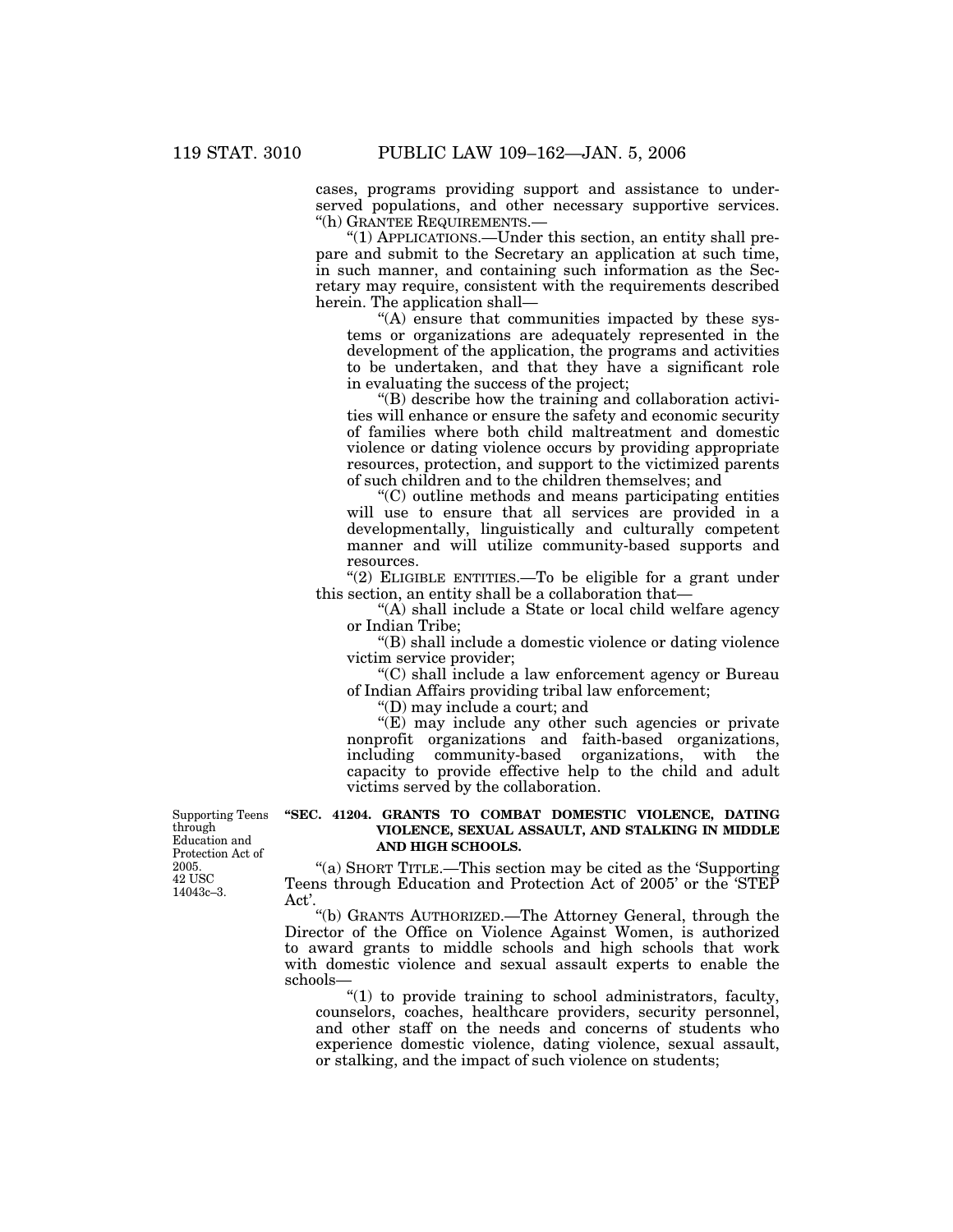"(2) to develop and implement policies in middle and high schools regarding appropriate, safe responses to, and identification and referral procedures for, students who are experiencing or perpetrating domestic violence, dating violence, sexual assault, or stalking, including procedures for handling the requirements of court protective orders issued to or against students or school personnel, in a manner that ensures the safety of the victim and holds the perpetrator accountable;

 $\cdot$ <sup>2</sup>(3) to provide support services for students and school personnel, such as a resource person who is either on-site or on-call, and who is an expert described in subsections (i)(2) and (i)(3), for the purpose of developing and strengthening effective prevention and intervention strategies for students and school personnel experiencing domestic violence, dating violence, sexual assault or stalking;

"(4) to provide developmentally appropriate educational programming to students regarding domestic violence, dating violence, sexual assault, and stalking, and the impact of experiencing domestic violence, dating violence, sexual assault, and stalking on children and youth by adapting existing curricula activities to the relevant student population;

''(5) to work with existing mentoring programs and develop strong mentoring programs for students, including student athletes, to help them understand and recognize violence and violent behavior, how to prevent it and how to appropriately address their feelings; and

''(6) to conduct evaluations to assess the impact of programs and policies assisted under this section in order to enhance the development of the programs.

''(c) AWARD BASIS.—The Director shall award grants and contracts under this section on a competitive basis.

''(d) POLICY DISSEMINATION.—The Director shall disseminate to middle and high schools any existing Department of Justice, Department of Health and Human Services, and Department of Education policy guidance and curricula regarding the prevention of domestic violence, dating violence, sexual assault, and stalking, and the impact of the violence on children and youth.

"(e) NONDISCLOSURE OF CONFIDENTIAL OR PRIVATE INFORMA-TION.—In order to ensure the safety of adult, youth, and minor victims of domestic violence, dating violence, sexual assault, or stalking and their families, grantees and subgrantees shall protect the confidentiality and privacy of persons receiving services. Grantees and subgrantees pursuant to this section shall not disclose any personally identifying information or individual information collected in connection with services requested, utilized, or denied through grantees' and subgrantees' programs. Grantees and subgrantees shall not reveal individual client information without the informed, written, reasonably time-limited consent of the person (or in the case of unemancipated minor, the minor and the parent or guardian, except that consent for release may not be given by the abuser of the minor or of the other parent of the minor) about whom information is sought, whether for this program or any other Tribal, Federal, State or Territorial grant program. If release of such information is compelled by statutory or court mandate, grantees and subgrantees shall make reasonable attempts to provide notice to victims affected by the disclosure of information. If such personally identifying information is or will be revealed,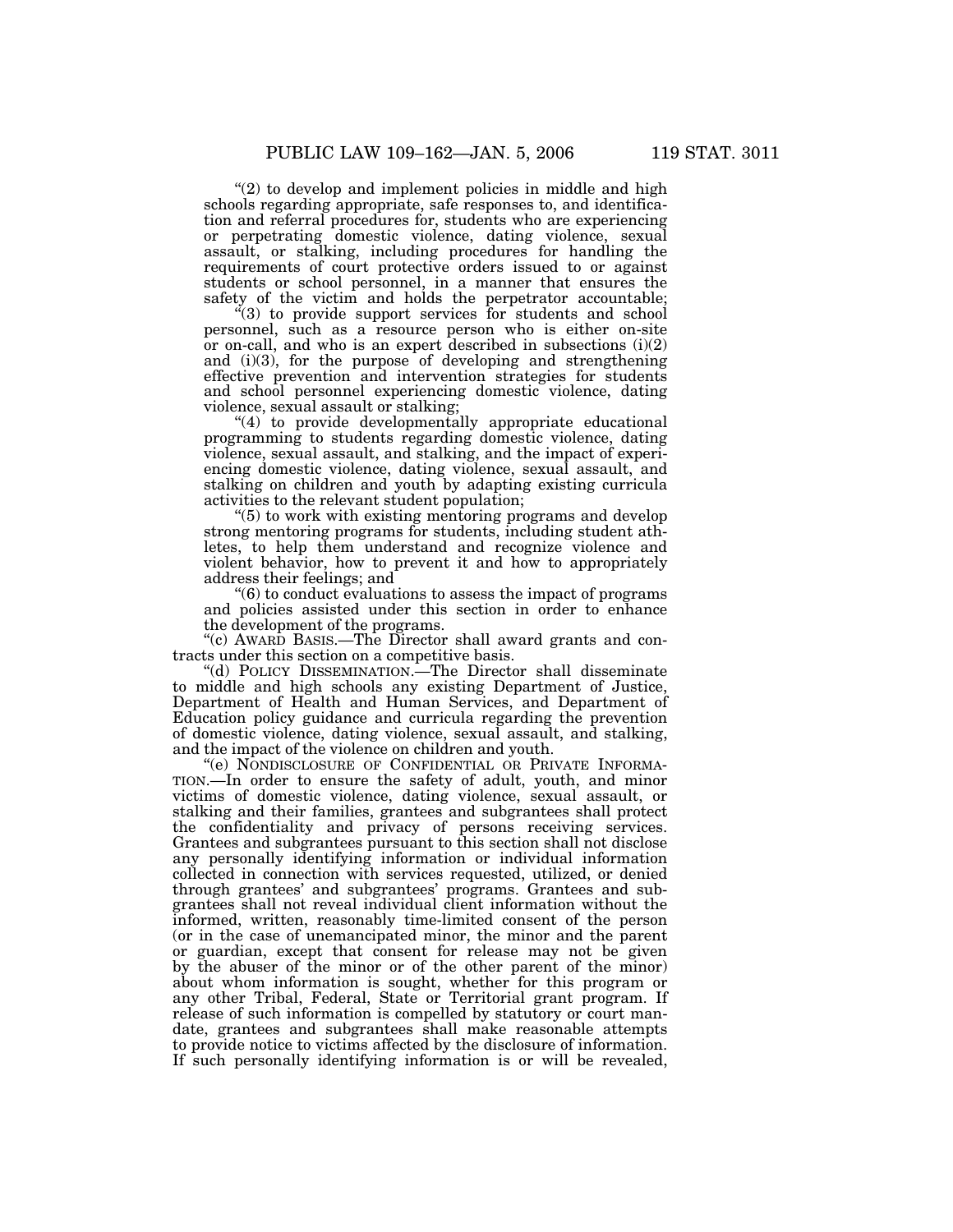grantees and subgrantees shall take steps necessary to protect the privacy and safety of the persons affected by the release of the information. Grantees may share non-personally identifying data in the aggregate regarding services to their clients and nonpersonally identifying demographic information in order to comply with Tribal, Federal, State or Territorial reporting, evaluation, or data collection requirements. Grantees and subgrantees may share court-generated information contained in secure, governmental registries for protection order enforcement purposes.<br>"(f) GRANT TERM AND ALLOCATION.—

"(1) TERM.—The Director shall make the grants under this section for a period of 3 fiscal years.

"(2) ALLOCATION.—Not more than 15 percent of the funds available to a grantee in a given year shall be used for the purposes described in subsection  $(b)(4)(D)$ ,  $(b)(5)$ , and  $(b)(6)$ . ''(g) DISTRIBUTION.— ''(1) IN GENERAL.—Not less than 5 percent of funds appro-

priated under subsection (l) in any year shall be available for grants to tribal schools, schools on tribal lands or schools whose student population is more than 25 percent Native American.

"(2) ADMINISTRATION.—The Director shall not use more than 5 percent of funds appropriated under subsection (l) in any year for administration, monitoring and evaluation of grants made available under this section.

"(3) TRAINING, TECHNICAL ASSISTANCE, AND DATA COLLEC-TION.—Not less than 5 percent of funds appropriated under subsection (l) in any year shall be available to provide training, technical assistance, and data collection for programs funded under this section.

''(h) APPLICATION.—To be eligible to be awarded a grant or contract under this section for any fiscal year, a middle or secondary school, in consultation with an expert as described in subsections (i)(2) and (i)(3), shall submit an application to the Director at such time and in such manner as the Director shall prescribe.

''(i) ELIGIBLE ENTITIES.—To be eligible to receive a grant under this section, an entity shall be a partnership that—

''(1) shall include a public, charter, tribal, or nationally accredited private middle or high school, a school administered by the Department of Defense under 10 U.S.C. 2164 or 20 U.S.C. 921, a group of schools, or a school district;

"(2) shall include a domestic violence victim service provider that has a history of working on domestic violence and the impact that domestic violence and dating violence have on children and youth;

''(3) shall include a sexual assault victim service provider, such as a rape crisis center, program serving tribal victims of sexual assault, or coalition or other nonprofit nongovernmental organization carrying out a community-based sexual assault program, that has a history of effective work concerning sexual assault and the impact that sexual assault has on children and youth; and

"(4) may include a law enforcement agency, the State, Tribal, Territorial or local court, nonprofit nongovernmental organizations and service providers addressing sexual harassment, bullying or gang-related violence in schools, and any other such agencies or nonprofit nongovernmental organizations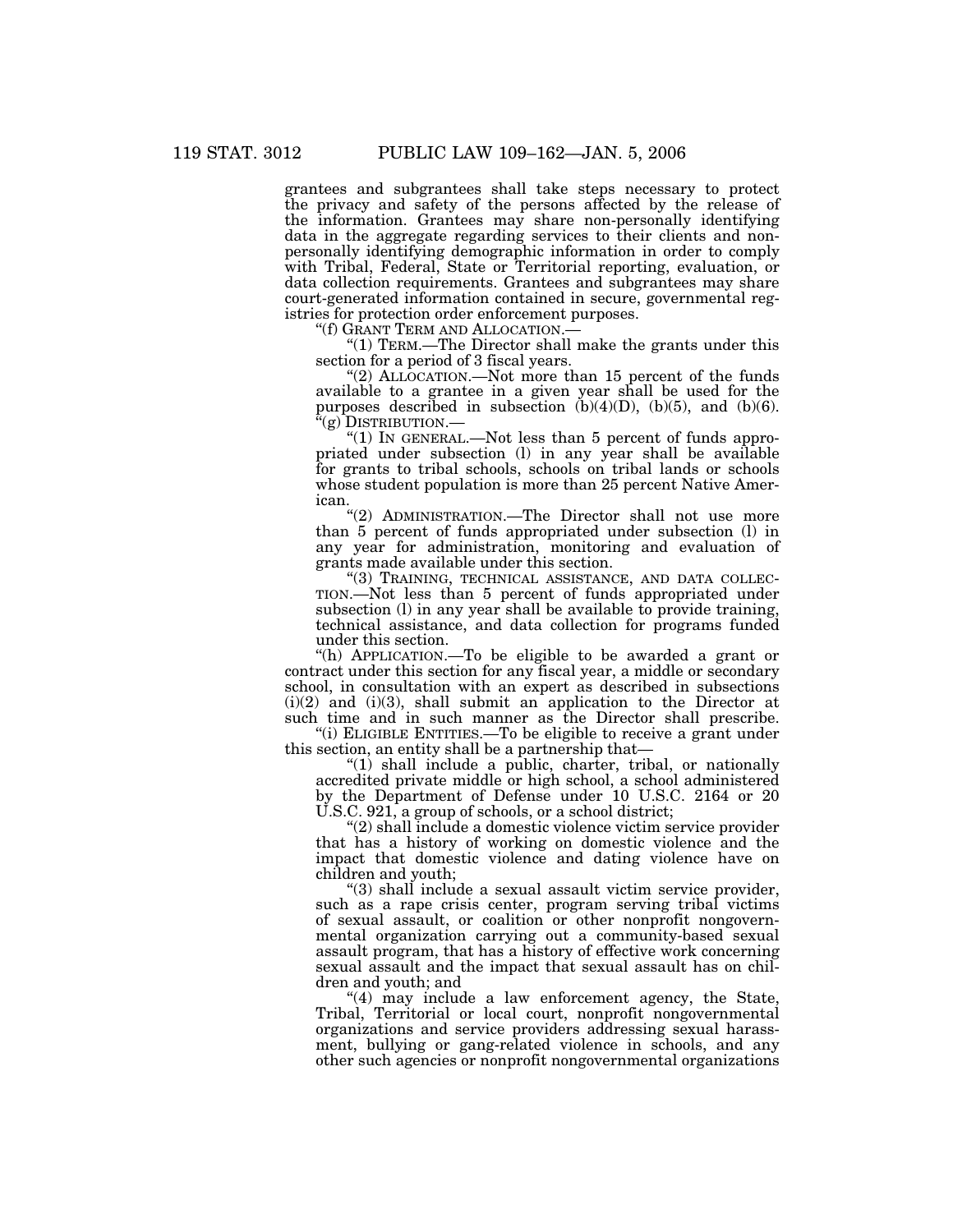with the capacity to provide effective assistance to the adult, youth, and minor victims served by the partnership.

''(j) PRIORITY.—In awarding grants under this section, the Director shall give priority to entities that have submitted applications in partnership with relevant courts or law enforcement agencies.

"(k) REPORTING AND DISSEMINATION OF INFORMATION.-

''(1) REPORTING.—Each of the entities that are members of the applicant partnership described in subsection (i), that receive a grant under this section shall jointly prepare and submit to the Director every 18 months a report detailing the activities that the entities have undertaken under the grant and such additional information as the Director shall require.

''(2) DISSEMINATION OF INFORMATION.—Within 9 months of the completion of the first full grant cycle, the Director shall publicly disseminate, including through electronic means, model policies and procedures developed and implemented in middle and high schools by the grantees, including information on the impact the policies have had on their respective schools and communities.

''(l) AUTHORIZATION OF APPROPRIATIONS.—

" $(1)$  IN GENERAL.—There is authorized to be appropriated to carry out this section, \$5,000,000 for each of fiscal years 2007 through 2011.

''(2) AVAILABILITY.—Funds appropriated under paragraph (1) shall remain available until expended.''.

## **SEC. 304. GRANTS TO COMBAT VIOLENT CRIMES ON CAMPUSES.**

42 USC 14045b.

(a) GRANTS AUTHORIZED.—

(1) IN GENERAL.—The Attorney General is authorized to make grants to institutions of higher education, for use by such institutions or consortia consisting of campus personnel, student organizations, campus administrators, security personnel, and regional crisis centers affiliated with the institution, to develop and strengthen effective security and investigation strategies to combat domestic violence, dating violence, sexual assault, and stalking on campuses, and to develop and strengthen victim services in cases involving such crimes against women on campuses, which may include partnerships with local criminal justice authorities and community-based victim services agencies.

(2) AWARD BASIS.—The Attorney General shall award grants and contracts under this section on a competitive basis for a period of 3 years. The Attorney General, through the Director of the Office on Violence Against Women, shall award the grants in amounts of not more than \$500,000 for individual institutions of higher education and not more than \$1,000,000 for consortia of such institutions.

(3) EQUITABLE PARTICIPATION.—The Attorney General shall make every effort to ensure—

(A) the equitable participation of private and public institutions of higher education in the activities assisted under this section;

(B) the equitable geographic distribution of grants under this section among the various regions of the United States; and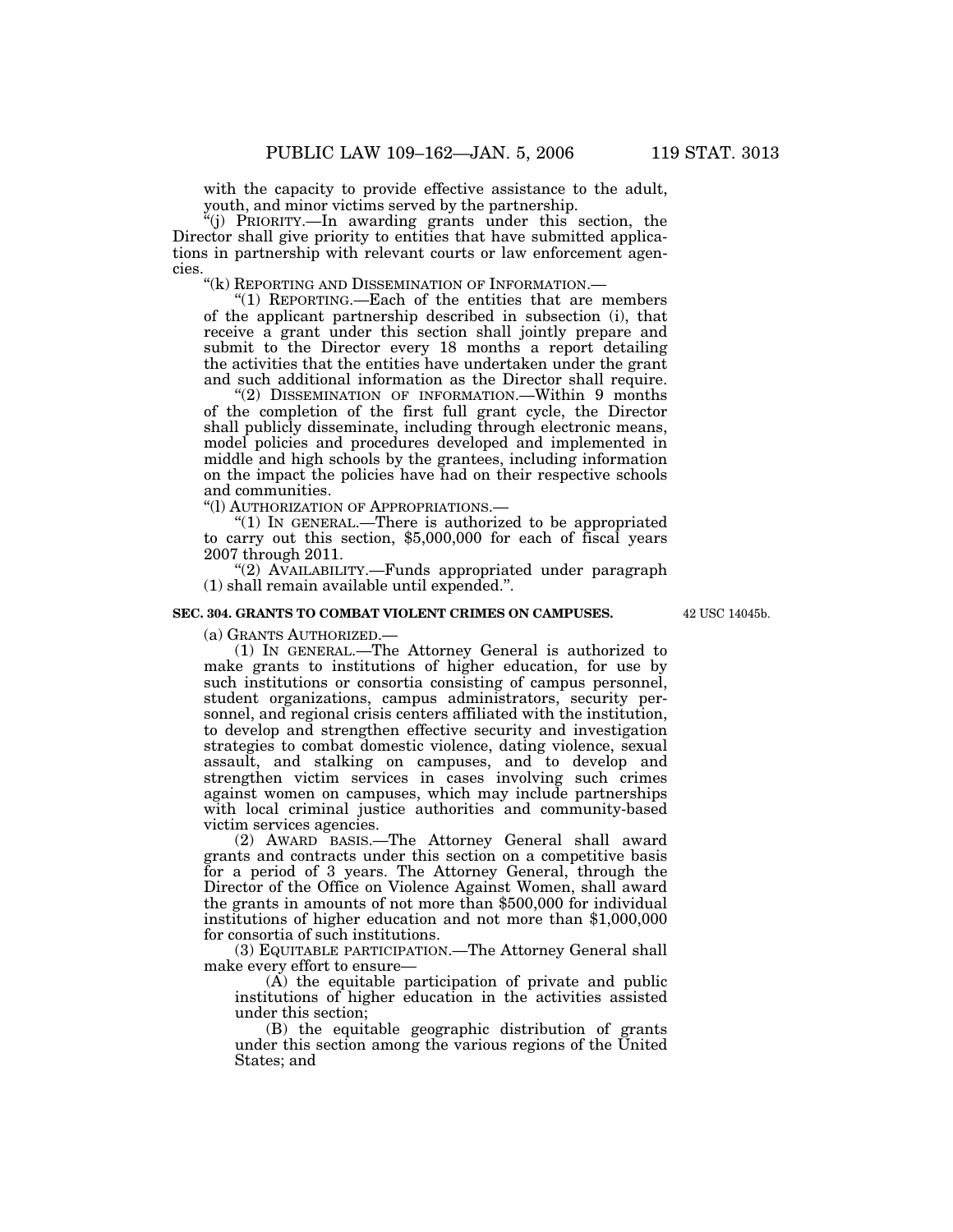(C) the equitable distribution of grants under this section to tribal colleges and universities and traditionally black colleges and universities.

(b) USE OF GRANT FUNDS.—Grant funds awarded under this section may be used for the following purposes:

(1) To provide personnel, training, technical assistance, data collection, and other equipment with respect to the increased apprehension, investigation, and adjudication of persons committing domestic violence, dating violence, sexual assault, and stalking on campus.

(2) To train campus administrators, campus security personnel, and personnel serving on campus disciplinary or judicial boards to develop and implement campus policies, protocols, and services that more effectively identify and respond to the crimes of domestic violence, dating violence, sexual assault, and stalking. Within 90 days after the date of enactment of this Act, the Attorney General shall issue and make available minimum standards of training relating to domestic violence, dating violence, sexual assault, and stalking on campus, for all campus security personnel and personnel serving on campus disciplinary or judicial boards.

(3) To implement and operate education programs for the prevention of domestic violence, dating violence, sexual assault, and stalking.

(4) To develop, enlarge, or strengthen victim services programs on the campuses of the institutions involved, including programs providing legal, medical, or psychological counseling, for victims of domestic violence, dating violence, sexual assault, and stalking, and to improve delivery of victim assistance on campus. To the extent practicable, such an institution shall collaborate with any entities carrying out nonprofit and other victim services programs, including domestic violence, dating violence, sexual assault, and stalking victim services programs in the community in which the institution is located. If appropriate victim services programs are not available in the community or are not accessible to students, the institution shall, to the extent practicable, provide a victim services program on campus or create a victim services program in collaboration with a community-based organization. The institution shall use not less than 20 percent of the funds made available through the grant for a victim services program provided in accordance with this paragraph.

(5) To create, disseminate, or otherwise provide assistance and information about victims' options on and off campus to bring disciplinary or other legal action, including assistance to victims in immigration matters.

(6) To develop, install, or expand data collection and communication systems, including computerized systems, linking campus security to the local law enforcement for the purpose of identifying and tracking arrests, protection orders, violations of protection orders, prosecutions, and convictions with respect to the crimes of domestic violence, dating violence, sexual assault, and stalking on campus.

(7) To provide capital improvements (including improved lighting and communications facilities but not including the construction of buildings) on campuses to address the crimes

Deadline. Standards.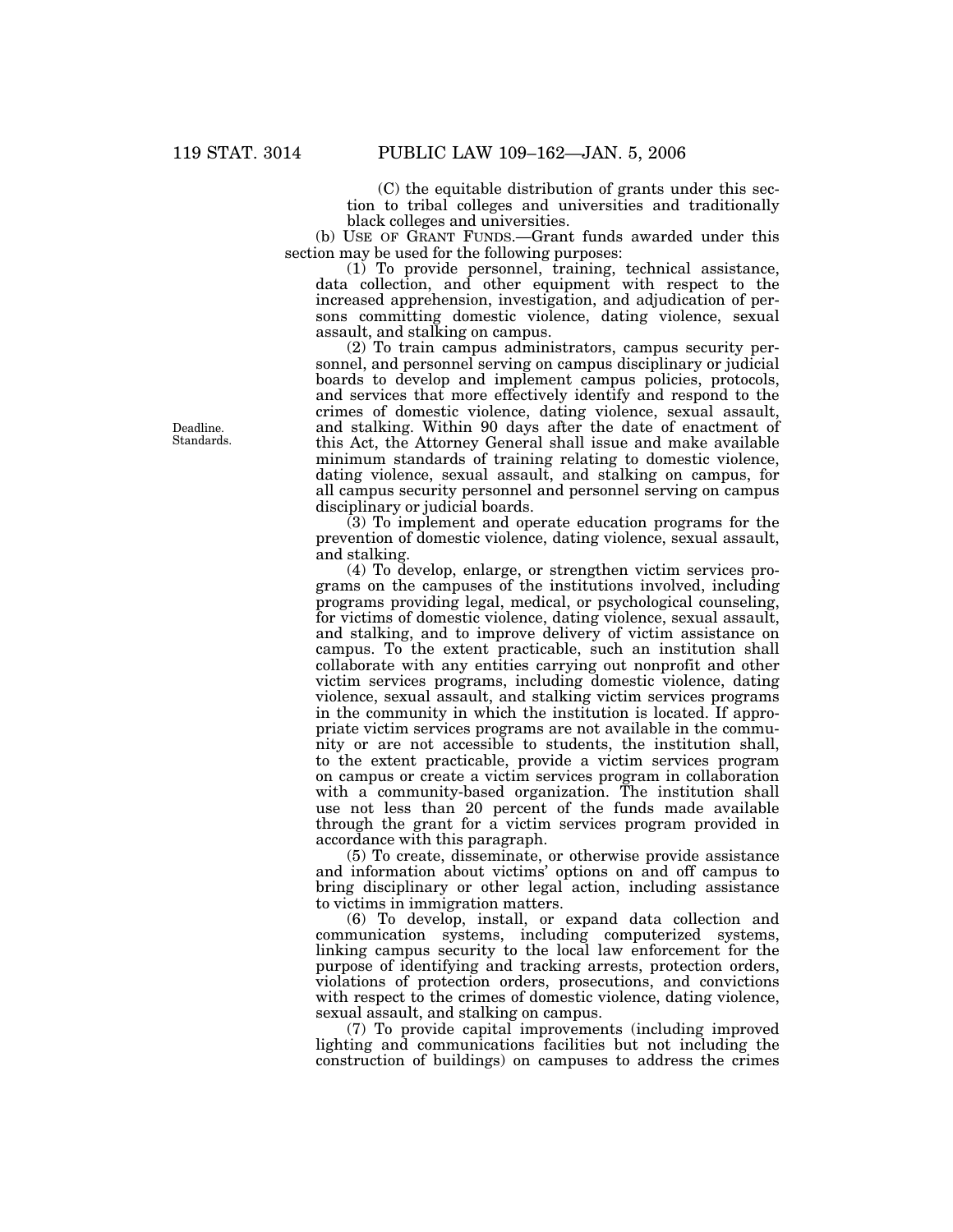of domestic violence, dating violence, sexual assault, and stalking.

(8) To support improved coordination among campus administrators, campus security personnel, and local law administrators, campus security personnel, and local law<br>enforcement to reduce domestic violence, dating violence, sexual assault, and stalking on campus.<br>(c) APPLICATIONS.—

 $(1)$  In GENERAL.—In order to be eligible to be awarded a grant under this section for any fiscal year, an institution of higher education shall submit an application to the Attorney General at such time and in such manner as the Attorney General shall prescribe.

(2) CONTENTS.—Each application submitted under paragraph (1) shall—

(A) describe the need for grant funds and the plan for implementation for any of the purposes described in subsection (b);

(B) include proof that the institution of higher education collaborated with any non-profit, nongovernmental entities carrying out other victim services programs, including domestic violence, dating violence, sexual assault, and stalking victim services programs in the community in which the institution is located;

(C) describe the characteristics of the population being served, including type of campus, demographics of the population, and number of students;

(D) provide measurable goals and expected results from the use of the grant funds;

(E) provide assurances that the Federal funds made available under this section shall be used to supplement and, to the extent practical, increase the level of funds that would, in the absence of Federal funds, be made available by the institution for the purposes described in subsection (b); and

(F) include such other information and assurances as the Attorney General reasonably determines to be necessary.<br> $(3)$  C

(3) COMPLIANCE WITH CAMPUS CRIME REPORTING REQUIRED.—No institution of higher education shall be eligible for a grant under this section unless such institution is in compliance with the requirements of section 485(f) of the Higher Education Act of 1965 (20 U.S.C. 1092(f)). Up to \$200,000 of the total amount of grant funds appropriated under this section for fiscal years  $2007$  through  $2011$  may be used to provide technical assistance in complying with the mandatory reporting requirements of section 485(f) of such Act. (d) GENERAL TERMS AND CONDITIONS.—

(1) NONMONETARY ASSISTANCE.—In addition to the assistance provided under this section, the Attorney General may request any Federal agency to use the agency's authorities and the resources granted to the agency under Federal law (including personnel, equipment, supplies, facilities, and managerial, technical, and advisory services) in support of campus security, and investigation and victim service efforts.

(2) GRANTEE REPORTING.— (A) ANNUAL REPORT.—Each institution of higher education receiving a grant under this section shall submit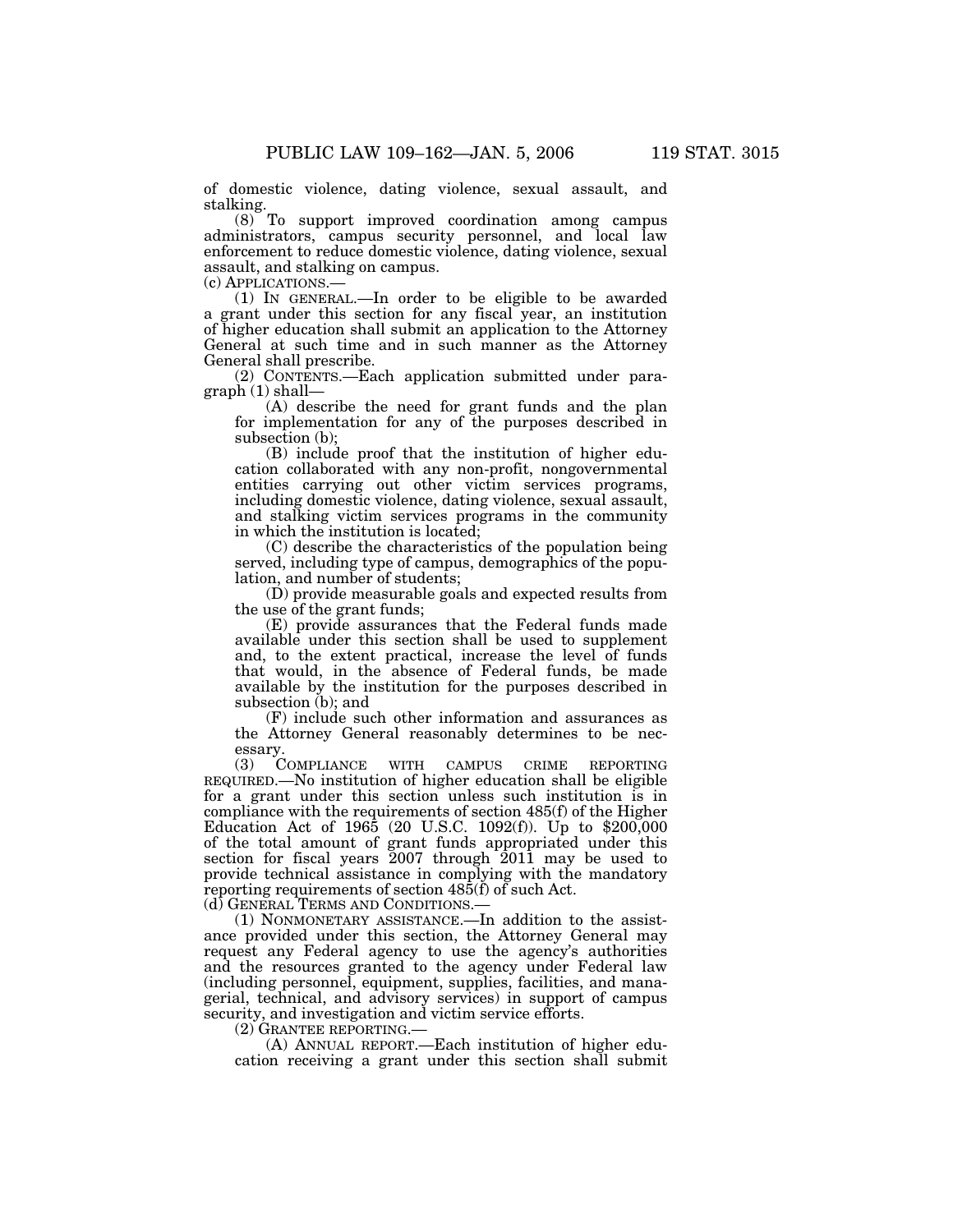a biennial performance report to the Attorney General. The Attorney General shall suspend funding under this section for an institution of higher education if the institution fails to submit such a report.

(B) FINAL REPORT.—Upon completion of the grant period under this section, the institution shall file a performance report with the Attorney General and the Secretary of Education explaining the activities carried out under this section together with an assessment of the effectiveness of those activities in achieving the purposes described in subsection (b).

(3) REPORT TO CONGRESS.—Not later than 180 days after the end of the fiscal year for which grants are awarded under this section, the Attorney General shall submit to Congress a report that includes—

(A) the number of grants, and the amount of funds, distributed under this section;

(B) a summary of the purposes for which the grants were provided and an evaluation of the progress made under the grant;

(C) a statistical summary of the persons served, detailing the nature of victimization, and providing data on age, sex, race, ethnicity, language, disability, relationship to offender, geographic distribution, and type of campus; and

(D) an evaluation of the effectiveness of programs funded under this part.

(e) AUTHORIZATION OF APPROPRIATIONS.—For the purpose of carrying out this section, there are authorized to be appropriated \$12,000,000 for fiscal year 2007 and \$15,000,000 for each of fiscal years 2008 through 2011.

(f) REPEAL.—Section 826 of the Higher Education Amendments of 1998 (20 U.S.C. 1152) is repealed.

#### **SEC. 305. JUVENILE JUSTICE.**

Section 223(a) of the Juvenile Justice and Delinquency Prevention Act of 1974 (42 U.S.C. 5633(a)) is amended—

 $(1)$  in paragraph  $(7)(B)$ —

 $(A)$  by redesignating clauses (i), (ii) and (iii), as clauses (ii), (iii), and (iv), respectively; and

(B) by inserting before clause (ii) the following:

''(i) an analysis of gender-specific services for the prevention and treatment of juvenile delinquency, including the types of such services available and the need for such services;".

### **SEC. 306. SAFE HAVENS.**

Section 1301 of the Victims of Trafficking and Violence Protection Act of 2000 (42 U.S.C. 10420) is amended—

(1) by striking the section heading and inserting the following:

#### **''SEC. 10402. SAFE HAVENS FOR CHILDREN.'';**

 $(2)$  in subsection  $(a)$ —

 $(A)$  by inserting ", through the Director of the Office on Violence Against Women,'' after ''Attorney General''; (B) by inserting ''dating violence,'' after ''domestic violence,";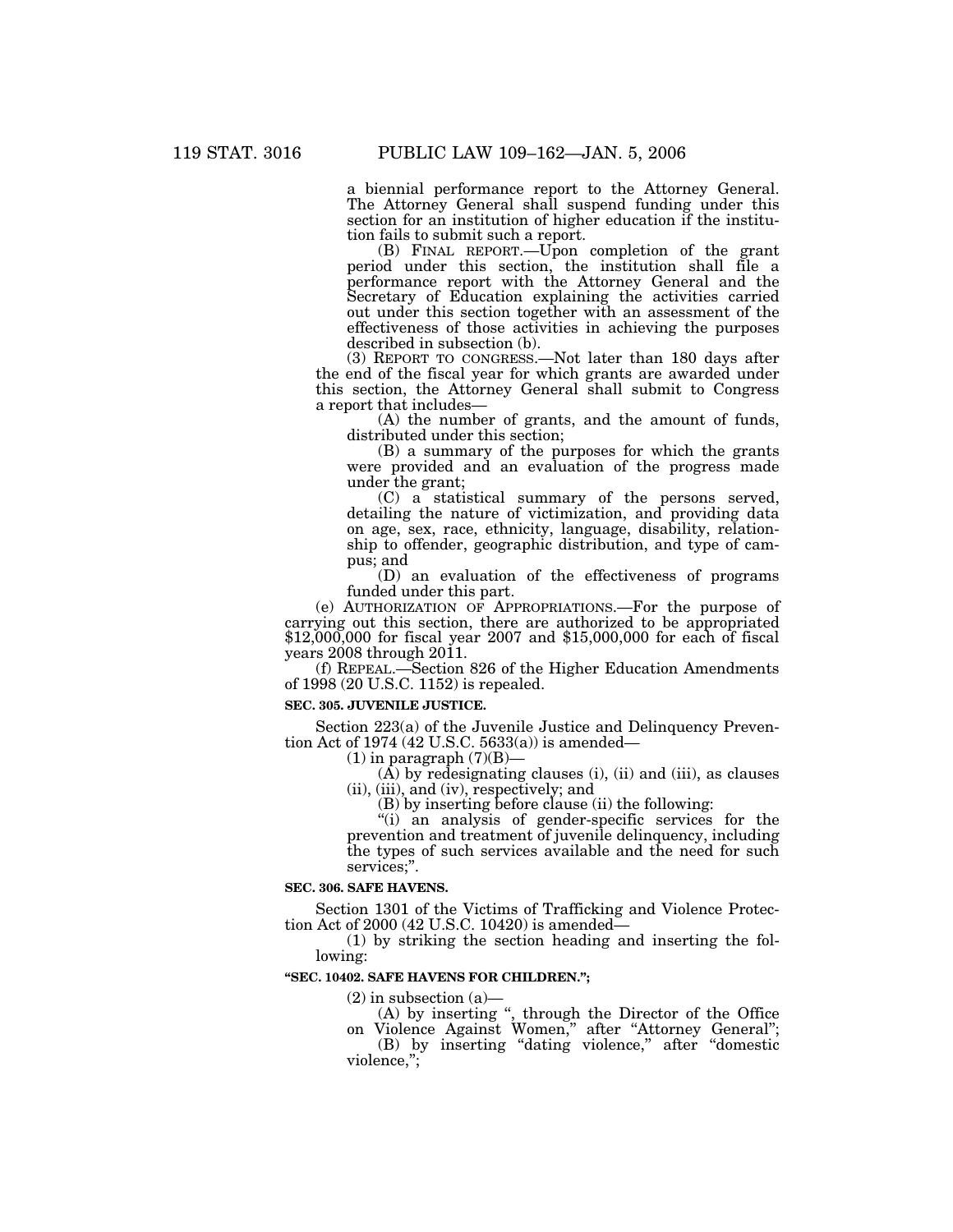(C) by striking ''to provide'' and inserting the following: " $(1)$  to provide";

(D) by striking the period at the end and inserting a semicolon; and

(E) by adding at the end the following:

" $(2)$  to protect children from the trauma of witnessing domestic or dating violence or experiencing abduction, injury, or death during parent and child visitation exchanges;

''(3) to protect parents or caretakers who are victims of domestic and dating violence from experiencing further violence, abuse, and threats during child visitation exchanges; and

 $(4)$  to protect children from the trauma of experiencing sexual assault or other forms of physical assault or abuse during parent and child visitation and visitation exchanges.''; and

(3) by striking subsection (e) and inserting the following: ''(e) AUTHORIZATION OF APPROPRIATIONS.—

" $(1)$  IN GENERAL.—There is authorized to be appropriated to carry out this section, \$20,000,000 for each of fiscal years 2007 through 2011. Funds appropriated under this section shall remain available until expended.

"(2) USE OF FUNDS.—Of the amounts appropriated to carry out this section for each fiscal year, the Attorney General shall—

"(A) set aside not less than 7 percent for grants to Indian tribal governments or tribal organizations;

''(B) use not more than 3 percent for evaluation, monitoring, site visits, grantee conferences, and other administrative costs associated with conducting activities under this section; and

''(C) set aside not more than 8 percent for technical assistance and training to be provided by organizations having nationally recognized expertise in the design of safe and secure supervised visitation programs and visitation exchange of children in situations involving domestic violence, dating violence, sexual assault, or stalking.''.

## **TITLE IV—STRENGTHENING AMERICA'S FAMILIES BY PREVENTING VIOLENCE**

## **SEC. 401. PREVENTING VIOLENCE AGAINST WOMEN AND CHILDREN.**

The Violence Against Women Act of 1994 (108 Stat. 1902 et seq.) is amended by adding at the end the following:

# **''Subtitle M—Strengthening America's Families by Preventing Violence Against Women and Children**

**''SEC. 41301. FINDINGS.**

42 USC 14043d.

''Congress finds that—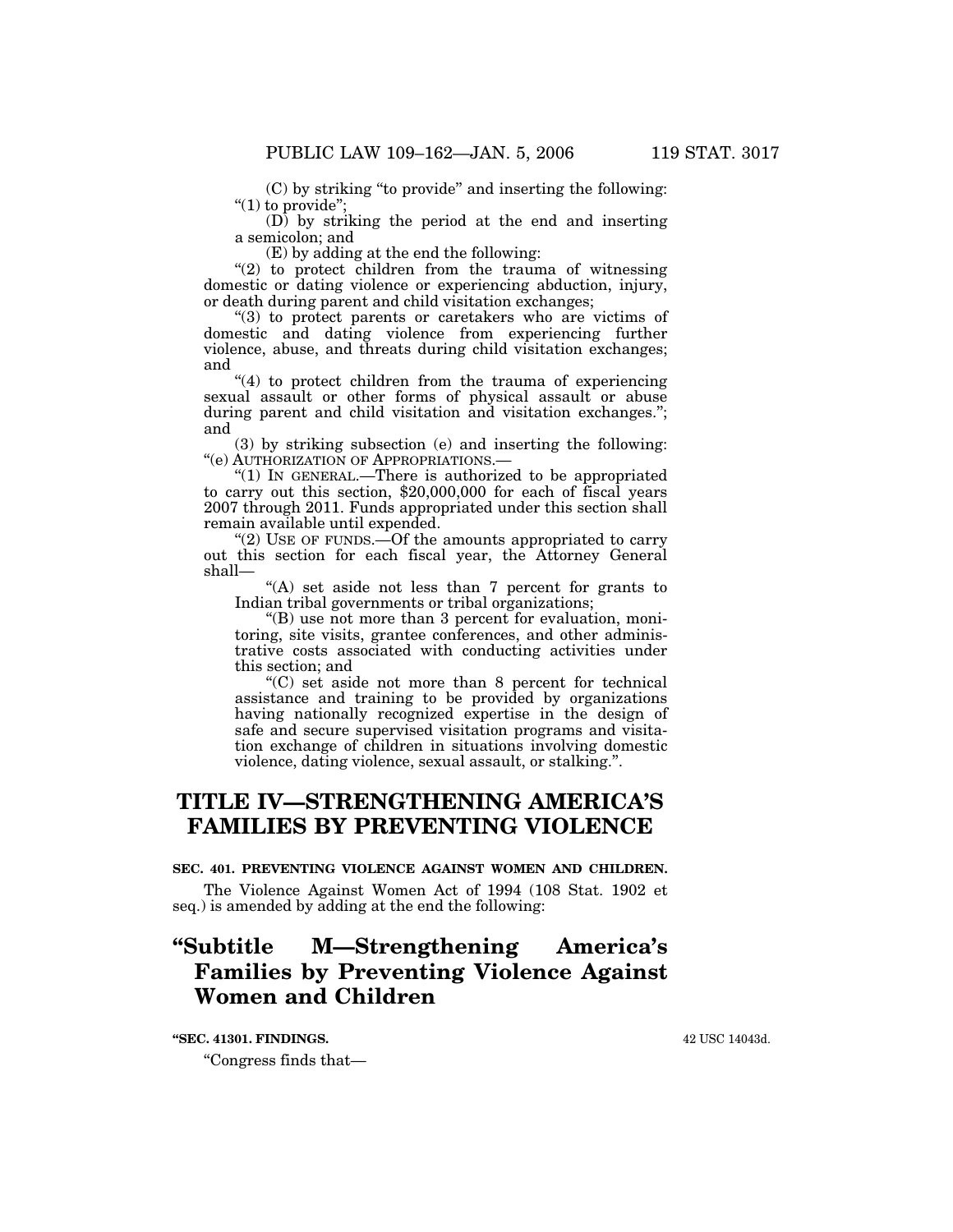''(1) the former United States Advisory Board on Child Abuse suggests that domestic violence may be the single major precursor to child abuse and neglect fatalities in this country;

" $(2)$  studies suggest that as many as  $10,000,000$  children witness domestic violence every year;

''(3) studies suggest that among children and teenagers, recent exposure to violence in the home was a significant factor in predicting a child's violent behavior;

"(4) a study by the Nurse-Family Partnership found that children whose parents did not participate in home visitation programs that provided coaching in parenting skills, advice and support, were almost 5 times more likely to be abused in their first 2 years of life;

''(5) a child's exposure to domestic violence seems to pose the greatest independent risk for being the victim of any act of partner violence as an adult;

''(6) children exposed to domestic violence are more likely to believe that using violence is an effective means of getting one's needs met and managing conflict in close relationships;

''(7) children exposed to abusive parenting, harsh or erratic discipline, or domestic violence are at increased risk for juvenile crime; and

" $(8)$  in a national survey of more than  $6,000$  American families, 50 percent of men who frequently assaulted their wives also frequently abused their children.

42 USC 14043d–1.

## **''SEC. 41302. PURPOSE.**

''The purpose of this subtitle is to—

 $\sqrt{\ }(1)$  prevent crimes involving violence against women, children, and youth;

"(2) increase the resources and services available to prevent violence against women, children, and youth;

''(3) reduce the impact of exposure to violence in the lives of children and youth so that the intergenerational cycle of violence is interrupted;

"(4) develop and implement education and services programs to prevent children in vulnerable families from becoming victims or perpetrators of domestic violence, dating violence, sexual assault, or stalking;

''(5) promote programs to ensure that children and youth receive the assistance they need to end the cycle of violence and develop mutually respectful, nonviolent relationships; and

''(6) encourage collaboration among community-based organizations and governmental agencies serving children and youth, providers of health and mental health services and providers of domestic violence, dating violence, sexual assault, and stalking victim services to prevent violence against women and children.

 $42$  USC 14043d–2.

#### **''SEC. 41303. GRANTS TO ASSIST CHILDREN AND YOUTH EXPOSED TO VIOLENCE.**

''(a) GRANTS AUTHORIZED.—

"(1) IN GENERAL.—The Attorney General, acting through the Director of the Office on Violence Against Women, and in collaboration with the Department of Health and Human Services, is authorized to award grants on a competitive basis to eligible entities for the purpose of mitigating the effects of domestic violence, dating violence, sexual assault, and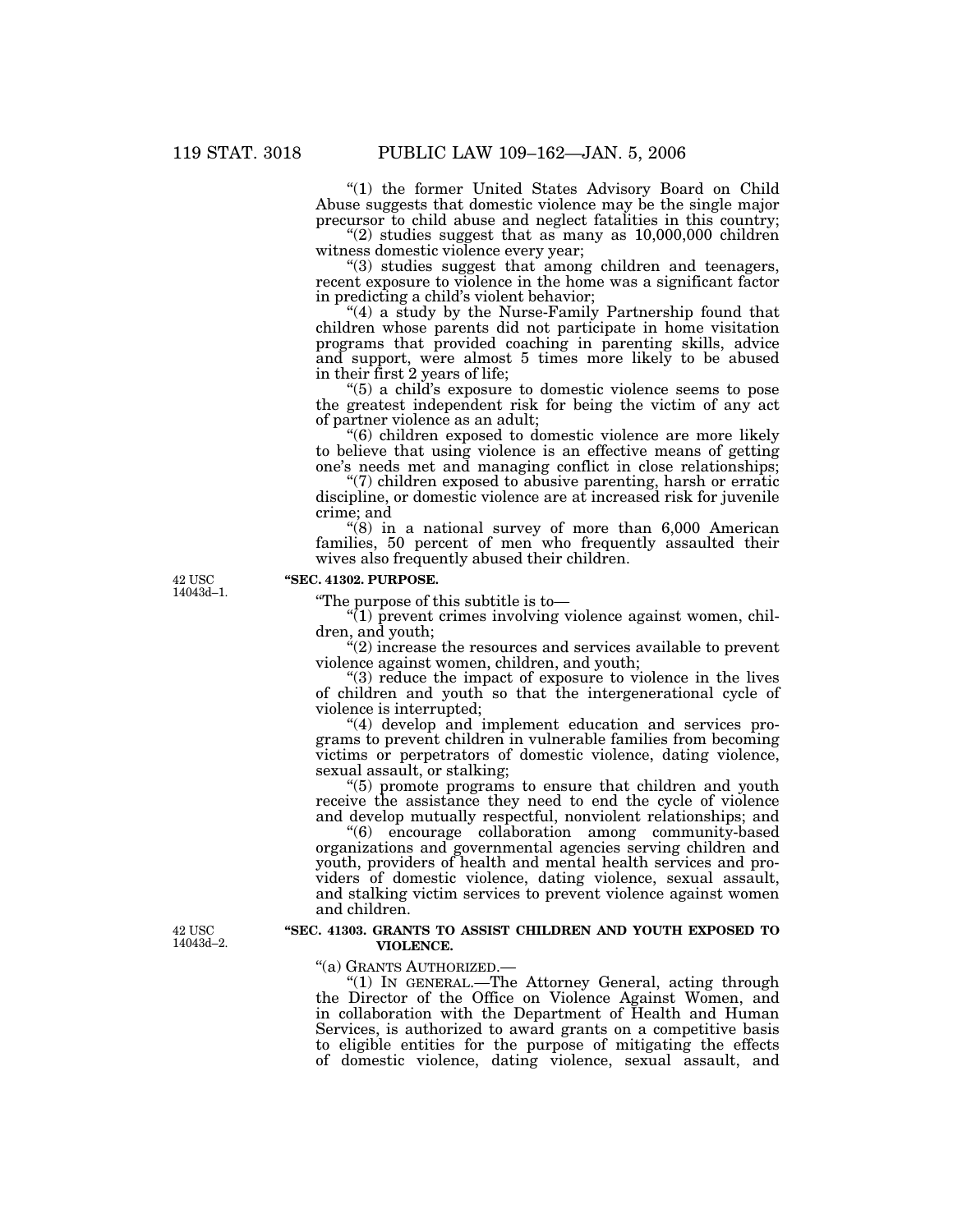stalking on children exposed to such violence, and reducing the risk of future victimization or perpetration of domestic violence, dating violence, sexual assault, and stalking.

"(2) TERM.—The Director shall make grants under this section for a period of 2 fiscal years.

''(3) AWARD BASIS.—The Director shall award grants—

''(A) considering the needs of underserved populations;

''(B) awarding not less than 10 percent of such amounts to Indian tribes for the funding of tribal projects from the amounts made available under this section for a fiscal year;

''(C) awarding up to 8 percent for the funding of technical assistance programs from the amounts made available under this section for a fiscal year; and

''(D) awarding not less than 66 percent to programs described in subsection (c)(1) from the amounts made available under this section for a fiscal year.

''(b) AUTHORIZATION OF APPROPRIATIONS.—There is authorized to be appropriated to carry out this section \$20,000,000 for each of fiscal years 2007 through 2011.

"(c) USE OF FUNDS.—The funds appropriated under this section shall be used for—

''(1) programs that provide services for children exposed to domestic violence, dating violence, sexual assault, or stalking, which may include direct counseling, advocacy, or mentoring, and must include support for the nonabusing parent or the child's caretaker; or

"(2) training, coordination, and advocacy for programs that serve children and youth (such as Head Start, child care, and after-school programs) on how to safely and confidentially identify children and families experiencing domestic violence and properly refer them to programs that can provide direct services to the family and children, and coordination with other domestic violence or other programs serving children exposed to domestic violence, dating violence, sexual assault, or stalking that can provide the training and direct services referenced in this subsection.

''(d) ELIGIBLE ENTITIES.—To be eligible to receive a grant under this section, an entity shall be a—

''(1) a victim service provider, tribal nonprofit organization or community-based organization that has a documented history of effective work concerning children or youth exposed to domestic violence, dating violence, sexual assault, or stalking, including programs that provide culturally specific services, Head Start, childcare, faith-based organizations, after school programs, and health and mental health providers; or

''(2) a State, territorial, or tribal, or local unit of government agency that is partnered with an organization described in paragraph (1).

''(e) GRANTEE REQUIREMENTS.—Under this section, an entity shall—

''(1) prepare and submit to the Director an application at such time, in such manner, and containing such information as the Director may require; and

" $(2)$  at a minimum, describe in the application the policies and procedures that the entity has or will adopt to—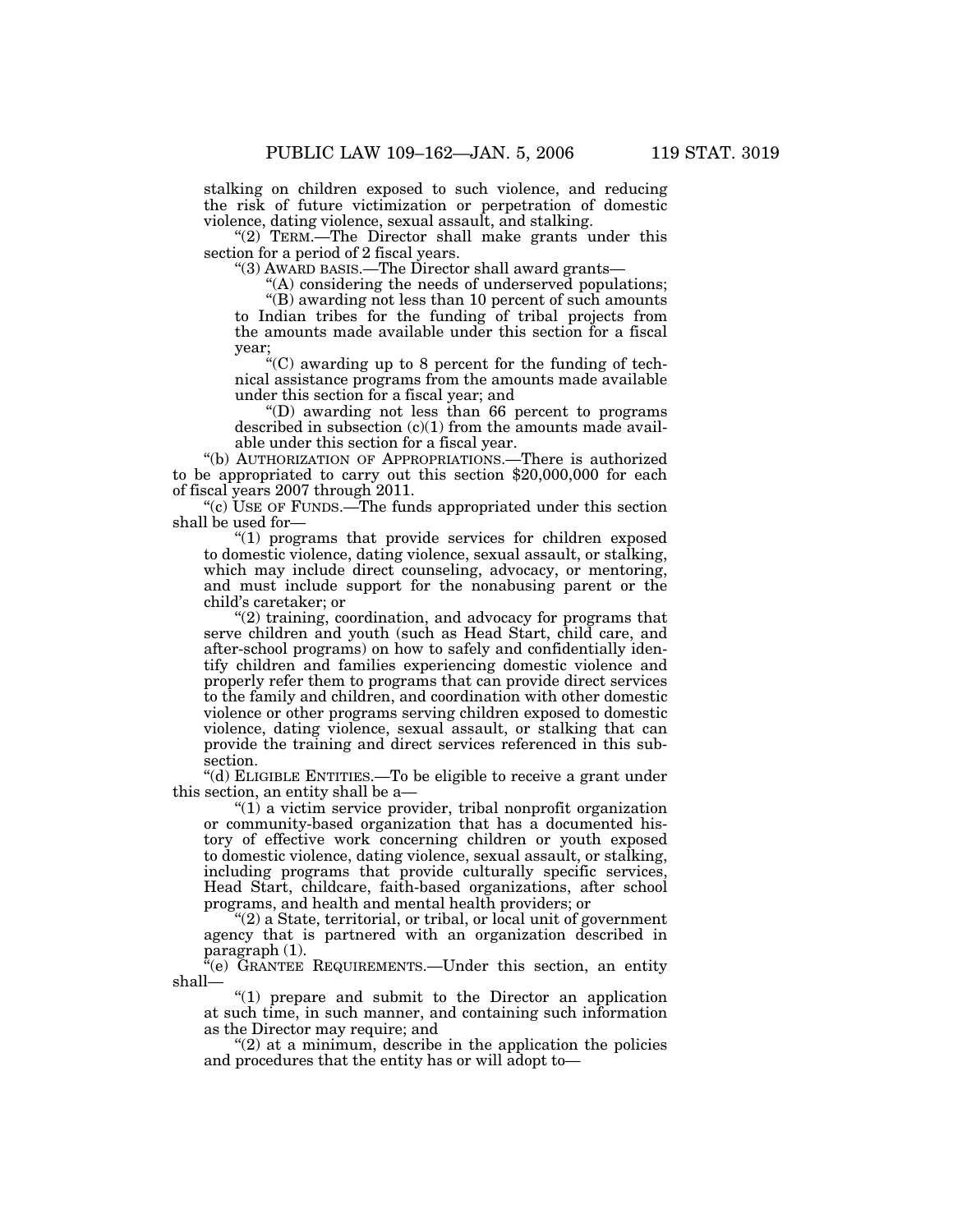"(A) enhance or ensure the safety and security of children who have been or are being exposed to violence and their nonabusing parent, enhance or ensure the safety and security of children and their nonabusing parent in homes already experiencing domestic violence, dating violence, sexual assault, or stalking; and

''(B) ensure linguistically, culturally, and community relevant services for underserved communities.

42 USC 14043d–3.

## **''SEC. 41304. DEVELOPMENT OF CURRICULA AND PILOT PROGRAMS FOR HOME VISITATION PROJECTS.**

''(a) GRANTS AUTHORIZED.—

''(1) IN GENERAL.—The Attorney General, acting through the Director of the Office on Violence Against Women, and in collaboration with the Department of Health and Human Services, shall award grants on a competitive basis to home visitation programs, in collaboration with victim service providers, for the purposes of developing and implementing model policies and procedures to train home visitation service providers on addressing domestic violence, dating violence, sexual assault, and stalking in families experiencing violence, or at risk of violence, to reduce the impact of that violence on children, maintain safety, improve parenting skills, and break intergenerational cycles of violence.

"(2) TERM.—The Director shall make the grants under this section for a period of 2 fiscal years.

''(3) AWARD BASIS.—The Director shall—

''(A) consider the needs of underserved populations;

''(B) award not less than 7 percent of such amounts for the funding of tribal projects from the amounts made available under this section for a fiscal year; and

''(C) award up to 8 percent for the funding of technical assistance programs from the amounts made available under this section for a fiscal year.

''(b) AUTHORIZATION OF APPROPRIATIONS.—There is authorized to be appropriated to carry out this section \$7,000,000 for each of fiscal years 2007 through 2011.

''(c) ELIGIBLE ENTITIES.—To be eligible to receive a grant under this section, an entity shall be a national, Federal, State, local, territorial, or tribal—

''(1) home visitation program that provides services to pregnant women and to young children and their parent or primary caregiver that are provided in the permanent or temporary residence or in other familiar surroundings of the individual or family receiving such services; or

"(2) victim services organization or agency in collaboration with an organization or organizations listed in paragraph (1). ''(d) GRANTEE REQUIREMENTS.—Under this section, an entity shall—

"(1) prepare and submit to the Director an application at such time, in such manner, and containing such information as the Director may require; and

 $''(2)$  describe in the application the policies and procedures that the entity has or will adopt to—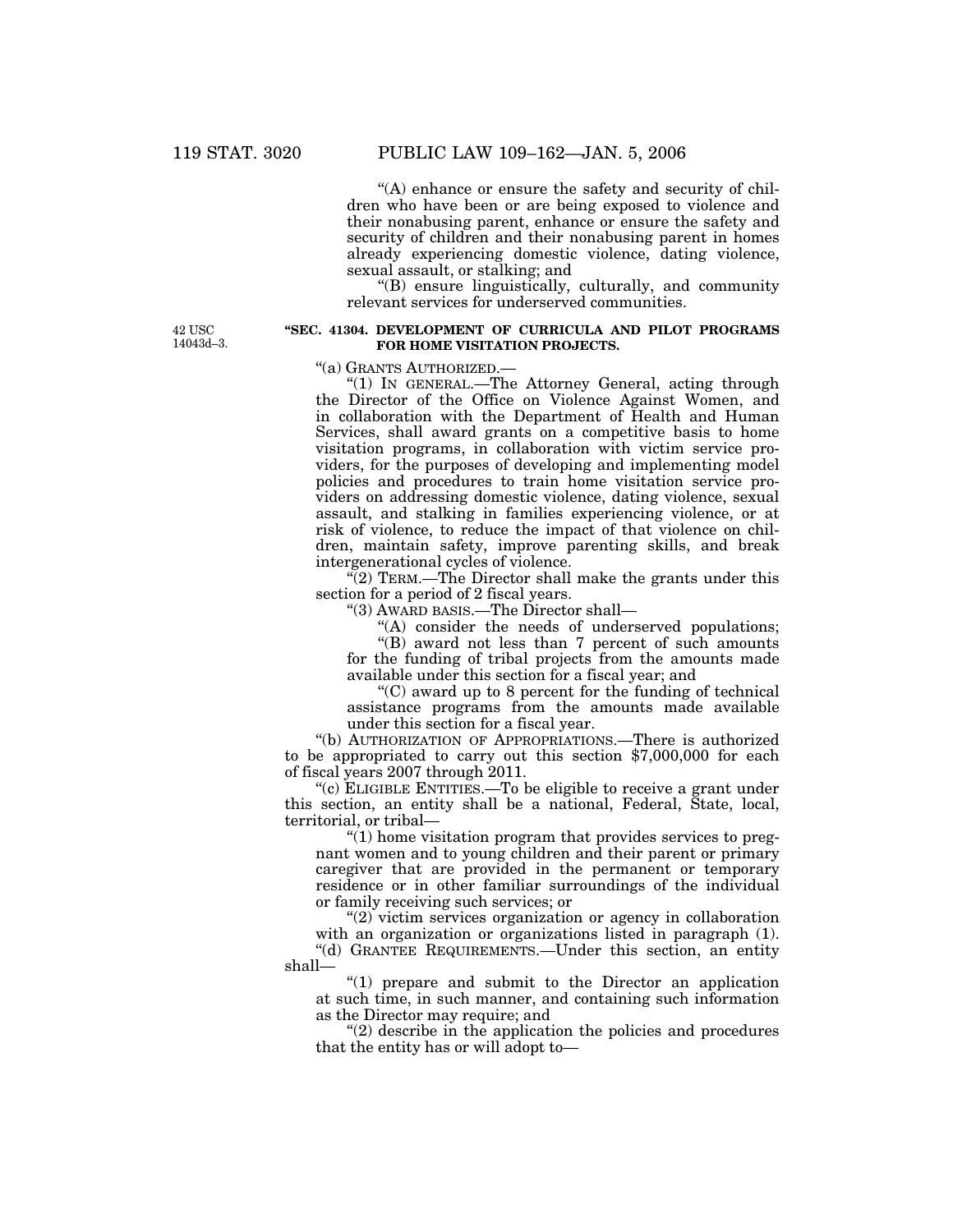"(A) enhance or ensure the safety and security of children and their nonabusing parent in homes already experiencing domestic violence, dating violence, sexual assault, or stalking;

''(B) ensure linguistically, culturally, and community relevant services for underserved communities;

 $C$ ) ensure the adequate training by domestic violence, dating violence, sexual assault or stalking victim service providers of home visitation grantee program staff to—

''(i) safely screen for and/or recognize domestic violence, dating violence, sexual assault, and stalking;

''(ii) understand the impact of domestic violence or sexual assault on children and protective actions taken by a nonabusing parent or caretaker in response to violence against anyone in the household; and

''(iii) link new parents with existing community resources in communities where resources exist; and ''(D) ensure that relevant State and local domestic violence, dating violence, sexual assault, and stalking victim service providers and coalitions are aware of the efforts of organizations receiving grants under this section, and are included as training partners, where possible.

## **''SEC. 41305. ENGAGING MEN AND YOUTH IN PREVENTING DOMESTIC VIOLENCE, DATING VIOLENCE, SEXUAL ASSAULT, AND STALKING.**

42 USC 14043d–4.

''(a) GRANTS AUTHORIZED.—

''(1) IN GENERAL—The Attorney General, acting through the Director of the Office on Violence Against Women, and in collaboration with the Department of Health and Human Services, shall award grants on a competitive basis to eligible entities for the purpose of developing or enhancing programs related to engaging men and youth in preventing domestic violence, dating violence, sexual assault, and stalking by helping them to develop mutually respectful, nonviolent relationships.

" $(2)$  TERM.—The Director shall make grants under this section for a period of 2 fiscal years.

''(3) AWARD BASIS.—The Director shall award grants—

''(A) considering the needs of underserved populations; ''(B) awarding not less than 10 percent of such amounts for the funding of Indian tribes from the amounts made

available under this section for a fiscal year; and ''(C) awarding up to 8 percent for the funding of technical assistance for grantees and non-grantees working

in this area from the amounts made available under this section for a fiscal year.

''(b) AUTHORIZATION OF APPROPRIATIONS.—There is authorized to be appropriated to carry out this section \$10,000,000 for each of fiscal years 2007 through 2011.

''(c) USE OF FUNDS.—

''(1) PROGRAMS.—The funds appropriated under this section shall be used by eligible entities—

''(A) to develop or enhance community-based programs, including gender-specific programs in accordance with applicable laws that—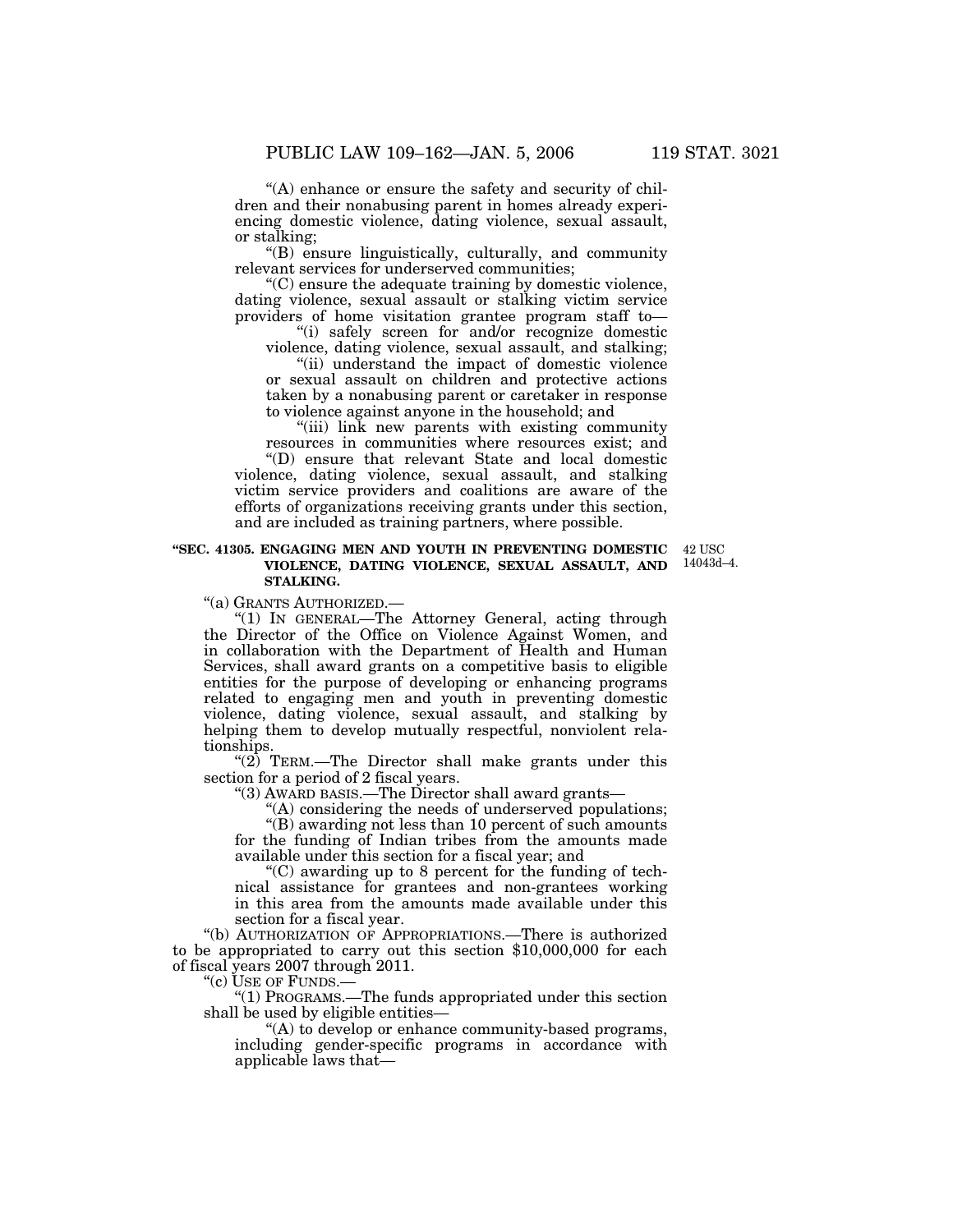''(i) encourage children and youth to pursue nonviolent relationships and reduce their risk of becoming victims or perpetrators of domestic violence, dating violence, sexual assault, or stalking; and

''(ii) that include at a minimum—

''(I) information on domestic violence, dating violence, sexual assault, stalking, or child sexual abuse and how they affect children and youth; and

''(II) strategies to help participants be as safe as possible; or

''(B) to create public education campaigns and community organizing to encourage men and boys to work as allies with women and girls to prevent violence against women and girls conducted by entities that have experience in conducting public education campaigns that address domestic violence, dating violence, sexual assault, or stalking.

"(2) MEDIA LIMITS.—No more than 40 percent of funds received by a grantee under this section may be used to create and distribute media materials.

''(d) ELIGIBLE ENTITIES.—

''(1) RELATIONSHIPS.—Eligible entities under subsection  $(c)(1)(A)$  are-

''(A) nonprofit, nongovernmental domestic violence, dating violence, sexual assault, or stalking victim service providers or coalitions;

''(B) community-based child or youth services organizations with demonstrated experience and expertise in addressing the needs and concerns of young people;

''(C) a State, territorial, tribal, or unit of local governmental entity that is partnered with an organization described in subparagraph (A) or (B); or

''(D) a program that provides culturally specific services.

''(2) AWARENESS CAMPAIGN.—Eligible entities under subsection  $(c)(1)(B)$  are-

''(A) nonprofit, nongovernmental organizations or coalitions that have a documented history of creating and administering effective public education campaigns addressing the prevention of domestic violence, dating violence, sexual assault or stalking; or

"(B) a State, territorial, tribal, or unit of local governmental entity that is partnered with an organization described in subparagraph (A).

''(e) GRANTEE REQUIREMENTS.—Under this section, an entity shall—

"(1) prepare and submit to the Director an application at such time, in such manner, and containing such information as the Director may require; and

"(2) eligible entities pursuant to subsection  $(c)(1)(A)$  shall describe in the application the policies and procedures that the entity has or will adopt to—

 $f''(A)$  enhance or ensure the safety and security of children and youth already experiencing domestic violence, dating violence, sexual assault, or stalking in their lives;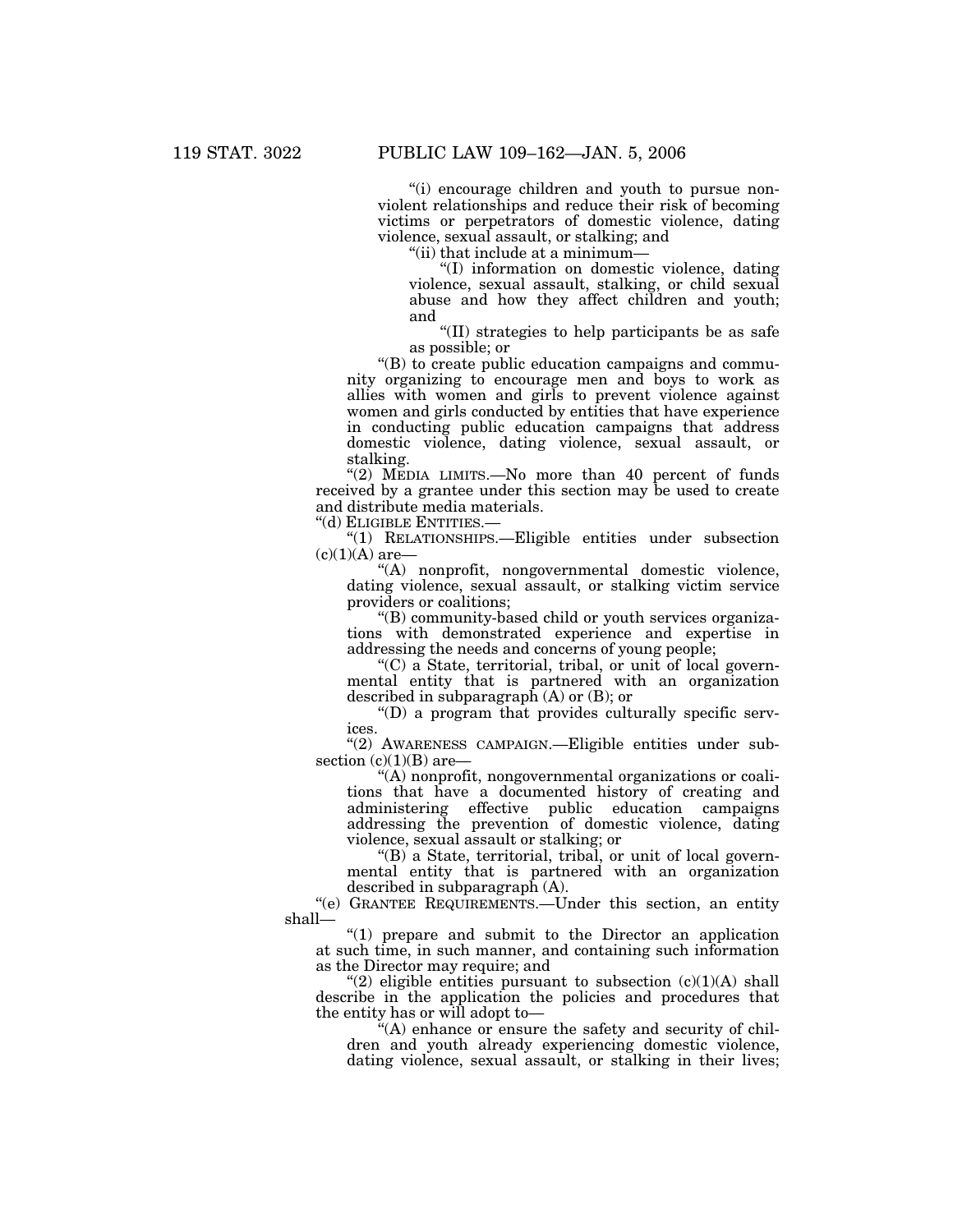''(B) ensure linguistically, culturally, and community relevant services for underserved communities;

''(C) inform participants about laws, services, and resources in the community, and make referrals as appropriate; and

''(D) ensure that State and local domestic violence, dating violence, sexual assault, and stalking victim service providers and coalitions are aware of the efforts of organizations receiving grants under this section.''.

#### **SEC. 402. STUDY CONDUCTED BY THE CENTERS FOR DISEASE CON-TROL AND PREVENTION.**

(a) PURPOSES.—The Secretary of Health and Human Services acting through the National Center for Injury Prevention and Control at the Centers for Disease Control Prevention shall make grants to entities, including domestic and sexual assault coalitions and programs, research organizations, tribal organizations, and academic institutions to support research to examine prevention and intervention programs to further the understanding of sexual and domestic violence by and against adults, youth, and children.

(b) USE OF FUNDS.—The research conducted under this section shall include evaluation and study of best practices for reducing and preventing violence against women and children addressed by the strategies included in Department of Health and Human Services-related provisions this title, including strategies addressing underserved communities.

(c) AUTHORIZATION OF APPROPRIATIONS.—There shall be authorized to be appropriated to carry out this title \$2,000,000 for each of the fiscal years 2007 through 2011.

#### **SEC. 403. PUBLIC AWARENESS CAMPAIGN.**

(a) IN GENERAL.—The Attorney General, acting through the Office on Violence Against Women], shall make grants to States for carrying out a campaign to increase public awareness of issues regarding domestic violence against pregnant women.

(b) AUTHORIZATION OF APPROPRIATIONS.—For the purpose of carrying out this section, there are authorized to be appropriated such sums as may be necessary for each of the fiscal years 2006 through 2010.

# **TITLE V—STRENGTHENING THE HEALTHCARE SYSTEM'S RESPONSE TO DOMESTIC VIOLENCE, DATING VI-OLENCE, SEXUAL ASSAULT, AND STALKING**

### **SEC. 501. FINDINGS.**

Congress makes the following findings:

(1) The health-related costs of intimate partner violence in the United States exceed \$5,800,000,000 annually.

(2) Thirty-seven percent of all women who sought care in hospital emergency rooms for violence-related injuries were injured by a current or former spouse, boyfriend, or girlfriend.

42 USC 14045c.

42 USC 280g–4

note.

Grants.

Grants.

42 USC 280b–4.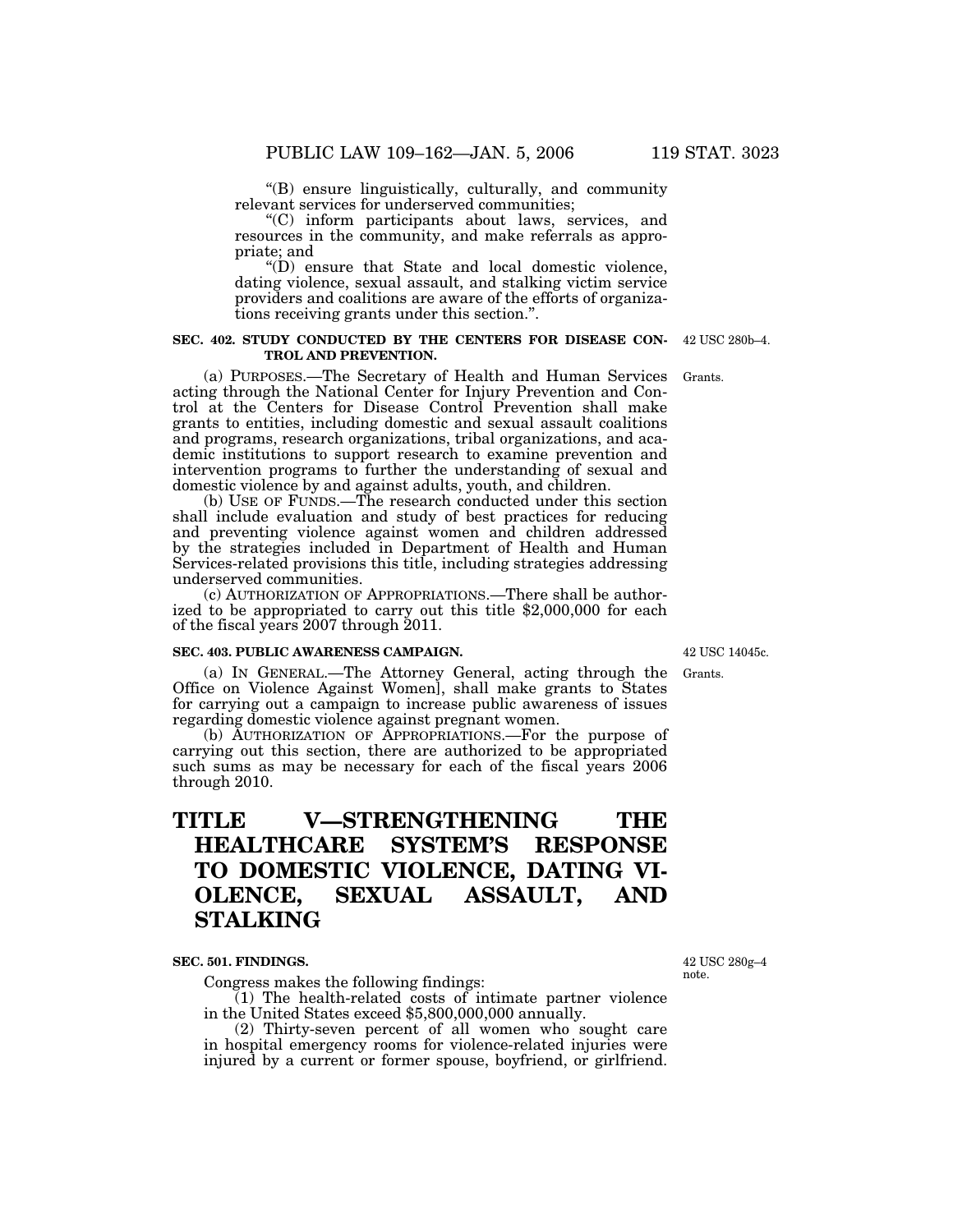(3) In addition to injuries sustained during violent episodes, physical and psychological abuse is linked to a number of adverse physical and mental health effects. Women who have been abused are much more likely to suffer from chronic pain, diabetes, depression, unintended pregnancies, substance abuse and sexually transmitted infections, including HIV/AIDS.

(4) Health plans spend an average of \$1,775 more a year on abused women than on general enrollees.

 $(5)$  Each year about  $324,000$  pregnant women in the United States are battered by the men in their lives. This battering leads to complications of pregnancy, including low weight gain, anemia, infections, and first and second trimester bleeding.

(6) Pregnant and recently pregnant women are more likely to be victims of homicide than to die of any other pregnancyrelated cause, and evidence exists that a significant proportion of all female homicide victims are killed by their intimate partners.

(7) Children who witness domestic violence are more likely to exhibit behavioral and physical health problems including depression, anxiety, and violence towards peers. They are also more likely to attempt suicide, abuse drugs and alcohol, run away from home, engage in teenage prostitution, and commit sexual assault crimes.

(8) Recent research suggests that women experiencing domestic violence significantly increase their safety-promoting behaviors over the short- and long-term when health care providers screen for, identify, and provide followup care and information to address the violence.

(9) Currently, only about 10 percent of primary care physicians routinely screen for intimate partner abuse during new patient visits and 9 percent routinely screen for intimate partner abuse during periodic checkups.

(10) Recent clinical studies have proven the effectiveness of a 2-minute screening for early detection of abuse of pregnant women. Additional longitudinal studies have tested a 10-minute intervention that was proven highly effective in increasing the safety of pregnant abused women. Comparable research does not yet exist to support the effectiveness of screening men.

(11) Seventy to 81 percent of the patients studied reported that they would like their healthcare providers to ask them privately about intimate partner violence.

42 USC 280g–4 note.

#### **SEC. 502. PURPOSE.**

It is the purpose of this title to improve the health care system's response to domestic violence, dating violence, sexual assault, and stalking through the training and education of health care providers, developing comprehensive public health responses to violence against women and children, increasing the number of women properly screened, identified, and treated for lifetime exposure to violence, and expanding research on effective interventions in the health care setting.

### **SEC. 503. TRAINING AND EDUCATION OF HEALTH PROFESSIONALS IN DOMESTIC AND SEXUAL VIOLENCE.**

Part D of title VII of the Public Health Service Act (42 U.S.C. 294 et seq.) is amended by adding at the end the following: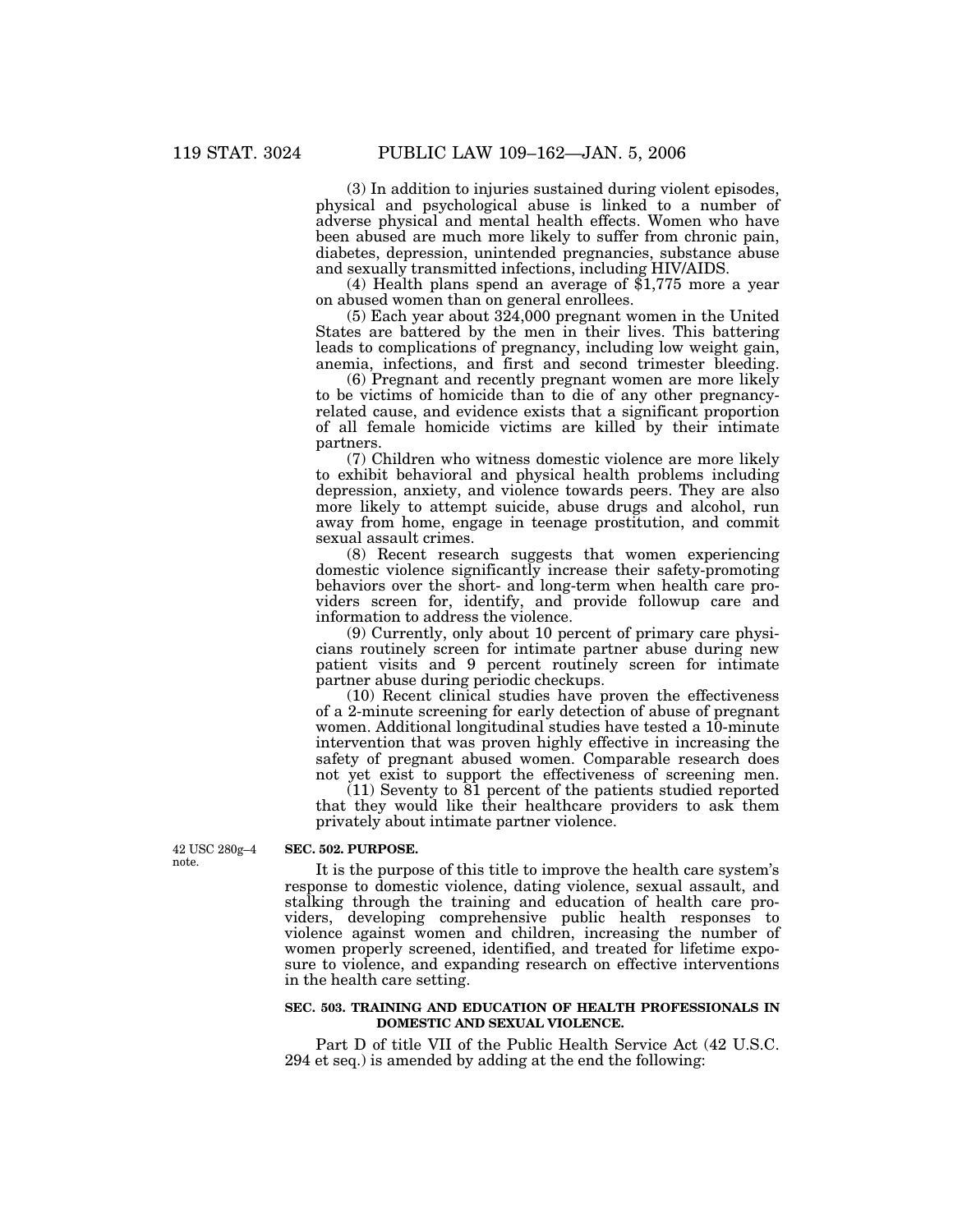#### **''SEC. 758. INTERDISCIPLINARY TRAINING AND EDUCATION ON** 42 USC 294h. **DOMESTIC VIOLENCE AND OTHER TYPES OF VIOLENCE AND ABUSE.**

''(a) GRANTS.—The Secretary, acting through the Director of the Health Resources and Services Administration, shall award grants under this section to develop interdisciplinary training and education programs that provide undergraduate, graduate, postgraduate medical, nursing (including advanced practice nursing students), and other health professions students with an understanding of, and clinical skills pertinent to, domestic violence, sexual assault, stalking, and dating violence.

''(b) ELIGIBILITY.—To be eligible to receive a grant under this section an entity shall—

''(1) be an accredited school of allopathic or osteopathic medicine;

 $''(2)$  prepare and submit to the Secretary an application at such time, in such manner, and containing such information as the Secretary may require, including—

''(A) information to demonstrate that the applicant includes the meaningful participation of a school of nursing and at least one other school of health professions or graduate program in public health, dentistry, social work, midwifery, or behavioral and mental health;

 $\mathcal{L}(\hat{B})$  strategies for the dissemination and sharing of curricula and other educational materials developed under the grant to other interested medical and nursing schools and national resource repositories for materials on domestic violence and sexual assault; and

 $C$ ) a plan for consulting with community-based coalitions or individuals who have experience and expertise in issues related to domestic violence, sexual assault, dating violence, and stalking for services provided under the program carried out under the grant.

"(c) USE OF FUNDS.-

''(1) REQUIRED USES.—Amounts provided under a grant under this section shall be used to—

''(A) fund interdisciplinary training and education projects that are designed to train medical, nursing, and other health professions students and residents to identify and provide health care services (including mental or behavioral health care services and referrals to appropriate community services) to individuals who are or who have experienced domestic violence, sexual assault, and stalking or dating violence; and

''(B) plan and develop culturally competent clinical components for integration into approved residency training programs that address health issues related to domestic violence, sexual assault, dating violence, and stalking, along with other forms of violence as appropriate, and include the primacy of victim safety and confidentiality. ''(2) PERMISSIVE USES.—Amounts provided under a grant

under this section may be used to—

''(A) offer community-based training opportunities in rural areas for medical, nursing, and other students and residents on domestic violence, sexual assault, stalking, and dating violence, and other forms of violence and abuse, which may include the use of distance learning networks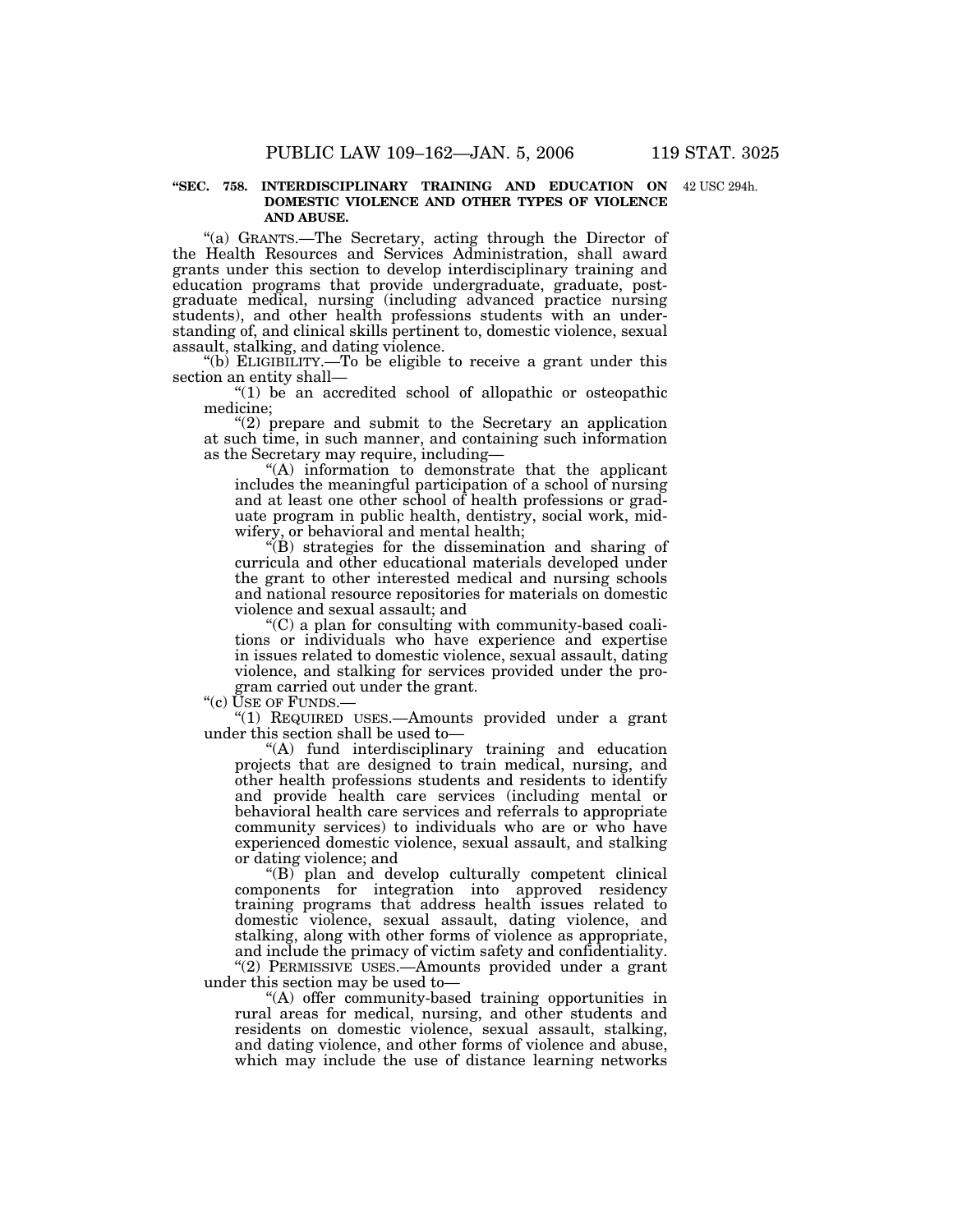and other available technologies needed to reach isolated rural areas; or

''(B) provide stipends to students who are underrepresented in the health professions as necessary to promote and enable their participation in clerkships, preceptorships, or other offsite training experiences that are designed to develop health care clinical skills related to domestic violence, sexual assault, dating violence, and stalking.<br>"(3) REQUIREMENTS.—

"(A) CONFIDENTIALITY AND SAFETY.—Grantees under this section shall ensure that all educational programs developed with grant funds address issues of confidentiality and patient safety, and that faculty and staff associated with delivering educational components are fully trained in procedures that will protect the immediate and ongoing security of the patients, patient records, and staff. Advocacy-based coalitions or other expertise available in the community shall be consulted on the development and adequacy of confidentially and security procedures, and shall be fairly compensated by grantees for their services.

''(B) RURAL PROGRAMS.—Rural training programs carried out under paragraph (2)(A) shall reflect adjustments in protocols and procedures or referrals that may be needed to protect the confidentiality and safety of patients who live in small or isolated communities and who are currently or have previously experienced violence or abuse.

"(4) CHILD AND ELDER ABUSE.—Issues related to child and elder abuse may be addressed as part of a comprehensive programmatic approach implemented under a grant under this section.

"(d) REQUIREMENTS OF GRANTEES.—<br>"(1) LIMITATION ON ADMINISTRATIVE EXPENSES.—A grantee shall not use more than 10 percent of the amounts received under a grant under this section for administrative expenses.

"(2) CONTRIBUTION OF FUNDS.—A grantee under this section, and any entity receiving assistance under the grant for training and education, shall contribute non-Federal funds, either directly or through in-kind contributions, to the costs of the activities to be funded under the grant in an amount that is not less than 25 percent of the total cost of such activities.

''(e) AUTHORIZATION OF APPROPRIATIONS.—There is authorized to be appropriated to carry out this section, \$3,000,000 for each of fiscal years 2007 through 2011. Amounts appropriated under this subsection shall remain available until expended.''.

#### **SEC. 504. GRANTS TO FOSTER PUBLIC HEALTH RESPONSES TO DOMESTIC VIOLENCE, DATING VIOLENCE, SEXUAL ASSAULT, AND STALKING GRANTS.**

Part P of title III of the Public Health Service Act (42 U.S.C. 280g et seq.) is amended by adding at the end the following: **''SEC. 399O. GRANTS TO FOSTER PUBLIC HEALTH RESPONSES TO DOMESTIC VIOLENCE, DATING VIOLENCE, SEXUAL**

**ASSAULT, AND STALKING.** ''(a) AUTHORITY TO AWARD GRANTS.—

 $!(1)$  IN GENERAL.—The Secretary, acting through the Director of the Centers for Disease Control and Prevention,

42 USC 280g–4.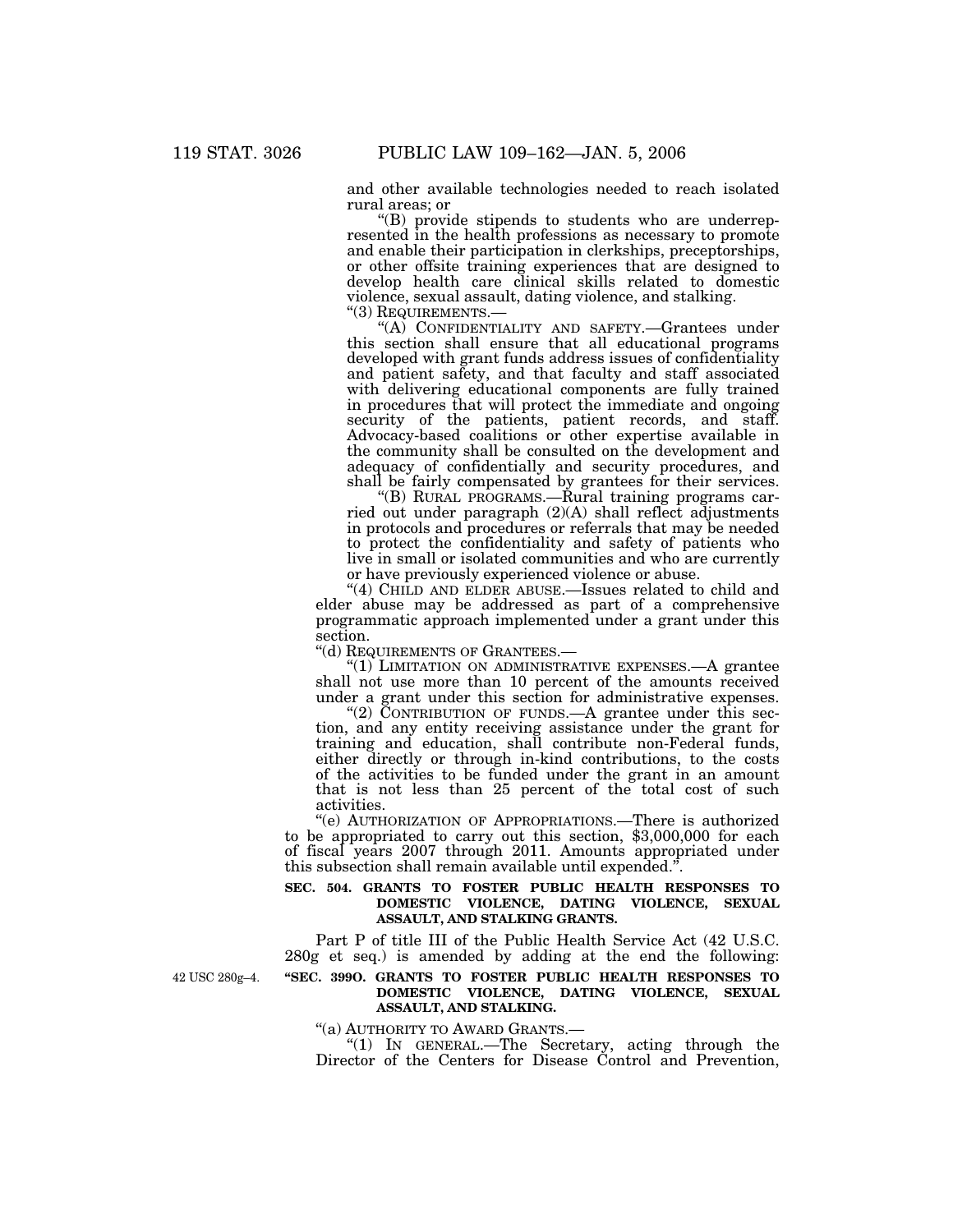shall award grants to eligible State, tribal, territorial, or local entities to strengthen the response of State, tribal, territorial, or local health care systems to domestic violence, dating violence, sexual assault, and stalking.

"(2) ELIGIBLE ENTITIES.—To be eligible to receive a grant under this section, an entity shall—

" $(A)$  be-

''(i) a State department (or other division) of health, a State domestic or sexual assault coalition or servicebased program, State law enforcement task force, or any other nonprofit, nongovernmental, tribal, territorial, or State entity with a history of effective work in the fields of domestic violence, dating violence, sexual assault or stalking, and health care; or

"(ii) a local, nonprofit domestic violence, dating violence, sexual assault, or stalking service-based program, a local department (or other division) of health, a local health clinic, hospital, or health system, or any other nonprofit, tribal, or local entity with a history of effective work in the field of domestic or sexual violence and health;

''(B) prepare and submit to the Secretary an application at such time, in such manner, and containing such agreements, assurances, and information as the Secretary determines to be necessary to carry out the purposes for which the grant is to be made; and

 $(C)$  demonstrate that the entity is representing a team of organizations and agencies working collaboratively to strengthen the response of the health care system involved to domestic violence, dating violence, sexual assault, or stalking and that such team includes domestic violence, dating violence, sexual assault or stalking and health care organizations.

''(3) DURATION.—A program conducted under a grant awarded under this section shall not exceed 2 years.

''(b) USE OF FUNDS.—

''(1) IN GENERAL.—An entity shall use amounts received under a grant under this section to design and implement comprehensive strategies to improve the response of the health care system involved to domestic or sexual violence in clinical and public health settings, hospitals, clinics, managed care settings (including behavioral and mental health), and other health settings.

''(2) MANDATORY STRATEGIES.—Strategies implemented under paragraph (1) shall include the following:

''(A) The implementation, dissemination, and evaluation of policies and procedures to guide health care professionals and behavioral and public health staff in responding to domestic violence, dating violence, sexual assault, and stalking, including strategies to ensure that health information is maintained in a manner that protects the patient's privacy and safety and prohibits insurance discrimination.

''(B) The development of on-site access to services to address the safety, medical, mental health, and economic needs of patients either by increasing the capacity of existing health care professionals and behavioral and public health staff to address domestic violence, dating violence,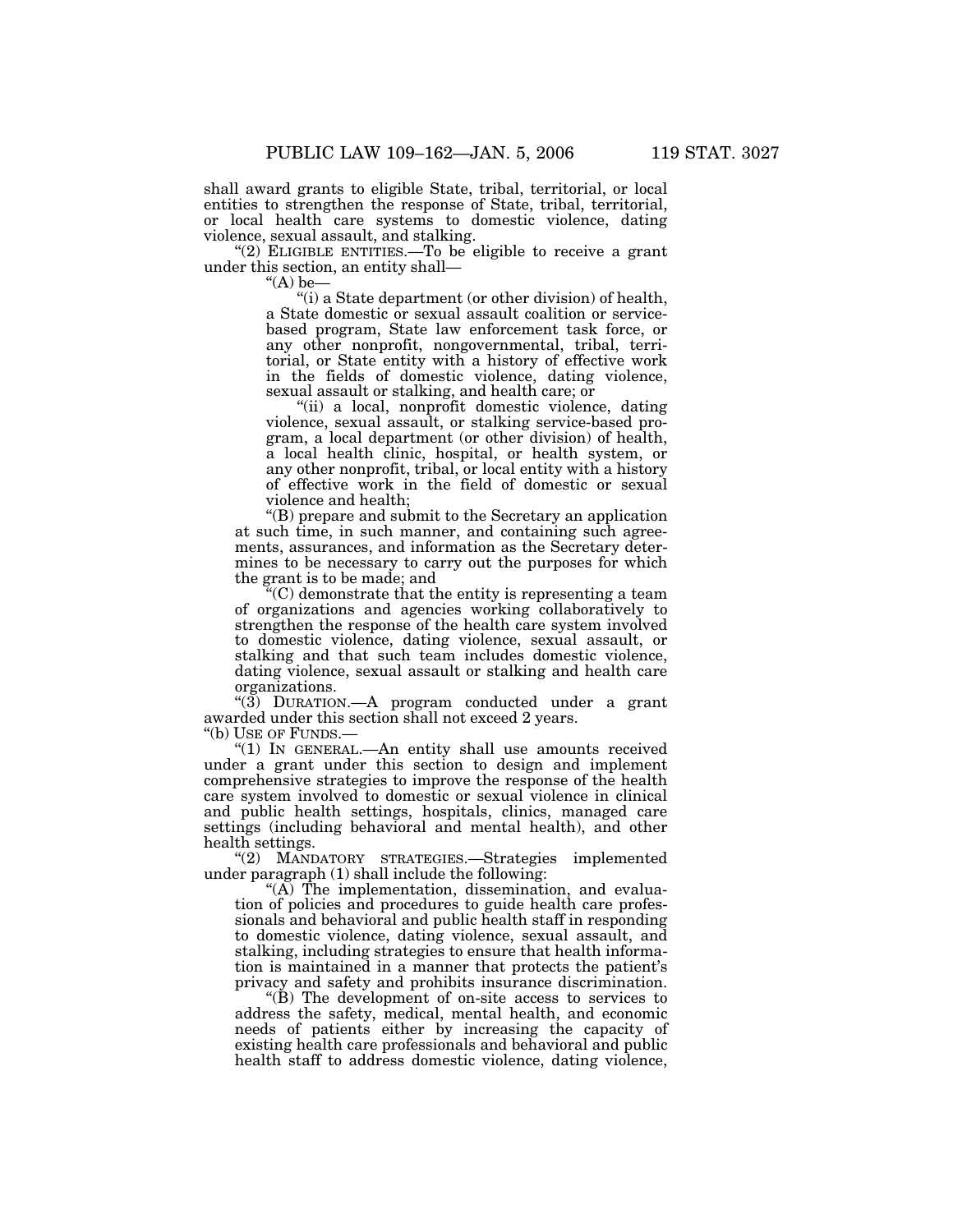sexual assault, and stalking, by contracting with or hiring domestic or sexual assault advocates to provide the services, or to model other services appropriate to the geographic and cultural needs of a site.

" $(\tilde{C})$  The evaluation of practice and the institutionalization of identification, intervention, and documentation including quality improvement measurements.

 $\mathrm{``(D)}$  The provision of training and followup technical assistance to health care professionals, behavioral and public health staff, and allied health professionals to identify, assess, treat, and refer clients who are victims of domestic violence, dating violence, sexual violence, or stalking.

''(3) PERMISSIVE STRATEGIES.—Strategies implemented under paragraph (1) may include the following:

" $(\overrightarrow{A})$  Where appropriate, the development of training modules and policies that address the overlap of child abuse, domestic violence, dating violence, sexual assault, and stalking and elder abuse as well as childhood exposure to domestic violence.

''(B) The creation, adaptation, and implementation of public education campaigns for patients concerning domestic violence, dating violence, sexual assault, and stalking prevention.

 $(C)$  The development, adaptation, and dissemination of domestic violence, dating violence, sexual assault, and stalking education materials to patients and health care professionals and behavioral and public health staff.

''(D) The promotion of the inclusion of domestic violence, dating violence, sexual assault, and stalking into health professional training schools, including medical, dental, nursing school, social work, and mental health curriculum.

"(E) The integration of domestic violence, dating violence, sexual assault, and stalking into health care accreditation and professional licensing examinations, such as medical, dental, social work, and nursing boards.

''(c) ALLOCATION OF FUNDS.—Funds appropriated under this section shall be distributed equally between State and local programs.

''(d) AUTHORIZATION OF APPROPRIATIONS.—There is authorized to be appropriated to award grants under this section, \$5,000,000 for each of fiscal years 2007 through 2011.''.

### **SEC. 505. RESEARCH ON EFFECTIVE INTERVENTIONS IN THE HEALTHCARE SETTING.**

Subtitle B of the Violence Against Women Act of 1994 (Public Law 103–322; 108 Stat. 1902 et seq.), as amended by the Violence Against Women Act of 2000 (114 Stat. 1491 et seq.), and as amended by this Act, is further amended by adding at the end the following: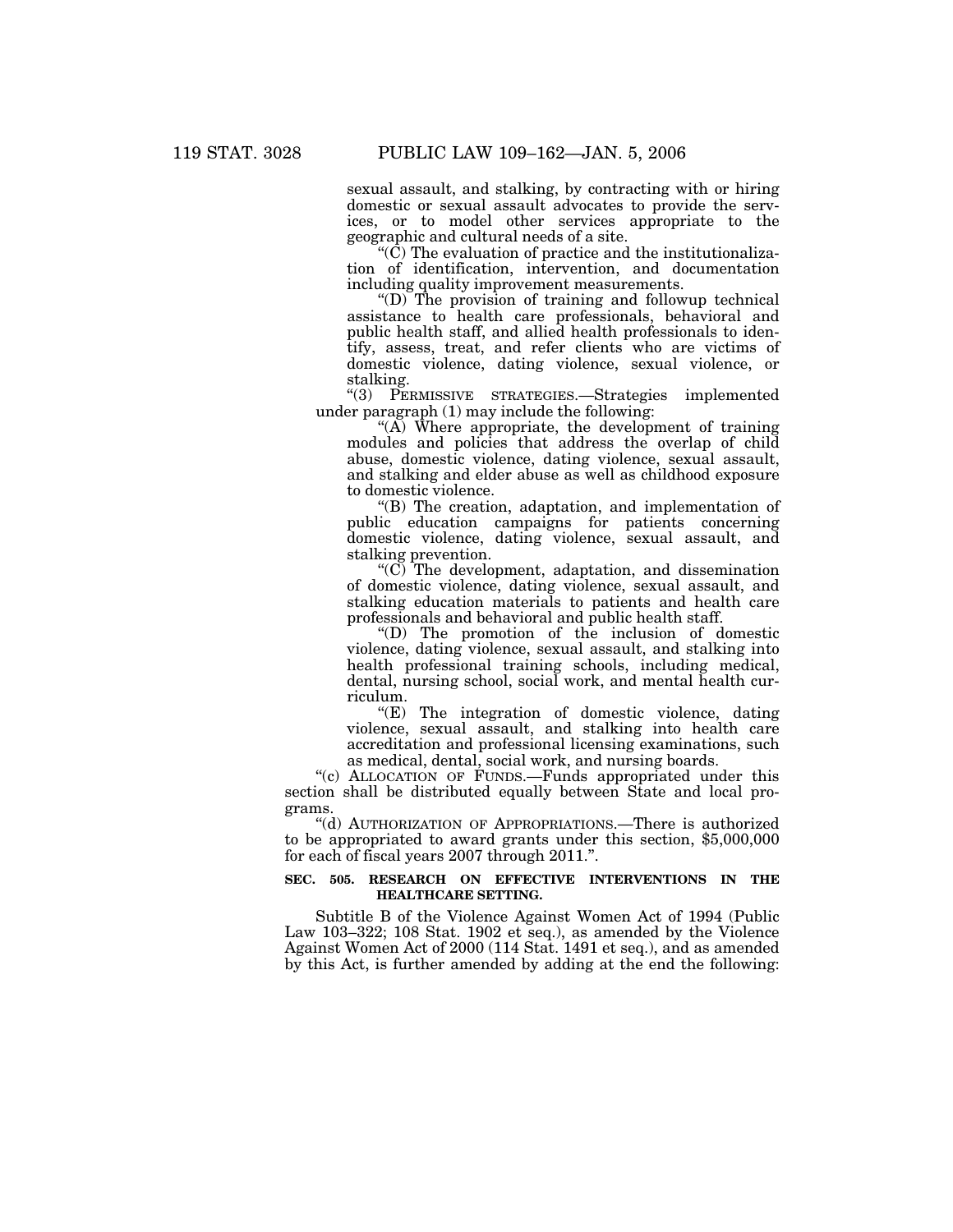## **''CHAPTER 11—RESEARCH ON EFFECTIVE INTERVEN-TIONS TO ADDRESS VIOLENCE AGAINST WOMEN**

#### **''SEC. 40297. RESEARCH ON EFFECTIVE INTERVENTIONS IN THE** 42 USC 13973. **HEALTH CARE SETTING.**

''(a) PURPOSE.—The Secretary, acting through the Director of the Centers for Disease Control and Prevention and the Director of the Agency for Healthcare Research and Quality, shall award grants and contracts to fund research on effective interventions in the health care setting that prevent domestic violence, dating violence, and sexual assault across the lifespan and that prevent the health effects of such violence and improve the safety and health of individuals who are currently being victimized. Grants. Contracts.

''(b) USE OF FUNDS.—Research conducted with amounts received under a grant or contract under this section shall include the following:

"(1) With respect to the authority of the Centers for Disease Control and Prevention—

''(A) research on the effects of domestic violence, dating violence, sexual assault, and childhood exposure to domestic, dating, or sexual violence, on health behaviors, health conditions, and the health status of individuals, families, and populations;

''(B) research and testing of best messages and strategies to mobilize public and health care provider action concerning the prevention of domestic, dating, or sexual violence; and

''(C) measure the comparative effectiveness and outcomes of efforts under this Act to reduce violence and increase women's safety.

"(2) With respect to the authority of the Agency for Healthcare Research and Quality—

''(A) research on the impact on the health care system, health care utilization, health care costs, and health status of domestic violence, dating violence, and childhood exposure to domestic and dating violence, sexual violence and stalking and childhood exposure; and

 $\mathcal{L}(B)$  research on effective interventions within primary care and emergency health care settings and with health care settings that include clinical partnerships within community domestic violence providers for adults and children exposed to domestic or dating violence.

''(c) USE OF DATA.—Research funded under this section shall be utilized by eligible entities under section 399O of the Public Health Service Act.

''(d) AUTHORIZATION OF APPROPRIATIONS.—There is authorized to be appropriated to carry out this section, \$5,000,000 for each of fiscal years 2007 through 2011.''.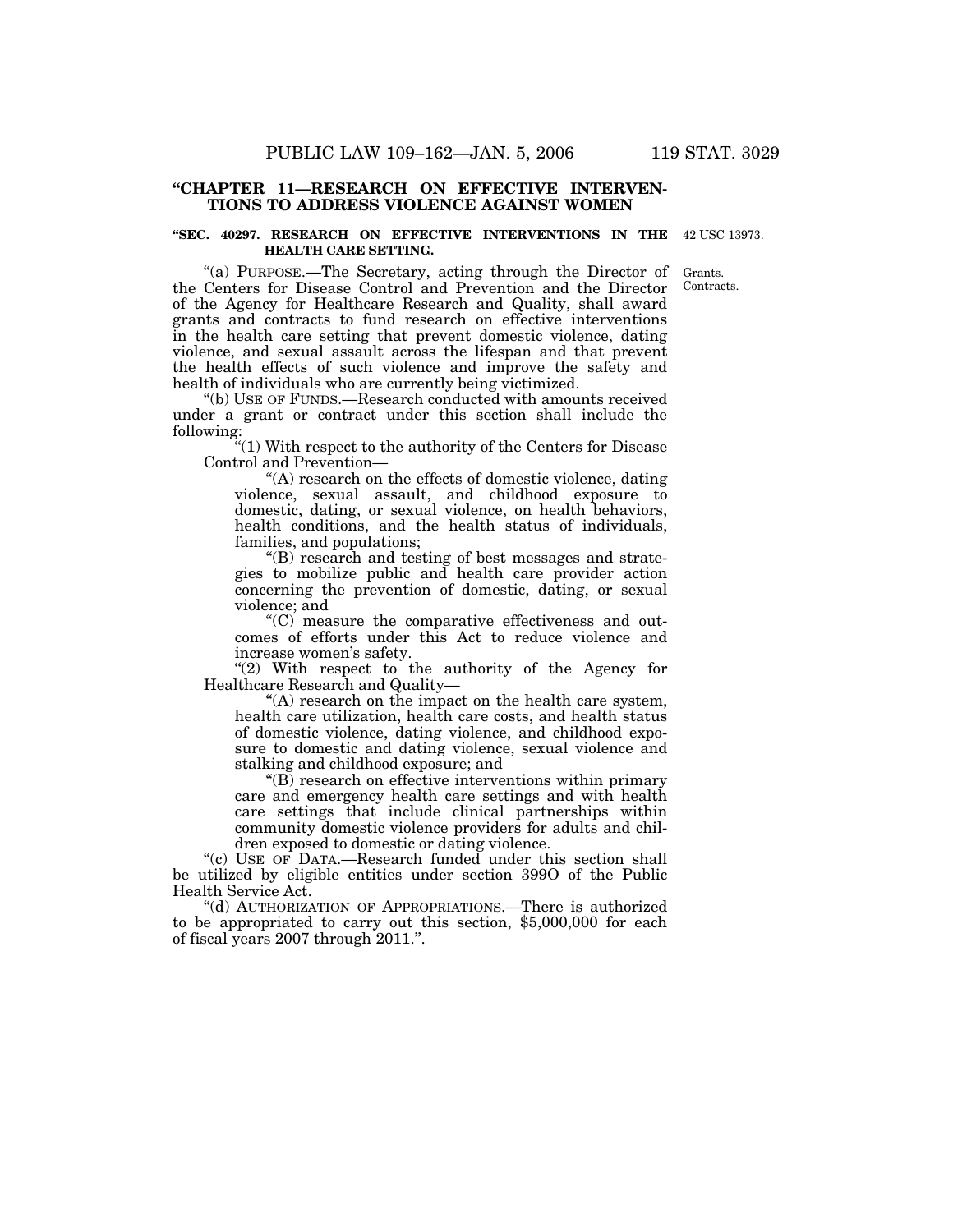## **TITLE VI—HOUSING OPPORTUNITIES AND SAFETY FOR BATTERED WOMEN AND CHILDREN**

#### **SEC. 601. ADDRESSING THE HOUSING NEEDS OF VICTIMS OF DOMESTIC VIOLENCE, DATING VIOLENCE, SEXUAL ASSAULT, AND STALKING.**

The Violence Against Women Act of 1994 (42 U.S.C. 13701 et seq.) is amended by adding at the end the following:

# **''Subtitle N—Addressing the Housing Needs of Victims of Domestic Violence, Dating Violence, Sexual Assault, and Stalking**

42 USC 14043e.

#### **''SEC. 41401. FINDINGS.**

''Congress finds that:

 $\sqrt{\ }$ (1) There is a strong link between domestic violence and homelessness. Among cities surveyed, 44 percent identified domestic violence as a primary cause of homelessness.

"(2) Ninety-two percent of homeless women have experienced severe physical or sexual abuse at some point in their lives. Of all homeless women and children, 60 percent had been abused by age 12, and 63 percent have been victims of intimate partner violence as adults.

"(3) Women and families across the country are being discriminated against, denied access to, and even evicted from public and subsidized housing because of their status as victims of domestic violence.

"(4) A recent survey of legal service providers around the country found that these providers have responded to almost 150 documented eviction cases in the last year alone where the tenant was evicted because of the domestic violence crimes committed against her. In addition, nearly 100 clients were denied housing because of their status as victims of domestic violence.

"(5) Women who leave their abusers frequently lack adequate emergency shelter options. The lack of adequate emergency options for victims presents a serious threat to their safety and the safety of their children. Requests for emergency shelter by homeless women with children increased by 78 percent of United States cities surveyed in 2004. In the same year, 32 percent of the requests for shelter by homeless families went unmet due to the lack of available emergency shelter beds.

''(6) The average stay at an emergency shelter is 60 days, while the average length of time it takes a homeless family to secure housing is 6 to 10 months.

''(7) Victims of domestic violence often return to abusive partners because they cannot find long-term housing.

"(8) There are not enough Federal housing rent vouchers available to accommodate the number of people in need of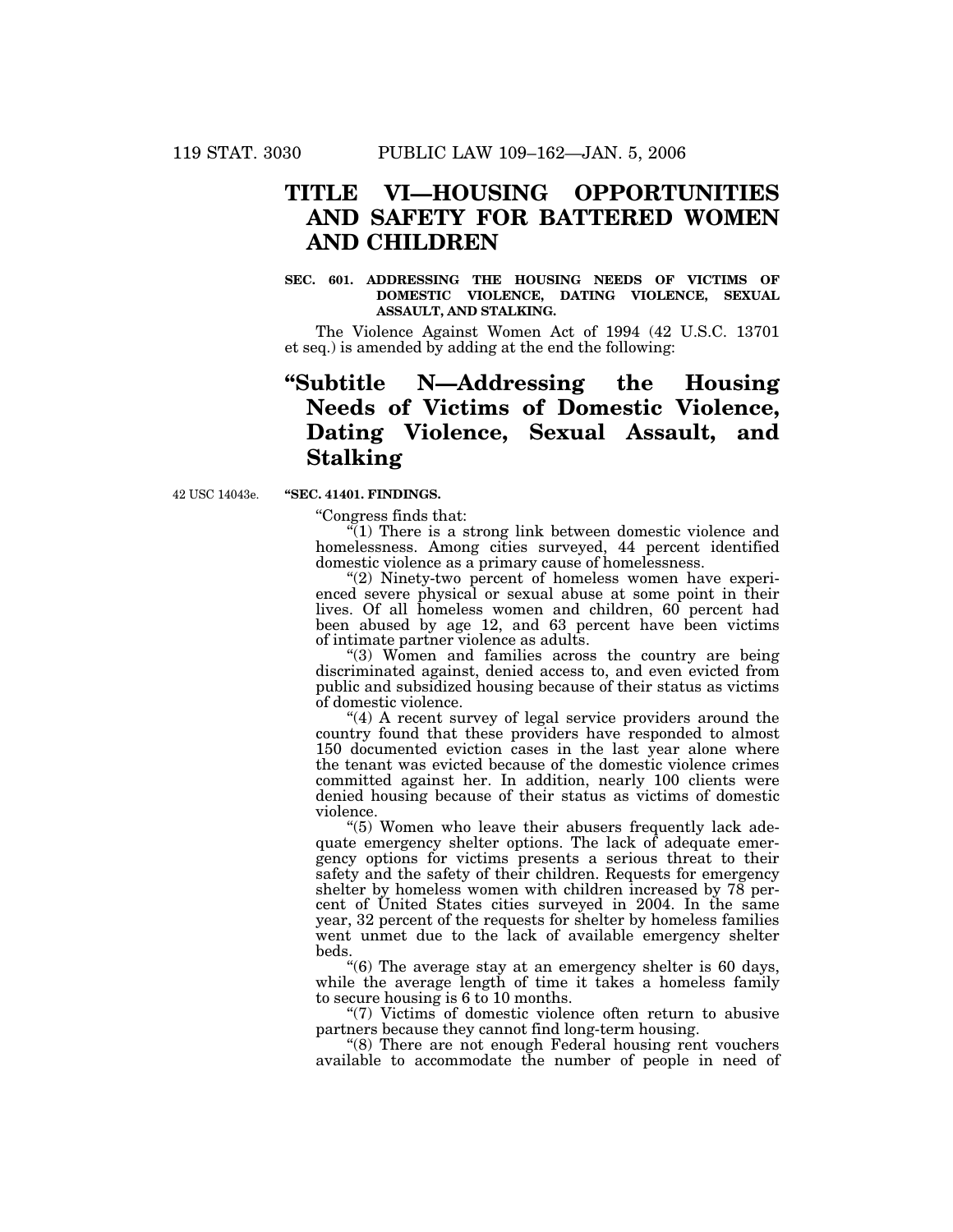long-term housing. Some people remain on the waiting list for Federal housing rent vouchers for years, while some lists are closed.

''(9) Transitional housing resources and services provide an essential continuum between emergency shelter provision and independent living. A majority of women in transitional housing programs stated that had these programs not existed, they would have likely gone back to abusive partners.

''(10) Because abusers frequently manipulate finances in an effort to control their partners, victims often lack steady income, credit history, landlord references, and a current address, all of which are necessary to obtain long-term permanent housing.

"(11) Victims of domestic violence in rural areas face additional barriers, challenges, and unique circumstances, such as geographical isolation, poverty, lack of public transportation systems, shortages of health care providers, under-insurance or lack of health insurance, difficulty ensuring confidentiality in small communities, and decreased access to many resources (such as advanced education, job opportunities, and adequate childcare).

"(12) Congress and the Secretary of Housing and Urban" Development have recognized in recent years that families experiencing domestic violence have unique needs that should be addressed by those administering the Federal housing programs.

#### **''SEC. 41402. PURPOSE.**

''The purpose of this subtitle is to reduce domestic violence, dating violence, sexual assault, and stalking, and to prevent homelessness by—

 $"(1)$  protecting the safety of victims of domestic violence, dating violence, sexual assault, and stalking who reside in homeless shelters, public housing, assisted housing, tribally designated housing, or other emergency, transitional, permanent, or affordable housing, and ensuring that such victims have meaningful access to the criminal justice system without jeopardizing such housing;

"(2) creating long-term housing solutions that develop communities and provide sustainable living solutions for victims of domestic violence, dating violence, sexual assault, and stalking;

"(3) building collaborations among victim service providers, homeless service providers, housing providers, and housing agencies to provide appropriate services, interventions, and training to address the housing needs of victims of domestic violence, dating violence, sexual assault, and stalking; and

''(4) enabling public and assisted housing agencies, tribally designated housing entities, private landlords, property management companies, and other housing providers and agencies to respond appropriately to domestic violence, dating violence, sexual assault, and stalking, while maintaining a safe environment for all housing residents.

#### **''SEC. 41403. DEFINITIONS.**

''For purposes of this subtitle—

 $\sqrt[n]{(1)}$  the term 'assisted housing' means housing assisted—

42 USC 14043e–1.

42 USC 14043e–2.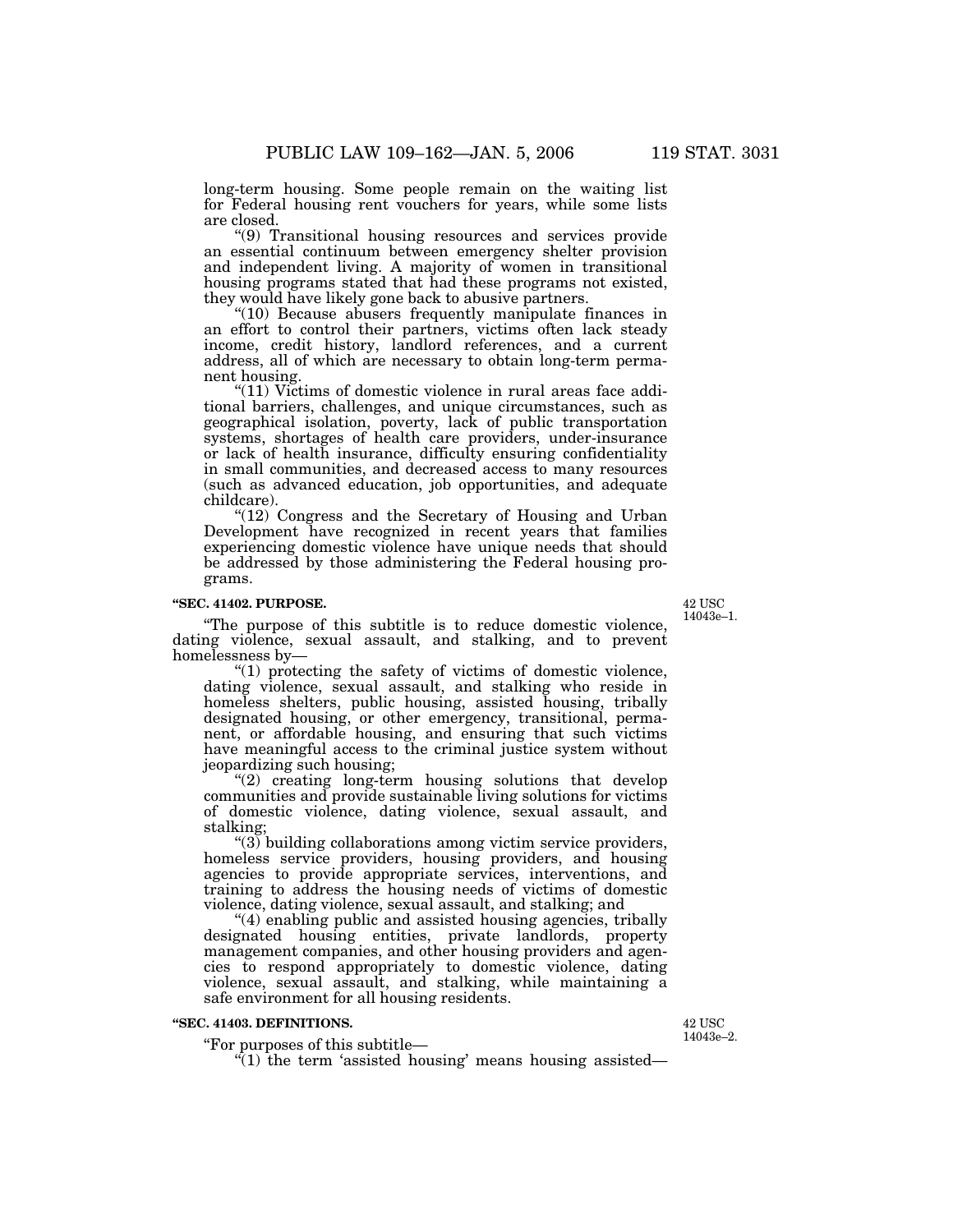"(A) under sections 213, 220, 221(d)(3), 221(d)(4), 223(e), 231, or 236 of the National Housing Act (12 U.S.C.  $1715l(d)(3)$ , (d)(4), or  $1715z-1$ );

''(B) under section 101 of the Housing and Urban Development Act of 1965 (12 U.S.C. 1701s);

 $\degree$ (C) under section 202 of the Housing Act of 1959 (12 U.S.C. 1701q);

''(D) under section 811 of the Cranston-Gonzales National Affordable Housing Act (42 U.S.C. 8013);

''(E) under title II of the Cranston-Gonzales National Affordable Housing Act (42 U.S.C. 12701 et seq.);

" $(F)$  under subtitle D of title VIII of the Cranston-Gonzalez National Affordable Housing Act (42 U.S.C. 12901 et seq.);

 $\sqrt[G]{G}$  under title I of the Housing and Community Development Act of 1974 (42 U.S.C. 5301 et seq.); or

''(H) under section 8 of the United States Housing Act of 1937 (42 U.S.C. 1437f);

"(2) the term 'continuum of care' means a community plan developed to organize and deliver housing and services to meet the specific needs of people who are homeless as they move to stable housing and achieve maximum self-sufficiency;

"(3) the term 'low-income housing assistance voucher' means housing assistance described in section 8 of the United States Housing Act of 1937 (42 U.S.C. 1437f);

"(4) the term 'public housing' means housing described in section 3(b)(1) of the United States Housing Act of 1937 (42 U.S.C. 1437a(b)(1));

"(5) the term 'public housing agency' means an agency described in section 3(b)(6) of the United States Housing Act of 1937 (42 U.S.C. 1437a(b)(6));

''(6) the terms 'homeless', 'homeless individual', and 'homeless person'—

''(A) mean an individual who lacks a fixed, regular, and adequate nighttime residence; and

''(B) includes—

''(i) an individual who—

''(I) is sharing the housing of other persons due to loss of housing, economic hardship, or a similar reason;

''(II) is living in a motel, hotel, trailer park, or campground due to the lack of alternative adequate accommodations;

''(III) is living in an emergency or transitional shelter;

''(IV) is abandoned in a hospital; or

''(V) is awaiting foster care placement;

"(ii) an individual who has a primary nighttime residence that is a public or private place not designed for or ordinarily used as a regular sleeping accommodation for human beings; or

''(iii) migratory children (as defined in section 1309 of the Elementary and Secondary Education Act of 1965; 20 U.S.C. 6399) who qualify as homeless under this section because the children are living in circumstances described in this paragraph;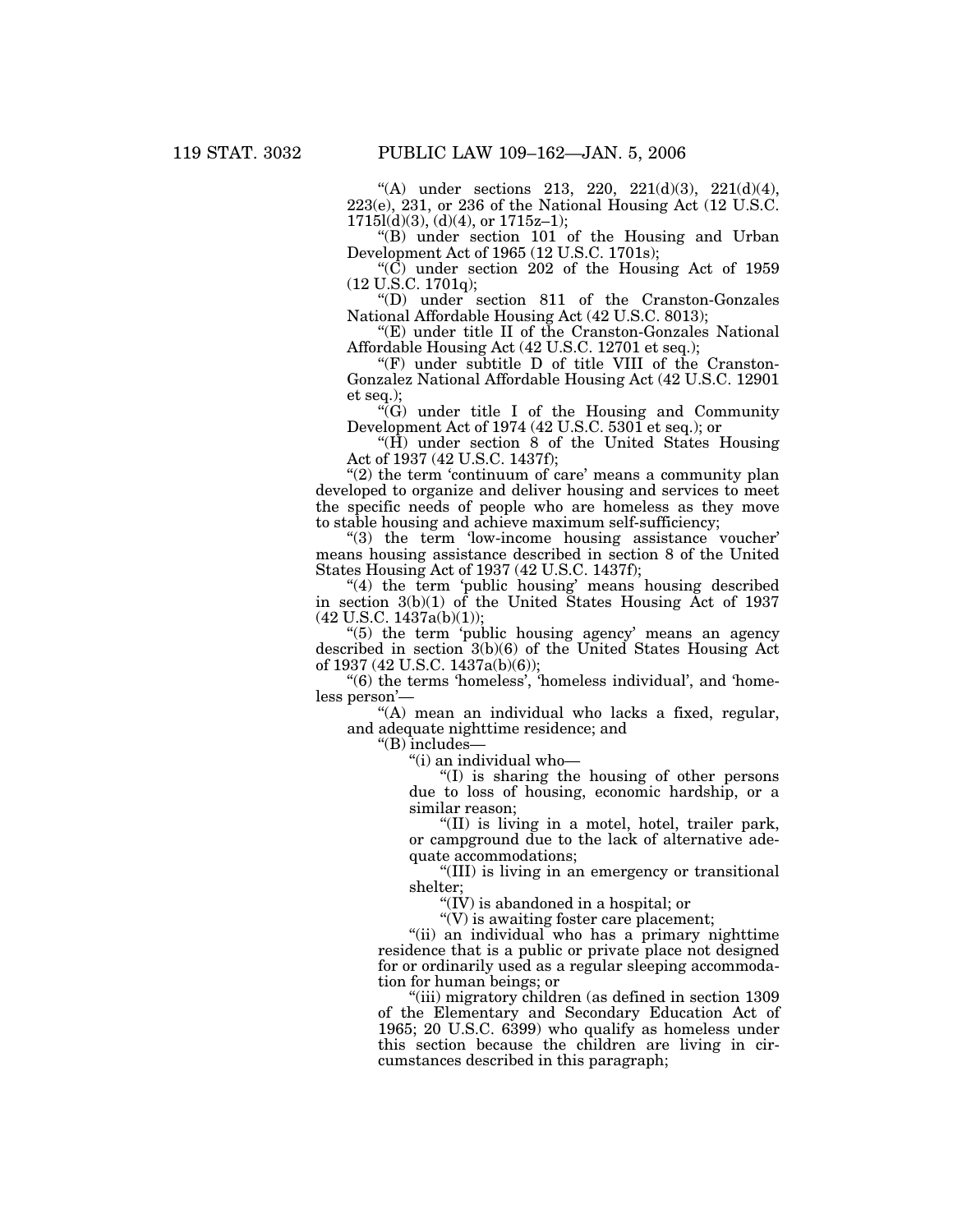"(7) the term 'homeless service provider' means a nonprofit, nongovernmental homeless service provider, such as a homeless shelter, a homeless service or advocacy program, a tribal organization serving homeless individuals, or coalition or other nonprofit, nongovernmental organization carrying out a community-based homeless or housing program that has a documented history of effective work concerning homelessness;

''(8) the term 'tribally designated housing' means housing assistance described in the Native American Housing Assistance and Self-Determination Act of 1996 (25 U.S.C. 4101 et seq.); and

 $(9)$  the term 'tribally designated housing entity' means a housing entity described in the Native American Housing Assistance and Self-Determination Act of 1996 (25 U.S.C. 4103(21));

#### **''SEC. 41404. COLLABORATIVE GRANTS TO INCREASE THE LONG-TERM STABILITY OF VICTIMS.**

14043e–3.

''(a) GRANTS AUTHORIZED.—

"(1) In GENERAL.—The Secretary of Health and Human Services, acting through the Administration of Children and Families, in partnership with the Secretary of Housing and Urban Development, shall award grants, contracts, or cooperative agreements for a period of not less than 2 years to eligible entities to develop long-term sustainability and self-sufficiency options for adult and youth victims of domestic violence, dating violence, sexual assault, and stalking who are currently homeless or at risk for becoming homeless.

''(2) AMOUNT.—The Secretary of Health and Human Services shall award funds in amounts—

''(A) not less than \$25,000 per year; and

"(B) not more than  $$1,000,000$  per year.

''(b) ELIGIBLE ENTITIES.—To be eligible to receive funds under this section, an entity shall demonstrate that it is a coalition or partnership, applying jointly, that—

''(1) shall include a domestic violence victim service provider;

 $\cdot$ (2) shall include—

''(A) a homeless service provider;

''(B) a nonprofit, nongovernmental community housing development organization or a Department of Agriculture rural housing service program; or

 $(C)$  in the absence of a homeless service provider on tribal lands or nonprofit, nongovernmental community housing development organization on tribal lands, a tribally designated housing entity or tribal housing consortium; ''(3) may include a dating violence, sexual assault, or

stalking victim service provider;

 $\mathcal{H}(4)$  may include housing developers, housing corporations, State housing finance agencies, other housing agencies, and associations representing landlords;

"(5) may include a public housing agency or tribally designated housing entity;

''(6) may include tenant organizations in public or tribally designated housing, as well as nonprofit, nongovernmental tenant organizations;

# 42 USC

Contracts.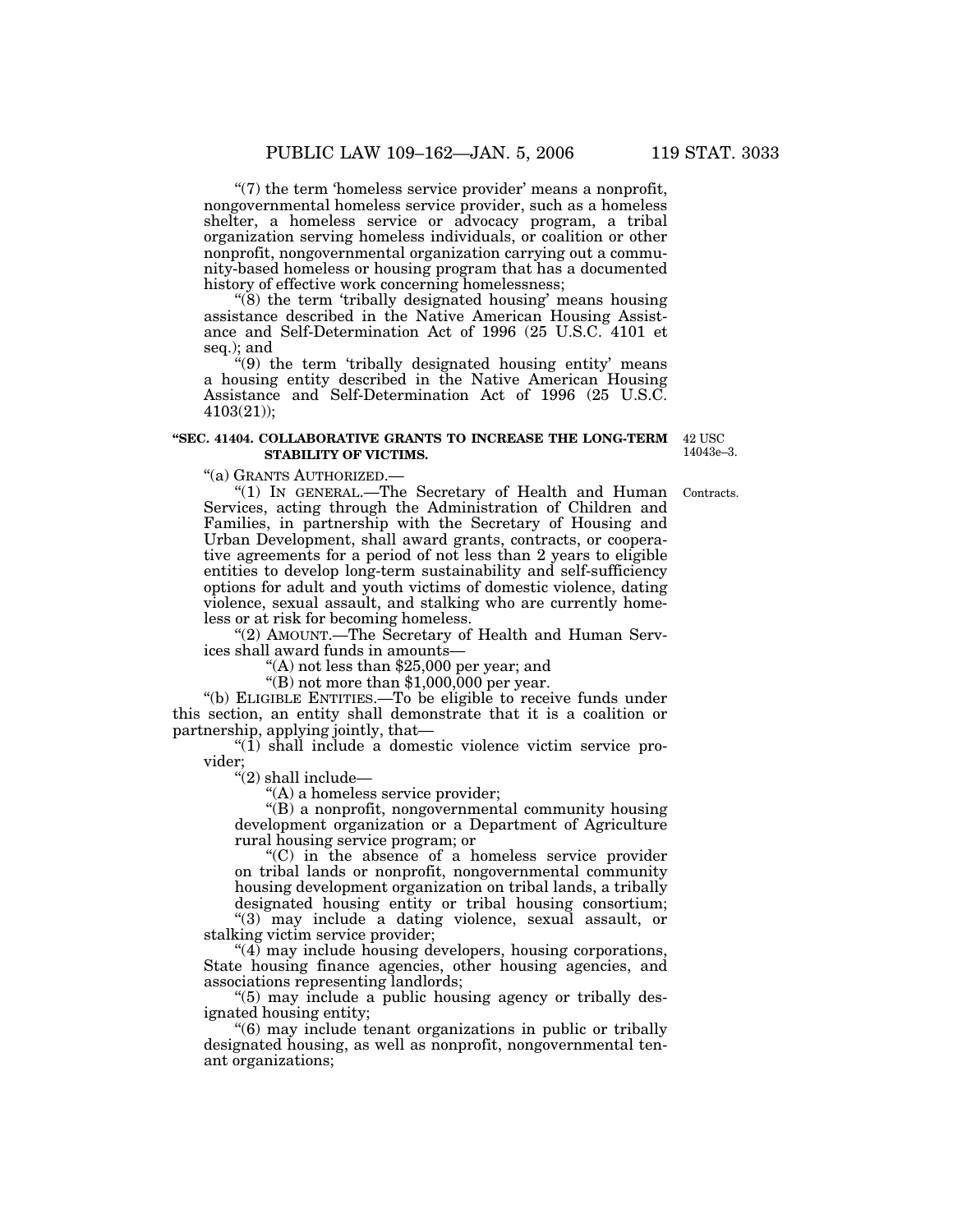"(7) may include other nonprofit, nongovernmental organizations participating in the Department of Housing and Urban Development's Continuum of Care process;

''(8) may include a State, tribal, territorial, or local government or government agency; and

''(9) may include any other agencies or nonprofit, nongovernmental organizations with the capacity to provide effective help to adult and youth victims of domestic violence, dating violence, sexual assault, or stalking.

''(c) APPLICATION.—Each eligible entity seeking funds under this section shall submit an application to the Secretary of Health and Human Services at such time, in such manner, and containing such information as the Secretary of Health and Human Services may require.<br>"(d) USE OF FUNDS.—

" $(1)$  In GENERAL.—Funds awarded to eligible entities under subsection (a) shall be used to design or replicate and implement new activities, services, and programs to increase the stability and self-sufficiency of, and create partnerships to develop long-term housing options for adult and youth victims of domestic violence, dating violence, sexual assault, or stalking, and their dependents, who are currently homeless or at risk of becoming homeless.

''(2) ACTIVITIES, SERVICES, PROGRAMS.—Such activities, services, or programs described in paragraph (1) shall develop sustainable long-term living solutions in the community by—

''(A) coordinating efforts and resources among the various groups and organizations comprised in the entity to access existing private and public funding;

''(B) assisting with the placement of individuals and families in long-term housing; and

''(C) providing services to help individuals or families find and maintain long-term housing, including financial assistance and support services;

''(3) may develop partnerships with individuals, organizations, corporations, or other entities that provide capital costs for the purchase, preconstruction, construction, renovation, repair, or conversion of affordable housing units;

 $(4)$  may use funds for the administrative expenses related to the continuing operation, upkeep, maintenance, and use of housing described in paragraph (3); and

''(5) may provide to the community information about housing and housing programs, and the process to locate and obtain long-term housing.

''(e) LIMITATION.—Funds provided under paragraph (a) shall not be used for construction, modernization or renovation.

''(f) UNDERSERVED POPULATIONS AND PRIORITIES.—In awarding grants under this section, the Secretary of Health and Human Services shall—

" $(1)$  give priority to linguistically and culturally specific services;

" $(2)$  give priority to applications from entities that include a sexual assault service provider as described in subsection  $(b)(3)$ ; and

 $\cdot$ (3) award a minimum of 15 percent of the funds appropriated under this section in any fiscal year to tribal organizations.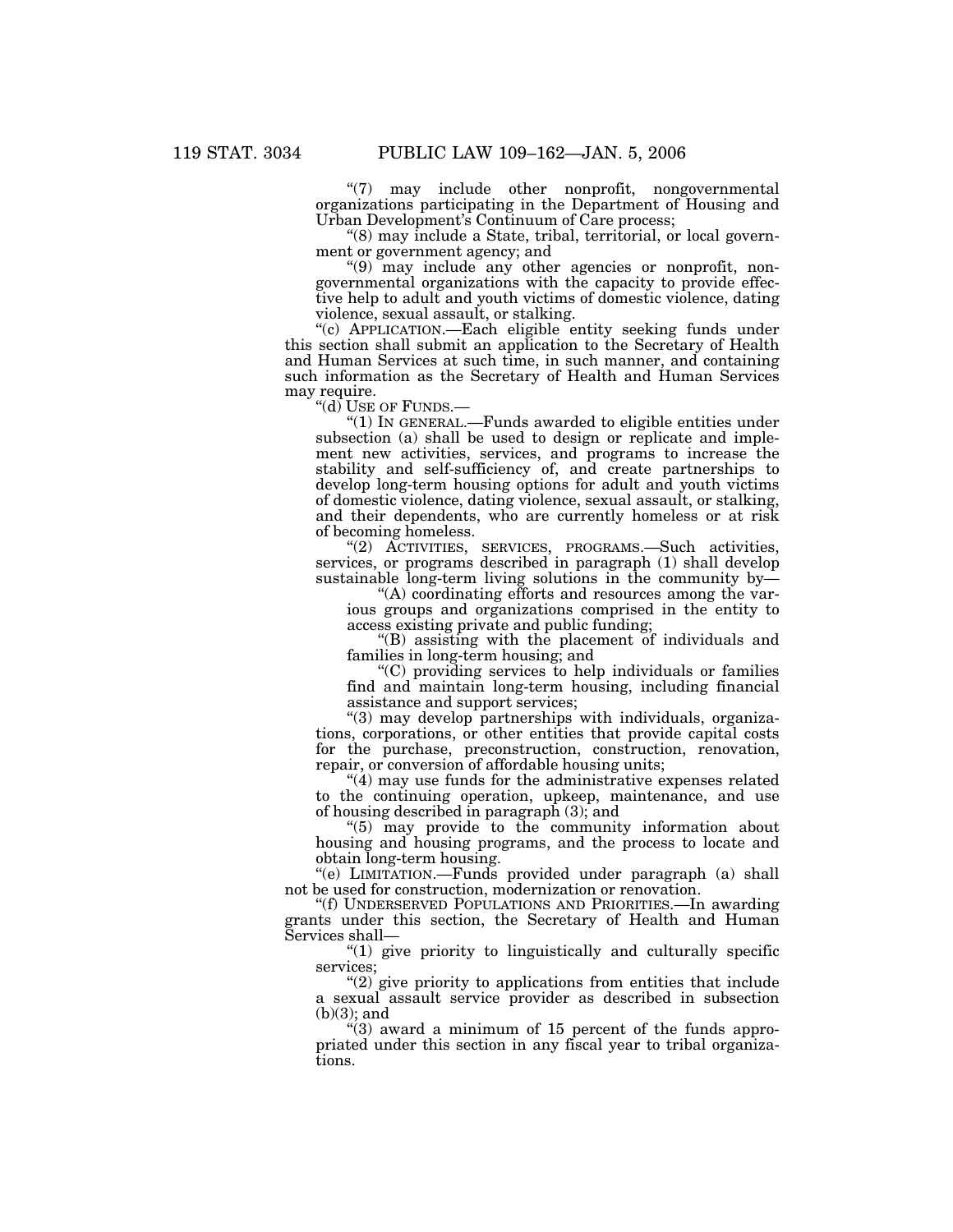''(1) AFFORDABLE HOUSING.—The term 'affordable housing' means housing that complies with the conditions set forth in section 215 of the Cranston-Gonzalez National Affordable Housing Act (42 U.S.C. 12745).

" $(2)$  LONG-TERM HOUSING.—The term 'long-term housing' means housing that is sustainable, accessible, affordable, and safe for the foreseeable future and is—

''(A) rented or owned by the individual;

''(B) subsidized by a voucher or other program which is not time-limited and is available for as long as the individual meets the eligibility requirements for the voucher or program; or

''(C) provided directly by a program, agency, or organization and is not time-limited and is available for as long as the individual meets the eligibility requirements for the program, agency, or organization.

''(h) EVALUATION, MONITORING, ADMINISTRATION, AND TECH-NICAL ASSISTANCE.—For purposes of this section—

" $(1)$  up to 5 percent of the funds appropriated under subsection (i) for each fiscal year may be used by the Secretary of Health and Human Services for evaluation, monitoring, and administration costs under this section; and

" $(2)$  up to 8 percent of the funds appropriated under subsection (i) for each fiscal year may be used to provide technical assistance to grantees under this section.

''(i) AUTHORIZATION OF APPROPRIATIONS.—There are authorized to be appropriated \$10,000,000 for each of fiscal years 2007 through 2011 to carry out the provisions of this section.

#### **''SEC. 41405. GRANTS TO COMBAT VIOLENCE AGAINST WOMEN IN** 42 USC **PUBLIC AND ASSISTED HOUSING.**

14043e–4.

''(a) PURPOSE.—It is the purpose of this section to assist eligible grantees in responding appropriately to domestic violence, dating violence, sexual assault, and stalking so that the status of being a victim of such a crime is not a reason for the denial or loss of housing. Such assistance shall be accomplished through—

 $(1)$  education and training of eligible entities;

"(2) development and implementation of appropriate housing policies and practices;

"(3) enhancement of collaboration with victim service providers and tenant organizations; and

''(4) reduction of the number of victims of such crimes who are evicted or denied housing because of crimes and lease violations committed or directly caused by the perpetrators of such crimes.

''(b) GRANTS AUTHORIZED.—

"(1) IN GENERAL.—The Attorney General, acting through Contracts. the Director of the Violence Against Women Office of the Department of Justice ('Director'), and in consultation with the Secretary of Housing and Urban Development ('Secretary'), and the Secretary of Health and Human Services, acting through the Administration for Children, Youth and Families ('ACYF'), shall award grants and contracts for not less than 2 years to eligible grantees to promote the full and equal access to and use of housing by adult and youth victims of domestic violence, dating violence, sexual assault, and stalking.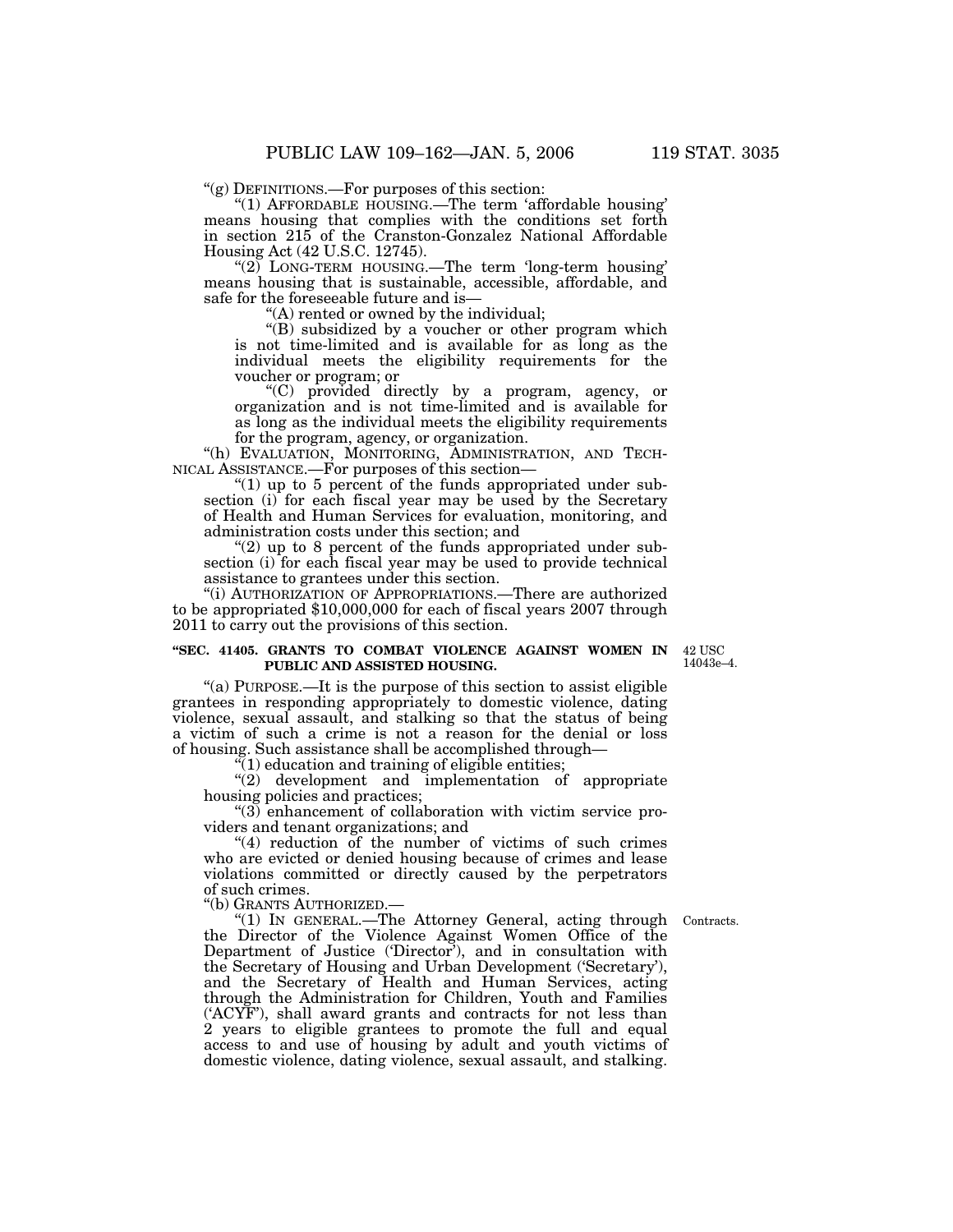"(2) AMOUNTS.—Not less than 15 percent of the funds appropriated to carry out this section shall be available for grants to tribally designated housing entities.

"(3) AWARD BASIS.—The Attorney General shall award grants and contracts under this section on a competitive basis.

"(4) LIMITATION.—Appropriated funds may only be used for the purposes described in subsection (f).<br>"(c) ELIGIBLE GRANTEES.—

" $(1)$  In GENERAL.—Eligible grantees are—

''(A) public housing agencies;

''(B) principally managed public housing resident management corporations, as determined by the Secretary;

''(C) public housing projects owned by public housing agencies;

''(D) tribally designated housing entities; and

''(E) private, for-profit, and nonprofit owners or managers of assisted housing.

''(2) SUBMISSION REQUIRED FOR ALL GRANTEES.—To receive assistance under this section, an eligible grantee shall certify that—

''(A) its policies and practices do not prohibit or limit a resident's right to summon police or other emergency assistance in response to domestic violence, dating violence, sexual assault, or stalking;

''(B) programs and services are developed that give a preference in admission to adult and youth victims of such violence, consistent with local housing needs, and applicable law and the Secretary's instructions;

''(C) it does not discriminate against any person—

"(i) because that person is or is perceived to be, or has a family or household member who is or is perceived to be, a victim of such violence; or

''(ii) because of the actions or threatened actions of the individual who the victim, as certified in subsection (e), states has committed or threatened to commit acts of such violence against the victim, or against the victim's family or household member;

''(D) plans are developed that establish meaningful consultation and coordination with local victim service providers, tenant organizations, linguistically and culturally specific service providers, State domestic violence and sexual assault coalitions, and, where they exist, tribal domestic violence and sexual assault coalitions; and

''(E) its policies and practices will be in compliance with those described in this paragraph within the later of 1 year or a period selected by the Attorney General in consultation with the Secretary and ACYF.

''(d) APPLICATION.—Each eligible entity seeking a grant under this section shall submit an application to the Attorney General at such a time, in such a manner, and containing such information as the Attorney General may require.

''(e) CERTIFICATION.—

"(1) IN GENERAL.—A public housing agency, tribally designated housing entity, or assisted housing provider receiving funds under this section may request that an individual claiming relief under this section certify that the individual is a victim of domestic violence, dating violence, sexual assault,

Certification.

Deadline.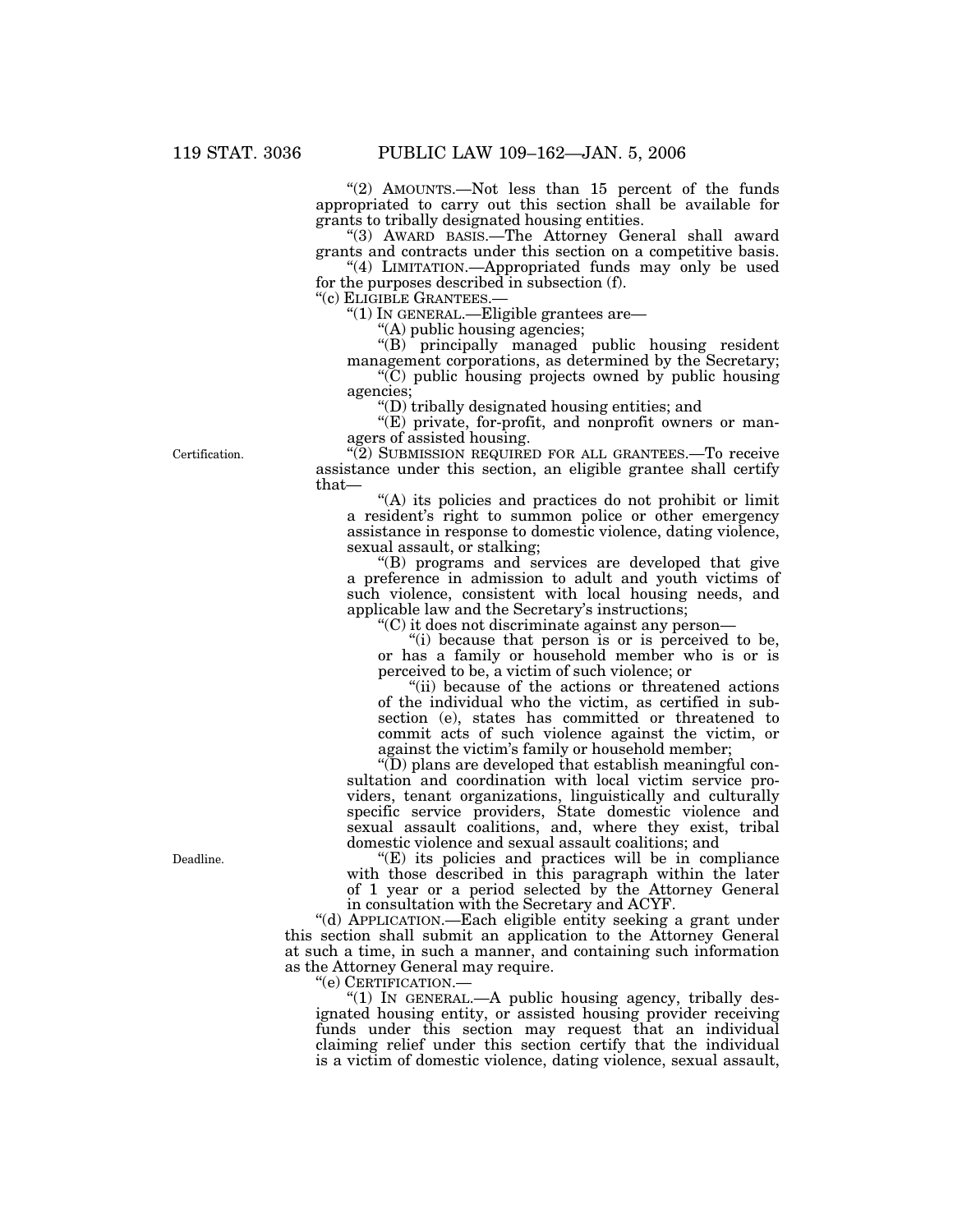or stalking. The individual shall provide a copy of such certifi-Records. cation to the public housing agency, tribally designated housing entity, or assisted housing provider within a reasonable period of time after the agency or authority requests such certification.

''(2) CONTENTS.—An individual may satisfy the certification requirement of paragraph (1) by—

"(A) providing the public housing agency, tribally designated housing entity, or assisted housing provider with documentation, signed by an employee, agent, or volunteer of a victim service provider, an attorney, a member of the clergy, a medical professional, or any other professional from whom the victim has sought assistance in addressing domestic violence, dating violence, sexual assault, or stalking, or the effects of abuse; or

''(B) producing a Federal, State, tribal, territorial, or local police or court record.

''(3) LIMITATION.—Nothing in this subsection shall be construed to require any housing agency, assisted housing provider, tribally designated housing entity, owner, or manager to demand that an individual produce official documentation or physical proof of the individual's status as a victim of domestic violence, dating violence, sexual assault, or stalking, in order to receive any of the benefits provided in this section. A housing agency, assisted housing provider, tribally designated housing entity, owner, or manager may provide benefits to an individual based solely on the individual's statement or other corroborating evidence.

''(4) CONFIDENTIALITY.—

''(A) IN GENERAL.—All information provided to any housing agency, assisted housing provider, tribally designated housing entity, owner, or manager pursuant to paragraph (1), including the fact that an individual is a victim of domestic violence, dating violence, sexual assault, or stalking, shall be retained in confidence by such agency, and shall neither be entered into any shared database, nor provided to any related housing agency, assisted housing provider, tribally designated housing entity, owner, or manager, except to the extent that disclosure is—

"(i) requested or consented to by the individual in writing; or

''(ii) otherwise required by applicable law.

''(B) NOTIFICATION.—Public housing agencies must provide notice to tenants of their rights under this section, including their right to confidentiality and the limits thereof, and to owners and managers of their rights and obligations under this section.

"(f) USE OF FUNDS. - Grants and contracts awarded pursuant to subsection (a) shall provide to eligible entities personnel, training, and technical assistance to develop and implement policies, practices, and procedures, making physical improvements or changes, and developing or enhancing collaborations for the purposes of—

''(1) enabling victims of domestic violence, dating violence, sexual assault, and stalking with otherwise disqualifying rental, credit, or criminal histories to be eligible to obtain housing or housing assistance, if such victims would otherwise qualify for housing or housing assistance and can provide documented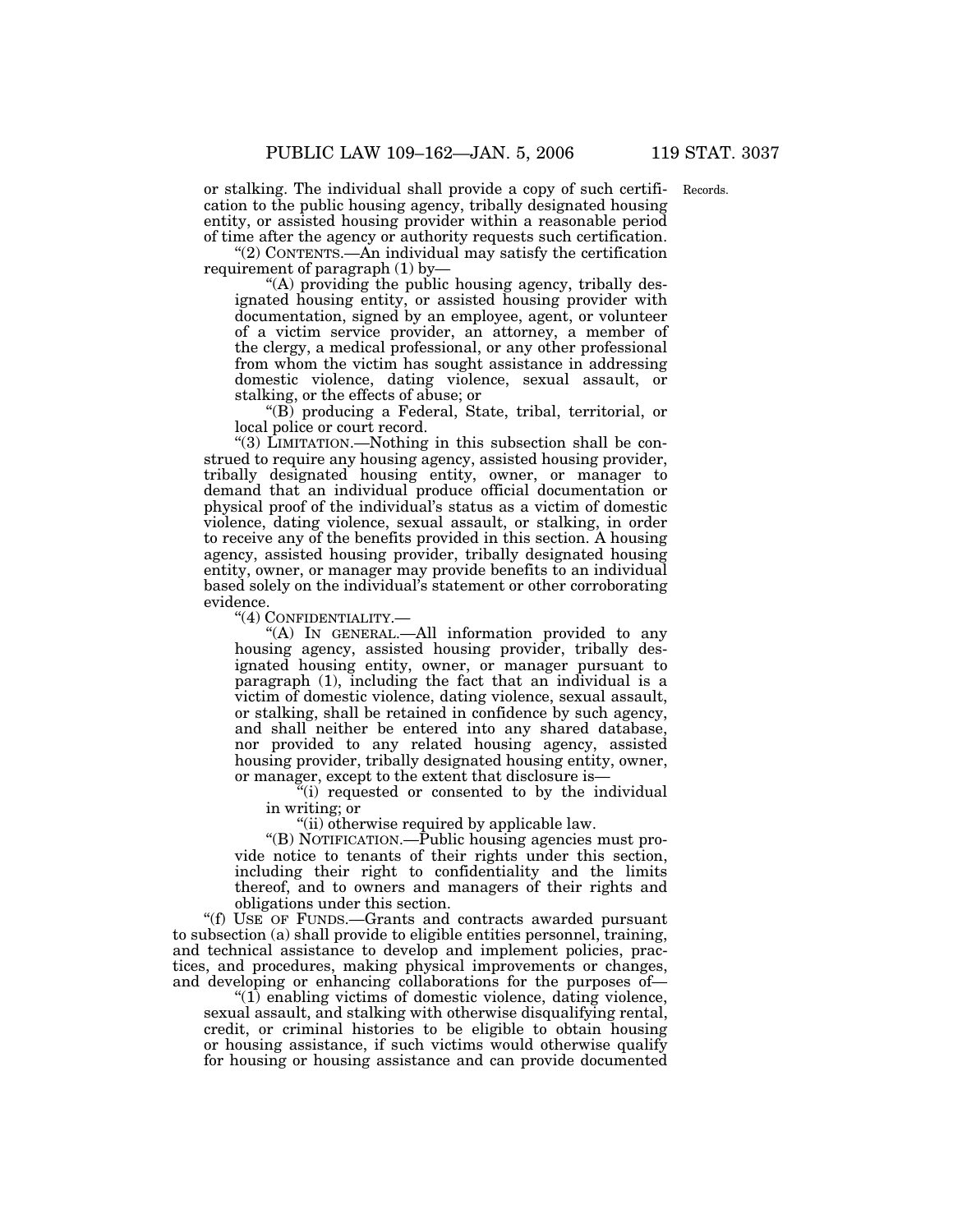evidence that demonstrates the causal connection between such violence or abuse and the victims' negative histories;

 $(2)$  permitting applicants for housing or housing assistance to provide incomplete rental and employment histories, otherwise required as a condition of admission or assistance, if the victim believes that providing such rental and employment history would endanger the victim's or the victim children's safety;

''(3) protecting victims' confidentiality, including protection of victims' personally identifying information, address, or rental history;

 $\mathcal{H}(4)$  assisting victims who need to leave a public housing, tribally designated housing, or assisted housing unit quickly to protect their safety, including those who are seeking transfer to a new public housing unit, tribally designated housing unit, or assisted housing unit, whether in the same or a different neighborhood or jurisdiction;

''(5) enabling the public housing agency, tribally designated housing entity, or assisted housing provider, or the victim, to remove, consistent with applicable State law, the perpetrator of domestic violence, dating violence, sexual assault, or stalking without evicting, removing, or otherwise penalizing the victim;

''(6) enabling the public housing agency, tribally designated housing entity, or assisted housing provider, when notified, to honor court orders addressing rights of access to or control of the property, including civil protection orders issued to protect the victim and issued to address the distribution or possession of property among the household members in cases where a family breaks up;

 $\degree$ (7) developing and implementing more effective security policies, protocols, and services;

''(8) allotting not more than 15 percent of funds awarded under the grant to make modest physical improvements to enhance safety;

''(9) training personnel to more effectively identify and respond to victims of domestic violence, dating violence, sexual assault, and stalking; and

''(10) effectively providing notice to applicants and residents of the above housing policies, practices, and procedures.

"(g) AUTHORIZATION OF APPROPRIATIONS.—There are authorized to be appropriated \$10,000,000 for each of fiscal years 2007 through 2011 to carry out the provisions of this section.

''(h) TECHNICAL ASSISTANCE.—Up to 12 percent of the amount appropriated under subsection (g) for each fiscal year shall be used by the Attorney General for technical assistance costs under this section."

#### **SEC. 602. TRANSITIONAL HOUSING ASSISTANCE GRANTS FOR VICTIMS OF DOMESTIC VIOLENCE, DATING VIOLENCE, SEXUAL ASSAULT, OR STALKING.**

(a) IN GENERAL.—Section 40299 of the Violence Against Women Act of 1994 (42 U.S.C. 13975) is amended—

 $(1)$  in subsection  $(a)$ 

(A) by inserting ''the Department of Housing and Urban Development, and the Department of Health and Human Services," after "Department of Justice,";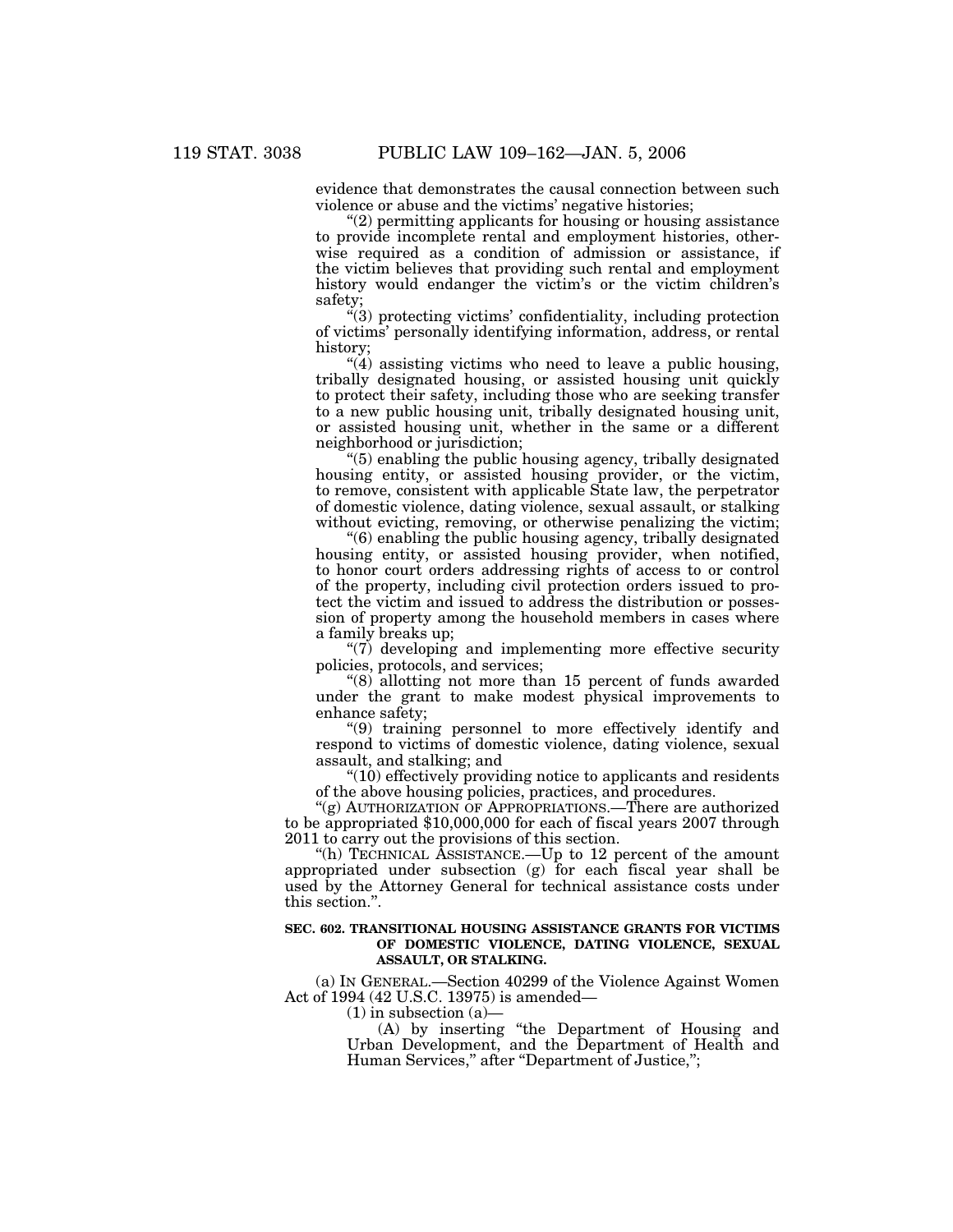(B) by inserting '', including domestic violence and sexual assault victim service providers, domestic violence and sexual assault coalitions, other nonprofit, nongovernmental organizations, or community-based and culturally specific organizations, that have a documented history of effective work concerning domestic violence, dating violence, sexual assault, or stalking'' after ''other organizations''; and

(C) in paragraph (1), by inserting '', dating violence, sexual assault, or stalking" after "domestic violence"; (2) in subsection (b)—

(A) by redesignating paragraphs (1) and (2) as paragraphs (2) and (3), respectively;

(B) in paragraph (3), as redesignated, by inserting dating violence, sexual assault, or stalking" after ''violence'';

(C) by inserting before paragraph (2), as redesignated, the following:

''(1) transitional housing, including funding for the operating expenses of newly developed or existing transitional housing.''; and

(D) in paragraph (3)(B) as redesignated, by inserting ''Participation in the support services shall be voluntary. Receipt of the benefits of the housing assistance described in paragraph (2) shall not be conditioned upon the participation of the youth, adults, or their dependents in any or all of the support services offered them." after "assistance.'';

(3) in paragraph (1) of subsection (c), by striking ''18 months" and inserting "24 months";

 $(4)$  in subsection  $(d)(2)$ 

(A) by striking "and" at the end of subparagraph  $(A)$ ;

(B) by redesignating subparagraph (B) as subparagraph (C); and

(C) by inserting after subparagraph (A) the following:

''(B) provide assurances that any supportive services offered to participants in programs developed under subsection  $(b)(3)$  are voluntary and that refusal to receive such services shall not be grounds for termination from the program or eviction from the victim's housing; and'';  $(5)$  in subsection  $(e)(2)$ —

(A) in subparagraph (A), by inserting ''purpose and'' before "amount";

 $(B)$  in clause (ii) of subparagraph  $(C)$ , by striking "and";

(C) in subparagraph (D), by striking the period and inserting "; and"; and

(D) by adding at the end the following new subparagraph:

 $E(E)$  the client population served and the number of individuals requesting services that the transitional housing program is unable to serve as a result of a lack of resources.''; and

 $(6)$  in subsection  $(g)$ —

(A) in paragraph  $(1)$ , by striking "\$30,000,000" and inserting "\$40,000,000";

 $(B)$  in paragraph  $(1)$ , by striking "2004" and inserting ''2007'';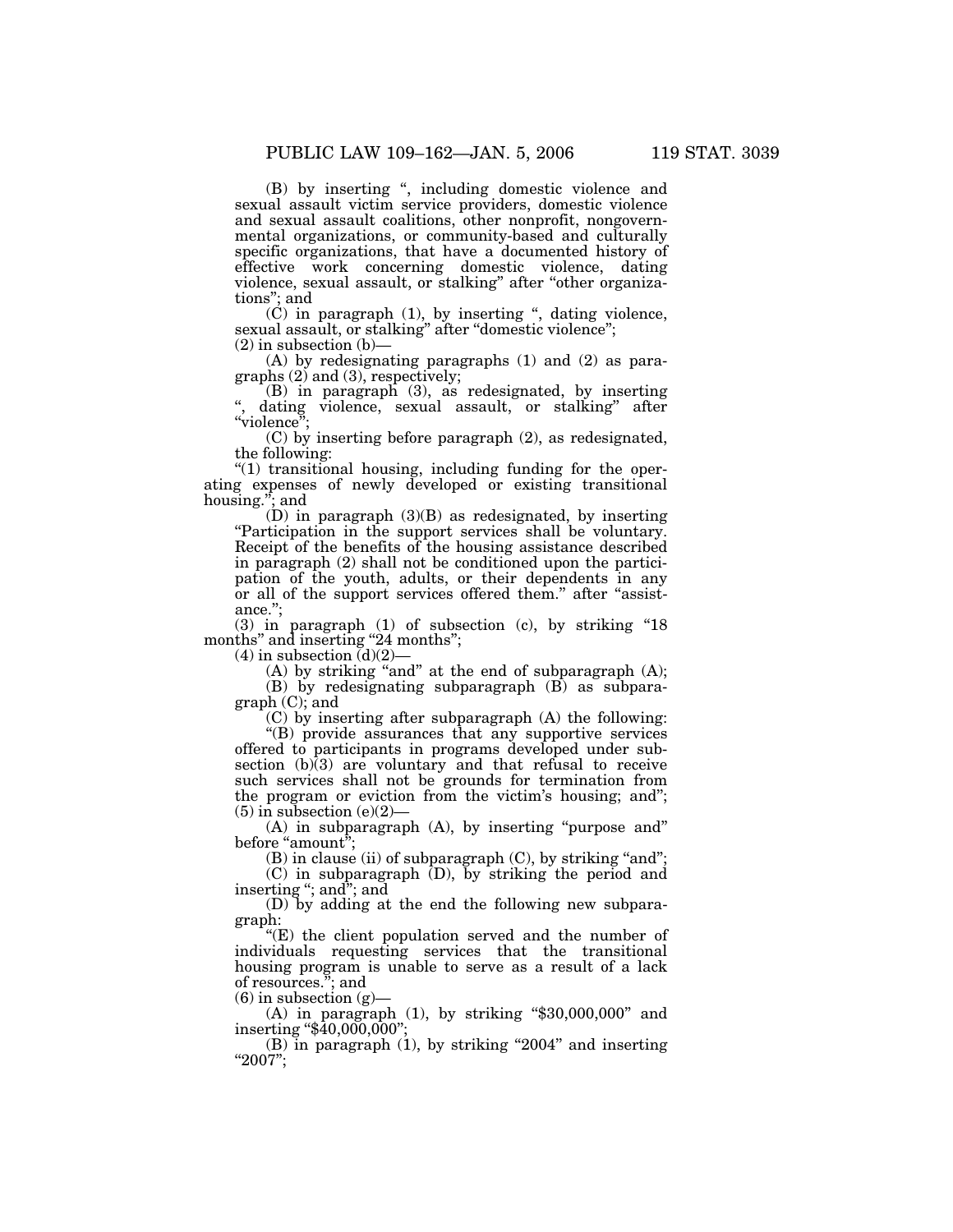(C) in paragraph (1), by striking ''2008'' and inserting  $"2011"$ 

(D) in paragraph (2), by striking ''not more than 3 percent" and inserting "up to 5 percent";

(E) in paragraph (2), by inserting ''evaluation, monitoring, technical assistance,'' before ''salaries''; and

 $(F)$  in paragraph  $(3)$ , by adding at the end the following new subparagraphs:<br>"(C) UNDERSERVED POPULATIONS.-

"(i) A minimum of 7 percent of the total amount appropriated in any fiscal year shall be allocated to tribal organizations serving adult and youth victims of domestic violence, dating violence, sexual assault, or stalking, and their dependents.

''(ii) Priority shall be given to projects developed under subsection (b) that primarily serve underserved populations.''.

#### **SEC. 603. PUBLIC HOUSING AUTHORITY PLANS REPORTING REQUIRE-MENT.**

Section 5A of the United States Housing Act of 1937 (42 U.S.C. 1437c–1) is amended—

 $(1)$  in subsection  $(a)$ 

(A) in paragraph  $(1)$ , by striking "paragraph  $(2)$ " and inserting "paragraph (3)";

(B) by redesignating paragraph (2) as paragraph (3); and

(C) by inserting after paragraph (1) the following:

"(2) STATEMENT OF GOALS.—The 5-year plan shall include a statement by any public housing agency of the goals, objectives, policies, or programs that will enable the housing authority to serve the needs of child and adult victims of domestic violence, dating violence, sexual assault, or stalking.'';

(2) in subsection  $(d)$ , by redesignating paragraphs  $(13)$ , (14), (15), (16), (17), and (18), as paragraphs (14), (15), (16), (17), (18), and (19), respectively; and

(3) by inserting after paragraph (12) the following:

"(13) DOMESTIC VIOLENCE, DATING VIOLENCE, SEXUAL ASSAULT, OR STALKING PROGRAMS.—A description of—

''(A) any activities, services, or programs provided or offered by an agency, either directly or in partnership with other service providers, to child or adult victims of domestic violence, dating violence, sexual assault, or stalking;

''(B) any activities, services, or programs provided or offered by a public housing agency that helps child and adult victims of domestic violence, dating violence, sexual assault, or stalking, to obtain or maintain housing; and

"(C) any activities, services, or programs provided or offered by a public housing agency to prevent domestic violence, dating violence, sexual assault, and stalking, or to enhance victim safety in assisted families.''.

#### **SEC. 604. HOUSING STRATEGIES.**

Section 105(b)(1) of the Cranston-Gonzalez National Affordable Housing Act  $(42 \text{ U.S.C. } 12705(b)(1))$  is amended by inserting after ''immunodeficiency syndrome,'' the following: ''victims of domestic violence, dating violence, sexual assault, and stalking''.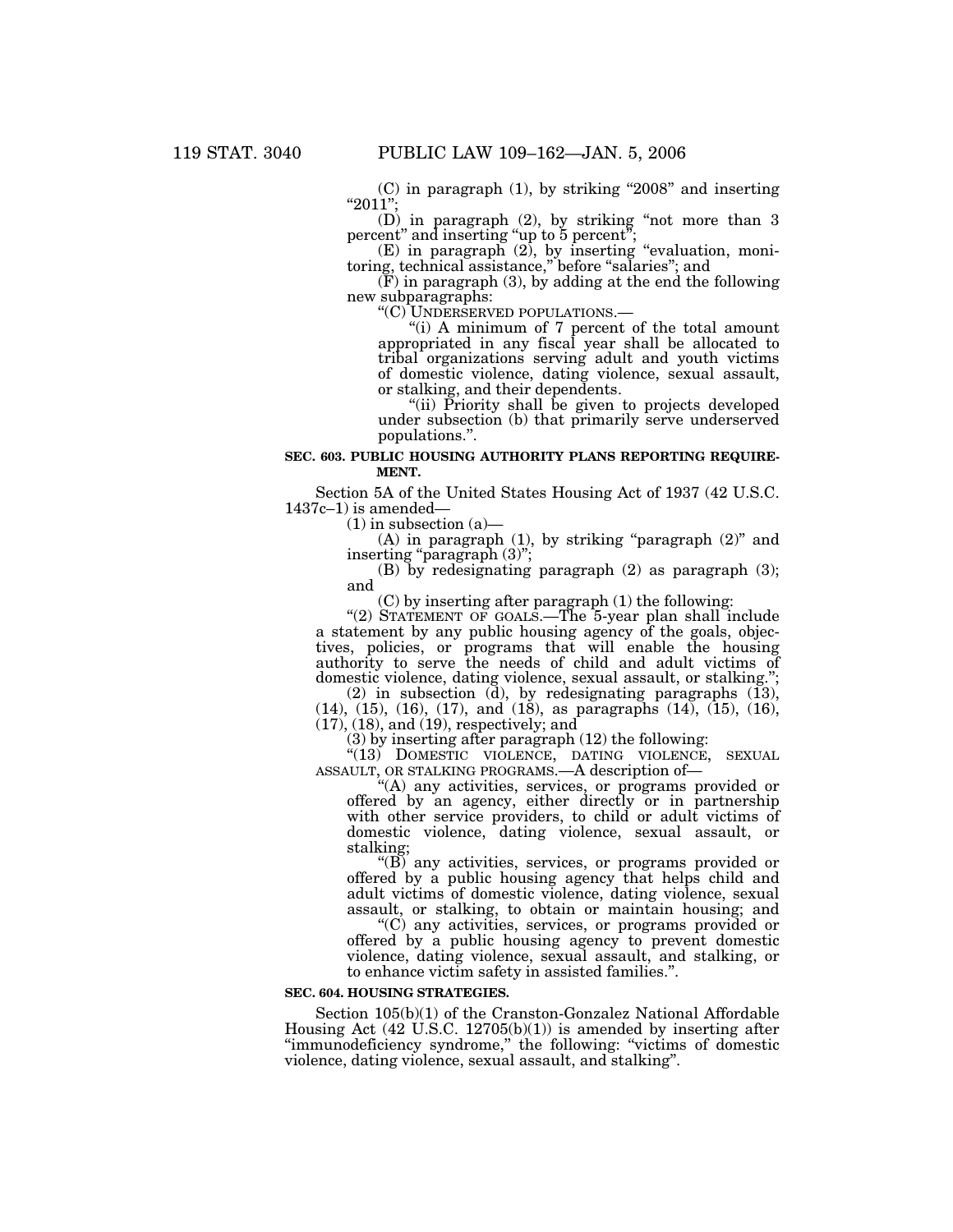#### **SEC. 605. AMENDMENT TO THE MCKINNEY-VENTO HOMELESS ASSIST-ANCE ACT.**

Section 423 of the Stewart B. McKinney Homeless Assistance Act (42 U.S.C. 11383) is amended—

(1) by adding at the end of subsection (a) the following: "(8) CONFIDENTIALITY.-

''(A) VICTIM SERVICE PROVIDERS.—In the course of awarding grants or implementing programs under this subsection, the Secretary shall instruct any victim service provider that is a recipient or subgrantee not to disclose for purposes of a Homeless Management Information System personally identifying information about any client. The Secretary may, after public notice and comment, require or ask such recipients and subgrantees to disclose for purposes of a Homeless Management Information System nonpersonally identifying data that has been de-identified, encrypted, or otherwise encoded. Nothing in this section shall be construed to supersede any provision of any Federal, State, or local law that provides greater protection than this paragraph for victims of domestic violence, dating violence, sexual assault, or stalking.

"(B) DEFINITIONS.—<br>"(i) PERSONALLY IDENTIFYING INFORMATION OR PER-SONAL INFORMATION.—The term 'personally identifying information' or 'personal information' means individually identifying information for or about an individual including information likely to disclose the location of a victim of domestic violence, dating violence, sexual assault, or stalking, including—

''(I) a first and last name;

"(II) a home or other physical address;

''(III) contact information (including a postal, e-mail or Internet protocol address, or telephone or facsimile number);

"(IV) a social security number; and

''(V) any other information, including date of birth, racial or ethnic background, or religious affiliation, that, in combination with any other non-personally identifying information would serve to identify any individual.

''(ii) VICTIM SERVICE PROVIDER.—The term 'victim service provider' or 'victim service providers' means a nonprofit, nongovernmental organization including rape crisis centers, battered women's shelters, domestic violence transitional housing programs, and other programs whose primary mission is to provide services to victims of domestic violence, dating violence, sexual assault, or stalking.''.

#### **SEC. 606. AMENDMENTS TO THE LOW-INCOME HOUSING ASSISTANCE VOUCHER PROGRAM.**

Section 8 of the United States Housing Act of 1937 (42 U.S.C. 1437f) is amended—

(1) in subsection (c), by adding at the end the following new paragraph:

 $\sqrt{f}(9)(\overline{A})$  That an applicant or participant is or has been a victim of domestic violence, dating violence, or stalking is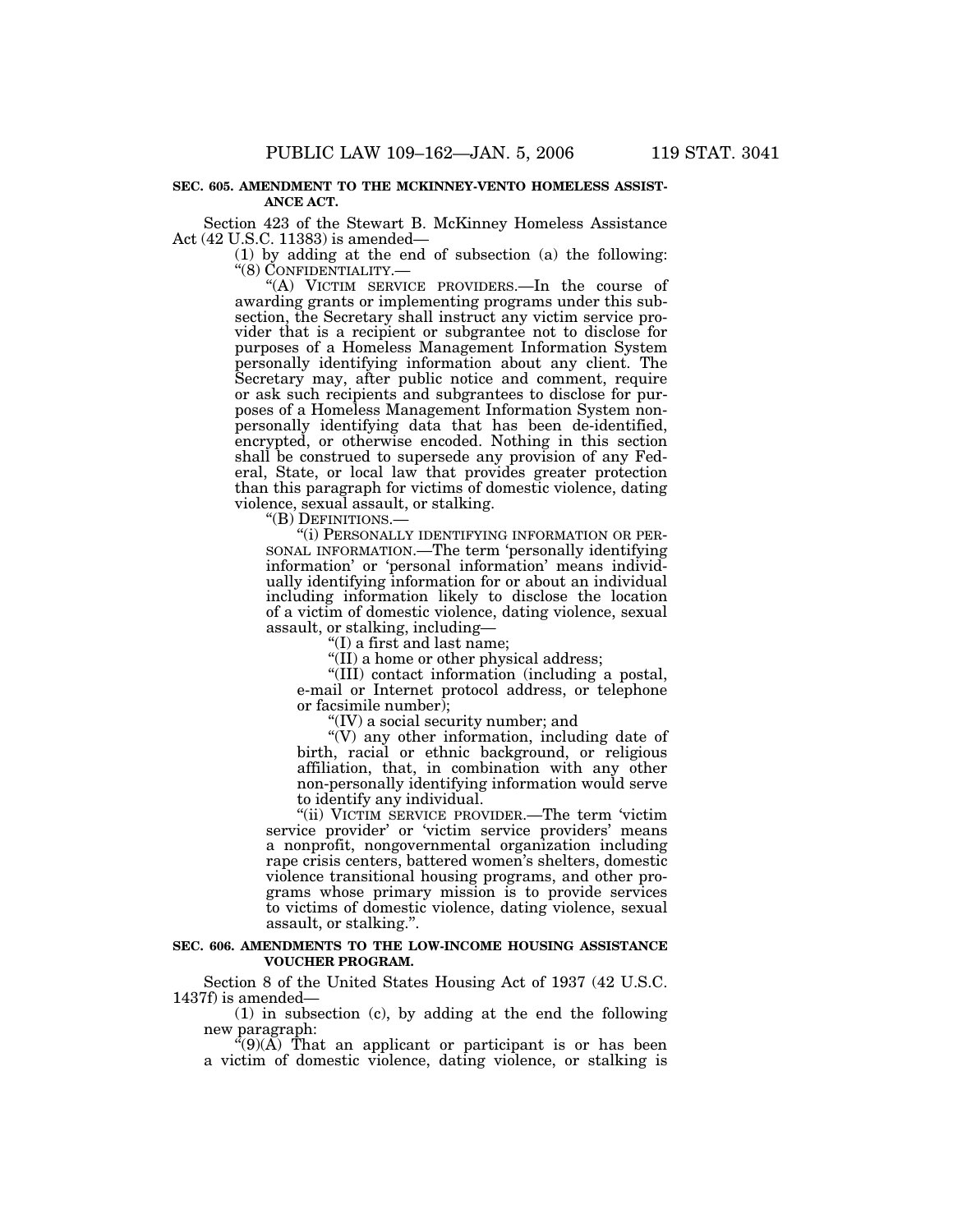not an appropriate basis for denial of program assistance or for denial of admission, if the applicant otherwise qualifies for assistance or admission.

''(B) An incident or incidents of actual or threatened domestic violence, dating violence, or stalking will not be construed as a serious or repeated violation of the lease by the victim or threatened victim of that violence and shall not be good cause for terminating the assistance, tenancy, or occupancy rights of the victim of such violence.

 $C(\tilde{C})$  Criminal activity directly relating to domestic violence, dating violence, or stalking, engaged in by a member of a tenant's household or any guest or other person under the tenant's control shall not be cause for termination of assistance, tenancy, or occupancy rights if the tenant or an immediate member of the tenant's family is the victim or threatened victim of that domestic violence, dating violence, or stalking.

''(ii) Notwithstanding clause (i), an owner or manager may bifurcate a lease under this section, in order to evict, remove, or terminate assistance to any individual who is a tenant or lawful occupant and who engages in criminal acts of physical violence against family members or others, without evicting, removing, terminating assistance to, or otherwise penalizing the victim of such violence who is also a tenant or lawful occupant.

 $\alpha$ <sup>"</sup>(iii) Nothing in clause (i) may be construed to limit the authority of a public housing agency, owner, or manager, when notified, to honor court orders addressing rights of access to or control of the property, including civil protection orders issued to protect the victim and issued to address the distribution or possession of property among the household members in cases where a family breaks up.

"(iv) Nothing in clause (i) limits any otherwise available authority of an owner or manager to evict or the public housing agency to terminate assistance to a tenant for any violation of a lease not premised on the act or acts of violence in question against the tenant or a member of the tenant's household, provided that the owner or manager does not subject an individual who is or has been a victim of domestic violence, dating violence, or stalking to a more demanding standard than other tenants in determining whether to evict or terminate.

" $(v)$  Nothing in clause (i) may be construed to limit the authority of an owner, manager, or public housing agency to evict or terminate from assistance any tenant or lawful occupant if the owner, manager or public housing agency can demonstrate an actual and imminent threat to other tenants or those employed at or providing service to the property if that tenant is not evicted or terminated from assistance.

"(vi) Nothing in this section shall be construed to supersede any provision of any Federal, State, or local law that provides greater protection than this section for victims of domestic violence, dating violence, or stalking.'';

 $(2)$  in subsection  $(d)$ -

 $(A)$  in paragraph  $(1)(A)$ , by inserting after "public" housing agency" the following: "and that an applicant or participant is or has been a victim of domestic violence, dating violence, or stalking is not an appropriate basis for denial of program assistance or for denial of admission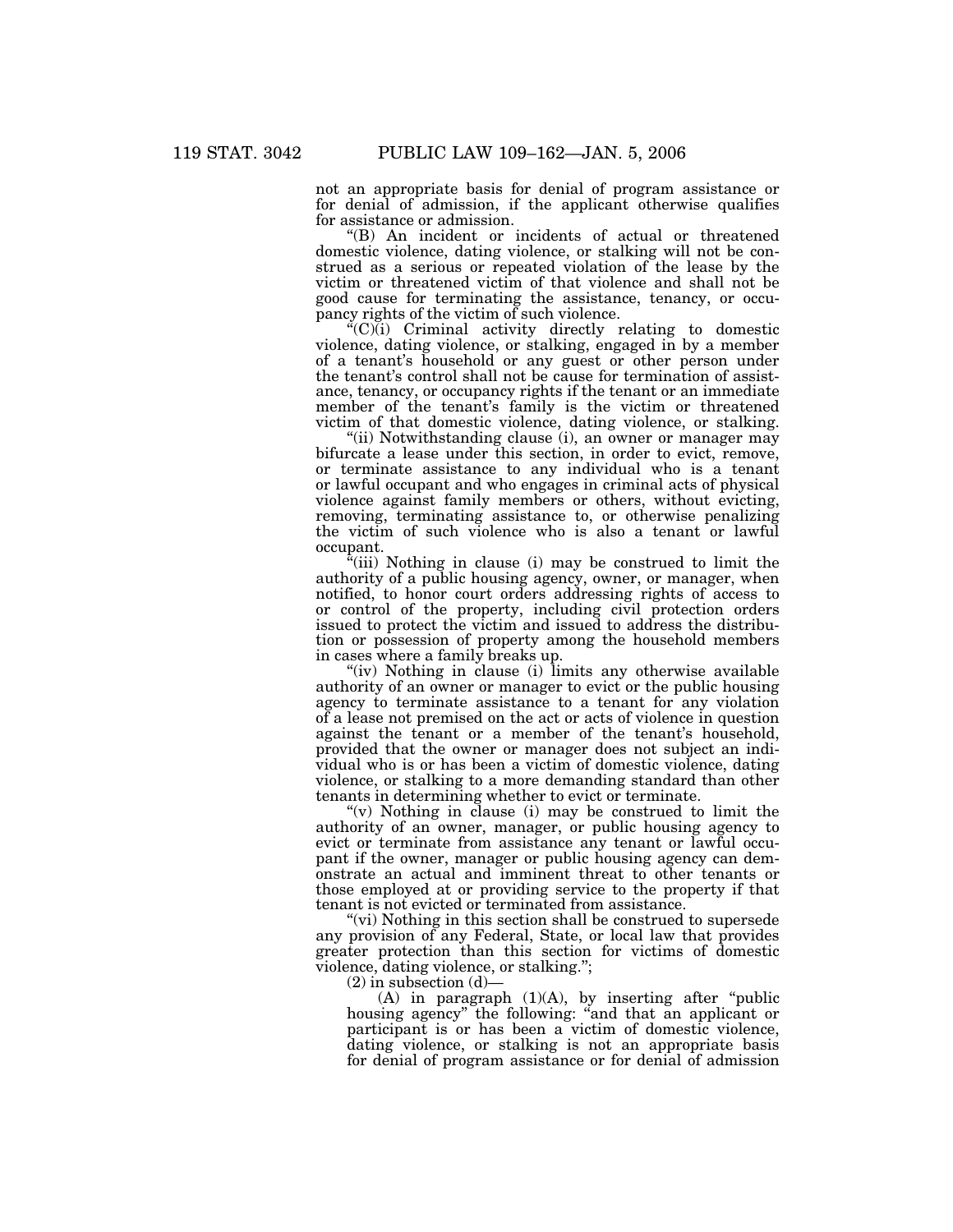if the applicant otherwise qualifies for assistance or admission'';

(B) in paragraph (1)(B)(ii), by inserting after ''other good cause'' the following: '', and that an incident or incidents of actual or threatened domestic violence, dating violence, or stalking will not be construed as a serious or repeated violation of the lease by the victim or threatened victim of that violence and will not be good cause for terminating the tenancy or occupancy rights of the victim of such violence''; and

 $(C)$  in paragraph  $(1)(B)(iii)$ , by inserting after "termination of tenancy'' the following: '', except that: (I) criminal activity directly relating to domestic violence, dating violence, or stalking, engaged in by a member of a tenant's household or any guest or other person under the tenant's control, shall not be cause for termination of the tenancy or occupancy rights or program assistance, if the tenant or immediate member of the tenant's family is a victim of that domestic violence, dating violence, or stalking; (II) notwithstanding subclause (I), a public housing agency may terminate assistance to any individual who is a tenant or lawful occupant and who engages in criminal acts of physical violence against family members or others, or an owner or manager under this section may bifurcate a lease, in order to evict, remove, or terminate assistance to any individual who is a tenant or lawful occupant and who engages in criminal acts of physical violence against family members or others, without evicting, removing, terminating assistance to, or otherwise penalizing the victim of such violence who is also a tenant or lawful occupant; (III) nothing in subclause (I) may be construed to limit the authority of a public housing agency, owner, or manager, when notified, to honor court orders addressing rights of access to or control of the property, including civil protection orders issued to protect the victim and issued to address the distribution or possession of property among the household members in cases where a family breaks up; (IV) nothing in subclause (I) limits any otherwise available authority of an owner or manager to evict or the public housing agency to terminate assistance to a tenant for any violation of a lease not premised on the act or acts of violence in question against the tenant or a member of the tenant's household, provided that the owner, manager, or public housing agency does not subject an individual who is or has been a victim of domestic violence, dating violence, or stalking to a more demanding standard than other tenants in determining whether to evict or terminate; (V) nothing in subclause (I) may be construed to limit the authority of an owner or manager to evict, or the public housing agency to terminate assistance, to any tenant if the owner, manager, or public housing agency can demonstrate an actual and imminent threat to other tenants or those employed at or providing service to the property if that tenant is not evicted or terminated from assistance; and (VI) nothing in this section shall be construed to supersede any provision of any Federal, State, or local law that provides greater protection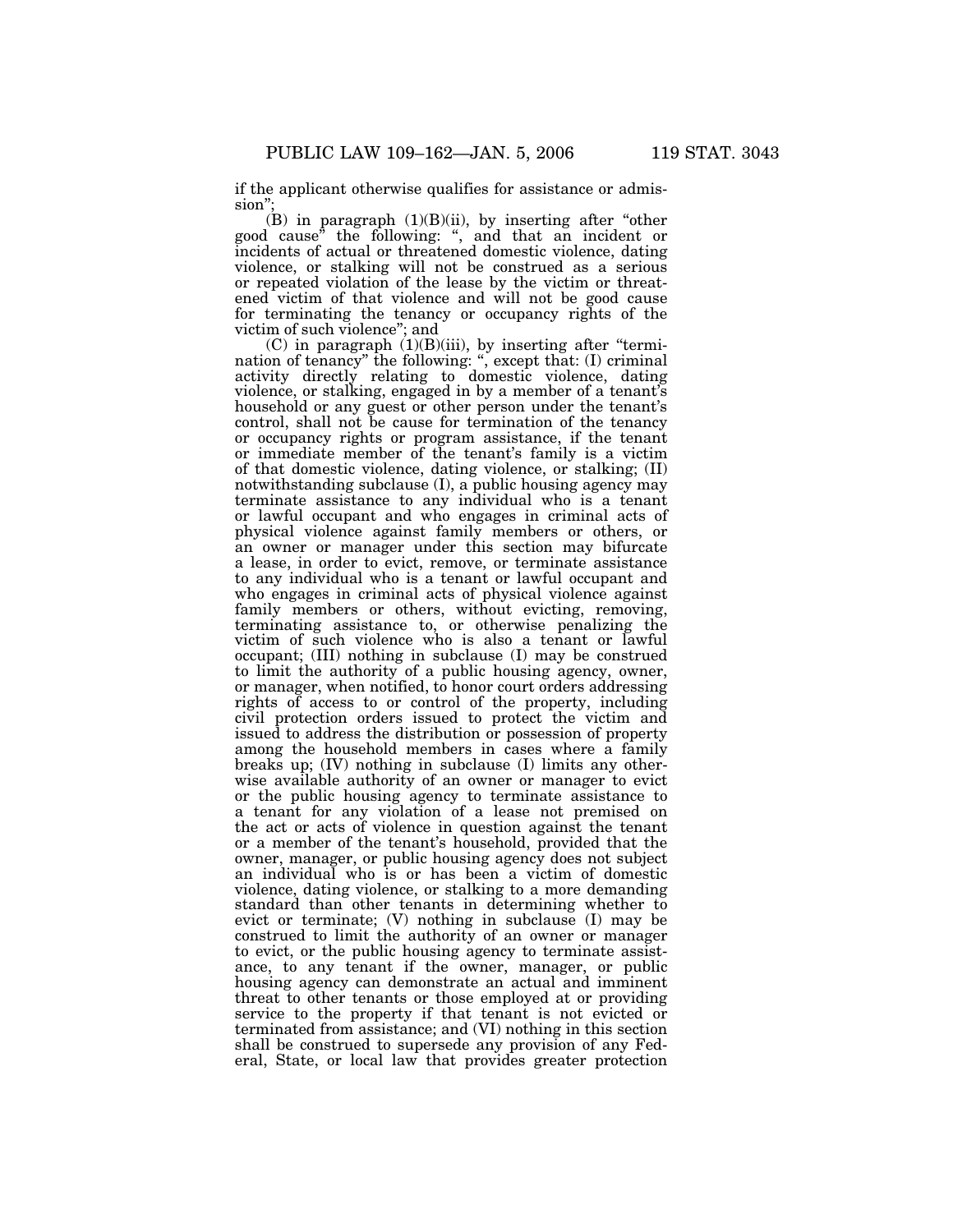than this section for victims of domestic violence, dating violence, or stalking.'';

 $(3)$  in subsection  $(f)$ –

 $(A)$  in paragraph  $(6)$ , by striking "and";

(B) in paragraph (7), by striking the period at the end and inserting a semicolon; and

(C) by adding at the end the following new paragraphs: ''(8) the term 'domestic violence' has the same meaning given the term in section 40002 of the Violence Against Women Act of 1994;

 $(9)$  the term 'dating violence' has the same meaning given the term in section  $40002$  of the Violence Against Women Act of 1994; and

''(10) the term 'stalking' means—

"(A)(i) to follow, pursue, or repeatedly commit acts with the intent to kill, injure, harass, or intimidate another person; and

"(ii) to place under surveillance with the intent to kill, injure, harass, or intimidate another person; and

 $\mathcal{L}(B)$  in the course of, or as a result of, such following, pursuit, surveillance, or repeatedly committed acts, to place a person in reasonable fear of the death of, or serious bodily injury to, or to cause substantial emotional harm to—

''(i) that person;

"(ii) a member of the immediate family of that person; or

"(iii) the spouse or intimate partner of that person; and

" $(11)$  the term 'immediate family member' means, with respect to a person—

"(A) a spouse, parent, brother or sister, or child of that person, or an individual to whom that person stands in loco parentis; or

 $\mathrm{H}(B)$  any other person living in the household of that person and related to that person by blood and marriage.'';  $(4)$  in subsection  $(0)$ —

(A) by inserting at the end of paragraph (6)(B) the following new sentence: "That an applicant or participant is or has been a victim of domestic violence, dating violence, or stalking is not an appropriate basis for denial of program assistance by or for denial of admission if the applicant otherwise qualifies for assistance for admission, and that nothing in this section shall be construed to supersede any provision of any Federal, State, or local law that provides greater protection than this section for victims of domestic violence, dating violence, or stalking.'';

 $(B)$  in paragraph  $(7)(C)$ , by inserting after "other good cause'' the following: '', and that an incident or incidents of actual or threatened domestic violence, dating violence, or stalking shall not be construed as a serious or repeated violation of the lease by the victim or threatened victim of that violence and shall not be good cause for terminating the tenancy or occupancy rights of the victim of such violence'';

 $(C)$  in paragraph  $(7)(D)$ , by inserting after "termination" of tenancy'' the following: ''; except that (i) criminal activity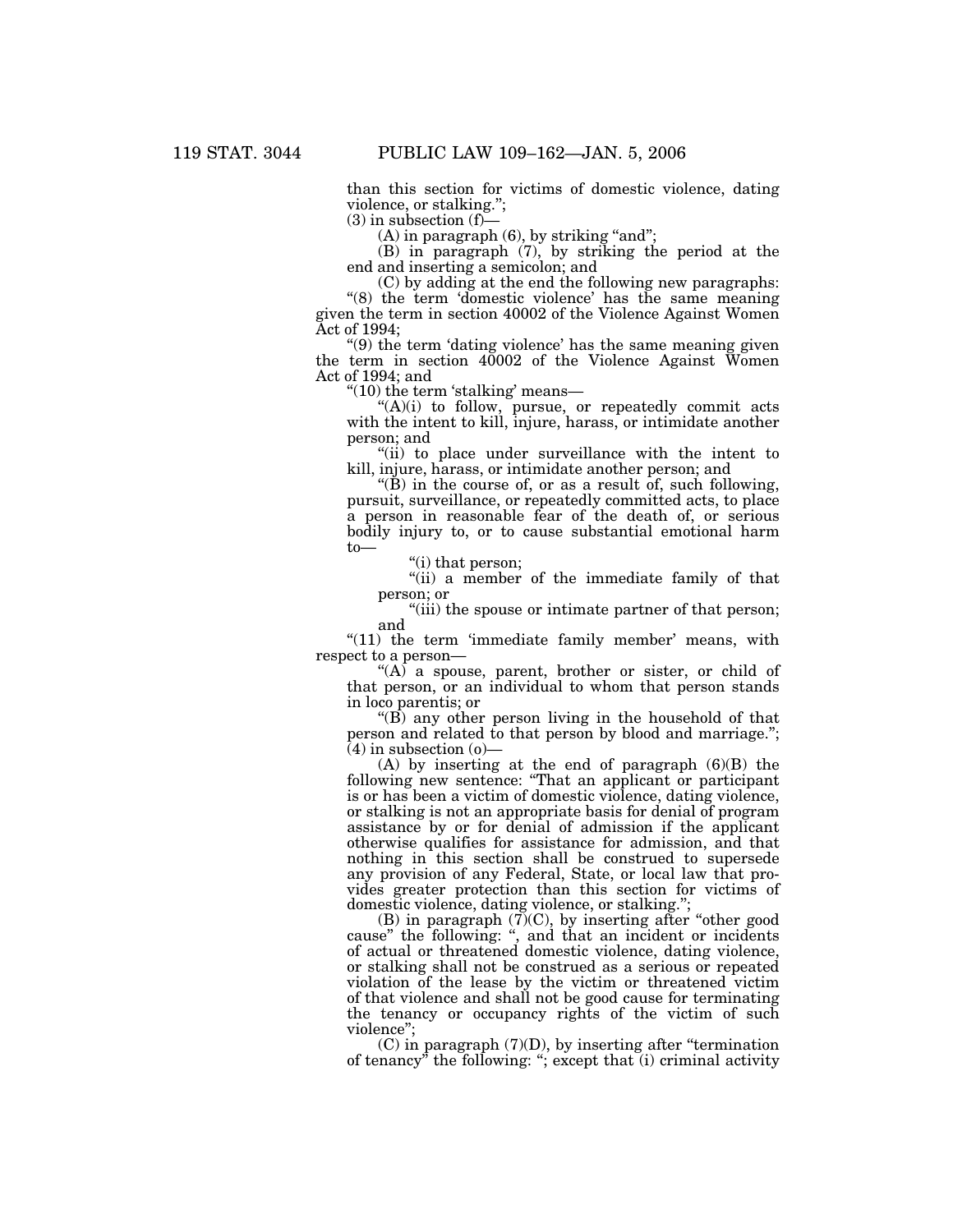directly relating to domestic violence, dating violence, or stalking, engaged in by a member of a tenant's household or any guest or other person under the tenant's control shall not be cause for termination of the tenancy or occupancy rights, if the tenant or immediate member of the tenant's family is a victim of that domestic violence, dating violence, or stalking; (ii) notwithstanding clause (i), a public housing agency may terminate assistance to any individual who is a tenant or lawful occupant and who engages in criminal acts of physical violence against family members or others, or an owner or manager may bifurcate a lease under this section, in order to evict, remove, or terminate assistance to any individual who is a tenant or lawful occupant and who engages in criminal acts of physical violence against family members or others, without evicting, removing, terminating assistance to, or otherwise penalizing the victim of such violence who is also a tenant or lawful occupant; (iii) nothing in clause (i) may be construed to limit the authority of a public housing agency, owner, or manager, when notified, to honor court orders addressing rights of access to control of the property, including civil protection orders issued to protect the victim and issued to address the distribution or possession of property among the household members in cases where a family breaks up; (iv) nothing in clause (i) limits any otherwise available authority of an owner or manager to evict or the public housing agency to terminate assistance to a tenant for any violation of a lease not premised on the act or acts of violence in question against the tenant or a member of the tenant's household, provided that the owner, manager, or public housing agency does not subject an individual who is or has been a victim of domestic violence, dating violence, or stalking to a more demanding standard than other tenants in determining whether to evict or terminate; (v) nothing in clause (i) may be construed to limit the authority of an owner or manager to evict, or the public housing agency to terminate, assistance to any tenant if the owner, manager, or public housing agency can demonstrate an actual and imminent threat to other tenants or those employed at or providing service to the property if that tenant is not evicted or terminated from assistance; and (vi) nothing in this section shall be construed to supersede any provision of any Federal, State, or local law that provides greater protection than this section for victims of domestic violence, dating violence, or stalking.''; and

(D) by adding at the end the following new paragraph: "(20) PROHIBITED BASIS FOR TERMINATION OF ASSISTANCE.-

"(A) In GENERAL.—A public housing agency may not terminate assistance to a participant in the voucher program on the basis of an incident or incidents of actual or threatened domestic violence, dating violence, or stalking against that participant.

''(B) CONSTRUAL OF LEASE PROVISIONS.—Criminal activity directly relating to domestic violence, dating violence, or stalking shall not be considered a serious or repeated violation of the lease by the victim or threatened victim of that criminal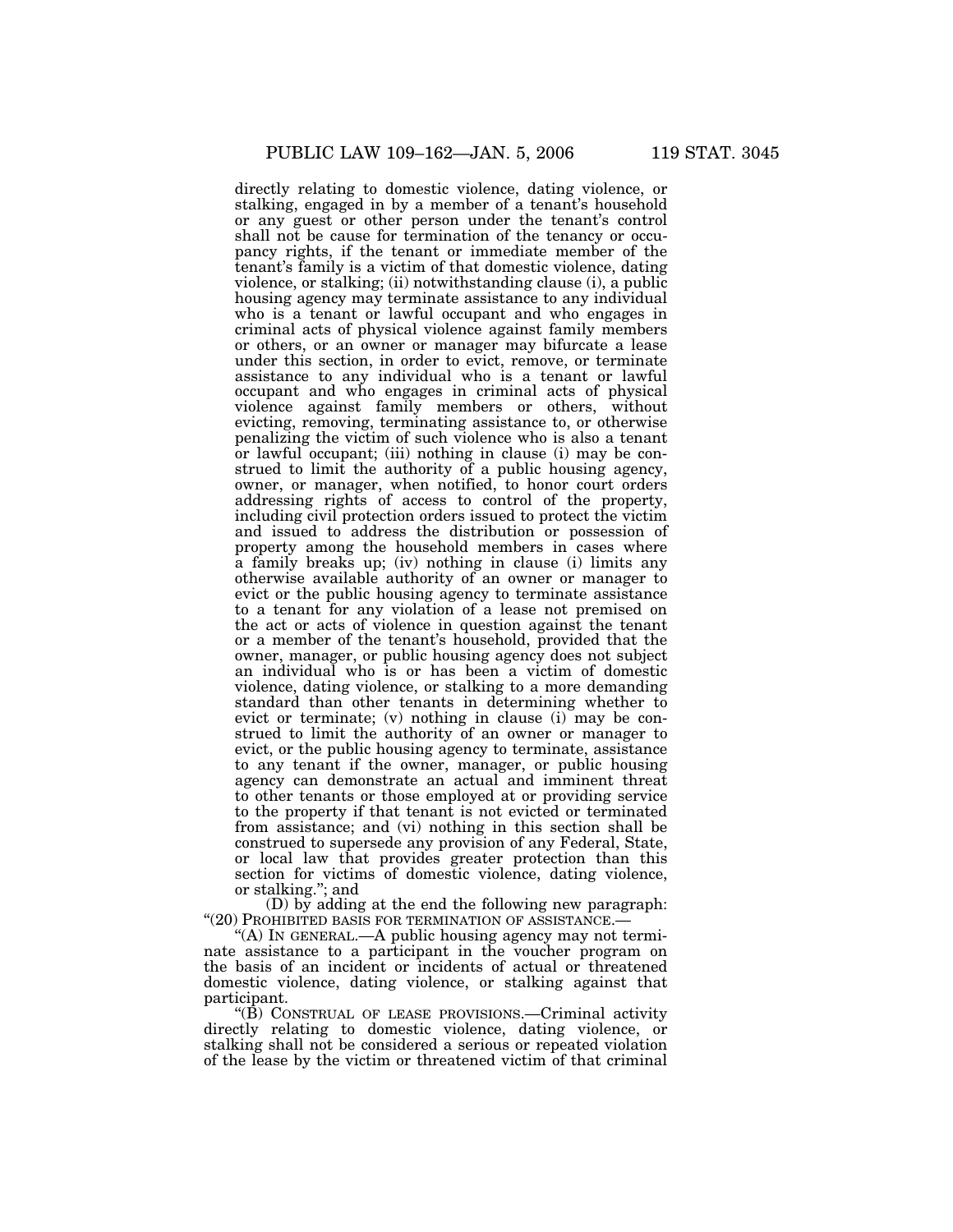activity justifying termination of assistance to the victim or threatened victim.

''(C) TERMINATION ON THE BASIS OF CRIMINAL ACTIVITY.— Criminal activity directly relating to domestic violence, dating violence, or stalking shall not be considered cause for termination of assistance for any participant or immediate member of a participant's family who is a victim of the domestic violence, dating violence, or stalking.<br>"(D) EXCEPTIONS.—

"(i) PUBLIC HOUSING AUTHORITY RIGHT TO TERMINATE FOR CRIMINAL ACTS.—Nothing in subparagraph (A), (B), or (C) may be construed to limit the authority of the public housing agency to terminate voucher assistance to individuals who engage in criminal acts of physical violence against family members or others.

''(ii) COMPLIANCE WITH COURT ORDERS.—Nothing in subparagraph  $(A)$ ,  $(B)$ , or  $(C)$  may be construed to limit the authority of a public housing agency, when notified, to honor court orders addressing rights of access to or control of the property, including civil protection orders issued to protect the victim and issued to address the distribution possession of property among the household members in cases where a family breaks up.

"(iii) PUBLIC HOUSING AUTHORITY RIGHT TO TERMINATE VOUCHER ASSISTANCE FOR LEASE VIOLATIONS.—Nothing in subparagraph  $(A)$ ,  $(B)$ , or  $(C)$  limit any otherwise available authority of the public housing agency to terminate voucher assistance to a tenant for any violation of a lease not premised on the act or acts of violence in question against the tenant or a member of the tenant's household, provided that the public housing agency does not subject an individual who is or has been a victim of domestic violence, dating violence, or stalking to a more demanding standard than other tenants in determining whether to terminate.

"(iv) PUBLIC HOUSING AUTHORITY RIGHT TO TERMINATE VOUCHER ASSISTANCE FOR IMMINENT THREAT.—Nothing in subparagraph  $(A)$ ,  $(B)$ , or  $(C)$  may be construed to limit the authority of the public housing agency to terminate voucher assistance to a tenant if the public housing agency can demonstrate an actual and imminent threat to other tenants or those employed at or providing service to the property or public housing agency if that tenant is not evicted or terminated from assistance.

"(v) PREEMPTION.—Nothing in this section shall be construed to supersede any provision of any Federal, State, or local law that provides greater protection than this section for victims of domestic violence, dating violence, or stalking.'';

 $(5)$  in subsection  $(r)(5)$ , by inserting after "violation of a lease" the following: ", except that a family may receive a voucher from a public housing agency and move to another jurisdiction under the tenant-based assistance program if the family has complied with all other obligations of the section 8 program and has moved out of the assisted dwelling unit in order to protect the health or safety of an individual who is or has been the victim of domestic violence, dating violence, or stalking and who reasonably believed he or she was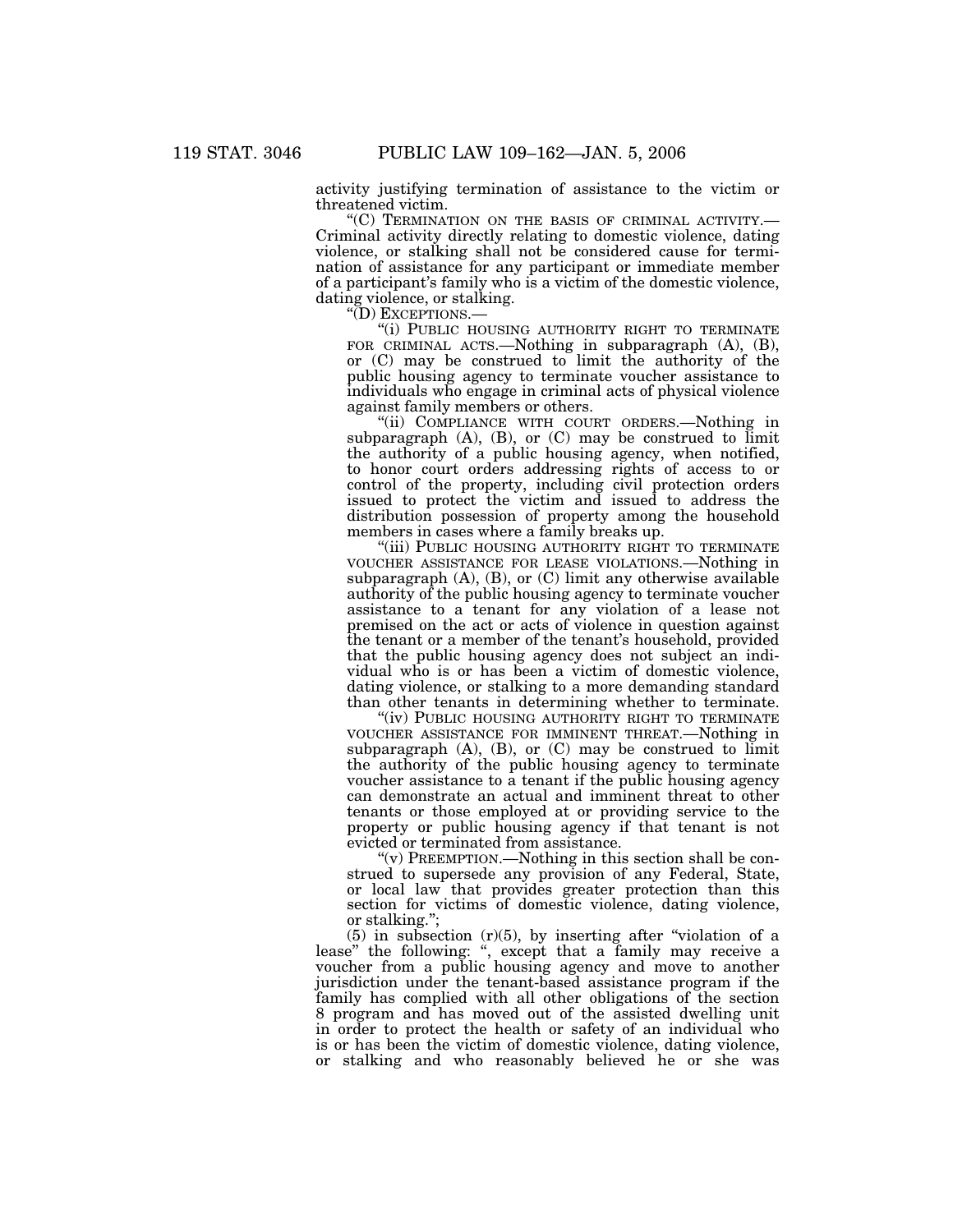imminently threatened by harm from further violence if he or she remained in the assisted dwelling unit''; and

(6) by adding at the end the following new subsection: ''(ee) CERTIFICATION AND CONFIDENTIALITY.—

''(1) CERTIFICATION.—

''(A) IN GENERAL.—An owner, manager, or public housing agency responding to subsections  $(c)(9)$ ,  $(d)(1)(\tilde{B})(ii),$   $(d)(\tilde{1})(B)(iii),$   $(o)(\tilde{7})(C),$   $(o)(7)(D),$   $(o)(20),$  and  $(r)(5)$  may request that an individual certify via a HUD approved certification form that the individual is a victim of domestic violence, dating violence, or stalking, and that the incident or incidents in question are bona fide incidents of such actual or threatened abuse and meet the requirements set forth in the aforementioned paragraphs. Such certification shall include the name of the perpetrator. The individual shall provide such certification within 14 business days after the owner, manager, or public housing agency requests such certification.

''(B) FAILURE TO PROVIDE CERTIFICATION.—If the individual does not provide the certification within 14 business days after the owner, manager, public housing agency, or assisted housing provider has requested such certification in writing, nothing in this subsection or in subsection (c)(9), (d)(1)(B)(ii), (d)(1)(B)(iii), (o)(7)(C), (o)(7)(D), (o)(20), or (r)(5) may be construed to limit the authority of an owner or manager to evict, or the public housing agency or assisted housing provider to terminate voucher assistance for, any tenant or lawful occupant that commits violations of a lease. The owner, manager, public housing agency, or assisted housing provider may extend the 14 day deadline at their discretion.

"(C) CONTENTS.—An individual may satisfy the certification requirement of subparagraph (A) by—

''(i) providing the requesting owner, manager, or public housing agency with documentation signed by an employee, agent, or volunteer of a victim service provider, an attorney, or a medical professional, from whom the victim has sought assistance in addressing domestic violence, dating violence, sexual assault, or stalking, or the effects of the abuse, in which the professional attests under penalty of perjury (28 U.S.C. 1746) to the professional's belief that the incident or incidents in question are bona fide incidents of abuse, and the victim of domestic violence, dating violence, or stalking has signed or attested to the documentation; or

(ii) producing a Federal, State, tribal, territorial, or local police or court record.

''(D) LIMITATION.—Nothing in this subsection shall be construed to require an owner, manager, or public housing agency to demand that an individual produce official documentation or physical proof of the individual's status as a victim of domestic violence, dating violence, sexual assault, or stalking in order to receive any of the benefits provided in this section. At their discretion, the owner, manager, or public housing agency may provide benefits

Deadline.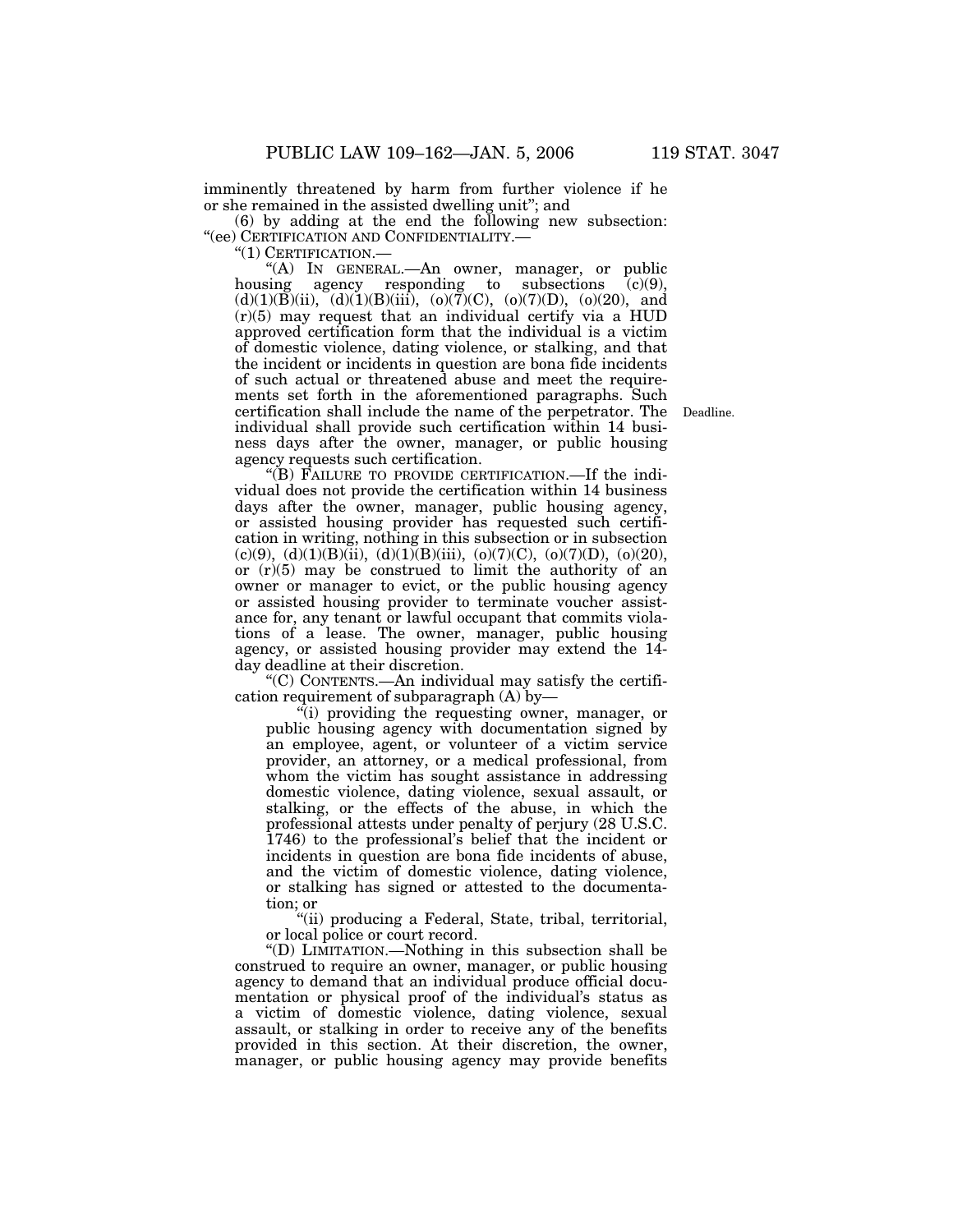to an individual based solely on the individual's statement or other corroborating evidence.

''(E) COMPLIANCE NOT SUFFICIENT TO CONSTITUTE EVI-DENCE OF UNREASONABLE ACT.—Compliance with this statute by an owner, manager, public housing agency, or assisted housing provider based on the certification specified in paragraphs  $(1)(A)$  and  $(B)$  of this subsection or based solely on the victim's statement or other corroborating evidence, as permitted by paragraph  $(1)(C)$  of this subsection, shall not alone be sufficient to constitute evidence of an unreasonable act or omission by an owner, manger, public housing agency, or assisted housing provider, or employee thereof. Nothing in this subparagraph shall be construed to limit liability for failure to comply with the requirements of subsection  $(c)(9)$ ,  $(d)(1)(B)(ii)$ ,  $(d)(1)(B)(iii), (o)(7)(C), (o)(7)(D), (o)(20), or (r)(5).$ 

"(F) PREEMPTION.—Nothing in this section shall be construed to supersede any provision of any Federal, State, or local law that provides greater protection than this section for victims of domestic violence, dating violence, or stalking.

''(2) CONFIDENTIALITY.—

"(A) IN GENERAL.—All information provided to an owner, manager, or public housing agency pursuant to paragraph (1), including the fact that an individual is a victim of domestic violence, dating violence, or stalking, shall be retained in confidence by an owner, manager, or public housing agency, and shall neither be entered into any shared database nor provided to any related entity, except to the extent that disclosure is—

"(i) requested or consented to by the individual in writing;

"(ii) required for use in an eviction proceeding under subsection  $(c)(9)$ ,  $(d)(1)(B(ii)$ ,  $(d)(1)(B(iii)$ ,  $(o)(7)(C)$ ,  $(o)(7)(D)$ , or  $(o)(20)$ ,; or

''(iii) otherwise required by applicable law.

''(B) NOTIFICATION.—Public housing agencies must provide notice to tenants assisted under Section 8 of the United States Housing Act of 1937 of their rights under this subsection and subsections  $(c)(9)$ ,  $(d)(1)(B(ii), (d)(1)(B(iii))$ ,  $(o)(7)(C)$ ,  $(o)(7)(D)$ ,  $(o)(20)$ , and  $(r)(5)$ , including their right to confidentiality and the limits thereof, and to owners and managers of their rights and obligations under this subsection and subsections  $(c)(9)$ ,  $(d)(1)(B(ii), (d)(1)(B(iii))$ ,  $(a)(7)(C), (a)(7)(D), (a)(20),$  and  $(r)(5)$ .".

#### **SEC. 607. AMENDMENTS TO THE PUBLIC HOUSING PROGRAM.**

Section 6 of the United States Housing Act of 1937 (42 U.S.C. 1437d) is amended—

(1) in subsection (c), by redesignating paragraph (3) and  $(4)$ , as paragraphs  $(4)$  and  $(5)$ , respectively;

 $(2)$  by inserting after paragraph  $(2)$  the following:

''(3) the public housing agency shall not deny admission to the project to any applicant on the basis that the applicant is or has been a victim of domestic violence, dating violence, or stalking if the applicant otherwise qualifies for assistance or admission, and that nothing in this section shall be construed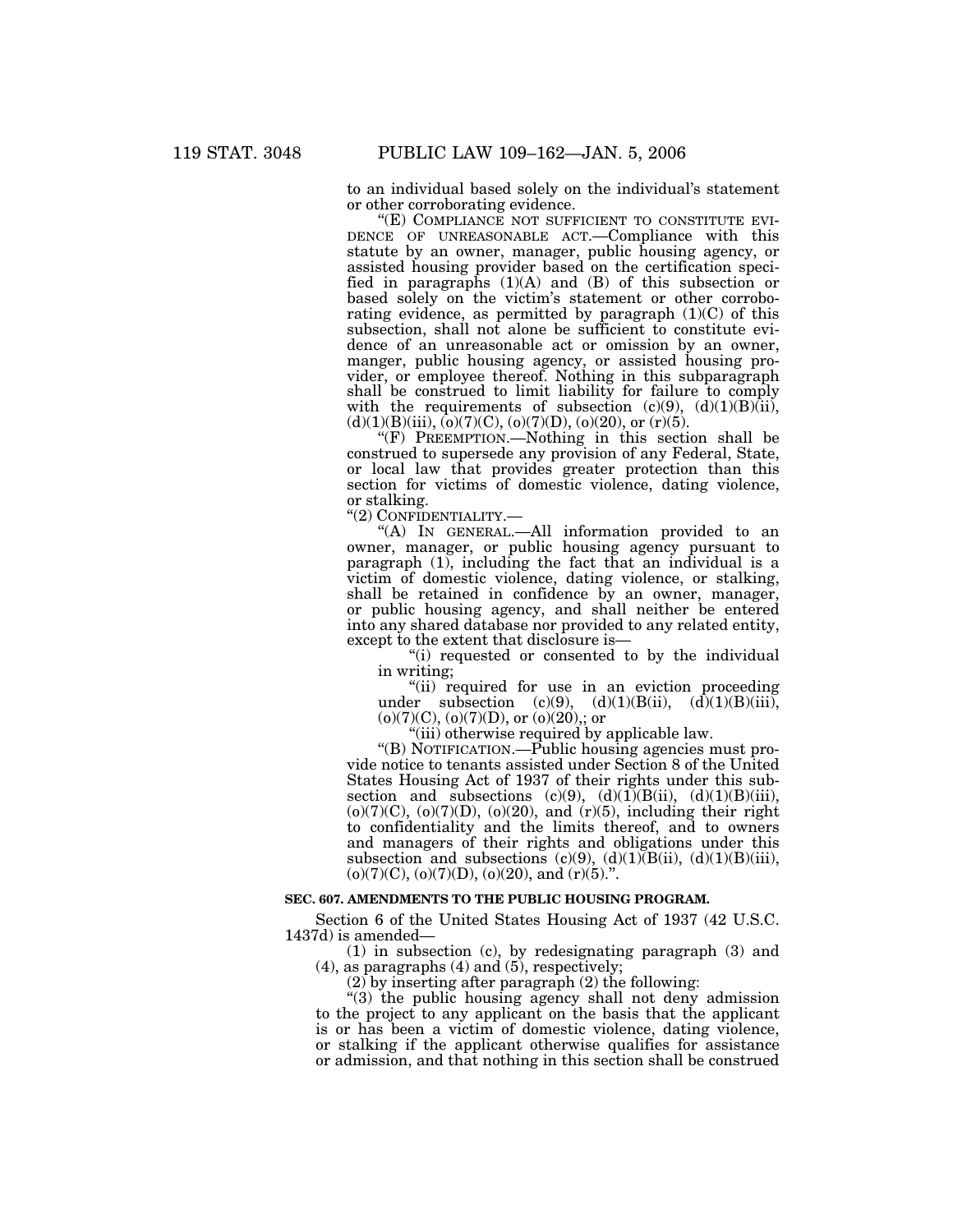to supersede any provision of any Federal, State, or local law that provides greater protection than this section for victims of domestic violence, dating violence, or stalking"

 $(3)$  in subsection  $(l)(5)$ , by inserting after "other good cause" the following: '', and that an incident or incidents of actual or threatened domestic violence, dating violence, or stalking will not be construed as a serious or repeated violation of the lease by the victim or threatened victim of that violence and will not be good cause for terminating the tenancy or occupancy rights of the victim of such violence'';

(4) in subsection (l)(6), by inserting after ''termination of tenancy" the following: "; except that: (A) criminal activity directly relating to domestic violence, dating violence, or stalking, engaged in by a member of a tenant's household or any guest or other person under the tenant's control, shall not be cause for termination of the tenancy or occupancy rights, if the tenant or immediate member of the tenant's family is a victim of that domestic violence, dating violence, or stalking; (B) notwithstanding subparagraph (A), a public housing agency under this section may bifurcate a lease under this section, in order to evict, remove, or terminate assistance to any individual who is a tenant or lawful occupant and who engages in criminal acts of physical violence against family members or others, without evicting, removing, terminating assistance to, or otherwise penalizing the victim of such violence who is also a tenant or lawful occupant; (C) nothing in subparagraph (A) may be construed to limit the authority of a public housing agency, when notified, to honor court orders addressing rights of access to or control of the property, including civil protection orders issued to protect the victim and issued to address the distribution or possession of property among the household members in cases where a family breaks up; (D) nothing in subparagraph (A) limits any otherwise available authority of a public housing agency to evict a tenant for any violation of a lease not premised on the act or acts of violence in question against the tenant or a member of the tenant's household, provided that the public housing agency does not subject an individual who is or has been a victim of domestic violence, dating violence, or stalking to a more demanding standard than other tenants in determining whether to evict or terminate; (E) nothing in subparagraph (A) may be construed to limit the authority of a public housing agency to terminate the tenancy of any tenant if the public housing agency can demonstrate an actual and imminent threat to other tenants or those employed at or providing service to the property if that tenant's tenancy is not terminated; and (F) nothing in this section shall be construed to supersede any provision of any Federal, State, or local law that provides greater protection than this section for victims of domestic violence, dating violence, or stalking.''; and

(5) by inserting at the end of subsection (t) the following new subsection:

''(u) CERTIFICATION AND CONFIDENTIALITY.—

''(1) CERTIFICATION.—

''(A) IN GENERAL.—A public housing agency responding to subsection  $(l)(5)$  and  $(6)$  may request that an individual certify via a HUD approved certification form that the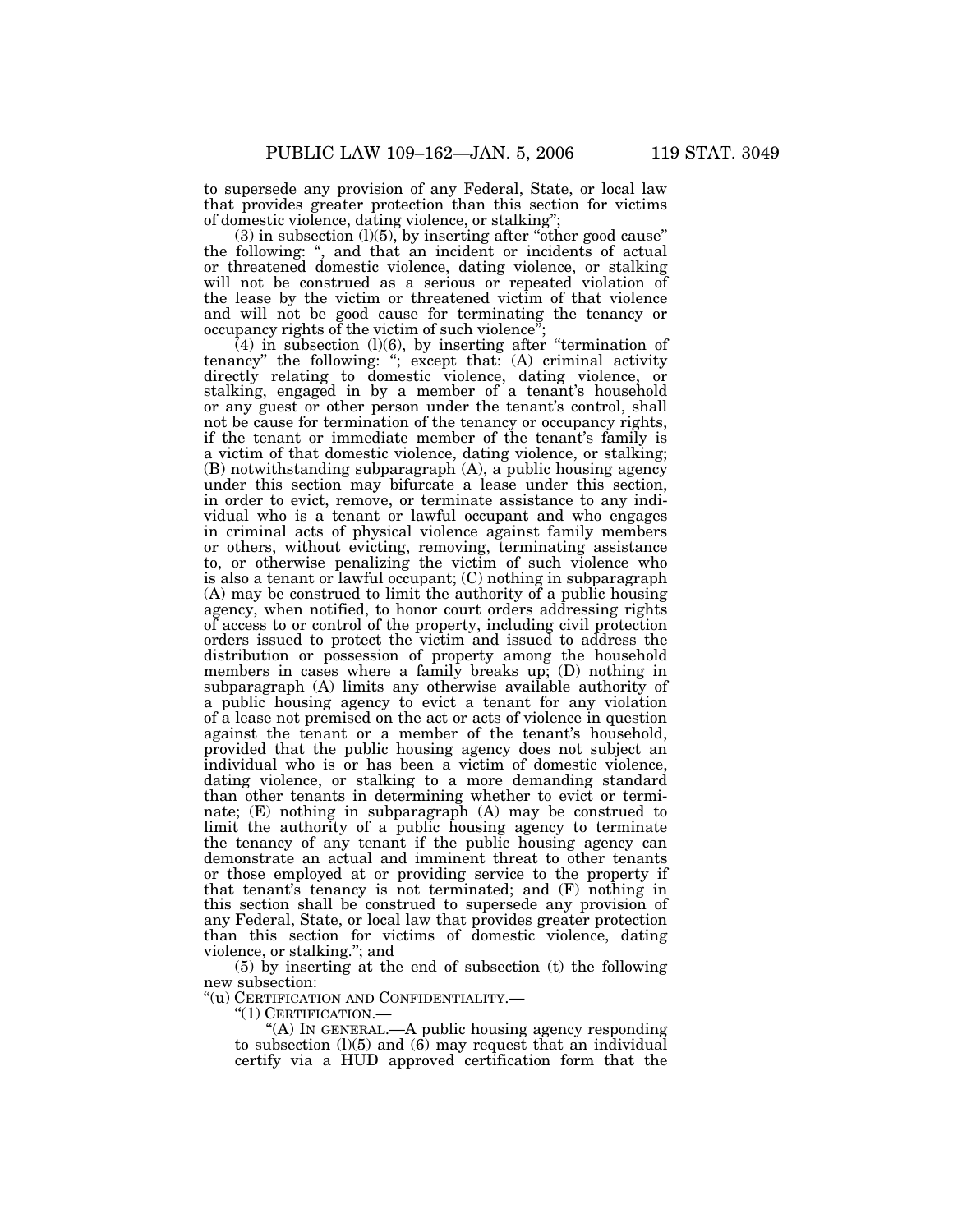individual is a victim of domestic violence, dating violence, or stalking, and that the incident or incidents in question are bona fide incidents of such actual or threatened abuse and meet the requirements set forth in the aforementioned paragraphs. Such certification shall include the name of the perpetrator. The individual shall provide such certification within 14 business days after the public housing agency requests such certification.

''(B) FAILURE TO PROVIDE CERTIFICATION.—If the individual does not provide the certification within 14 business days after the public housing agency has requested such certification in writing, nothing in this subsection, or in paragraph (5) or (6) of subsection (l), may be construed to limit the authority of the public housing agency to evict any tenant or lawful occupant that commits violations of a lease. The public housing agency may extend the 14 day deadline at its discretion.

''(C) CONTENTS.—An individual may satisfy the certification requirement of subparagraph  $(A)$  by-

''(i) providing the requesting public housing agency with documentation signed by an employee, agent, or volunteer of a victim service provider, an attorney, or a medical professional, from whom the victim has sought assistance in addressing domestic violence, dating violence, or stalking, or the effects of the abuse, in which the professional attests under penalty of perjury (28 U.S.C. 1746) to the professional's belief that the incident or incidents in question are bona fide incidents of abuse, and the victim of domestic violence, dating violence, or stalking has signed or attested to the documentation; or

"(ii) producing a Federal, State, tribal, territorial, or local police or court record.

''(D) LIMITATION.—Nothing in this subsection shall be construed to require any public housing agency to demand that an individual produce official documentation or physical proof of the individual's status as a victim of domestic violence, dating violence, or stalking in order to receive any of the benefits provided in this section. At the public housing agency's discretion, a public housing agency may provide benefits to an individual based solely on the individual's statement or other corroborating evidence.

''(E) PREEMPTION.—Nothing in this section shall be construed to supersede any provision of any Federal, State, or local law that provides greater protection than this section for victims of domestic violence, dating violence, or stalking.

"(F) COMPLIANCE NOT SUFFICIENT TO CONSTITUTE EVI-DENCE OF UNREASONABLE ACT.—Compliance with this statute by a public housing agency, or assisted housing provider based on the certification specified in subparagraphs (A) and (B) of this subsection or based solely on the victim's statement or other corroborating evidence, as permitted by subparagraph (D) of this subsection, shall not alone be sufficient to constitute evidence of an unreasonable act or omission by a public housing agency or employee thereof. Nothing in this subparagraph shall

Deadline.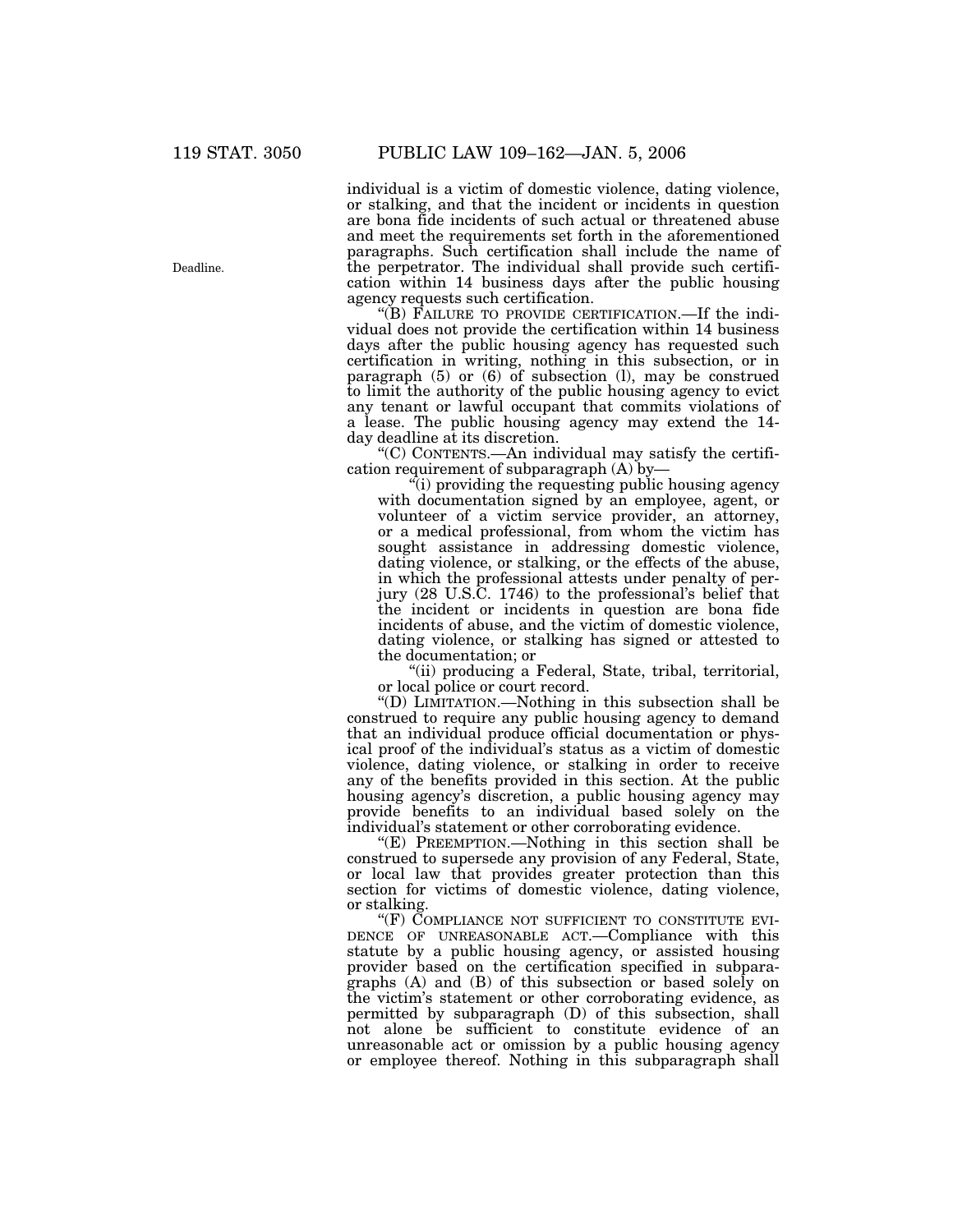be construed to limit liability for failure to comply with the requirements of subsection  $(l)(5)$  and  $(6)$ . ''(2) CONFIDENTIALITY.—

 $(A)$  IN GENERAL.—All information provided to any public housing agency pursuant to paragraph (1), including the fact that an individual is a victim of domestic violence, dating violence, or stalking, shall be retained in confidence by such public housing agency, and shall neither be entered into any shared database nor provided to any related entity, except to the extent that disclosure is—

"(i) requested or consented to by the individual in writing;

"(ii) required for use in an eviction proceeding under subsection  $(l)(5)$  or  $(6)$ ; or

''(iii) otherwise required by applicable law.

''(B) NOTIFICATION.—Public housing agencies must provide notice to tenants assisted under section 6 of the United States Housing Act of 1937 of their rights under this subsection and subsection  $(l)(5)$  and  $(6)$ , including their right to confidentiality and the limits thereof.

''(3) DEFINITIONS.—For purposes of this subsection, subsection (c)(3), and subsection  $(1)(5)$  and (6)-

''(A) the term 'domestic violence' has the same meaning given the term in section 40002 of the Violence Against Women Act of 1994;

''(B) the term 'dating violence' has the same meaning given the term in section 40002 of the Violence Against Women Act of 1994;

''(C) the term 'stalking' means—

"(i)(I) to follow, pursue, or repeatedly commit acts with the intent to kill, injure, harass, or intimidate; or

''(II) to place under surveillance with the intent to kill, injure, harass, or intimidate another person; and

"(ii) in the course of, or as a result of, such following, pursuit, surveillance, or repeatedly committed acts, to place a person in reasonable fear of the death of, or serious bodily injury to, or to cause substantial emotional harm to—

''(I) that person;

''(II) a member of the immediate family of that person; or

''(III) the spouse or intimate partner of that person; and

 $'(D)$  the term 'immediate family member' means, with respect to a person—

"(i) a spouse, parent, brother or sister, or child of that person, or an individual to whom that person stands in loco parentis; or

''(ii) any other person living in the household of that person and related to that person by blood and marriage.''.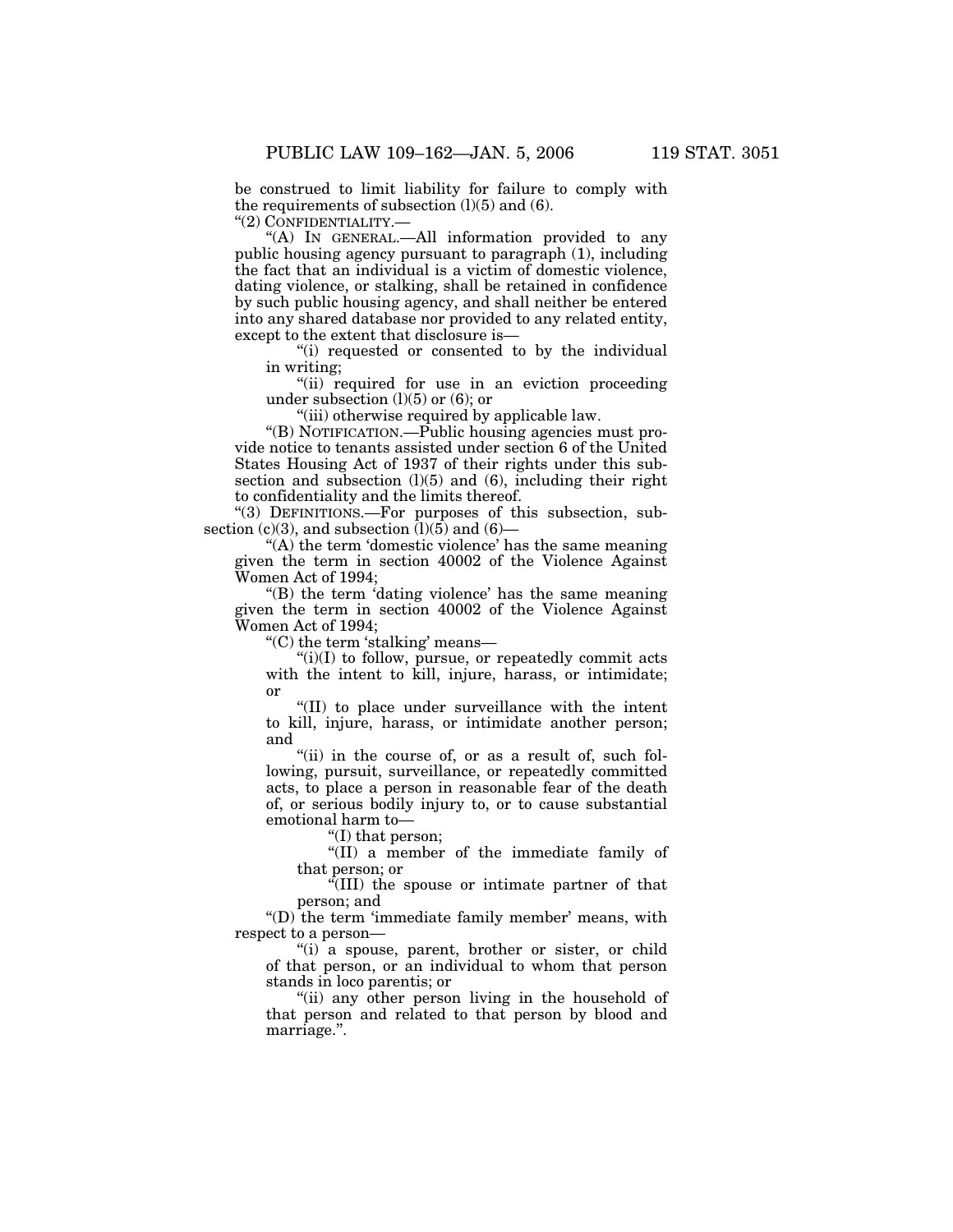## **TITLE VII—PROVIDING ECONOMIC SECURITY FOR VICTIMS OF VIOLENCE**

#### **SEC. 701. GRANT FOR NATIONAL RESOURCE CENTER ON WORKPLACE RESPONSES TO ASSIST VICTIMS OF DOMESTIC AND SEXUAL VIOLENCE.**

Subtitle N of the Violence Against Women Act of 1994 (Public Law 103–322; 108 Stat. 1902) is amended by adding at the end the following:

## **''Subtitle O—National Resource Center**

42 USC 14043f.

#### **''SEC. 41501. GRANT FOR NATIONAL RESOURCE CENTER ON WORK-PLACE RESPONSES TO ASSIST VICTIMS OF DOMESTIC AND SEXUAL VIOLENCE.**

"(a) AUTHORITY.—The Attorney General, acting through the Director of the Office on Violence Against Women, may award a grant to an eligible nonprofit nongovernmental entity or tribal organization, in order to provide for the establishment and operation of a national resource center on workplace responses to assist victims of domestic and sexual violence. The resource center shall provide information and assistance to employers and labor organizations to aid in their efforts to develop and implement responses to such violence.

''(b) APPLICATIONS.—To be eligible to receive a grant under this section, an entity or organization shall submit an application to the Attorney General at such time, in such manner, and containing such information as the Attorney General may require, including—

''(1) information that demonstrates that the entity or organization has nationally recognized expertise in the area of domestic or sexual violence;

 $''(2)$  a plan to maximize, to the extent practicable, outreach to employers (including private companies and public entities such as public institutions of higher education and State and local governments) and labor organizations described in subsection (a) concerning developing and implementing workplace responses to assist victims of domestic or sexual violence; and

''(3) a plan for developing materials and training for materials for employers that address the needs of employees in cases of domestic violence, dating violence, sexual assault, and stalking impacting the workplace, including the needs of underserved communities.

''(c) USE OF GRANT AMOUNT.—

" $(1)$  In GENERAL.—An entity or organization that receives a grant under this section may use the funds made available through the grant for staff salaries, travel expenses, equipment, printing, and other reasonable expenses necessary to develop, maintain, and disseminate to employers and labor organizations described in subsection (a), information and assistance concerning workplace responses to assist victims of domestic or sexual violence.

" $(2)$  RESPONSES.—Responses referred to in paragraph  $(1)$ may include—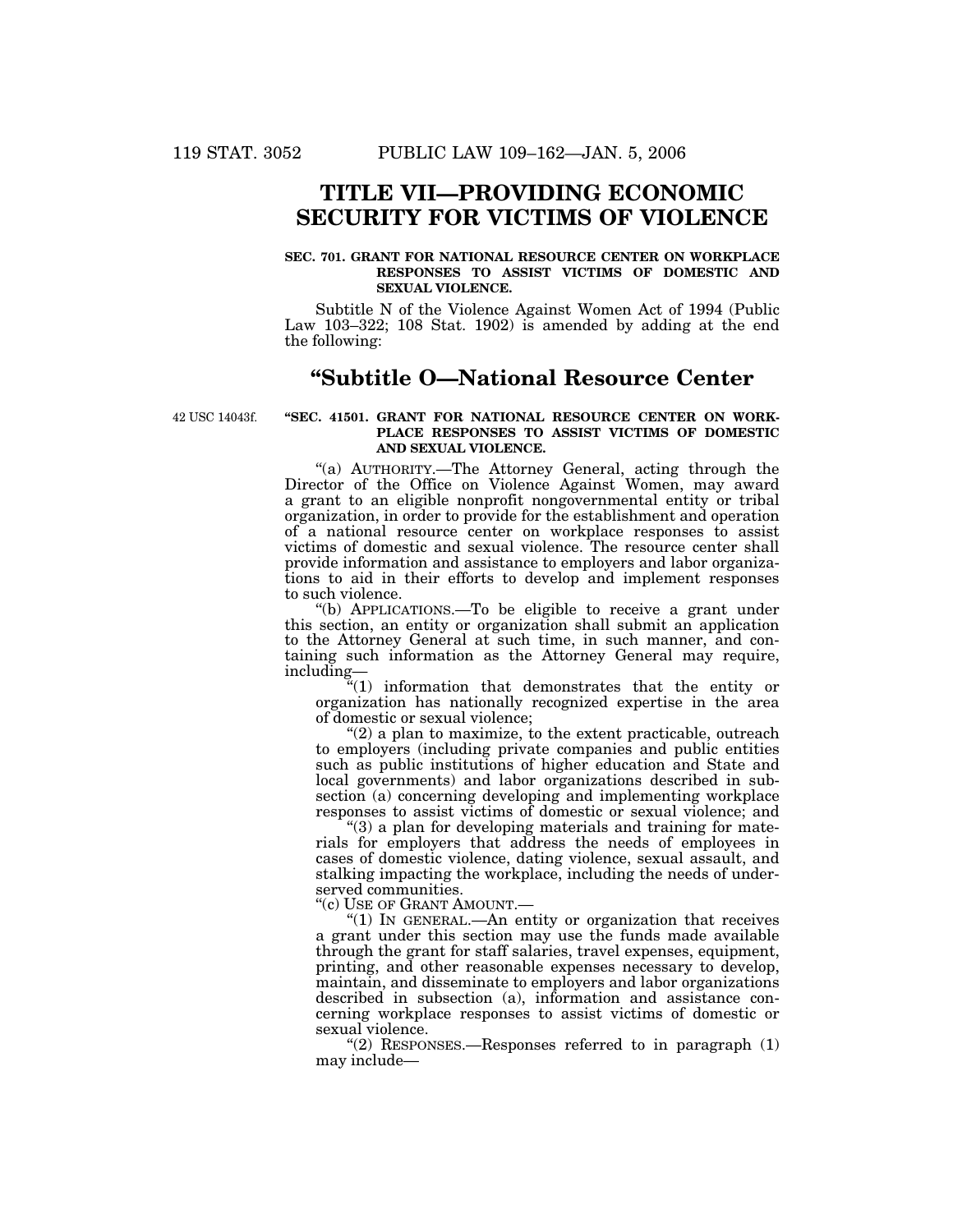"(A) providing training to promote a better understanding of workplace assistance to victims of domestic or sexual violence;

''(B) providing conferences and other educational opportunities; and

''(C) developing protocols and model workplace policies. "(d) LIABILITY.—The compliance or noncompliance of any employer or labor organization with any protocol or policy developed by an entity or organization under this section shall not serve as a basis for liability in tort, express or implied contract, or by any other means. No protocol or policy developed by an entity or organization under this section shall be referenced or enforced as a workplace safety standard by any Federal, State, or other governmental agency.

''(e) AUTHORIZATION OF APPROPRIATIONS.—There is authorized to be appropriated to carry out this section \$1,000,000 for each of fiscal years 2007 through 2011.

''(f) AVAILABILITY OF GRANT FUNDS.—Funds appropriated under this section shall remain available until expended.''.

# **TITLE VIII—PROTECTION OF BATTERED AND TRAFFICKED IMMIGRANTS**

### **Subtitle A—Victims of Crime**

#### **SEC. 801. TREATMENT OF SPOUSE AND CHILDREN OF VICTIMS.**

(a) TREATMENT OF SPOUSE AND CHILDREN OF VICTIMS OF TRAF-FICKING.—Section  $101(a)(15)(T)$  of the Immigration and Nationality Act (8 U.S.C. 1101(a)(15)(T)) is amended—

 $(1)$  in clause  $(i)$ -

(A) in the matter preceding subclause (I), by striking "Attorney General" and inserting "Secretary of Homeland Security, or in the case of subclause (III)(aa) the Secretary of Homeland Security and the Attorney General jointly;'';

(B) in subclause (III)(aa)—

(i) by inserting ''Federal, State, or local'' before ''investigation''; and

(ii) by striking ", or" and inserting "or the investigation of crime where acts of trafficking are at least one central reason for the commission of that crime; or''; and

 $(C)$  in subclause  $(IV)$ , by striking "and" at the end; (2) by amending clause (ii) to read as follows:

"(ii) if accompanying, or following to join, the alien described in clause (i)—

''(I) in the case of an alien described in clause (i) who is under 21 years of age, the spouse, children, unmarried siblings under 18 years of age on the date on which such alien applied for status under such clause, and parents of such alien; or

''(II) in the case of an alien described in clause (i) who is 21 years of age or older, the spouse and children of such alien; and''; and

(3) by inserting after clause (ii) the following: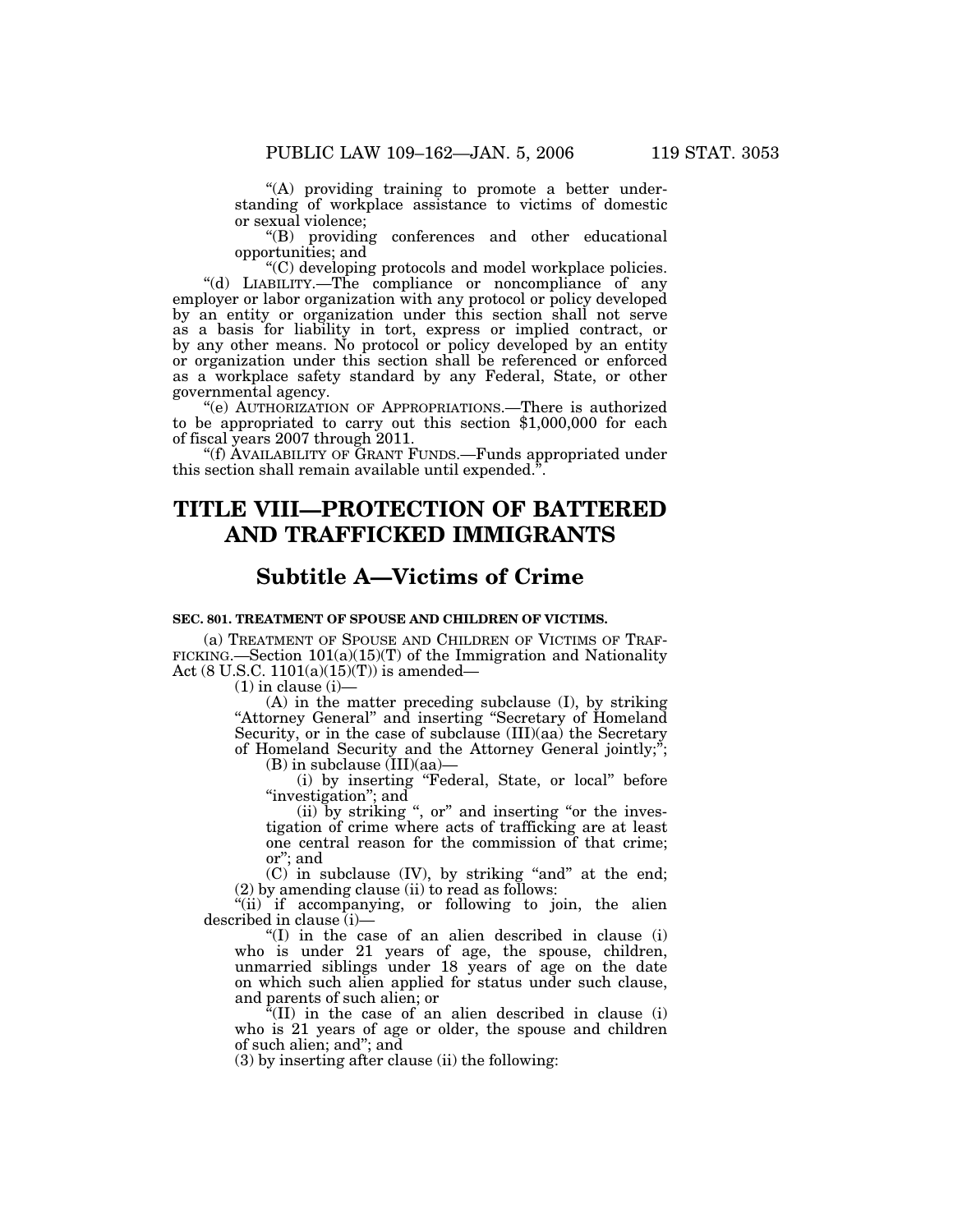"(iii) if the Secretary of Homeland Security, in his or her discretion and with the consultation of the Attorney General, determines that a trafficking victim, due to psychological or physical trauma, is unable to cooperate with a request for assistance described in clause  $(i)(III)(aa)$ , the request is unreasonable.''.

(b) TREATMENT OF SPOUSES AND CHILDREN OF VICTIMS OF ABUSE.—Section  $101(a)(15)(U)$  of the Immigration and Nationality Act (8 U.S.C. 1101(a)(15)(U)) is amended—

(1) in clause (i), by striking "Attorney General" and inserting "Secretary of Homeland Security"; and

(2) by amending clause (ii) to read as follows:

"(ii) if accompanying, or following to join, the alien described in clause (i)—

''(I) in the case of an alien described in clause (i) who is under 21 years of age, the spouse, children, unmarried siblings under 18 years of age on the date on which such alien applied for status under such clause, and parents of such alien; or

 $^{t}(II)$  in the case of an alien described in clause (i) who is 21 years of age or older, the spouse and children of such alien; and''.

(c) TECHNICAL AMENDMENTS.—Section 101(i) of the Immigration and Nationality Act (8 U.S.C. 1101(i)) is amended—

(1) in paragraph (1), by striking ''Attorney General'' and inserting ''Secretary of Homeland Security, the Attorney General,''; and

(2) in paragraph (2), by striking ''Attorney General'' and inserting ''Secretary of Homeland Security''.

#### **SEC. 802. PRESENCE OF VICTIMS OF A SEVERE FORM OF TRAFFICKING IN PERSONS.**

(a) IN GENERAL.—Section  $212(a)(9)(B)(iii)$  of the Immigration and Nationality Act  $(8 \text{ U.S.C. } 1182(a)(9)(B)(iii))$  is amended by adding at the end the following:

"(V) VICTIMS OF A SEVERE FORM OF TRAFFICKING IN PERSONS.—Clause (i) shall not apply to an alien who demonstrates that the severe form of trafficking (as that term is defined in section 103 of the Trafficking Victims Protection Act of 2000 (22 U.S.C. 7102)) was at least one central reason for the alien's unlawful presence in the United States.''.

(b) TECHNICAL AMENDMENT.—Paragraphs (13) and (14) of section 212(d) of the Immigration and Nationality Act (8 U.S.C. 1182(d)) are amended by striking "Attorney General" each place it appears and inserting ''Secretary of Homeland Security''.

#### **SEC. 803. ADJUSTMENT OF STATUS.**

(a) VICTIMS OF TRAFFICKING.—Section 245(l) of the Immigration and Nationality Act (8 U.S.C. 1255(l)) is amended—

 $(1)$  in paragraph  $(1)$ —

(A) by striking "Attorney General" each place it appears and inserting ''Secretary of Homeland Security, or in the case of subparagraph  $(C)(i)$ , the Attorney General,''; and

(B) in subparagraph (A), by inserting at the end ''or has been physically present in the United States for a continuous period during the investigation or prosecution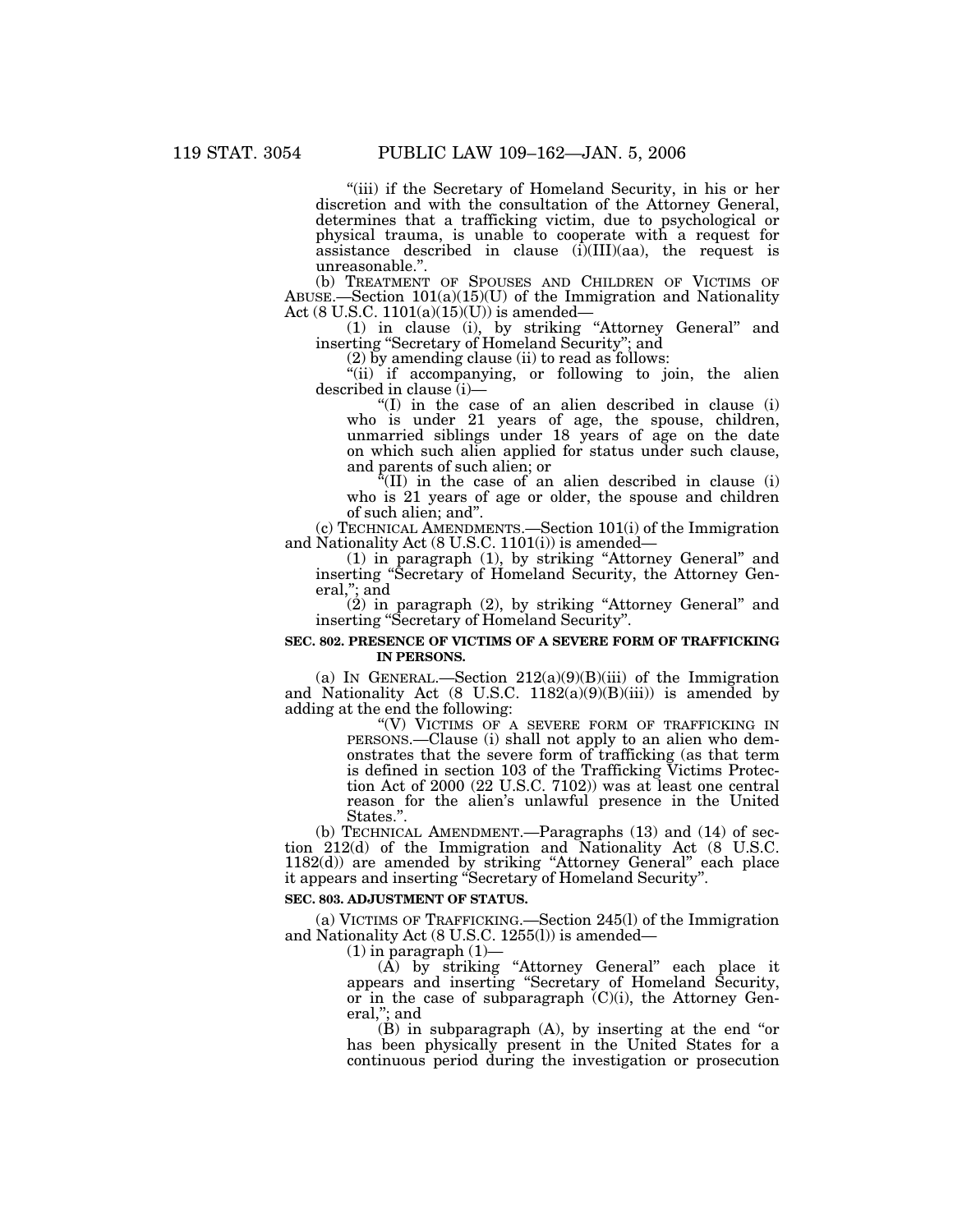of acts of trafficking and that, in the opinion of the Attorney General, the investigation or prosecution is complete, whichever period of time is less;";

(2) in paragraph (2), by striking ''Attorney General'' each place it appears and inserting ''Secretary of Homeland Security''; and

(3) in paragraph (5), by striking ''Attorney General'' and inserting ''Secretary of Homeland Security''.

(b) VICTIMS OF CRIMES AGAINST WOMEN.—Section 245(m) of the Immigration and Nationality Act (8 U.S.C. 12255(m)) is amended—

 $(1)$  in paragraph  $(1)$ —

(A) by striking ''Attorney General may adjust'' and inserting "Secretary of Homeland Security may adjust"; and

(B) in subparagraph (B), by striking ''Attorney General'' and inserting "Secretary of Homeland Security";

 $(2)$  in paragraph  $(3)$ —

(A) by striking ''Attorney General may adjust'' and inserting "Secretary of Homeland Security may adjust"; and

(B) by striking ''Attorney General considers'' and inserting ''Secretary considers''; and

(3) in paragraph (4), by striking ''Attorney General'' and inserting ''Secretary of Homeland Security''.

#### **SEC. 804. PROTECTION AND ASSISTANCE FOR VICTIMS OF TRAF-FICKING.**

(a) CLARIFICATION OF DEPARTMENT OF JUSTICE AND DEPART-MENT OF HOMELAND SECURITY ROLES.—Section 107 of the Trafficking Victims Protection Act of 2000 (22 U.S.C. 7105) is amended—

(1) in subsections  $(b)(1)(E)$ ,  $(e)(5)$ , and  $(g)$ , by striking "Attorney General" each place it appears and inserting "Secretary of Homeland Security''; and

(2) in subsection (c), by inserting '', the Secretary of Homeland Security'' after ''Attorney General''.

(b) CERTIFICATION PROCESS.—Section 107(b)(1)(E) of the Trafficking Victims Protection Act of 2000 (22 U.S.C. 7105(b)(1)(E)) is amended—

 $(1)$  in clause  $(i)$ —

(A) in the matter preceding subclause (I), by inserting "and the Secretary of Homeland Security" after "Attorney General''; and

(B) in subclause (II)(bb), by inserting ''and the Secretary of Homeland Security'' after ''Attorney General''. (2) in clause (ii), by inserting ''Secretary of Homeland Secu-

rity'' after ''Attorney General'';

 $(3)$  in clause  $(iii)$ 

 $(A)$  in subclause  $(II)$ , by striking "and" at the end; (B) in subclause (III), by striking the period at the

end and inserting "; or"; and

(C) by adding at the end the following:

 $\sqrt[4]{\text{IV}}$  responding to and cooperating with requests for evidence and information.''.

(c) PROTECTION FROM REMOVAL FOR CERTAIN CRIME VICTIMS.— Section 107(e) of the Trafficking Victims Protection Act of 2000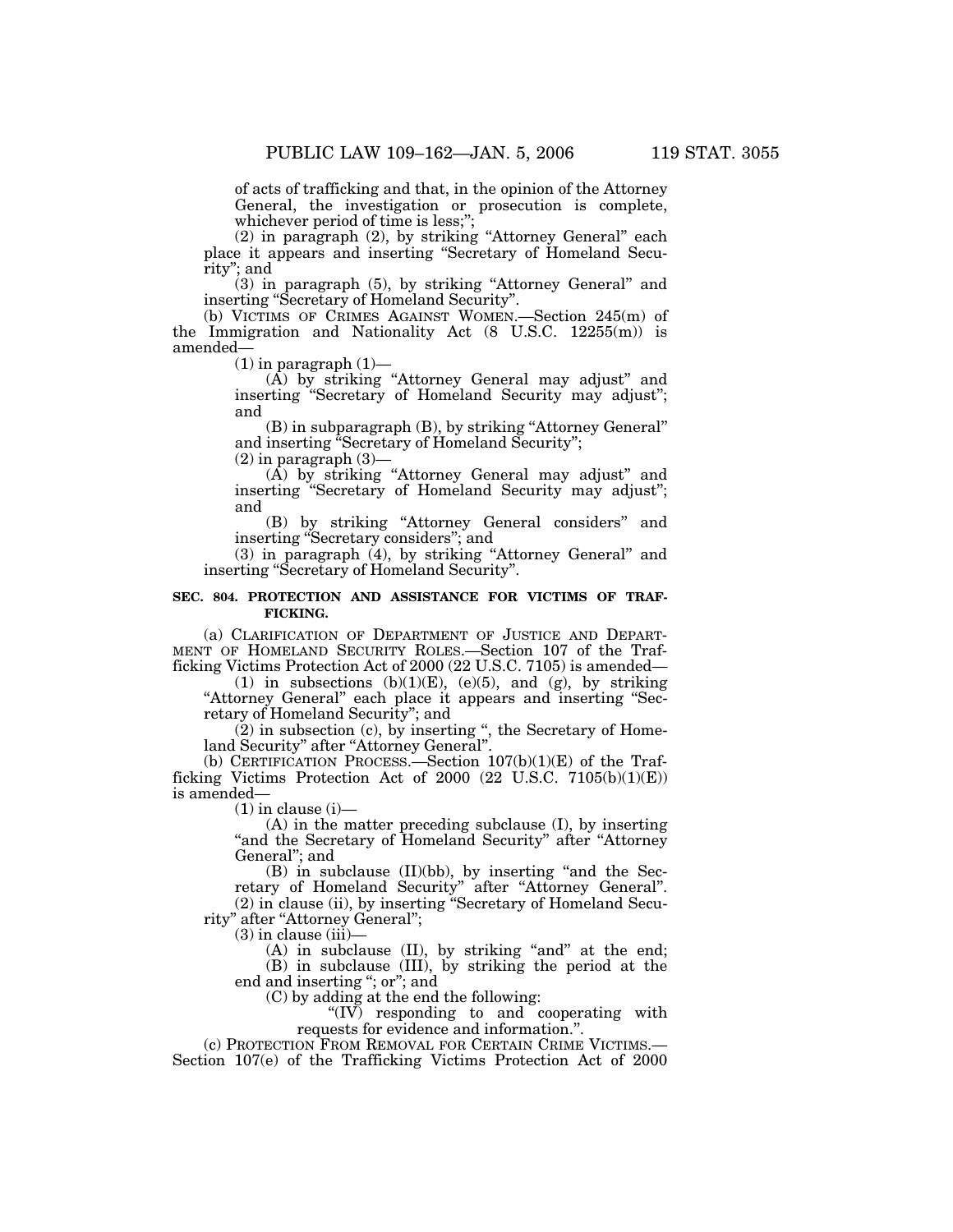(22 U.S.C. 7105(e)) is amended by striking ''Attorney General'' each place it occurs and inserting ''Secretary of Homeland Security''.

(d) ANNUAL REPORT.—Section 107(g) of the Trafficking Victims Protection Act of 2000 (22 U.S.C. 7105(g)) is amended by inserting "or the Secretary of Homeland Security" after "Attorney General".

#### **SEC. 805. PROTECTING VICTIMS OF CHILD ABUSE.**

(a) AGING OUT CHILDREN.—Section  $204(a)(1)(D)$  of the Immigration and Nationality Act (8 U.S.C.  $1154(a)(1)(D)$ ) is amended—  $(1)$  in clause  $(i)$ –

(A) in subclause (I), by inserting "or section  $204(a)(1)(B)(iii)$ " after " $204(a)(1)(A)$ " each place it appears; and

(B) in subclause (III), by striking ''a petitioner for preference status under paragraph (1), (2), or (3) of section  $203(a)$ , whichever paragraph is applicable," and inserting ''a VAWA self-petitioner''; and

(2) by adding at the end the following:

"(iv) Any alien who benefits from this subparagraph may adjust status in accordance with subsections (a) and (c) of section 245 as an alien having an approved petition for classification under subparagraph  $(A)(iii)$ ,  $(A)(iv)$ ,  $(B)(ii)$ , or  $(B)(iii)$ .".

(b) APPLICATION OF CSPA PROTECTIONS.—

(1) IMMEDIATE RELATIVE RULES.—Section 201(f) of the Immigration and Nationality Act (8 U.S.C. 1151(f)) is amended by adding at the end the following:

"(4) APPLICATION TO SELF-PETITIONS.—Paragraphs  $(1)$ through (3) shall apply to self-petitioners and derivatives of self-petitioners.''.

(2) CHILDREN RULES.—Section 203(h) of the Immigration and Nationality Act (8 U.S.C. 1153(h)) is amended by adding at the end the following:

"(4) APPLICATION TO SELF-PETITIONS.—Paragraphs (1) through (3) shall apply to self-petitioners and derivatives of self-petitioners.''.

(c) LATE PETITION PERMITTED FOR IMMIGRANT SONS AND DAUGHTERS BATTERED AS CHILDREN.—

(1) In GENERAL.—Section  $204(a)(1)(D)$  of the Immigration and Nationality Act (8 U.S.C. 1154(a)(1)(D)), as amended by subsection (a), is further amended by adding at the end the following:

" $(v)$  For purposes of this paragraph, an individual who is not less than 21 years of age, who qualified to file a petition under subparagraph (A)(iv) as of the day before the date on which the individual attained 21 years of age, and who did not file such a petition before such day, shall be treated as having filed a petition under such subparagraph as of such day if a petition is filed for the status described in such subparagraph before the individual attains 25 years of age and the individual shows that the abuse was at least one central reason for the filing delay. Clauses (i) through (iv) of this subparagraph shall apply to an individual described in this clause in the same manner as an individual filing a petition under subparagraph (A)(iv).''.

(d) REMOVING A 2-YEAR CUSTODY AND RESIDENCY REQUIREMENT FOR BATTERED ADOPTED CHILDREN.—Section  $101(b)(1)(E)(i)$  of the Immigration and Nationality Act (8 U.S.C. 1101(b)(1)(E)(i)) is amended by inserting before the colon the following: "or if the

Applicability.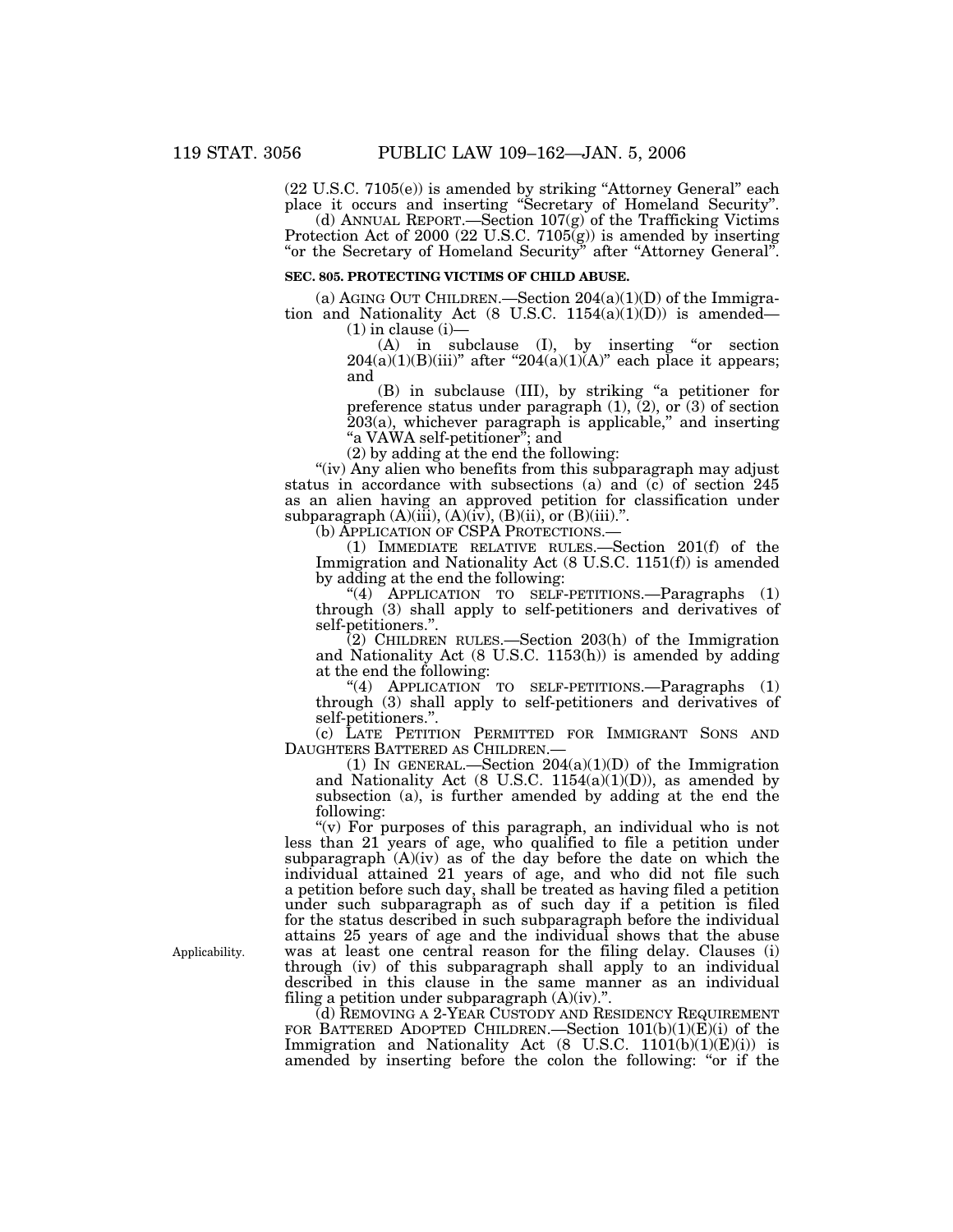child has been battered or subject to extreme cruelty by the adopting parent or by a family member of the adopting parent residing in the same household''.

### **Subtitle B—VAWA Self-Petitioners**

#### **SEC. 811. DEFINITION OF VAWA SELF-PETITIONER.**

Section 101(a) of the Immigration and Nationality Act (8 U.S.C.  $1101(a)$  is amended by adding at the end the following:

"(51) The term 'VAWA self-petitioner' means an alien, or a child of the alien, who qualifies for relief under—

"(A) clause (iii), (iv), or (vii) of section  $204(a)(1)(A);$ 

"(B) clause (ii) or (iii) of section 204(a)(1)(B);

"(C) section 216(c)(4)(C);

''(D) the first section of Public Law 89–732 (8 U.S.C. 1255 note) (commonly known as the Cuban Adjustment Act) as a child or spouse who has been battered or subjected to extreme cruelty;

" $(E)$  section  $902(d)(1)(B)$  of the Haitian Refugee Immigration Fairness Act of 1998 (8 U.S.C. 1255 note);

 $\sqrt{\text{F}}$  section 202(d)(1) of the Nicaraguan Adjustment and Central American Relief Act; or

''(G) section 309 of the Illegal Immigration Reform and Immigrant Responsibility Act of 1996 (division C of Public Law 104–208).''.

#### **SEC. 812. APPLICATION IN CASE OF VOLUNTARY DEPARTURE.**

Section 240B(d) of the Immigration and Nationality Act (8) U.S.C.  $1229c(d)$  is amended to read as follows:

''(d) CIVIL PENALTY FOR FAILURE TO DEPART.—

"(1) In GENERAL.—Subject to paragraph (2), if an alien is permitted to depart voluntarily under this section and voluntarily fails to depart the United States within the time period specified, the alien—

''(A) shall be subject to a civil penalty of not less than \$1,000 and not more than \$5,000; and

''(B) shall be ineligible, for a period of 10 years, to receive any further relief under this section and sections 240A, 245, 248, and 249.

"(2) APPLICATION OF VAWA PROTECTIONS.—The restrictions on relief under paragraph (1) shall not apply to relief under section 240A or 245 on the basis of a petition filed by a VAWA self-petitioner, or a petition filed under section 240A(b)(2), or under section  $244(a)\overline{3}$  (as in effect prior to March 31, 1997), if the extreme cruelty or battery was at least one central reason for the alien's overstaying the grant of voluntary departure

''(3) NOTICE OF PENALTIES.—The order permitting an alien to depart voluntarily shall inform the alien of the penalties under this subsection.''.

#### **SEC. 813. REMOVAL PROCEEDINGS.**

(a) EXCEPTIONAL CIRCUMSTANCES.—

(1) IN GENERAL.—Section  $240(e)(1)$  of the Immigration and Nationality Act  $(8 \text{ U.S.C. } 1229a(e)(1))$  is amended by striking ''serious illness of the alien'' and inserting ''battery or extreme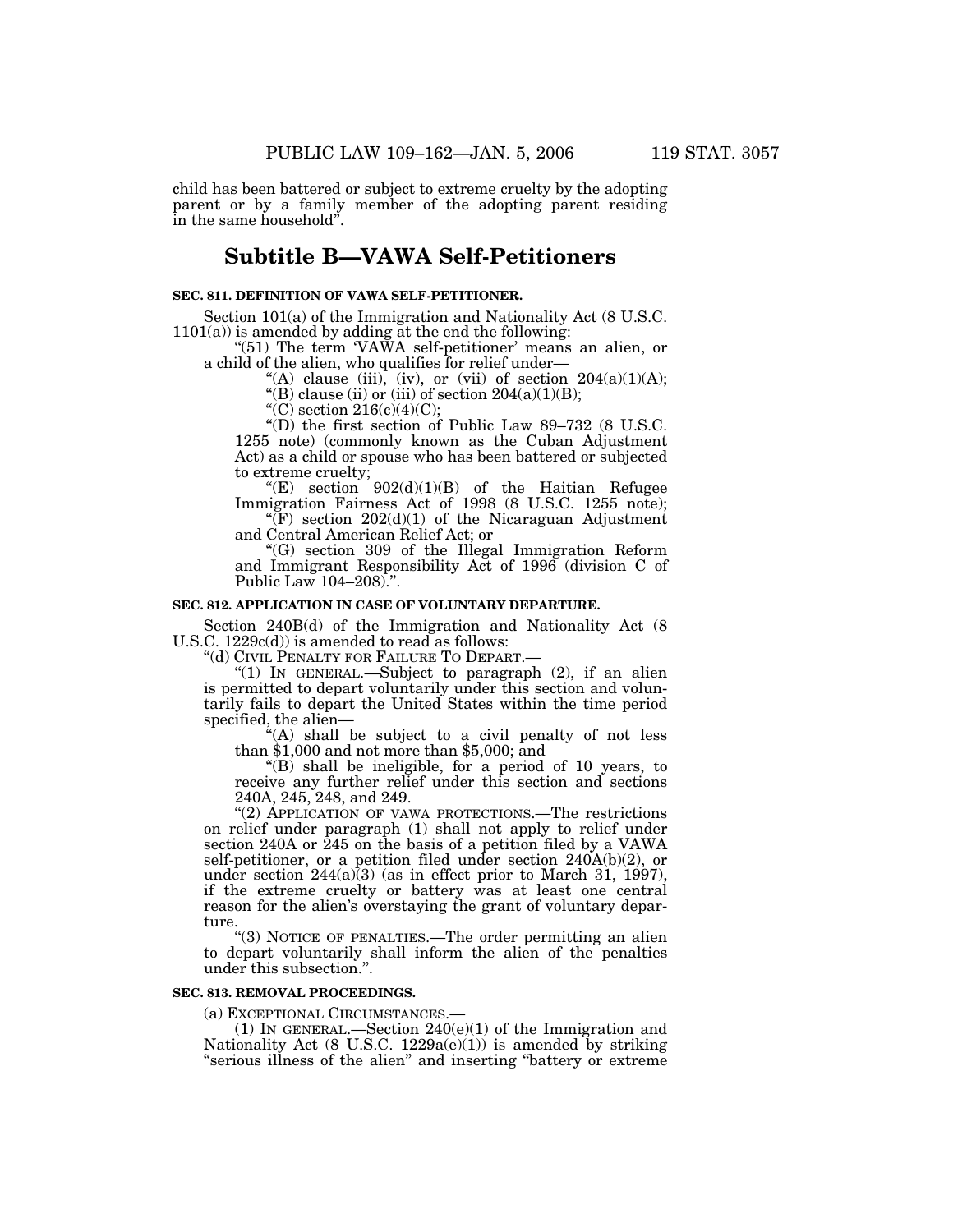cruelty to the alien or any child or parent of the alien, serious illness of the alien,"

(2) EFFECTIVE DATE.—The amendment made by paragraph (1) shall apply to a failure to appear that occurs before, on, or after the date of the enactment of this Act.

(b) DISCRETION TO CONSENT TO AN ALIEN'S REAPPLICATION FOR ADMISSION.—

(1) IN GENERAL.—The Secretary of Homeland Security, the Attorney General, and the Secretary of State shall continue to have discretion to consent to an alien's reapplication for admission after a previous order of removal, deportation, or exclusion.

(2) SENSE OF CONGRESS.—It is the sense of Congress that the officials described in paragraph (1) should particularly consider exercising this authority in cases under the Violence Against Women Act of 1994, cases involving nonimmigrants described in subparagraph  $(T)$  or  $(U)$  of section  $101(a)(15)$  of the Immigration and Nationality Act (8 U.S.C. 1101(a)(15)), and relief under section 240A(b)(2) or 244(a)(3) of such Act (as in effect on March 31, 1997) pursuant to regulations under section 212.2 of title 8, Code of Federal Regulations.

(c) CLARIFYING APPLICATION OF DOMESTIC VIOLENCE WAIVER AUTHORITY IN CANCELLATION OF REMOVAL.—

(1) IN GENERAL.—Section 240A(b) of the Immigration and Nationality Act (8 U.S.C. 1229b(b)) is amended—

 $(A)$  in paragraph  $(1)(C)$ , by striking "(except in a case described in section 237(a)(7) where the Attorney General exercises discretion to grant a waiver)" and inserting ", subject to paragraph  $(5)'$ 

(B) in paragraph  $(2)(A)(iv)$ , by striking "(except in a case described in section 237(a)(7) where the Attorney General exercises discretion to grant a waiver)'' and inserting ', subject to paragraph (5)"; and

 $(C)$  by adding at the end the following:

''(5) APPLICATION OF DOMESTIC VIOLENCE WAIVER AUTHORITY.—The authority provided under section 237(a)(7) may apply under paragraphs  $(1)(B)$ ,  $(1)(C)$ , and  $(2)(A)(iv)$  in a cancellation of removal and adjustment of status proceeding.''.

#### **SEC. 814. ELIMINATING ABUSERS' CONTROL OVER APPLICATIONS AND LIMITATION ON PETITIONING FOR ABUSERS.**

(a) APPLICATION OF VAWA DEPORTATION PROTECTIONS TO ALIENS ELIGIBLE FOR RELIEF UNDER CUBAN ADJUSTMENT AND HAI-TIAN REFUGEE IMMIGRATION FAIRNESS ACT.—Section 1506(c)(2) of the Violence Against Women Act of 2000 (8 U.S.C. 1229a note; division B of Public Law 106–386) is amended—

(1) in subparagraph (A)—

(A) by amending clause (i) to read as follows:

"(i) if the basis of the motion is to apply for relief" under—

"(I) clause (iii) or (iv) of section  $204(a)(1)(A)$ of the Immigration and Nationality Act (8 U.S.C.  $1154(a)(1)(A)$ ;

"(II) clause (ii) or (iii) of section  $204(a)(1)(B)$ of such Act (8 U.S.C.  $1154(a)(1)(B)$ );

"(III) section  $244(a)(3)$  of such Act (8 U.S.C.) 8 U.S.C. 1254(a)(3));

8 USC 1229a note.

8 USC 1229b note.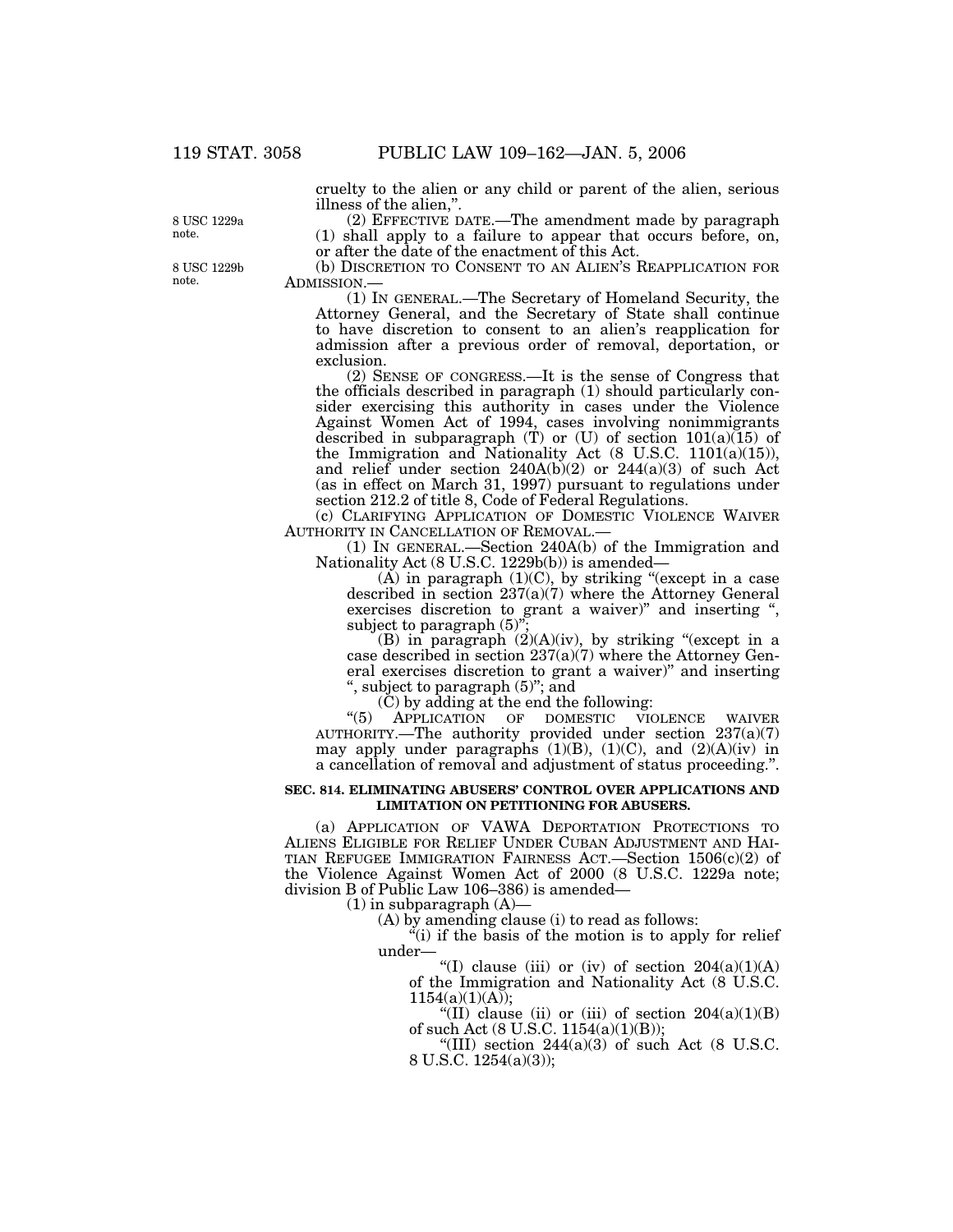"(IV) the first section of Public Law  $89-732$ (8 U.S.C. 1255 note) (commonly known as the Cuban Adjustment Act) as a child or spouse who has been battered or subjected to extreme cruelty; or

"(V) section  $902(d)(1)(B)$  of the Haitian Refugee Immigration Fairness Act of 1998 (8 U.S.C. 1255 note); and''; and

(B) in clause (ii), by inserting ''or adjustment of status'' after ''suspension of deportation''; and

(2) in subparagraph (B)(ii), by striking ''for relief'' and all that follows through "1101 note))" and inserting "for relief described in subparagraph  $(A)(i)$ ".<br>(b) EMPLOYMENT AUTHORIZATION FOR VAWA SELF-PETI-

TIONERS.—Section  $204(a)(1)$  of the Immigration and Nationality Act  $(8 \text{ U.S.C. } 1154(a)(1))$  is amended by adding at the end the following:

"(K) Upon the approval of a petition as a VAWA self-petitioner, the alien—

''(i) is eligible for work authorization; and

"(ii) may be provided an 'employment authorized' endorsement or appropriate work permit incidental to such approval.''.

(c) EMPLOYMENT AUTHORIZATION FOR BATTERED SPOUSES OF CERTAIN NONIMMIGRANTS.—Title I of the Immigration and Nationality Act is amended by adding at the end the following new section:

#### **''SEC. 106. EMPLOYMENT AUTHORIZATION FOR BATTERED SPOUSES** 8 USC 1105a. **OF CERTAIN NONIMMIGRANTS.**

"(a) IN GENERAL.—In the case of an alien spouse admitted under subparagraph  $(A)$ ,  $(E)(iii)$ ,  $(G)$ , or  $(H)$  of section  $101(a)(15)$ who is accompanying or following to join a principal alien admitted under subparagraph  $(A)$ ,  $(E)(iii)$ ,  $(G)$ , or  $(H)$  of such section, respectively, the Secretary of Homeland Security may authorize the alien spouse to engage in employment in the United States and provide the spouse with an 'employment authorized' endorsement or other appropriate work permit if the alien spouse demonstrates that during the marriage the alien spouse or a child of the alien spouse has been battered or has been the subject of extreme cruelty perpetrated by the spouse of the alien spouse. Requests for relief under this section shall be handled under the procedures that apply to aliens seeking relief under section  $204(a)(1)(A)(iii)$ .

''(b) CONSTRUCTION.—The grant of employment authorization pursuant to this section shall not confer upon the alien any other form of relief.''.

(d) CLERICAL AMENDMENT.—The table of contents of such Act is amended by inserting after the item relating to section 105 the following new item:

''Sec. 106. Employment authorization for battered spouses of certain nonimmigrants.''.

(e) LIMITATION ON PETITIONING FOR ABUSER.—Section  $204(a)(1)$ of the Immigration and Nationality Act (8 U.S.C. 1154(a)(1)) is amended by adding at the end the following new subparagraph:

''(L) Notwithstanding the previous provisions of this paragraph, an individual who was a VAWA petitioner or who had the status of a nonimmigrant under subparagraph (T) or (U) of section  $101(a)(15)$  may not file a petition for classification under this section or section 214 to classify

Applicability.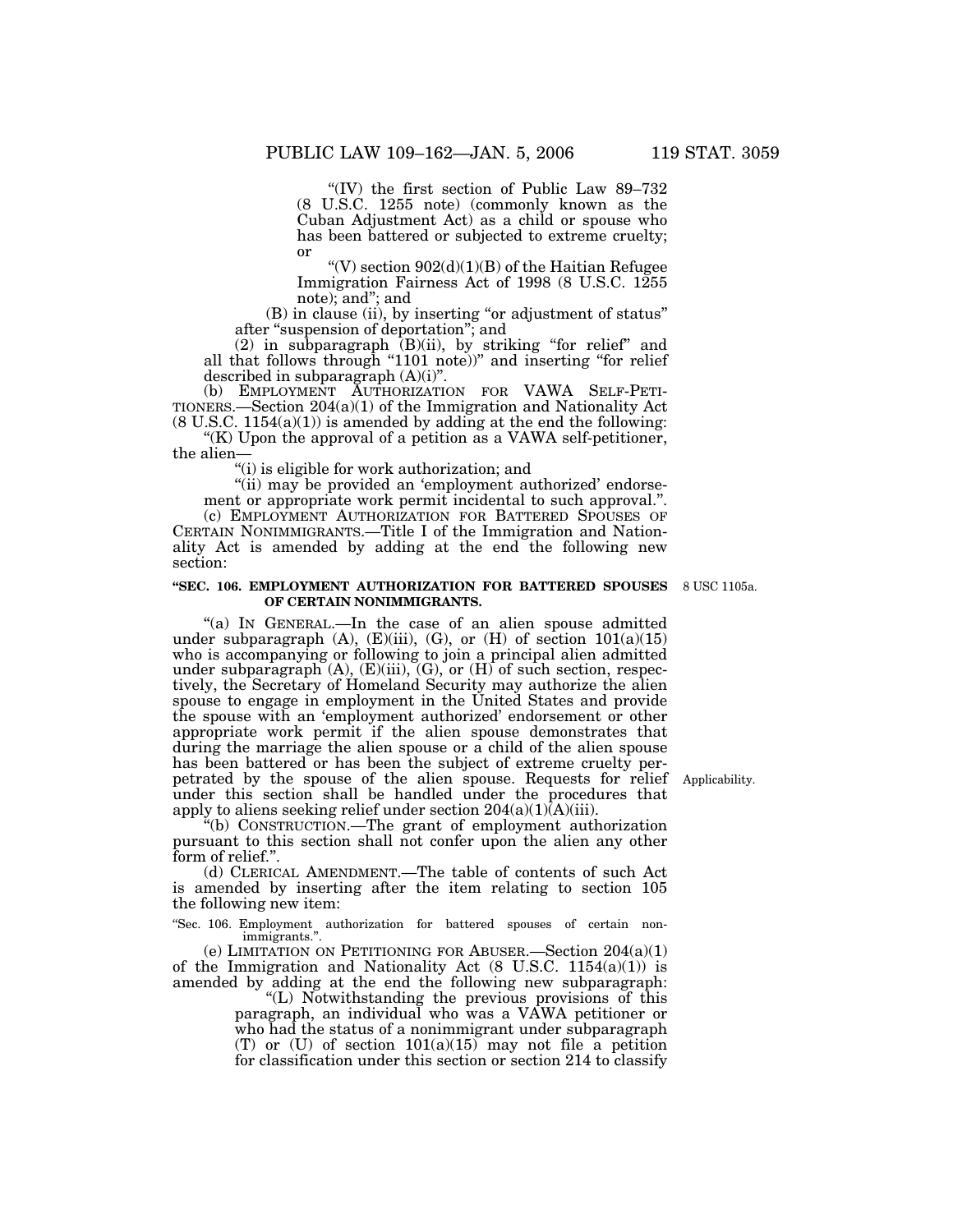any person who committed the battery or extreme cruelty or trafficking against the individual (or the individual's child) which established the individual's (or individual's child) eligibility as a VAWA petitioner or for such nonimmigrant status.''.

#### **SEC. 815. APPLICATION FOR VAWA-RELATED RELIEF.**

(a) IN GENERAL.—Section  $202(d)(1)$  of the Nicaraguan Adjustment and Central American Relief Act (8 U.S.C. 1255 note; Public Law 105–100) is amended—

 $(1)$  in subparagraph  $(B)(ii)$ , by inserting ", or was eligible for adjustment,'' after ''whose status is adjusted''; and

 $(2)$  in subparagraph  $(E)$ , by inserting ", or, in the case of an alien who qualifies under subparagraph (B)(ii), applies for such adjustment during the 18-month period beginning on the date of enactment of the Violence Against Women and Department of Justice Reauthorization Act of 2005'' after ''April 1, 2000''.

(b) TECHNICAL AMENDMENT.—Section  $202(d)(3)$  of such Act (8) U.S.C. 1255 note; Public Law 105–100) is amended by striking " $204(a)(1)(H)$ " and inserting " $204(a)(1)(J)$ ".

8 USC 1255 note.

(c) EFFECTIVE DATE.—The amendment made by subsection (b) shall take effect as if included in the enactment of the Violence Against Women Act of 2000 (division B of Public Law 106–386; 114 Stat. 1491).

#### **SEC. 816. SELF-PETITIONING PARENTS.**

Section 204(a)(1)(A) of the Immigration and Nationality Act  $(8 \text{ U.S.C. } 1154(a)(1)(\text{A}))$  is amended by adding at the end the following:

"(vii) An alien may file a petition with the Secretary of Homeland Security under this subparagraph for classification of the alien under section  $201(b)(2)(A)(i)$  if the alien-

''(I) is the parent of a citizen of the United States or was a parent of a citizen of the United States who, within the past 2 years, lost or renounced citizenship status related to an incident of domestic violence or died;

''(II) is a person of good moral character;

''(III) is eligible to be classified as an immediate relative under section  $201(b)(2)(A)(i);$ 

"(IV) resides, or has resided, with the citizen daughter or son; and

"(V) demonstrates that the alien has been battered or subject to extreme cruelty by the citizen daughter or son.''.

#### **SEC. 817. VAWA CONFIDENTIALITY NONDISCLOSURE.**

Section 384 of the Illegal Immigration Reform and Immigrant Responsibility Act of 1996 ( $\overline{8}$  U.S.C. 1367) is amended—

 $(1)$  in subsection  $(a)$ —

(A) in the matter preceding paragraph (1), by striking "(including any bureau or agency of such Department)" and inserting '', the Secretary of Homeland Security, the Secretary of State, or any other official or employee of the Department of Homeland Security or Department of State (including any bureau or agency of either of such Departments)''; and

 $(B)$  in paragraph  $(1)$ —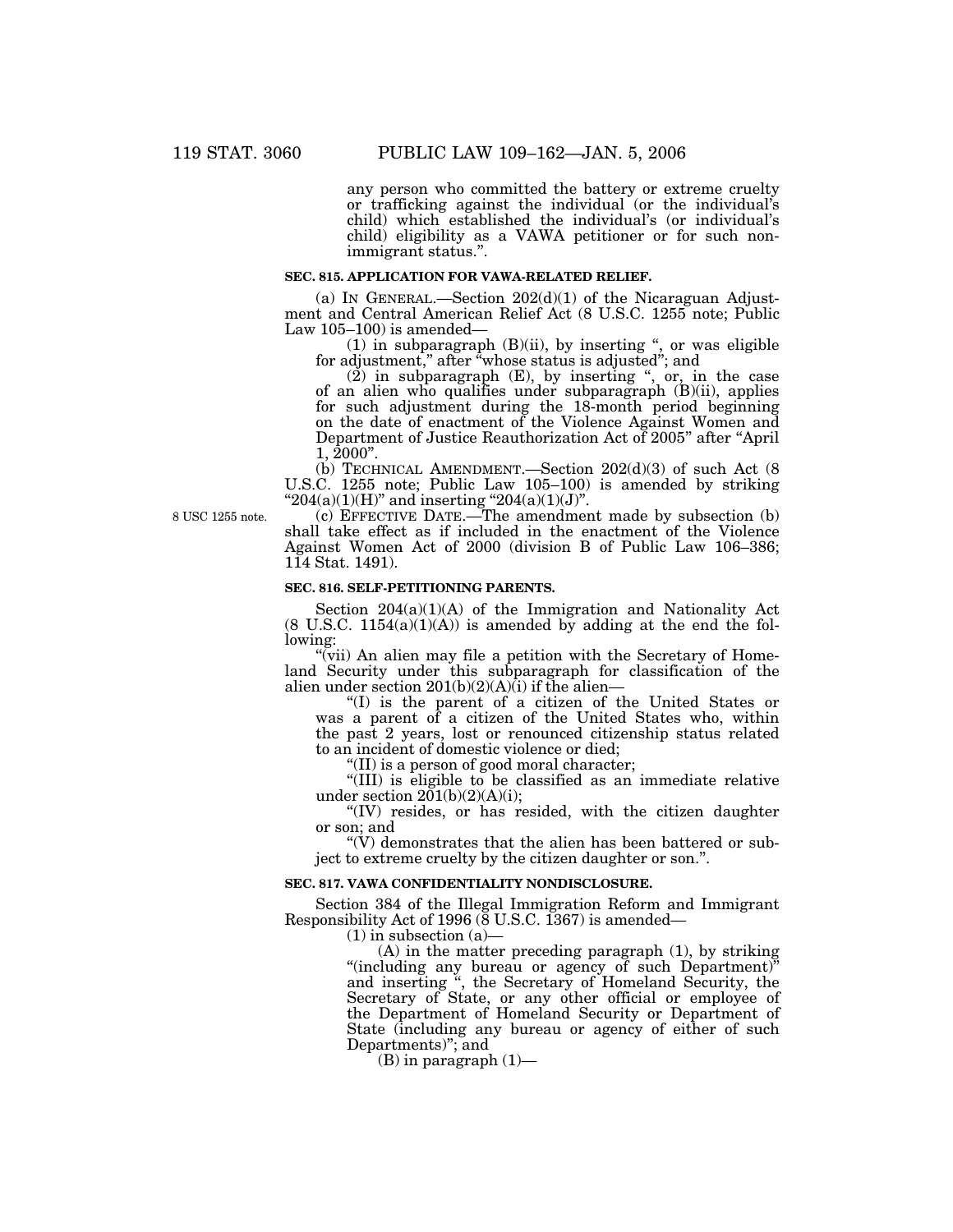(i) in subparagraph  $(D)$ , by striking "or" at the end; and

(ii) by inserting after subparagraph (E) the following:

" $(F)$  in the case of an alien applying for status under section  $101(a)(15)(T)$  of the Immigration and Nationality<br>Act (8 U.S.C. 1101(a)(15)(T)), under section Act  $(8$  U.S.C.  $1101(a)(15)(T)$ , under section 107(b)(1)(E)(i)(II)(bb) of the Trafficking Victims Protection Act of 2000 (22 U.S.C. 7105), under section 244(a)(3) of the Immigration and Nationality Act  $(8 \text{ U.S.C. } 1254a(a)(3)),$ as in effect prior to March 31, 1999, or as a VAWA selfpetitioner (as defined in section  $101(a)(51)$  of the Immigration and Nationality Act  $(8 \text{ U.S.C. } 1101(a)(51))$ , the trafficker or perpetrator,'';

(2) in subsection (b), by adding at the end the following new paragraphs:

''(6) Subsection (a) may not be construed to prevent the Attorney General and the Secretary of Homeland Security from disclosing to the chairmen and ranking members of the Committee on the Judiciary of the Senate or the Committee on the Judiciary of the House of Representatives, for the exercise of congressional oversight authority, information on closed cases under this section in a manner that protects the confidentiality of such information and that omits personally identifying information (including locational information about individuals).

''(7) Government entities adjudicating applications for relief under subsection  $(a)(2)$ , and government personnel carrying out mandated duties under section  $101(i)(1)$  of the Immigration and Nationality Act, may, with the prior written consent of the alien involved, communicate with nonprofit, nongovernmental victims' service providers for the sole purpose of assisting victims in obtaining victim services from programs with expertise working with immigrant victims. Agencies receiving referrals are bound by the provisions of this section. Nothing in this paragraph shall be construed as affecting the ability of an applicant to designate a safe organization through whom governmental agencies may communicate with the applicant.'';

(3) in subsection (c), by inserting "or who knowingly makes a false certification under section 239(e) of the Immigration and Nationality Act'' after ''in violation of this section''; and

(4) by adding at the end the following new subsection: ''(d) GUIDANCE.—The Attorney General and the Secretary of Homeland Security shall provide guidance to officers and employees of the Department of Justice or the Department of Homeland Security who have access to information covered by this section regarding the provisions of this section, including the provisions to protect victims of domestic violence from harm that could result from the inappropriate disclosure of covered information.''.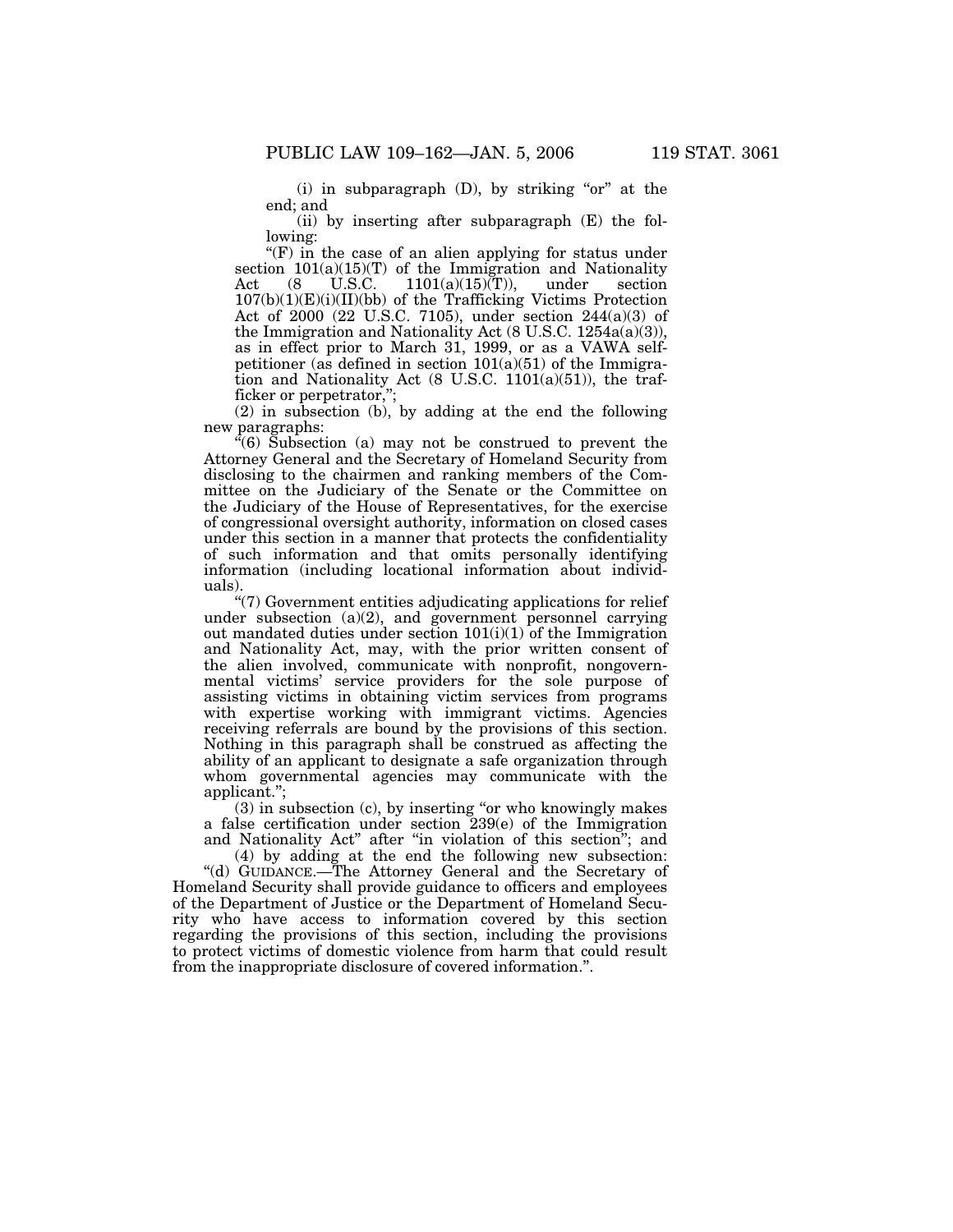### **Subtitle C—Miscellaneous Amendments**

#### **SEC. 821. DURATION OF T AND U VISAS.**

(a) T VISAS.—Section 214(o) of the Immigration and Nationality Act (8 U.S.C. 1184(o)) is amended by adding at the end the following:

 $\mathcal{L}(7)(A)$  Except as provided in subparagraph (B), an alien who is issued a visa or otherwise provided nonimmigrant status under section  $101(a)(15)(T)$  may be granted such status for a period of not more than 4 years.

''(B) An alien who is issued a visa or otherwise provided nonimmigrant status under section  $101(a)(15)(T)$  may extend the period of such status beyond the period described in subparagraph (A) if a Federal, State, or local law enforcement official, prosecutor, judge, or other authority investigating or prosecuting activity relating to human trafficking or certifies that the presence of the alien in the United States is necessary to assist in the investigation or prosecution of such activity.''.

(b) U VISAS.—Section 214(p) of the Immigration and Nationality Act (8 U.S.C. 1184(p)) is amended by adding at the end the following:

''(6) DURATION OF STATUS.—The authorized period of status of an alien as a nonimmigrant under section  $101(a)(15)(U)$ shall be for a period of not more than 4 years, but shall be extended upon certification from a Federal, State, or local law enforcement official, prosecutor, judge, or other Federal, State, or local authority investigating or prosecuting criminal activity described in section  $101(a)(15)(U)$ (iii) that the alien's presence in the United States is required to assist in the investigation or prosecution of such criminal activity.''.

(c) PERMITTING CHANGE OF NONIMMIGRANT STATUS TO T AND U NONIMMIGRANT STATUS.—

(1) IN GENERAL.—Section 248 of the Immigration and Nationality Act (8 U.S.C. 1258) is amended—

(A) by striking ''The Attorney General'' and inserting ''(a) The Secretary of Homeland Security'';

(B) by inserting "(subject to subsection  $(b)$ )" after "except"; and

(C) by adding at the end the following:

"(b) The exceptions specified in paragraphs  $(1)$  through  $(4)$ of subsection (a) shall not apply to a change of nonimmigrant classification to that of a nonimmigrant under subparagraph (T) or  $(U)$  of section  $101(a)(15)$ .".

(2) CONFORMING AMENDMENT.—Section 214(l)(2)(A) of the Immigration and Nationality Act (8 U.S.C. 1184(l)(2)(A)) is amended by striking "248(2)" and inserting "248(a)(2)".

#### **SEC. 822. TECHNICAL CORRECTION TO REFERENCES IN APPLICATION OF SPECIAL PHYSICAL PRESENCE AND GOOD MORAL CHARACTER RULES.**

(a) PHYSICAL PRESENCE RULES.—Section  $240A(b)(2)(B)$  of the Immigration and Nationality Act  $(8 \text{ U.S.C. } 1229b(b)(2)(B))$  is amended—

 $(1)$  in the first sentence, by striking " $(A)(i)(II)$ " and inserting " $(A)(ii)$ "; and

Certification.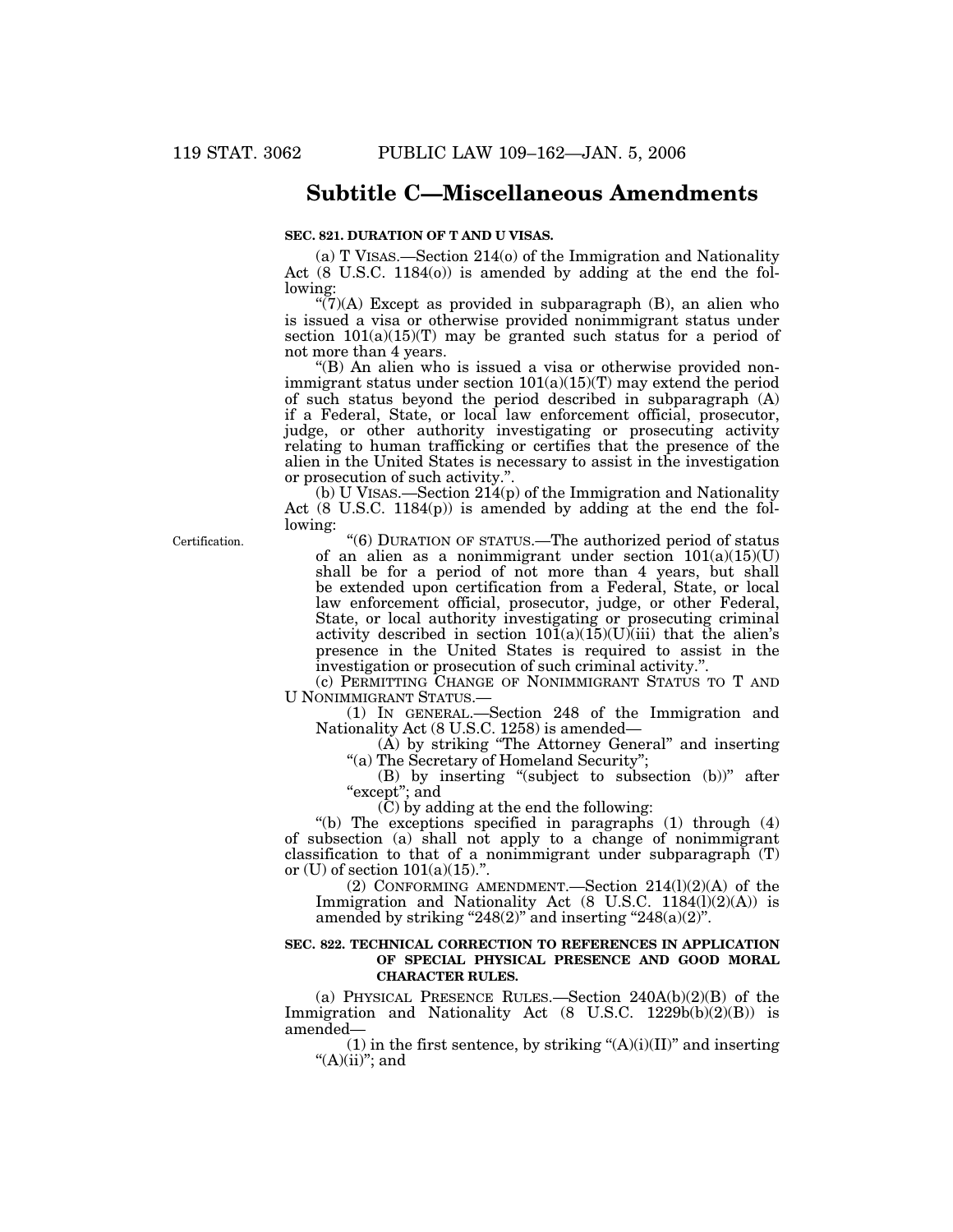(2) in the fourth sentence, by striking "subsection  $(b)(2)(B)$ of this section'' and inserting ''this subparagraph, subparagraph  $(A)(ii)$ ,"

(b) MORAL CHARACTER RULES.—Section 240A(b)(2)(C) of the Immigration and Nationality Act  $(8 \text{ U.S.C. } 1229b(b)(2)(C))$  is amended by striking " $(A)(i)(III)^"$  and inserting " $(A)(iii)$ ".

(c) CORRECTION OF CROSS-REFERENCE ERROR IN APPLYING GOOD MORAL CHARACTER.— (1) IN GENERAL.—Section 101(f)(3) of the Immigration and

Nationality Act (8 U.S.C. 1101(f)(3)) is amended by striking " $(9)(A)$ " and inserting " $(10)(A)$ ".

(2) EFFECTIVE DATE.—The amendment made by paragraph 8 USC 1101 note. (1) shall be effective as if included in section  $603(a)(1)$  of the Immigration Act of 1990 (Public Law 101–649; 104 Stat. 5082).

#### **SEC. 823. PETITIONING RIGHTS OF CERTAIN FORMER SPOUSES UNDER CUBAN ADJUSTMENT.**

(a) IN GENERAL.—The first section of Public Law 89–732 (8 U.S.C. 1255 note) (commonly known as the Cuban Adjustment Act) is amended—

(1) in the last sentence, by striking " $204(a)(1)(H)$ " and inserting  $"204(a)(1)(J)"$ ; and

(2) by adding at the end the following: ''An alien who was the spouse of any Cuban alien described in this section and has resided with such spouse shall continue to be treated as such a spouse for 2 years after the date on which the Cuban alien dies (or, if later, 2 years after the date of enactment of Violence Against Women and Department of Justice Reauthorization Act of 2005), or for 2 years after the date of termination of the marriage (or, if later, 2 years after the date of enactment of Violence Against Women and Department of Justice Reauthorization Act of 2005) if there is demonstrated a connection between the termination of the marriage and the battering or extreme cruelty by the Cuban alien.''.

(b) EFFECTIVE DATE.—The amendment made by subsection 8 USC 1255 note.  $(a)(1)$  shall take effect as if included in the enactment of the Violence Against Women Act of 2000 (division B of Public Law 106–386; 114 Stat. 1491).

#### **SEC. 824. SELF-PETITIONING RIGHTS OF HRIFA APPLICANTS.**

(a) IN GENERAL.—Section  $902(d)(1)(B)$  of the Haitian Refugee Immigration Fairness Act of 1998 (8 U.S.C. 1255 note) is amended—

(1) in clause (i), by striking ''whose status is adjusted to that of an alien lawfully admitted for permanent residence'' and inserting ''who is or was eligible for classification'';

(2) in clause (ii), by striking ''whose status is adjusted to that of an alien lawfully admitted for permanent residence'' and inserting ''who is or was eligible for classification''; and (3) in clause (iii), by striking " $204(a)(1)(H)$ " and inserting

 $"204(a)(1)(J)"$ .

(b) EFFECTIVE DATE.—The amendment made by subsection 8 USC 1255 note. (a)(3) shall take effect as if included in the enactment of the Violence Against Women Act of 2000 (division B of Public Law 106–386; 114 Stat. 1491).

#### **SEC. 825. MOTIONS TO REOPEN.**

(a) REMOVAL PROCEEDINGS.—Section  $240(c)(7)$  of the Immigration and Nationality Act (8 U.S.C. 1229a(c)(7)), as redesignated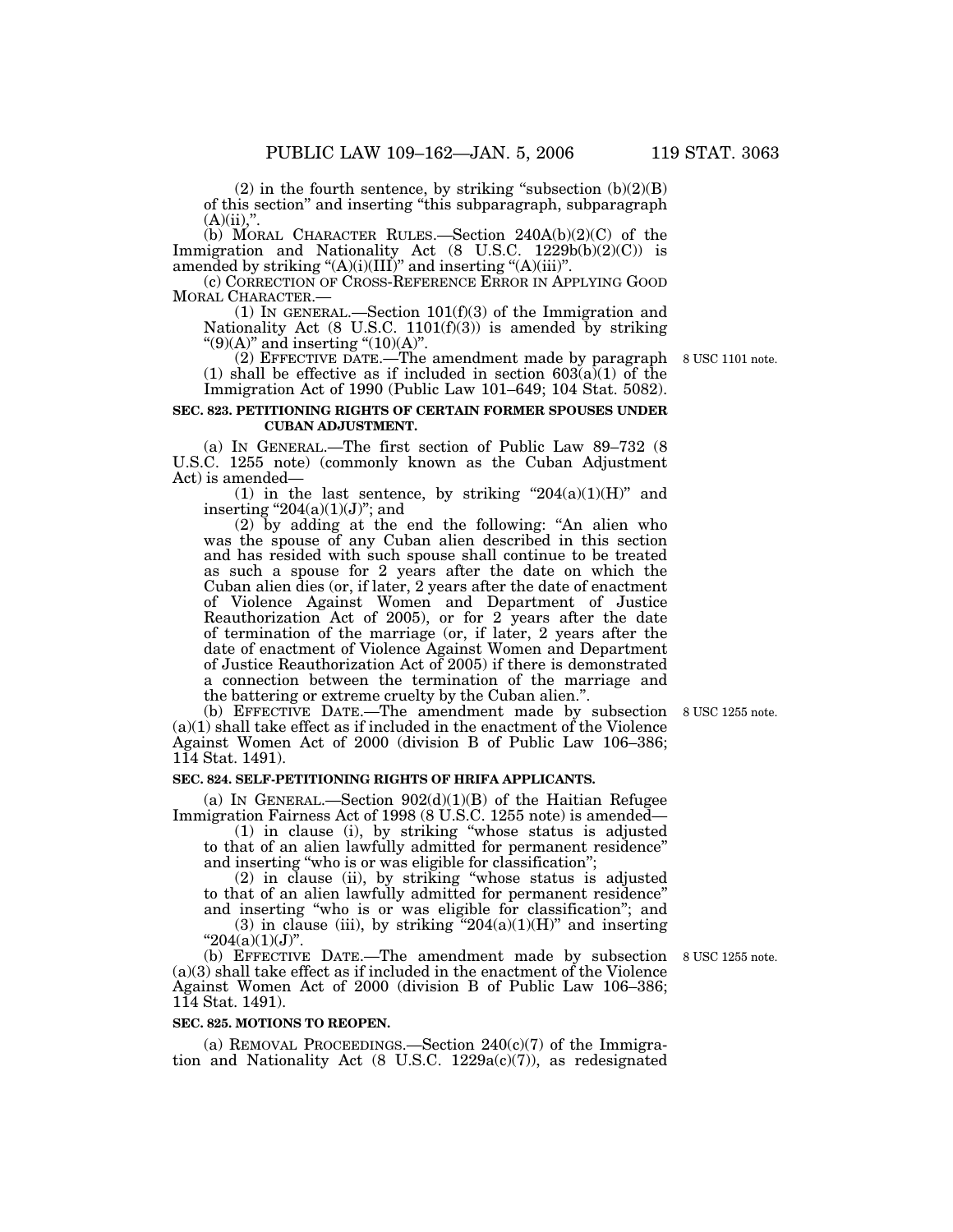by section 101(d)(1) of the REAL ID Act of 2005 (division B of Public Law 109–13), is amended—

 $(1)$  in subparagraph  $(A)$ , by inserting ", except that this limitation shall not apply so as to prevent the filing of one motion to reopen described in subparagraph (C)(iv)" before the period at the end; and

 $(2)$  in subparagraph  $(C)$ —

(A) in the heading of clause (iv), by striking ''SPOUSES AND CHILDREN'' and inserting ''SPOUSES, CHILDREN, AND PARENTS'';

(B) in the matter before subclause (I) of clause (iv), by striking "The deadline specified in subsection  $(b)(5)(C)$ for filing a motion to reopen does not apply'' and inserting ''Any limitation under this section on the deadlines for filing such motions shall not apply'';

 $(C)$  in clause (iv)(I), by striking "or section 240A(b)" and inserting ", section  $240A(b)$ , or section  $244(a)(3)$  (as in effect on March 31, 1997)'';

(D) by striking "and" at the end of clause  $(iv)(II);$ (E) by striking the period at the end of clause (iv)(III) and inserting ''; and''; and

(F) by adding at the end the following:

" $(IV)$  if the alien is physically present in the United States at the time of filing the motion. The filing of a motion to reopen under this clause shall only stay the removal of a qualified alien (as defined in section  $\overline{431(c)(1)(B)}$  of the Personal Responsibility and Work Opportunity Reconciliation Act of 1996 (8 U.S.C.  $1641(c)(1)(B)$  pending the final disposition of the motion, including exhaustion of all appeals if the motion establishes that the alien is a qualified alien.''.

(b) DEPORTATION AND EXCLUSION PROCEEDINGS.—Section  $1506(c)(2)$  of the Violence Against Women Act of 2000 (8 U.S.C. 1229a note) is amended—

(1) by striking subparagraph (A) and inserting the following:

''(A)(i) IN GENERAL.—Notwithstanding any limitation imposed by law on motions to reopen or rescind deportation proceedings under the Immigration and Nationality Act (as in effect before the title III–A effective date in section 309 of the Illegal Immigration Reform and Immigrant Responsibility Act of 1996 (8 U.S.C. 1101 note))—

''(I) there is no time limit on the filing of a motion to reopen such proceedings, and the deadline specified in section  $242\overline{B}(c)(3)$  of the Immigration and Nationality Act (as so in effect) (8 U.S.C.  $1252b(c)(3)$ ) does not apply—

"(aa) if the basis of the motion is to apply for relief under clause (iii) or (iv) of section 204(a)(1)(A) of the Immigration and Nationality Act  $(8 \text{ U.S.C. } 1154(a)(1)(\text{\AA}))$ , clause (ii) or (iii) of section  $204(a)(1)(B)$  of such Act  $(8$  U.S.C.  $1154(a)(1)(B)$ , or section  $244(a)(3)$  of such Act (as so in effect) (8 U.S.C. 1254(a)(3)); and

''(bb) if the motion is accompanied by a suspension of deportation application to be filed with the Secretary of Homeland Security or by a copy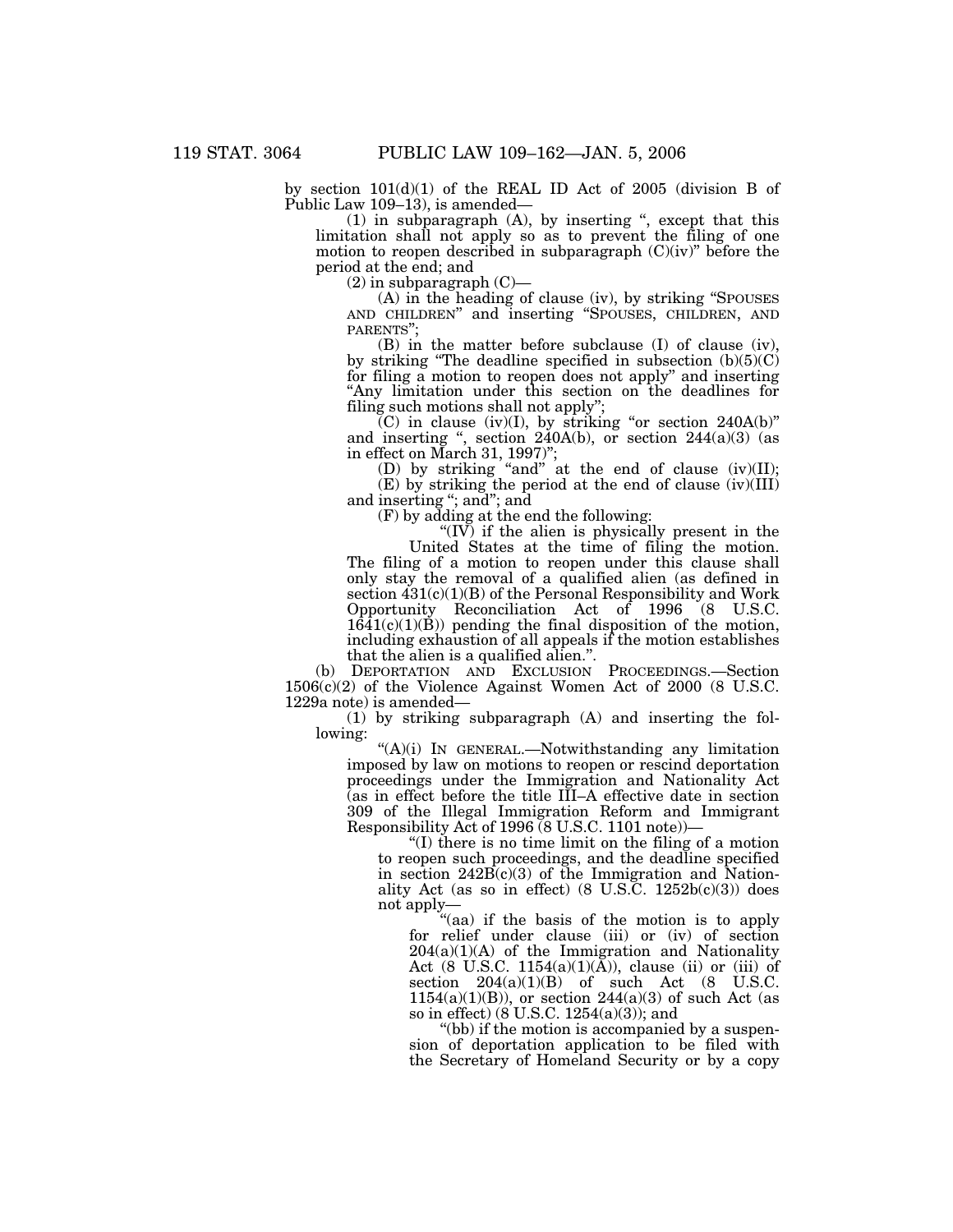of the self-petition that will be filed with the Department of Homeland Security upon the granting of the motion to reopen; and

''(II) any such limitation shall not apply so as to prevent the filing of one motion to reopen described in section  $240(c)(7)(C)(iv)$  of the Immigration and Nationality Act (8 U.S.C. 1229a(c)(7)).

''(ii) PRIMA FACIE CASE.—The filing of a motion to reopen under this subparagraph shall only stay the removal of a qualified alien (as defined in section  $431(c)(1)(B)$  of the Personal Responsibility and Work Opportunity Reconciliation Act of 1996 (8 U.S.C. 1641 $(c)(1)(B)$ ) pending the final disposition of the motion, including exhaustion of all appeals if the motion establishes that the alien is a qualified alien.'';

(2) in subparagraph (B), in the matter preceding clause (i), by inserting ''who are physically present in the United States and'' after ''filed by aliens''; and

(3) in subparagraph  $(B)(i)$ , by inserting "or exclusion" after "deportation".

(c) CERTIFICATION OF COMPLIANCE IN REMOVAL PROCEEDINGS.— (1) IN GENERAL.—Section 239 of the Immigration and Nationality Act (8 U.S.C. 1229) is amended by adding at the end the following new subsection:

''(e) CERTIFICATION OF COMPLIANCE WITH RESTRICTIONS ON DISCLOSURE.—

''(1) IN GENERAL.—In cases where an enforcement action leading to a removal proceeding was taken against an alien at any of the locations specified in paragraph (2), the Notice to Appear shall include a statement that the provisions of section 384 of the Illegal Immigration Reform and Immigrant Responsibility Act of 1996 (8 U.S.C. 1367) have been complied with.

''(2) LOCATIONS.—The locations specified in this paragraph are as follows:

''(A) At a domestic violence shelter, a rape crisis center, supervised visitation center, family justice center, a victim services, or victim services provider, or a community-based organization.

''(B) At a courthouse (or in connection with that appearance of the alien at a courthouse) if the alien is appearing in connection with a protection order case, child custody case, or other civil or criminal case relating to domestic violence, sexual assault, trafficking, or stalking in which the alien has been battered or subject to extreme cruelty or if the alien is described in subparagraph  $(T)$  or  $(V)$ of section  $101(a)(15)$ .".

(2) EFFECTIVE DATE.—The amendment made by paragraph 8 USC 1229 note. (1) shall take effect on the date that is 30 days after the date of the enactment of this Act and shall apply to apprehensions occurring on or after such date.

#### **SEC. 826. PROTECTING ABUSED JUVENILES.**

Section 287 of the Immigration and Nationality Act (8 U.S.C. 1357), as amended by section 726, is further amended by adding at the end the following new clause: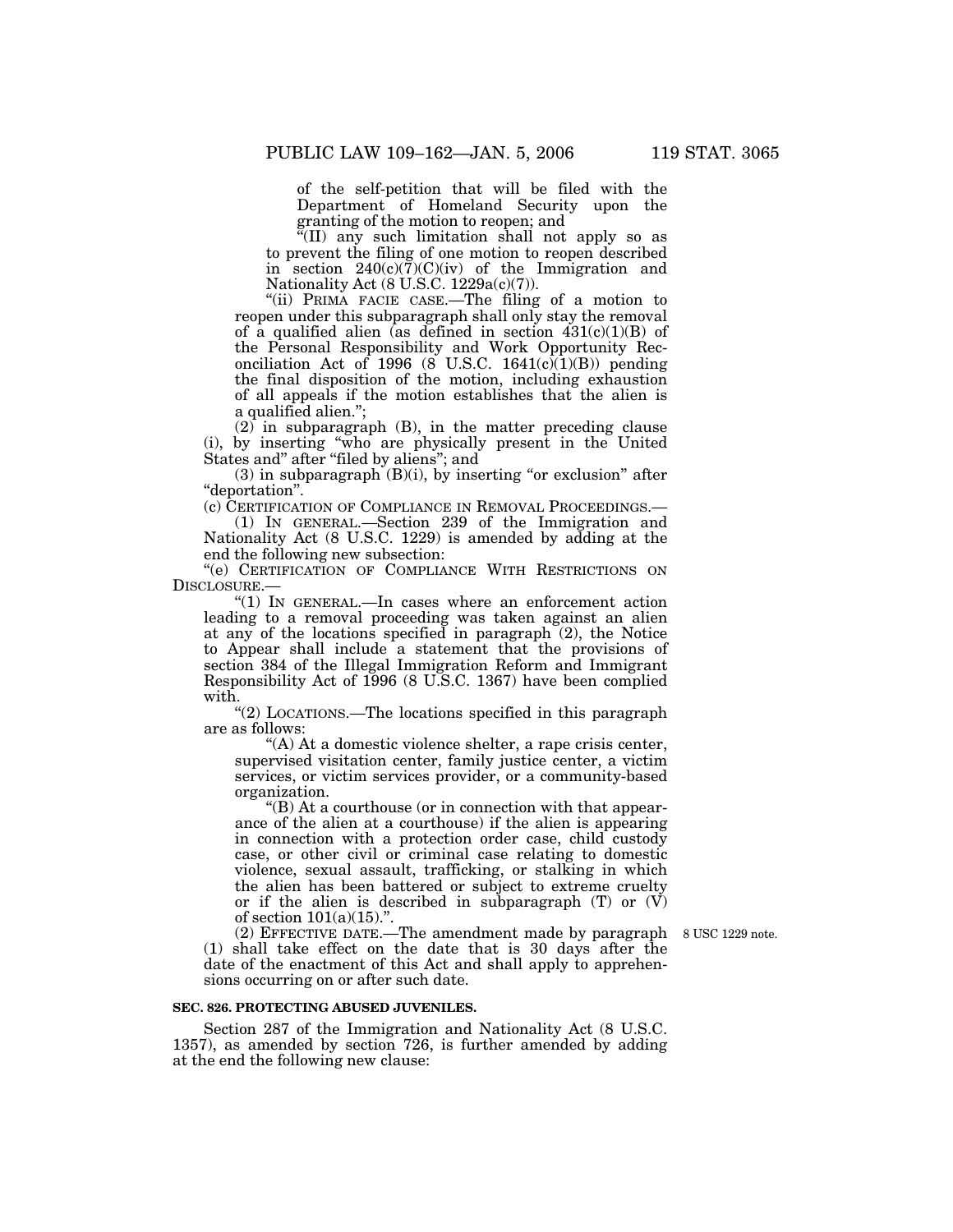"(i) An alien described in section  $101(a)(27)(J)$  of the Immigration and Nationality Act who has been battered, abused, neglected, or abandoned, shall not be compelled to contact the alleged abuser (or family member of the alleged abuser) at any stage of applying for special immigrant juvenile status, including after a request for the consent of the Secretary of Homeland Security under section  $101(a)(27)(J)(iii)(I)$  of such Act.".

49 USC 30301 note.

#### **SEC. 827. PROTECTION OF DOMESTIC VIOLENCE AND CRIME VICTIMS FROM CERTAIN DISCLOSURES OF INFORMATION.**

In developing regulations or guidance with regard to identification documents, including driver's licenses, the Secretary of Homeland Security, in consultation with the Administrator of Social Security, shall consider and address the needs of victims, including victims of battery, extreme cruelty, domestic violence, dating violence, sexual assault, stalking or trafficking, who are entitled to enroll in State address confidentiality programs, whose addresses are entitled to be suppressed under State or Federal law or suppressed by a court order, or who are protected from disclosure of information pursuant to section 384 of the Illegal Immigration Reform and Immigrant Responsibility Act of 1996 (8 U.S.C. 1367).

#### **SEC. 828. RULEMAKING.**

Not later than 180 days after the date of enactment of this Act, the Attorney General, the Secretary of Homeland Security, and the Secretary of State shall promulgate regulations to implement the provisions contained in the Battered Immigrant Women Protection Act of 2000 (title V of Public Law 106–386), this Act, and the amendments made by this Act.

International Marriage Broker Regulation Act of 2005.

Deadline. 8 USC 1101 note.

8 USC 1101 note.

# **Subtitle D—International Marriage Broker Regulation**

### **SEC. 831. SHORT TITLE.**

This subtitle may be cited as the "International Marriage Broker Regulation Act of 2005''.

#### **SEC. 832. ACCESS TO VAWA PROTECTION REGARDLESS OF MANNER OF ENTRY.**

(a) INFORMATION ON CERTAIN CONVICTIONS AND LIMITATION ON PETITIONS FOR K NONIMMIGRANT PETITIONERS.

(1) 214(d) AMENDMENT.—Section 214(d) of the Immigration and Nationality Act (8 U.S.C. 1184(d)) is amended—

(A) by striking "(d)" and inserting " $(d)(1)$ ";

(B) by inserting after the second sentence ''Such information shall include information on any criminal convictions of the petitioner for any specified crime.'';

(C) by striking ''Attorney General'' and inserting ''Secretary of Homeland Security'' each place it appears; and (D) by adding at the end the following:

" $(2)(A)$  Subject to subparagraphs  $(B)$  and  $(C)$ , a consular officer may not approve a petition under paragraph (1) unless the officer has verified that—

''(i) the petitioner has not, previous to the pending petition, petitioned under paragraph  $(I)$  with respect to two or more applying aliens; and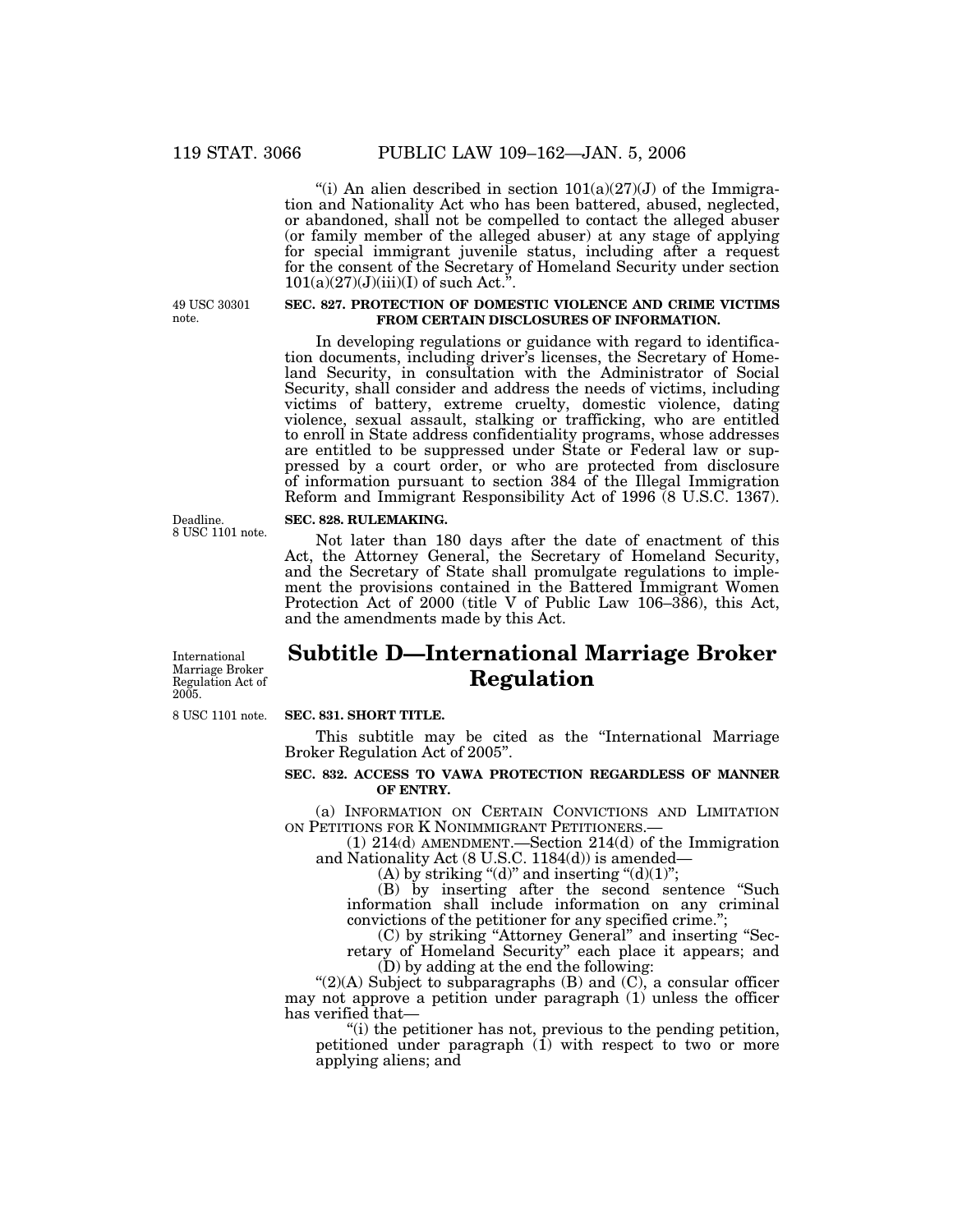"(ii) if the petitioner has had such a petition previously approved, 2 years have elapsed since the filing of such previously approved petition.

''(B) The Secretary of Homeland Security may, in the Secretary's discretion, waive the limitations in subparagraph (A) if justification exists for such a waiver. Except in extraordinary circumstances and subject to subparagraph (C), such a waiver shall not be granted if the petitioner has a record of violent criminal offenses against a person or persons.

''(C)(i) The Secretary of Homeland Security is not limited by the criminal court record and shall grant a waiver of the condition described in the second sentence of subparagraph (B) in the case of a petitioner described in clause (ii).

(ii) A petitioner described in this clause is a petitioner who has been battered or subjected to extreme cruelty and who is or was not the primary perpetrator of violence in the relationship upon a determination that—

 $f(T)$  the petitioner was acting in self-defense;

''(II) the petitioner was found to have violated a protection order intended to protect the petitioner; or

''(III) the petitioner committed, was arrested for, was convicted of, or pled guilty to committing a crime that did not result in serious bodily injury and where there was a connection between the crime and the petitioner's having been battered or subjected to extreme cruelty.

"(iii) In acting on applications under this subparagraph, the Secretary of Homeland Security shall consider any credible evidence relevant to the application. The determination of what evidence is credible and the weight to be given that evidence shall be within the sole discretion of the Secretary.

''(3) In this subsection:

"(A) The terms 'domestic violence', 'sexual assault', 'child abuse and neglect', 'dating violence', 'elder abuse', and 'stalking' have the meaning given such terms in section 3 of the Violence Against Women and Department of Justice Reauthorization Act of 2005.

''(B) The term 'specified crime' means the following:

''(i) Domestic violence, sexual assault, child abuse and neglect, dating violence, elder abuse, and stalking.

''(ii) Homicide, murder, manslaughter, rape, abusive sexual contact, sexual exploitation, incest, torture, trafficking, peonage, holding hostage, involuntary servitude, slave trade, kidnapping, abduction, unlawful criminal restraint, false imprisonment, or an attempt to commit any of the crimes described in this clause.

''(iii) At least three convictions for crimes relating to a controlled substance or alcohol not arising from a single act.''.

 $(2)$  214(r) AMENDMENT.—Section 214(r) of such Act (8 U.S.C.  $1184(r)$  is amended–

(A) in paragraph (1), by inserting after the second sentence "Such information shall include information on any criminal convictions of the petitioner for any specified crime.''; and

(B) by adding at the end the following:

"(4)(A) The Secretary of Homeland Security shall create a database for the purpose of tracking multiple visa petitions filed for

Records.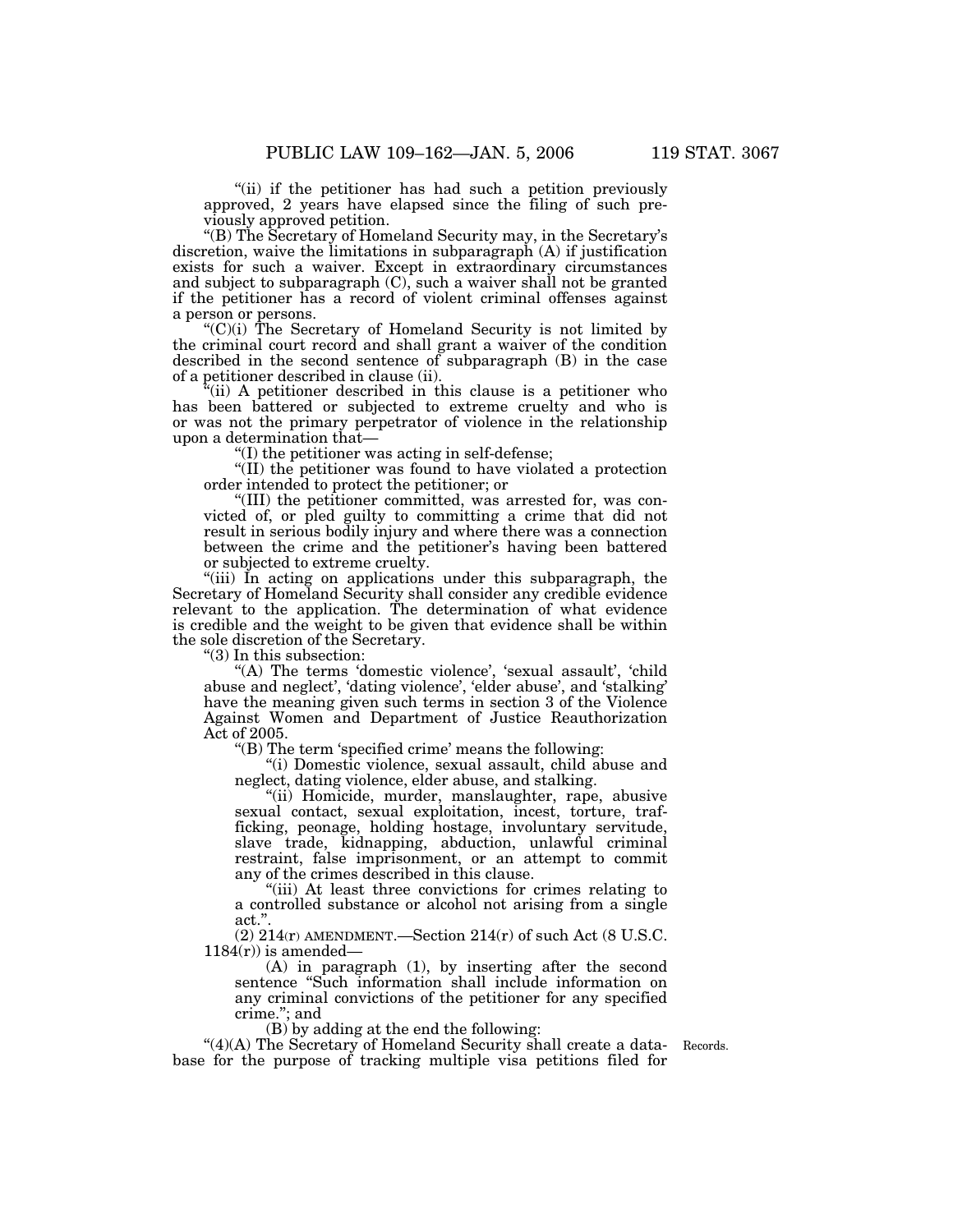Notification.

fiance(e)s and spouses under clauses (i) and (ii) of section  $101(a)(15)(K)$ . Upon approval of a second visa petition under section  $101(a)(15)(K)$  for a fiance $(e)$  or spouse filed by the same United States citizen petitioner, the petitioner shall be notified by the Secretary that information concerning the petitioner has been entered into the multiple visa petition tracking database. All subsequent fiance $(e)$  or spouse nonimmigrant visa petitions filed by that petitioner under such section shall be entered in the database. " $(B)(i)$  Once a petitioner has had two fiance $(e)$  or spousal peti-

tions approved under clause (i) or (ii) of section  $101(a)(15)(K)$ , if a subsequent petition is filed under such section less than 10 years after the date the first visa petition was filed under such section, the Secretary of Homeland Security shall notify both the petitioner and beneficiary of any such subsequent petition about the number of previously approved fiance $(e)$  or spousal petitions listed in the database.

''(ii) A copy of the information and resources pamphlet on domestic violence developed under section 833(a) of the International Marriage Broker Regulation Act of 2005 shall be mailed to the beneficiary along with the notification required in clause (i).

''(5) In this subsection:

"(A) The terms 'domestic violence', 'sexual assault', 'child abuse and neglect', 'dating violence', 'elder abuse', and 'stalking' have the meaning given such terms in section 3 of the Violence Against Women and Department of Justice Reauthorization Act of 2005.

''(B) The term 'specified crime' means the following:

''(i) Domestic violence, sexual assault, child abuse and neglect, dating violence, elder abuse, and stalking.

''(ii) Homicide, murder, manslaughter, rape, abusive sexual contact, sexual exploitation, incest, torture, trafficking, peonage, holding hostage, involuntary servitude, slave trade, kidnapping, abduction, unlawful criminal restraint, false imprisonment, or an attempt to commit any of the crimes described in this clause.

''(iii) At least three convictions for crimes relating to a controlled substance or alcohol not arising from a single act.''.

(3) EFFECTIVE DATE.—The amendments made by this subsection shall take effect on the date that is 60 days after the date of the enactment of this Act.

(b) LIMITATION ON USE OF CERTAIN INFORMATION.—The fact that an alien described in clause (i) or (ii) of section  $101(a)(15)(K)$ of the Immigration and Nationality Act  $(8 \text{ U.S.C. } 1101(a)(15)(K))$ is aware of any information disclosed under the amendments made by this section or under section 833 shall not be used to deny the alien eligibility for relief under any other provision of law.

#### **SEC. 833. DOMESTIC VIOLENCE INFORMATION AND RESOURCES FOR IMMIGRANTS AND REGULATION OF INTERNATIONAL MARRIAGE BROKERS.**

(a) INFORMATION FOR K NONIMMIGRANTS ON LEGAL RIGHTS AND RESOURCES FOR IMMIGRANT VICTIMS OF DOMESTIC VIOLENCE.—

(1) IN GENERAL.—The Secretary of Homeland Security, in consultation with the Attorney General and the Secretary of State, shall develop an information pamphlet, as described

Notification.

8 USC 1184 note.

8 USC 1184 note.

8 USC 1375a.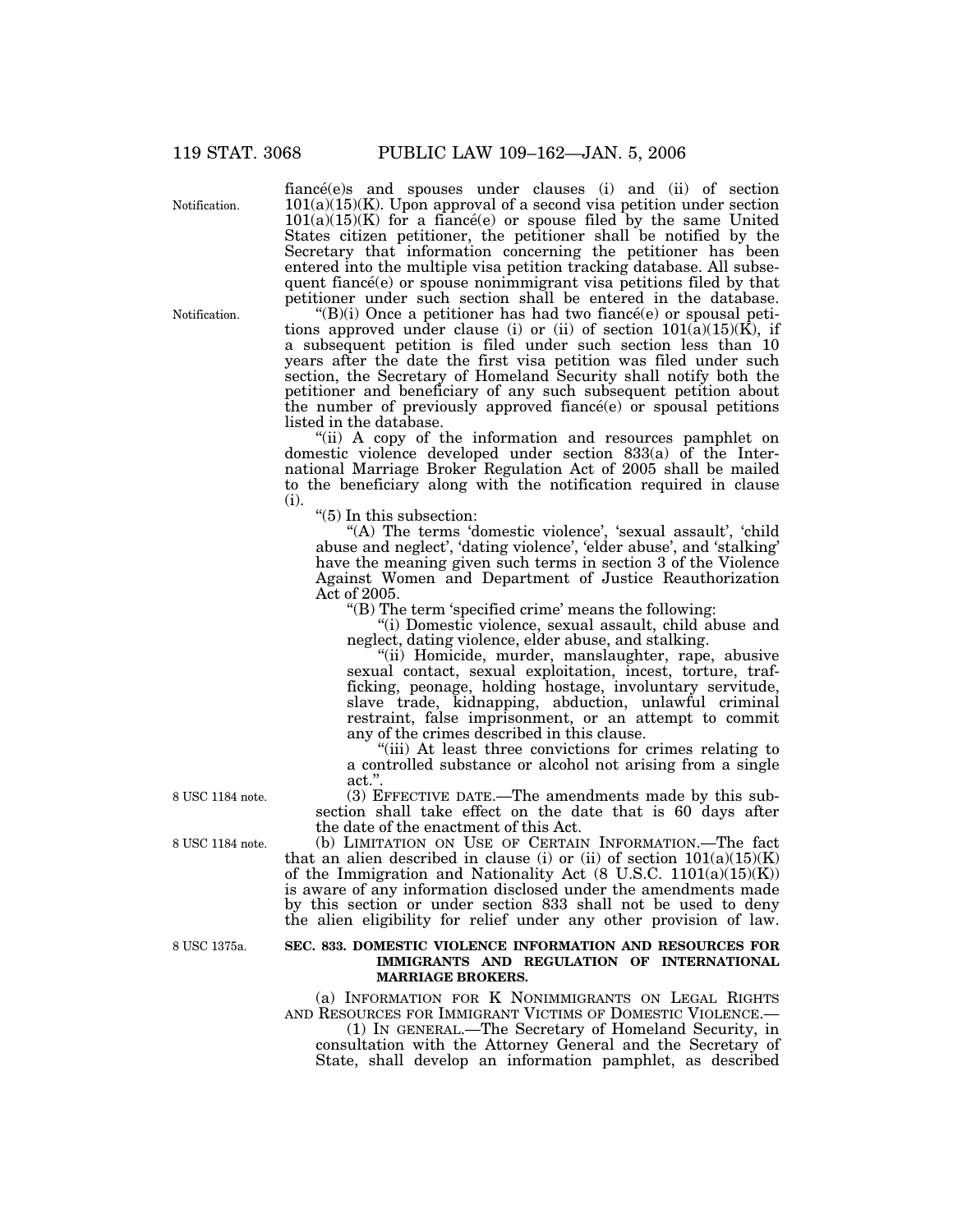in paragraph (2), on legal rights and resources for immigrant victims of domestic violence and distribute and make such pamphlet available as described in paragraph (5). In preparing such materials, the Secretary of Homeland Security shall consult with nongovernmental organizations with expertise on the legal rights of immigrant victims of battery, extreme cruelty, sexual assault, and other crimes.

(2) INFORMATION PAMPHLET.—The information pamphlet developed under paragraph (1) shall include information on the following:

(A) The K nonimmigrant visa application process and the marriage-based immigration process, including conditional residence and adjustment of status.

(B) The illegality of domestic violence, sexual assault, and child abuse in the United States and the dynamics of domestic violence.

(C) Domestic violence and sexual assault services in the United States, including the National Domestic Violence Hotline and the National Sexual Assault Hotline.

(D) The legal rights of immigrant victims of abuse and other crimes in immigration, criminal justice, family law, and other matters, including access to protection orders.

(E) The obligations of parents to provide child support for children.

(F) Marriage fraud under United States immigration laws and the penalties for committing such fraud.

(G) A warning concerning the potential use of K nonimmigrant visas by United States citizens who have a history of committing domestic violence, sexual assault, child abuse, or other crimes and an explanation that such acts may not have resulted in a criminal record for such a citizen.

(H) Notification of the requirement under subsection  $(d)(3)(A)$  that international marriage brokers provide foreign national clients with background information gathered on United States clients from searches of Federal and State sex offender public registries and collected from United States clients regarding their marital history and domestic violence or other violent criminal history, but that such information may not be complete or accurate because the United States client may not have a criminal record or may not have truthfully reported their marital or criminal record.

(3) SUMMARIES.—The Secretary of Homeland Security, in consultation with the Attorney General and the Secretary of State, shall develop summaries of the pamphlet developed under paragraph (1) that shall be used by Federal officials when reviewing the pamphlet in interviews under subsection (b).

(4) TRANSLATION.—

(A) IN GENERAL.—In order to best serve the language groups having the greatest concentration of  $K$  nonimmigrant visa applicants, the information pamphlet developed under paragraph (1) shall, subject to subparagraph (B), be translated by the Secretary of State into foreign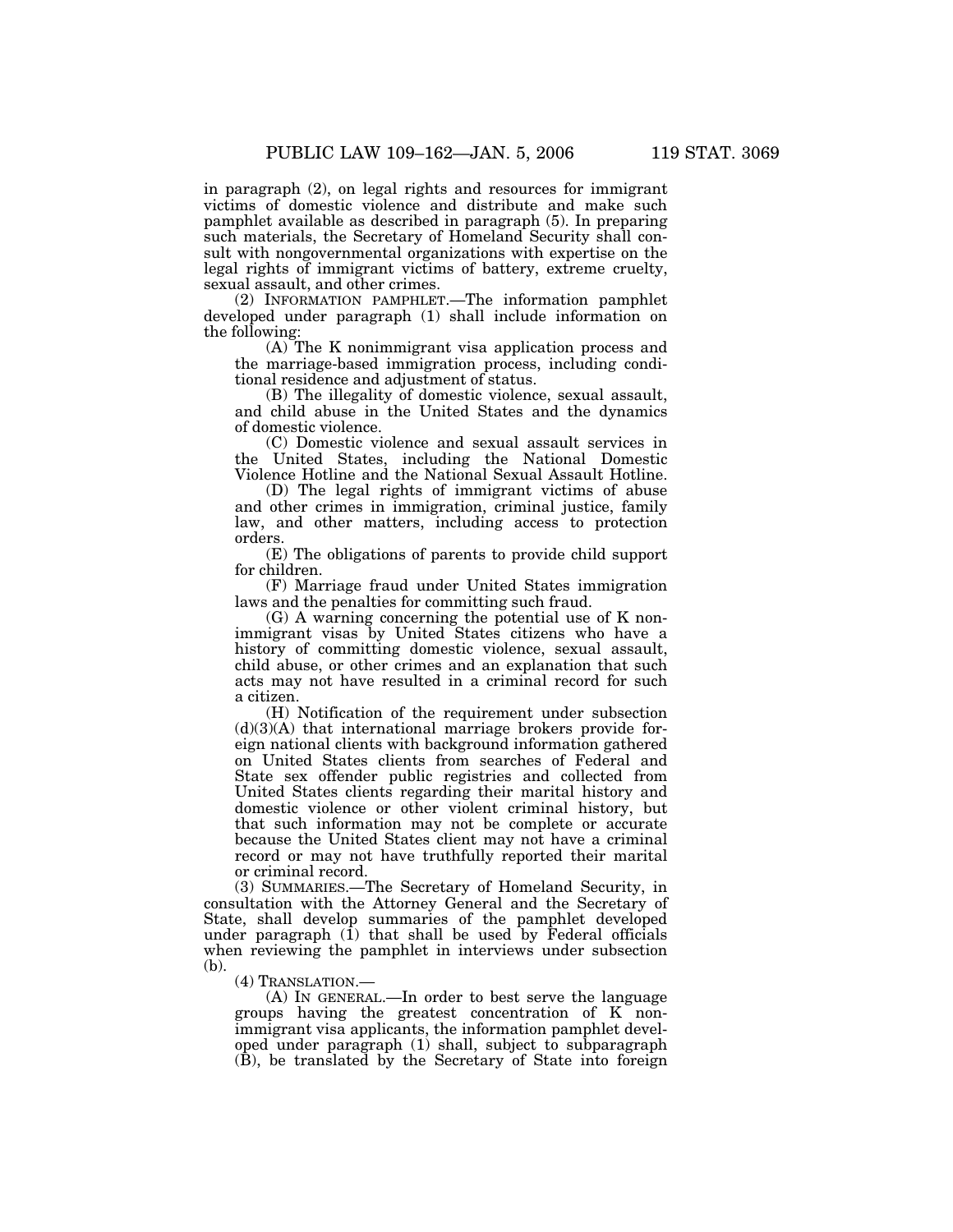languages, including Russian, Spanish, Tagalog, Vietnamese, Chinese, Ukrainian, Thai, Korean, Polish, Japanese, French, Arabic, Portuguese, Hindi, and such other languages as the Secretary of State, in the Secretary's discretion, may specify.

(B) REVISION.—Every 2 years, the Secretary of Homeland Security, in consultation with the Attorney General and the Secretary of State, shall determine at least 14 specific languages into which the information pamphlet is translated based on the languages spoken by the greatest concentrations of K nonimmigrant visa applicants.

(5) AVAILABILITY AND DISTRIBUTION.—The information pamphlet developed under paragraph (1) shall be made available and distributed as follows:

(A) MAILINGS TO K NONIMMIGRANT VISA APPLICANTS.— (i) The pamphlet shall be mailed by the Secretary

of State to each applicant for a K nonimmigrant visa at the same time that the instruction packet regarding the visa application process is mailed to such applicant. The pamphlet so mailed shall be in the primary language of the applicant or in English if no translation into the applicant's primary language is available.

(ii) The Secretary of Homeland Security shall provide to the Secretary of State, for inclusion in the mailing under clause (i), a copy of the petition submitted by the petitioner for such applicant under subsection  $(d)$  or  $(r)$  of section 214 of such Act  $(8 \text{ U.S.C.})$ 1184).

(iii) The Secretary of Homeland Security shall provide to the Secretary of State any criminal background information the Secretary of Homeland Security possesses with respect to a petitioner under subsection (d) or (r) of section 214 of such Act (8 U.S.C. 1184). The Secretary of State, in turn, shall share any such criminal background information that is in government records or databases with the K nonimmigrant visa applicant who is the beneficiary of the petition. The visa applicant shall be informed that such criminal background information is based on available records and may not be complete. The Secretary of State also shall provide for the disclosure of such criminal background information to the visa applicant at the consular interview in the primary language of the visa applicant. Nothing in this clause shall be construed to authorize the Secretary of Homeland Security to conduct any new or additional criminal background check that is not otherwise conducted in the course of adjudicating such petitions.

(B) CONSULAR ACCESS.—The pamphlet developed under paragraph (1) shall be made available to the public at all consular posts. The summaries described in paragraph (3) shall be made available to foreign service officers at all consular posts.

(C) POSTING ON FEDERAL WEBSITES.—The pamphlet developed under paragraph (1) shall be posted on the websites of the Department of State and the Department of Homeland Security, as well as on the websites of all

Records.

Records.

Public information.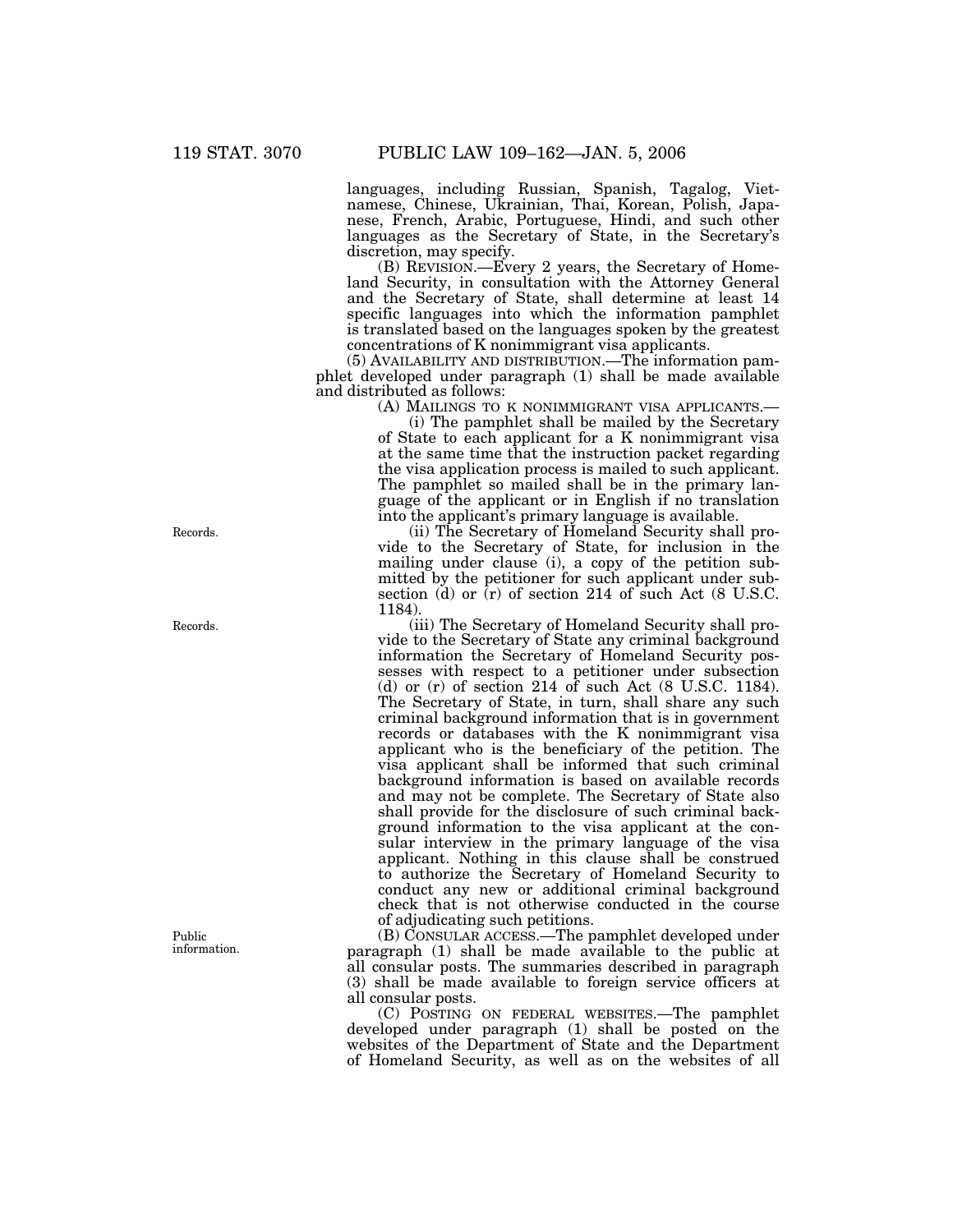consular posts processing applications for K nonimmigrant visas

(D) INTERNATIONAL MARRIAGE BROKERS AND VICTIM ADVOCACY ORGANIZATIONS.—The pamphlet developed under paragraph (1) shall be made available to any international marriage broker, government agency, or nongovernmental advocacy organization.<br>(6) DEADLINE FOR PAMPHLET DEVELOPMENT AND DISTRIBU-

TION.—The pamphlet developed under paragraph (1) shall be distributed and made available (including in the languages specified under paragraph (4)) not later than 120 days after the date of the enactment of this Act.<br>(b) VISA AND ADJUSTMENT INTERVIEWS.—

(1) FIANCÉ(E)S, SPOUSES AND THEIR DERIVATIVES.—During an interview with an applicant for a K nonimmigrant visa, a consular officers shall—

(A) provide information, in the primary language of the visa applicant, on protection orders or criminal convictions collected under subsection  $(a)(5)(A)(iii)$ ;

(B) provide a copy of the pamphlet developed under subsection  $(a)(1)$  in English or another appropriate language and provide an oral summary, in the primary language of the visa applicant, of that pamphlet; and

(C) ask the applicant, in the primary language of the applicant, whether an international marriage broker has facilitated the relationship between the applicant and the United States petitioner, and, if so, obtain the identity of the international marriage broker from the applicant and confirm that the international marriage broker provided to the applicant the information and materials required under subsection  $(d)(3)(A)(iii)$ .

(2) FAMILY-BASED APPLICANTS.—The pamphlet developed under subsection (a)(1) shall be distributed directly to applicants for family-based immigration petitions at all consular and adjustment interviews for such visas. The Department of State or Department of Homeland Security officer conducting the interview shall review the summary of the pamphlet with the applicant orally in the applicant's primary language, in addition to distributing the pamphlet to the applicant in English or another appropriate language.

(c) CONFIDENTIALITY.—In fulfilling the requirements of this section, no official of the Department of State or the Department of Homeland Security shall disclose to a nonimmigrant visa applicant the name or contact information of any person who was granted a protection order or restraining order against the petitioner or who was a victim of a crime of violence perpetrated by the petitioner, but shall disclose the relationship of the person to the petitioner.

(d) REGULATION OF INTERNATIONAL MARRIAGE BROKERS.—

(1) PROHIBITION ON MARKETING CHILDREN.—An international marriage broker shall not provide any individual or entity with the personal contact information, photograph, or general information about the background or interests of any individual under the age of 18.

(2) REQUIREMENTS OF INTERNATIONAL MARRIAGE BROKERS WITH RESPECT TO MANDATORY COLLECTION OF BACKGROUND INFORMATION.—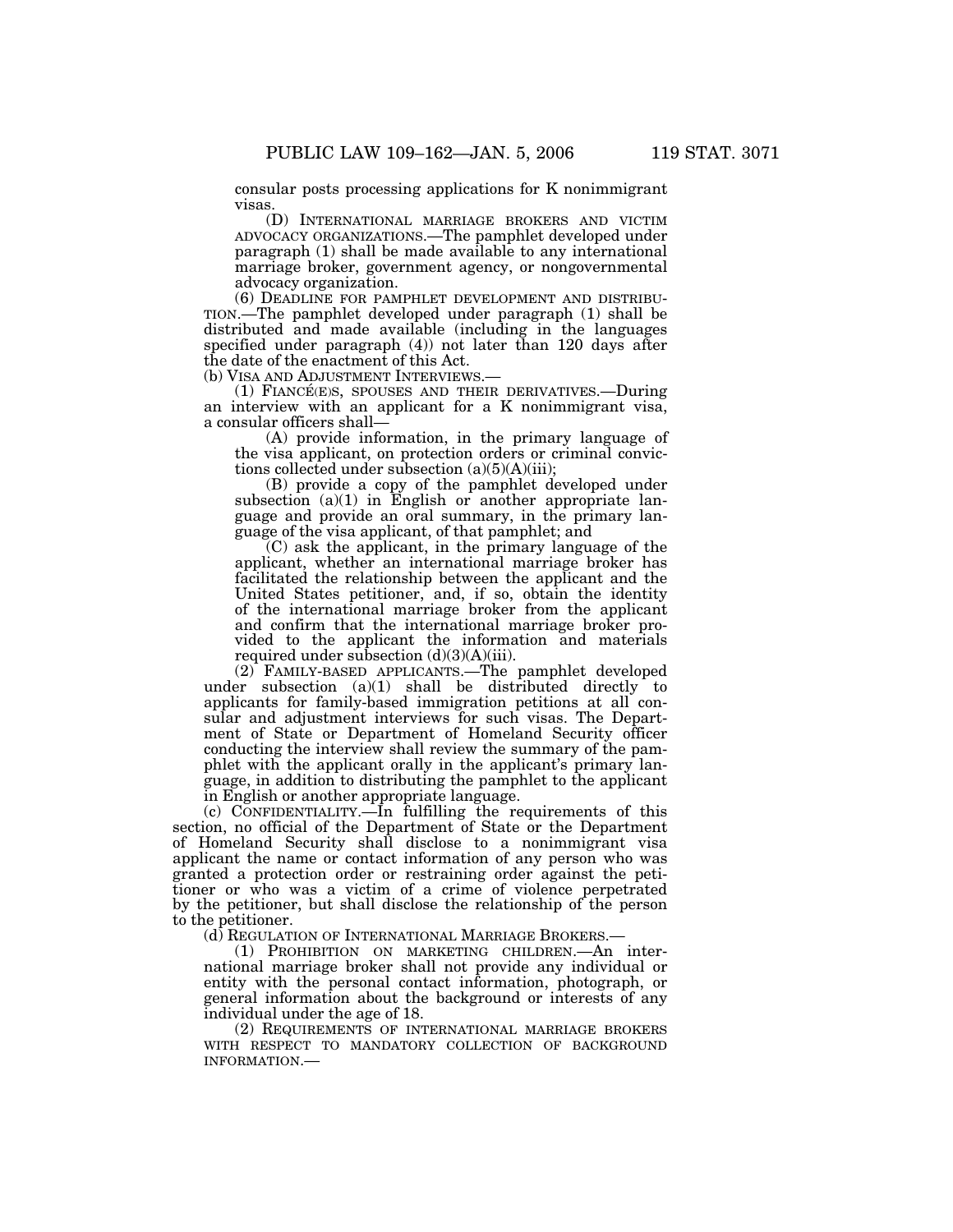(A) IN GENERAL.— (i) SEARCH OF SEX OFFENDER PUBLIC REGISTRIES.— Each international marriage broker shall search the National Sex Offender Public Registry or State sex offender public registry, as required under paragraph  $(3)(A)(i).$ <br>(ii) COLLECTION OF BACKGROUND INFORMATION.—

Each international marriage broker shall also collect the background information listed in subparagraph (B) about the United States client to whom the personal contact information of a foreign national client would be provided.

(B) BACKGROUND INFORMATION.—The international marriage broker shall collect a certification signed (in written, electronic, or other form) by the United States client accompanied by documentation or an attestation of the following background information about the United States client:

(i) Any temporary or permanent civil protection order or restraining order issued against the United States client.

(ii) Any Federal, State, or local arrest or conviction of the United States client for homicide, murder, manslaughter, assault, battery, domestic violence, rape, sexual assault, abusive sexual contact, sexual exploitation, incest, child abuse or neglect, torture, trafficking, peonage, holding hostage, involuntary servitude, slave trade, kidnapping, abduction, unlawful criminal restraint, false imprisonment, or stalking.

(iii) Any Federal, State, or local arrest or conviction of the United States client for—

(I) solely, principally, or incidentally engaging in prostitution;

(II) a direct or indirect attempt to procure prostitutes or persons for the purpose of prostitution; or

(III) receiving, in whole or in part, of the proceeds of prostitution.

(iv) Any Federal, State, or local arrest or conviction of the United States client for offenses related to controlled substances or alcohol.

(v) Marital history of the United States client, including whether the client is currently married, whether the client has previously been married and how many times, how previous marriages of the client were terminated and the date of termination, and whether the client has previously sponsored an alien to whom the client was engaged or married.

(vi) The ages of any of the United States client's children who are under the age of 18.

(vii) All States and countries in which the United States client has resided since the client was 18 years of age.

(3) OBLIGATION OF INTERNATIONAL MARRIAGE BROKERS WITH

RESPECT TO INFORMED CONSENT.—<br>(A) LIMITATION ON SHARING INFORMATION ABOUT FOR-<br>EIGN NATIONAL CLIENTS.—An international marriage broker

Certification.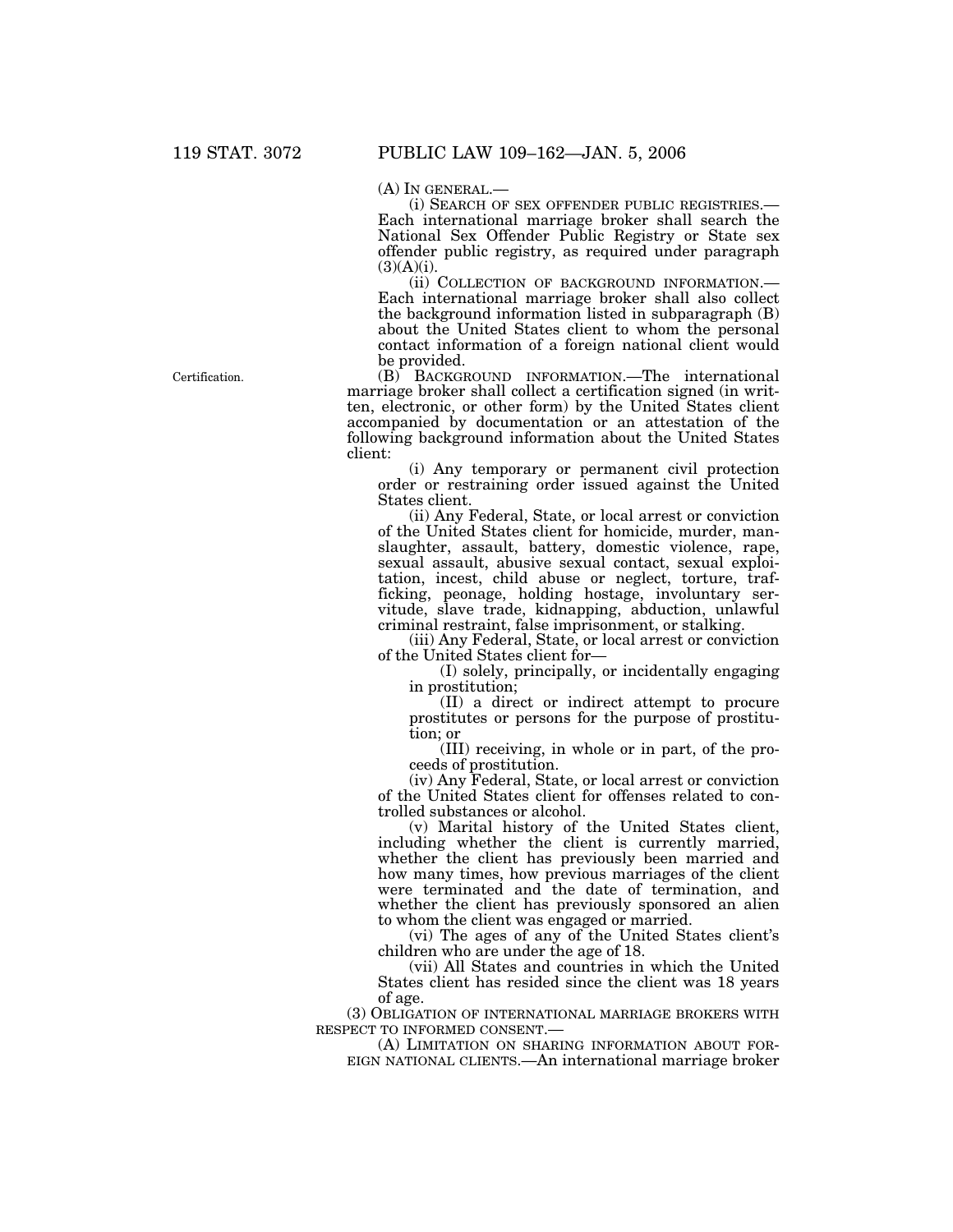shall not provide any United States client or representative with the personal contact information of any foreign national client unless and until the international marriage broker has—

(i) performed a search of the National Sex Offender Public Registry, or of the relevant State sex offender public registry for any State not yet participating in the National Sex Offender Public Registry in which the United States client has resided during the previous 20 years, for information regarding the United States client;

(ii) collected background information about the United States client required under paragraph (2);

(iii) provided to the foreign national client—

(I) in the foreign national client's primary language, a copy of any records retrieved from the search required under paragraph  $(2)(A)(i)$  or documentation confirming that such search retrieved no records;

(II) in the foreign national client's primary language, a copy of the background information collected by the international marriage broker under paragraph (2)(B); and

(III) in the foreign national client's primary language (or in English or other appropriate language if there is no translation available into the client's primary language), the pamphlet developed under subsection (a)(1); and

(iv) received from the foreign national client a signed, written consent, in the foreign national client's primary language, to release the foreign national client's personal contact information to the specific United States client.

(B) CONFIDENTIALITY.—In fulfilling the requirements of this paragraph, an international marriage broker shall disclose the relationship of the United States client to individuals who were issued a protection order or restraining order as described in clause (i) of paragraph (2)(B), or of any other victims of crimes as described in clauses (ii) through (iv) of such paragraph, but shall not disclose the name or location information of such individuals.

(C) PENALTY FOR MISUSE OF INFORMATION.—A person who knowingly discloses, uses, or causes to be used any information obtained by an international marriage broker as a result of the obligations imposed on it under paragraph (2) and this paragraph for any purpose other than the disclosures required under this paragraph shall be fined in accordance with title 18, United States Code, or imprisoned not more than 1 year, or both. These penalties are in addition to any other civil or criminal liability under Federal or State law which a person may be subject to for the misuse of that information, including to threaten, intimidate, or harass any individual. Nothing in this section shall prevent the disclosure of such information to law enforcement or pursuant to a court order.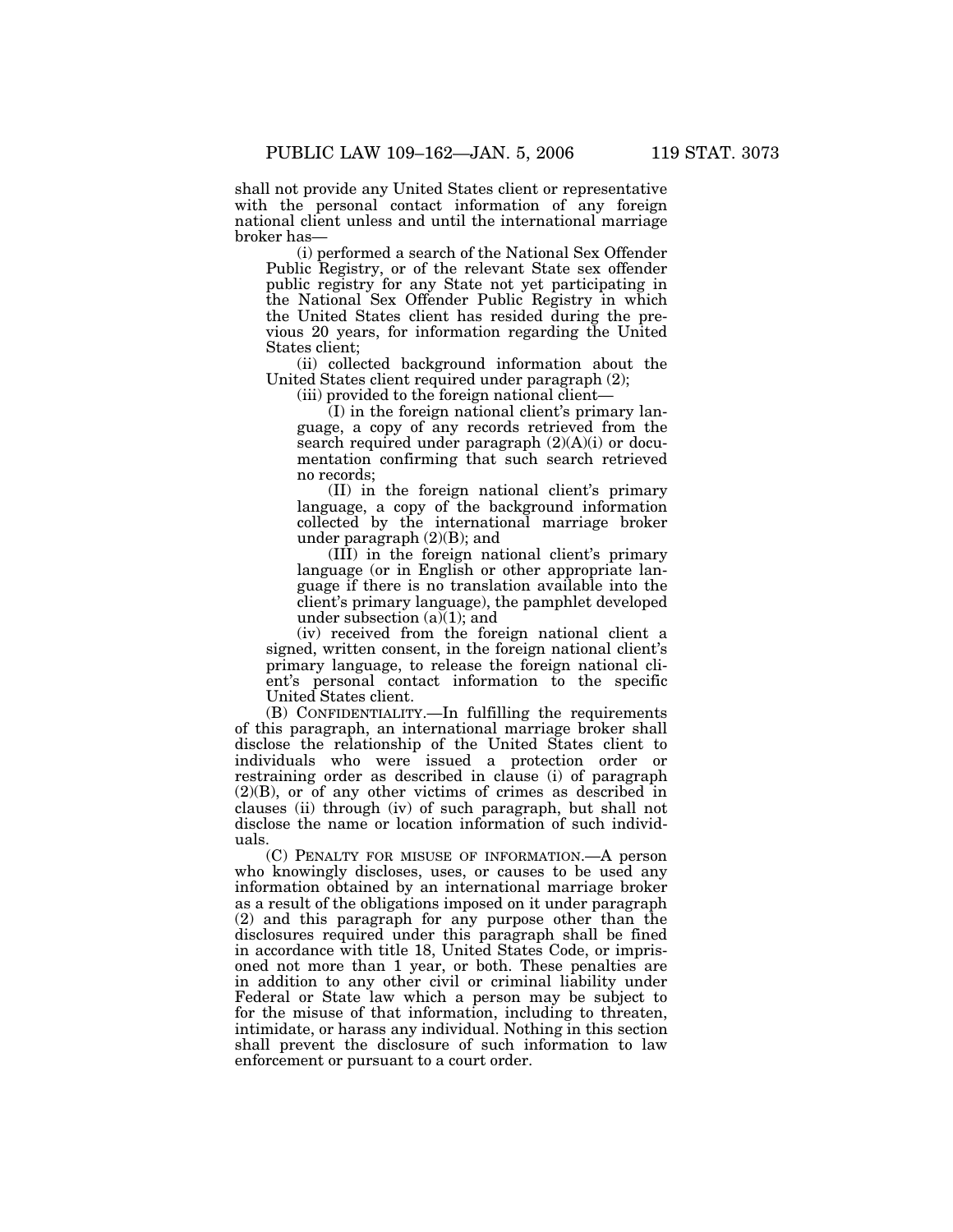(4) LIMITATION ON DISCLOSURE.—An international marriage broker shall not provide the personal contact information of any foreign national client to any person or entity other than a United States client. Such information shall not be disclosed to potential United States clients or individuals who are being recruited to be United States clients or representatives.

(5) PENALTIES.— (A) FEDERAL CIVIL PENALTY.— (i) VIOLATION.—An international marriage broker that violates (or attempts to violate) paragraph (1), (2), (3), or (4) is subject to a civil penalty of not less than \$5,000 and not more than \$25,000 for each such violation.<br>(ii) Procedures for imposition of penalty.

A penalty may be imposed under clause (i) by the Attorney General only after notice and an opportunity for an agency hearing on the record in accordance with subchapter II of chapter 5 of title 5, United States Code (popularly known as the Administrative Procedure Act).

(B) FEDERAL CRIMINAL PENALTY.—In circumstances in or affecting interstate or foreign commerce, an international marriage broker that, within the special maritime and territorial jurisdiction of the United States, violates (or attempts to violate) paragraph (1), (2), (3), or (4) shall be fined in accordance with title 18, United States Code, or imprisoned for not more than 5 years, or both.

(C) ADDITIONAL REMEDIES.—The penalties and remedies under this subsection are in addition to any other penalties or remedies available under law.

(6) NONPREEMPTION.—Nothing in this subsection shall preempt—

(A) any State law that provides additional protections for aliens who are utilizing the services of an international marriage broker; or

(B) any other or further right or remedy available under law to any party utilizing the services of an international marriage broker.

(7) EFFECTIVE DATE.—

(A) IN GENERAL.—Except as provided in subparagraph (B), this subsection shall take effect on the date that is 60 days after the date of the enactment of this Act.

(B) ADDITIONAL TIME ALLOWED FOR INFORMATION PAM-PHLET.—The requirement for the distribution of the pamphlet developed under subsection (a)(1) shall not apply until 30 days after the date of its development and initial distribution under subsection (a)(6).

(e) DEFINITIONS.—In this section:

(1) CRIME OF VIOLENCE.—The term ''crime of violence'' has the meaning given such term in section 16 of title 18, United States Code.

(2) DOMESTIC VIOLENCE.—The term ''domestic violence'' has the meaning given such term in section 3 of this Act.

(3) FOREIGN NATIONAL CLIENT.—The term ''foreign national client'' means a person who is not a United States citizen or national or an alien lawfully admitted to the United States for permanent residence and who utilizes the services of an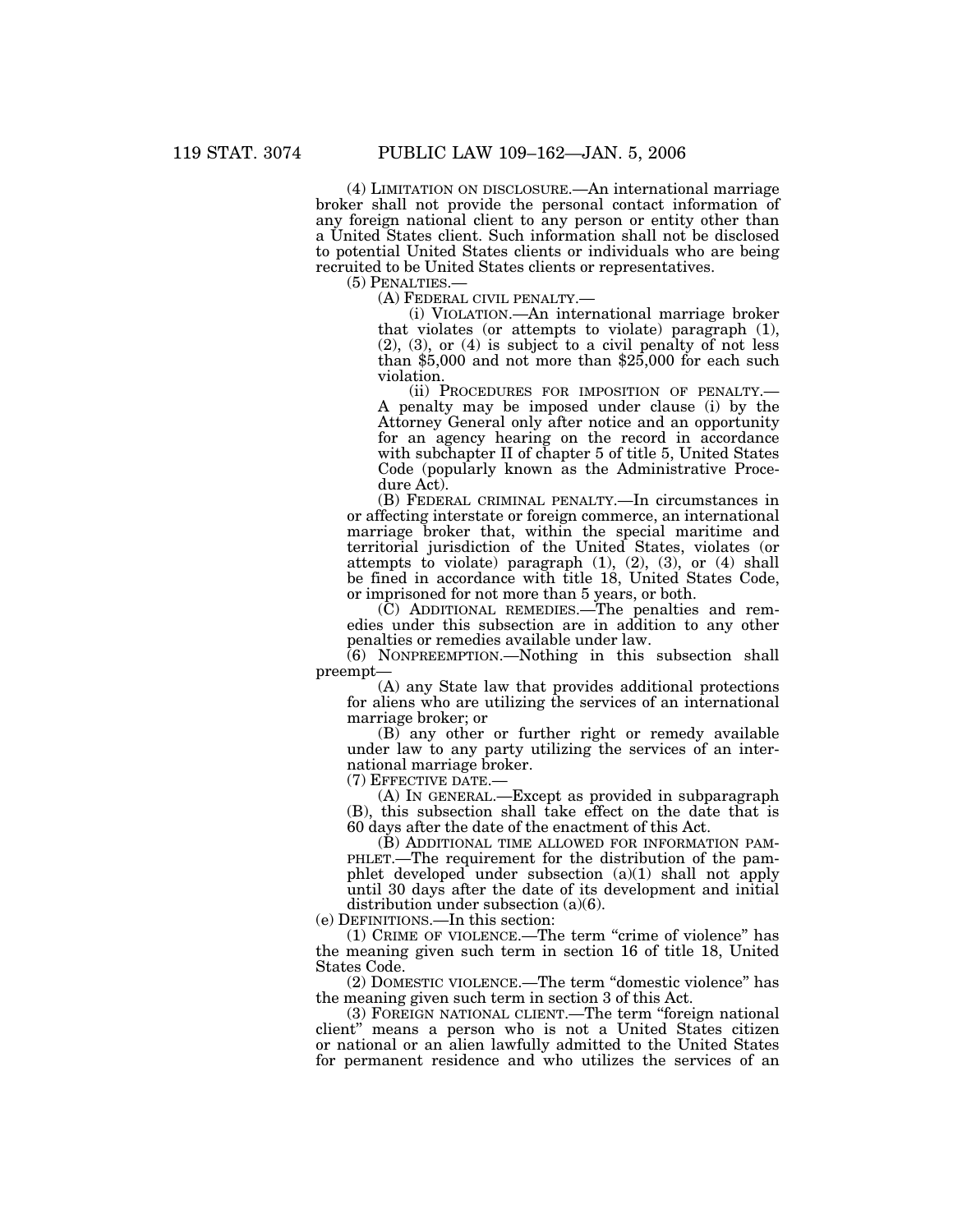international marriage broker. Such term includes an alien residing in the United States who is in the United States as a result of utilizing the services of an international marriage broker and any alien recruited by an international marriage broker or representative of such broker.

(4) INTERNATIONAL MARRIAGE BROKER.—

(A) IN GENERAL.—The term ''international marriage broker'' means a corporation, partnership, business, individual, or other legal entity, whether or not organized under any law of the United States, that charges fees for providing dating, matrimonial, matchmaking services, or social referrals between United States citizens or nationals or aliens lawfully admitted to the United States as permanent residents and foreign national clients by providing personal contact information or otherwise facilitating communication between individuals.

(B) EXCEPTIONS.—Such term does not include—

(i) a traditional matchmaking organization of a cultural or religious nature that operates on a nonprofit basis and otherwise operates in compliance with the laws of the countries in which it operates, including the laws of the United States; or

(ii) an entity that provides dating services if its principal business is not to provide international dating services between United States citizens or United States residents and foreign nationals and it charges comparable rates and offers comparable services to all individuals it serves regardless of the individual's gender or country of citizenship.

 $(5)$  K NONIMMIGRANT VISA.—The term "K nonimmigrant visa'' means a nonimmigrant visa under clause (i) or (ii) of section 101(a)(15)(K) of the Immigration and Nationality Act  $(8 \text{ U.S.C. } 1101(a)(15)(K)).$ 

(6) PERSONAL CONTACT INFORMATION.—

(A) IN GENERAL.—The term ''personal contact information'' means information, or a forum to obtain such information, that would permit individuals to contact each other, including—

(i) the name or residential, postal, electronic mail, or instant message address of an individual;

(ii) the telephone, pager, cellphone, or fax number, or voice message mailbox of an individual; or

(iii) the provision of an opportunity for an in-person meeting.

(B) EXCEPTION.—Such term does not include a photograph or general information about the background or interests of a person.

(7) REPRESENTATIVE.—The term ''representative'' means, with respect to an international marriage broker, the person or entity acting on behalf of such broker. Such a representative may be a recruiter, agent, independent contractor, or other international marriage broker or other person conveying information about or to a United States client or foreign national client, whether or not the person or entity receives remuneration.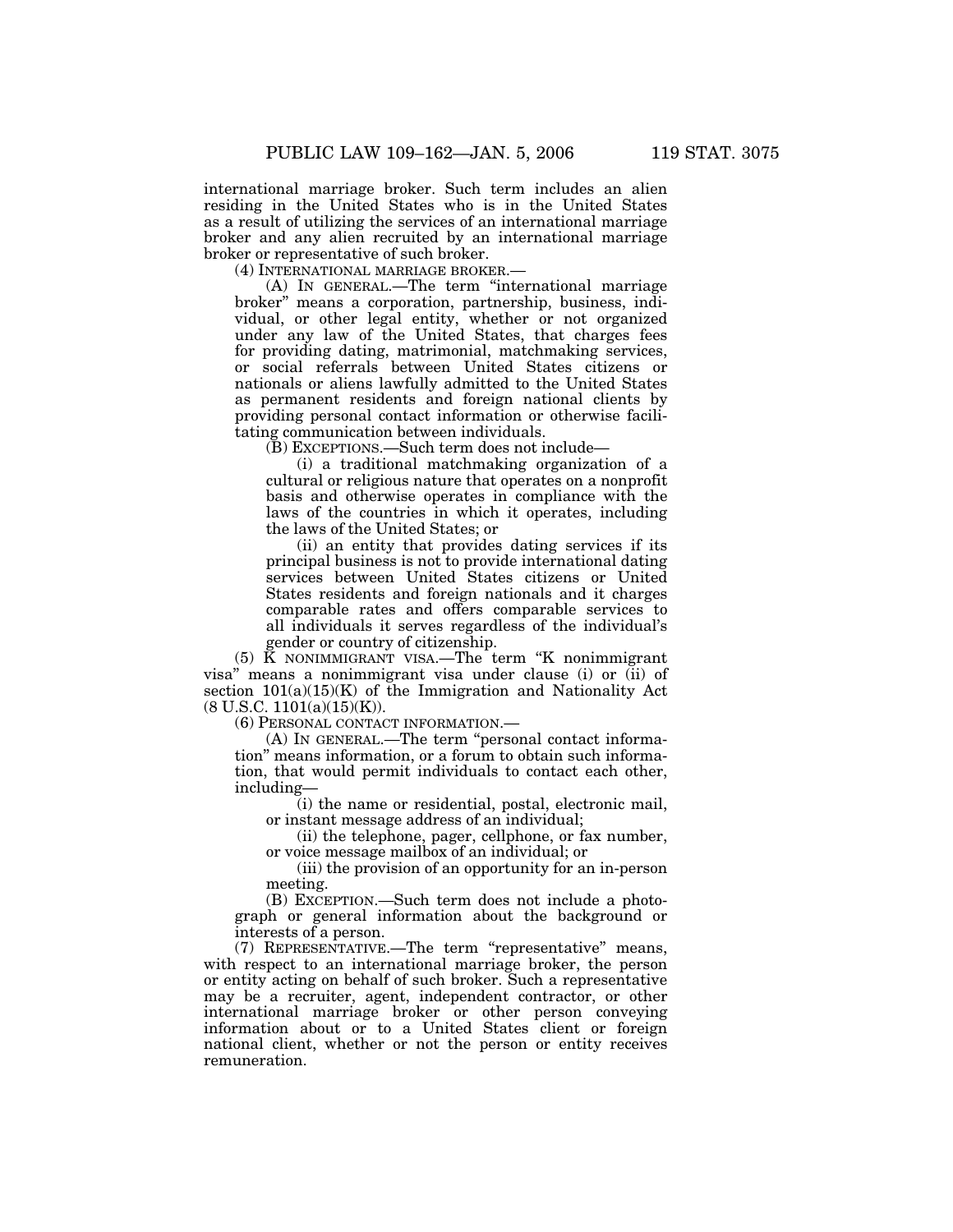(8) STATE.—The term ''State'' includes the District of Columbia, Puerto Rico, the Virgin Islands, Guam, American Samoa, and the Northern Mariana Islands.

(9) UNITED STATES.—The term ''United States'', when used in a geographic sense, includes all the States.

(10) UNITED STATES CLIENT.—The term ''United States client'' means a United States citizen or other individual who resides in the United States and who utilizes the services of an international marriage broker, if a payment is made or a debt is incurred to utilize such services.<br>(f) GAO STUDY AND REPORT.—

(1) STUDY.—The Comptroller General of the United States shall conduct a study—

(A) on the impact of this section and section 832 on the K nonimmigrant visa process, including specifically—

(i) annual numerical changes in petitions for K nonimmigrant visas;

(ii) the annual number (and percentage) of such petitions that are denied under subsection  $(d)(2)$  or  $\bar{r}(r)$  of section 214 of the Immigration and Nationality Act (8 U.S.C. 1184), as amended by this Act;

(iii) the annual number of waiver applications submitted under such a subsection, the number (and percentage) of such applications granted or denied, and the reasons for such decisions;

(iv) the annual number (and percentage) of cases in which the criminal background information collected and provided to the applicant as required by subsection  $(a)(5)(A)(iii)$  contains one or more convictions;

(v) the annual number and percentage of cases described in clause (iv) that were granted or were denied waivers under section 214(d)(2) of the Immigration and Nationality Act, as amended by this Act;

 $(vi)$  the annual number of fiance $(e)$  and spousal K nonimmigrant visa petitions or family-based immigration petitions filed by petitioners or applicants who have previously filed other fiance $(e)$  or spousal K nonimmigrant visa petitions or family-based immigration petitions;

 $(vii)$  the annual number of fiance $(e)$  and spousal K nonimmigrant visa petitions or family-based immigration petitions filed by petitioners or applicants who have concurrently filed other fiance $(e)$  or spousal K nonimmigrant visa petitioners or family-based immigration petitions; and

(viii) the annual and cumulative number of petitioners and applicants tracked in the multiple filings database established under paragraph (4) of section 214(r) of the Immigration and Nationality Act, as added by this Act;

(B) regarding the number of international marriage brokers doing business in the United States, the number of marriages resulting from the services provided, and the extent of compliance with the applicable requirements of this section;

(C) that assesses the accuracy and completeness of information gathered under section 832 and this section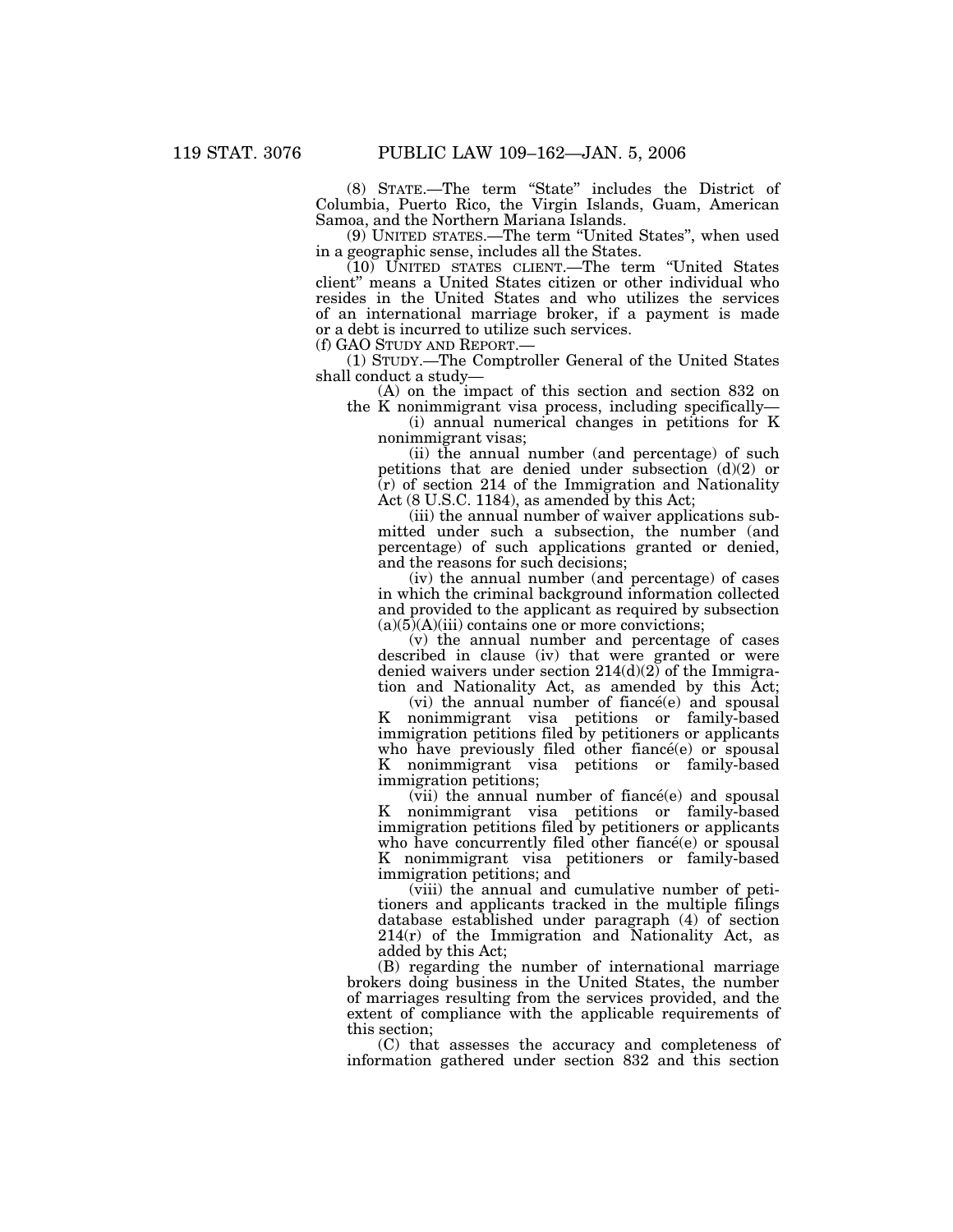from clients and petitioners by international marriage brokers, the Department of State, or the Department of Homeland Security;

(D) that examines, based on the information gathered, the extent to which persons with a history of violence are using either the  $\overline{K}$  nonimmigrant visa process or the services of international marriage brokers, or both, and the extent to which such persons are providing accurate and complete information to the Department of State or the Department of Homeland Security and to international marriage brokers in accordance with subsections (a) and  $(d)(2)(B)$ ; and

(E) that assesses the accuracy and completeness of the criminal background check performed by the Secretary of Homeland Security at identifying past instances of domestic violence.

(2) REPORT.—Not later than 2 years after the date of enactment of this Act, the Comptroller General shall submit to the Committee on the Judiciary of the Senate and the Committee on the Judiciary of the House of Representatives a report setting forth the results of the study conducted under paragraph (1).

(3) DATA COLLECTION.—The Secretary of Homeland Security and the Secretary of State shall collect and maintain the data necessary for the Comptroller General of the United States to conduct the study required by paragraph (1).

(g) REPEAL OF MAIL-ORDER BRIDE PROVISION.—Section 652 of the Illegal Immigration Reform and Immigrant Responsibility Act of 1996 (division C of Public Law 104–208; 8 U.S.C. 1375) is hereby repealed.

#### **SEC. 834. SHARING OF CERTAIN INFORMATION.**

Section 222(f) of the Immigration and Nationality Act (8 U.S.C. 1202(f)) shall not be construed to prevent the sharing of information regarding a United States petitioner for a visa under clause (i) or (ii) of section  $101(a)(15)(K)$  of such Act (8 U.S.C.  $1101(a)(15)(K)$ ) for the limited purposes of fulfilling disclosure obligations imposed by the amendments made by section 832(a) or by section 833, including reporting obligations of the Comptroller General of the United States under section 833(f).

# **TITLE IX—SAFETY FOR INDIAN WOMEN**

#### **SEC. 901. FINDINGS.**

Congress finds that—

(1) 1 out of every 3 Indian (including Alaska Native) women are raped in their lifetimes;

(2) Indian women experience 7 sexual assaults per 1,000, compared with 4 per 1,000 among Black Americans, 3 per 1,000 among Caucasians, 2 per 1,000 among Hispanic women, and 1 per 1,000 among Asian women;

(3) Indian women experience the violent crime of battering at a rate of  $23.2$  per 1,000, compared with 8 per 1,000 among Caucasian women;

(4) during the period 1979 through 1992, homicide was the third leading cause of death of Indian females aged 15

42 USC 3796gg–10 note.

8 USC 1202 note.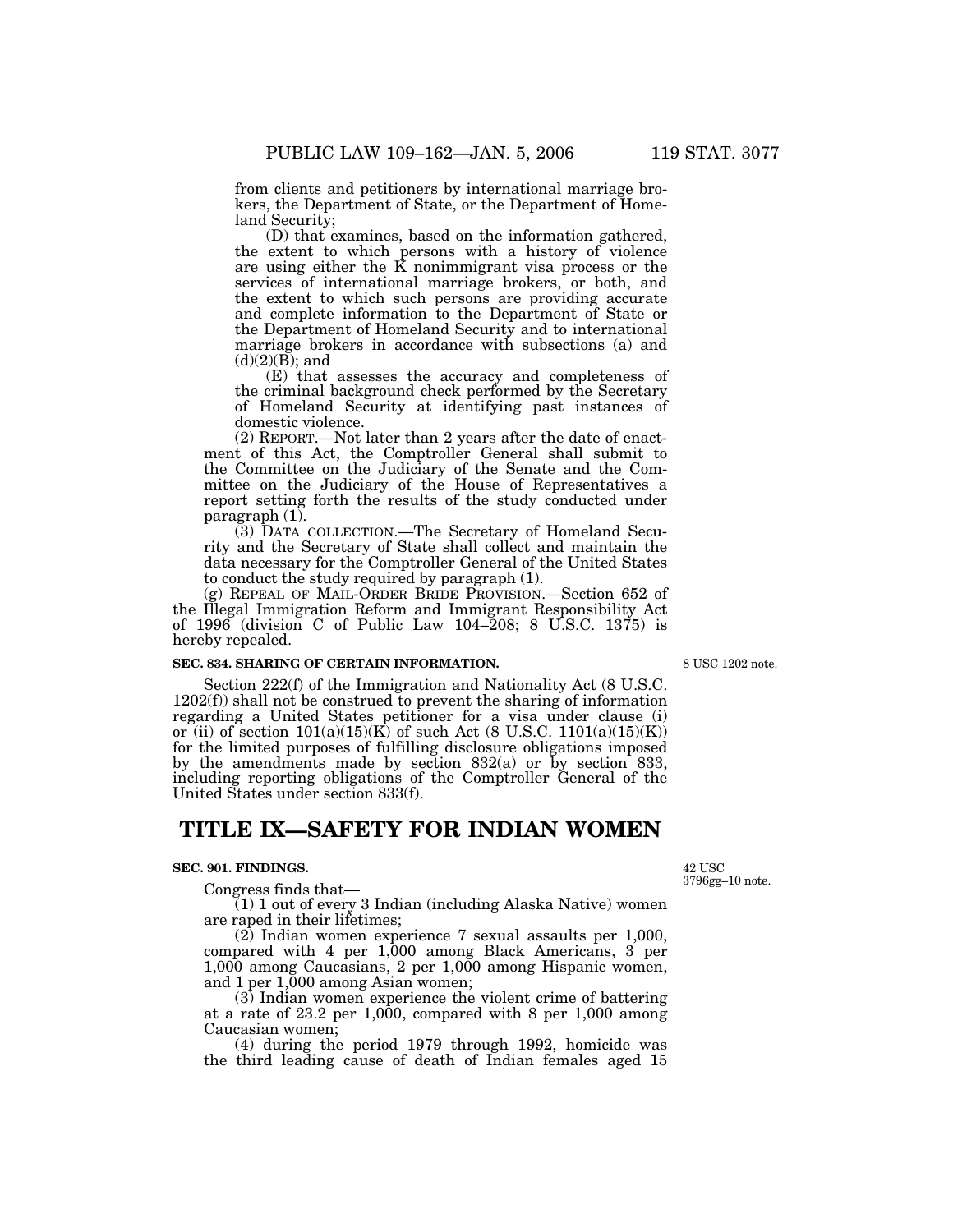to 34, and 75 percent were killed by family members or acquaintances;

(5) Indian tribes require additional criminal justice and victim services resources to respond to violent assaults against women; and

(6) the unique legal relationship of the United States to Indian tribes creates a Federal trust responsibility to assist tribal governments in safeguarding the lives of Indian women.

42 USC 3796gg–10 note.

## **SEC. 902. PURPOSES.**

The purposes of this title are—

 $(1)$  to decrease the incidence of violent crimes against Indian women;

(2) to strengthen the capacity of Indian tribes to exercise their sovereign authority to respond to violent crimes committed against Indian women; and

(3) to ensure that perpetrators of violent crimes committed against Indian women are held accountable for their criminal behavior.

42 USC 14045d.

#### **SEC. 903. CONSULTATION.**

(a) IN GENERAL.—The Attorney General shall conduct annual consultations with Indian tribal governments concerning the Federal administration of tribal funds and programs established under this Act, the Violence Against Women Act of 1994 (title IV of Public Law 103–322; 108 Stat. 1902) and the Violence Against Women Act of 2000 (division B of Public Law 106–386; 114 Stat. 1491).

(b) RECOMMENDATIONS.—During consultations under subsection (a), the Secretary of the Department of Health and Human Services and the Attorney General shall solicit recommendations from Indian tribes concerning—

(1) administering tribal funds and programs;

(2) enhancing the safety of Indian women from domestic violence, dating violence, sexual assault, and stalking; and

(3) strengthening the Federal response to such violent crimes.

#### **SEC. 904. ANALYSIS AND RESEARCH ON VIOLENCE AGAINST INDIAN WOMEN.**

42 USC 3796gg–10 note. (a) NATIONAL BASELINE STUDY.—

(1) IN GENERAL.—The National Institute of Justice, in consultation with the Office on Violence Against Women, shall conduct a national baseline study to examine violence against Indian women in Indian country.

(2) SCOPE.—

(A) IN GENERAL.—The study shall examine violence committed against Indian women, including—

(i) domestic violence;

(ii) dating violence;

(iii) sexual assault;

(iv) stalking; and

(v) murder.

(B) EVALUATION.—The study shall evaluate the effectiveness of Federal, State, tribal, and local responses to the violations described in subparagraph (A) committed against Indian women.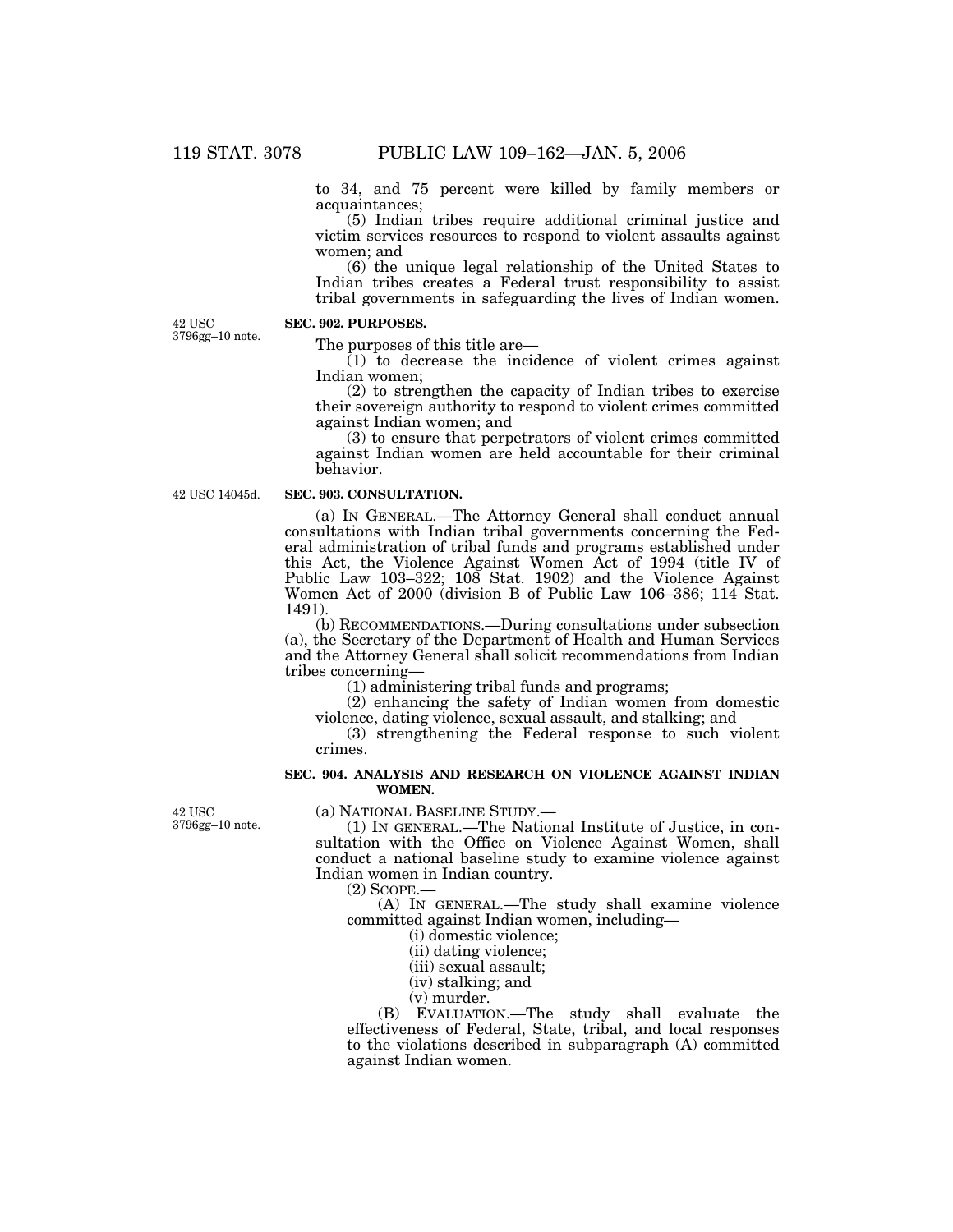(C) RECOMMENDATIONS.—The study shall propose recommendations to improve the effectiveness of Federal, State, tribal, and local responses to the violation described in subparagraph (A) committed against Indian women. (3) TASK FORCE.—

Establishment.

(A) IN GENERAL.—The Attorney General, acting through the Director of the Office on Violence Against Women, shall establish a task force to assist in the development and implementation of the study under paragraph (1) and guide implementation of the recommendation in paragraph  $(2)(C)$ .

(B) MEMBERS.—The Director shall appoint to the task force representatives from—

(i) national tribal domestic violence and sexual assault nonprofit organizations;

(ii) tribal governments; and

(iii) the national tribal organizations.

(4) REPORT.—Not later than 2 years after the date of enactment of this Act, the Attorney General shall submit to the Committee on Indian Affairs of the Senate, the Committee on the Judiciary of the Senate, and the Committee on the Judiciary of the House of Representatives a report that describes the study.

(5) AUTHORIZATION OF APPROPRIATIONS.—There is authorized to be appropriated to carry out this section \$1,000,000 for each of fiscal years 2007 and 2008, to remain available until expended.

(b) INJURY STUDY.—

(1) IN GENERAL.—The Secretary of Health and Human Services, acting through the Indian Health Service and the Centers for Disease Control and Prevention, shall conduct a study to obtain a national projection of—

(A) the incidence of injuries and homicides resulting from domestic violence, dating violence, sexual assault, or stalking committed against American Indian and Alaska Native women; and

(B) the cost of providing health care for the injuries described in subparagraph (A).

(2) REPORT.—Not later than 2 years after the date of enactment of this Act, the Secretary of Health and Human Services shall submit to the Committee on Indian Affairs of the Senate, the Committee on the Judiciary of the Senate, and the Committee on the Judiciary of the House of Representatives a report that describes the findings made in the study and recommends health care strategies for reducing the incidence and cost of the injuries described in paragraph (1).

(3) AUTHORIZATION OF APPROPRIATIONS.—There is authorized to be appropriated to carry out this section \$500,000 for each of fiscal years 2007 and 2008, to remain available until expended.

#### **SEC. 905. TRACKING OF VIOLENCE AGAINST INDIAN WOMEN.**

(a) ACCESS TO FEDERAL CRIMINAL INFORMATION DATABASES.— Section 534 of title 28, United States Code, is amended—

(1) by redesignating subsection (d) as subsection (e); and

(2) by inserting after subsection (c) the following: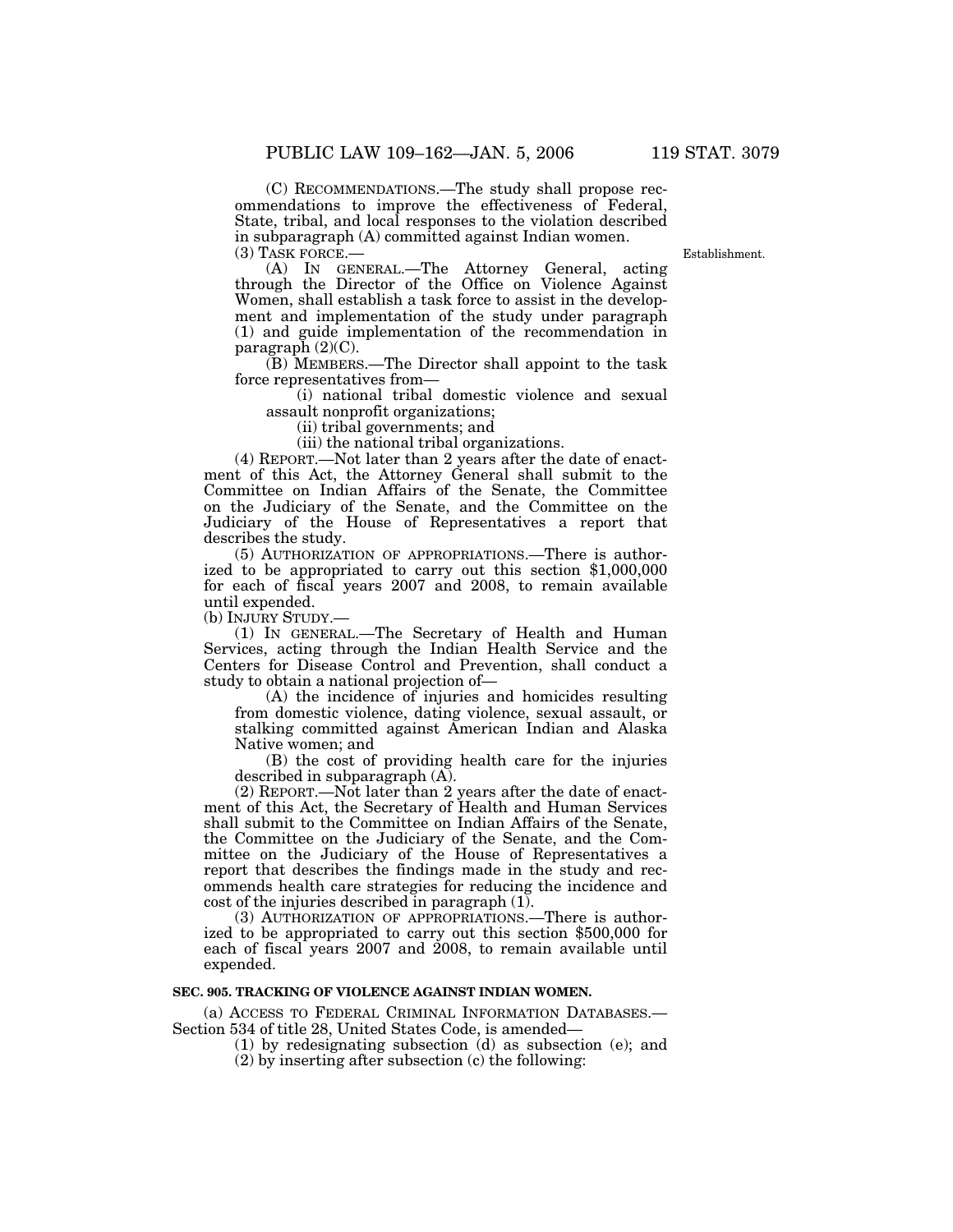''(d) INDIAN LAW ENFORCEMENT AGENCIES.—The Attorney General shall permit Indian law enforcement agencies, in cases of domestic violence, dating violence, sexual assault, and stalking, to enter information into Federal criminal information databases and to obtain information from the databases.''.

28 USC 534 note.

(1) ESTABLISHMENT.—The Attorney General shall contract with any interested Indian tribe, tribal organization, or tribal nonprofit organization to develop and maintain—

(A) a national tribal sex offender registry; and

(B) a tribal protection order registry containing civil and criminal orders of protection issued by Indian tribes and participating jurisdictions.

(2) AUTHORIZATION OF APPROPRIATIONS.—There is authorized to be appropriated to carry out this section \$1,000,000 for each of fiscal years 2007 through 2011, to remain available until expended.

#### **SEC. 906. GRANTS TO INDIAN TRIBAL GOVERNMENTS.**

(a) IN GENERAL.—Part T of title I of the Omnibus Crime Control and Safe Streets Act of 1968 (42 U.S.C. 3796gg et seq.) is amended by adding at the end the following:

**''SEC. 2007. GRANTS TO INDIAN TRIBAL GOVERNMENTS.**

''(a) GRANTS.—The Attorney General may make grants to Indian tribal governments and tribal organizations to—

''(1) develop and enhance effective governmental strategies to curtail violent crimes against and increase the safety of Indian women consistent with tribal law and custom;

"(2) increase tribal capacity to respond to domestic violence, dating violence, sexual assault, and stalking crimes against Indian women;

''(3) strengthen tribal justice interventions including tribal law enforcement, prosecution, courts, probation, correctional facilities;

 $''(4)$  enhance services to Indian women victimized by domestic violence, dating violence, sexual assault, and stalking;

''(5) work in cooperation with the community to develop education and prevention strategies directed toward issues of domestic violence, dating violence, and stalking programs and to address the needs of children exposed to domestic violence;

(6) provide programs for supervised visitation and safe visitation exchange of children in situations involving domestic violence, sexual assault, or stalking committed by one parent against the other with appropriate security measures, policies, and procedures to protect the safety of victims and their children; and

 $\degree$ (7) provide transitional housing for victims of domestic violence, dating violence, sexual assault, or stalking, including rental or utilities payments assistance and assistance with related expenses such as security deposits and other costs incidental to relocation to transitional housing, and support services to enable a victim of domestic violence, dating violence, sexual assault, or stalking to locate and secure permanent housing and integrate into a community.

''(b) COLLABORATION.—All applicants under this section shall demonstrate their proposal was developed in consultation with a nonprofit, nongovernmental Indian victim services program,

42 USC 3796gg–10.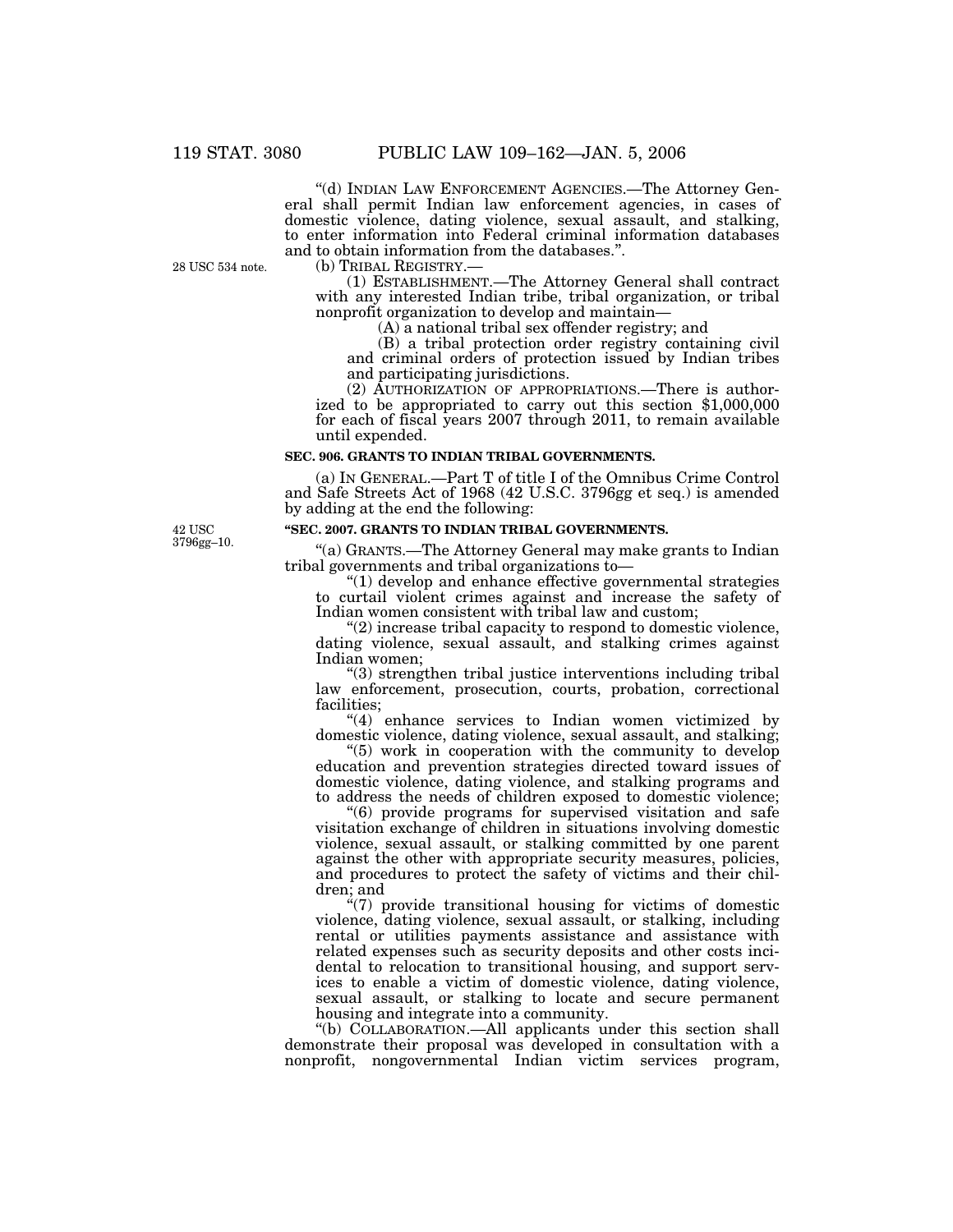including sexual assault and domestic violence victim services providers in the tribal or local community, or a nonprofit tribal domestic violence and sexual assault coalition to the extent that they exist. In the absence of such a demonstration, the applicant may meet the requirement of this subsection through consultation with women in the community to be served.

"(c) NONEXCLUSIVITY.—The Federal share of a grant made under this section may not exceed 90 percent of the total costs of the project described in the application submitted, except that the Attorney General may grant a waiver of this match requirement on the basis of demonstrated financial hardship. Funds appropriated for the activities of any agency of an Indian tribal government or of the Bureau of Indian Affairs performing law enforcement functions on any Indian lands may be used to provide the non-Federal share of the cost of programs or projects funded under this section.''.

(b) AUTHORIZATION OF FUNDS FROM GRANTS TO COMBAT VIO-LENT CRIMES AGAINST WOMEN.—Section 2007(b)(1) of the Omnibus Crime Control and Safe Streets Act of 1968 (42 U.S.C. 3796gg–  $1(b)(1)$  is amended to read as follows:

"(1) Ten percent shall be available for grants under the program authorized in section 2007. The requirements of this

part shall not apply to funds allocated for such program.". (c) AUTHORIZATION OF FUNDS FROM GRANTS TO ENCOURAGE STATE POLICIES AND ENFORCEMENT OF PROTECTION ORDERS PRO-GRAM.—Section 2101 of the Omnibus Crime Control and Safe Streets Act of 1968 (42 U.S.C. 3796hh) is amended by striking subsection (e) and inserting the following:

''(e) Not less than 10 percent of the total amount available under this section for each fiscal year shall be available for grants under the program authorized in section 2007. The requirements of this part shall not apply to funds allocated for such program.''.

(d) AUTHORIZATION OF FUNDS FROM RURAL DOMESTIC VIOLENCE AND CHILD ABUSE ENFORCEMENT ASSISTANCE GRANTS.—Subsection 40295(c) of the Violence Against Women Act of 1994 (42 U.S.C.  $13971(c)(3)$  is amended by striking paragraph (3) and inserting the following:

" $(3)$  Not less than 10 percent of the total amount available under this section for each fiscal year shall be available for grants under the program authorized in section 2007 of the Omnibus Crime Control and Safe Streets Act of 1968. The requirements of this paragraph shall not apply to funds allocated for such program.''.

(e) AUTHORIZATION OF FUNDS FROM THE SAFE HAVENS FOR CHILDREN PROGRAM.—Section 1301 of the Violence Against Women Act of 2000 (42 U.S.C. 10420) is amended by striking subsection (f) and inserting the following:

''(f) Not less than 10 percent of the total amount available under this section for each fiscal year shall be available for grants under the program authorized in section 2007 of the Omnibus Crime Control and Safe Streets Act of 1968. The requirements of this subsection shall not apply to funds allocated for such program.''.

(f) AUTHORIZATION OF FUNDS FROM THE TRANSITIONAL HOUSING ASSISTANCE GRANTS FOR CHILD VICTIMS OF DOMESTIC VIOLENCE, STALKING, OR SEXUAL ASSAULT PROGRAM.—Section 40299(g) of the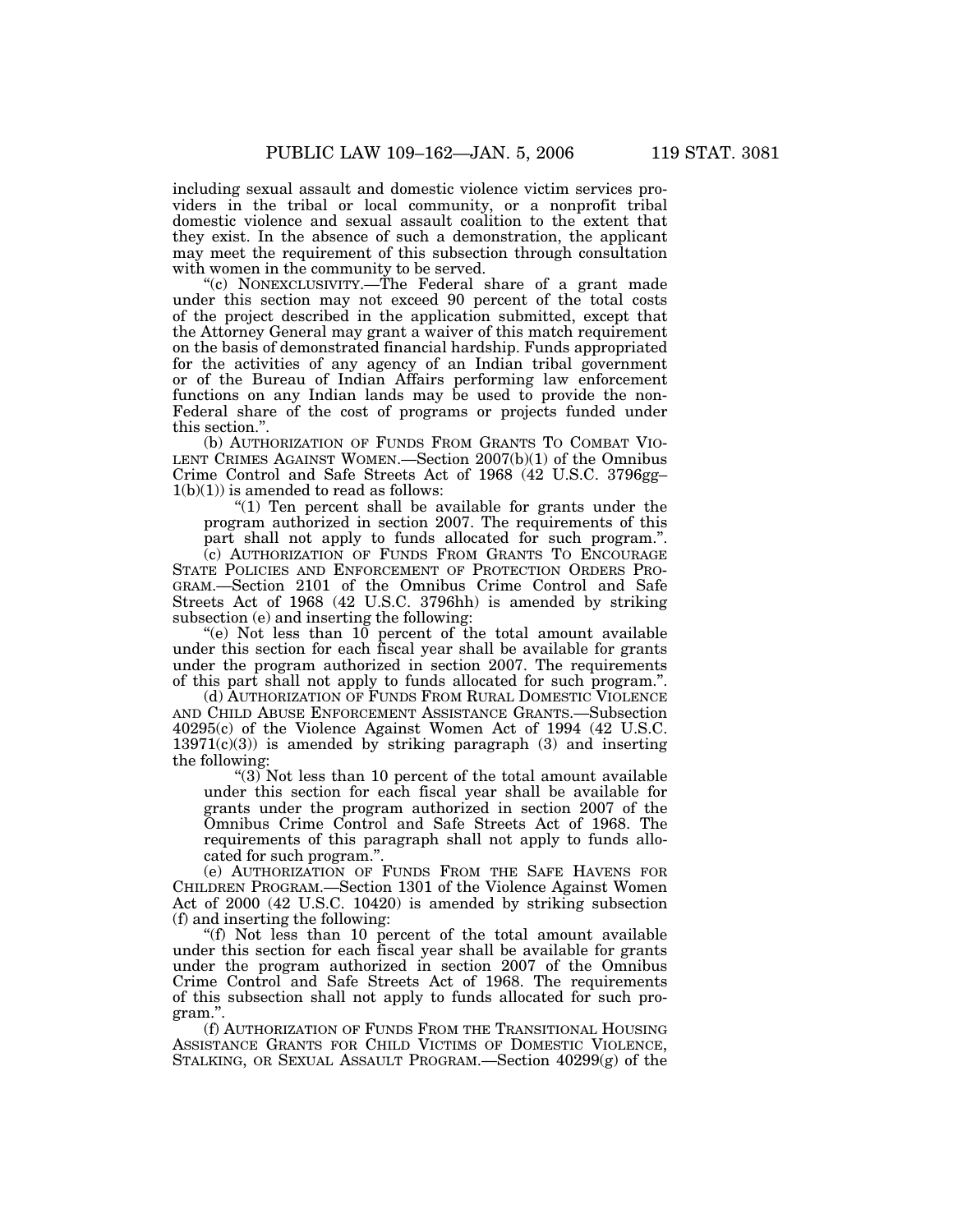Violence Against Women Act of 1994 (42 U.S.C. 13975(g)) is amended by adding at the end the following:

"(4) TRIBAL PROGRAM.—Not less than 10 percent of the total amount available under this section for each fiscal year shall be available for grants under the program authorized in section 2007 of the Omnibus Crime Control and Safe Streets Act of 1968. The requirements of this paragraph shall not apply to funds allocated for such program.''.

(g) AUTHORIZATION OF FUNDS FROM THE LEGAL ASSISTANCE FOR VICTIMS IMPROVEMENTS PROGRAM.—Section 1201(f) of the Violence Against Women Act of 2000 (42 U.S.C. 3796gg–6) is amended by adding at the end the following:

 $\mathcal{H}(4)$  Not less than 10 percent of the total amount available under this section for each fiscal year shall be available for grants under the program authorized in section 2007 of the Omnibus Crime Control and Safe Streets Act of 1968. The requirements of this paragraph shall not apply to funds allocated for such program.''.

#### **SEC. 907. TRIBAL DEPUTY IN THE OFFICE ON VIOLENCE AGAINST WOMEN.**

Part T of title I of the Omnibus Crime Control and Safe Streets Act of 1968 (42 U.S.C. 3796gg et seq.), as amended by section 906, is amended by adding at the end the following:

42 USC 3796gg–11.

#### **''SEC. 2008. TRIBAL DEPUTY.**

''(a) ESTABLISHMENT.—There is established in the Office on Violence Against Women a Deputy Director for Tribal Affairs.

''(b) DUTIES.—

''(1) IN GENERAL.—The Deputy Director shall under the guidance and authority of the Director of the Office on Violence Against Women—

''(A) oversee and manage the administration of grants to and contracts with Indian tribes, tribal courts, tribal organizations, or tribal nonprofit organizations;

''(B) ensure that, if a grant under this Act or a contract pursuant to such a grant is made to an organization to perform services that benefit more than 1 Indian tribe, the approval of each Indian tribe to be benefitted shall be a prerequisite to the making of the grant or letting of the contract;

''(C) coordinate development of Federal policy, protocols, and guidelines on matters relating to violence against Indian women;

"(D) advise the Director of the Office on Violence<br>Against Women concerning policies, legislation, concerning policies, legislation, implementation of laws, and other issues relating to violence against Indian women;

"(E) represent the Office on Violence Against Women in the annual consultations under section 903;

''(F) provide technical assistance, coordination, and support to other offices and bureaus in the Department of Justice to develop policy and to enforce Federal laws relating to violence against Indian women, including through litigation of civil and criminal actions relating to those laws;

Grants. **Contracts** 

Guidelines.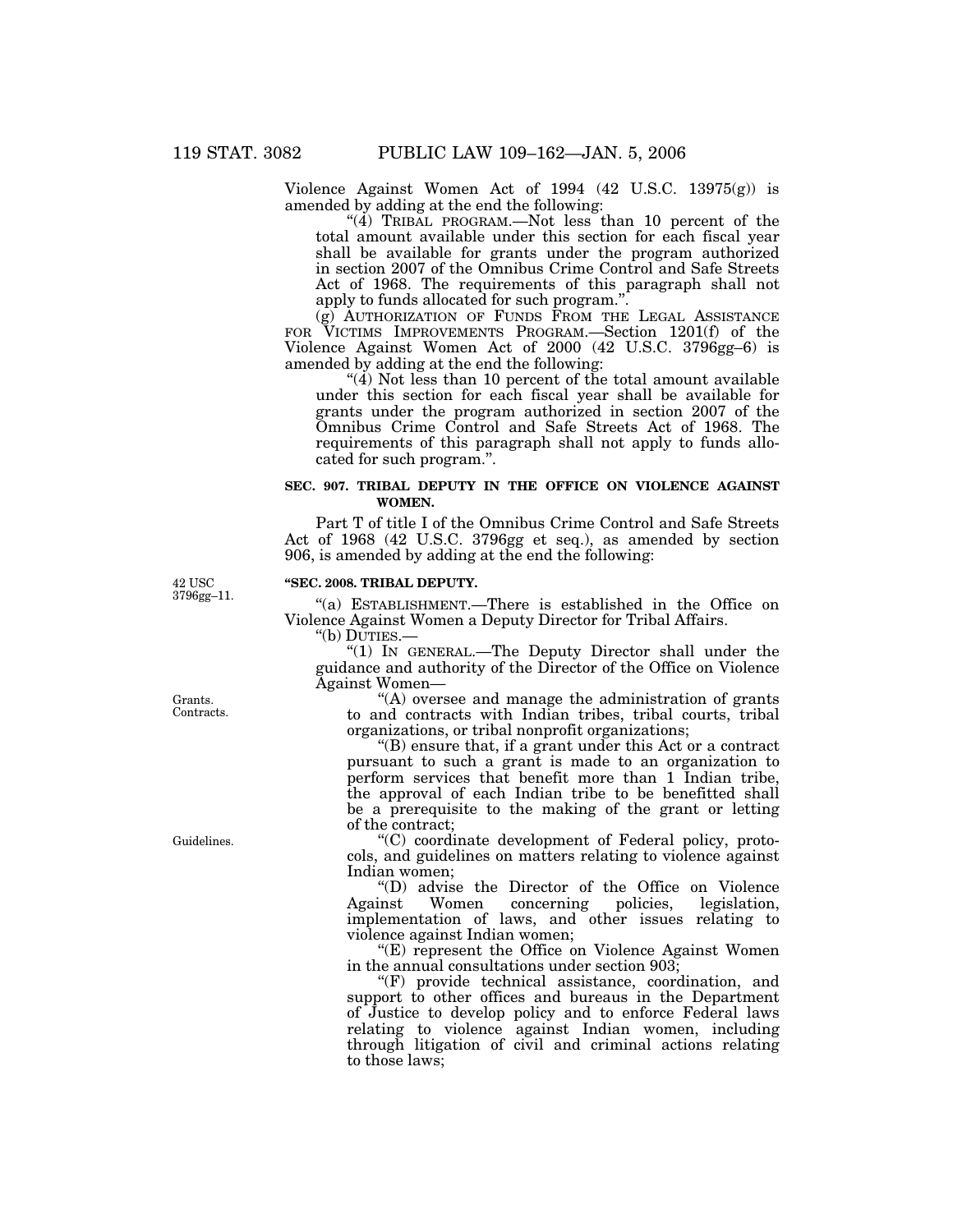''(G) maintain a liaison with the judicial branches of Federal, State, and tribal governments on matters relating to violence against Indian women;

''(H) support enforcement of tribal protection orders and implementation of full faith and credit educational projects and comity agreements between Indian tribes and States; and

''(I) ensure that adequate tribal technical assistance is made available to Indian tribes, tribal courts, tribal organizations, and tribal nonprofit organizations for all programs relating to violence against Indian women.

"(c) AUTHORITY.-

"(1) IN GENERAL.—The Deputy Director shall ensure that a portion of the tribal set-aside funds from any grant awarded under this Act, the Violence Against Women Act of 1994 (title IV of Public Law 103–322; 108 Stat. 1902), or the Violence Against Women Act of 2000 (division B of Public Law 106– 386; 114 Stat. 1491) is used to enhance the capacity of Indian tribes to address the safety of Indian women.

"(2) ACCOUNTABILITY.—The Deputy Director shall ensure that some portion of the tribal set-aside funds from any grant made under this part is used to hold offenders accountable through—

''(A) enhancement of the response of Indian tribes to crimes of domestic violence, dating violence, sexual assault, and stalking against Indian women, including legal services for victims and Indian-specific offender programs;

''(B) development and maintenance of tribal domestic violence shelters or programs for battered Indian women, including sexual assault services, that are based upon the unique circumstances of the Indian women to be served;

''(C) development of tribal educational awareness programs and materials;

''(D) support for customary tribal activities to strengthen the intolerance of an Indian tribe to violence against Indian women; and

''(E) development, implementation, and maintenance of tribal electronic databases for tribal protection order registries.''.

# **SEC. 908. ENHANCED CRIMINAL LAW RESOURCES.**

(a) FIREARMS POSSESSION PROHIBITIONS.—Section 921(33)(A)(i) of title 18, United States Code, is amended to read: ''(i) is a misdemeanor under Federal, State, or Tribal law; and''.

(b) LAW ENFORCEMENT AUTHORITY.—Section 4(3) of the Indian Law Enforcement Reform Act (25 U.S.C. 2803(3) is amended—

 $(1)$  in subparagraph  $(A)$ , by striking "or";

(2) in subparagraph (B), by striking the semicolon and inserting '', or''; and

(3) by adding at the end the following:

''(C) the offense is a misdemeanor crime of domestic violence, dating violence, stalking, or violation of a protection order and has, as an element, the use or attempted use of physical force, or the threatened use of a deadly weapon, committed by a current or former spouse, parent, or guardian of the victim, by a person with whom the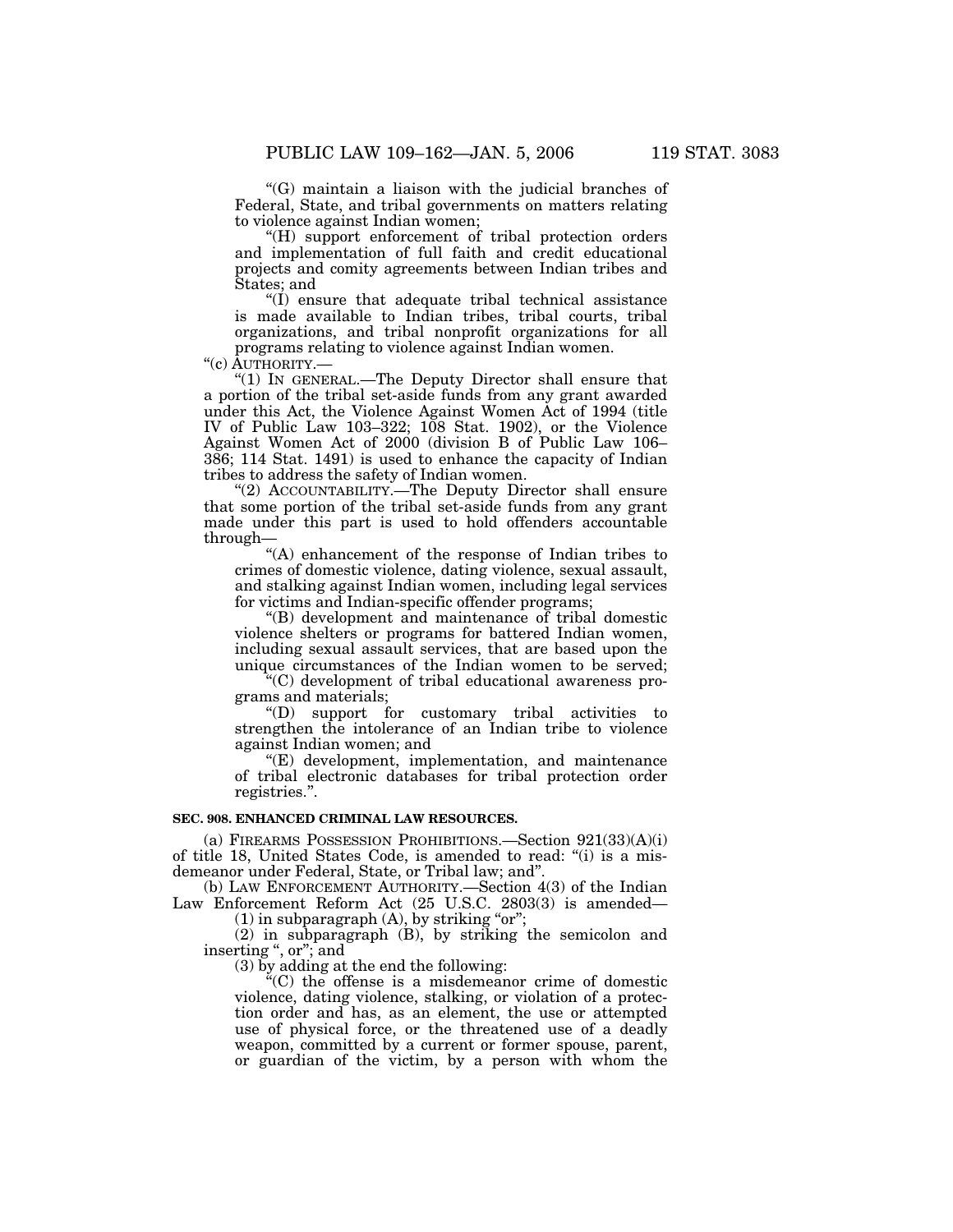victim shares a child in common, by a person who is cohabitating with or has cohabited with the victim as a spouse, parent, or guardian, or by a person similarly situated to a spouse, parent or guardian of the victim, and the employee has reasonable grounds to believe that the person to be arrested has committed, or is committing the crime;''.

#### **SEC. 909. DOMESTIC ASSAULT BY AN HABITUAL OFFENDER.**

Chapter 7 of title 18, United States Code, is amended by adding at the end the following:

#### **''§ 117. Domestic assault by an habitual offender**

''(a) IN GENERAL.—Any person who commits a domestic assault within the special maritime and territorial jurisdiction of the United States or Indian country and who has a final conviction on at least 2 separate prior occasions in Federal, State, or Indian tribal court proceedings for offenses that would be, if subject to Federal jurisdiction—

''(1) any assault, sexual abuse, or serious violent felony against a spouse or intimate partner; or

''(2) an offense under chapter 110A,

shall be fined under this title, imprisoned for a term of not more than 5 years, or both, except that if substantial bodily injury results from violation under this section, the offender shall be imprisoned for a term of not more than 10 years.

''(b) DOMESTIC ASSAULT DEFINED.—In this section, the term 'domestic assault' means an assault committed by a current or former spouse, parent, child, or guardian of the victim, by a person with whom the victim shares a child in common, by a person who is cohabitating with or has cohabitated with the victim as a spouse, parent, child, or guardian, or by a person similarly situated to a spouse, parent, child, or guardian of the victim.''.

DNA Fingerprint Act of 2005.

# **TITLE X—DNA FINGERPRINTING**

42 USC 13701 note.

# **SEC. 1001. SHORT TITLE.**

This title may be cited as the "DNA Fingerprint Act of 2005".

#### **SEC. 1002. USE OF OPT-OUT PROCEDURE TO REMOVE SAMPLES FROM NATIONAL DNA INDEX.**

Section 210304 of the DNA Identification Act of 1994 (42 U.S.C. 14132) is amended—

 $(1)$  in subsection  $(a)(1)(C)$ , by striking "DNA profiles" and all that follows through ", and";

 $(2)$  in subsection  $(d)(1)$ , by striking subparagraph  $(A)$ , and inserting the following:

 $(A)$  The Director of the Federal Bureau of Investigation shall promptly expunge from the index described in subsection  $(a)$  the DNA analysis of a person included in the index—

"(i) on the basis of conviction for a qualifying Federal offense or a qualifying District of Columbia offense (as determined under sections 3 and 4 of the DNA Analysis Backlog Elimination Act of 2000 (42 U.S.C. 14135a, 14135b), respectively), if the Director receives, for each conviction of the person of a qualifying offense,

Certification.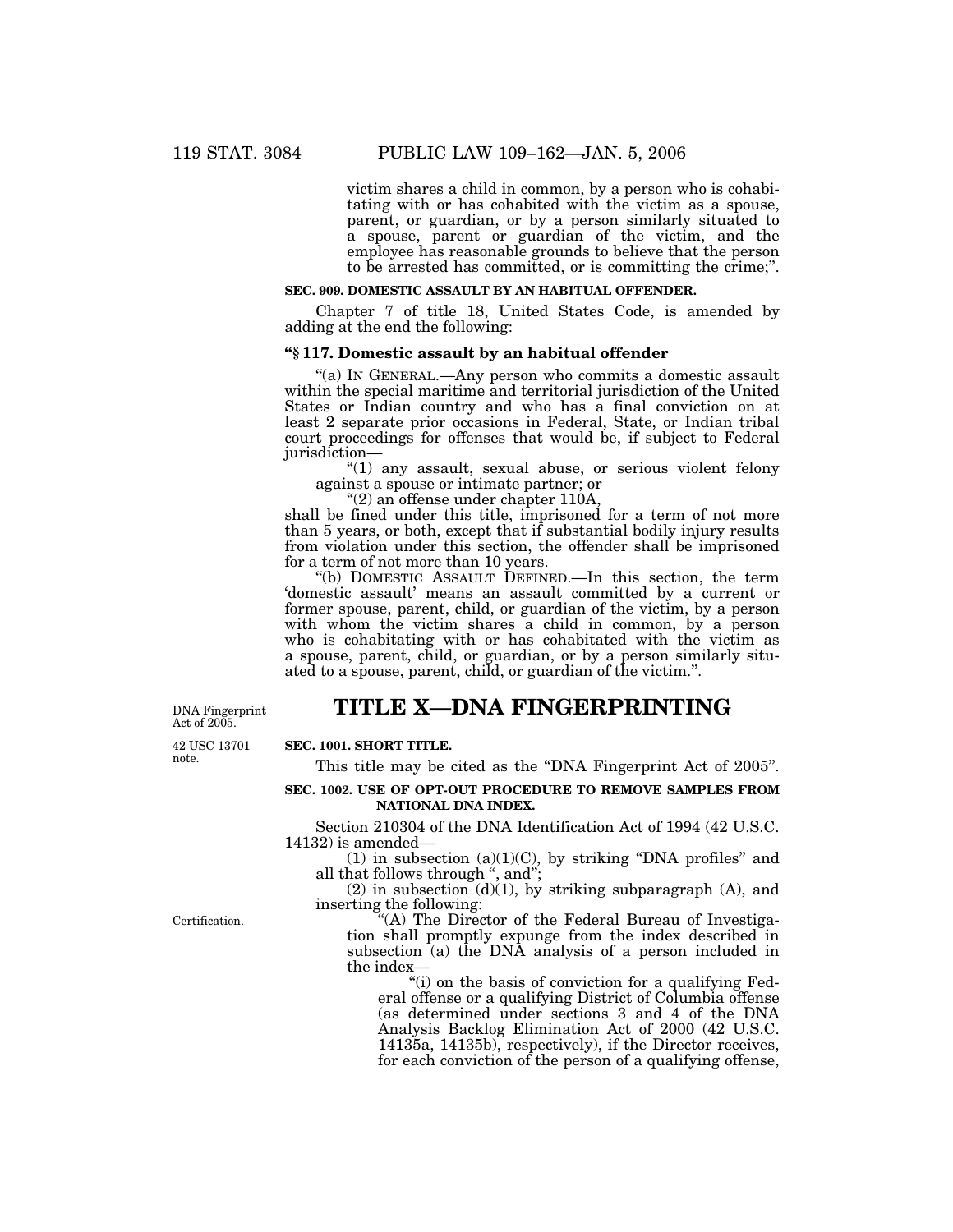a certified copy of a final court order establishing that such conviction has been overturned; or

"(ii) on the basis of an arrest under the authority" of the United States, if the Attorney General receives, for each charge against the person on the basis of which the analysis was or could have been included in the index, a certified copy of a final court order establishing that such charge has been dismissed or has resulted in an acquittal or that no charge was filed within the applicable time period.'';

(3) in subsection  $(d)(2)(A)(ii)$ , by striking "all charges for" and all that follows, and inserting the following: ''the responsible agency or official of that State receives, for each charge against the person on the basis of which the analysis was or could have been included in the index, a certified copy of a final court order establishing that such charge has been dismissed or has resulted in an acquittal or that no charge was filed within the applicable time period.''; and

(4) by striking subsection (e).

#### **SEC. 1003. EXPANDED USE OF CODIS GRANTS.**

Section 2(a)(1) of the DNA Analysis Backlog Elimination Act of 2000 (42 U.S.C. 14135(a)(1)) is amended by striking "taken from individuals convicted of a qualifying State offense (as determined under subsection (b)(3))" and inserting "collected under applicable legal authority''.

#### **SEC. 1004. AUTHORIZATION TO CONDUCT DNA SAMPLE COLLECTION FROM PERSONS ARRESTED OR DETAINED UNDER FED-ERAL AUTHORITY.**

(a) IN GENERAL.—Section 3 of the DNA Analysis Backlog Elimination Act of 2000 (42 U.S.C. 14135a) is amended—

 $(1)$  in subsection  $(a)$ 

(A) in paragraph (1), by striking ''The Director'' and inserting the following:

Regulations.

"(A) The Attorney General may, as prescribed by the Attorney General in regulation, collect DNA samples from individuals who are arrested or from non-United States persons who are detained under the authority of the United States. The Attorney General may delegate this function within the Department of Justice as provided in section 510 of title 28, United States Code, and may also authorize and direct any other agency of the United States that arrests or detains individuals or supervises individuals facing charges to carry out any function and exercise any power of the Attorney General under this section.

''(B) The Director''; and

(B) in paragraphs (3) and (4), by striking ''Director of the Bureau of Prisons'' each place it appears and inserting ''Attorney General, the Director of the Bureau of Prisons,''; and

(2) in subsection (b), by striking ''Director of the Bureau of Prisons'' and inserting ''Attorney General, the Director of the Bureau of Prisons,''.

(b) CONFORMING AMENDMENTS.—Subsections (b) and  $(c)(1)(A)$ of section 3142 of title 18, United States Code, are each amended by inserting ''and subject to the condition that the person cooperate in the collection of a DNA sample from the person if the collection

Certification.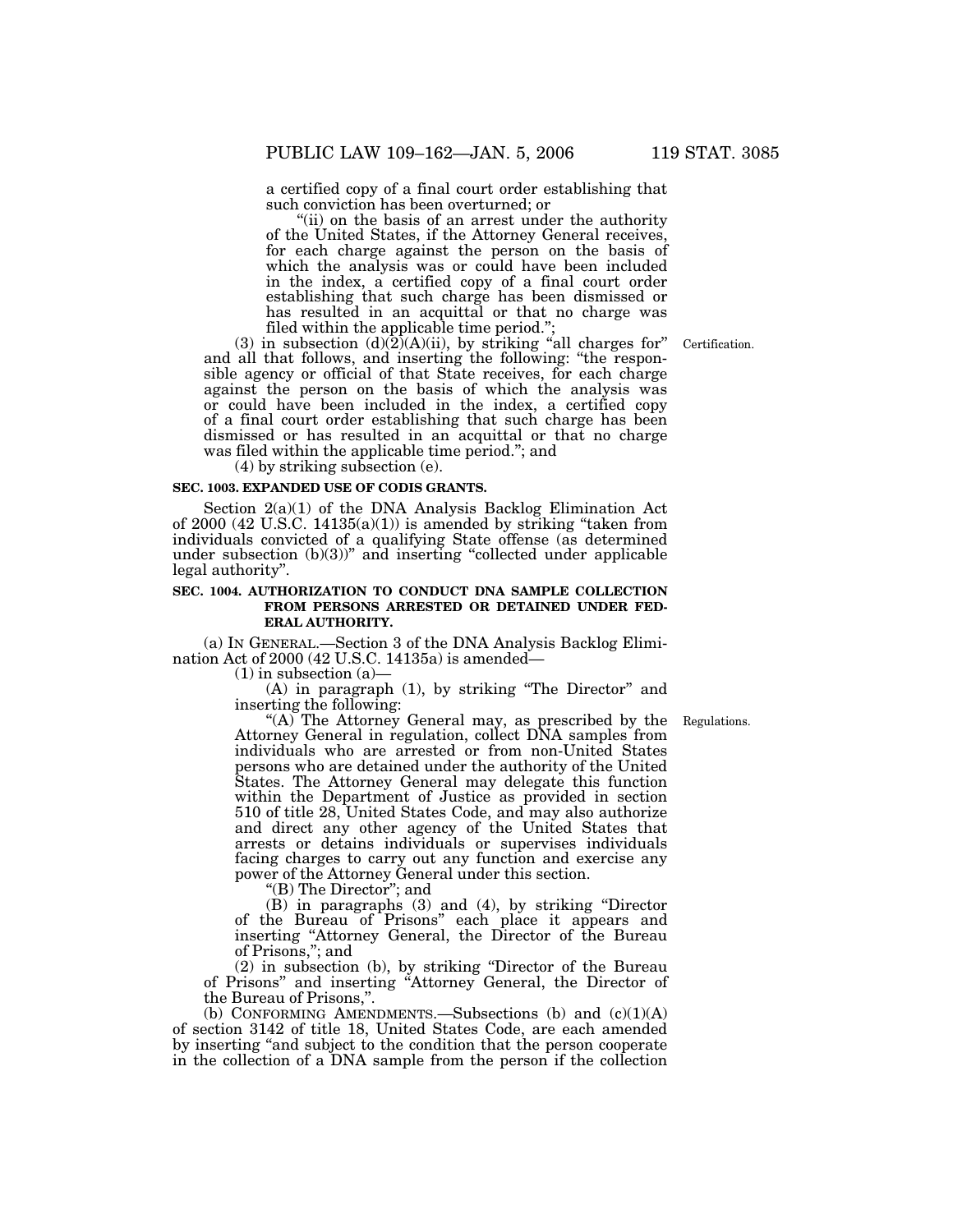of such a sample is authorized pursuant to section 3 of the DNA Analysis Backlog Elimination Act of 2000 (42 U.S.C. 14135a)'' after ''period of release''.

## **SEC. 1005. TOLLING OF STATUTE OF LIMITATIONS FOR SEXUAL-ABUSE OFFENSES.**

Section 3297 of title 18, United States Code, is amended by striking "except for a felony offense under chapter 109A,".

# **TITLE XI—DEPARTMENT OF JUSTICE REAUTHORIZATION**

# **Subtitle A—AUTHORIZATION OF APPROPRIATIONS**

## **SEC. 1101. AUTHORIZATION OF APPROPRIATIONS FOR FISCAL YEAR 2006.**

There are authorized to be appropriated for fiscal year 2006, to carry out the activities of the Department of Justice (including any bureau, office, board, division, commission, subdivision, unit, or other component thereof), the following sums:

(1) GENERAL ADMINISTRATION.—For General Administration: \$161,407,000.

(2) ADMINISTRATIVE REVIEW AND APPEALS.—For Administrative Review and Appeals: \$216,286,000 for administration of clemency petitions and for immigration-related activities.

(3) OFFICE OF INSPECTOR GENERAL.—For the Office of Inspector General: \$72,828,000, which shall include not to exceed \$10,000 to meet unforeseen emergencies of a confidential character.

(4) GENERAL LEGAL ACTIVITIES.—For General Legal Activities: \$679,661,000, which shall include—

(A) not less than \$4,000,000 for the investigation and prosecution of denaturalization and deportation cases involving alleged Nazi war criminals;

(B) not less than \$15,000,000 for the investigation and prosecution of violations of title 17 of the United States Code;

(C) not to exceed \$20,000 to meet unforeseen emergencies of a confidential character; and

(D) \$5,000,000 for the investigation and prosecution of violations of chapter 77 of title 18 of the United States Code.

(5) ANTITRUST DIVISION.—For the Antitrust Division: \$144,451,000.

(6) UNITED STATES ATTORNEYS.—For United States Attorneys: \$1,626,146,000.

(7) FEDERAL BUREAU OF INVESTIGATION.—For the Federal Bureau of Investigation: \$5,761,237,000, which shall include not to exceed \$70,000 to meet unforeseen emergencies of a confidential character.

(8) UNITED STATES MARSHALS SERVICE.—For the United States Marshals Service: \$800,255,000.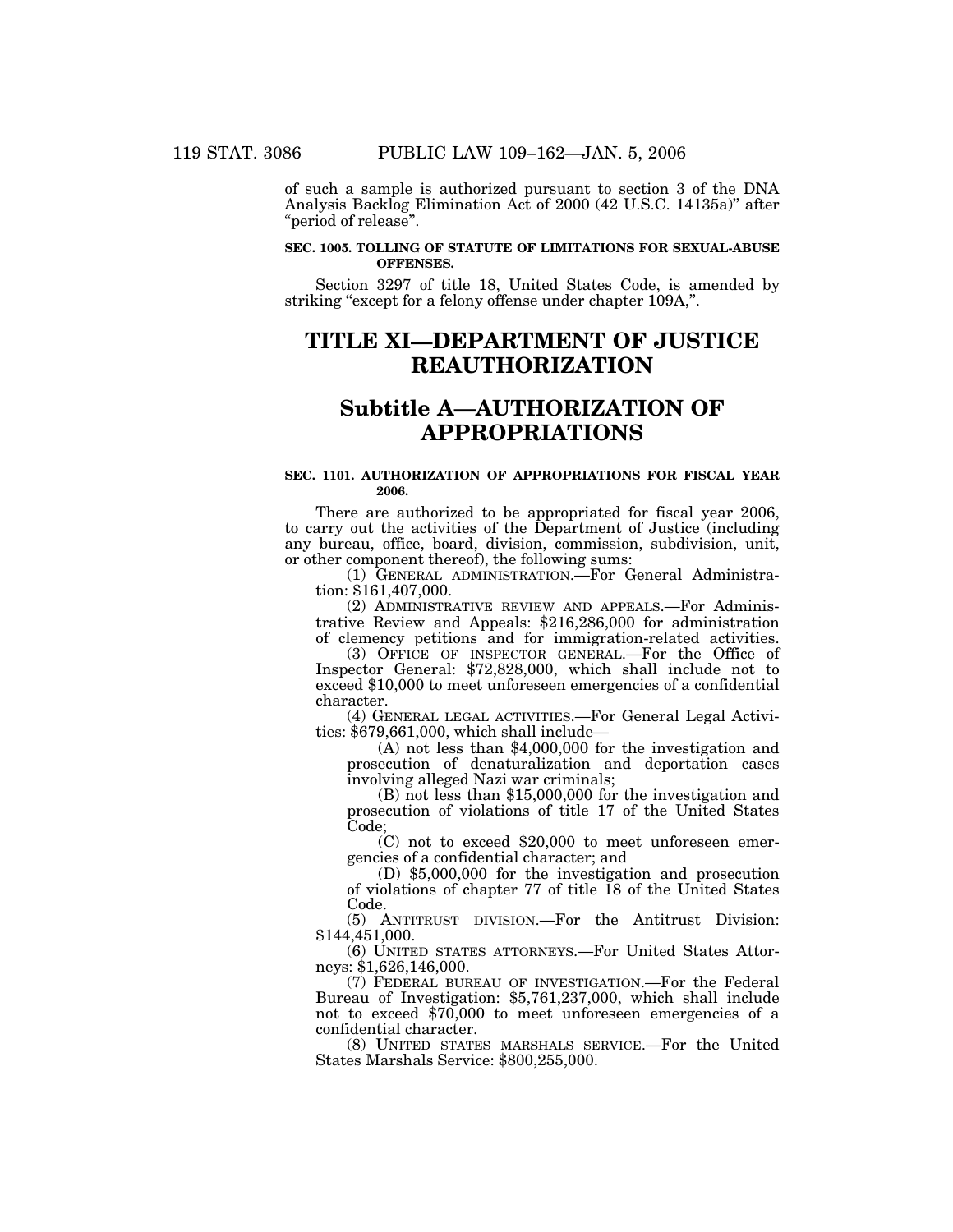(9) FEDERAL PRISON SYSTEM.—For the Federal Prison System, including the National Institute of Corrections: \$5,065,761,000.

(10) DRUG ENFORCEMENT ADMINISTRATION.—For the Drug Enforcement Administration: \$1,716,173,000, which shall include not to exceed \$70,000 to meet unforeseen emergencies of a confidential character.

(11) BUREAU OF ALCOHOL, TOBACCO, FIREARMS AND EXPLO- SIVES.—For the Bureau of Alcohol, Tobacco, Firearms and Explosives: \$923,613,000.

(12) FEES AND EXPENSES OF WITNESSES.—For Fees and Expenses of Witnesses: \$181,137,000, which shall include not to exceed \$8,000,000 for construction of protected witness safesites.

(13) INTERAGENCY CRIME AND DRUG ENFORCEMENT.—For Interagency Crime and Drug Enforcement: \$661,940,000 for expenses not otherwise provided for, for the investigation and prosecution of persons involved in organized crime drug trafficking, except that any funds obligated from appropriations authorized by this paragraph may be used under authorities available to the organizations reimbursed from such funds.

(14) FOREIGN CLAIMS SETTLEMENT COMMISSION.—For the Foreign Claims Settlement Commission: \$1,270,000.

(15) COMMUNITY RELATIONS SERVICE.—For the Community Relations Service: \$9,759,000.

(16) ASSETS FORFEITURE FUND.—For the Assets Forfeiture Fund: \$21,468,000 for expenses authorized by section 524 of title 28, United States Code.

(17) UNITED STATES PAROLE COMMISSION.—For the United States Parole Commission: \$11,300,000.

(18) FEDERAL DETENTION TRUSTEE.—For the necessary expenses of the Federal Detention Trustee: \$1,222,000,000.

(19) JUSTICE INFORMATION SHARING TECHNOLOGY.—For necessary expenses for information sharing technology, including planning, development, and deployment: \$181,490,000.

(20) NARROW BAND COMMUNICATIONS.—For the costs of conversion to narrowband communications, including the cost for operation and maintenance of Land Mobile Radio legacy systems: \$128,701,000.

(21) ADMINISTRATIVE EXPENSES FOR CERTAIN ACTIVITIES.— For the administrative expenses of the Office of Justice Programs, the Office on Violence Against Women, and Office of Community Oriented Policing Services:

(A) \$121,105,000 for the Office of Justice Programs. (B) \$14,172,000 for the Office on Violence Against Women.

(C) \$31,343,000 for the Office of Community Oriented Policing Services.

#### **SEC. 1102. AUTHORIZATION OF APPROPRIATIONS FOR FISCAL YEAR 2007.**

There are authorized to be appropriated for fiscal year 2007, to carry out the activities of the Department of Justice (including any bureau, office, board, division, commission, subdivision, unit, or other component thereof), the following sums:

(1) GENERAL ADMINISTRATION.—For General Administration: \$167,863,000.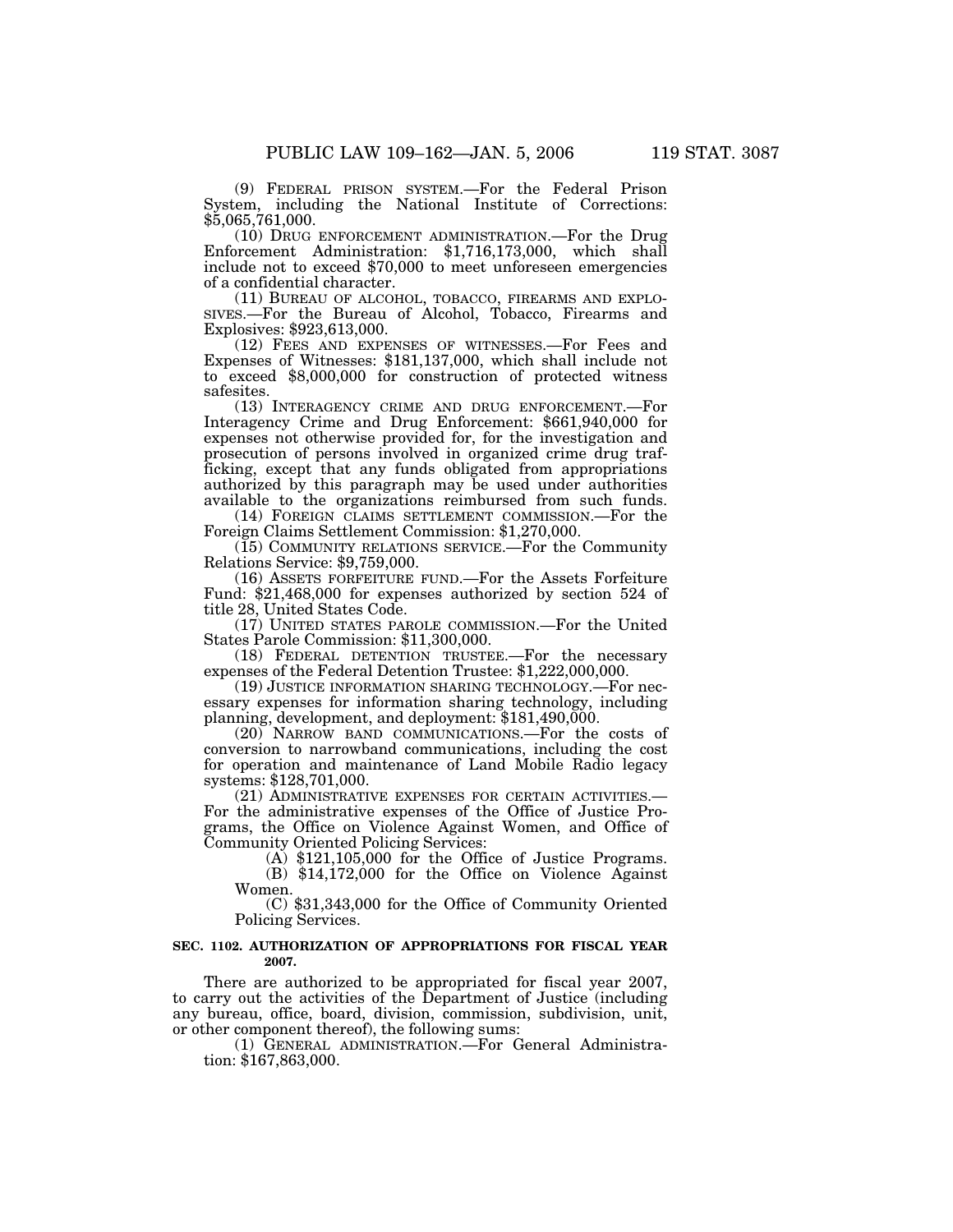(2) ADMINISTRATIVE REVIEW AND APPEALS.—For Administrative Review and Appeals: \$224,937,000 for administration of clemency petitions and for immigration-related activities.

(3) OFFICE OF INSPECTOR GENERAL.—For the Office of Inspector General: \$75,741,000, which shall include not to exceed \$10,000 to meet unforeseen emergencies of a confidential character.

(4) GENERAL LEGAL ACTIVITIES.—For General Legal Activities: \$706,847,000, which shall include—

(A) not less than \$4,000,000 for the investigation and prosecution of denaturalization and deportation cases involving alleged Nazi war criminals;

(B) not less than \$15,600,000 for the investigation and prosecution of violations of title 17 of the United States Code;

(C) not to exceed \$20,000 to meet unforeseen emergencies of a confidential character; and

(D) \$5,000,000 for the investigation and prosecution of violations of chapter 77 of title 18 of the United States Code.

(5) ANTITRUST DIVISION.—For the Antitrust Division: \$150,229,000.

(6) UNITED STATES ATTORNEYS.—For United States Attorneys: \$1,691,192,000.

(7) FEDERAL BUREAU OF INVESTIGATION.—For the Federal Bureau of Investigation: \$5,991,686,000, which shall include not to exceed \$70,000 to meet unforeseen emergencies of a confidential character.

(8) UNITED STATES MARSHALS SERVICE.—For the United States Marshals Service: \$832,265,000.

(9) FEDERAL PRISON SYSTEM.—For the Federal Prison System, including the National Institute of Corrections: \$5,268,391,000.

(10) DRUG ENFORCEMENT ADMINISTRATION.—For the Drug Enforcement Administration: \$1,784,820,000, which shall include not to exceed \$70,000 to meet unforeseen emergencies of a confidential character.

(11) BUREAU OF ALCOHOL, TOBACCO, FIREARMS AND EXPLO-SIVES.—For the Bureau of Alcohol, Tobacco, Firearms and Explosives: \$960,558,000.

(12) FEES AND EXPENSES OF WITNESSES.—For Fees and Expenses of Witnesses: \$188,382,000, which shall include not to exceed \$8,000,000 for construction of protected witness safesites.

(13) INTERAGENCY CRIME AND DRUG ENFORCEMENT.—For Interagency Crime and Drug Enforcement: \$688,418,000, for expenses not otherwise provided for, for the investigation and prosecution of persons involved in organized crime drug trafficking, except that any funds obligated from appropriations authorized by this paragraph may be used under authorities available to the organizations reimbursed from such funds.

(14) FOREIGN CLAIMS SETTLEMENT COMMISSION.—For the Foreign Claims Settlement Commission: \$1,321,000.

(15) COMMUNITY RELATIONS SERVICE.—For the Community Relations Service: \$10,149,000.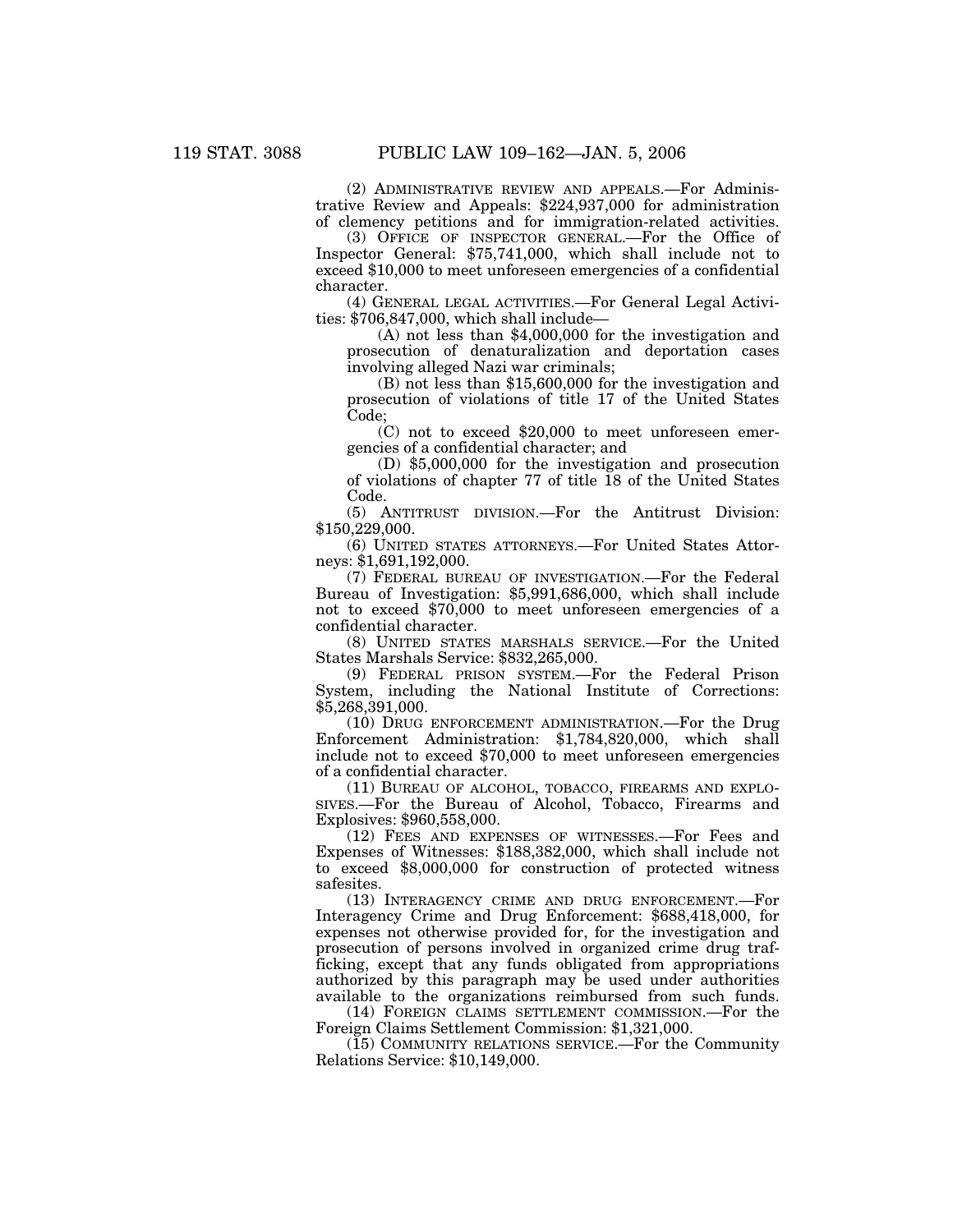(16) ASSETS FORFEITURE FUND.—For the Assets Forfeiture Fund: \$22,000,000 for expenses authorized by section 524 of title 28, United States Code.

(17) UNITED STATES PAROLE COMMISSION.—For the United States Parole Commission: \$11,752,000.

(18) FEDERAL DETENTION TRUSTEE.—For the necessary expenses of the Federal Detention Trustee: \$1,405,300,000.

(19) JUSTICE INFORMATION SHARING TECHNOLOGY.—For necessary expenses for information sharing technology, including planning, development, and deployment: \$188,750,000.

(20) NARROWBAND COMMUNICATIONS.—For the costs of conversion to narrowband communications, including the cost for operation and maintenance of Land Mobile Radio legacy systems: \$133,849,000.

(21) ADMINISTRATIVE EXPENSES FOR CERTAIN ACTIVITIES.— For the administrative expenses of the Office of Justice Programs, the Office on Violence Against Women, and the Office of Community Oriented Policing Services:

(A) \$125,949,000 for the Office of Justice Programs. (B) \$15,600,000 for the Office on Violence Against

Women. (C) \$32,597,000 for the Office of Community Oriented

Policing Services.

#### **SEC. 1103. AUTHORIZATION OF APPROPRIATIONS FOR FISCAL YEAR 2008.**

There are authorized to be appropriated for fiscal year 2008, to carry out the activities of the Department of Justice (including any bureau, office, board, division, commission, subdivision, unit, or other component thereof), the following sums:

(1) GENERAL ADMINISTRATION.—For General Administration: \$174,578,000.

(2) ADMINISTRATIVE REVIEW AND APPEALS.—For Administrative Review and Appeals: \$233,934,000 for administration of clemency petitions and for immigration-related activities.

(3) OFFICE OF INSPECTOR GENERAL.—For the Office of Inspector General: \$78,771,000, which shall include not to exceed \$10,000 to meet unforeseen emergencies of a confidential character.

(4) GENERAL LEGAL ACTIVITIES.—For General Legal Activities: \$735,121,000, which shall include—

(A) not less than \$4,000,000 for the investigation and prosecution of denaturalization and deportation cases involving alleged Nazi war criminals;

(B) not less than \$16,224,000 for the investigation and prosecution of violations of title 17 of the United States Code;

(C) not to exceed \$20,000 to meet unforeseen emergencies of a confidential character; and

(D) \$5,000,000 for the investigation and prosecution of violations of chapter 77 of title 18 of the United States Code.

(5) ANTITRUST DIVISION.—For the Antitrust Division: \$156,238,000.

(6) UNITED STATES ATTORNEYS.—For United States Attorneys: \$1,758,840,000.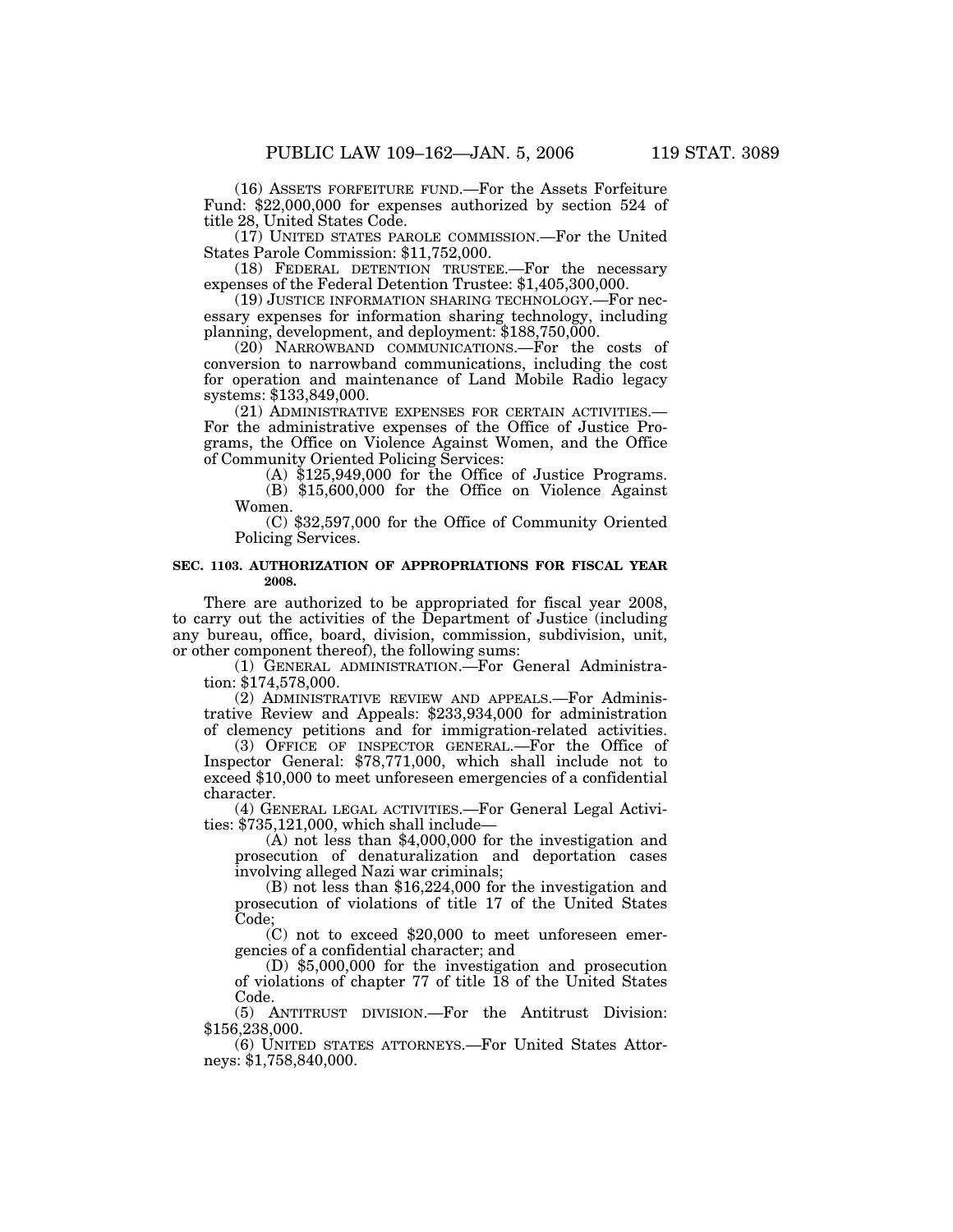(7) FEDERAL BUREAU OF INVESTIGATION.—For the Federal Bureau of Investigation: \$6,231,354,000, which shall include not to exceed \$70,000 to meet unforeseen emergencies of a confidential character.

(8) UNITED STATES MARSHALS SERVICE.—For the United States Marshals Service: \$865,556,000.

(9) FEDERAL PRISON SYSTEM.—For the Federal Prison System, including the National Institute of Corrections: \$5,479,127,000.

(10) DRUG ENFORCEMENT ADMINISTRATION.—For the Drug Enforcement Administration: \$1,856,213,000, which shall include not to exceed \$70,000 to meet unforeseen emergencies of a confidential character.

(11) BUREAU OF ALCOHOL, TOBACCO, FIREARMS AND EXPLO-SIVES.—For the Bureau of Alcohol, Tobacco, Firearms and Explosives: \$998,980,000.

(12) FEES AND EXPENSES OF WITNESSES.—For Fees and Expenses of Witnesses: \$195,918,000, which shall include not to exceed \$8,000,000 for construction of protected witness safesites.

(13) INTERAGENCY CRIME AND DRUG ENFORCEMENT.—For Interagency Crime and Drug Enforcement: \$715,955,000, for expenses not otherwise provided for, for the investigation and prosecution of persons involved in organized crime drug trafficking, except that any funds obligated from appropriations authorized by this paragraph may be used under authorities available to the organizations reimbursed from such funds.

(14) FOREIGN CLAIMS SETTLEMENT COMMISSION.—For the Foreign Claims Settlement Commission: \$1,374,000.

(15) COMMUNITY RELATIONS SERVICE.—For the Community Relations Service: \$10,555,000.

(16) ASSETS FORFEITURE FUND.—For the Assets Forfeiture Fund: \$22,000,000 for expenses authorized by section 524 of title 28, United States Code.

(17) UNITED STATES PAROLE COMMISSION.—For the United States Parole Commission: \$12,222,000.

(18) FEDERAL DETENTION TRUSTEE.—For the necessary expenses of the Federal Detention Trustee: \$1,616,095,000.

(19) JUSTICE INFORMATION SHARING TECHNOLOGY.—For necessary expenses for information sharing technology, including planning, development, and deployment: \$196,300,000.

(20) NARROWBAND COMMUNICATIONS.—For the costs of conversion to narrowband communications, including the cost for operation and maintenance of Land Mobile Radio legacy systems: \$139,203,000.

(21) ADMINISTRATIVE EXPENSES FOR CERTAIN ACTIVITIES.— For the administrative expenses of the Office of Justice Programs, the Office on Violence Against Women, and the Office of Community Oriented Policing Services:

 $(A)$  \$130,987,000 for the Office of Justice Programs.

(B) \$16,224,000 for the Office on Violence Against Women.

(C) \$33,901,000 for the Office of Community Oriented Policing Services.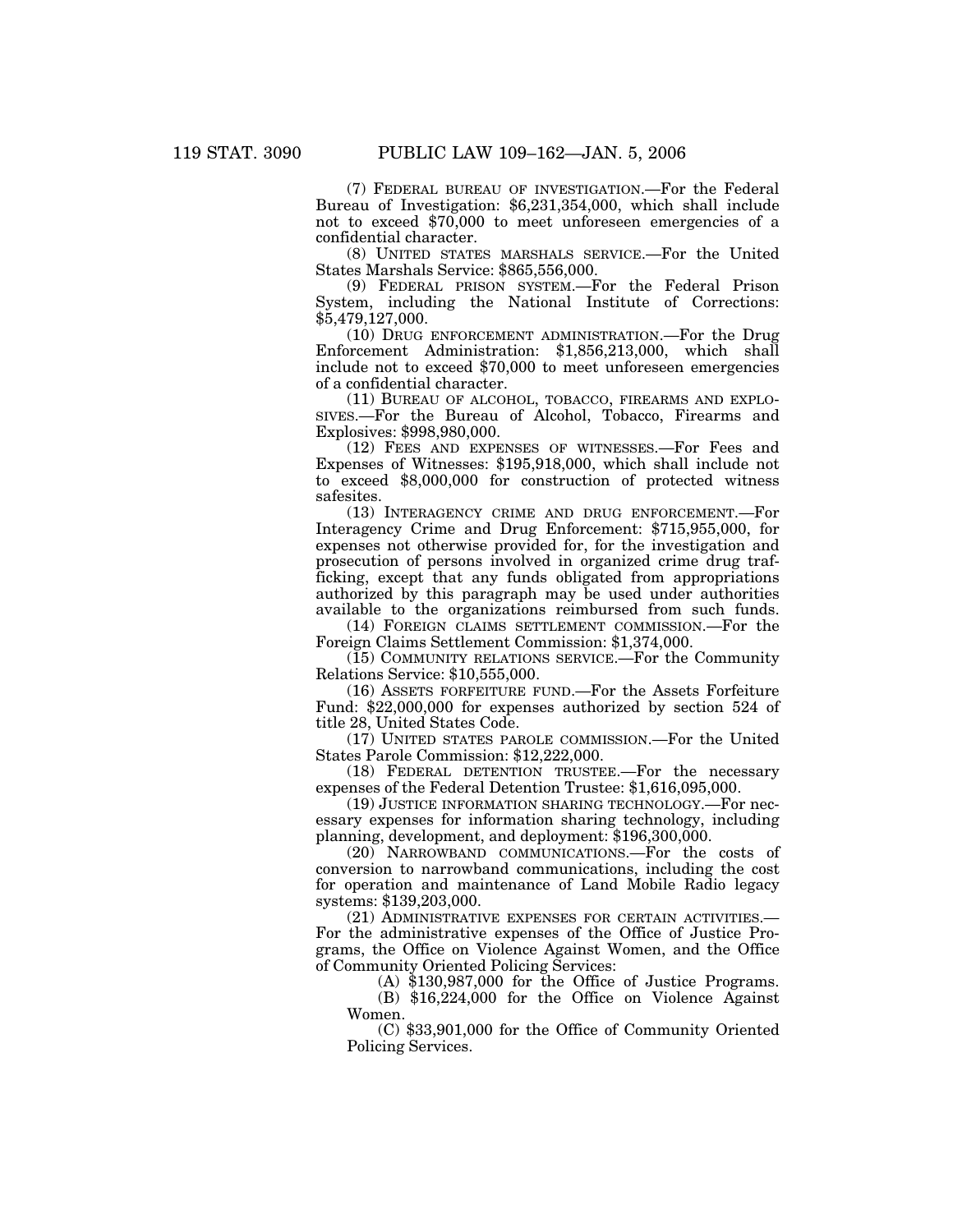#### **SEC. 1104. AUTHORIZATION OF APPROPRIATIONS FOR FISCAL YEAR 2009.**

There are authorized to be appropriated for fiscal year 2009, to carry out the activities of the Department of Justice (including any bureau, office, board, division, commission, subdivision, unit, or other component thereof), the following sums:

(1) GENERAL ADMINISTRATION.—For General Administration: \$181,561,000.

(2) ADMINISTRATIVE REVIEW AND APPEALS.—For Administrative Review and Appeals: \$243,291,000 for administration of pardon and clemency petitions and for immigration-related activities.

(3) OFFICE OF INSPECTOR GENERAL.—For the Office of Inspector General: \$81,922,000, which shall include not to exceed \$10,000 to meet unforeseen emergencies of a confidential character.

(4) GENERAL LEGAL ACTIVITIES.—For General Legal Activities: \$764,526,000, which shall include—

(A) not less than \$4,000,000 for the investigation and prosecution of denaturalization and deportation cases involving alleged Nazi war criminals;

(B) not less than \$16,872,000 for the investigation and prosecution of violations of title 17 of the United States Code;

(C) not to exceed \$20,000 to meet unforeseen emergencies of a confidential character; and

(D) \$5,000,000 for the investigation and prosecution of violations of chapter 77 of title 18 of the United States Code.

(5) ANTITRUST DIVISION.—For the Antitrust Division: \$162,488,000.

(6) UNITED STATES ATTORNEYS.—For United States Attorneys: \$1,829,194,000.

(7) FEDERAL BUREAU OF INVESTIGATION.—For the Federal Bureau of Investigation: \$6,480,608,000, which shall include not to exceed \$70,000 to meet unforeseen emergencies of a confidential character.

(8) UNITED STATES MARSHALS SERVICE.—For the United States Marshals Service: \$900,178,000.

(9) FEDERAL PRISON SYSTEM.—For the Federal Prison System, including the National Institute of Corrections: \$5,698,292,000.

(10) DRUG ENFORCEMENT ADMINISTRATION.—For the Drug Enforcement Administration: \$1,930,462,000, which shall include not to exceed \$70,000 to meet unforeseen emergencies of a confidential character.

(11) BUREAU OF ALCOHOL, TOBACCO, FIREARMS AND EXPLO-SIVES.—For the Bureau of Alcohol, Tobacco, Firearms and Explosives: \$1,038,939,000.

(12) FEES AND EXPENSES OF WITNESSES.—For Fees and Expenses of Witnesses: \$203,755,000, which shall include not to exceed \$8,000,000 for construction of protected witness safesites.

(13) INTERAGENCY CRIME AND DRUG ENFORCEMENT.—For Interagency Crime and Drug Enforcement: \$744,593,000, for expenses not otherwise provided for, for the investigation and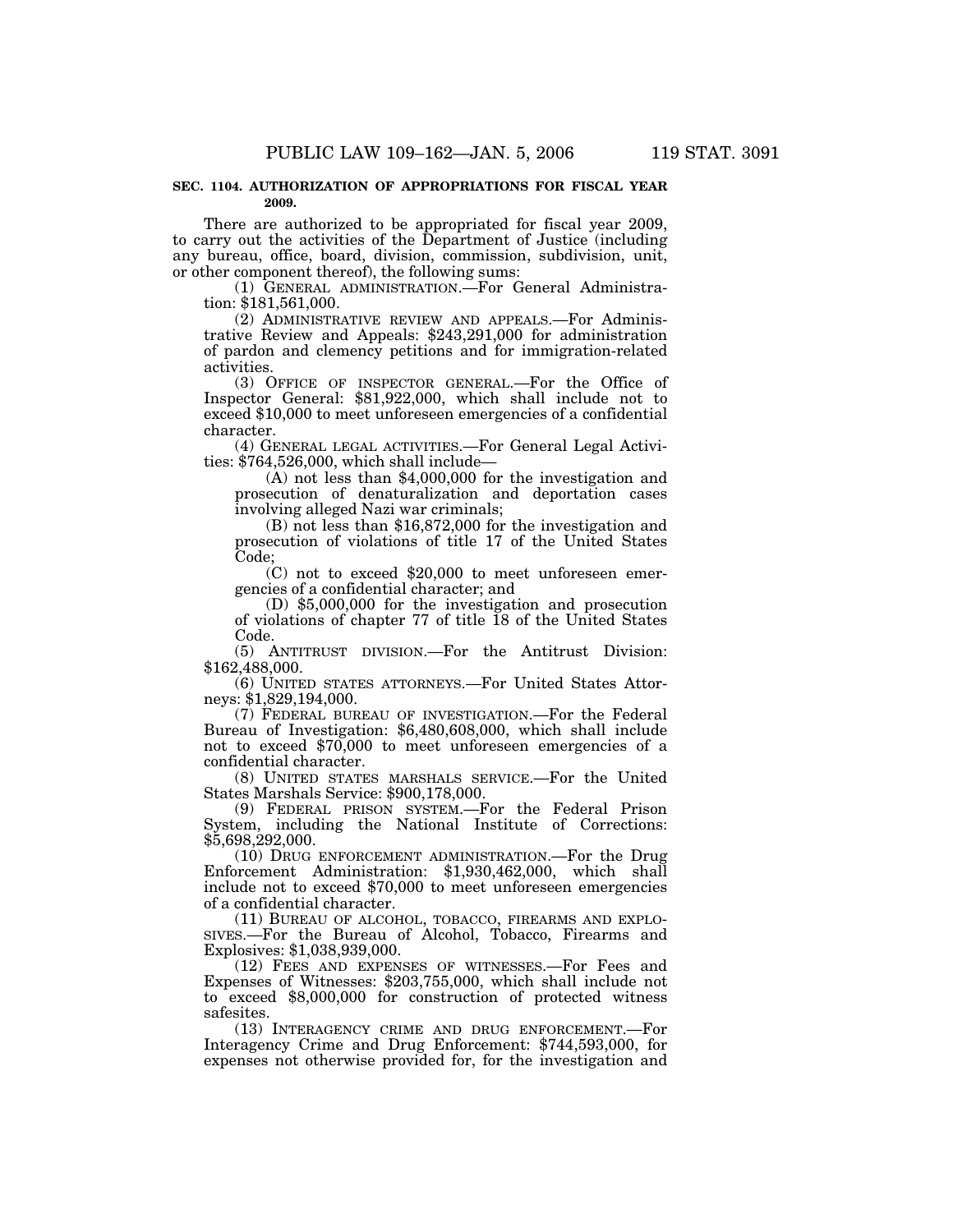prosecution of persons involved in organized crime drug trafficking, except that any funds obligated from appropriations authorized by this paragraph may be used under authorities available to the organizations reimbursed from such funds.

(14) FOREIGN CLAIMS SETTLEMENT COMMISSION.—For the Foreign Claims Settlement Commission: \$1,429,000.

(15) COMMUNITY RELATIONS SERVICE.—For the Community Relations Service: \$10,977,000.

(16) ASSETS FORFEITURE FUND.—For the Assets Forfeiture Fund: \$22,000,000 for expenses authorized by section 524 of title 28, United States Code.

(17) UNITED STATES PAROLE COMMISSION.—For the United States Parole Commission: \$12,711,000.<br>(18) FEDERAL DETENTION TRUSTEE.—For the necessary

expenses of the Federal Detention Trustee: \$1,858,509,000.

(19) JUSTICE INFORMATION SHARING TECHNOLOGY.—For necessary expenses for information sharing technology, including planning, development, and deployment: \$204,152,000.

(20) NARROWBAND COMMUNICATIONS.—For the costs of conversion to narrowband communications, including the cost for operation and maintenance of Land Mobile Radio legacy systems: \$144,771,000.

(21) ADMINISTRATIVE EXPENSES FOR CERTAIN ACTIVITIES.— For the administrative expenses of the Office of Justice Programs, the Office on Violence Against Women, and the Office of Community Oriented Policing Services:

(A) \$132,226,000 for the Office of Justice Programs. (B) \$16,837,000 for the Office on Violence Against Women.

(C) \$35,257,000 for the Office of Community Oriented Policing Services.

28 USC 509 note.

Establishment. Records.

#### **SEC. 1105. ORGANIZED RETAIL THEFT.**

(a) NATIONAL DATA.—(1) The Attorney General and the Federal Bureau of Investigation, in consultation with the retail community, shall establish a task force to combat organized retail theft and provide expertise to the retail community for the establishment of a national database or clearinghouse housed and maintained in the private sector to track and identify where organized retail theft type crimes are being committed in the United Sates. The national database shall allow Federal, State, and local law enforcement officials as well as authorized retail companies (and authorized associated retail databases) to transmit information into the database electronically and to review information that has been submitted electronically.

(2) The Attorney General shall make available funds to provide for the ongoing administrative and technological costs to federal law enforcement agencies participating in the database project.

(3) The Attorney General through the Bureau of Justice Assistance in the Office of Justice may make grants to help provide for the administrative and technological costs to State and local law enforcement agencies participating in the data base project.

(b) AUTHORIZATION OF APPROPRIATIONS.—There is authorized to be appropriated for each of fiscal years 2006 through 2009, \$5,000,000 for educating and training federal law enforcement regarding organized retail theft, for investigating, apprehending and prosecuting individuals engaged in organized retail theft, and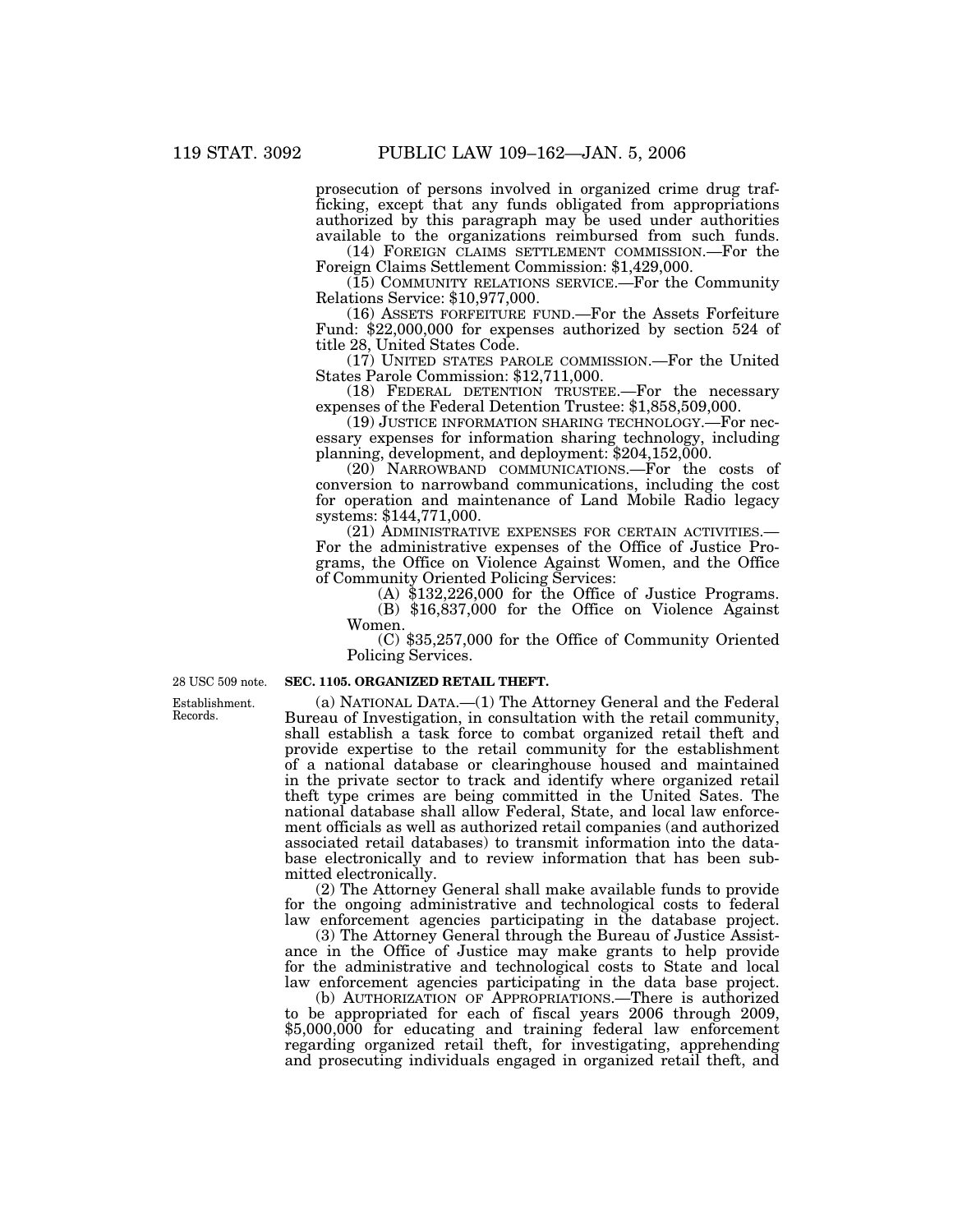for working with the private sector to establish and utilize the database described in subsection (a).

(c) DEFINITION OF ORGANIZED RETAIL THEFT.—For purposes of this section, "organized retail theft" means-

(1) the violation of a State prohibition on retail merchandise theft or shoplifting, if the violation consists of the theft of quantities of items that would not normally be purchased for personal use or consumption and for the purpose of reselling the items or for reentering the items into commerce;

(2) the receipt, possession, concealment, bartering, sale, transport, or disposal of any property that is know or should be known to have been taken in violation of paragraph (1); or

(3) the coordination, organization, or recruitment of persons to undertake the conduct described in paragraph (1) or (2).

## **SEC. 1106. UNITED STATES-MEXICO BORDER VIOLENCE TASK FORCE.**

(a) TASK FORCE.—(1) The Attorney General shall establish the United States-Mexico Border Violence Task Force in Laredo, Texas, to combat drug and firearms trafficking, violence, and kidnapping along the border between the United States and Mexico and to provide expertise to the law enforcement and homeland security agencies along the border between the United States and Mexico. The Task Force shall include personnel from the Bureau of Alcohol, Tobacco, Firearms, and Explosives, Immigration and Customs Enforcement, the Drug Enforcement Administration, Customs and Border Protection, other Federal agencies (as appropriate), the Texas Department of Public Safety, and local law enforcement agencies.

(2) The Attorney General shall make available funds to provide for the ongoing administrative and technological costs to Federal, State, and local law enforcement agencies participating in the Task Force.

(b) AUTHORIZATION OF APPROPRIATIONS.—There are authorized to be appropriated \$10,000,000 for each of the fiscal years 2006 through  $\bar{2}00\overline{9}$ , for-

(1) the establishment and operation of the United States-Mexico Border Violence Task Force; and

(2) the investigation, apprehension, and prosecution of individuals engaged in drug and firearms trafficking, violence, and kidnapping along the border between the United States and Mexico.

#### **SEC. 1107. NATIONAL GANG INTELLIGENCE CENTER.**

28 USC 534 note.

Records.

(a) ESTABLISHMENT.—The Attorney General shall establish a National Gang Intelligence Center and gang information database to be housed at and administered by the Federal Bureau of Investigation to collect, analyze, and disseminate gang activity information from—

(1) the Federal Bureau of Investigation;

(2) the Bureau of Alcohol, Tobacco, Firearms, and Explosives;

(3) the Drug Enforcement Administration;

(4) the Bureau of Prisons;

(5) the United States Marshals Service;

(6) the Directorate of Border and Transportation Security of the Department of Homeland Security;

(7) the Department of Housing and Urban Development;

Establishment. 28 USC 509 note.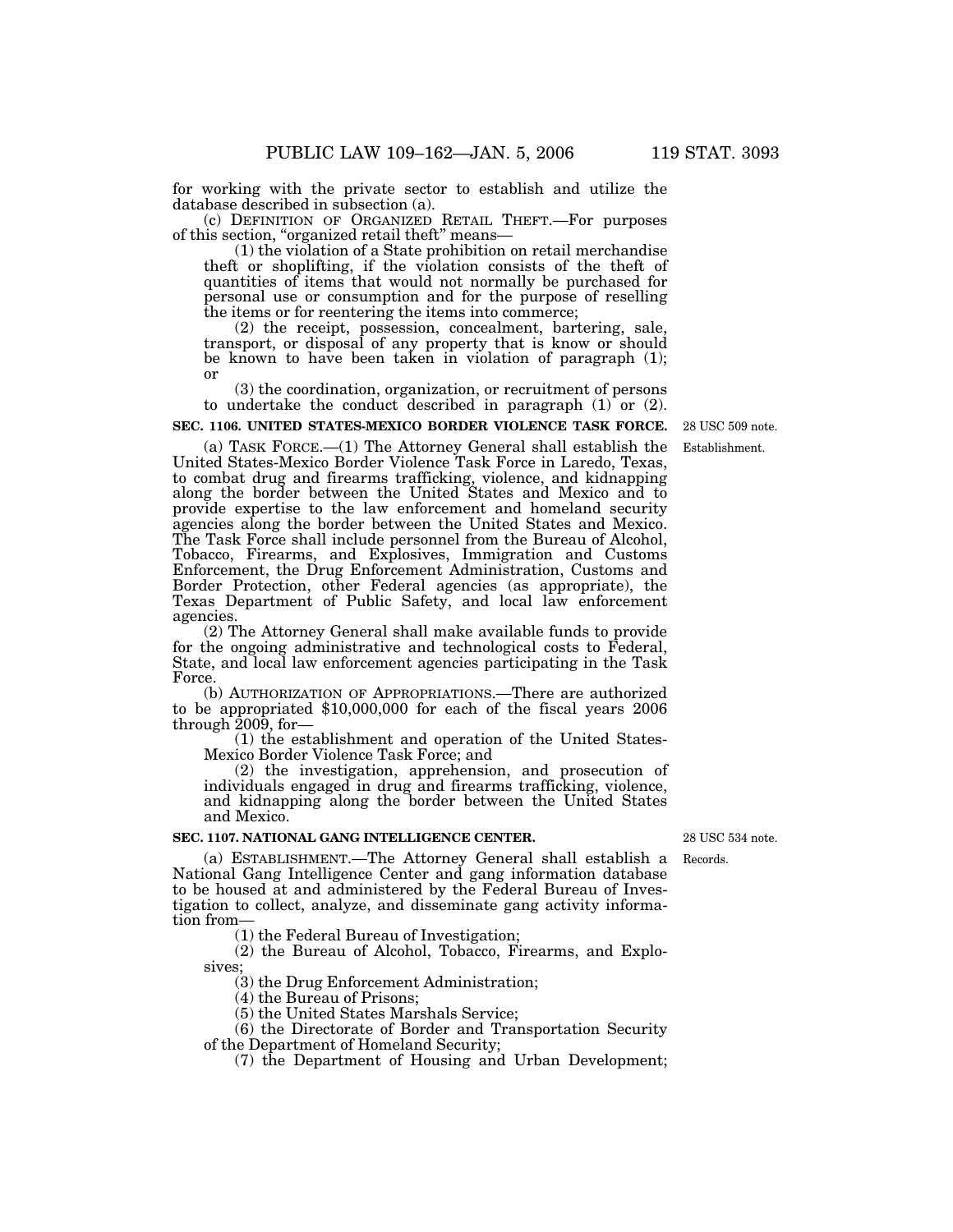(8) State and local law enforcement;

(9) Federal, State, and local prosecutors;

(10) Federal, State, and local probation and parole offices;

(11) Federal, State, and local prisons and jails; and

(12) any other entity as appropriate.

(b) INFORMATION.—The Center established under subsection (a) shall make available the information referred to in subsection  $(a)$  to-

(1) Federal, State, and local law enforcement agencies; (2) Federal, State, and local corrections agencies and penal institutions;

(3) Federal, State, and local prosecutorial agencies; and (4) any other entity as appropriate.

(c) ANNUAL REPORT.—The Center established under subsection (a) shall annually submit to Congress a report on gang activity.

(d) AUTHORIZATION OF APPROPRIATIONS.—There are authorized to be appropriated to carry out this section \$10,000,000 for fiscal year 2006 and for each fiscal year thereafter.

# **Subtitle B—IMPROVING THE DEPART-MENT OF JUSTICE'S GRANT PRO-GRAMS**

## **CHAPTER 1—ASSISTING LAW ENFORCEMENT AND CRIMINAL JUSTICE AGENCIES**

#### **SEC. 1111. MERGER OF BYRNE GRANT PROGRAM AND LOCAL LAW ENFORCEMENT BLOCK GRANT PROGRAM.**

(a) IN GENERAL.—Part E of title I of the Omnibus Crime Control and Safe Streets Act of 1968 is amended as follows: (1) Subpart 1 of such part (42 U.S.C. 3751–3759) is

42 USC 3751 *et seq.*

(2) Such part is further amended—

(A) by inserting before section 500 (42 U.S.C. 3750) the following new heading:

# **''Subpart 1—Edward Byrne Memorial Justice Assistance Grant Program'';**

(B) by amending section 500 to read as follows:

42 USC 3750.

#### **''SEC. 500. NAME OF PROGRAM.**

repealed.

"(a) IN GENERAL.—The grant program established under this subpart shall be known as the 'Edward Byrne Memorial Justice Assistance Grant Program'.

''(b) REFERENCES TO FORMER PROGRAMS.—(1) Any reference in a law, regulation, document, paper, or other record of the United States to the Edward Byrne Memorial State and Local Law Enforcement Assistance Programs, or to the Local Government Law Enforcement Block Grants program, shall be deemed to be a reference to the grant program referred to in subsection (a).

"(2) Any reference in a law, regulation, document, paper, or other record of the United States to section 506 of this Act as such section was in effect on the date of the enactment of the Department of Justice Appropriations Authorization Act, Fiscal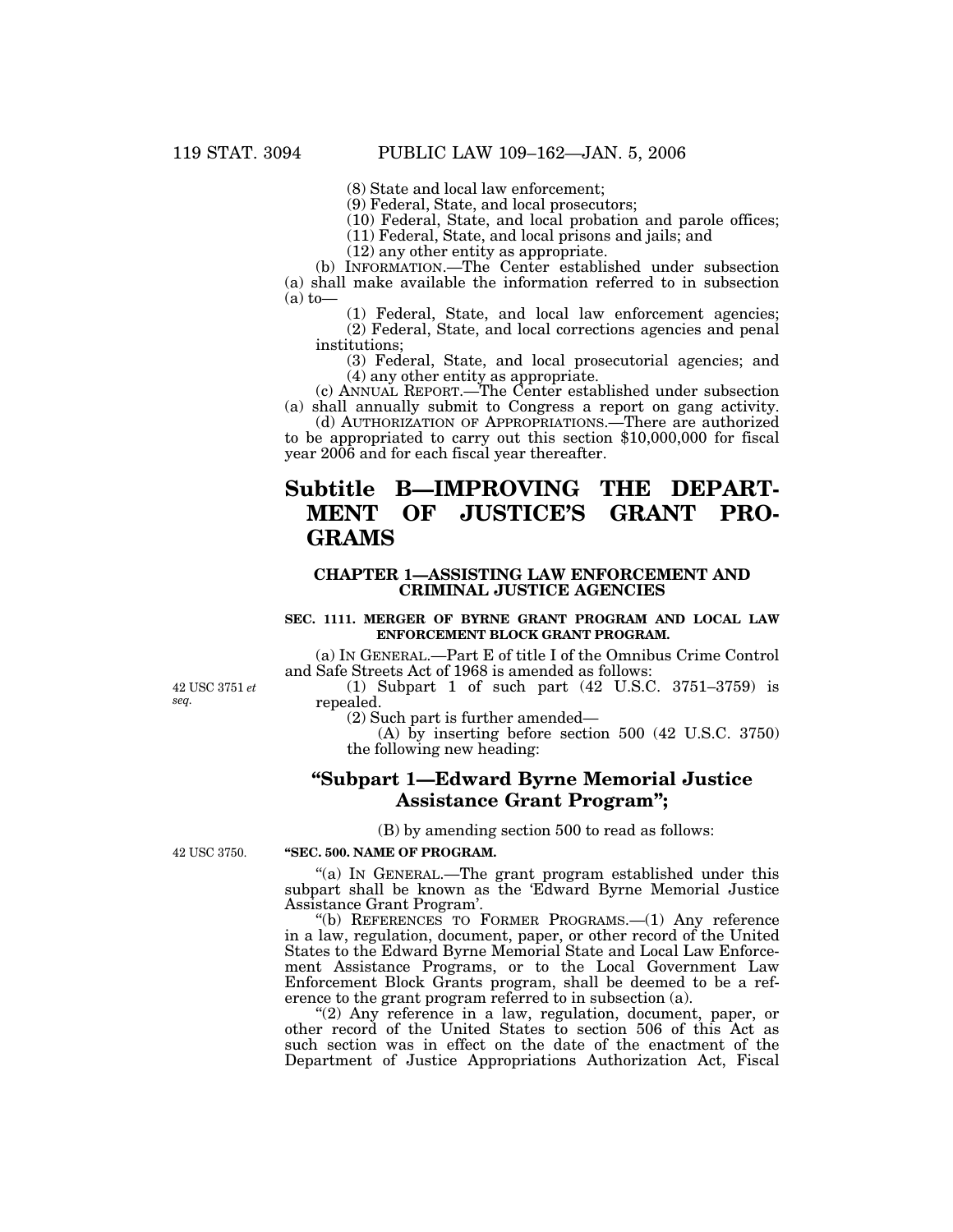Years 2006 through 2009, shall be deemed to be a reference to section 505(a) of this Act as amended by the Department of Justice Appropriations Authorization Act, Fiscal Years 2006 through 2009.''; and

> (C) by inserting after section 500 the following new sections:

#### **''SEC. 501. DESCRIPTION.**

''(a) GRANTS AUTHORIZED.— ''(1) IN GENERAL.—From amounts made available to carry out this subpart, the Attorney General may, in accordance with the formula established under section 505, make grants to States and units of local government, for use by the State or unit of local government to provide additional personnel, equipment, supplies, contractual support, training, technical assistance, and information systems for criminal justice, including for any one or more of the following programs:

''(A) Law enforcement programs.

''(B) Prosecution and court programs.

''(C) Prevention and education programs.

''(D) Corrections and community corrections programs.

''(E) Drug treatment and enforcement programs.

"(F) Planning, evaluation, and technology improvement programs.

''(G) Crime victim and witness programs (other than compensation).

"(2) RULE OF CONSTRUCTION.—Paragraph (1) shall be construed to ensure that a grant under that paragraph may be used for any purpose for which a grant was authorized to be used under either or both of the programs specified in section 500(b), as those programs were in effect immediately before the enactment of this paragraph.

''(b) CONTRACTS AND SUBAWARDS.—A State or unit of local government may, in using a grant under this subpart for purposes authorized by subsection (a), use all or a portion of that grant to contract with or make one or more subawards to one or more—

''(1) neighborhood or community-based organizations that are private and nonprofit;

 $(2)$  units of local government; or

''(3) tribal governments.

''(c) PROGRAM ASSESSMENT COMPONENT; WAIVER.—

''(1) Each program funded under this subpart shall contain a program assessment component, developed pursuant to guidelines established by the Attorney General, in coordination with the National Institute of Justice.

"(2) The Attorney General may waive the requirement of paragraph (1) with respect to a program if, in the opinion of the Attorney General, the program is not of sufficient size to justify a full program assessment.

"(d) PROHIBITED USES.—Notwithstanding any other provision of this Act, no funds provided under this subpart may be used, directly or indirectly, to provide any of the following matters:

''(1) Any security enhancements or any equipment to any nongovernmental entity that is not engaged in criminal justice or public safety.

"(2) Unless the Attorney General certifies that extraordinary and exigent circumstances exist that make the use of

42 USC 3751.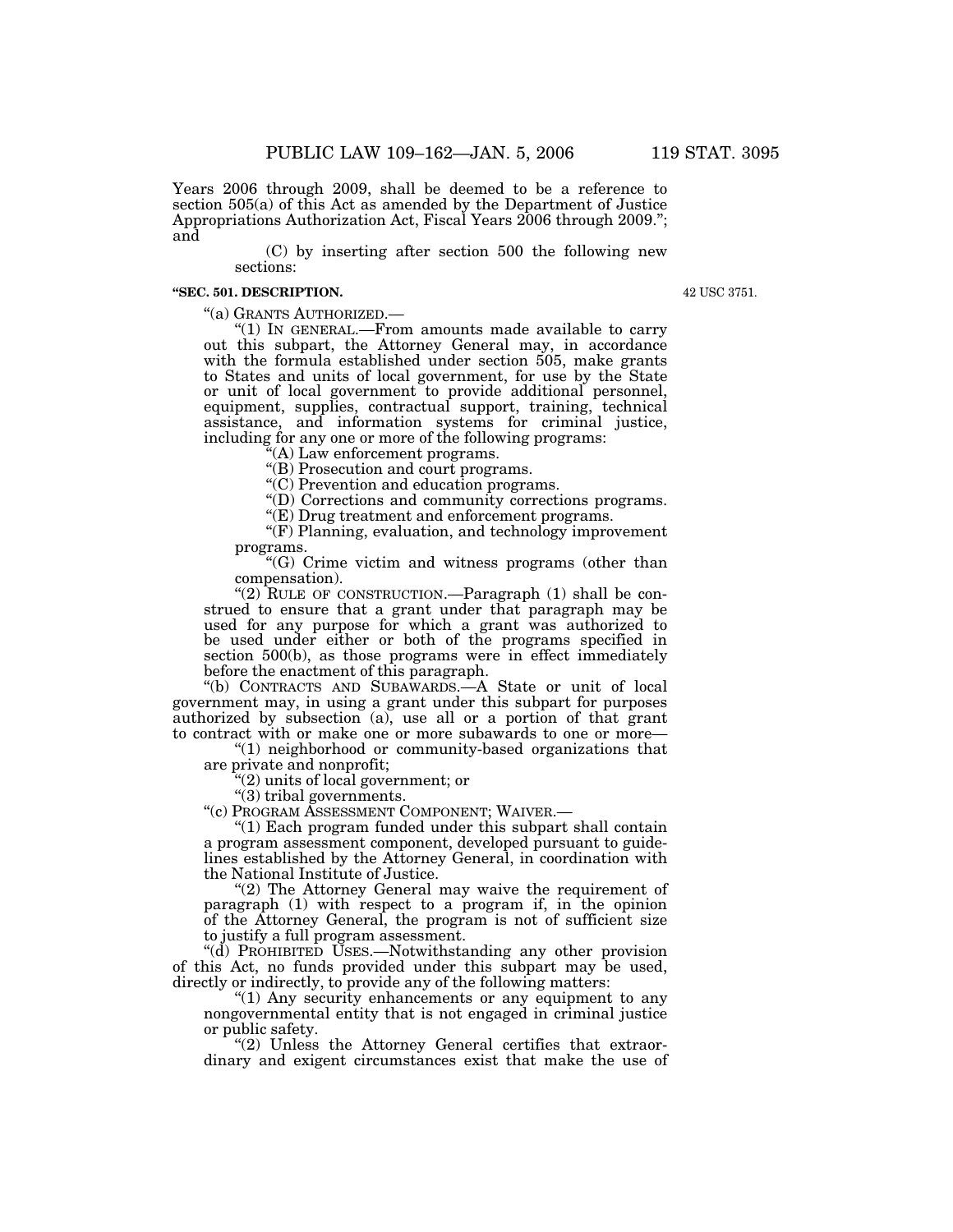such funds to provide such matters essential to the maintenance of public safety and good order—

''(A) vehicles (excluding police cruisers), vessels (excluding police boats), or aircraft (excluding police helicopters);

''(B) luxury items;

''(C) real estate;

''(D) construction projects (other than penal or correctional institutions); or

''(E) any similar matters.

''(e) ADMINISTRATIVE COSTS.—Not more than 10 percent of a grant made under this subpart may be used for costs incurred to administer such grant.

''(f) PERIOD.—The period of a grant made under this subpart shall be four years, except that renewals and extensions beyond that period may be granted at the discretion of the Attorney General.

''(g) RULE OF CONSTRUCTION.—Subparagraph (d)(1) shall not be construed to prohibit the use, directly or indirectly, of funds provided under this subpart to provide security at a public event, such as a political convention or major sports event, so long as such security is provided under applicable laws and procedures.

#### **''SEC. 502. APPLICATIONS.**

''To request a grant under this subpart, the chief executive officer of a State or unit of local government shall submit an application to the Attorney General within 90 days after the date on which funds to carry out this subpart are appropriated for a fiscal year, in such form as the Attorney General may require. Such application shall include the following:

''(1) A certification that Federal funds made available under this subpart will not be used to supplant State or local funds, but will be used to increase the amounts of such funds that would, in the absence of Federal funds, be made available for law enforcement activities.

" $(2)$  An assurance that, not fewer than 30 days before the application (or any amendment to the application) was submitted to the Attorney General, the application (or amendment) was submitted for review to the governing body of the State or unit of local government (or to an organization designated by that governing body).

''(3) An assurance that, before the application (or any amendment to the application) was submitted to the Attorney General—

"(A) the application (or amendment) was made public; and

 $H(B)$  an opportunity to comment on the application (or amendment) was provided to citizens and to neighborhood or community-based organizations, to the extent applicable law or established procedure makes such an opportunity available.

 $\sqrt[4]{4}$  An assurance that, for each fiscal year covered by an application, the applicant shall maintain and report such data, records, and information (programmatic and financial) as the Attorney General may reasonably require.

''(5) A certification, made in a form acceptable to the Attorney General and executed by the chief executive officer

42 USC 3752.

Deadline.

Certification.

Public notice and comment.

Records.

Certification.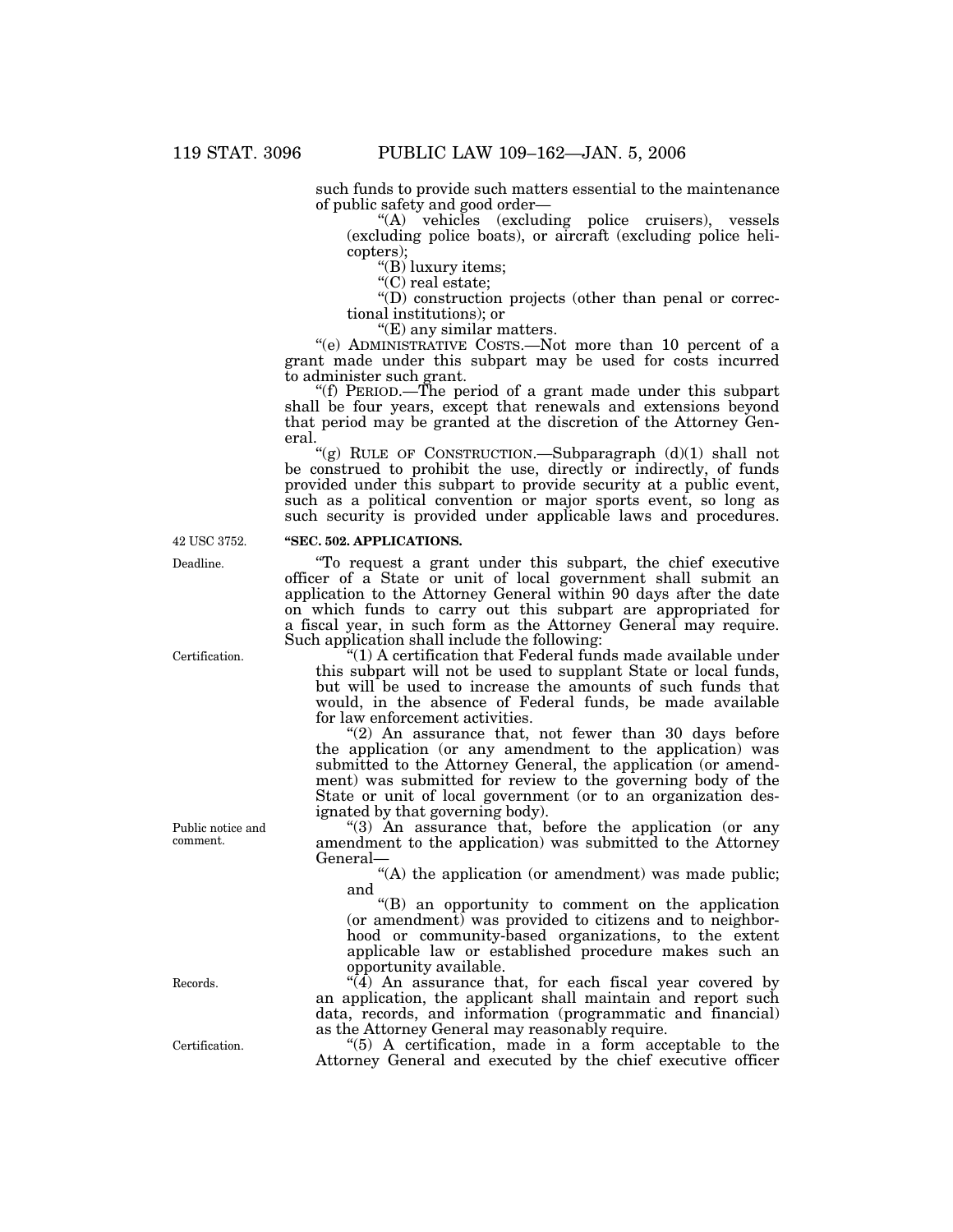of the applicant (or by another officer of the applicant, if qualified under regulations promulgated by the Attorney General), that—

''(A) the programs to be funded by the grant meet all the requirements of this subpart;

''(B) all the information contained in the application is correct;

''(C) there has been appropriate coordination with affected agencies; and

''(D) the applicant will comply with all provisions of this subpart and all other applicable Federal laws.

#### **''SEC. 503. REVIEW OF APPLICATIONS.**

''The Attorney General shall not finally disapprove any application (or any amendment to that application) submitted under this subpart without first affording the applicant reasonable notice of any deficiencies in the application and opportunity for correction and reconsideration.

#### **''SEC. 504. RULES.**

''The Attorney General shall issue rules to carry out this subpart. The first such rules shall be issued not later than one year after the date on which amounts are first made available to carry out this subpart.

## **''SEC. 505. FORMULA.**

''(a) ALLOCATION AMONG STATES.—

''(1) IN GENERAL.—Of the total amount appropriated for this subpart, the Attorney General shall, except as provided in paragraph (2), allocate—

"( $\overline{A}$ ) 50 percent of such remaining amount to each State in amounts that bear the same ratio of—

''(i) the total population of a State to—

"(ii) the total population of the United States; and ''(B) 50 percent of such remaining amount to each State in amounts that bear the same ratio of—

''(i) the average annual number of part 1 violent crimes of the Uniform Crime Reports of the Federal Bureau of Investigation reported by such State for the three most recent years reported by such State to—

''(ii) the average annual number of such crimes reported by all States for such years.

"(2) MINIMUM ALLOCATION.—If carrying out paragraph (1) would result in any State receiving an allocation less than 0.25 percent of the total amount (in this paragraph referred to as a 'minimum allocation State'), then paragraph (1), as so carried out, shall not apply, and the Attorney General shall instead—

"(A) allocate 0.25 percent of the total amount to each State; and

"(B) using the amount remaining after carrying out subparagraph (A), carry out paragraph (1) in a manner that excludes each minimum allocation State, including the population of and the crimes reported by such State.

''(b) ALLOCATION BETWEEN STATES AND UNITS OF LOCAL GOVERNMENT.—Of the amounts allocated under subsection (a)—

42 USC 3754.

Deadline.

42 USC 3755.

42 USC 3753.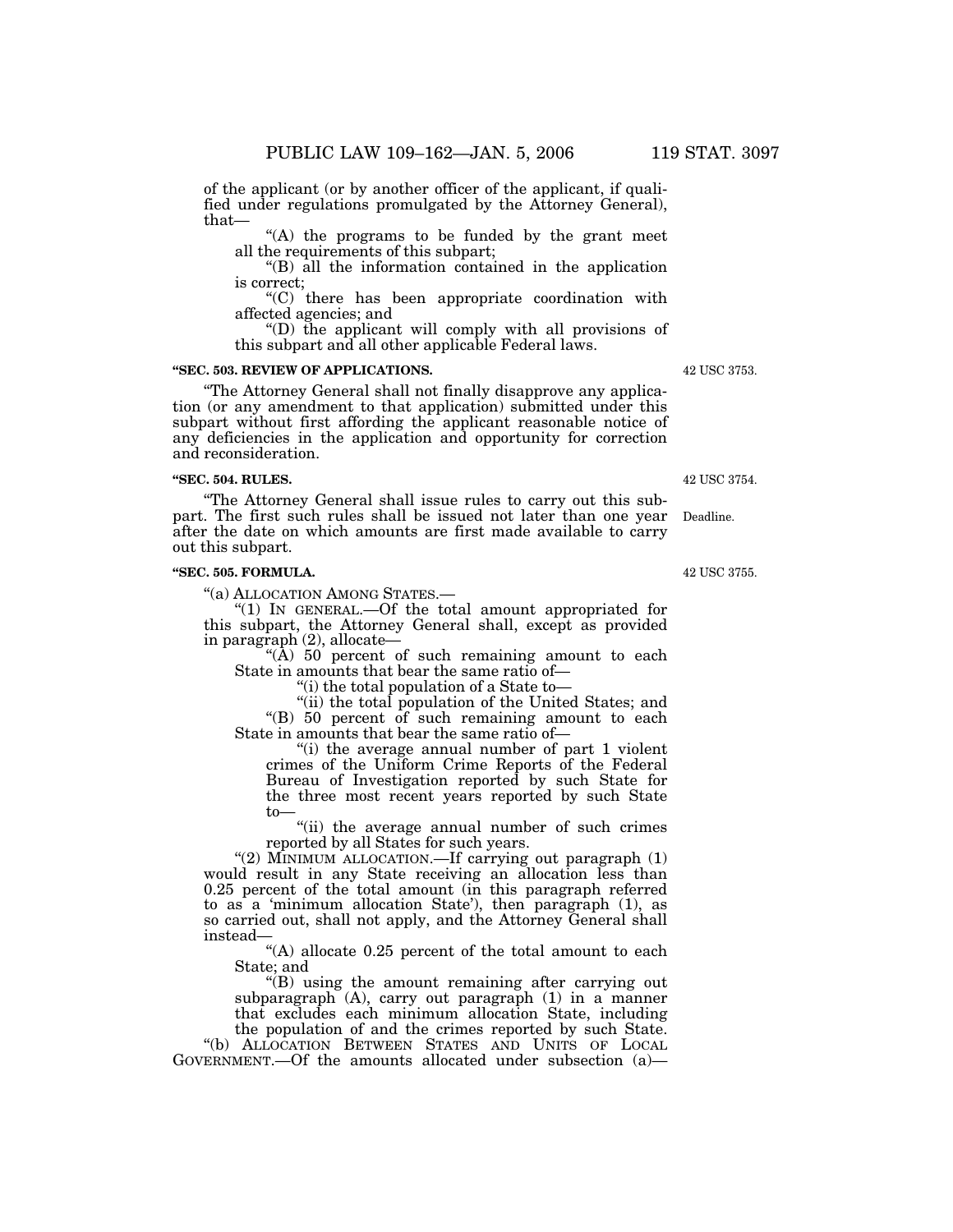" $(1)$  60 percent shall be for direct grants to States, to be allocated under subsection (c); and

" $(2)$  40 percent shall be for grants to be allocated under subsection (d).

''(c) ALLOCATION FOR STATE GOVERNMENTS.—

''(1) IN GENERAL.—Of the amounts allocated under subsection (b)(1), each State may retain for the purposes described in section 501 an amount that bears the same ratio of—

''(A) total expenditures on criminal justice by the State government in the most recently completed fiscal year to—

''(B) the total expenditure on criminal justice by the State government and units of local government within the State in such year.

"(2) REMAINING AMOUNTS.—Except as provided in subsection (e)(1), any amounts remaining after the allocation required by paragraph (1) shall be made available to units of local government by the State for the purposes described in section 501.

''(d) ALLOCATIONS TO LOCAL GOVERNMENTS.—

" $(1)$  IN GENERAL.—Of the amounts allocated under subsection (b)(2), grants for the purposes described in section 501 shall be made directly to units of local government within each State in accordance with this subsection, subject to subsection (e).

''(2) ALLOCATION.—

''(A) IN GENERAL.—From the amounts referred to in paragraph (1) with respect to a State (in this subsection referred to as the 'local amount'), the Attorney General shall allocate to each unit of local government an amount which bears the same ratio to such share as the average annual number of part 1 violent crimes reported by such unit to the Federal Bureau of Investigation for the 3 most recent calendar years for which such data is available bears to the number of part 1 violent crimes reported by all units of local government in the State in which the unit is located to the Federal Bureau of Investigation for such years.

''(B) TRANSITIONAL RULE.—Notwithstanding subparagraph  $(A)$ , for fiscal years 2006, 2007, and 2008, the Attorney General shall allocate the local amount to units of local government in the same manner that, under the Local Government Law Enforcement Block Grants program in effect immediately before the date of the enactment of this section, the reserved amount was allocated among reporting and nonreporting units of local government.

''(3) ANNEXED UNITS.—If a unit of local government in the State has been annexed since the date of the collection of the data used by the Attorney General in making allocations pursuant to this section, the Attorney General shall pay the amount that would have been allocated to such unit of local government to the unit of local government that annexed it.

"(4) RESOLUTION OF DISPARATE ALLOCATIONS.—(A) Notwithstanding any other provision of this subpart, if—

''(i) the Attorney General certifies that a unit of local government bears more than 50 percent of the costs of prosecution or incarceration that arise with respect to part

Grants.

Certification.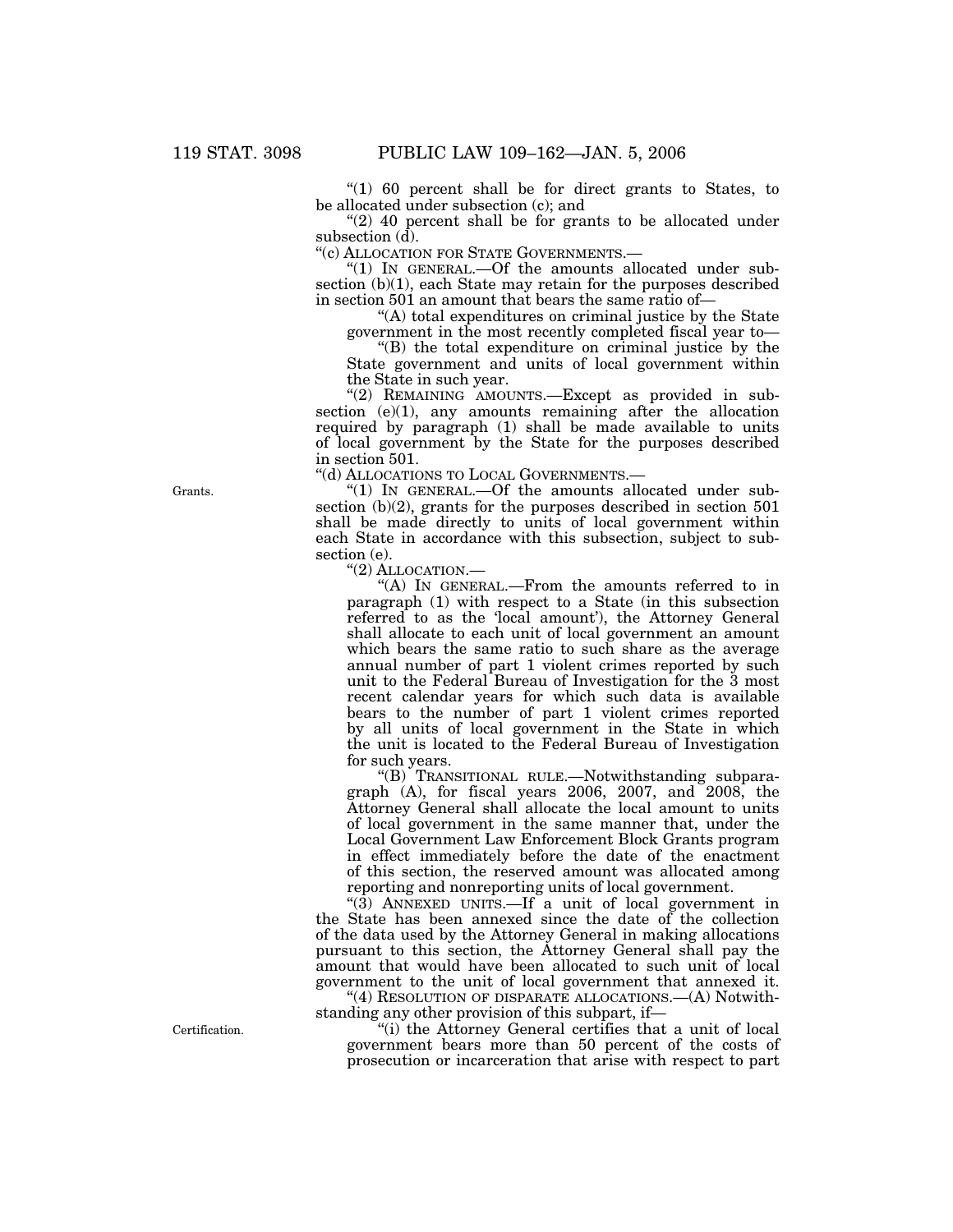1 violent crimes reported by a specified geographically constituent unit of local government; and

"(ii) but for this paragraph, the amount of funds allocated under this section to—

''(I) any one such specified geographically constituent unit of local government exceeds 150 percent of the amount allocated to the unit of local government certified pursuant to clause (i); or

''(II) more than one such specified geographically constituent unit of local government exceeds 400 percent of the amount allocated to the unit of local government certified pursuant to clause (i),

then in order to qualify for payment under this subsection, the unit of local government certified pursuant to clause (i), together with any such specified geographically constituent units of local government described in clause (ii), shall submit to the Attorney General a joint application for the aggregate of funds allocated to such units of local government. Such application shall specify the amount of such funds that are to be distributed to each of the units of local government and the purposes for which such funds are to be used. The units of local government involved may establish a joint local advisory board for the purposes of carrying out this paragraph.

"(B) In this paragraph, the term 'geographically constituent unit of local government' means a unit of local government that has jurisdiction over areas located within the boundaries of an area over which a unit of local government certified pursuant to clause (i) has jurisdiction.

<sup>'(e)</sup> LIMITATION ON ALLOCATIONS TO UNITS OF LOCAL GOVERN-MENT.—

''(1) MAXIMUM ALLOCATION.—No unit of local government shall receive a total allocation under this section that exceeds such unit's total expenditures on criminal justice services for the most recently completed fiscal year for which data are available. Any amount in excess of such total expenditures shall be allocated proportionally among units of local government whose allocations under this section do not exceed their total expenditures on such services.

" $(2)$  ALLOCATIONS UNDER \$10,000.—If the allocation under this section to a unit of local government is less than \$10,000 for any fiscal year, the direct grant to the State under subsection (c) shall be increased by the amount of such allocation, to be distributed (for the purposes described in section 501) among State police departments that provide criminal justice services to units of local government and units of local government whose allocation under this section is less than \$10,000.

''(3) NON-REPORTING UNITS.—No allocation under this section shall be made to a unit of local government that has not reported at least three years of data on part 1 violent crimes of the Uniform Crime Reports to the Federal Bureau of Investigation within the immediately preceding 10 years.

''(f) FUNDS NOT USED BY THE STATE.—If the Attorney General determines, on the basis of information available during any grant period, that any allocation (or portion thereof) under this section to a State for such grant period will not be required, or that a State will be unable to qualify or receive funds under this subpart, or that a State chooses not to participate in the program established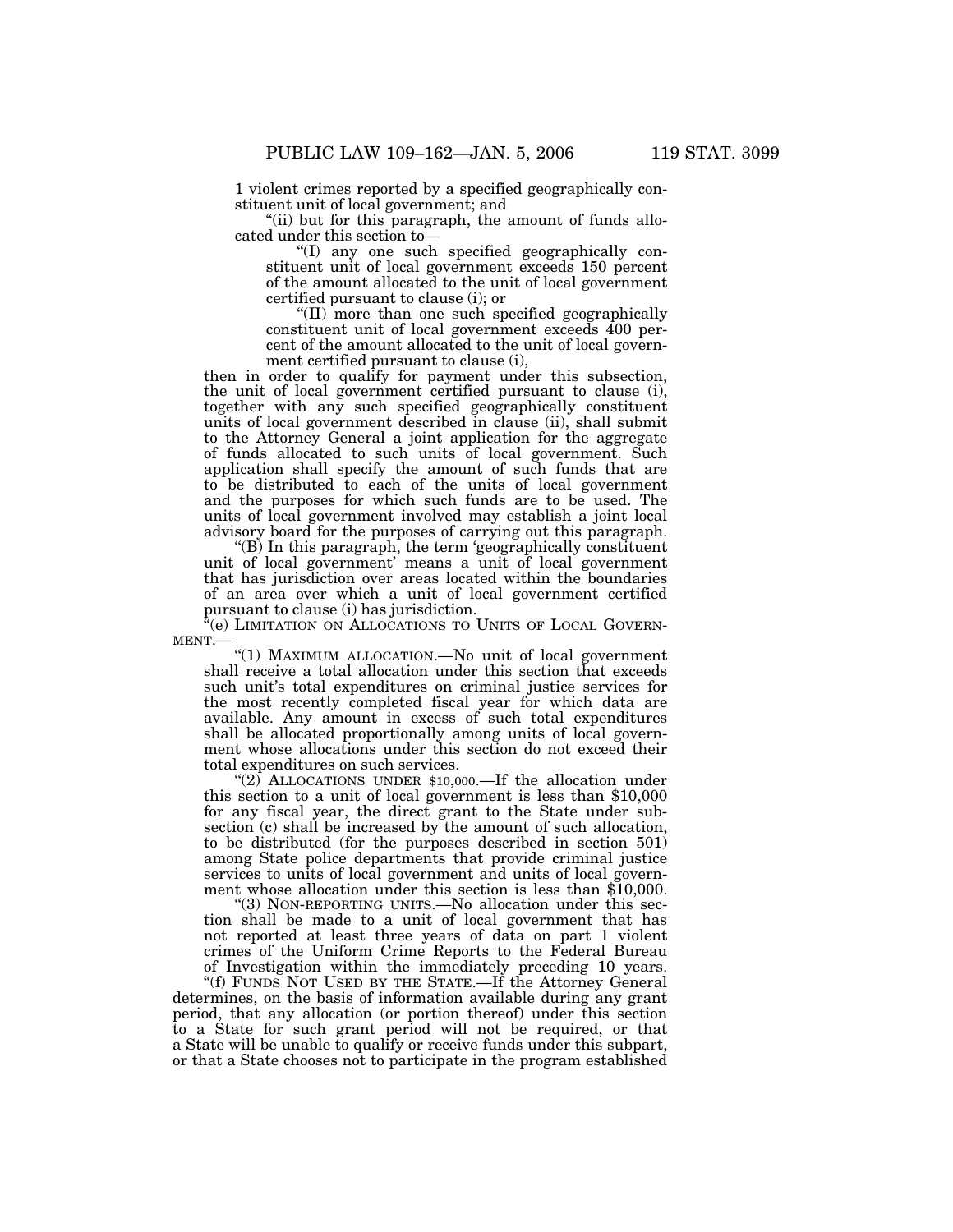under this subpart, then such State's allocation (or portion thereof) shall be awarded by the Attorney General to units of local government, or combinations thereof, within such State, giving priority to those jurisdictions with the highest annual number of part 1 violent crimes of the Uniform Crime Reports reported by the unit of local government to the Federal Bureau of Investigation for the three most recent calendar years for which such data are available.<br>"(g) SPECIAL RULES FOR PUERTO RICO.—

"(1) ALL FUNDS SET ASIDE FOR COMMONWEALTH GOVERNMENT.—Notwithstanding any other provision of this subpart, the amounts allocated under subsection (a) to Puerto Rico, 100 percent shall be for direct grants to the Commonwealth government of Puerto Rico.

''(2) NO LOCAL ALLOCATIONS.—Subsections (c) and (d) shall not apply to Puerto Rico.

"(h) UNITS OF LOCAL GOVERNMENT IN LOUISIANA.—In carrying out this section with respect to the State of Louisiana, the term 'unit of local government' means a district attorney or a parish sheriff.

#### **''SEC. 506. RESERVED FUNDS.**

"(a) Of the total amount made available to carry out this subpart for a fiscal year, the Attorney General shall reserve not more than-

" $(1)$  \$20,000,000, for use by the National Institute of Justice" in assisting units of local government to identify, select, develop, modernize, and purchase new technologies for use by law enforcement, of which \$1,000,000 shall be for use by the Bureau of Justice Statistics to collect data necessary for carrying out this subpart; and

" $(2)$  \$20,000,000, to be granted by the Attorney General to States and units of local government to develop and implement antiterrorism training programs.

''(b) Of the total amount made available to carry out this subpart for a fiscal year, the Attorney General may reserve not more than 5 percent, to be granted to 1 or more States or units of local government, for 1 or more of the purposes specified in section 501, pursuant to his determination that the same is necessary—

''(1) to combat, address, or otherwise respond to precipitous or extraordinary increases in crime, or in a type or types of crime; or

 $(2)$  to prevent, compensate for, or mitigate significant programmatic harm resulting from operation of the formula established under section 505.

42 USC 3757.

Deadline.

#### **''SEC. 507. INTEREST-BEARING TRUST FUNDS.**

"(a) TRUST FUND REQUIRED.—A State or unit of local government shall establish a trust fund in which to deposit amounts received under this subpart.

''(b) EXPENDITURES.—

"(1) IN GENERAL.—Each amount received under this subpart (including interest on such amount) shall be expended before the date on which the grant period expires.

"(2) REPAYMENT.—A State or unit of local government that fails to expend an entire amount (including interest on such

Grants.

42 USC 3756.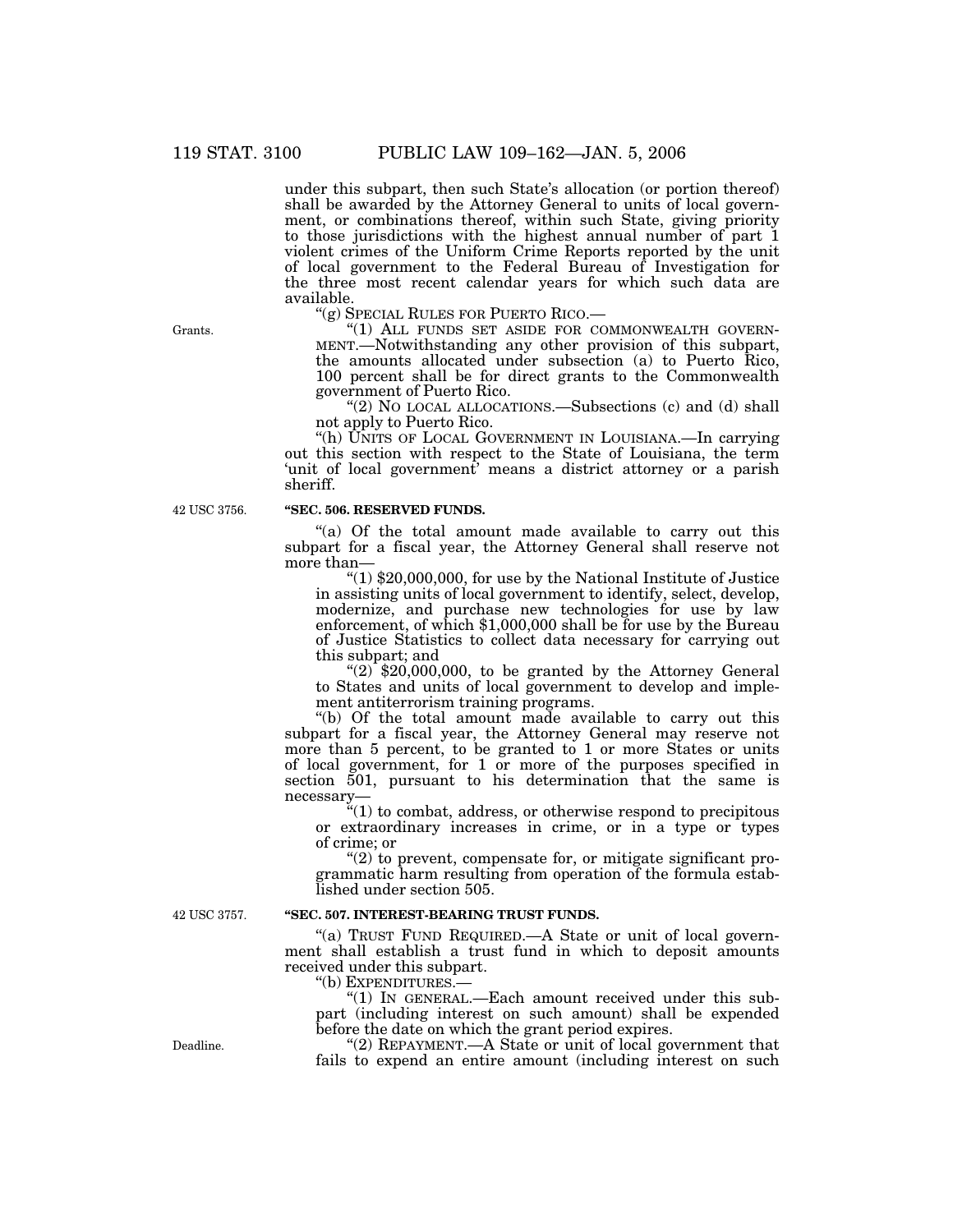amount) as required by paragraph (1) shall repay the unexpended portion to the Attorney General not later than 3 months after the date on which the grant period expires.

''(3) REDUCTION OF FUTURE AMOUNTS.—If a State or unit of local government fails to comply with paragraphs (1) and (2), the Attorney General shall reduce amounts to be provided to that State or unit of local government accordingly.

''(c) REPAID AMOUNTS.—Amounts received as repayments under this section shall be subject to section 108 of this title as if such amounts had not been granted and repaid. Such amounts shall be deposited in the Treasury in a dedicated fund for use by the Attorney General to carry out this subpart. Such funds are hereby made available to carry out this subpart.

#### **''SEC. 508. AUTHORIZATION OF APPROPRIATIONS.**

42 USC 3758.

''There is authorized to be appropriated to carry out this subpart \$1,095,000,000 for fiscal year 2006 and such sums as may be necessary for each of fiscal years 2007 through 2009.''.

(b) REPEALS OF CERTAIN AUTHORITIES RELATING TO BYRNE GRANTS.—

(1) DISCRETIONARY GRANTS TO PUBLIC AND PRIVATE ENTI-TIES.—Chapter A of subpart 2 of Part E of title I of the Omnibus Crime Control and Safe Streets Act of 1968 (42 U.S.C. 3760– 3762) is repealed.

(2) TARGETED GRANTS TO CURB MOTOR VEHICLE THEFT.— Subtitle B of title I of the Anti Car Theft Act of 1992 (42 U.S.C. 3750a–3750d) is repealed.

(c) CONFORMING AMENDMENTS.—

(1) CRIME IDENTIFICATION TECHNOLOGY ACT.—Subsection  $(c)(2)(G)$  of section 102 of the Crime Identification Technology Act of 1998 (42 U.S.C. 14601) is amended by striking "such as'' and all that follows through ''the M.O.R.E. program'' and inserting ''such as the Edward Byrne Justice Assistance Grant Program and the M.O.R.E. program''.

(2) SAFE STREETS ACT.—Title I of the Omnibus Crime Control and Safe Streets Act of 1968 is amended—

 $(A)$  in section 517 (42 U.S.C. 3763), in subsection (a)(1), by striking ''pursuant to section 511 or 515'' and inserting ''pursuant to section 515'';

(B) in section 520 (42 U.S.C. 3766)—

 $(i)$  in subsection  $(a)(1)$ , by striking "the program evaluations as required by section  $501(c)$  of this part" and inserting "program evaluations";

(ii) in subsection  $(a)(2)$ , by striking "evaluations" of programs funded under section 506 (formula grants) and sections 511 and 515 (discretionary grants) of this part'' and inserting ''evaluations of programs funded under section 505 (formula grants) and section 515 (discretionary grants) of this part''; and

(iii) in subsection (b)(2), by striking ''programs funded under section 506 (formula grants) and section 511 (discretionary grants)'' and inserting ''programs funded under section 505 (formula grants)'';

(C) in section 522 (42 U.S.C. 3766b)—

(i) in subsection (a), in the matter preceding paragraph (1), by striking "section 506" and inserting "section 505''; and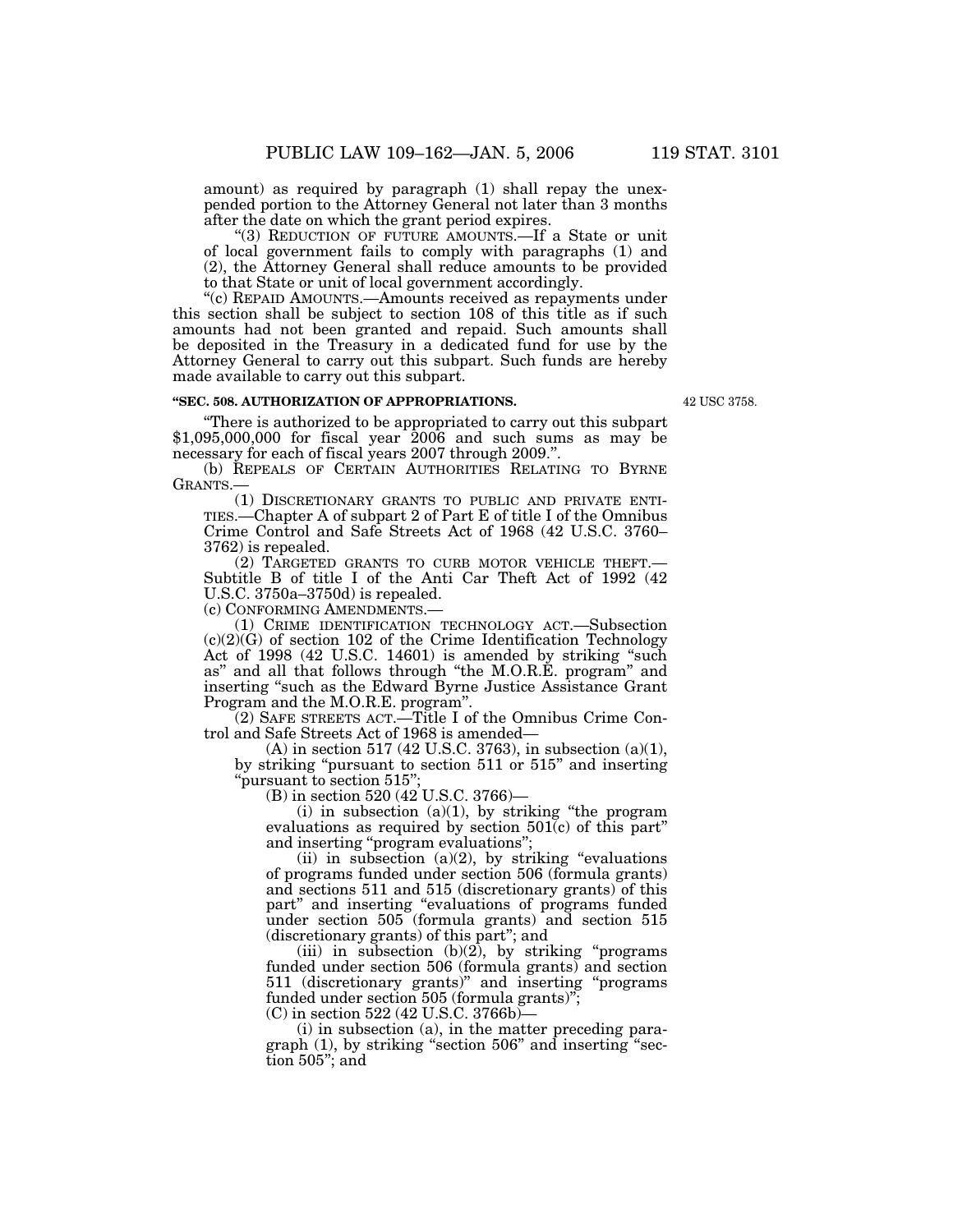$(ii)$  in subsection  $(a)(1)$ , by striking "an assessment" of the impact of such activities on meeting the needs identified in the State strategy submitted under section 503'' and inserting ''an assessment of the impact of such activities on meeting the purposes of subpart  $1$ ":

 $(D)$  in section 801(b) (42 U.S.C. 3782(b)), in the matter following paragraph (5)—

(i) by striking ''the purposes of section 501 of this title'' and inserting ''the purposes of such subpart 1''; and

(ii) by striking ''the application submitted pursuant to section 503 of this title.'' and inserting ''the application submitted pursuant to section 502 of this title. Such report shall include details identifying each applicant that used any funds to purchase any cruiser, boat, or helicopter and, with respect to such applicant, specifying both the amount of funds used by such applicant for each purchase of any cruiser, boat, or helicopter and a justification of each such purchase (and the Bureau of Justice Assistance shall submit to the Committee of the Judiciary of the House of Representatives and the Committee of the Judiciary of the Senate, promptly after preparation of such report a written copy of the portion of such report containing the information required by this sentence).'';

 $(E)$  in section 808 (42 U.S.C. 3789), by striking "the State office described in section 507 or 1408'' and inserting ''the State office responsible for the trust fund required by section 507, or the State office described in section 1408,'';

(F) in section 901 (42 U.S.C. 3791), in subsection (a)(2), by striking ''for the purposes of section 506(a)'' and inserting "for the purposes of section  $505(a)$ ";

(G) in section  $1502$  (42 U.S.C. 3796bb–1)–

(i) in paragraph  $(1)$ , by striking "section  $506(a)$ " and inserting "section 505(a)";

 $(ii)$  in paragraph  $(2)$ —

 $(I)$  by striking "section 503(a)" and inserting "section 502"; and

(II) by striking ''section 506'' and inserting "section 505"

(H) in section 1602 (42 U.S.C. 3796cc–1), in subsection (b), by striking ''The office designated under section 507 of title I'' and inserting ''The office responsible for the trust fund required by section 507'';

(I) in section 1702 (42 U.S.C. 3796dd–1), in subsection  $(c)(1)$ , by striking "and reflects consideration of the statewide strategy under section 503(a)(1)"; and

(J) in section 1902 (42 U.S.C. 3796ff–1), in subsection (e), by striking ''The Office designated under section 507'' and inserting ''The office responsible for the trust fund required by section 507''.

(d) APPLICABILITY.—The amendments made by this section shall apply with respect to the first fiscal year beginning after the date of the enactment of this Act and each fiscal year thereafter.

Reports.

42 USC 3750 note.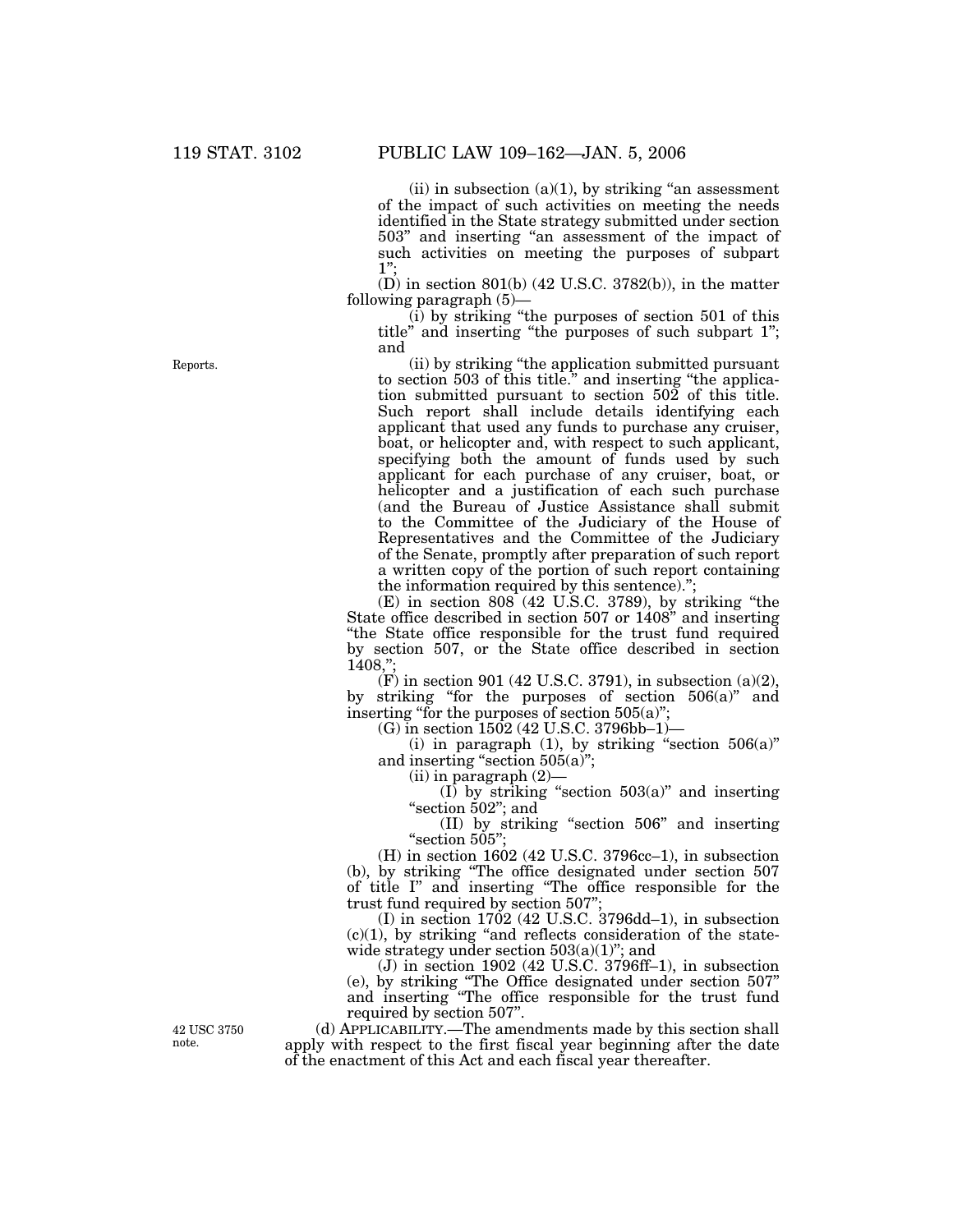### **SEC. 1112. CLARIFICATION OF NUMBER OF RECIPIENTS WHO MAY BE SELECTED IN A GIVEN YEAR TO RECEIVE PUBLIC SAFETY OFFICER MEDAL OF VALOR.**

Section 3(c) of the Public Safety Officer Medal of Valor Act of 2001 (42 U.S.C. 15202(c)) is amended by striking ''more than 5 recipients'' and inserting ''more than 5 individuals, or groups of individuals, as recipients''.

### **SEC. 1113. CLARIFICATION OF OFFICIAL TO BE CONSULTED BY ATTORNEY GENERAL IN CONSIDERING APPLICATION FOR EMERGENCY FEDERAL LAW ENFORCEMENT ASSIST-ANCE.**

Section 609M(b) of the Justice Assistance Act of 1984 (42 U.S.C. 10501(b)) is amended by striking ''the Director of the Office of Justice Assistance'' and inserting ''the Assistant Attorney General for the Office of Justice Programs''.

### **SEC. 1114. CLARIFICATION OF USES FOR REGIONAL INFORMATION SHARING SYSTEM GRANTS.**

Section 1301(b) of the Omnibus Crime Control and Safe Streets Act of 1968 (42 U.S.C. 3796h(b)), as most recently amended by section 701 of the USA PATRIOT Act (Public Law 107–56; 115 Stat. 374), is amended—

 $(1)$  in paragraph  $(1)$ , by inserting "regional" before "information sharing systems'';

(2) by amending paragraph (3) to read as follows:

"(3) establishing and maintaining a secure telecommunications system for regional information sharing between Federal, State, tribal, and local law enforcement agencies;''; and (3) by striking " $(5)$ " at the end of paragraph  $(4)$ .

### **SEC. 1115. INTEGRITY AND ENHANCEMENT OF NATIONAL CRIMINAL RECORD DATABASES.**

(a) DUTIES OF DIRECTOR.—Section 302 of the Omnibus Crime Control and Safe Streets Act of 1968 (42 U.S.C. 3732) is amended—

(1) in subsection (b), by inserting after the third sentence the following new sentence: ''The Director shall be responsible for the integrity of data and statistics and shall protect against improper or illegal use or disclosure.'';

(2) by amending paragraph (19) of subsection (c) to read as follows:

"(19) provide for improvements in the accuracy, quality, timeliness, immediate accessibility, and integration of State criminal history and related records, support the development and enhancement of national systems of criminal history and related records including the National Instant Criminal Background Check System, the National Incident-Based Reporting System, and the records of the National Crime Information Center, facilitate State participation in national records and information systems, and support statistical research for critical analysis of the improvement and utilization of criminal history records;''; and

 $(3)$  in subsection  $(d)$ —

 $(A)$  by striking "and" at the end of paragraph  $(4)$ ; (B) by striking the period at the end of paragraph

(5) and inserting ''; and''; and

(C) by adding at the end the following: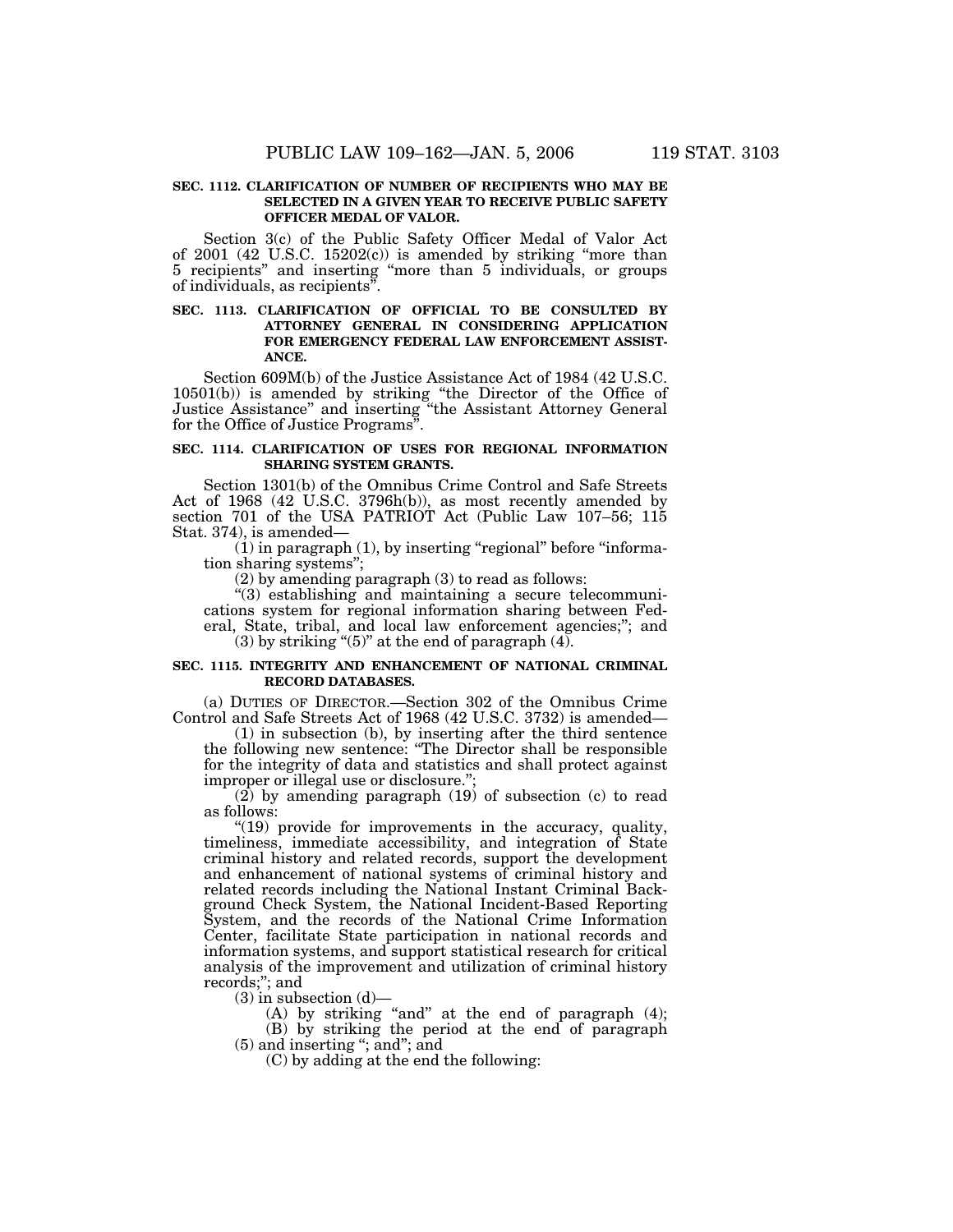''(6) confer and cooperate with Federal statistical agencies as needed to carry out the purposes of this part, including by entering into cooperative data sharing agreements in conformity with all laws and regulations applicable to the disclosure and use of data.".

(b) USE OF DATA.—Section 304 of such Act (42 U.S.C. 3735) is amended by striking "particular individual" and inserting "private person or public agency''.

(c) CONFIDENTIALITY OF INFORMATION.—Section 812(a) of such Act (42 U.S.C. 3789g(a)) is amended by striking ''Except as provided by Federal law other than this title, no'' and inserting ''No''.

### **SEC. 1116. EXTENSION OF MATCHING GRANT PROGRAM FOR LAW ENFORCEMENT ARMOR VESTS.**

Section 1001(a)(23) of title I of the Omnibus Crime Control and Safe Streets Act of 1968 (42 U.S.C. 3793(a)(23)) is amended by striking "2007" and inserting "2009".

### **CHAPTER 2—BUILDING COMMUNITY CAPACITY TO PREVENT, REDUCE, AND CONTROL CRIME**

#### **SEC. 1121. OFFICE OF WEED AND SEED STRATEGIES.**

(a) IN GENERAL.—Part A of title I of the Omnibus Crime Control and Safe Streets Act of 1968 is amended by inserting after section 102 (42 U.S.C. 3712) the following new sections:

42 USC 3712a.

#### **''SEC. 103. OFFICE OF WEED AND SEED STRATEGIES.**

"(a) ESTABLISHMENT.—There is established within the Office an Office of Weed and Seed Strategies, headed by a Director appointed by the Attorney General.

''(b) ASSISTANCE.—The Director may assist States, units of local government, and neighborhood and community-based organizations in developing Weed and Seed strategies, as provided in section 104.

''(c) AUTHORIZATION OF APPROPRIATIONS.—There is authorized to be appropriated to carry out this section \$60,000,000 for fiscal year 2006, and such sums as may be necessary for each of fiscal years 2007, 2008, and 2009, to remain available until expended.

#### **''SEC. 104. WEED AND SEED STRATEGIES.**

"(a) In GENERAL.—From amounts made available under section 103(c), the Director of the Office of Weed and Seed Strategies may implement strategies, to be known as Weed and Seed strategies, to prevent, control, and reduce violent crime, criminal drugrelated activity, and gang activity in designated Weed-and-Seed communities. Each such strategy shall involve both of the following activities:

''(1) WEEDING.—Activities, to be known as Weeding activities, which shall include promoting and coordinating a broad spectrum of community efforts (especially those of law enforcement agencies and prosecutors) to arrest, and to sanction or incarcerate, persons in that community who participate or engage in violent crime, criminal drug-related activity, and other crimes that threaten the quality of life in that community.

''(2) SEEDING.—Activities, to be known as Seeding activities, which shall include promoting and coordinating a broad spectrum of community efforts (such as drug abuse education, mentoring, and employment counseling) to provide—

42 USC 3712b.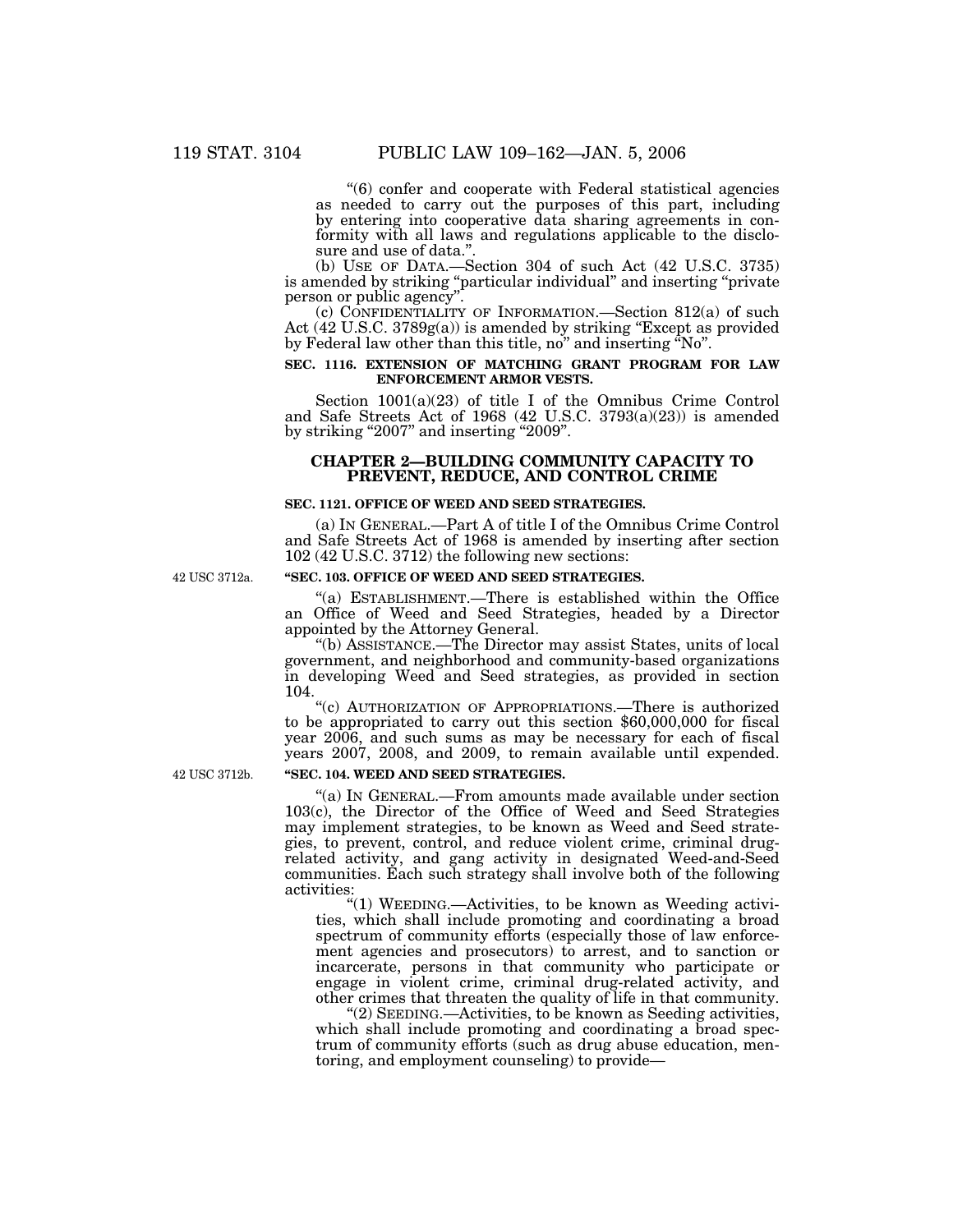"(A) human services, relating to prevention, intervention, or treatment, for at-risk individuals and families; and

''(B) community revitalization efforts, including enforcement of building codes and development of the economy.

''(b) GUIDELINES.—The Director shall issue guidelines for the development and implementation of Weed and Seed strategies under this section. The guidelines shall ensure that the Weed and Seed strategy for a community referred to in subsection (a) shall—

 $''(1)$  be planned and implemented through and under the auspices of a steering committee, properly established in the community, comprised of—

 $\widetilde{A}$ ) in a voting capacity, representatives of

''(i) appropriate law enforcement agencies; and

''(ii) other public and private agencies, and neighborhood and community-based organizations, interested in criminal justice and community-based development and revitalization in the community; and ''(B) in a voting capacity, both—

''(i) the Drug Enforcement Administration's special agent in charge for the jurisdiction encompassing the community; and

''(ii) the United States Attorney for the District encompassing the community;

"(2) describe how law enforcement agencies, other public and private agencies, neighborhood and community-based organizations, and interested citizens are to cooperate in implementing the strategy; and

''(3) incorporate a community-policing component that shall serve as a bridge between the Weeding activities under subsection  $(a)(1)$  and the Seeding activities under subsection  $(a)(2)$ . ''(c) DESIGNATION.—For a community to be designated as a Weed-and-Seed community for purposes of subsection  $(a)$ —

''(1) the United States Attorney for the District encompassing the community must certify to the Director that—

"(A) the community suffers from consistently high levels of crime or otherwise is appropriate for such designation;

''(B) the Weed and Seed strategy proposed, adopted, or implemented by the steering committee has a high probability of improving the criminal justice system within the community and contains all the elements required by the Director; and

''(C) the steering committee is capable of implementing the strategy appropriately; and

"(2) the community must agree to formulate a timely and effective plan to independently sustain the strategy (or, at a minimum, a majority of the best practices of the strategy) when assistance under this section is no longer available.

''(d) APPLICATION.—An application for designation as a Weedand-Seed community for purposes of subsection (a) shall be submitted to the Director by the steering committee of the community in such form, and containing such information and assurances, as the Director may require. The application shall propose—

 $''(1)$  a sustainable Weed and Seed strategy that includes—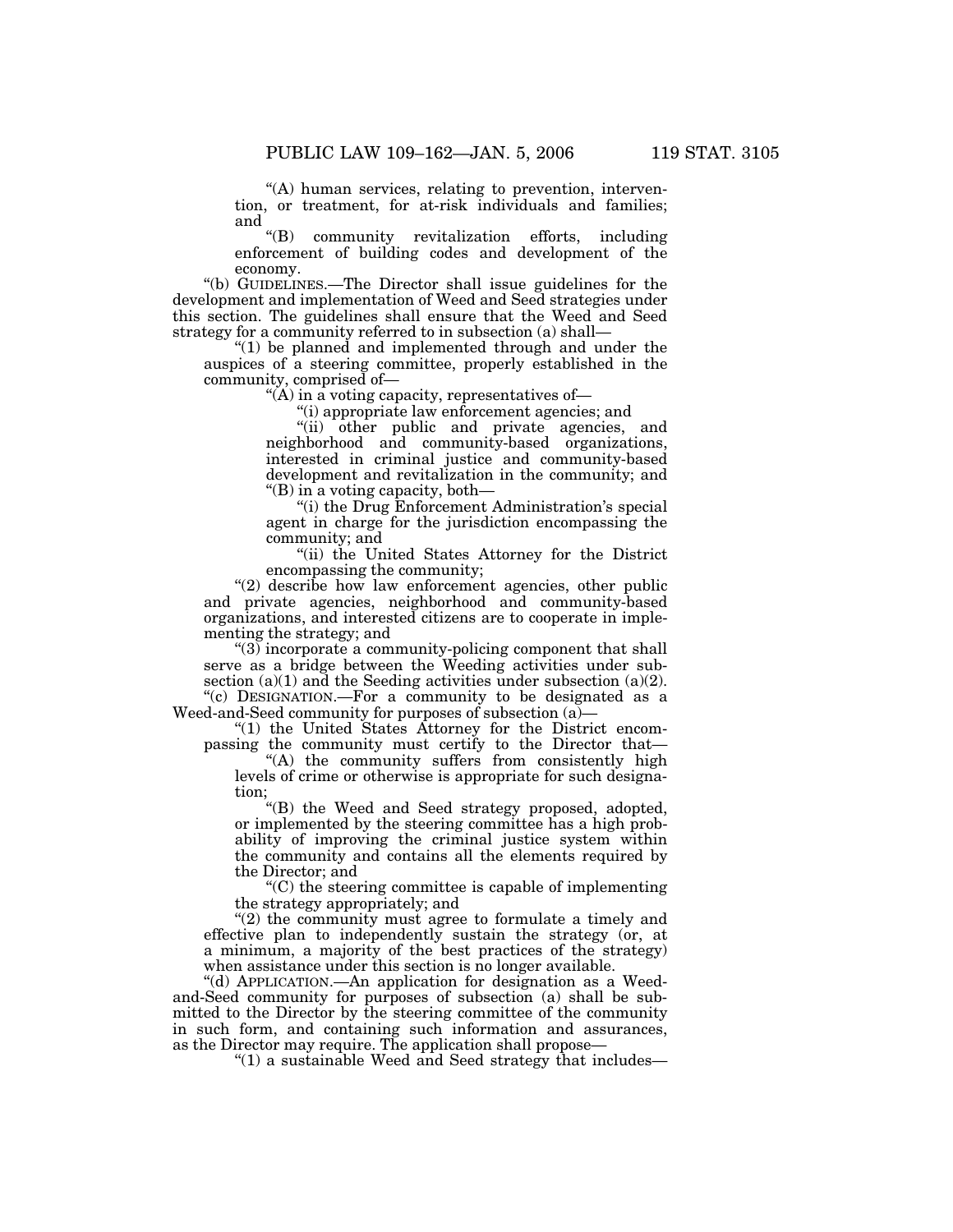''(A) the active involvement of the United States Attorney for the District encompassing the community, the Drug Enforcement Administration's special agent in charge for the jurisdiction encompassing the community, and other Federal law enforcement agencies operating in the vicinity;

''(B) a significant community-oriented policing component; and

''(C) demonstrated coordination with complementary neighborhood and community-based programs and initiatives; and

"(2) a methodology with outcome measures and specific objective indicia of performance to be used to evaluate the effectiveness of the strategy.<br>"(e) GRANTS.—

"(1) IN GENERAL.—In implementing a strategy for a community under subsection (a), the Director may make grants to that community.

" $(2)$  USES.—For each grant under this subsection, the community receiving that grant may not use any of the grant amounts for construction, except that the Assistant Attorney General may authorize use of grant amounts for incidental or minor construction, renovation, or remodeling.

''(3) LIMITATIONS.—A community may not receive grants under this subsection (or fall within such a community)—

''(A) for a period of more than 10 fiscal years;

''(B) for more than 5 separate fiscal years, except that the Assistant Attorney General may, in single increments and only upon a showing of extraordinary circumstances, authorize grants for not more than 3 additional separate fiscal years; or

 $(C)$  in an aggregate amount of more than \$1,000,000, except that the Assistant Attorney General may, upon a showing of extraordinary circumstances, authorize grants for not more than an additional \$500,000.

''(4) DISTRIBUTION.—In making grants under this subsection, the Director shall ensure that—

"(A) to the extent practicable, the distribution of such grants is geographically equitable and includes both urban and rural areas of varying population and area; and

''(B) priority is given to communities that clearly and effectively coordinate crime prevention programs with other Federal programs in a manner that addresses the overall needs of such communities.

"(5) FEDERAL SHARE.—(A) Subject to subparagraph  $(B)$ , the Federal share of a grant under this subsection may not exceed 75 percent of the total costs of the projects described in the application for which the grant was made.

''(B) The requirement of subparagraph (A)—

''(i) may be satisfied in cash or in kind; and

"(ii) may be waived by the Assistant Attorney General upon a determination that the financial circumstances affecting the applicant warrant a finding that such a waiver is equitable.

''(6) SUPPLEMENT, NOT SUPPLANT.—To receive a grant under this subsection, the applicant must provide assurances that the amounts received under the grant shall be used to supplement, not supplant, non-Federal funds that would otherwise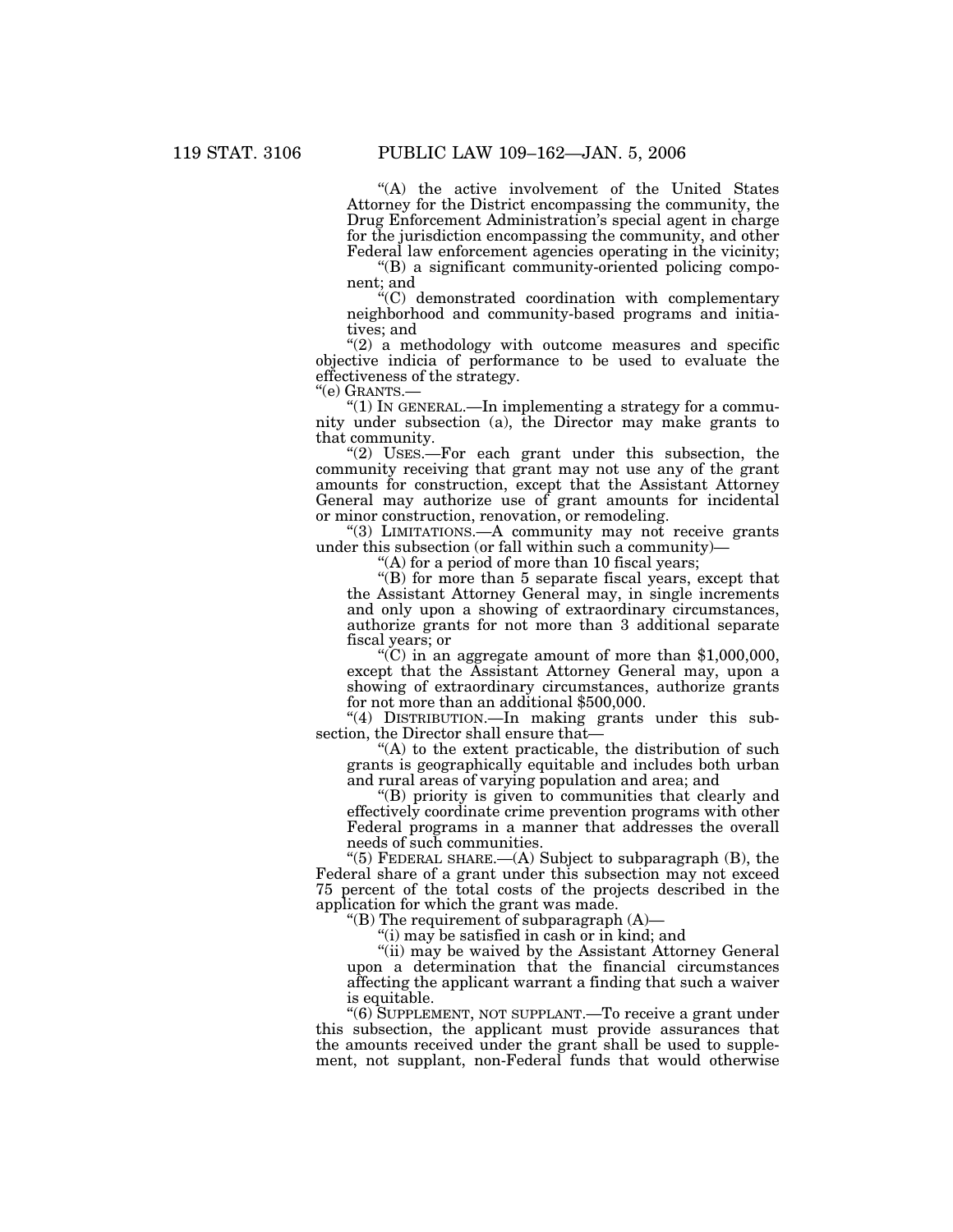be available for programs or services provided in the community.

#### **''SEC. 105. INCLUSION OF INDIAN TRIBES.**

''For purposes of sections 103 and 104, the term 'State' includes an Indian tribal government.''.

(b) ABOLISHMENT OF EXECUTIVE OFFICE OF WEED AND SEED; TRANSFERS OF FUNCTIONS.—

(1) ABOLISHMENT.—The Executive Office of Weed and Seed is abolished.

(2) TRANSFER.—There are hereby transferred to the Office of Weed and Seed Strategies all functions and activities performed immediately before the date of the enactment of this Act by the Executive Office of Weed and Seed Strategies.

(c) EFFECTIVE DATE.—This section and the amendments made 42 USC 3712a by this section take effect 90 days after the date of the enactment note. of this Act.

### **CHAPTER 3—ASSISTING VICTIMS OF CRIME**

#### **SEC. 1131. GRANTS TO LOCAL NONPROFIT ORGANIZATIONS TO IMPROVE OUTREACH SERVICES TO VICTIMS OF CRIME.**

Section 1404(c) of the Victims of Crime Act of 1984 (42 U.S.C. 10603(c)), as most recently amended by section 623 of the USA PATRIOT Act (Public Law 107–56; 115 Stat. 372), is amended—

 $(1)$  in paragraph  $(1)$ –

(A) in the matter preceding subparagraph (A), by striking the comma after "Director";

 $(B)$  in subparagraph  $(A)$ , by striking "and" at the end;

(C) in subparagraph (B), by striking the period at the end and inserting "; and"; and

(D) by adding at the end the following new subparagraph:

 $\sqrt[\alpha]{C}$  for nonprofit neighborhood and community-based victim service organizations and coalitions to improve outreach and services to victims of crime.'';

 $(2)$  in paragraph  $(2)$ 

(A) in subparagraph (A)—

(i) by striking "paragraph  $(1)(A)$ " and inserting "paragraphs  $(1)(A)$  and  $(1)(C)$ "; and

(ii) by striking "and" at the end;

(B) in subparagraph (B), by striking the period at the end and inserting ''; and''; and

(C) by adding at the end the following new subparagraph:

 $\sqrt{C}$  not more than \$10,000 shall be used for any single grant under paragraph  $(1)(C)$ .".

### **SEC. 1132. CLARIFICATION AND ENHANCEMENT OF CERTAIN AUTHORI-TIES RELATING TO CRIME VICTIMS FUND.**

Section 1402 of the Victims of Crime Act of 1984 (42 U.S.C. 10601) is amended as follows:

(1) AUTHORITY TO ACCEPT GIFTS.—Subsection (b)(5) of such section is amended by striking the period at the end and inserting the following: '', which the Director is hereby authorized to accept for deposit into the Fund, except that the Director is not hereby authorized to accept any such gift, bequest, or donation that—

42 USC 3712c.

42 USC 3712a note.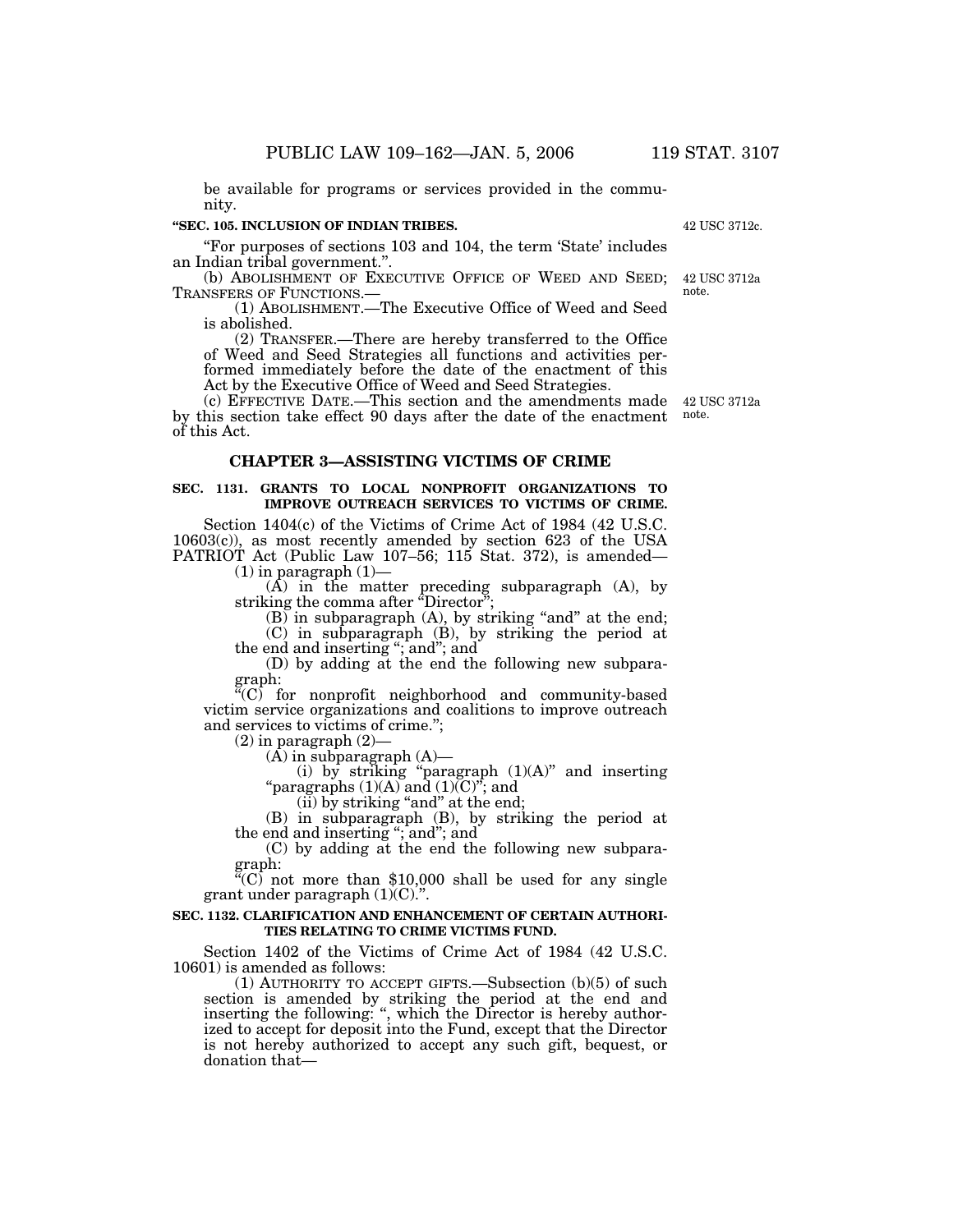''(A) attaches conditions inconsistent with applicable laws or regulations; or

 $'(B)$  is conditioned upon or would require the expenditure of appropriated funds that are not available to the Office for Victims of Crime.''.

(2) AUTHORITY TO REPLENISH ANTITERRORISM EMERGENCY RESERVE.—Subsection  $(d)(5)(A)$  of such section is amended by striking "expended" and inserting "obligated".

(3) AUTHORITY TO MAKE GRANTS TO INDIAN TRIBES FOR VICTIM ASSISTANCE PROGRAMS.—Subsection (g) of such section is amended—

(A) in paragraph (1), by striking ", acting through the Director,'';

(B) by redesignating paragraph (2) as paragraph (3); and

(C) by inserting after paragraph (1) the following new paragraph:

"(2) The Attorney General may use 5 percent of the funds available under subsection (d)(2) (prior to distribution) for grants to Indian tribes to establish child victim assistance programs, as appropriate.''.

#### **SEC. 1133. AMOUNTS RECEIVED UNDER CRIME VICTIM GRANTS MAY BE USED BY STATE FOR TRAINING PURPOSES.**

(a) CRIME VICTIM COMPENSATION.—Section 1403(a)(3) of the Victims of Crime Act of 1984 (42 U.S.C. 10602(a)(3)) is amended by inserting after "may be used for" the following: "training purposes and''.

(b) CRIME VICTIM ASSISTANCE.—Section 1404(b)(3) of such Act  $(42 \text{ U.S.C. } 10603(b)(3))$  is amended by inserting after "may be used for'' the following: ''training purposes and''.

### **SEC. 1134. CLARIFICATION OF AUTHORITIES RELATING TO VIOLENCE AGAINST WOMEN FORMULA AND DISCRETIONARY GRANT PROGRAMS.**

(a) CLARIFICATION OF STATE GRANTS.—Section 2007 of the Omnibus Crime Control and Safe Streets Act of 1968 (42 U.S.C. 3796gg–1) is amended—

 $(1)$  in subsection  $(c)(3)(A)$ , by striking "police" and inserting ''law enforcement''; and

 $(2)$  in subsection  $(d)$ 

(A) in the second sentence, by inserting after ''each application'' the following: ''submitted by a State''; and

(B) in the third sentence, by striking ''An application'' and inserting ''In addition, each application submitted by a State or tribal government''.

(b) CHANGE FROM ANNUAL TO BIENNIAL REPORTING.—Section 2009(b) of such Act (42 U.S.C. 3796gg–3) is amended by striking ''Not later than'' and all that follows through ''the Attorney General shall submit'' and inserting the following: ''Not later than one month after the end of each even-numbered fiscal year, the Attorney General shall submit''.

### **SEC. 1135. CHANGE OF CERTAIN REPORTS FROM ANNUAL TO BIENNIAL.**

(a) STALKING AND DOMESTIC VIOLENCE.—Section 40610 of the Violence Against Women Act of 1994 (title IV of the Violent Crime Control and Law Enforcement Act of 1994; 42 U.S.C. 14039) is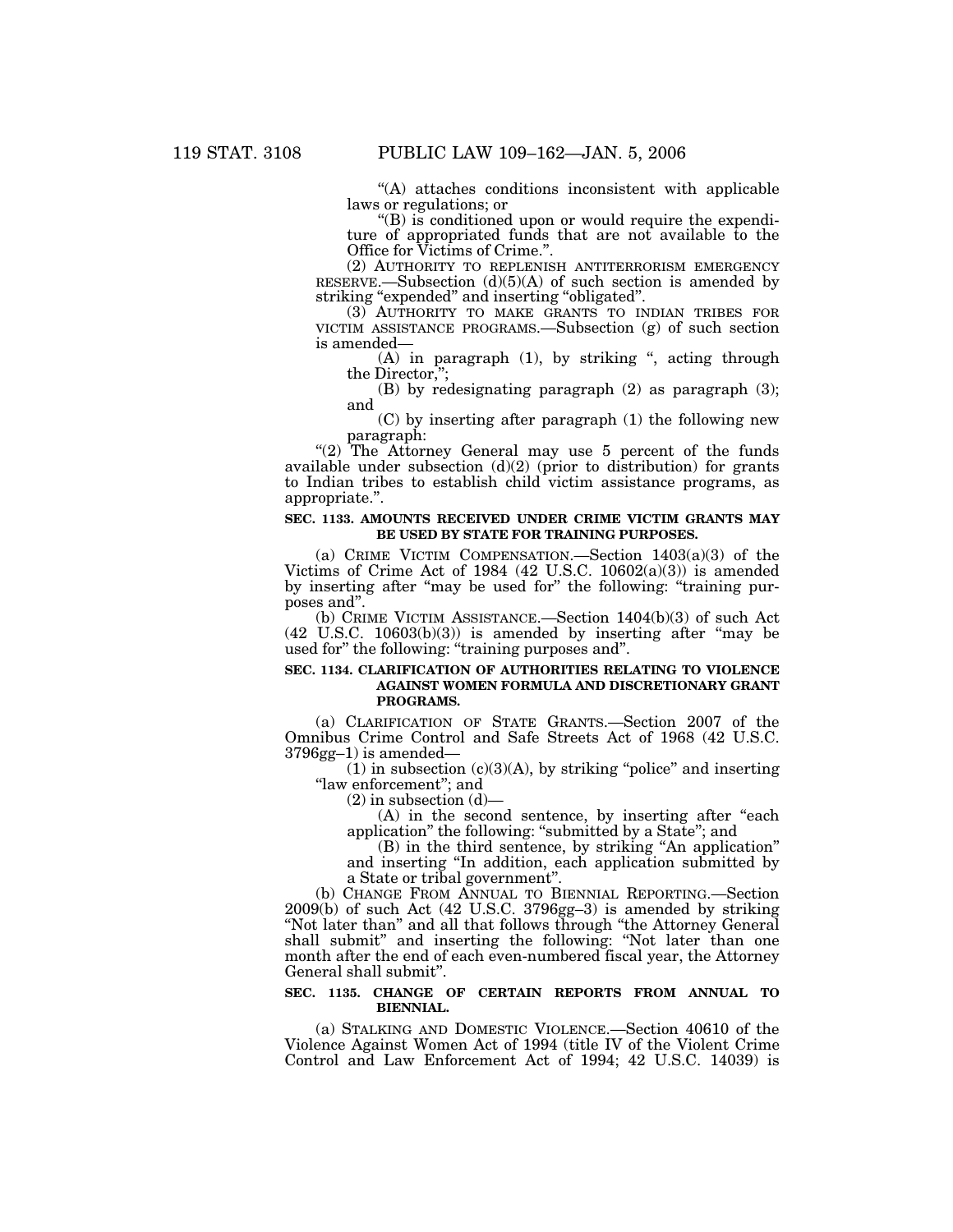amended by striking ''The Attorney General shall submit to the Congress an annual report, beginning one year after the date of the enactment of this Act, that provides'' and inserting ''Each evennumbered fiscal year, the Attorney General shall submit to the Congress a biennial report that provides''.

(b) SAFE HAVENS FOR CHILDREN.—Subsection 1301(d)(l) of the Victims of Trafficking and Violence Protection Act of 2000 (42 U.S.C. 10420(d)(l)) is amended in the matter preceding subparagraph (A) by striking ''Not later than 1 year after the last day of the first fiscal year commencing on or after the date of enactment of this Act, and not later than 180 days after the last day of each fiscal year thereafter,'' and inserting ''Not later than 1 month after the end of each even-numbered fiscal year,''.

(c) STOP VIOLENCE AGAINST WOMEN FORMULA GRANTS.—Subsection 2009(b) of the Omnibus Crime Control and Safe Streets Act of 1968 (42 U.S.C. 3796gg–3), is amended by striking ''Not later than'' and all that follows through ''the Attorney General shall submit'' and inserting the following: ''Not later than 1 month after the end of each even-numbered fiscal year, the Attorney General shall submit''.

(d) GRANTS TO COMBAT VIOLENT CRIMES AGAINST WOMEN ON CAMPUS.—Subsection 826(d)(3) of the Higher Education Amendments Act of 1998 (20 U.S.C. 1152  $(d)(3)$ ) is amended by striking from "Not" through and including "under this section" and inserting ''Not later than 1 month after the end of each even-numbered fiscal year''.

(e) TRANSITIONAL HOUSING ASSISTANCE GRANTS FOR CHILD VIC-TIMS OF DOMESTIC VIOLENCE, STALKING, OR SEXUAL ASSAULT.— Subsection 40299(f) of the Violence Against Women Act of 1994 (42 U.S.C. 13975(f)) is amended by striking ''shall annually prepare and submit to the Committee on the Judiciary of the House of Representatives and the Committee on the Judiciary of the Senate a report that contains a compilation of the information contained in the report submitted under subsection (e) of this section.'' and inserting ''shall prepare and submit to the Committee on the Judiciary of the House of Representatives and the Committee on the Judiciary of the Senate a report that contains a compilation of the information contained in the report submitted under subsection (e) of this section not later than one month after the end of each even-numbered fiscal year.''.

#### **SEC. 1136. GRANTS FOR YOUNG WITNESS ASSISTANCE.**

42 USC 3743.

(a) IN GENERAL.—The Attorney General, acting through the Bureau of Justice Assistance, may make grants to State and local prosecutors and law enforcement agencies in support of juvenile and young adult witness assistance programs.

(b) USE OF FUNDS.—Grants made available under this section may be used—

(1) to assess the needs of juvenile and young adult witnesses;

(2) to develop appropriate program goals and objectives; and

(3) to develop and administer a variety of witness assistance services, which includes—

(A) counseling services to young witnesses dealing with trauma associated in witnessing a violent crime;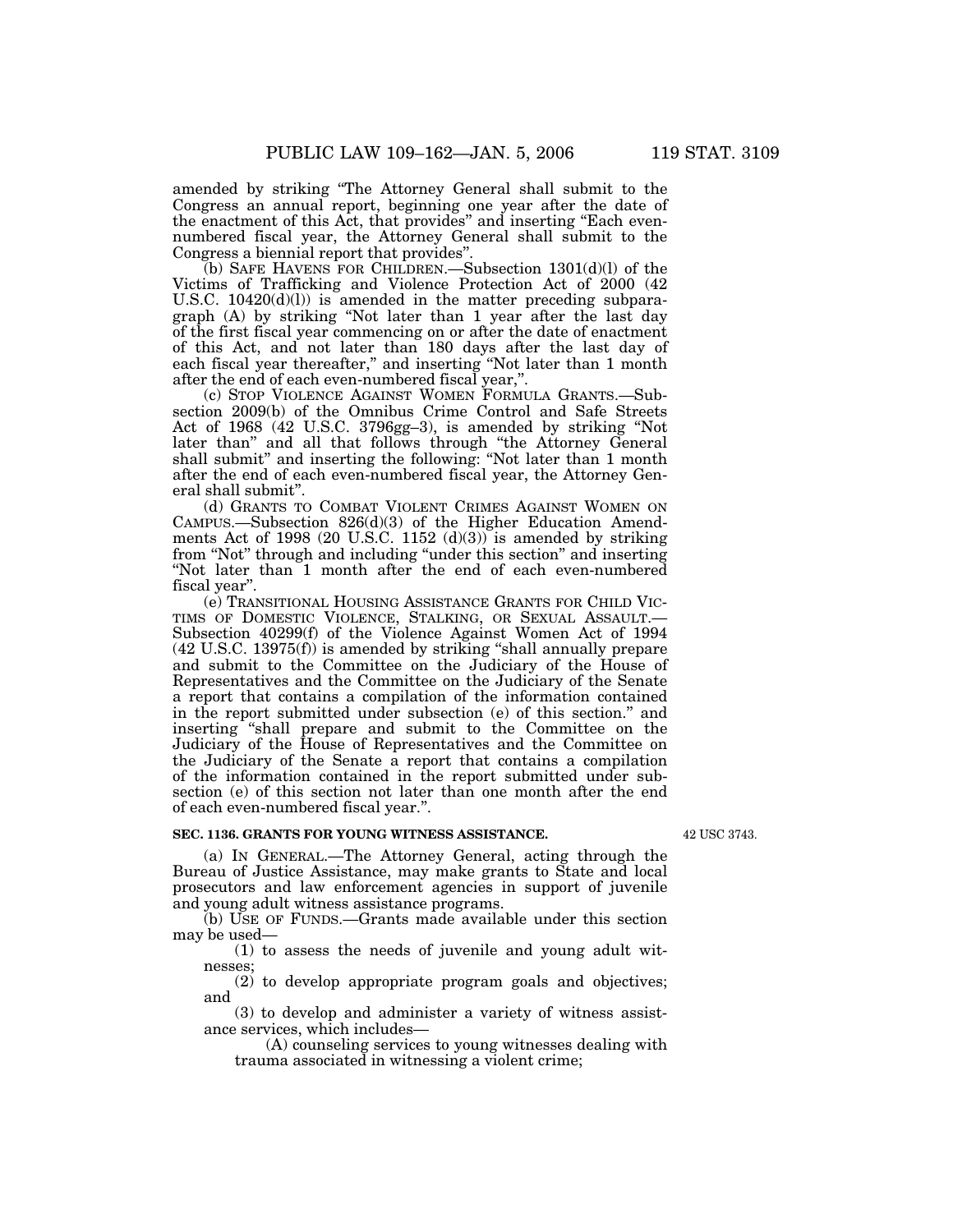(B) pre- and post-trial assistance for the youth and their family;

(C) providing education services if the child is removed from or changes their school for safety concerns;

(D) protective services for young witnesses and their families when a serious threat of harm from the perpetrators or their associates is made; and

(E) community outreach and school-based initiatives that stimulate and maintain public awareness and support. (c) DEFINITIONS.—In this section:

(1) The term ''juvenile'' means an individual who is age 17 or younger.

(2) The term ''young adult'' means an individual who is age 21 or younger but not a juvenile.

(3) The term ''State'' includes the District of Columbia, the Commonwealth of Puerto Rico, the Virgin Islands, American Samoa, Guam, and the Northern Mariana Islands.

(d) AUTHORIZATION OF APPROPRIATIONS.—There are authorized to be appropriated to carry out this section \$3,000,000 for each of fiscal years 2006 through 2009.

### **CHAPTER 4—PREVENTING CRIME**

### **SEC. 1141. CLARIFICATION OF DEFINITION OF VIOLENT OFFENDER FOR PURPOSES OF JUVENILE DRUG COURTS.**

Section 2953(b) of the Omnibus Crime Control and Safe Streets Act of 1968 (42 U.S.C. 3797u–2(b)) is amended in the matter preceding paragraph (1) by striking ''an offense that'' and inserting ''a felony-level offense that''.

### **SEC. 1142. CHANGES TO DISTRIBUTION AND ALLOCATION OF GRANTS FOR DRUG COURTS.**

(a) MINIMUM ALLOCATION REPEALED.—Section 2957 of such Act (42 U.S.C. 3797u–6) is amended by striking subsection (b) and inserting the following:

''(b) TECHNICAL ASSISTANCE AND TRAINING.—Unless one or more applications submitted by any State or unit of local government within such State (other than an Indian tribe) for a grant under this part has been funded in any fiscal year, such State, together with eligible applicants within such State, shall be provided targeted technical assistance and training by the Community Capacity Development Office to assist such State and such eligible applicants to successfully compete for future funding under this part, and to strengthen existing State drug court systems. In providing such technical assistance and training, the Community Capacity Development Office shall consider and respond to the unique needs of rural States, rural areas and rural communities.''.

(b) AUTHORIZATION OF APPROPRIATIONS.—Section 1001(25)(A) of title I of the Omnibus Crime Control and Safe Streets Act of 1968  $(42 \text{ U.S.C. } 3793(25)(\text{A}))$  is amended by adding at the end the following:

" $(v)$  \$70,000,000 for each of fiscal years 2007 and 2008.''.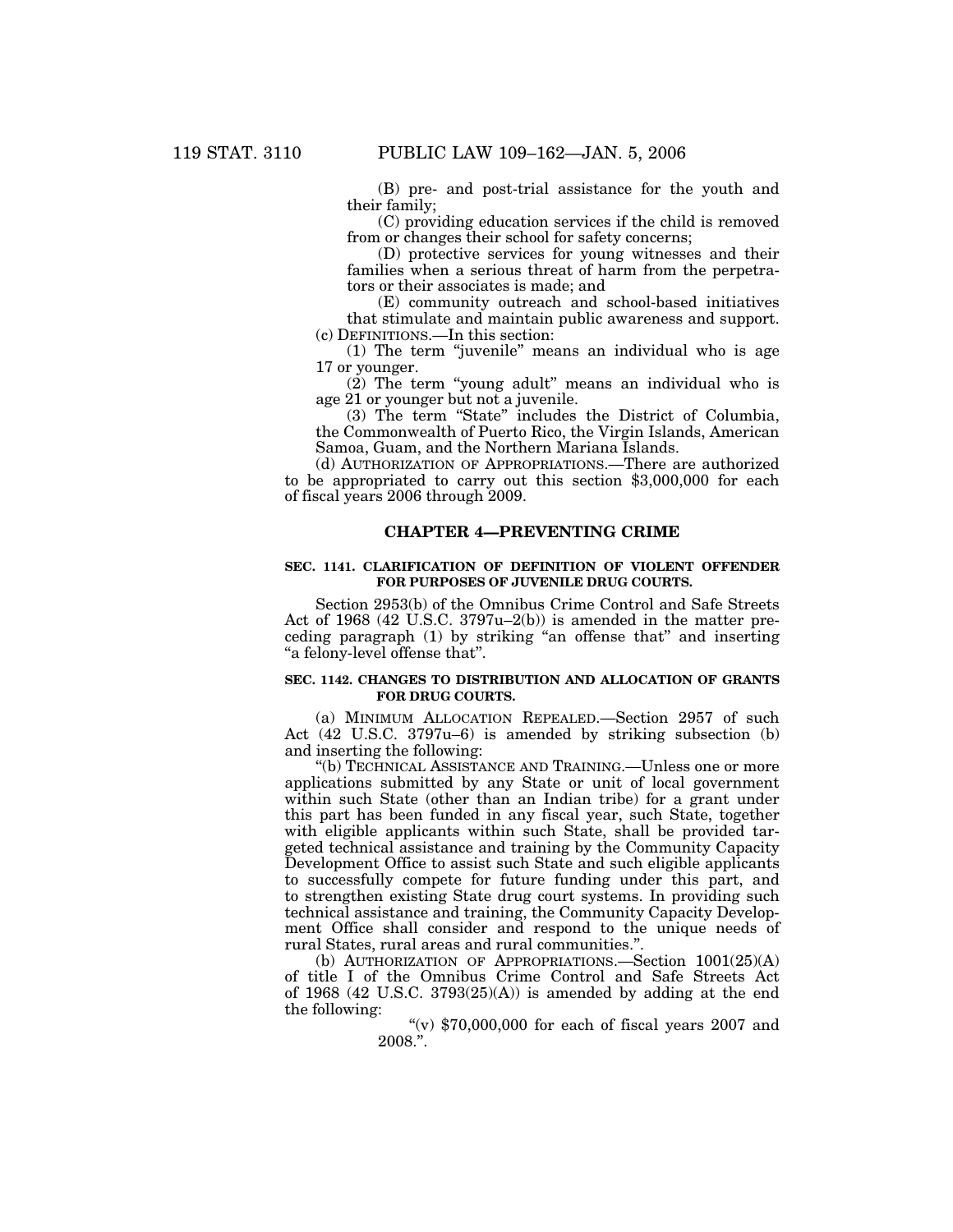### **SEC. 1143. ELIGIBILITY FOR GRANTS UNDER DRUG COURT GRANTS PROGRAM EXTENDED TO COURTS THAT SUPERVISE NON-OFFENDERS WITH SUBSTANCE ABUSE PROBLEMS.**

Section  $2951(a)(1)$  of such Act  $(42 \text{ U.S.C. } 3797u(a)(1))$  is amended by striking "offenders with substance abuse problems" and inserting ''offenders, and other individuals under the jurisdiction of the court, with substance abuse problems''.

### **SEC. 1144. TERM OF RESIDENTIAL SUBSTANCE ABUSE TREATMENT PROGRAM FOR LOCAL FACILITIES.**

Section 1904 of the Omnibus Crime Control and Safe Streets Act of 1968 (42 U.S.C. 3796ff–3) is amended by adding at the end the following new subsection:

"(d) DEFINITION.—In this section, the term 'residential substance abuse treatment program' means a course of individual and group activities, lasting between 6 and 12 months, in residential treatment facilities set apart from the general prison population—

''(1) directed at the substance abuse problems of the prisoners;

 $"(2)$  intended to develop the prisoner's cognitive, behavioral, social, vocational and other skills so as to solve the prisoner's substance abuse and other problems; and

''(3) which may include the use of pharmacotherapies, where appropriate, that may extend beyond the treatment period.''.

### **SEC. 1145. ENHANCED RESIDENTIAL SUBSTANCE ABUSE TREATMENT PROGRAM FOR STATE PRISONERS.**

(a) ENHANCED DRUG SCREENINGS REQUIREMENT.—Subsection (b) of section 1902 of the Omnibus Crime Control and Safe Streets Act of 1968 (42 U.S.C. 3796ff—1(b)) is amended to read as follows:

''(b) SUBSTANCE ABUSE TESTING REQUIREMENT.—To be eligible to receive funds under this part, a State must agree to implement or continue to require urinalysis or other proven reliable forms of testing, including both periodic and random testing—

 $(1)$  of an individual before the individual enters a residential substance abuse treatment program and during the period in which the individual participates in the treatment program; and

"(2) of an individual released from a residential substance abuse treatment program if the individual remains in the custody of the State.''.

(b) AFTERCARE SERVICES REQUIREMENT.—Subsection (c) of such section is amended—

(1) in the matter preceding paragraph (1), by striking "ELIGIBILITY FOR PREFERENCE WITH AFTER CARE COMPO-**NENT**'' and inserting ''**AFTERCARE SERVICES REQUIREMENT**''; and

(2) by amending paragraph (1) to read as follows:

"(1) To be eligible for funding under this part, a State shall ensure that individuals who participate in the substance abuse treatment program established or implemented with assistance provided under this part will be provided with after care services.''; and

(3) by adding at the end the following new paragraph:

 $*(4)$  After care services required by this subsection shall be funded through funds provided for this part.''.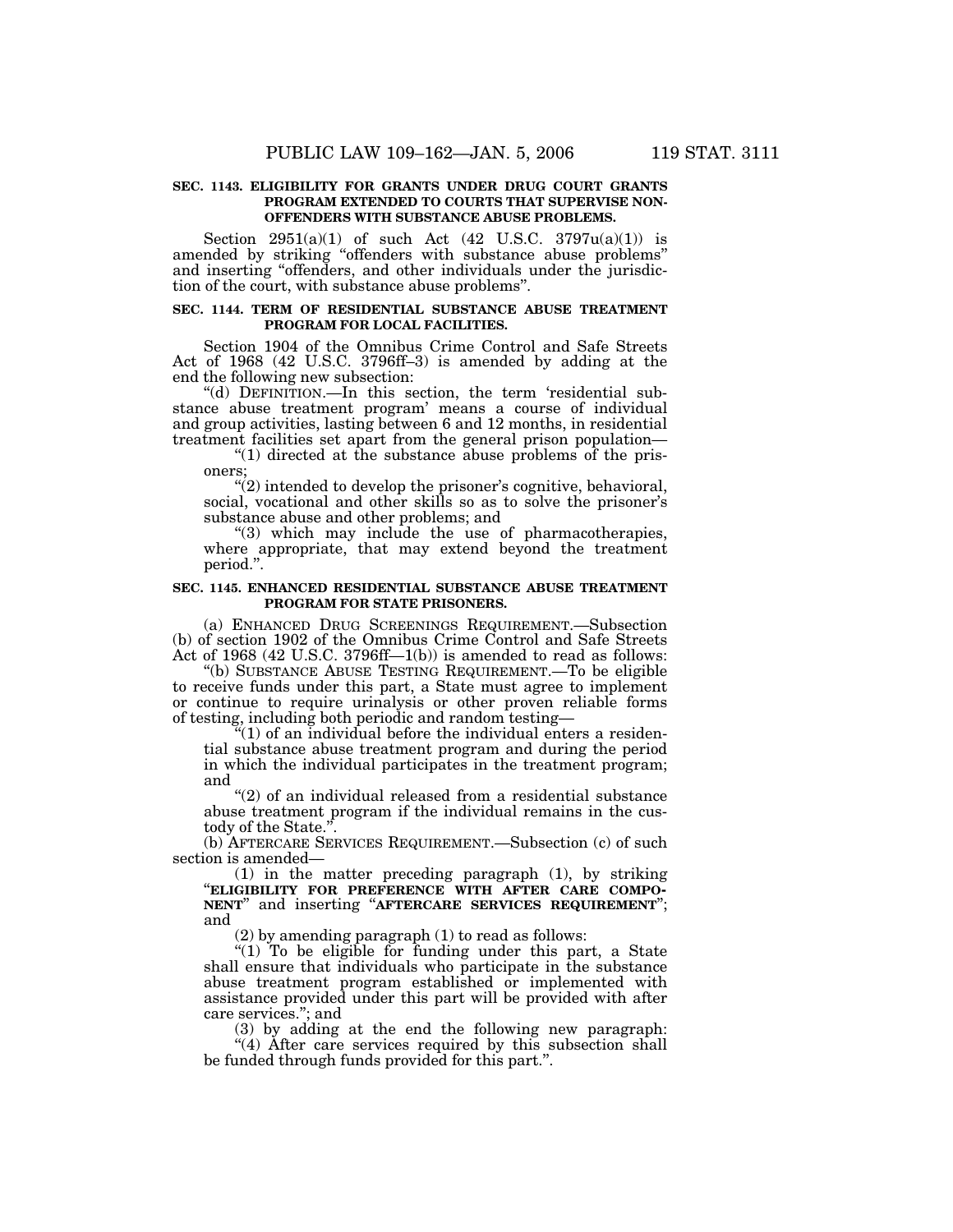(c) PRIORITY FOR PARTNERSHIPS WITH COMMUNITY-BASED DRUG TREATMENT PROGRAMS.—Section 1903 of such Act (42 U.S.C. 3796ff–2) is amended by adding at the end the following new subsection:

''(e) PRIORITY FOR PARTNERSHIPS WITH COMMUNITY-BASED DRUG TREATMENT PROGRAMS.—In considering an application submitted by a State under section 1902, the Attorney General shall give priority to an application that involves a partnership between the State and a community-based drug treatment program within the State.''.

### **SEC. 1146. RESIDENTIAL SUBSTANCE ABUSE TREATMENT PROGRAM FOR FEDERAL FACILITIES.**

Section 3621(e) of title 18, United States Code, is amended—

(1) by striking paragraph (4) and inserting the following: ''(4) AUTHORIZATION OF APPROPRIATIONS.—There are authorized to carry out this subsection such sums as may be necessary for each of fiscal years 2007 through 2011.''; and

 $(2)$  in paragraph  $(5)(A)$ —

 $(A)$  in clause (i) by striking "and" after the semicolon; (B) in clause (ii) by inserting "and" after the semicolon; and

(C) by adding at the end the following:

''(iii) which may include the use of pharmacoptherapies, if appropriate, that may extend beyond the treatment period;".

### **CHAPTER 5—OTHER MATTERS**

#### **SEC. 1151. CHANGES TO CERTAIN FINANCIAL AUTHORITIES.**

(a) CERTAIN PROGRAMS THAT ARE EXEMPT FROM PAYING STATES INTEREST ON LATE DISBURSEMENTS ALSO EXEMPTED FROM PAYING CHARGE TO TREASURY FOR UNTIMELY DISBURSEMENTS.—Section 204(f) of Public Law 107–273 (116 Stat. 1776; 31 U.S.C. 6503 note) is amended—

 $(1)$  by striking "section 6503 $(d)$ " and inserting "sections" 3335(b) or 6503(d)''; and

(2) by striking ''section 6503'' and inserting ''sections 3335(b) or 6503''.

(b) SOUTHWEST BORDER PROSECUTOR INITIATIVE INCLUDED AMONG SUCH EXEMPTED PROGRAMS.—Section 204(f) of such Act is further amended by striking "pursuant to section  $501(a)$ " and inserting ''pursuant to the Southwest Border Prosecutor Initiative (as carried out pursuant to paragraph (3) (117 Stat. 64) under the heading relating to Community Oriented Policing Services of the Department of Justice Appropriations Act, 2003 (title I of division B of Public Law 108–7), or as carried out pursuant to any subsequent authority) or section 501(a)''.

(c) ATFE UNDERCOVER INVESTIGATIVE OPERATIONS.—Section 102(b) of the Department of Justice and Related Agencies Appropriations Act, 1993, as in effect pursuant to section 815(d) of the Antiterrorism and Effective Death Penalty Act of 1996 shall apply with respect to the Bureau of Alcohol, Tobacco, Firearms, and Explosives and the undercover investigative operations of the Bureau on the same basis as such section applies with respect to any other agency and the undercover investigative operations of such agency.

Applicability. 28 USC 533 note.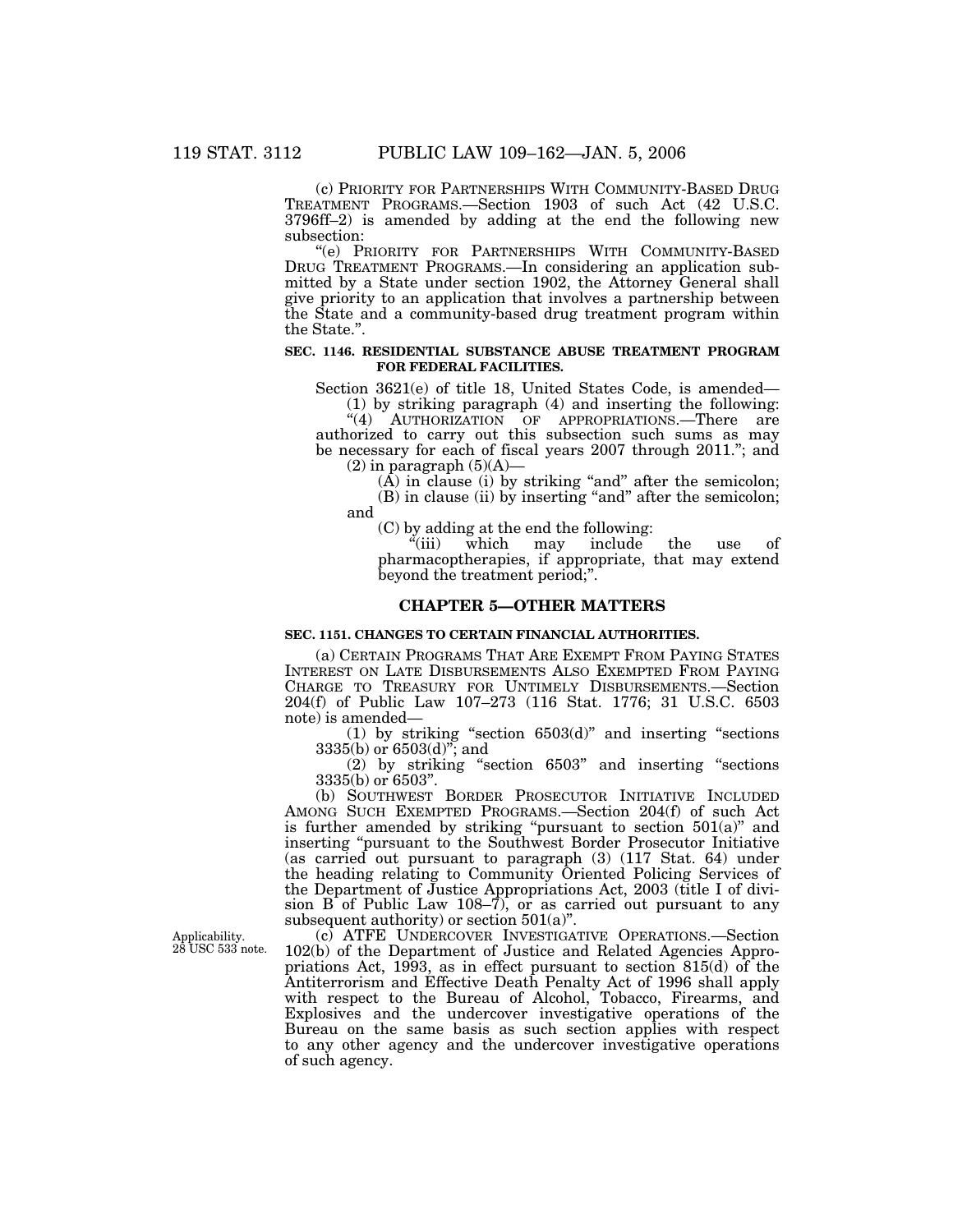### **SEC. 1152. COORDINATION DUTIES OF ASSISTANT ATTORNEY GEN-ERAL.**

(a) COORDINATE AND SUPPORT OFFICE FOR VICTIMS OF CRIME.— Section 102 of the Omnibus Crime Control and Safe Streets Act of 1968 (42 U.S.C. 3712) is amended in subsection (a)(5) by inserting after ''the Bureau of Justice Statistics,'' the following: ''the Office for Victims of Crime,"

(b) SETTING GRANT CONDITIONS AND PRIORITIES.—Such section is further amended in subsection (a)(6) by inserting '', including placing special conditions on all grants, and determining priority purposes for formula grants'' before the period at the end.

#### **SEC. 1153. SIMPLIFICATION OF COMPLIANCE DEADLINES UNDER SEX-OFFENDER REGISTRATION LAWS.**

(a) COMPLIANCE PERIOD.—A State shall not be treated, for 42 USC 14071 purposes of any provision of law, as having failed to comply with section 170101 (42 U.S.C. 14071) or 170102 (42 U.S.C. 14072) of the Violent Crime Control and Law Enforcement Act of 1994 until 36 months after the date of the enactment of this Act, except that the Attorney General may grant an additional 24 months to a State that is making good faith efforts to comply with such sections.

(b) TIME FOR REGISTRATION OF CURRENT ADDRESS.—Subsection  $(a)(1)(B)$  of such section 170101 is amended by striking "unless" such requirement is terminated under" and inserting "for the time period specified in''.

### **SEC. 1154. REPEAL OF CERTAIN PROGRAMS.**

(a) SAFE STREETS ACT PROGRAM.—The Criminal Justice Facility Construction Pilot program (part F; 42 U.S.C. 3769–3769d) of title I of the Omnibus Crime Control and Safe Streets Act of 1968 is repealed.

(b) VIOLENT CRIME CONTROL AND LAW ENFORCEMENT ACT PRO-GRAMS.—The following provisions of the Violent Crime Control and Law Enforcement Act of 1994 are repealed:

(1) LOCAL CRIME PREVENTION BLOCK GRANT PROGRAM.— Subtitle B of title III (42 U.S.C. 13751–13758).

(2) ASSISTANCE FOR DELINQUENT AND AT-RISK YOUTH.—Subtitle G of title III (42 U.S.C. 13801–13802).

(3) IMPROVED TRAINING AND TECHNICAL AUTOMATION.—Subtitle E of title XXI (42 U.S.C. 14151).

(4) OTHER STATE AND LOCAL AID.—Subtitle F of title XXI 18 USC 922 note. (42 U.S.C. 14161).

### **SEC. 1155. ELIMINATION OF CERTAIN NOTICE AND HEARING REQUIRE-MENTS.**

Part H of title I of the Omnibus Crime Control and Safe Streets Act of 1968 is amended as follows:

(1) NOTICE AND HEARING ON DENIAL OR TERMINATION OF GRANT.—Section 802 (42 U.S.C. 3783) of such part is amended—

(A) by striking subsections (b) and (c); and

(B) by striking "(a)" before "Whenever,".

(2) FINALITY OF DETERMINATIONS.—Section 803 (42 U.S.C. 3784) of such part is amended—

(A) by striking '', after reasonable notice and opportunity for a hearing,''; and

(B) by striking '', except as otherwise provided herein''.

note.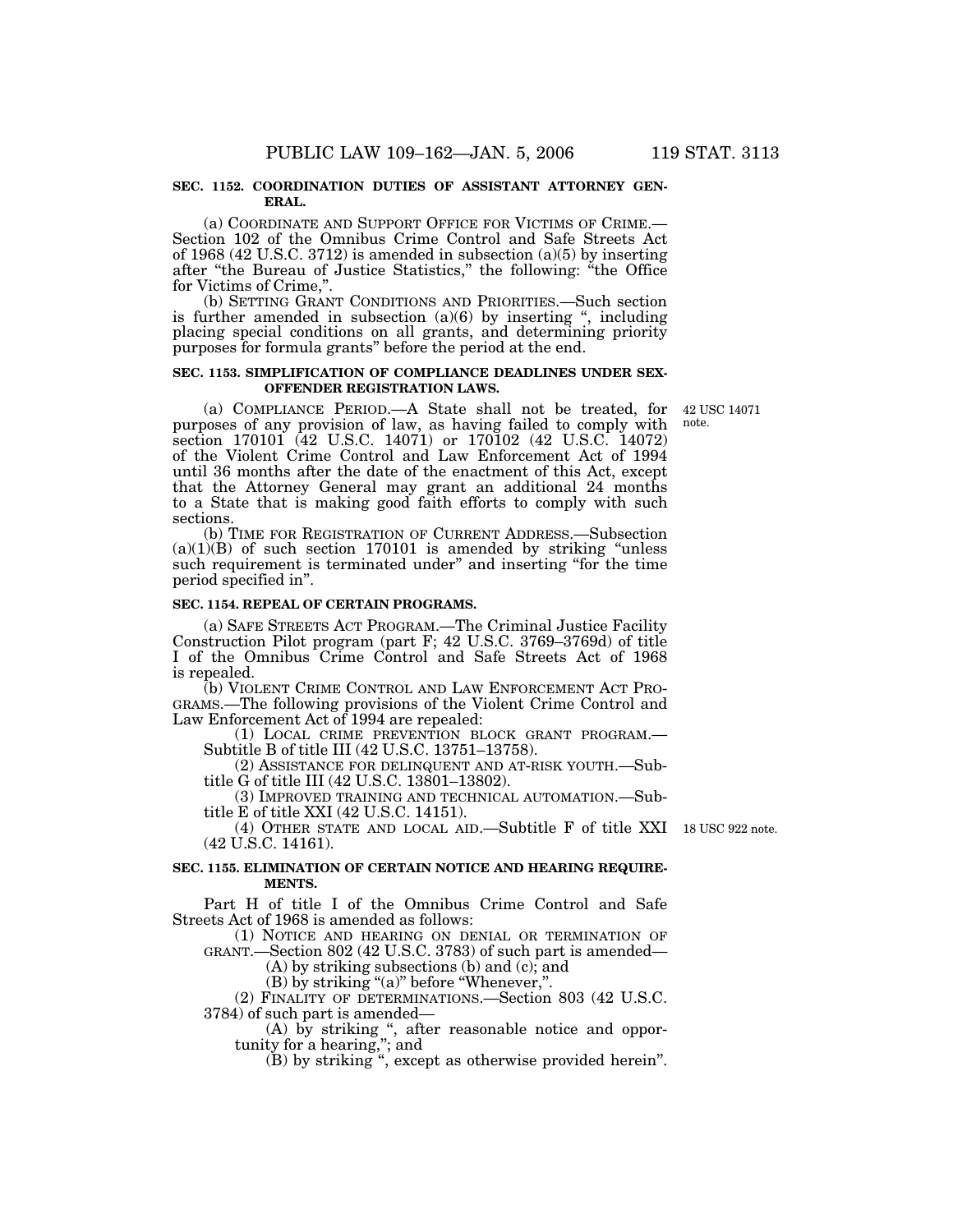(3) REPEAL OF APPELLATE COURT REVIEW.—Section 804 (42 U.S.C. 3785) of such part is repealed.

### **SEC. 1156. AMENDED DEFINITIONS FOR PURPOSES OF OMNIBUS CRIME CONTROL AND SAFE STREETS ACT OF 1968.**

Section 901 of title I of the Omnibus Crime Control and Safe Streets Act of 1968 (42 U.S.C. 3791) is amended as follows:

(1) INDIAN TRIBE.—Subsection  $(a)(3)(C)$  of such section is amended by striking ''(as that term is defined in section 103 of the Juvenile Justice and Delinquency Prevention Act of 1974 (42 U.S.C. 5603))''.

(2) COMBINATION.—Subsection (a)(5) of such section is amended by striking ''program or project'' and inserting ''program, plan, or project''.

(3) NEIGHBORHOOD OR COMMUNITY-BASED ORGANIZA- TIONS.—Subsection (a)(11) of such section is amended by striking ''which'' and inserting '', including faith-based, that''.

(4) INDIAN TRIBE; PRIVATE PERSON.—Subsection (a) of such section is further amended—

(A) in paragraph  $(24)$  by striking "and" at the end;

(B) in paragraph (25) by striking the period at the end and inserting a semicolon; and

(C) by adding at the end the following new paragraphs: "(26) the term 'Indian Tribe' has the meaning given the term 'Indian tribe' in section 4(e) of the Indian Self-Determina-

tion and Education Assistance Act (25 U.S.C. 450b(e)); and "(27) the term 'private person' means any individual (including an individual acting in his official capacity) and any private partnership, corporation, association, organization, or entity (or any combination thereof).''.

### **SEC. 1157. CLARIFICATION OF AUTHORITY TO PAY SUBSISTENCE PAY-MENTS TO PRISONERS FOR HEALTH CARE ITEMS AND SERVICES.**

Section 4006 of title 18, United States Code, is amended— (1) in subsection (a) by inserting after ''The Attorney Gen-

eral" the following: "or the Secretary of Homeland Security, as applicable,''; and

 $(2)$  in subsection  $(b)(1)$ —

(A) by striking ''the Immigration and Naturalization Service'' and inserting ''the Department of Homeland Security'';

(B) by striking ''shall not exceed the lesser of the amount'' and inserting ''shall be the amount billed, not to exceed the amount'';

(C) by striking ''items and services'' and all that follows through "the Medicare program" and inserting "items and services under the Medicare program''; and

(D) by striking ''; or'' and all that follows through the period at the end and inserting a period.

#### **SEC. 1158. OFFICE OF AUDIT, ASSESSMENT, AND MANAGEMENT.**

(a) IN GENERAL.—Part A of title I of the Omnibus Crime Control and Safe Streets Act of 1968 is amended by adding after section 104, as added by section 211 of this Act, the following new section:

**''SEC. 105. OFFICE OF AUDIT, ASSESSMENT, AND MANAGEMENT.**

''(a) ESTABLISHMENT.—

42 USC 3712d.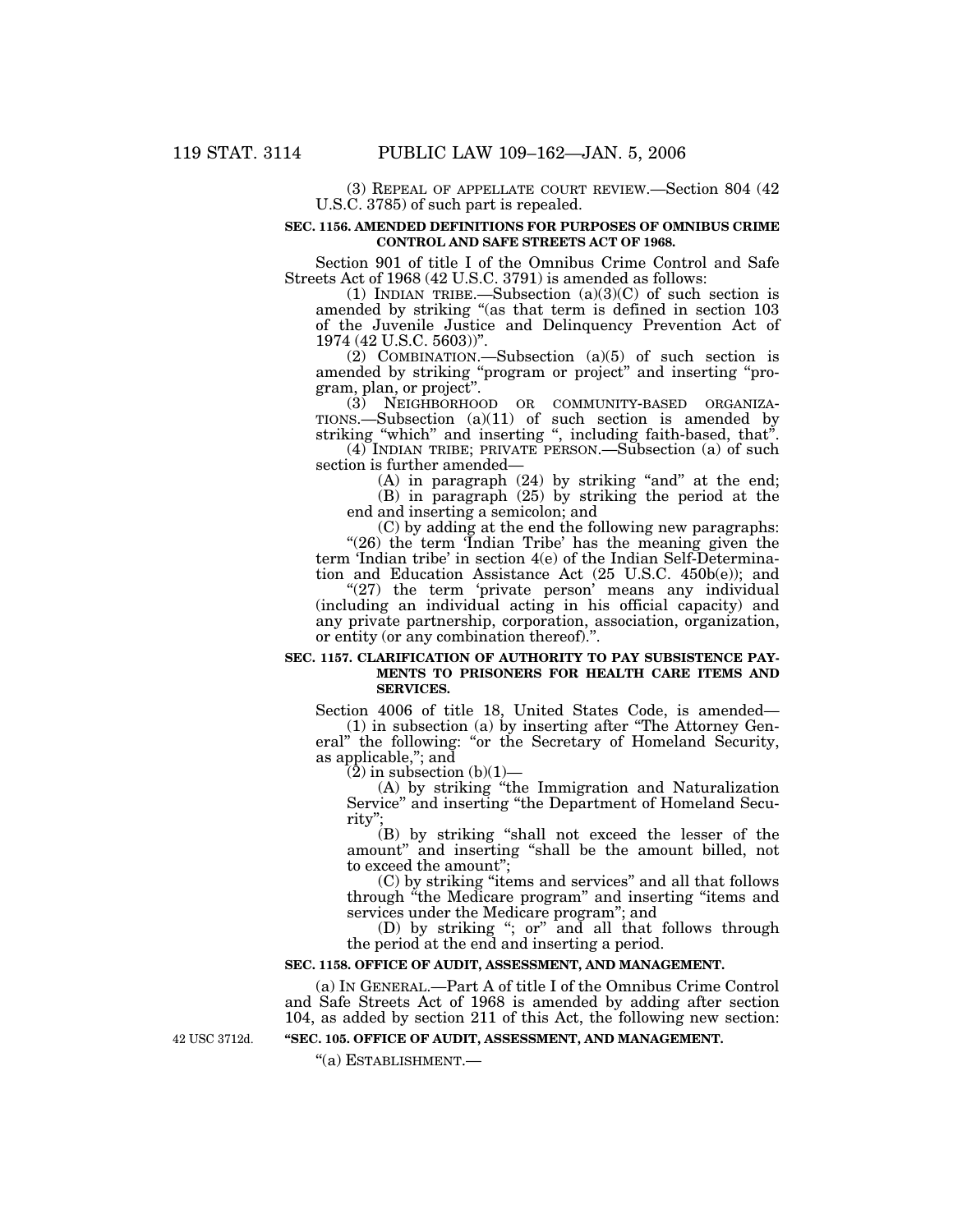''(1) IN GENERAL.—There is established within the Office an Office of Audit, Assessment, and Management, headed by a Director appointed by the Attorney General. In carrying out the functions of the Office, the Director shall be subject to the authority, direction, and control of the Attorney General. Such authority, direction, and control may be delegated only to the Assistant Attorney General, without redelegation.

"(2) PURPOSE.—The purpose of the Office shall be to carry out and coordinate program assessments of, take actions to ensure compliance with the terms of, and manage information with respect to, grants under programs covered by subsection (b). The Director shall take special conditions of the grant into account and consult with the office that issued those conditions to ensure appropriate compliance.

''(3) EXCLUSIVITY.—The Office shall be the exclusive element of the Department of Justice, other than the Inspector General, performing functions and activities for the purpose specified in paragraph (2). There are hereby transferred to the Office all functions and activities, other than functions and activities of the Inspector General, for such purpose performed immediately before the date of the enactment of this Act by any other element of the Department.

''(b) COVERED PROGRAMS.—The programs referred to in subsection (a) are the following:

"(1) The program under part  $Q$  of this title.

''(2) Any grant program carried out by the Office of Justice Programs.

"(3) Any other grant program carried out by the Department of Justice that the Attorney General considers appropriate.

'(c) Program Assessments Required.—

''(1) IN GENERAL.—The Director shall select grants awarded under the programs covered by subsection (b) and carry out program assessments on such grants. In selecting such grants, the Director shall ensure that the aggregate amount awarded under the grants so selected represent not less than 10 percent of the aggregate amount of money awarded under all such grant programs.

''(2) RELATIONSHIP TO NIJ EVALUATIONS.—This subsection does not affect the authority or duty of the Director of the National Institute of Justice to carry out overall evaluations of programs covered by subsection (b), except that such Director shall consult with the Director of the Office in carrying out such evaluations.

''(3) TIMING OF PROGRAM ASSESSMENTS.—The program assessment required by paragraph (1) of a grant selected under paragraph (1) shall be carried out—

''(A) not later than the end of the grant period, if the grant period is not more than 1 year; and

''(B) at the end of each year of the grant period, if the grant period is more than 1 year.

''(d) COMPLIANCE ACTIONS REQUIRED.—The Director shall take such actions to ensure compliance with the terms of a grant as the Director considers appropriate with respect to each grant that the Director determines (in consultation with the head of the element of the Department of Justice concerned), through a program

Grants.

Government organization.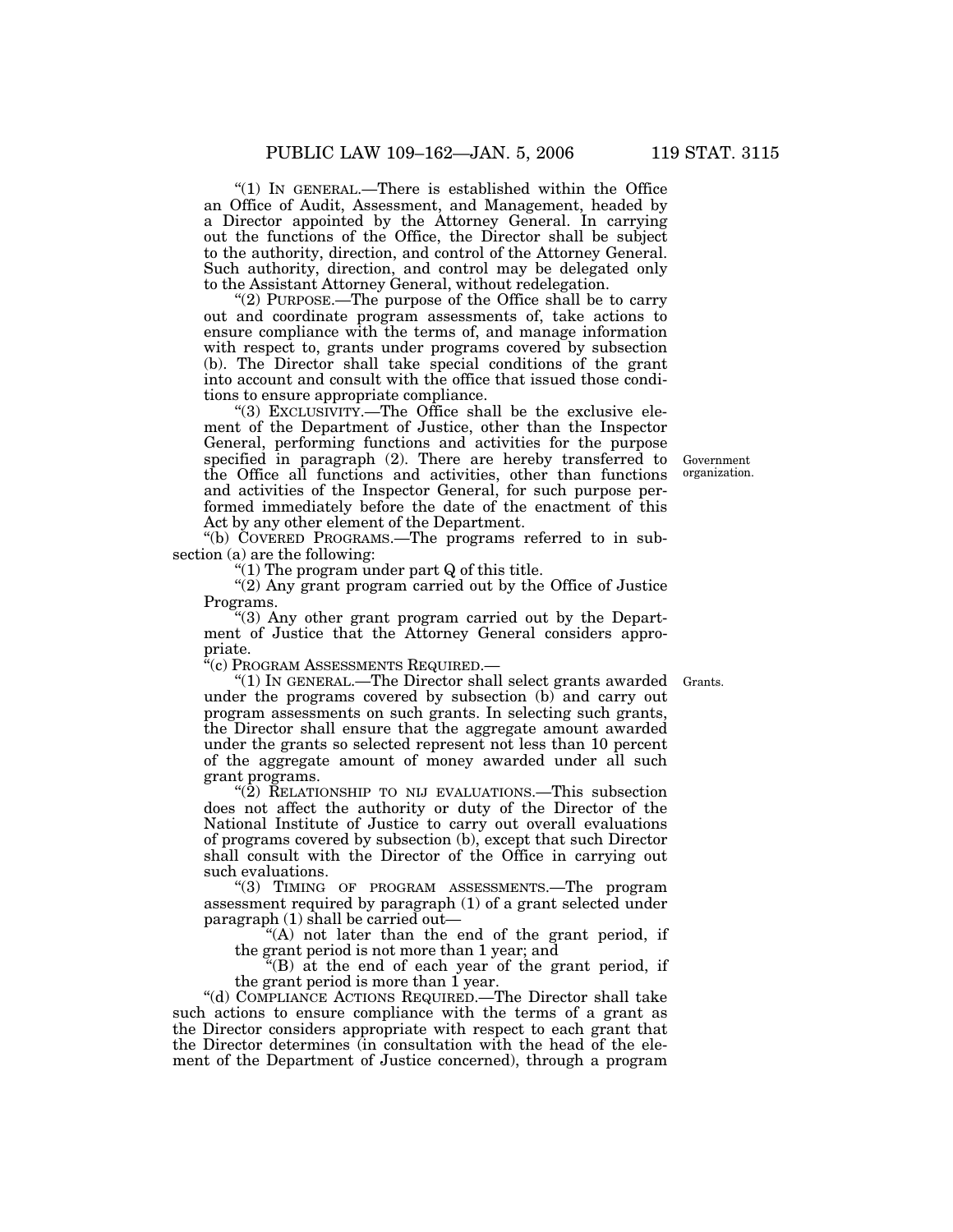assessment under subsection (a) or other means, is not in compliance with such terms. In the case of a misuse of more than 1 percent of the grant amount concerned, the Director shall, in addition to any other action to ensure compliance that the Director considers appropriate, ensure that the entity responsible for such misuse ceases to receive any funds under any program covered by subsection (b) until such entity repays to the Attorney General an amount equal to the amounts misused. The Director may, in unusual circumstances, grant relief from this requirement to ensure that an innocent party is not punished.

''(e) GRANT MANAGEMENT SYSTEM.—The Director shall establish and maintain, in consultation with the chief information officer of the Office, a modern, automated system for managing all information relating to the grants made under the programs covered by subsection  $(b)$ .

"(f) AVAILABILITY OF FUNDS.—Not to exceed 3 percent of all funding made available for a fiscal year for the programs covered by subsection (b) shall be reserved for the Office of Audit, Assessment and Management for the activities authorized by this section.''.

(b) EFFECTIVE DATE.—This section and the amendment made by this section take effect 90 days after the date of the enactment of this Act.

#### **SEC. 1159. COMMUNITY CAPACITY DEVELOPMENT OFFICE.**

(a) IN GENERAL.—Part A of title I of the Omnibus Crime Control and Safe Streets Act of 1968 is amended by adding after section 105, as added by section 248 of this Act, the following new section:

42 USC 3712e.

# **''SEC. 106. COMMUNITY CAPACITY DEVELOPMENT OFFICE.**

"(a) ESTABLISHMENT.—<br>"(1) IN GENERAL.—There is established within the Office" a Community Capacity Development Office, headed by a Director appointed by the Attorney General. In carrying out the functions of the Office, the Director shall be subject to the authority, direction, and control of the Attorney General. Such authority, direction, and control may be delegated only to the Assistant Attorney General, without redelegation.

''(2) PURPOSE.—The purpose of the Office shall be to provide training to actual and prospective participants under programs covered by section 105(b) to assist such participants in understanding the substantive and procedural requirements for participating in such programs.

''(3) EXCLUSIVITY.—The Office shall be the exclusive element of the Department of Justice performing functions and activities for the purpose specified in paragraph (2). There are hereby transferred to the Office all functions and activities for such purpose performed immediately before the date of the enactment of this Act by any other element of the Department. This does not preclude a grant-making office from providing specialized training and technical assistance in its area of expertise.

''(b) MEANS.—The Director shall, in coordination with the heads of the other elements of the Department, carry out the purpose of the Office through the following means:

''(1) Promoting coordination of public and private efforts and resources within or available to States, units of local government, and neighborhood and community-based organizations.

Government organization.

Establishment.

42 USC 3712d note.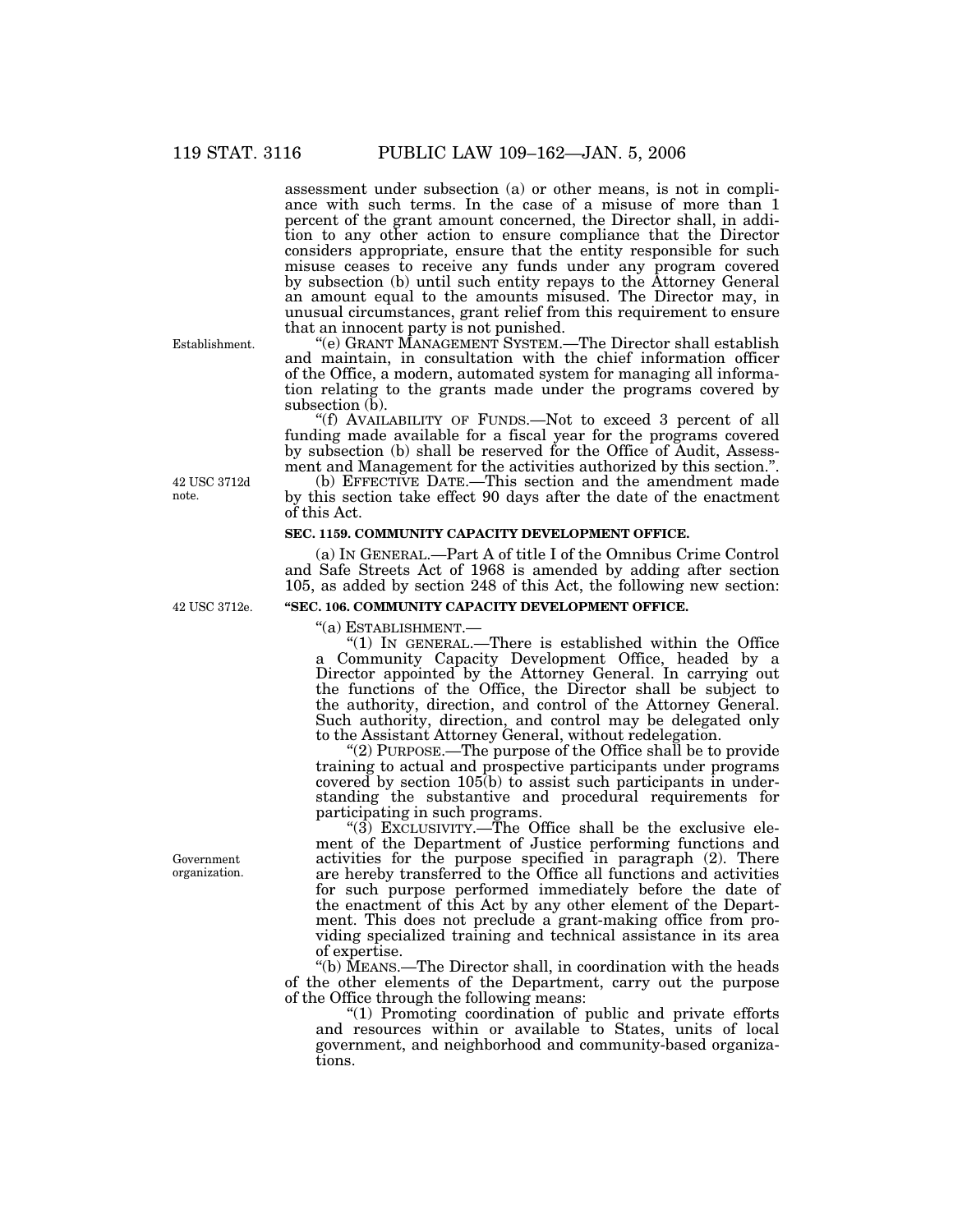"(2) Providing information, training, and technical assistance.

''(3) Providing support for inter- and intra-agency task forces and other agreements and for assessment of the effectiveness of programs, projects, approaches, or practices.

" $(4)$  Providing in the assessment of the effectiveness of neighborhood and community-based law enforcement and crime prevention strategies and techniques, in coordination with the National Institute of Justice.

''(5) Any other similar means.

"(c) LOCATIONS.—Training referred to in subsection (a) shall be provided on a regional basis to groups of such participants. In a case in which remedial training is appropriate, as recommended by the Director or the head of any element of the Department, such training may be provided on a local basis to a single such participant.

''(d) BEST PRACTICES.—The Director shall—

''(1) identify grants under which clearly beneficial outcomes were obtained, and the characteristics of those grants that were responsible for obtaining those outcomes; and

 $''(2)$  incorporate those characteristics into the training provided under this section.

"(e) AVAILABILITY OF FUNDS.—not to exceed 3 percent of all funding made available for a fiscal year for the programs covered by section 105(b) shall be reserved for the Community Capacity Development Office for the activities authorized by this section.''.

(b) EFFECTIVE DATE.—This section and the amendment made 42 USC 3712e by this section take effect 90 days after the date of the enactment note. of this Act.

### **SEC. 1160. OFFICE OF APPLIED LAW ENFORCEMENT TECHNOLOGY.**

(a) IN GENERAL.—Part A of title I of the Omnibus Crime Control and Safe Streets Act of 1968 is amended by adding after section 106, as added by section 249 of this Act, the following new section:

#### **''SEC. 107. DIVISION OF APPLIED LAW ENFORCEMENT TECHNOLOGY.** 42 USC 3712f.

''(a) ESTABLISHMENT.—There is established within the Office of Science and Technology, the Division of Applied Law Enforcement Technology, headed by an individual appointed by the Attorney General. The purpose of the Division shall be to provide leadership and focus to those grants of the Department of Justice that are made for the purpose of using or improving law enforcement computer systems.

''(b) DUTIES.—In carrying out the purpose of the Division, the head of the Division shall—

''(1) establish clear minimum standards for computer systems that can be purchased using amounts awarded under such grants; and

 $(2)$  ensure that recipients of such grants use such systems to participate in crime reporting programs administered by the Department, such as Uniform Crime Reports or the National Incident-Based Reporting System.''.

(b) EFFECTIVE DATE.—This section and the amendment made by this section take effect 90 days after the date of the enactment of this Act.

42 USC 3712f note.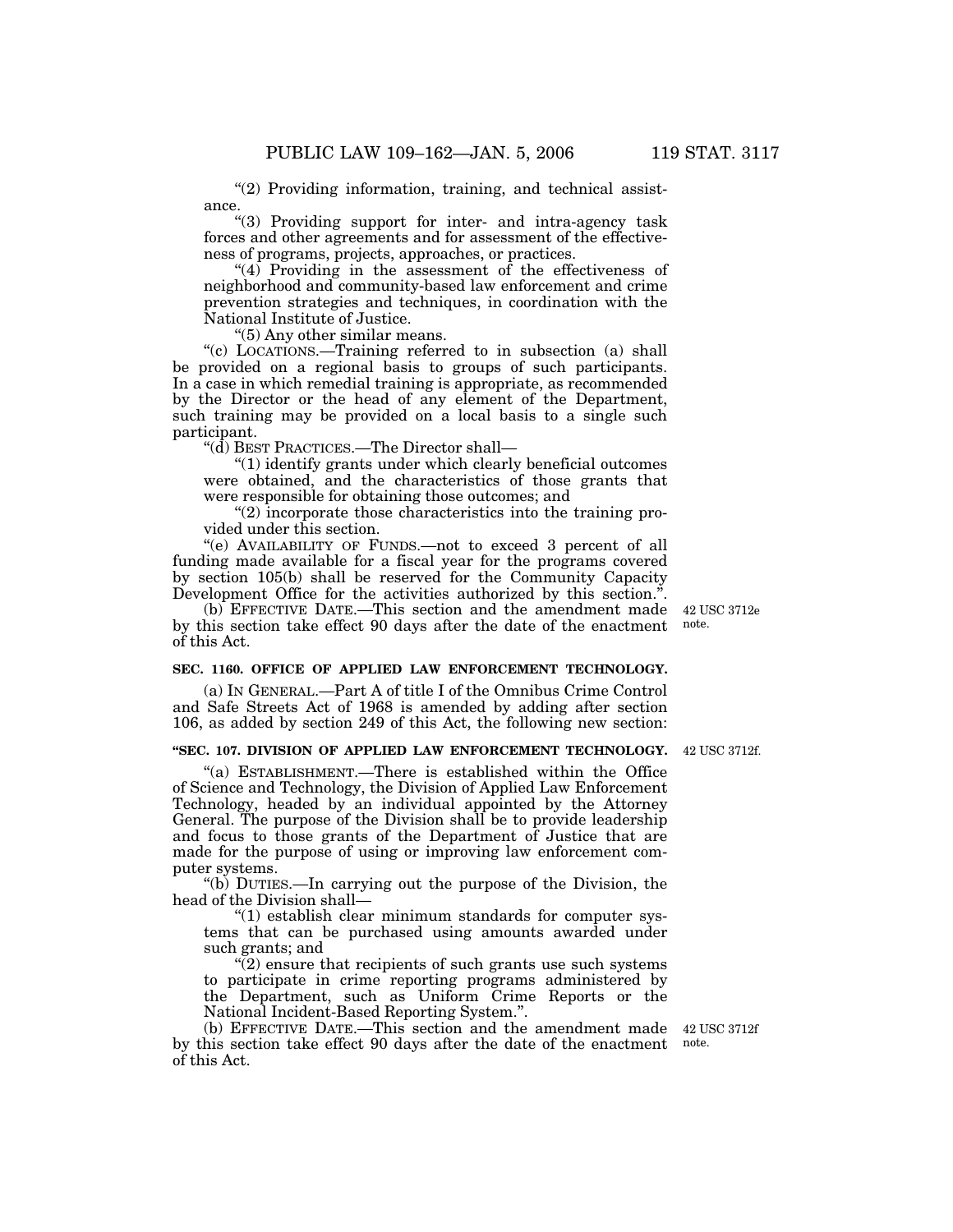### **SEC. 1161. AVAILABILITY OF FUNDS FOR GRANTS.**

(a) IN GENERAL.—Part A of title I of the Omnibus Crime Control and Safe Streets Act of 1968 is amended by adding after section 107, as added by section 250 of this Act, the following new section:

42 USC 3712g.

### **''SEC. 108. AVAILABILITY OF FUNDS.**

''(a) PERIOD FOR AWARDING GRANT FUNDS.— ''(1) IN GENERAL.—Unless otherwise specifically provided in an authorization, DOJ grant funds for a fiscal year shall remain available to be awarded and distributed to a grantee only in that fiscal year and the three succeeding fiscal years, subject to paragraphs (2) and (3). DOJ grant funds not so awarded and distributed shall revert to the Treasury.

"(2) TREATMENT OF REPROGRAMMED FUNDS. DOJ grant funds for a fiscal year that are reprogrammed in a later fiscal year shall be treated for purposes of paragraph (1) as DOJ grant funds for such later fiscal year.

"(3) TREATMENT OF DEOBLIGATED FUNDS.—If DOJ grant funds were obligated and then deobligated, the period of availability that applies to those grant funds under paragraph (1) shall be extended by a number of days equal to the number of days from the date on which those grant funds were obligated to the date on which those grant funds were deobligated.

"(b) PERIOD FOR EXPENDING GRANT FUNDS.—DOJ grant funds for a fiscal year that have been awarded and distributed to a grantee may be expended by that grantee only in the period permitted under the terms of the grant. DOJ grant funds not so expended shall revert to the Treasury.

"(c) DEFINITION.—In this section, the term 'DOJ grant funds' means, for a fiscal year, amounts appropriated for activities of the Department of Justice in carrying out grant programs for that fiscal year.

''(d) APPLICABILITY.—This section applies to DOJ grant funds for fiscal years beginning with fiscal year 2006."

(b) EFFECTIVE DATE.—This section and the amendment made by this section take effect 90 days after the date of the enactment of this Act.

#### **SEC. 1162. CONSOLIDATION OF FINANCIAL MANAGEMENT SYSTEMS OF OFFICE OF JUSTICE PROGRAMS.**

(a) CONSOLIDATION OF ACCOUNTING ACTIVITIES AND PROCURE-MENT ACTIVITIES.—The Assistant Attorney General of the Office of Justice Programs, in coordination with the Chief Information Officer and Chief Financial Officer of the Department of Justice, shall ensure that—

(1) all accounting activities for all elements of the Office of Justice Programs are carried out under the direct management of the Office of the Comptroller; and

(2) all procurement activities for all elements of the Office are carried out under the direct management of the Office of Administration.

(b) FURTHER CONSOLIDATION OF PROCUREMENT ACTIVITIES. The Assistant Attorney General, in coordination with the Chief Information Officer and Chief Financial Officer of the Department of Justice, shall ensure that, on and after September 30, 2008—

(1) all procurement activities for all elements of the Office are carried out through a single management office; and

42 USC 3712g note.

42 USC 3715a.

Effective date.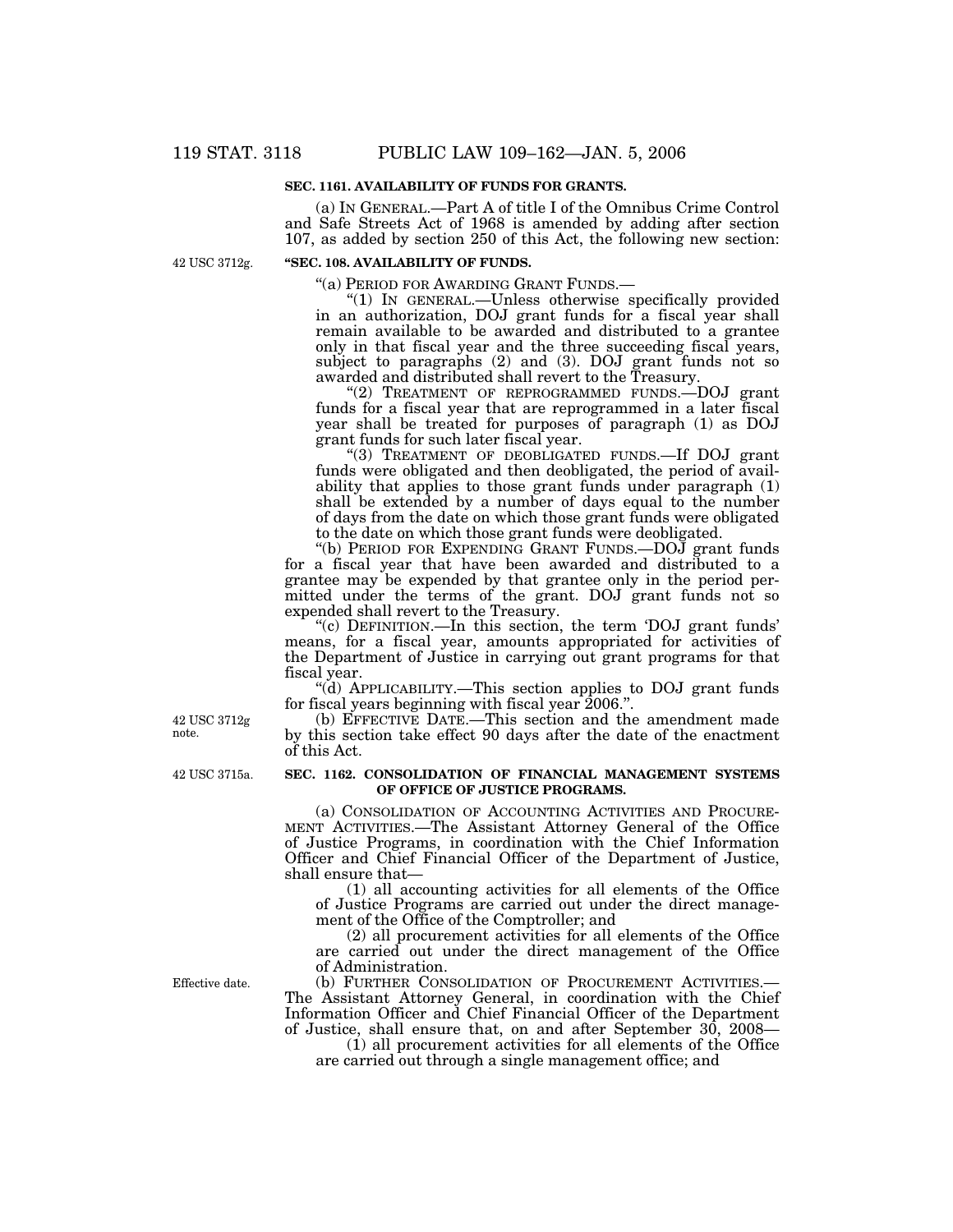(2) all contracts and purchase orders used in carrying out those activities are processed through a single procurement system.

(c) CONSOLIDATION OF FINANCIAL MANAGEMENT SYSTEMS.—The Effective date. Assistant Attorney General, in coordination with the Chief Information Officer and Chief Financial Officer of the Department of Justice, shall ensure that, on and after September 30, 2010, all financial management activities (including human resources, payroll, and accounting activities, as well as procurement activities) of all elements of the Office are carried out through a single financial management system.

(d) ACHIEVING COMPLIANCE.—

(1) SCHEDULE.—The Assistant Attorney General shall undertake a scheduled consolidation of operations to achieve compliance with the requirements of this section.

(2) SPECIFIC REQUIREMENTS.—With respect to achieving Deadlines. compliance with the requirements of—

 $(A)$  subsection  $\overline{a}$ , the consolidation of operations shall be initiated not later than 90 days after the date of the enactment of this Act; and

(B) subsections (b) and (c), the consolidation of operations shall be initiated not later than September 30, 2006, and shall be carried out by the Office of Administration, in consultation with the Chief Information Officer and the Office of Audit, Assessment, and Management.

### **SEC. 1163. AUTHORIZATION AND CHANGE OF COPS PROGRAM TO SINGLE GRANT PROGRAM.**

(a) IN GENERAL.—Section 1701 of title I of the Omnibus Crime Control and Safe Streets Act of 1968 (42 U.S.C. 3796dd) is amended—

(1) by amending subsection (a) to read as follows:

''(a) GRANT AUTHORIZATION.—The Attorney General shall carry out a single grant program under which the Attorney General makes grants to States, units of local government, Indian tribal governments, other public and private entities, and multi-jurisdictional or regional consortia for the purposes described in subsection  $(b)$ .";

(2) by striking subsections (b) and (c);

(3) by redesignating subsection (d) as subsection (b), and in that subsection—

(A) by striking ''ADDITIONAL GRANT PROJECTS.—Grants made under subsection (a) may include programs, projects, and other activities to—" and inserting "USES OF GRANT AMOUNTS.—The purposes for which grants made under subsection (a) may be made are—";

(B) by redesignating paragraphs (1) through (12) as paragraphs (6) through (17), respectively;

 $(C)$  by inserting before paragraph  $(6)$  (as so redesignated) the following new paragraphs:

"(1) rehire law enforcement officers who have been laid off as a result of State and local budget reductions for deployment in community-oriented policing;

''(2) hire and train new, additional career law enforcement officers for deployment in community-oriented policing across the Nation;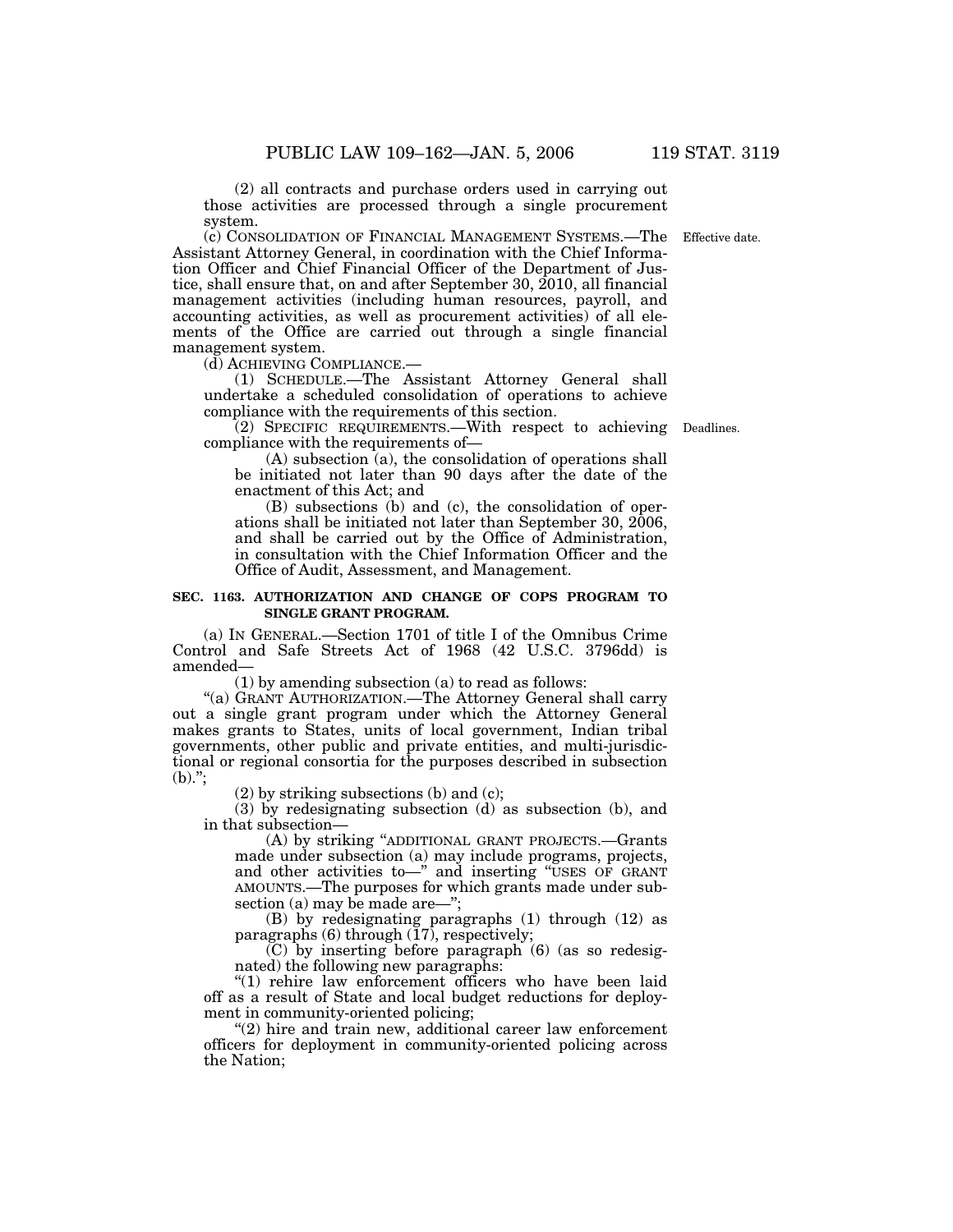"(3) procure equipment, technology, or support systems, or pay overtime, to increase the number of officers deployed in community-oriented policing;

"(4) award grants to pay for offices hired to perform intelligence, anti-terror, or homeland security duties;''; and

(D) by amending paragraph (9) (as so redesignated) to read as follows:

''(9) develop new technologies, including interoperable communications technologies, modernized criminal record technology, and forensic technology, to assist State and local law enforcement agencies in reorienting the emphasis of their activities from reacting to crime to preventing crime and to train law enforcement officers to use such technologies;'

(4) by redesignating subsections (e) through (k) as subsections (c) through (i), respectively; and

(5) in subsection (c) (as so redesignated) by striking ''subsection (i)" and inserting "subsection  $(g)$ ".

(b) CONFORMING AMENDMENT.—Section 1702 of title I of such Act (42 U.S.C. 3796dd–1) is amended in subsection (d)(2) by striking "section  $1701(d)$ " and inserting "section  $1701(b)$ ".

(c) AUTHORIZATION OF APPROPRIATIONS.—Section  $1001(a)(11)$  of title I of such Act  $(42 \text{ U.S.C. } 3793(a)(11))$  is amended—

(1) in subparagraph (A) by striking "expended—" and all that follows through "2000" and inserting "expended \$1,047,119,000 for each of fiscal years 2006 through 2009''; and

 $(2)$  in subparagraph  $(B)$ —

 $(A)$  by striking "section 1701 $(f)$ " and inserting "section 1701(d)''; and

(B) by striking the third sentence.

#### **SEC. 1164. CLARIFICATION OF PERSONS ELIGIBLE FOR BENEFITS UNDER PUBLIC SAFETY OFFICERS' DEATH BENEFITS PROGRAMS.**

(a) PERSONS ELIGIBLE FOR DEATH BENEFITS.—Section 1204 of the Omnibus Crime Control and Safe Streets Act of 1968 (42 U.S.C. 3796b), as most recently amended by section 2(a) of the Mychal Judge Police and Fire Chaplains Public Safety Officers' Benefit Act of 2002 (Public Law 107–196; 116 Stat. 719), is amended—

(1) by redesignating paragraphs (7) and (8) as paragraphs (8) and (9), respectively;

(2) by inserting after paragraph (6) the following new paragraph:

"(7) 'member of a rescue squad or ambulance crew' means an officially recognized or designated public employee member of a rescue squad or ambulance crew;''; and

(3) in paragraph (4) by striking "and" and all that follows through the end and inserting a semicolon.

 $(4)$  in paragraph  $(6)$  by striking "enforcement of the laws" and inserting "enforcement of the criminal laws (including juvenile delinquency).''.

(b) CLARIFICATION OF LIMITATION ON PAYMENTS IN NON-CIVILIAN CASES.—Section 1202(5) of such Act (42 U.S.C. 3796a(5)) is amended by inserting ''with respect'' before ''to any individual''.

(c) WAIVER OF COLLECTION IN CERTAIN CASES.—Section 1201 of such Act (42 U.S.C. 3796) is amended by adding at the end the following: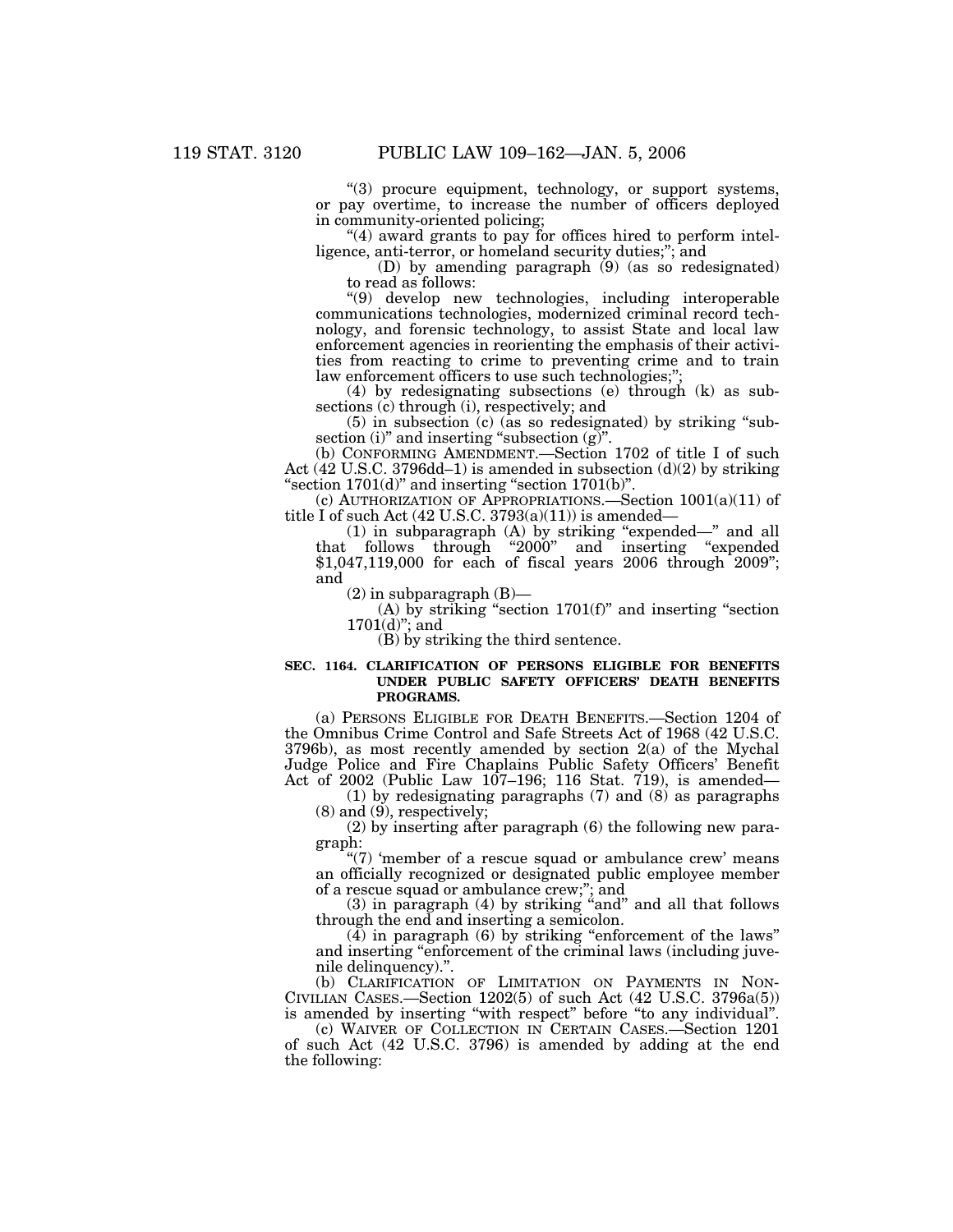"(m) The Bureau may suspend or end collection action on an amount disbursed pursuant to a statute enacted retroactively or otherwise disbursed in error under subsection (a) or (c), where such collection would be impractical, or would cause undue hardship to a debtor who acted in good faith.''.

(d) DESIGNATION OF BENEFICIARY.—Section  $1201(a)(4)$  of such Act  $(42 \text{ U.S.C. } 3796(a)(4))$  is amended to read as follows:

" $(4)$  if there is no surviving spouse or surviving child— " $(A)$  in the case of a claim made on or after the date that is 90 days after the date of the enactment of this subparagraph, to the individual designated by such officer as beneficiary under this section in such officer's most recently executed designation of beneficiary on file at the time of death with such officer's public safety agency, organization, or unit, provided that such individual survived such officer; or

''(B) if there is no individual qualifying under subparagraph (A), to the individual designated by such officer as beneficiary under such officer's most recently executed life insurance policy on file at the time of death with such officer's public safety agency, organization, or unit,

provided that such individual survived such officer; or''. (e) CONFIDENTIALITY.—Section  $1201(1)(a)$  of such Act (42 U.S.C.  $3796(a)$ ) is amended by adding at the end the following:

"(6) The public safety agency, organization, or unit responsible for maintaining on file an executed designation of beneficiary or recently executed life insurance policy pursuant to paragraph (4) shall maintain the confidentiality of such designation or policy in the same manner as it maintains personnel or other similar records of the officer.''.

### **SEC. 1165. PRE-RELEASE AND POST-RELEASE PROGRAMS FOR JUVE-NILE OFFENDERS.**

Section 1801(b) of the Omnibus Crime Control and Safe Streets Act of 1968 (42 U.S.C. 3796ee(b)) is amended—

 $(1)$  in paragraph  $(15)$  by striking "or" at the end;

(2) in paragraph (16) by striking the period at the end and inserting ''; or''; and

(3) by adding at the end the following:

 $\cdot$ (17) establishing, improving, and coordinating pre-release and post-release systems and programs to facilitate the successful reentry of juvenile offenders from State or local custody in the community.''.

### **SEC. 1166. REAUTHORIZATION OF JUVENILE ACCOUNTABILITY BLOCK GRANTS.**

42 USC 3796ee–10.

Section 1810(a) of the Omnibus Crime Control and Safe Streets Act of 1968 (42 U.S.C. 3796gg-10(a)) is amended by striking "2002 through 2005'' and inserting ''2006 through 2009''.

### **SEC. 1167. SEX OFFENDER MANAGEMENT.**

Section 40152 of the Violent Crime Control and Law Enforcement Act of 1994 (42 U.S.C. 13941) is amended by striking subsection (c) and inserting the following:

''(c) AUTHORIZATION OF APPROPRIATIONS.—There are authorized to be appropriated to carry out this section \$5,000,000 for each of fiscal years 2006 through 2010.''.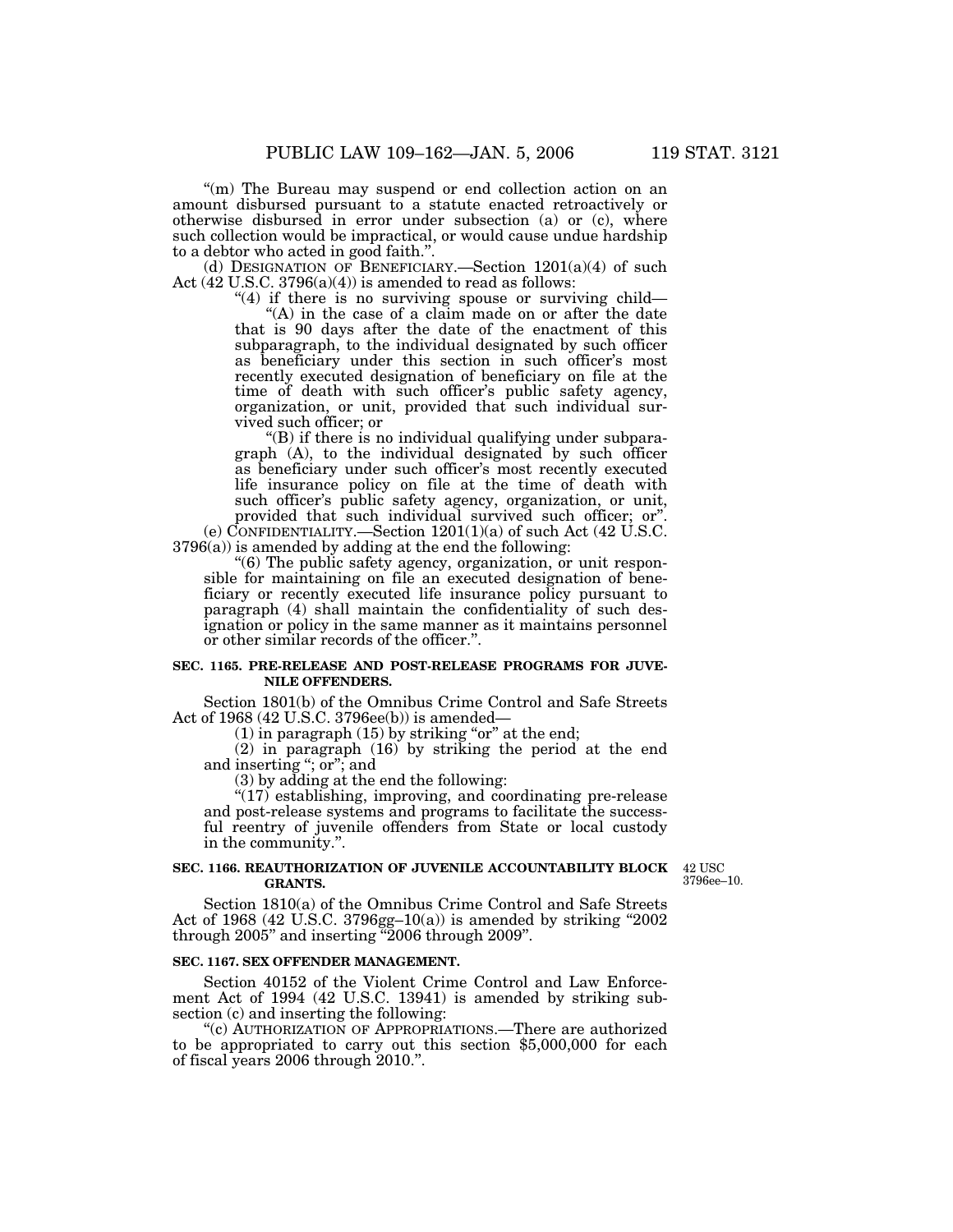42 USC 3796ee–2.

### **SEC. 1168. EVIDENCE-BASED APPROACHES.**

Section 1802 of the Omnibus Crime Control and Safe Streets Act of 1968 is amended—

(1) in subsection  $(a)(1)(B)$  by inserting ", including the extent to which evidence-based approaches are utilized'' after ''part''; and

(2) in subsection  $(b)(1)(A)(ii)$  by inserting ", including the extent to which evidence-based approaches are utilized'' after ''part''.

### **SEC. 1169. REAUTHORIZATION OF MATCHING GRANT PROGRAM FOR SCHOOL SECURITY.**

(a) IN GENERAL.—Section 2705 of the Omnibus Crime Control and Safe Streets Act of 1968 (42 U.S.C. 3797e) is amended by striking "2003" and inserting "2009".

(b) PROGRAM TO REMAIN UNDER COPS OFFICE.—Section 2701 of the Omnibus Crime Control and Safe Streets Act of 1968 (42 U.S.C. 3797a) is amended in subsection (a) by inserting after "The Attorney General" the following: ", acting through the Office of Community Oriented Policing Services,''.

### **SEC. 1170. TECHNICAL AMENDMENTS TO AIMEE'S LAW.**

Section 2001 of division C, Public Law 106–386 (42 U.S.C. 13713), is amended—

(1) in each of subsections (b),  $(c)(1)$ ,  $(c)(2)$ ,  $(c)(3)$ ,  $(e)(1)$ , and (g) by striking the first upper-case letter after the heading and inserting a lower case letter of such letter and the following: ''Pursuant to regulations promulgated by the Attorney General hereunder,'';

(2) in subsection (c), paragraphs (1) and (2), respectively,  $by-$ 

(A) striking ''a State'', the first place it appears, and inserting ''a criminal-records-reporting State''; and

 $(B)$  striking " $(3)$ ," and all that follows through "subsequent offense'' and inserting ''(3), it may, under subsection (d), apply to the Attorney General for \$10,000, for its related apprehension and prosecution costs, and \$22,500 per year (up to a maximum of 5 years), for its related incarceration costs with both amounts for costs adjusted annually for the rate of inflation'';

 $(3)$  in subsection  $(c)(3)$ , by-

(A) striking "if—" and inserting "unless—";

(B) striking—

 $(i)$  "average":

(ii) ''individuals convicted of the offense for which,''; and

(iii) ''convicted by the State is''; and

(C) inserting ''not'' before ''less'' each place it appears. (4) in subsections (d) and (e), respectively, by striking ''transferred'';

 $(5)$  in subsection (e)(1), by-

(A) inserting ''pursuant to section 506 of the Omnibus Crime Control and Safe Streets Act of 1968'' before ''that''; and

(B) striking the last sentence and inserting ''No amount described under this section shall be subject to section  $3335(b)$  or  $6503(d)$  of title 31, United States Code".;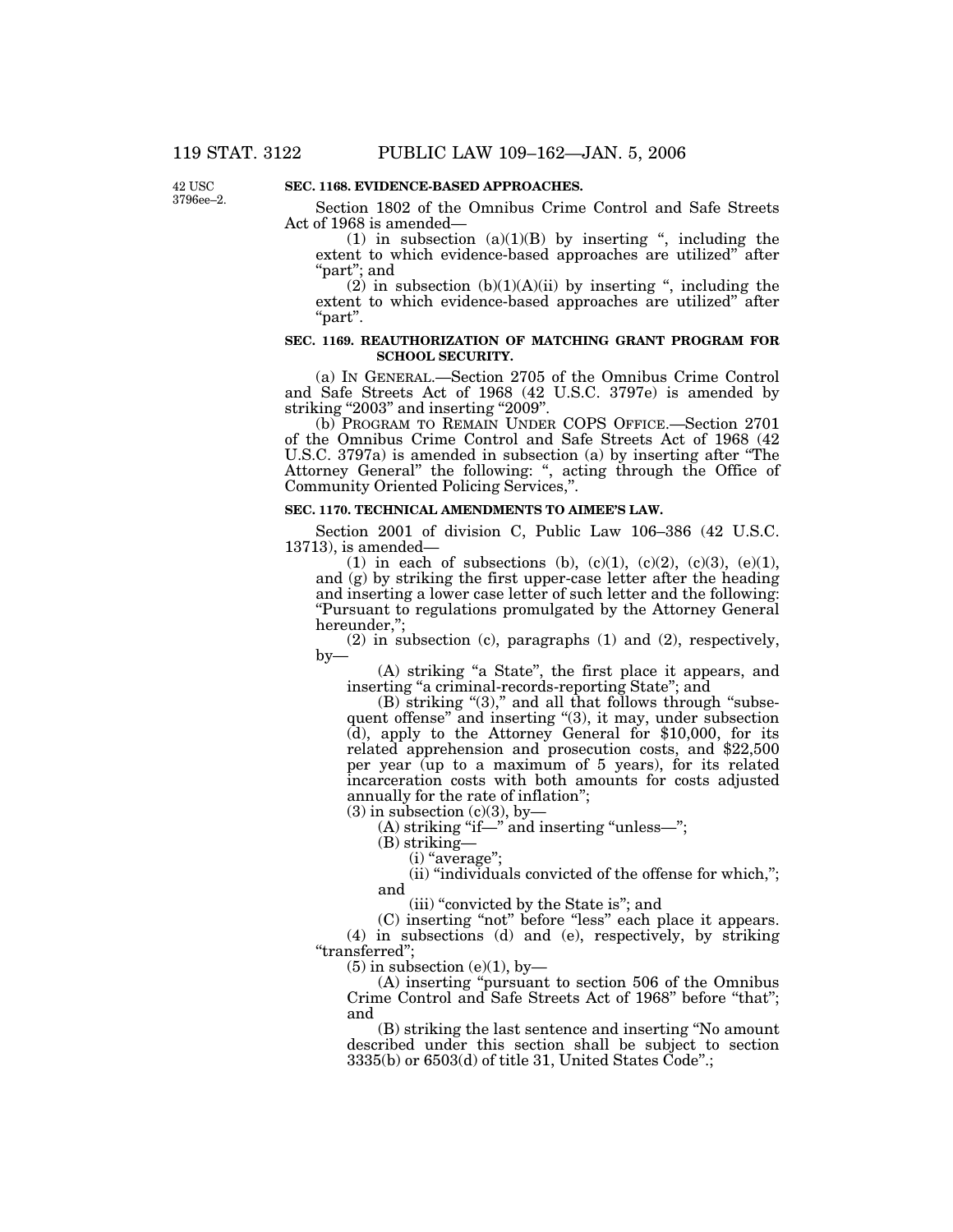$(6)$  in subsection  $(i)(1)$ , by striking "State-" and inserting ''State (where practicable)-''; and

 $(7)$  by striking subsection  $(i)(2)$  and inserting:

"(2) REPORT.—The Attorney General shall submit to Congress—

''(A) a report, by not later than 6 months after the date of enactment of this Act, that provides national estimates of the nature and extent of recidivism (with an emphasis on interstate recidivism) by State inmates convicted of murder, rape, and dangerous sexual offenses;

''(B) a report, by not later than October 1, 2007, and October 1 of each year thereafter, that provides statistical analysis and criminal history profiles of interstate recidivists identified in any State applications under this section; and

''(C) reports, at regular intervals not to exceed every five years, that include the information described in para $graph (1).$ ".

# **Subtitle C—MISCELLANEOUS PROVISIONS**

### **SEC. 1171. TECHNICAL AMENDMENTS RELATING TO PUBLIC LAW 107– 56.**

(a) STRIKING SURPLUS WORDS.—

(1) Section  $2703(c)(1)$  of title 18, United States Code, is amended by striking "or" at the end of subparagraph (C).

(2) Section  $1960(b)(1)(C)$  of title 18, United States Code, is amended by striking ''to be used to be used'' and inserting "to be used".

(b) PUNCTUATION AND GRAMMAR CORRECTIONS.—Section  $2516(1)(q)$  of title 18, United States Code, is amended-

(1) by striking the semicolon after the first close parenthesis; and

 $(2)$  by striking "sections" and inserting "section".

(c) CROSS REFERENCE CORRECTION.—Section 322 of Public Law 107–56 is amended, effective on the date of the enactment of that section, by striking "title 18" and inserting "title 28".

#### **SEC. 1172. MISCELLANEOUS TECHNICAL AMENDMENTS.**

(a) TABLE OF SECTIONS OMISSION.—The table of sections at the beginning of chapter 203 of title 18, United States Code, is amended by inserting after the item relating to section 3050 the following new item:

''3051. Powers of Special Agents of Bureau of Alcohol, Tobacco, Firearms, and Explosives''.

(b) REPEAL OF DUPLICATIVE PROGRAM.—Section 316 of Part A of the Runaway and Homeless Youth Act (42 U.S.C. 5712d), as added by section 40155 of the Violent Crime Control and Law Enforcement Act of 1994 (Public Law 103–322; 108 Stat. 1922), is repealed.

(c) REPEAL OF PROVISION RELATING TO UNAUTHORIZED PRO-GRAM.—Section 20301 of Public Law 103–322 is amended by 8 USC 1231 note. striking subsection (c).

28 USC 2466 and note.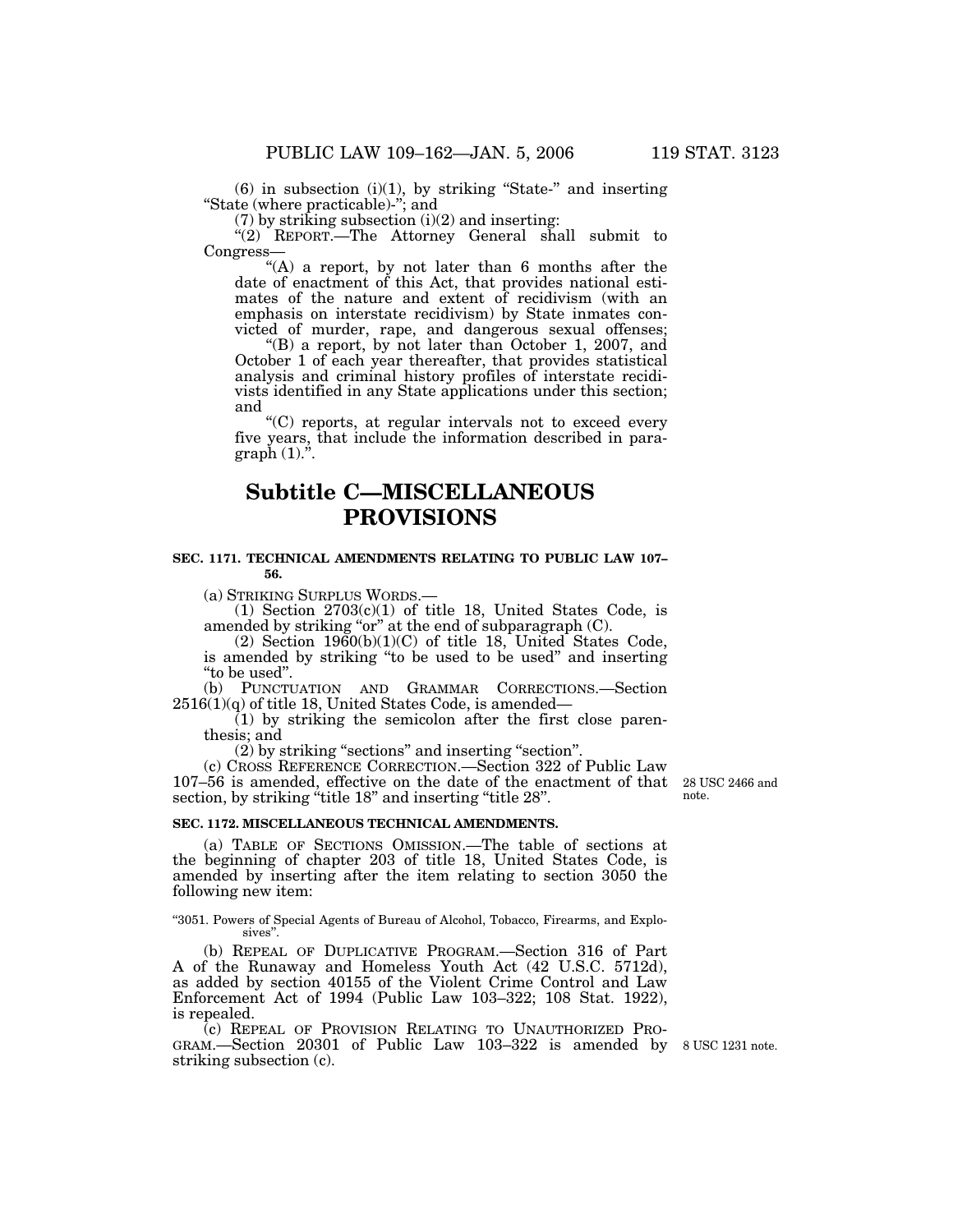28 USC 530c note.

### **SEC. 1173. USE OF FEDERAL TRAINING FACILITIES.**

(a) FEDERAL TRAINING FACILITIES.—Unless authorized in writing by the Attorney General, or the Assistant Attorney General for Administration, if so delegated by the Attorney General, the Department of Justice (and each entity within it) shall use for any predominantly internal training or conference meeting only a facility that does not require a payment to a private entity for use of the facility.

(b) ANNUAL REPORT.—The Attorney General shall prepare an annual report to the Chairmen and ranking minority members of the Committees on the Judiciary of the Senate and of the House of Representatives that details each training and conference meeting that requires specific authorization under subsection (a). The report shall include an explanation of why the facility was chosen, and a breakdown of any expenditures incurred in excess of the cost of conducting the training or meeting at a facility that did not require such authorization.

Designation. 28 USC 509.

#### **SEC. 1174. PRIVACY OFFICER.**

(a) IN GENERAL.—The Attorney General shall designate a senior official in the Department of Justice to assume primary responsibility for privacy policy.

(b) RESPONSIBILITIES.—The responsibilities of such official shall include advising the Attorney General regarding—

(1) appropriate privacy protections, relating to the collection, storage, use, disclosure, and security of personally identifiable information, with respect to the Department's existing or proposed information technology and information systems;

(2) privacy implications of legislative and regulatory proposals affecting the Department and involving the collection, storage, use, disclosure, and security of personally identifiable information;

(3) implementation of policies and procedures, including appropriate training and auditing, to ensure the Department's compliance with privacy-related laws and policies, including section 552a of title 5, United States Code, and Section 208 of the E-Government Act of 2002 (Public Law 107–347);

(4) ensuring that adequate resources and staff are devoted to meeting the Department's privacy-related functions and obligations;

(5) appropriate notifications regarding the Department's privacy policies and privacy-related inquiry and complaint procedures; and

(6) privacy-related reports from the Department to Congress and the President.

(c) REVIEW OF PRIVACY RELATED FUNCTIONS, RESOURCES, AND REPORT.—Within 120 days of his designation, the privacy official shall prepare a comprehensive report to the Attorney General and to the Committees on the Judiciary of the House of Representatives and of the Senate, describing the organization and resources of the Department with respect to privacy and related information management functions, including access, security, and records management, assessing the Department's current and future needs relating to information privacy issues, and making appropriate recommendations regarding the Department's organizational structure and personnel.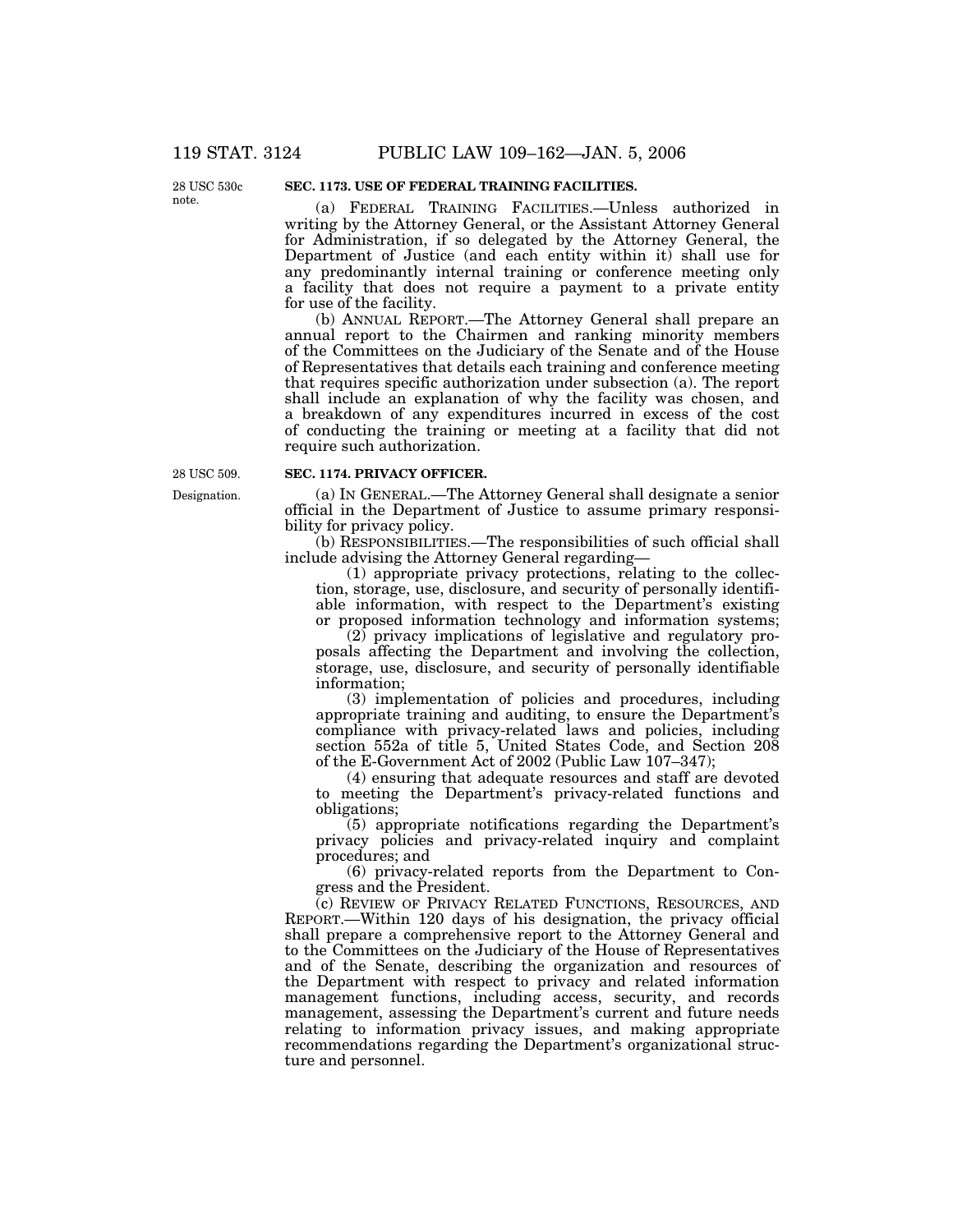(d) ANNUAL REPORT.—The privacy official shall submit a report to the Committees on the Judiciary of the House of Representatives and of the Senate on an annual basis on activities of the Department that affect privacy, including a summary of complaints of privacy violations, implementation of section 552a of title 5, United States Code, internal controls, and other relevant matters.

#### **SEC. 1175. BANKRUPTCY CRIMES.**

The Director of the Executive Office for United States Trustees shall prepare an annual report to the Congress detailing—

 $(1)$  the number and types of criminal referrals made by the United States Trustee Program;

(2) the outcomes of each criminal referral;

(3) for any year in which the number of criminal referrals is less than for the prior year, an explanation of the decrease; and

(4) the United States Trustee Program's efforts to prevent bankruptcy fraud and abuse, particularly with respect to the establishment of uniform internal controls to detect common, higher risk frauds, such as a debtor's failure to disclose all assets.

#### **SEC. 1176. REPORT TO CONGRESS ON STATUS OF UNITED STATES PER-**28 USC 509 note. **SONS OR RESIDENTS DETAINED ON SUSPICION OF TER-RORISM.**

Not less often than once every 12 months, the Attorney General shall submit to Congress a report on the status of United States persons or residents detained, as of the date of the report, on suspicion of terrorism. The report shall—

(1) specify the number of persons or residents so detained; and

(2) specify the standards developed by the Department of Justice for recommending or determining that a person should be tried as a criminal defendant or should be designated as an enemy combatant.

### **SEC. 1177. INCREASED PENALTIES AND EXPANDED JURISDICTION FOR SEXUAL ABUSE OFFENSES IN CORRECTIONAL FACILI-TIES.**

(a) EXPANDED JURISDICTION.—The following provisions of title 18, United States Code, are each amended by inserting "or in any prison, institution, or facility in which persons are held in custody by direction of or pursuant to a contract or agreement with the Attorney General" after "in a Federal prison,":

 $(1)$  Subsections (a) and (b) of section 2241.

(2) The first sentence of subsection (c) of section 2241. (3) Section 2242.

(4) Subsections (a) and (b) of section 2243. (5) Subsections (a) and (b) of section 2244.

(b) INCREASED PENALTIES.

(1) SEXUAL ABUSE OF A WARD.—Section 2243(b) of such title is amended by striking ''one year'' and inserting ''five years''.

(2) ABUSIVE SEXUAL CONTACT.—Section 2244 of such title is amended by striking "six months" and inserting "two years" in each of subsections  $(a)(4)$  and  $(b)$ .

Reports. 28 USC 581 note.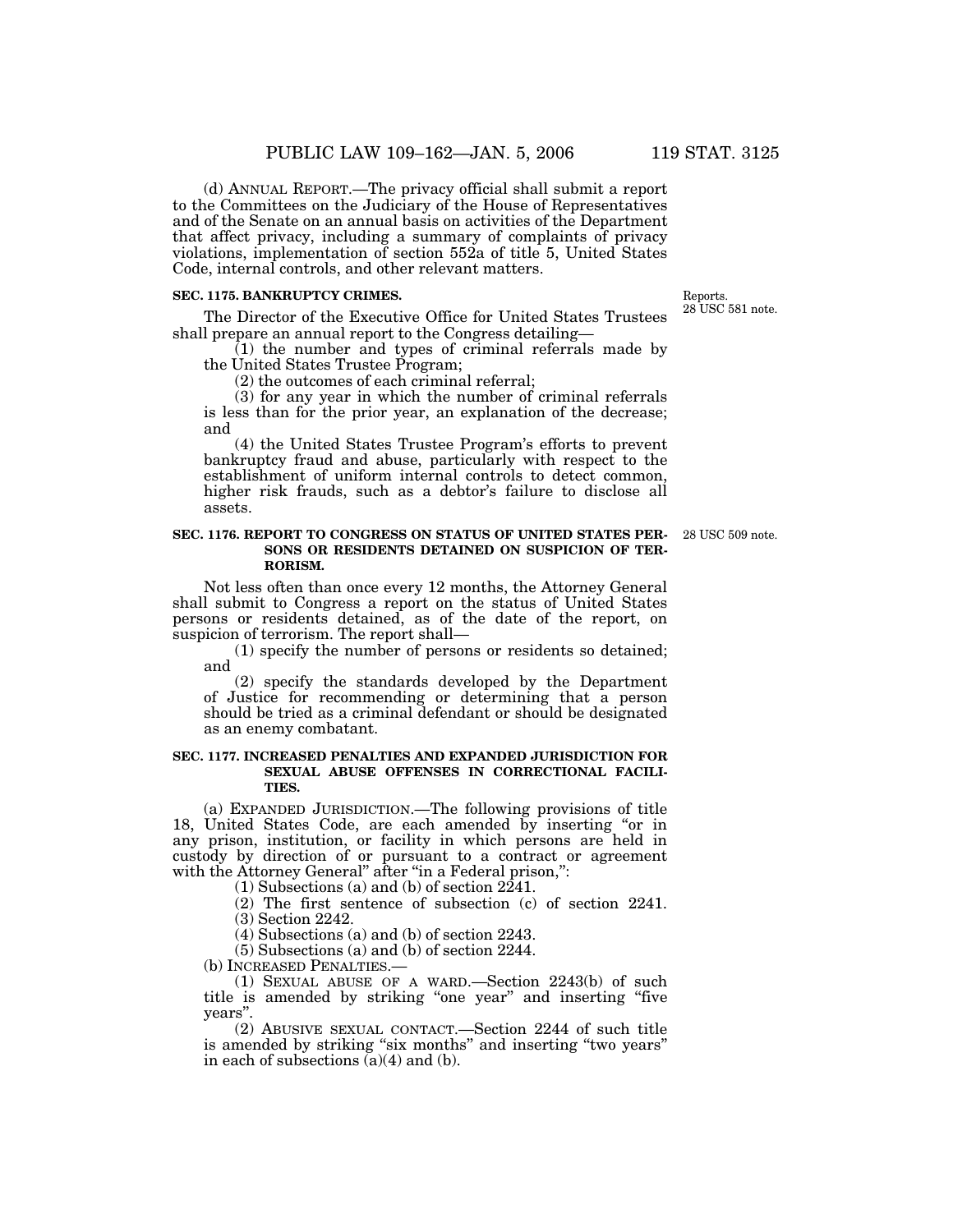### **SEC. 1178. EXPANDED JURISDICTION FOR CONTRABAND OFFENSES IN CORRECTIONAL FACILITIES.**

Section 1791(d)(4) of title 18, United States Code, is amended by inserting "or any prison, institution, or facility in which persons are held in custody by direction of or pursuant to a contract or agreement with the Attorney General'' after ''penal facility''.

### **SEC. 1179. MAGISTRATE JUDGE'S AUTHORITY TO CONTINUE PRELIMI-NARY HEARING.**

The second sentence of section 3060(c) of title 18, United States Code, is amended to read as follows: ''In the absence of such consent of the accused, the judge or magistrate judge may extend the time limits only on a showing that extraordinary circumstances exist and justice requires the delay.''.

### **SEC. 1180. TECHNICAL CORRECTIONS RELATING TO STEROIDS.**

Section 102(41)(A) of the Controlled Substances Act (21 U.S.C. 802(41)(A)), as amended by the Anabolic Steroid Control Act of 2004 (Public law 108–358), is amended by—

(1) striking clause (xvii) and inserting the following:

''(xvii) 13β-ethyl-17β-hydroxygon-4-en-3-one;''; and

(2) striking clause (xliv) and inserting the following:

''(xliv) stanozolol (17α-methyl-17β-hydroxy-[5α]-androst-2  $eno[3,2-c]$ -pyrazole);".

#### **SEC. 1181. PRISON RAPE COMMISSION EXTENSION.**

Section 7 of the Prison Rape Elimination Act of 2003 (42 U.S.C. 15606) is amended in subsection  $(d)(3)(A)$  by striking  $a^2$ years" and inserting "3 years".

### **SEC. 1182. LONGER STATUTE OF LIMITATION FOR HUMAN TRAF-FICKING-RELATED OFFENSES.**

(a) IN GENERAL.—Chapter 213 of title 18, United States Code, is amended by adding at the end the following new section:

### **''§ 3298. Trafficking-related offenses**

''No person shall be prosecuted, tried, or punished for any non-capital offense or conspiracy to commit a non-capital offense under section 1581 (Peonage; Obstructing Enforcement), 1583 (Enticement into Slavery), 1584 (Sale into Involuntary Servitude), 1589 (Forced Labor), 1590 (Trafficking with Respect to Peonage, Slavery, Involuntary Servitude, or Forced Labor), or 1592 (Unlawful Conduct with Respect to Documents in furtherance of Trafficking, Peonage, Slavery, Involuntary Servitude, or Forced Labor) of this title or under section 274(a) of the Immigration and Nationality Act unless the indictment is found or the information is instituted not later than 10 years after the commission of the offense.'

(b) CLERICAL AMENDMENT.—The table of sections at the beginning of such chapter is amended by adding at the end the following new item:

#### ''3298. Trafficking-related offenses''.

(c) MODIFICATION OF STATUTE APPLICABLE TO OFFENSE AGAINST CHILDREN.—Section 3283 of title 18, United States Code, is amended by inserting ", or for ten years after the offense, whichever is longer" after "of the child".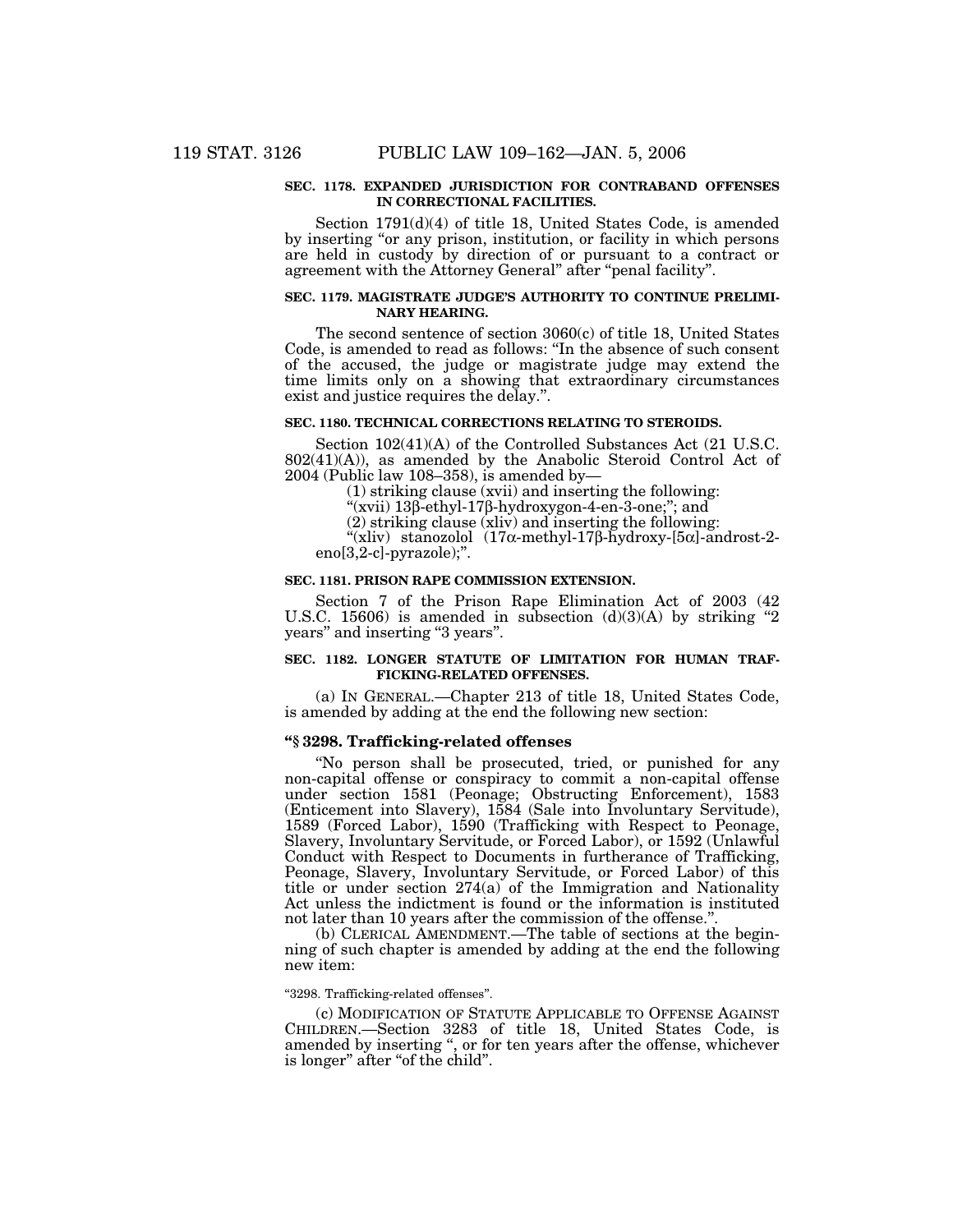### **SEC. 1183. USE OF CENTER FOR CRIMINAL JUSTICE TECHNOLOGY.**

(a) IN GENERAL.—The Attorney General may use the services of the Center for Criminal Justice Technology, a nonprofit ''center of excellence'' that provides technology assistance and expertise to the criminal justice community.

(b) AUTHORIZATION OF APPROPRIATIONS.—There are authorized to be appropriated to the Attorney General to carry out this section the following amounts, to remain available until expended:

(1) \$7,500,000 for fiscal year 2006.

(2) \$7,500,000 for fiscal year 2007.

(3) \$10,000,000 for fiscal year 2008.

#### **SEC. 1184. SEARCH GRANTS.**

(a) IN GENERAL.—Pursuant to subpart 1 of part E of title I of the Omnibus Crime Control and Safe Streets Act of 1968, the Attorney General may make grants to SEARCH, the National Consortium for Justice Information and Statistics, to carry out the operations of the National Technical Assistance and Training Program.

(b) AUTHORIZATION OF APPROPRIATIONS.—There are authorized to be appropriated to the Attorney General to carry out this section \$4,000,000 for each of fiscal years 2006 through 2009.

#### **SEC. 1185. REAUTHORIZATION OF LAW ENFORCEMENT TRIBUTE ACT.**

Section 11001 of Public Law 107–273 (42 U.S.C. 15208; 116 Stat. 1816) is amended in subsection (i) by striking "2006" and inserting "2009".

#### **SEC. 1186. AMENDMENT REGARDING BULLYING AND GANGS.**

Paragraph (13) of section 1801(b) of the Omnibus Crime Control and Safe Streets Act of 1968 (42 U.S.C. 3796ee(b)) is amended to read as follows:

''(13) establishing and maintaining accountability-based programs that are designed to enhance school safety, which programs may include research-based bullying, cyberbullying, and gang prevention programs;''.

#### **SEC. 1187. TRANSFER OF PROVISIONS RELATING TO THE BUREAU OF ALCOHOL, TOBACCO, FIREARMS, AND EXPLOSIVES.**

(a) ORGANIZATIONAL PROVISION.—Part II of title 28, United States Code, is amended by adding at the end the following new chapter:

### **''CHAPTER 40A—BUREAU OF ALCOHOL, TOBACCO, FIREARMS, AND EXPLOSIVES**

''Sec.

"599A. Bureau of Alcohol, Tobacco, Firearms, and Explosives ''599B. Personnel management demonstration project''.

(b) TRANSFER OF PROVISIONS.—The section heading for, and subsections (a), (b),  $(c)(1)$ , and  $(c)(3)$  of, section 1111, and section 1115, of the Homeland Security Act of 2002 (6 U.S.C. 531(a), (b),  $(c)(1)$ , and  $(c)(3)$ , and 533) are hereby transferred to, and added at the end of chapter 40A of such title, as added by subsection (a) of this section.

(c) CONFORMING AMENDMENTS.—

(1) Such section 1111 is amended— 28 USC 599A.

28 USC 599A, 599B.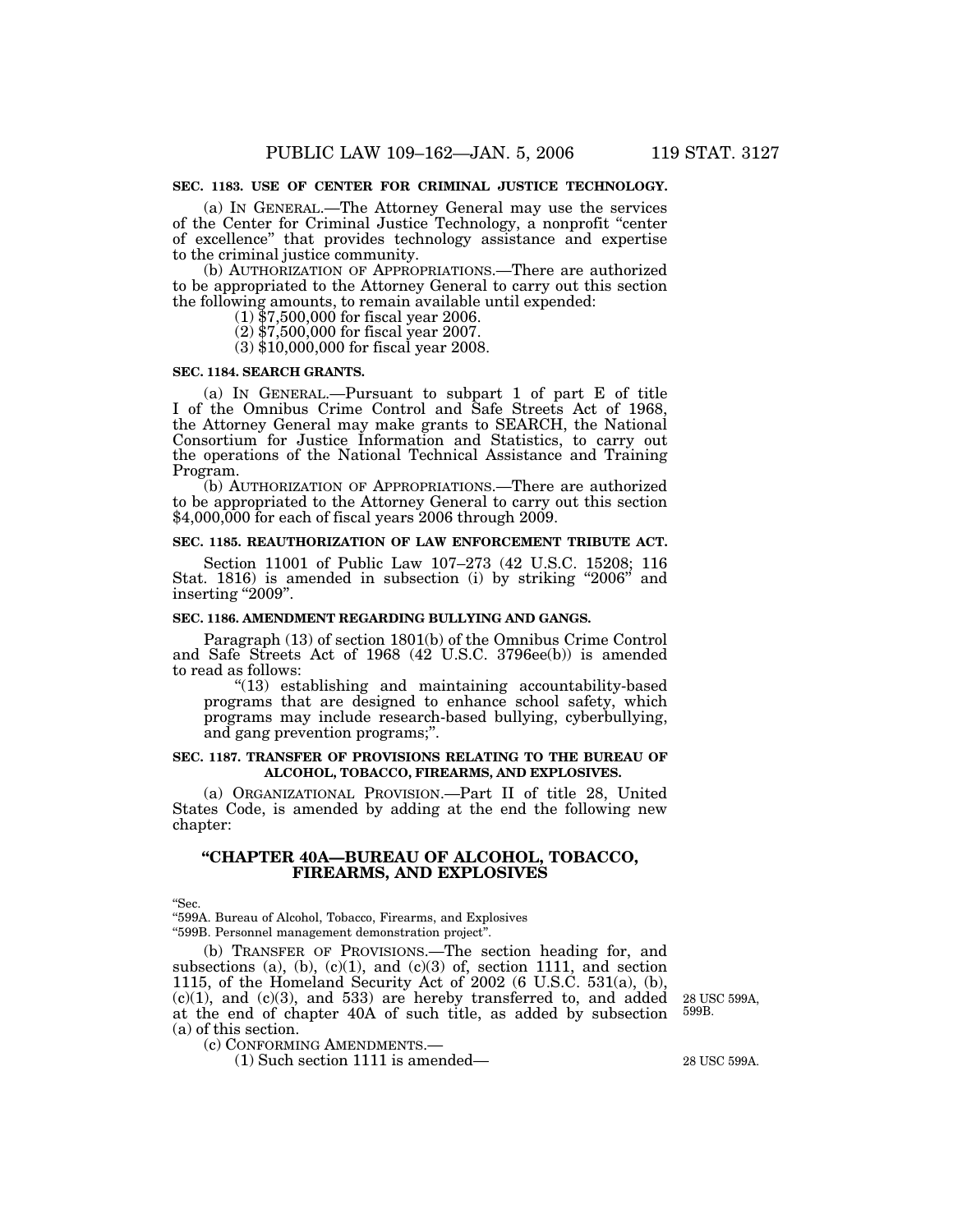(A) by striking the section heading and inserting the following:

### **''§ 599A. Bureau of alcohol, tobacco, firearms, and Explosives'';**

and

 $(B)$  in subsection  $(b)(2)$ , by inserting "of section 1111 of the Homeland Security Act of 2002 (as enacted on the date of the enactment of such Act)" after "subsection  $(c)$ ". and such section heading and such subsections (as so amended) shall constitute section 599A of such title.

(2) Such section 1115 is amended by striking the section

28 USC 599B.

# **''§ 599B. Personnel Management demonstration project'';**

and such section (as so amended) shall constitute section 599B of such title.

(d) CLERICAL AMENDMENT.—The chapter analysis for such part is amended by adding at the end the following new item:

**''40A. Bureau of Alcohol, Tobacco, Firearms, and Explosives 2599A''.**

### **SEC. 1188. REAUTHORIZE THE GANG RESISTANCE EDUCATION AND TRAINING PROJECTS PROGRAM.**

Section 32401(b) of the Violent Crime Control Act of 1994 (42 U.S.C. 13921(b)) is amended by striking paragraphs (1) through (6) and inserting the following:

"(1)  $$20,000,000$  for fiscal year 2006;

heading and inserting the following:

"(2)  $$20,000,000$  for fiscal year 2007;

 $'(3)$  \$20,000,000 for fiscal year 2008;

 $(4)$  \$20,000,000 for fiscal year 2009; and

 $\sqrt[4]{(5)}$  \$20,000,000 for fiscal year 2010.".

### **SEC. 1189. NATIONAL TRAINING CENTER.**

(a) IN GENERAL.—The Attorney General may use the services of the National Training Center in Sioux City, Iowa, to utilize a national approach to bring communities and criminal justice agencies together to receive training to control the growing national problem of methamphetamine, poly drugs and their associated crimes. The National Training Center in Sioux City, Iowa, seeks a comprehensive approach to control and reduce methamphetamine trafficking, production and usage through training.

(b) AUTHORIZATION OF APPROPRIATIONS.—There are authorized to be appropriated to the Attorney General to carry out this section the following amounts, to remain available until expended:

(1) \$2,500,000 for fiscal year 2006.

(2) \$3,000,000 for fiscal year 2007.

(3) \$3,000,000 for fiscal year 2008.

(4) \$3,000,000 for fiscal year 2009.

#### **SEC. 1190. SENSE OF CONGRESS RELATING TO ''GOOD TIME'' RELEASE.**

It is the sense of Congress that it is important to study the concept of implementing a ''good time'' release program for nonviolent criminals in the Federal prison system.

### **SEC. 1191. PUBLIC EMPLOYEE UNIFORMS.**

(a) IN GENERAL.—Section 716 of title 18, United States Code, is amended—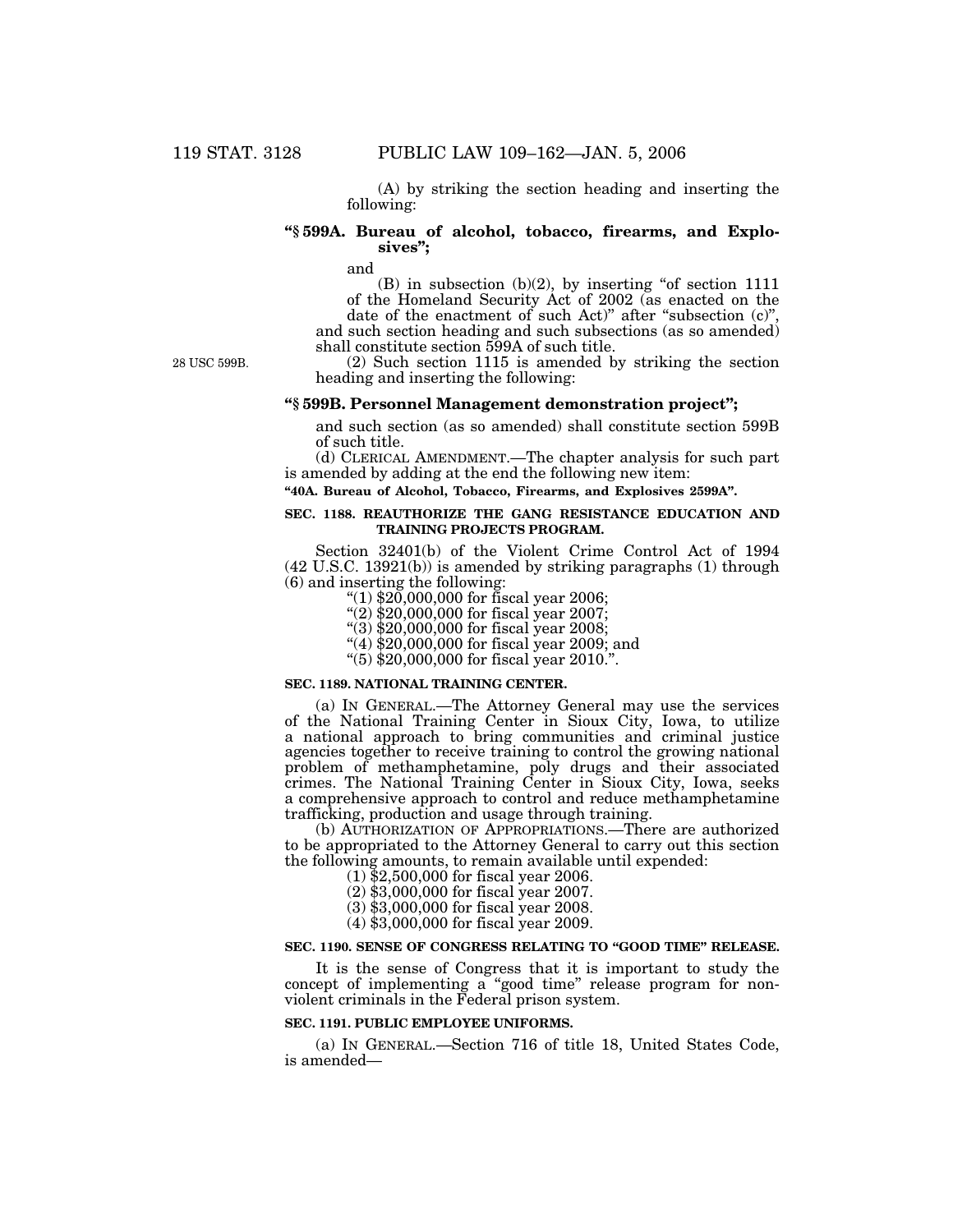(1) by striking ''police badge'' each place it appears in subsections (a) and (b) and inserting "official insignia or uniform"

(2) in each of paragraphs (2) and (4) of subsection (a), by striking ''badge of the police'' and inserting ''official insignia or uniform'';

 $(3)$  in subsection  $(b)$ —

(A) by striking ''the badge'' and inserting ''the insignia or uniform'';

(B) by inserting ''is other than a counterfeit insignia or uniform and'' before ''is used or is intended to be used''; and

(C) by inserting ''is not used to mislead or deceive, or" before "is used or intended";

 $(4)$  in subsection  $(c)$ –

(A) by striking "and" at the end of paragraph (1); (B) by striking the period at the end of paragraph

(2) and inserting ''; and'';

(C) by adding at the end the following:

"(3) the term 'official insignia or uniform' means an article of distinctive clothing or insignia, including a badge, emblem or identification card, that is an indicium of the authority of a public employee;

 $i(4)$  the term 'public employee' means any officer or employee of the Federal Government or of a State or local government; and

" $(5)$  the term 'uniform' means distinctive clothing or other items of dress, whether real or counterfeit, worn during the performance of official duties and which identifies the wearer as a public agency employee.''; and

(5) by adding at the end the following:

"(d) It is a defense to a prosecution under this section that the official insignia or uniform is not used or intended to be used to mislead or deceive, or is a counterfeit insignia or uniform and is used or is intended to be used exclusively—

" $(1)$  for a dramatic presentation, such as a theatrical, film, or television production; or

"(2) for legitimate law enforcement purposes."; and

(6) in the heading for the section, by striking ''**POLICE BADGES**'' and inserting ''**PUBLIC EMPLOYEE INSIGNIA AND UNI-FORM**''.

(b) CONFORMING AMENDMENT TO TABLE OF SECTIONS.—The item in the table of sections at the beginning of chapter 33 of title 18, United States Code, relating to section 716 is amended by striking ''Police badges'' and inserting ''Public employee insignia and uniform''.

28 USC 994 note.

(c) DIRECTION TO SENTENCING COMMISSION.—The United States Sentencing Commission is directed to make appropriate amendments to sentencing guidelines, policy statements, and official commentary to assure that the sentence imposed on a defendant who is convicted of a Federal offense while wearing or displaying insignia and uniform received in violation of section 716 of title 18, United States Code, reflects the gravity of this aggravating factor.

#### **SEC. 1192. OFFICIALLY APPROVED POSTAGE.**

Section 475 of title 18, United States Code, is amended by adding at the end the following: ''Nothing in this section applies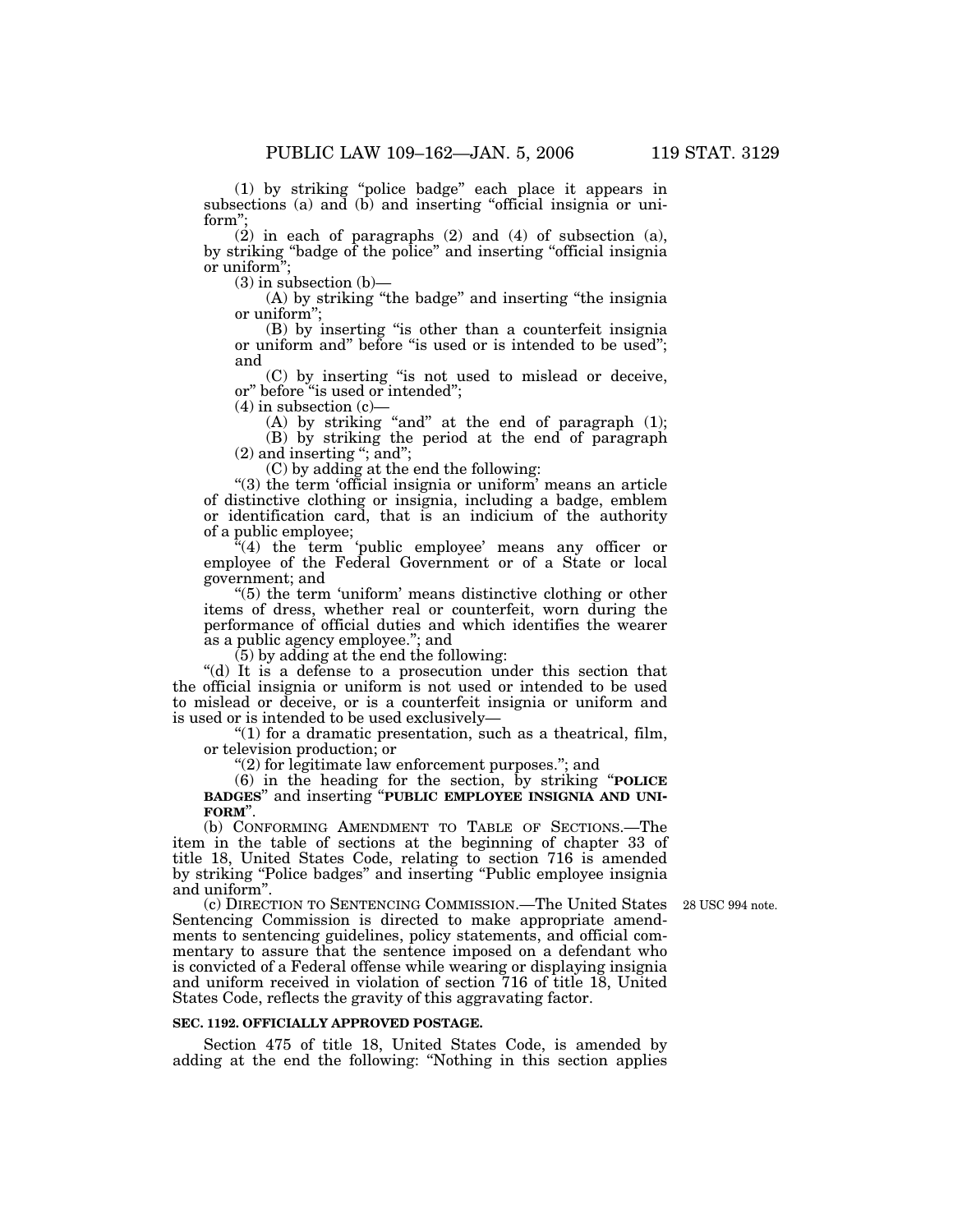to evidence of postage payment approved by the United States Postal Service.''.

Grants.

### **SEC. 1193. AUTHORIZATION OF ADDITIONAL APPROPRIATIONS.**

In addition to any other amounts authorized by law, there are authorized to be appropriated for grants to the American Prosecutors Research Institute under section 214A of the Victims of Child Abuse Act of 1990 (42 U.S.C. 13003) \$7,500,000 for each of fiscal years 2006 through 2010.

Hurricanes Katrina and Rita.

### **SEC. 1194. ASSISTANCE TO COURTS.**

The chief judge of each United States district court is encouraged to cooperate with requests from State and local authorities whose operations have been significantly disrupted as a result of Hurricane Katrina or Hurricane Rita to provide accommodations in Federal facilities for State and local courts to conduct their proceedings.

### **SEC. 1195. STUDY AND REPORT ON CORRELATION BETWEEN SUB-STANCE ABUSE AND DOMESTIC VIOLENCE AT DOMESTIC VIOLENCE SHELTERS.**

The Secretary of Health and Human Services shall carry out a study on the correlation between a perpetrator's drug and alcohol abuse and the reported incidence of domestic violence at domestic violence shelters. The study shall cover fiscal years 2006 through 2008. Not later than February 2009, the Secretary shall submit to Congress a report on the results of the study.

#### **SEC. 1196. REAUTHORIZATION OF STATE CRIMINAL ALIEN ASSISTANCE PROGRAM.**

(a) AUTHORIZATION OF APPROPRIATIONS.—Section 241(i)(5) of the Immigration and Nationality Act (8 U.S.C. 1231(i)(5)) is amended by striking ''appropriated'' and all that follows through the period and inserting the following: ''appropriated to carry out this subsection—

''(A) \$750,000,000 for fiscal year 2006;

''(B) \$850,000,000 for fiscal year 2007; and

" $(C)$  \$950,000,000 for each of the fiscal years 2008 through 2011.''.

(b) LIMITATION ON USE OF FUNDS.—Section 241(i)(6) of the Immigration and Nationality Act (8 U.S.C. 1231(i)(6)) is amended to read as follows:

''(6) Amounts appropriated pursuant to the authorization of appropriations in paragraph (5) that are distributed to a State or political subdivision of a State, including a municipality, may be used only for correctional purposes.''.

(c) STUDY AND REPORT ON STATE AND LOCAL ASSISTANCE IN INCARCERATING UNDOCUMENTED CRIMINAL ALIENS.—

(1) IN GENERAL.—Not later than 1 year after the date of the enactment of this Act, the Inspector General of the United States Department of Justice shall perform a study, and report to the Committee on the Judiciary of the United States House of Representatives and the Committee on the Judiciary of the United States Senate on the following:

(A) Whether there are States, or political subdivisions of a State, that have received compensation under section 241(i) of the Immigration and Nationality Act (8 U.S.C. 1231(i)) and are not fully cooperating in the Department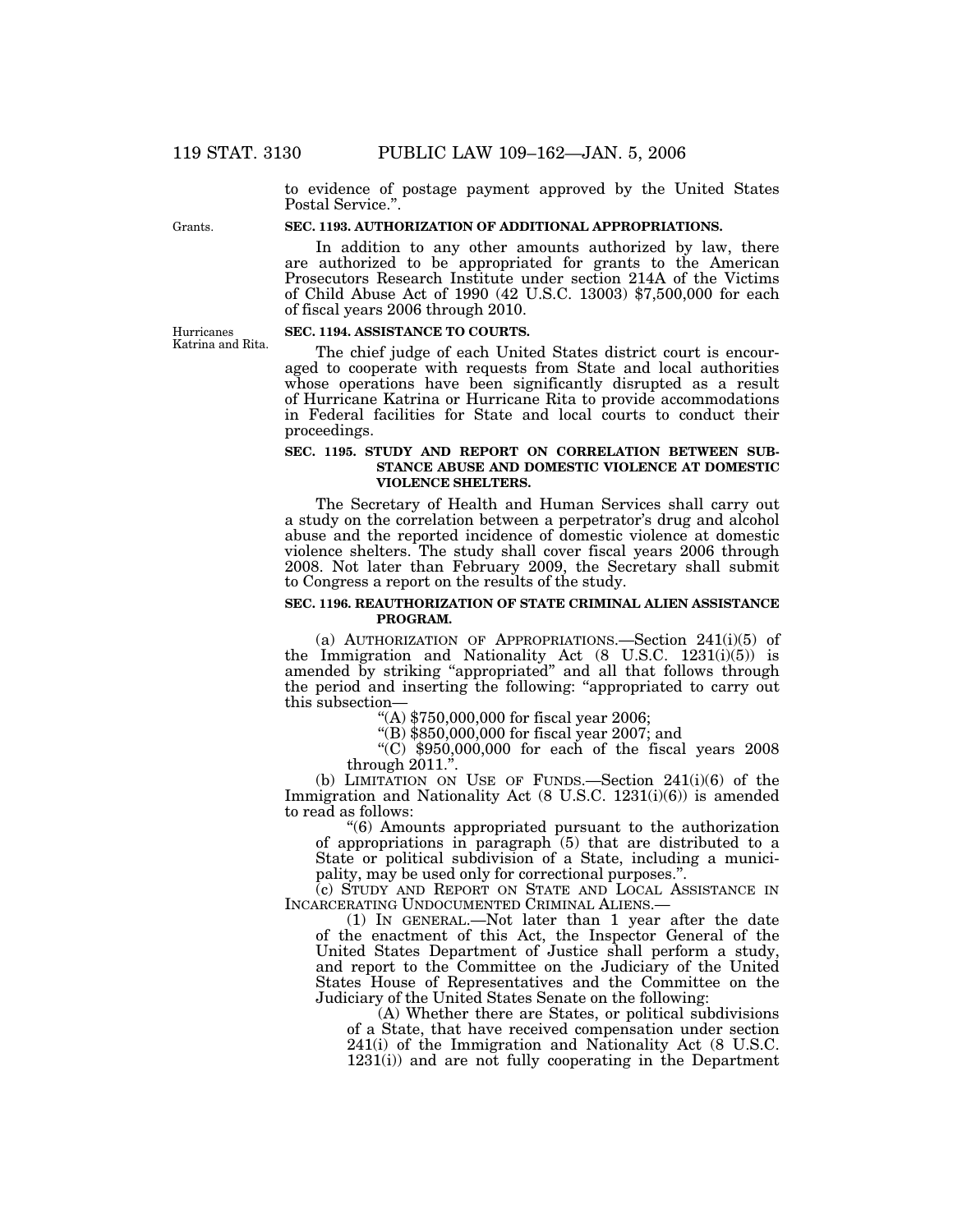of Homeland Security's efforts to remove from the United States undocumented criminal aliens (as defined in para-

graph (3) of such section). (B) Whether there are States, or political subdivisions of a State, that have received compensation under section 241(i) of the Immigration and Nationality Act (8 U.S.C. 1231(i)) and that have in effect a policy that violates section 642 of the Illegal Immigration Reform and Immigrant Responsibility Act of 1996 (8 U.S.C. 1373).

(C) The number of criminal offenses that have been committed by aliens unlawfully present in the United States after having been apprehended by States or local law enforcement officials for a criminal offense and subsequently being released without being referred to the Department of Homeland Security for removal from the United States.

(D) The number of aliens described in subparagraph (C) who were released because the State or political subdivision lacked space or funds for detention of the alien.

(2) IDENTIFICATION.—In the report submitted under paragraph (1), the Inspector General of the United States Department of Justice—

(A) shall include a list identifying each State or political subdivision of a State that is determined to be described in subparagraph (A) or (B) of paragraph (1); and

(B) shall include a copy of any written policy determined to be described in subparagraph (B).

#### **SEC. 1197. EXTENSION OF CHILD SAFETY PILOT PROGRAM.**

Section 108 of the PROTECT Act (42 U.S.C. 5119a note) is amended—

 $(1)$  in subsection  $(a)$ —

(A) in paragraph  $(2)(B)$ , by striking "A volunteer organization in a participating State may not submit background check requests under paragraph (3).'';

(B) in paragraph (3)—

(i) in subparagraph (A), by striking "a 30-month" and inserting ''a 60-month'';

(ii) in subparagraph  $(A)$ , by striking "100,000" and inserting ''200,000''; and

(iii) by striking subparagraph (B) and inserting the following:

''(B) PARTICIPATING ORGANIZATIONS.—

''(i) ELIGIBLE ORGANIZATIONS.—Eligible organizations include—

''(I) the Boys and Girls Clubs of America;

''(II) the MENTOR/National Mentoring Partnership;

''(III) the National Council of Youth Sports; and

''(IV) any nonprofit organization that provides care, as that term is defined in section 5 of the National Child Protection Act of 1993 (42 U.S.C. 5119c), for children.

''(ii) PILOT PROGRAM.—The eligibility of an organization described in clause  $(i)(IV)$  to participate in the pilot program established under this section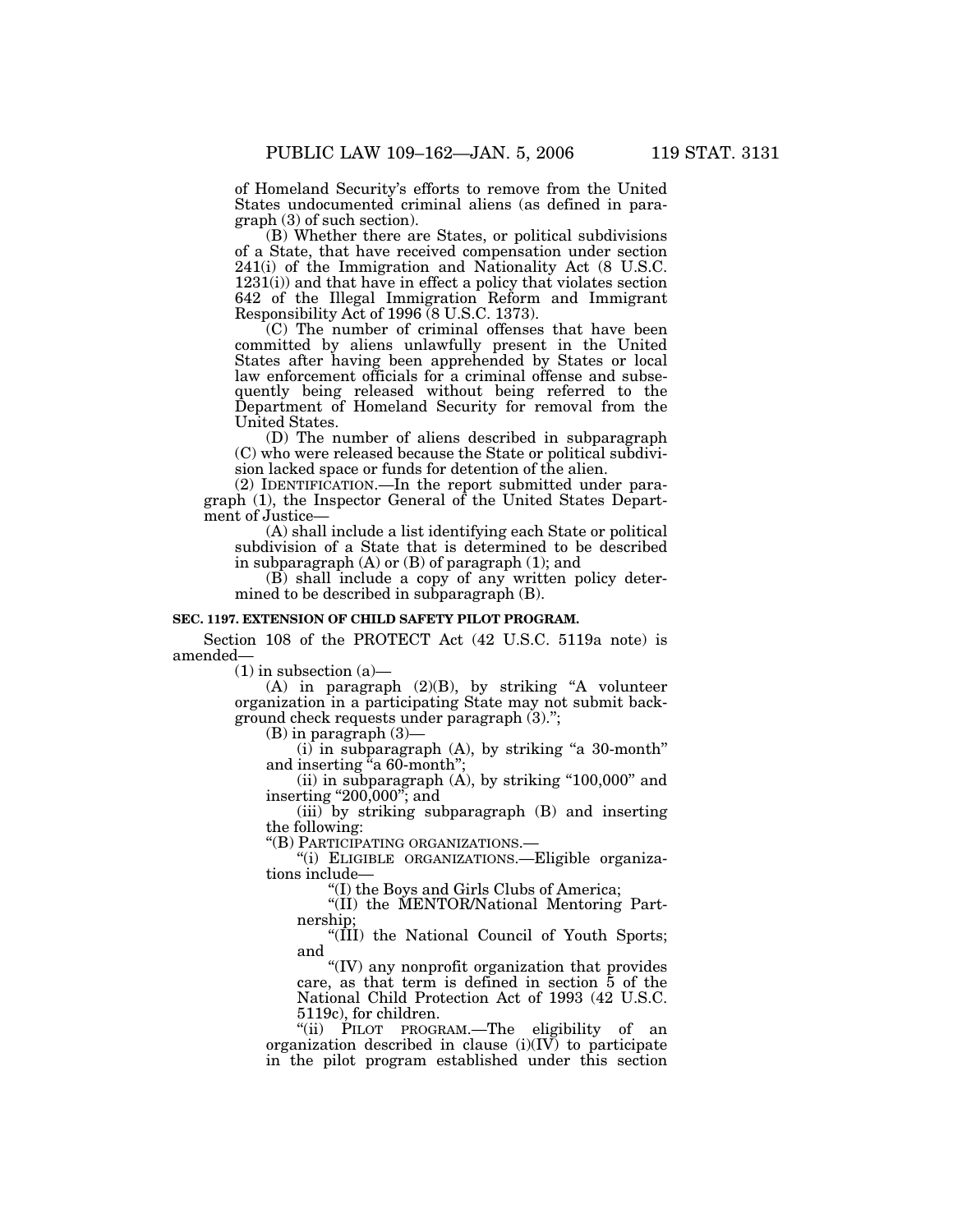shall be determined by the National Center for Missing and Exploited Children, with the rejection or concurrence within 30 days of the Attorney General, according to criteria established by such Center, including the potential number of applicants and suitability of the organization to the intent of this section. If the Attorney General fails to reject or concur within 30 days, the determination of the National Center for Missing and Exploited Children shall be conclusive.'';

(iv) by striking subparagraph (C) and inserting the following:<br>"(C) APPLICANTS FROM PARTICIPATING ORGANIZA-

TIONS.—Participating organizations may request background checks on applicants for positions as volunteers and employees who will be working with children or supervising volunteers.'';

(v) in subparagraph (D), by striking ''the organizations described in subparagraph (C)'' and inserting ''participating organizations''; and

 $(vi)$  in subparagraph  $(F)$ , by striking "14 business days'' and inserting ''10 business days'';

 $(2)$  in subsection  $(c)(1)$ , by striking "and 2005" and inserting ''through 2008''; and

 $(3)$  in subsection  $(d)(1)$ , by adding at the end the following: ''(O) The extent of participation by eligible organizations in the state pilot program.''.

### **SEC. 1198. TRANSPORTATION AND SUBSISTENCE FOR SPECIAL SES-SIONS OF DISTRICT COURTS.**

(a) TRANSPORTATION AND SUBSISTENCE.—Section 141(b) of title 28, United States Code, as added by section 2(b) of Public Law 109–63, is amended by adding at the end the following:

''(5) If a district court issues an order exercising its authority under paragraph (1), the court shall direct the United States marshal of the district where the court is meeting to furnish transportation and subsistence to the same extent as that provided in sections 4282 and 4285 of title 18.''.

(b) AUTHORIZATION OF APPROPRIATIONS.—There are authorized to be appropriated such sums as may be necessary to carry out paragraph (5) of section 141(b) of title 28, United States Code, as added by subsection (a) of this section.

### **SEC. 1199. YOUTH VIOLENCE REDUCTION DEMONSTRATION PROJECTS.**

(a) ESTABLISHMENT OF YOUTH VIOLENCE REDUCTION DEM-

(1) IN GENERAL.—The Attorney General shall make up to 5 grants for the purpose of carrying out Youth Violence Demonstration Projects to reduce juvenile and young adult violence, homicides, and recidivism among high-risk populations.

(2) ELIGIBLE ENTITIES.—An entity is eligible for a grant under paragraph (1) if it is a unit of local government or a combination of local governments established by agreement for purposes of undertaking a demonstration project.

(b) SELECTION OF GRANT RECIPIENTS.—

(1) AWARDS.—The Attorney General shall award grants for Youth Violence Reduction Demonstration Projects on a competitive basis.

42 USC 13751 note.

Grants.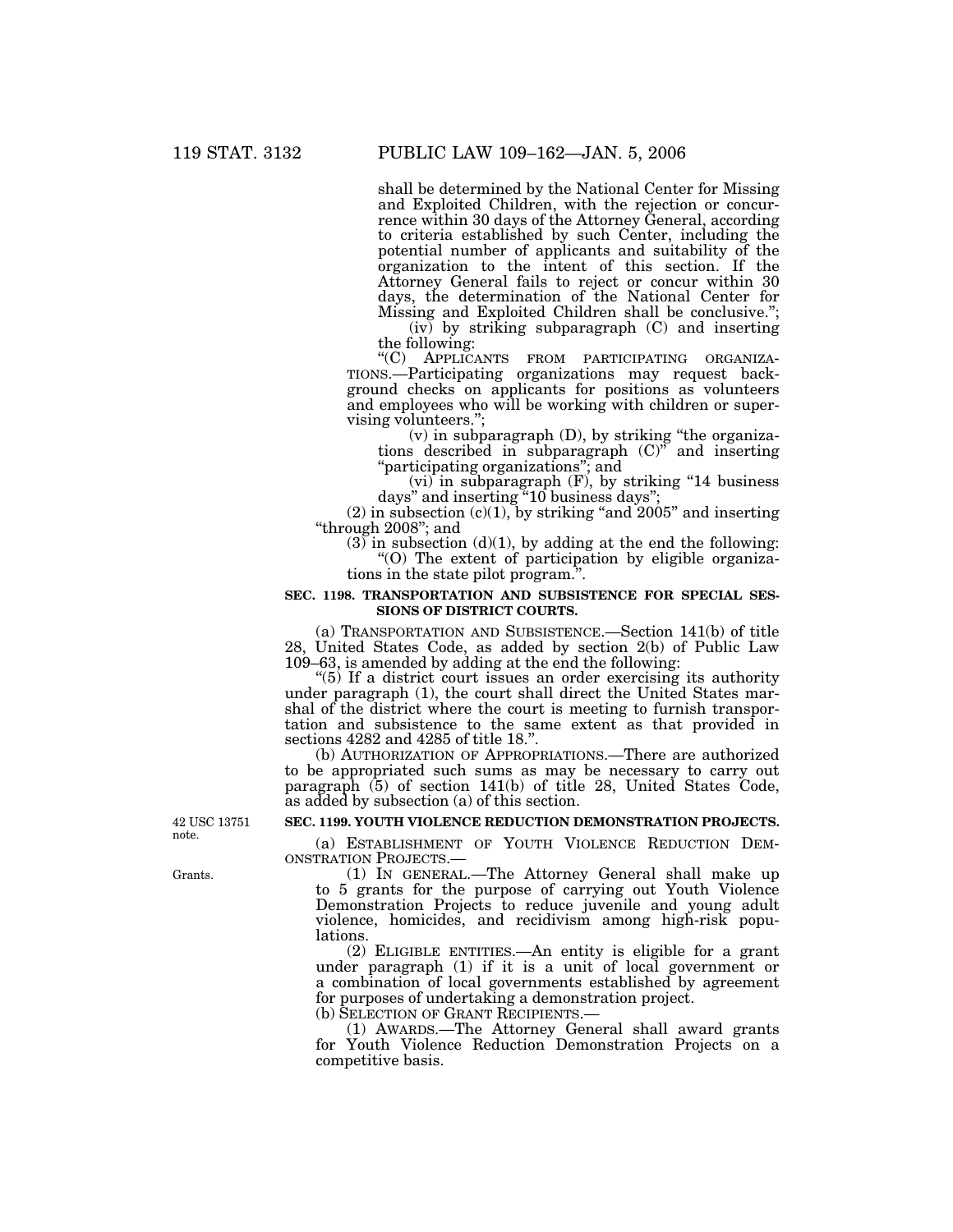(2) AMOUNT OF AWARDS.—No single grant award made under subsection (a) shall exceed \$15,000,000 per fiscal year.

(3) APPLICATION.—An application for a grant under paragraph (1) shall be submitted to the Attorney General in such a form, and containing such information and assurances, as the Attorney General may require, and at a minimum shall propose—

(A) a program strategy targeting areas with the highest incidence of youth violence and homicides;

(B) outcome measures and specific objective indicia of performance to assess the effectiveness of the program; and

(C) a plan for evaluation by an independent third party. (4) DISTRIBUTION.—In making grants under this section, the Attorney General shall ensure the following:

(A) No less than 1 recipient is a city with a population exceeding 1,000,000 and an increase of at least 30 percent in the aggregated juvenile and young adult homicide victimization rate during calendar year 2005 as compared to calendar year 2004.

(B) No less than one recipient is a nonmetropolitan county or group of counties with per capita arrest rates of juveniles and young adults for serious violent offenses that exceed the national average for nonmetropolitan counties by at least 5 percent.

(5) CRITERIA.—In making grants under this section, the Attorney General shall give preference to entities operating programs that meet the following criteria:

(A) A program focusing on—

(i) reducing youth violence and homicides, with an emphasis on juvenile and young adult probationers and other juveniles and young adults who have had or are likely to have contact with the juvenile justice system;

(ii) fostering positive relationships between program participants and supportive adults in the community; and

(iii) accessing comprehensive supports for program participants through coordinated community referral networks, including job opportunities, educational programs, counseling services, substance abuse programs, recreational opportunities, and other services.

(B) A program goal of almost daily contacts with and supervision of participating juveniles and young adults through small caseloads and a coordinated team approach among case managers drawn from the community, probation officers, and police officers.

(C) The use of existing structures, local government agencies, and nonprofit organizations to operate the program.

(D) Inclusion in program staff of individuals who live or have lived in the community in which the program operates; have personal experiences or cultural competency that build credibility in relationships with program participants; and will serve as a case manager, intermediary, and mentor.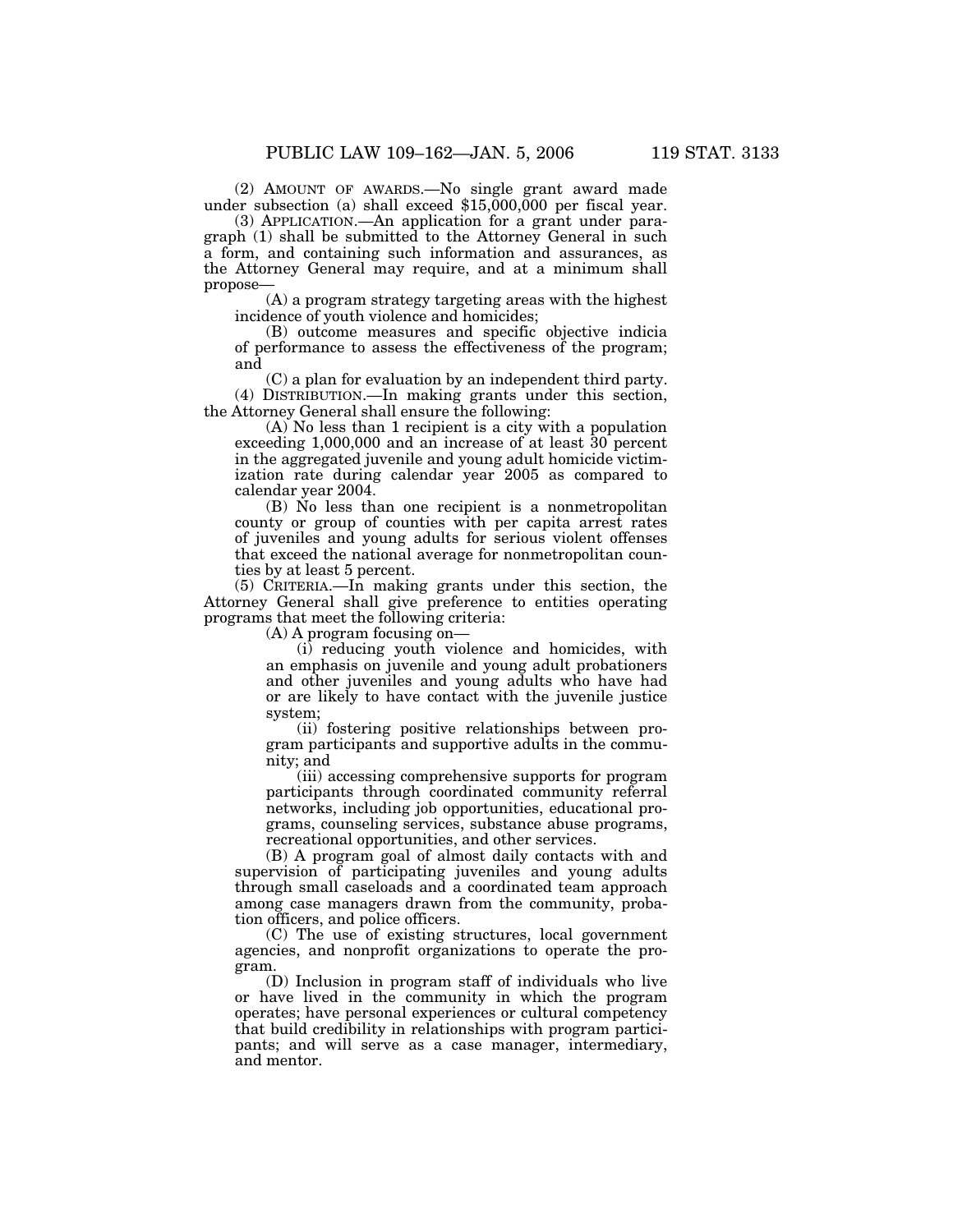(E) Fieldwork and neighborhood outreach in communities where the young violent offenders live, including support of the program from local public and private organizations and community members.

(F) Imposition of graduated probation sanctions to deter violent and criminal behavior.

(G) A record of program operation and effectiveness evaluation over a period of at least five years prior to the date of enactment of this Act.

(H) A program structure that can serve as a model for other communities in addressing the problem of youth violence and juvenile and young adult recidivism.

(c) AUTHORIZED ACTIVITIES.—Amounts paid to an eligible entity under a grant award may be used for the following activities:

 $(1)$  Designing and enhancing program activities.

(2) Employing and training personnel.

(3) Purchasing or leasing equipment.

(4) Providing services and training to program participants and their families.

(5) Supporting related law enforcement and probation activities, including personnel costs.

(6) Establishing and maintaining a system of program records.

(7) Acquiring, constructing, expanding, renovating, or operating facilities to support the program.

(8) Evaluating program effectiveness.

(9) Undertaking other activities determined by the Attorney General as consistent with the purposes and requirements of the demonstration program.

(d) EVALUATION AND REPORTS.—

(1) INDEPENDENT EVALUATION.—The Attorney General may use up to \$500,000 of funds appropriated annually under this such section to—

(A) prepare and implement a design for interim and overall evaluations of performance and progress of the funded demonstration projects;

(B) provide training and technical assistance to grant recipients; and

(C) disseminate broadly the information generated and lessons learned from the operation of the demonstration projects.

(2) REPORTS TO CONGRESS.—Not later than 120 days after the last day of each fiscal year for which 1 or more demonstration grants are awarded, the Attorney General shall submit to Congress a report which shall include—

(A) a summary of the activities carried out with such grants;

(B) an assessment by the Attorney General of the program carried out; and

(C) such other information as the Attorney General considers appropriate.

(e) FEDERAL SHARE.—

(1) IN GENERAL.—The Federal share of a grant awarded under this Act shall not exceed 90 percent of the total program costs.

(2) NON-FEDERAL SHARE.—The non-Federal share of such cost may be provided in cash or in-kind.